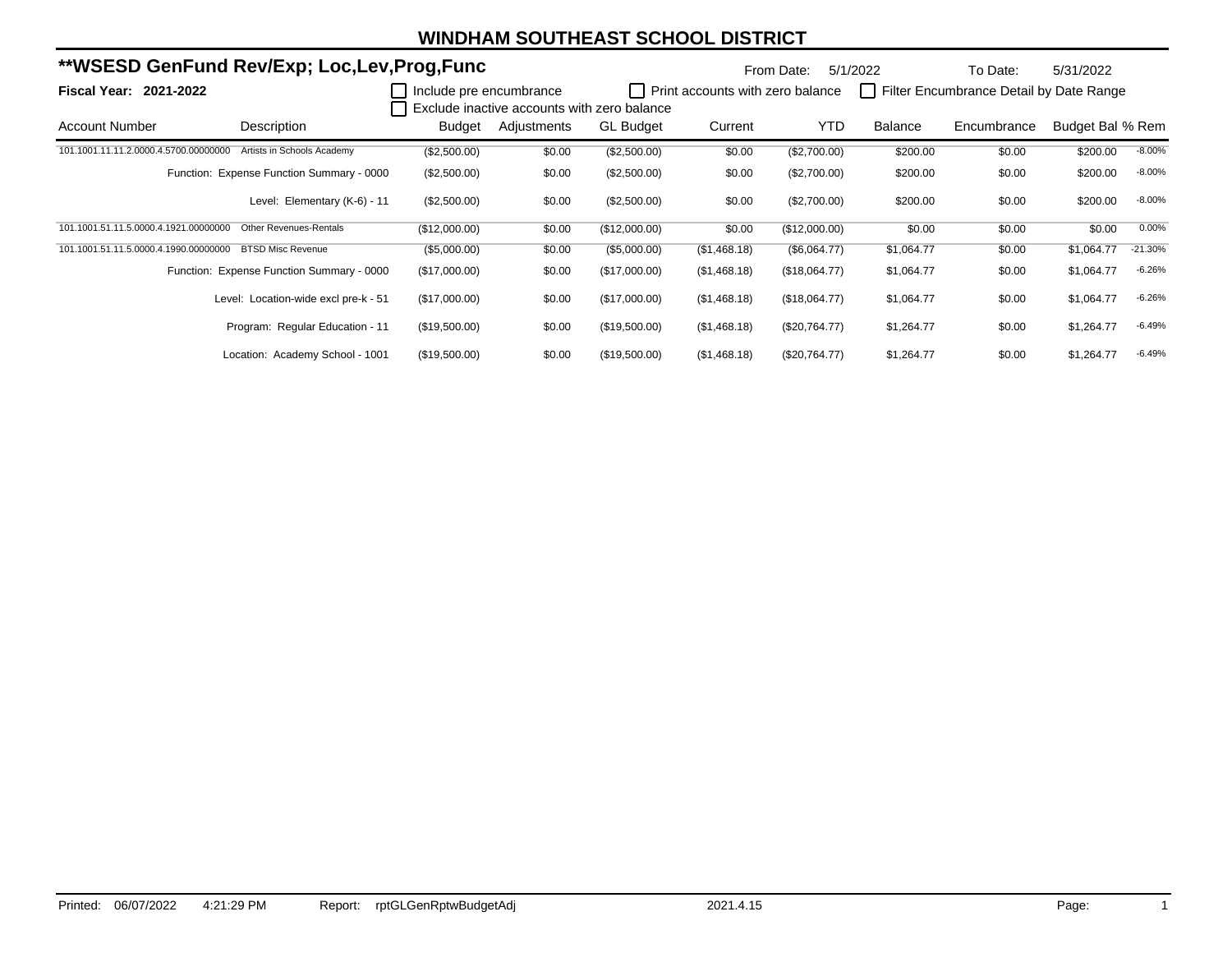| **WSESD GenFund Rev/Exp; Loc,Lev,Prog,Func                            |                                           |                         |                    |                                             |                                  | From Date:        | 5/1/2022        | To Date:                                | 5/31/2022        |            |
|-----------------------------------------------------------------------|-------------------------------------------|-------------------------|--------------------|---------------------------------------------|----------------------------------|-------------------|-----------------|-----------------------------------------|------------------|------------|
| Fiscal Year: 2021-2022                                                |                                           | Include pre encumbrance |                    |                                             | Print accounts with zero balance |                   |                 | Filter Encumbrance Detail by Date Range |                  |            |
|                                                                       |                                           |                         |                    | Exclude inactive accounts with zero balance |                                  |                   |                 |                                         |                  |            |
| <b>Account Number</b>                                                 | Description                               |                         | Budget Adjustments | <b>GL</b> Budget                            | Current                          | <b>YTD</b>        | <b>Balance</b>  | Encumbrance                             | Budget Bal % Rem |            |
| 101.1040.31.11.5.0000.4.1304.00000000                                 | Tuition-Collegiate HS                     | (\$2,800.00)            | \$0.00             | (\$2,800.00)                                | \$0.00                           | (\$1,150.00)      | (\$1,650.00)    | \$0.00                                  | (\$1,650.00)     | 58.93%     |
| 101.1040.31.11.7.0000.4.3114.00000000                                 | Tech Center on Behalf Payments            | (\$589, 896.00)         | \$0.00             | (\$589, 896.00)                             | (\$1,579.00)                     | (\$589, 896.00)   | \$0.00          | \$0.00                                  | \$0.00           | 0.00%      |
| 101.1040.31.11.7.0000.4.3282.00000000                                 | Drivers Ed                                | (\$12,000.00)           | \$0.00             | (\$12,000.00)                               | \$0.00                           | (\$6,222.66)      | (\$5,777.34)    | \$0.00                                  | (\$5,777.34)     | 48.14%     |
| 101.1040.31.11.7.0000.4.3370.33702001                                 | <b>High School Completion</b>             | (\$85,000.00)           | \$0.00             | (\$85,000.00)                               | \$0.00                           | (\$69,129.00)     | (\$15,871.00)   | \$0.00                                  | (\$15,871.00)    | 18.67%     |
|                                                                       | Function: Expense Function Summary - 0000 | (\$689,696.00)          | \$0.00             | (\$689,696.00)                              | (\$1,579.00)                     | $($ \$666,397.66) | $(\$23,298.34)$ | \$0.00                                  | (\$23,298.34)    | 3.38%      |
|                                                                       | Level: Secondary (7-12) - 31              | (\$689,696.00)          | \$0.00             | (\$689,696.00)                              | (\$1,579.00)                     | $($ \$666,397.66) | (\$23,298.34)   | \$0.00                                  | (\$23,298.34)    | 3.38%      |
| 101.1040.51.11.1.0000.4.1990.00000000                                 | <b>BUHS Misc Revenue</b>                  | (\$2,575.00)            | \$0.00             | (\$2,575.00)                                | (\$515.00)                       | (\$6,876.04)      | \$4,301.04      | \$0.00                                  | \$4,301.04       | $-167.03%$ |
| 101.1040.51.11.3.0000.4.3796.37960000                                 | Substance Abuse Prevention Grant          | (\$60,000.00)           | \$0.00             | (\$60,000.00)                               | (\$15,745.46)                    | (\$42,336.89)     | (\$17,663.11)   | \$0.00                                  | (\$17,663.11)    | 29.44%     |
| 101.1040.51.11.5.0000.4.1302.00000000 Tuition-Pub VT LEAs             |                                           | (\$3,000,000.00)        | \$0.00             | (\$3,000,000.00)                            | (\$55,110.00)                    | (\$2,130,645.00)  | (\$869,355.00)  | \$0.00                                  | (\$869,355.00)   | 28.98%     |
| 101.1040.51.11.5.0000.4.1921.00000000 Other Revenues-Rentals          |                                           | (\$3,000.00)            | \$0.00             | (\$3,000.00)                                | (\$2,000.00)                     | (\$22,000.00)     | \$19,000.00     | \$0.00                                  | \$19,000.00      | $-633.33%$ |
|                                                                       | Function: Expense Function Summary - 0000 | (\$3,065,575.00)        | \$0.00             | (\$3,065,575.00)                            | (\$73,370.46)                    | (\$2,201,857.93)  | (\$863,717.07)  | \$0.00                                  | (\$863,717.07)   | 28.17%     |
|                                                                       | Level: Location-wide excl pre-k - 51      | (\$3,065,575.00)        | \$0.00             | (\$3,065,575.00)                            | (\$73,370.46)                    | (\$2,201,857.93)  | (\$863,717.07)  | \$0.00                                  | (\$863,717.07)   | 28.17%     |
|                                                                       | Program: Regular Education - 11           | $(\$3,755,271.00)$      | \$0.00             | (\$3,755,271.00)                            | (\$74,949.46)                    | (\$2,868,255.59)  | (\$887,015.41)  | \$0.00                                  | (\$887,015.41)   | 23.62%     |
| 101.1040.51.91.1.0000.4.1600.00000000 Season Tickets BUHS             |                                           | $($ \$600.00)           | \$0.00             | (\$600.00)                                  | \$0.00                           | \$0.00            | (\$600.00)      | \$0.00                                  | (\$600.00)       | 100.00%    |
| 101.1040.51.91.1.0000.4.1603.00000000                                 | Basketball-Boys                           | (\$3,100.00)            | \$0.00             | (\$3,100.00)                                | \$0.00                           | (\$3,099.25)      | (\$0.75)        | \$0.00                                  | (\$0.75)         | 0.02%      |
| 101.1040.51.91.1.0000.4.1604.00000000                                 | <b>Basketball-Girls</b>                   | (\$3,100.00)            | \$0.00             | (\$3,100.00)                                | \$0.00                           | (\$2,038.50)      | (\$1,061.50)    | \$0.00                                  | (\$1,061.50)     | 34.24%     |
| 101.1040.51.91.1.0000.4.1606.00000000                                 | Field Hockey                              | (\$900.00)              | \$0.00             | (\$900.00)                                  | \$0.00                           | \$0.00            | $(\$900.00)$    | \$0.00                                  | (\$900.00)       | 100.00%    |
| 101.1040.51.91.1.0000.4.1607.00000000 Football                        |                                           | (\$6,000.00)            | \$0.00             | (\$6,000.00)                                | \$0.00                           | (\$5,536.00)      | (\$464.00)      | \$0.00                                  | (\$464.00)       | 7.73%      |
| 101.1040.51.91.1.0000.4.1608.00000000                                 | Soccer Boys                               | (\$900.00)              | \$0.00             | (\$900.00)                                  | \$0.00                           | (\$371.00)        | (\$529.00)      | \$0.00                                  | (\$529.00)       | 58.78%     |
| 101.1040.51.91.1.0000.4.1609.00000000                                 | Soccer Girls                              | $($ \$900.00)           | \$0.00             | (\$900.00)                                  | \$0.00                           | (\$2,194.00)      | \$1,294.00      | \$0.00                                  | \$1,294.00       | $-143.78%$ |
| 101.1040.51.91.1.0000.4.1615.00000000 Ice Hockey-Boys                 |                                           | (\$11,000.00)           | \$0.00             | (\$11,000.00)                               | \$0.00                           | (\$1,879.75)      | (\$9,120.25)    | \$0.00                                  | (\$9,120.25)     | 82.91%     |
| 101.1040.51.91.1.0000.4.1616.00000000 Ice Hockey-Girls                |                                           | (\$11,000.00)           | \$0.00             | (\$11,000.00)                               | \$0.00                           | (\$1,384.85)      | (\$9,615.15)    | \$0.00                                  | (\$9,615.15)     | 87.41%     |
| 101.1040.51.91.1.0000.4.1990.00000000 Co-Curricular Misc Revenue BUHS |                                           | \$0.00                  | \$0.00             | \$0.00                                      | \$0.00                           | (\$75.00)         | \$75.00         | \$0.00                                  | \$75.00          | 0.00%      |
|                                                                       | Function: Expense Function Summary - 0000 | (\$37,500.00)           | \$0.00             | (\$37,500.00)                               | \$0.00                           | (\$16,578.35)     | (\$20,921.65)   | \$0.00                                  | (\$20,921.65)    | 55.79%     |
|                                                                       | Level: Location-wide excl pre-k - 51      | (\$37,500.00)           | \$0.00             | (\$37,500.00)                               | \$0.00                           | (\$16,578.35)     | (\$20,921.65)   | \$0.00                                  | (\$20,921.65)    | 55.79%     |
|                                                                       | Program: Athletic Activities - 91         | (\$37,500.00)           | \$0.00             | (\$37,500.00)                               | \$0.00                           | (\$16,578.35)     | (\$20,921.65)   | \$0.00                                  | (\$20,921.65)    | 55.79%     |
| 101.1040.51.92.1.0000.4.1640.00000000 Dramatics                       |                                           | (\$7,000.00)            | \$0.00             | (\$7,000.00)                                | \$0.00                           | (\$475.00)        | (\$6,525.00)    | \$0.00                                  | (\$6,525.00)     | 93.21%     |
| 101.1040.51.92.1.0000.4.1650.00000000 Music                           |                                           | \$0.00                  | \$0.00             | \$0.00                                      | \$0.00                           | (\$2,353.00)      | \$2,353.00      | \$0.00                                  | \$2,353.00       | 0.00%      |
|                                                                       | Function: Expense Function Summary - 0000 | (\$7,000.00)            | \$0.00             | (\$7,000.00)                                | \$0.00                           | (\$2,828.00)      | (\$4,172.00)    | \$0.00                                  | (\$4,172.00)     | 59.60%     |
|                                                                       | Level: Location-wide excl pre-k - 51      | (\$7,000.00)            | \$0.00             | (\$7,000.00)                                | \$0.00                           | (\$2,828.00)      | (\$4,172.00)    | \$0.00                                  | (\$4,172.00)     | 59.60%     |
|                                                                       | Program: NonAthletic Co-Curr Activ - 92   | (\$7,000.00)            | \$0.00             | (\$7,000.00)                                | \$0.00                           | (\$2,828.00)      | (\$4,172.00)    | \$0.00                                  | (\$4,172.00)     | 59.60%     |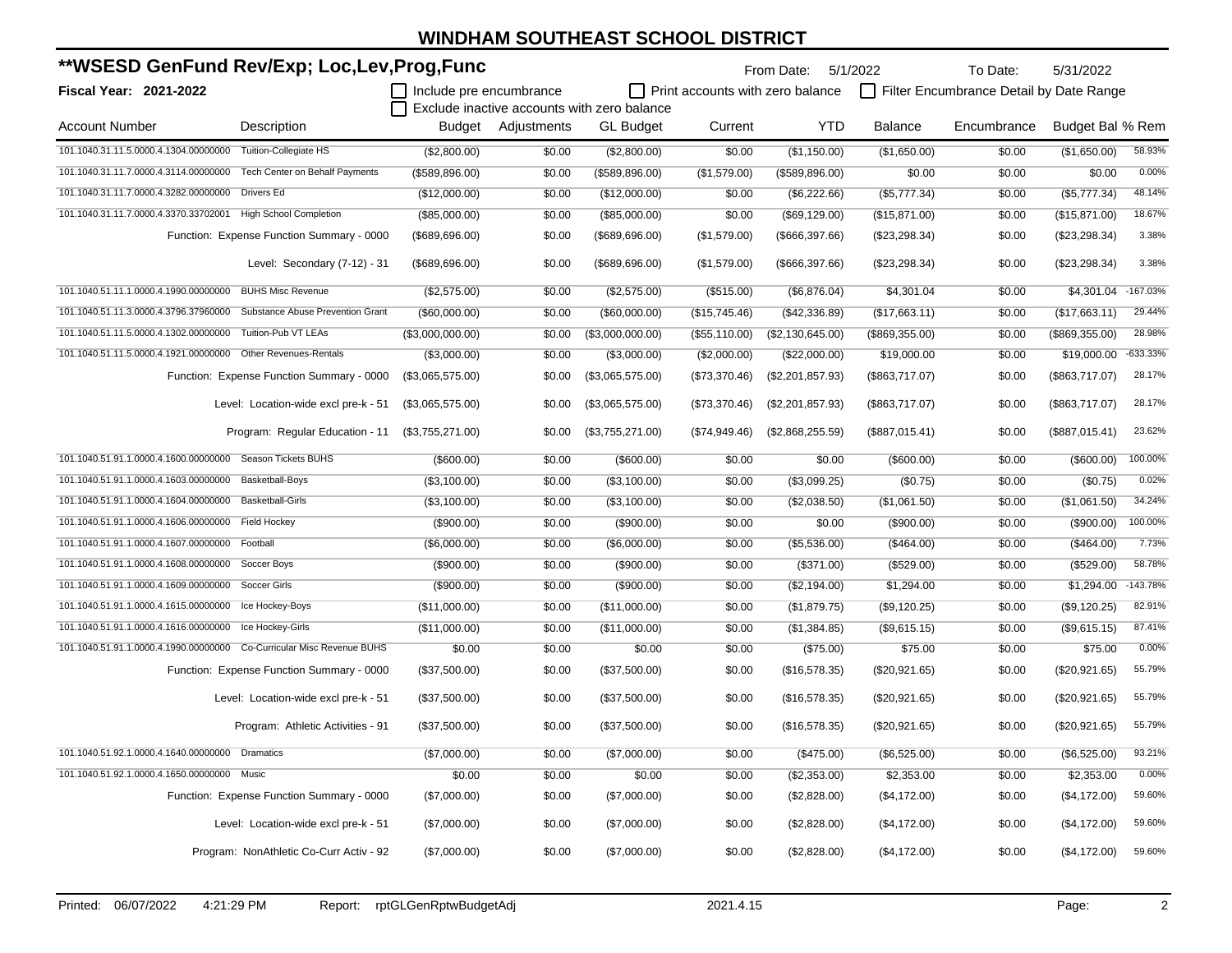|                        | **WSESD GenFund Rev/Exp; Loc,Lev,Prog,Func                      |                         |                    |                                             |         | From Date:                       | 5/1/2022                                | To Date:    | 5/31/2022        |        |
|------------------------|-----------------------------------------------------------------|-------------------------|--------------------|---------------------------------------------|---------|----------------------------------|-----------------------------------------|-------------|------------------|--------|
| Fiscal Year: 2021-2022 |                                                                 | Include pre encumbrance |                    |                                             |         | Print accounts with zero balance | Filter Encumbrance Detail by Date Range |             |                  |        |
|                        |                                                                 |                         |                    | Exclude inactive accounts with zero balance |         |                                  |                                         |             |                  |        |
| <b>Account Number</b>  | Description                                                     |                         | Budget Adjustments | <b>GL Budget</b>                            | Current | YTD                              | <b>Balance</b>                          | Encumbrance | Budget Bal % Rem |        |
|                        | Location: Brattleboro Union High School - 1040 (\$3,799,771.00) |                         |                    | \$0.00 (\$3,799,771.00)                     |         | (\$74,949.46) (\$2,887,661.94)   | (\$912,109.06)                          | \$0.00      | (\$912,109.06)   | 24.00% |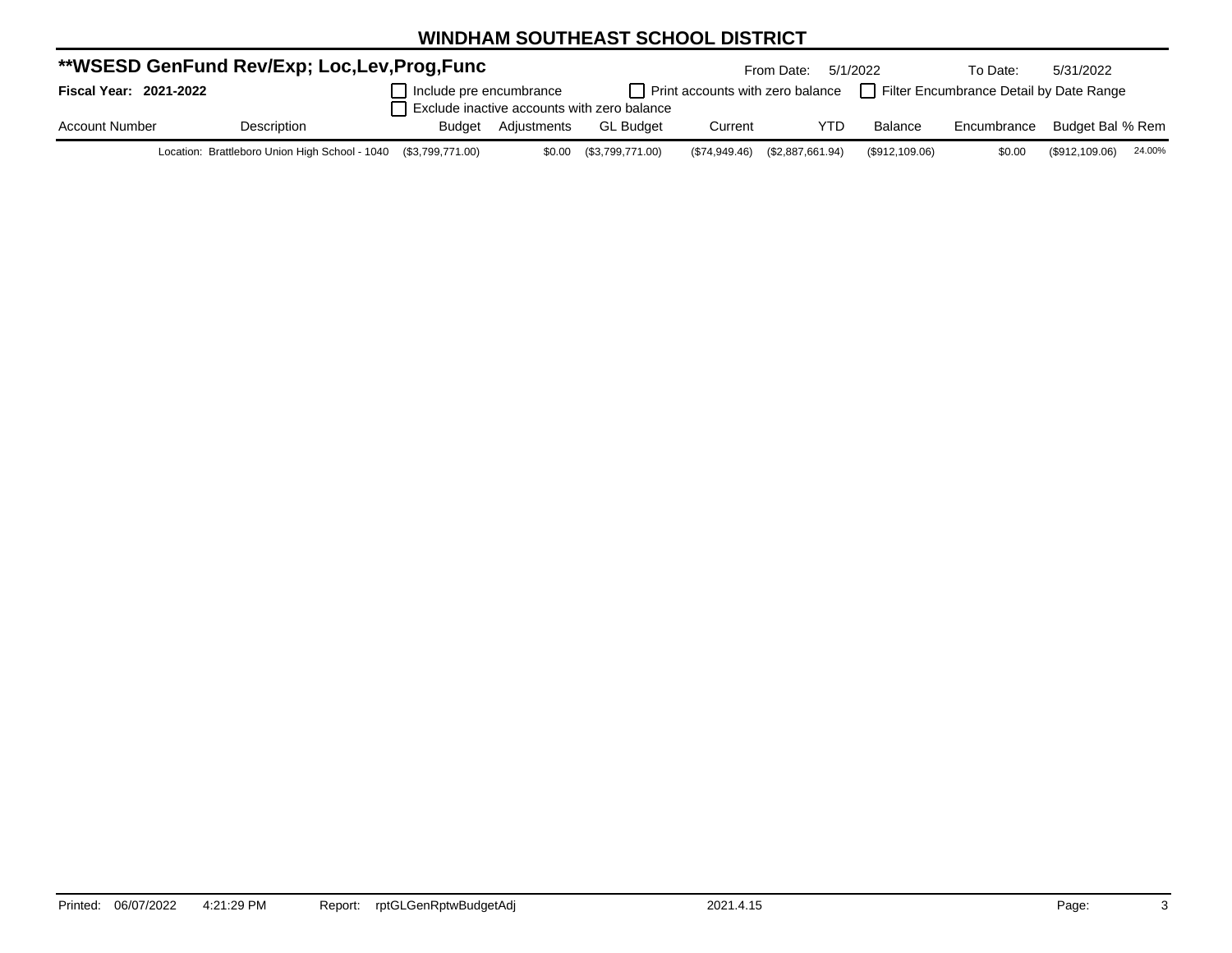| **WSESD GenFund Rev/Exp; Loc,Lev,Prog,Func                         |                                               |                         |                |                                             |                                  | From Date:      | 5/1/2022       | To Date:                                | 5/31/2022        |          |
|--------------------------------------------------------------------|-----------------------------------------------|-------------------------|----------------|---------------------------------------------|----------------------------------|-----------------|----------------|-----------------------------------------|------------------|----------|
| <b>Fiscal Year: 2021-2022</b>                                      |                                               | Include pre encumbrance |                | Exclude inactive accounts with zero balance | Print accounts with zero balance |                 | $\Box$         | Filter Encumbrance Detail by Date Range |                  |          |
| <b>Account Number</b>                                              | Description                                   | <b>Budget</b>           | Adjustments    | <b>GL Budget</b>                            | Current                          | <b>YTD</b>      | <b>Balance</b> | Encumbrance                             | Budget Bal % Rem |          |
| 101.1087.01.11.4.0000.4.4792.CRRSA021 CDD CRRSA Child Care Revenue |                                               | \$0.00                  | (\$7,937.32)   | (\$7,937.32)                                | \$0.00                           | (\$7,937.32)    | \$0.00         | \$0.00                                  | \$0.00           | 0.00%    |
| 101.1087.01.11.8.0000.4.4100.41000216                              | <b>ARPA Child Stabilization</b><br>Dummerston | \$0.00                  | (\$18,816.00)  | (\$18,816.00)                               | (\$2,352.00)                     | (\$16,464.00)   | (\$2,352.00)   | \$0.00                                  | (\$2,352.00)     | 12.50%   |
|                                                                    | Function: Expense Function Summary - 0000     | \$0.00                  | (\$26,753.32)  | (\$26,753.32)                               | (\$2,352.00)                     | (\$24,401.32)   | (\$2,352.00)   | \$0.00                                  | (\$2,352.00)     | 8.79%    |
|                                                                    | Level: PreKindergarten - 01                   | \$0.00                  | (\$26,753.32)  | (\$26,753.32)                               | (\$2,352.00)                     | (\$24,401.32)   | (\$2,352.00)   | \$0.00                                  | (\$2,352.00)     | 8.79%    |
| 101.1087.11.11.1.0000.4.1990.00000000                              | <b>Health Services fr WSESU</b><br>Dummerston | (\$17,000.00)           | \$0.00         | (\$17,000.00)                               | \$0.00                           | (\$17,000.00)   | \$0.00         | \$0.00                                  | \$0.00           | 0.00%    |
|                                                                    | Function: Expense Function Summary - 0000     | (\$17,000.00)           | \$0.00         | (\$17,000.00)                               | \$0.00                           | (\$17,000.00)   | \$0.00         | \$0.00                                  | \$0.00           | 0.00%    |
|                                                                    | Level: Elementary (K-6) - 11                  | (\$17,000.00)           | \$0.00         | (\$17,000.00)                               | \$0.00                           | (\$17,000.00)   | \$0.00         | \$0.00                                  | \$0.00           | 0.00%    |
| 101.1087.51.11.1.0000.4.1990.00000000                              | Misc Revenue Dummerston                       | \$0.00                  | \$0.00         | \$0.00                                      | (\$386.92)                       | (\$2,136.92)    | \$2,136.92     | \$0.00                                  | \$2,136.92       | 0.00%    |
| 101.1087.51.11.2.0000.4.5704.57040000                              | Energy Revenue - Eff VT                       | \$0.00                  | (\$39,000.00)  | (\$39,000.00)                               | \$0.00                           | (\$39,000.00)   | \$0.00         | \$0.00                                  | \$0.00           | 0.00%    |
| 101.1087.51.11.2.0000.4.5704.57040001                              | Energy Revenue - WWH                          | \$0.00                  | (\$53,405.00)  | (\$53,405.00)                               | (\$53,405.00)                    | (\$53,405.00)   | \$0.00         | \$0.00                                  | \$0.00           | 0.00%    |
| 101.1087.51.11.4.0000.4.4792.47922001                              | Small Rural Schol Achievement<br>(SRSA)       | \$0.00                  | (\$637.50)     | (\$637.50)                                  | \$0.00                           | (\$637.50)      | \$0.00         | \$0.00                                  | \$0.00           | 0.00%    |
| 101.1087.51.11.5.0000.4.1921.00000000                              | <b>RENTALS</b>                                | (\$12,000.00)           | \$0.00         | (\$12,000.00)                               | \$0.00                           | (\$12,000.00)   | \$0.00         | \$0.00                                  | \$0.00           | 0.00%    |
|                                                                    | Function: Expense Function Summary - 0000     | (\$12,000.00)           | (\$93,042.50)  | (\$105,042.50)                              | (\$53,791.92)                    | (\$107, 179.42) | \$2,136.92     | \$0.00                                  | \$2,136.92       | $-2.03%$ |
|                                                                    | Level: Location-wide excl pre-k - 51          | (\$12,000.00)           | (\$93,042.50)  | (\$105,042.50)                              | (\$53,791.92)                    | (\$107, 179.42) | \$2,136.92     | \$0.00                                  | \$2,136.92       | $-2.03%$ |
|                                                                    | Program: Regular Education - 11               | (\$29,000.00)           | (\$119,795.82) | (\$148,795.82)                              | (\$56,143.92)                    | (\$148,580.74)  | (\$215.08)     | \$0.00                                  | (\$215.08)       | 0.14%    |
|                                                                    | Location: Dummerston School - 1087            | (\$29,000.00)           | (\$119,795.82) | (\$148,795.82)                              | (\$56,143.92)                    | (\$148,580.74)  | (\$215.08)     | \$0.00                                  | (\$215.08)       | 0.14%    |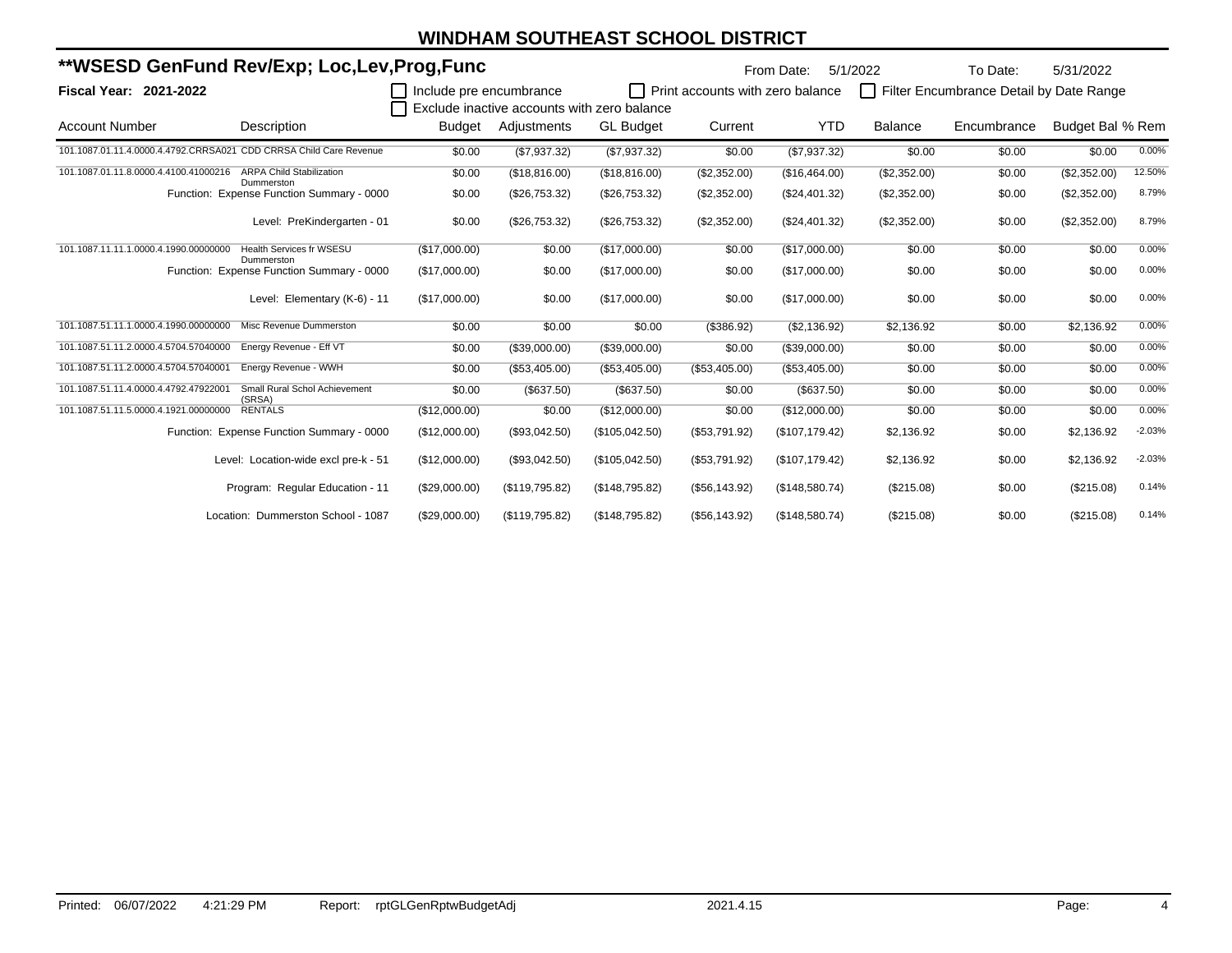| **WSESD GenFund Rev/Exp; Loc,Lev,Prog,Func |                                           |                         |                                             |                  | From Date:                       | 5/1/2022       | To Date:     | 5/31/2022                               |                  |           |
|--------------------------------------------|-------------------------------------------|-------------------------|---------------------------------------------|------------------|----------------------------------|----------------|--------------|-----------------------------------------|------------------|-----------|
| <b>Fiscal Year: 2021-2022</b>              |                                           | Include pre encumbrance | Exclude inactive accounts with zero balance |                  | Print accounts with zero balance |                | $\perp$      | Filter Encumbrance Detail by Date Range |                  |           |
| Account Number                             | Description                               | Budget                  | Adjustments                                 | <b>GL Budget</b> | Current                          | <b>YTD</b>     | Balance      | Encumbrance                             | Budget Bal % Rem |           |
| 101.1128.01.11.5.0000.4.1301.00000000      | <b>Tuition-Students PreK</b>              | \$0.00                  | \$0.00                                      | \$0.00           | (\$2,208.00)                     | (\$7,360.00)   | \$7,360.00   | \$0.00                                  | \$7,360.00       | 0.00%     |
| 101.1128.01.11.8.0000.4.4100.41000267      | <b>ARPA Child Stabilization Guilford</b>  | \$0.00                  | (\$9,744.00)                                | (\$9,744.00)     | (\$1,218.00)                     | (\$8,526.00)   | (\$1,218.00) | \$0.00                                  | (\$1,218.00)     | 12.50%    |
|                                            | Function: Expense Function Summary - 0000 | \$0.00                  | (\$9,744.00)                                | (\$9,744.00)     | (\$3,426.00)                     | (\$15,886.00)  | \$6,142.00   | \$0.00                                  | \$6,142.00       | $-63.03%$ |
|                                            | Level: PreKindergarten - 01               | \$0.00                  | (\$9,744.00)                                | (\$9,744.00)     | (\$3,426.00)                     | (\$15,886.00)  | \$6,142.00   | \$0.00                                  | \$6,142.00       | $-63.03%$ |
| 101.1128.11.11.2.0000.4.5700.57002001      | <b>Henderson Foundation</b>               | \$0.00                  | (\$10,000.00)                               | (\$10,000.00)    | \$0.00                           | (\$10,000.00)  | \$0.00       | \$0.00                                  | \$0.00           | 0.00%     |
| 101.1128.11.11.4.0000.4.4792.47922001      | Small Rural Schol Achievement<br>(SRSA)   | (\$2,161.00)            | (\$16, 125.82)                              | (\$18,286.82)    | \$0.00                           | (\$18,286.82)  | \$0.00       | \$0.00                                  | \$0.00           | 0.00%     |
| 101.1128.11.11.5.0000.4.1990.00000000      | Misc Revenue Guilford                     | (\$2,000.00)            | \$0.00                                      | (\$2,000.00)     | $(\$750.00)$                     | (\$1,950.00)   | (\$50.00)    | \$0.00                                  | (\$50.00)        | 2.50%     |
|                                            | Function: Expense Function Summary - 0000 | (\$4,161.00)            | (\$26,125.82)                               | (\$30,286.82)    | $(\$750.00)$                     | (\$30,236.82)  | (\$50.00)    | \$0.00                                  | (\$50.00)        | 0.17%     |
|                                            | Level: Elementary (K-6) - 11              | (\$4,161.00)            | (\$26,125.82)                               | (\$30,286.82)    | $(\$750.00)$                     | (\$30,236.82)  | (\$50.00)    | \$0.00                                  | (\$50.00)        | 0.17%     |
|                                            | Program: Regular Education - 11           | (\$4,161.00)            | (\$35,869.82)                               | (\$40,030.82)    | (\$4,176.00)                     | (\$46,122.82)  | \$6,092.00   | \$0.00                                  | \$6,092.00       | $-15.22%$ |
|                                            | Location: Guilford Central School - 1128  | (\$4,161.00)            | (\$35,869.82)                               | (\$40,030.82)    | (\$4,176.00)                     | (\$46, 122.82) | \$6,092.00   | \$0.00                                  | \$6,092.00       | $-15.22%$ |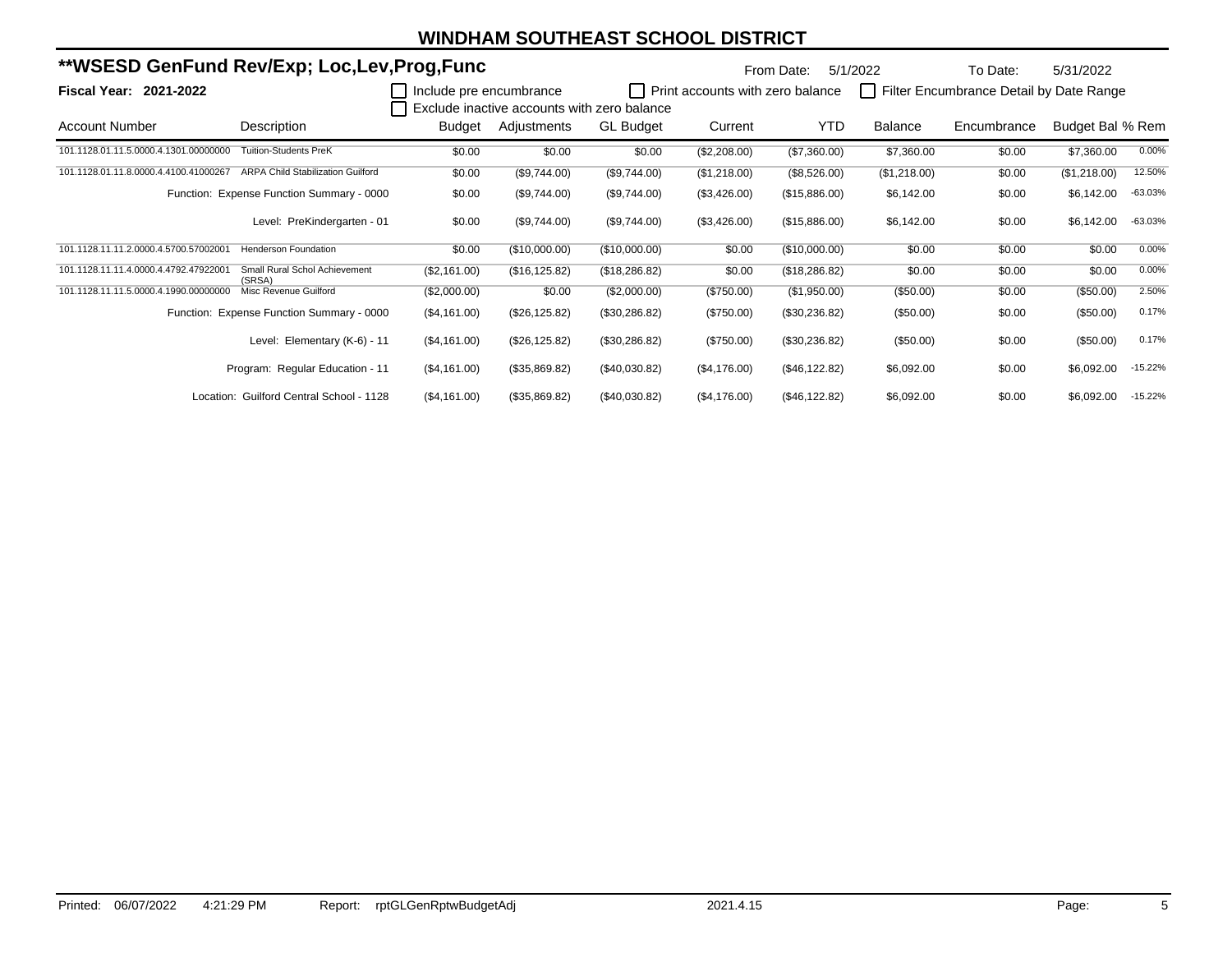|                                                           | **WSESD GenFund Rev/Exp; Loc,Lev,Prog,Func                                 |                         |                                             |                  |                                         | From Date:    | 5/1/2022      | To Date:                                | 5/31/2022        |           |
|-----------------------------------------------------------|----------------------------------------------------------------------------|-------------------------|---------------------------------------------|------------------|-----------------------------------------|---------------|---------------|-----------------------------------------|------------------|-----------|
| Fiscal Year: 2021-2022                                    |                                                                            | Include pre encumbrance |                                             |                  | $\Box$ Print accounts with zero balance |               |               | Filter Encumbrance Detail by Date Range |                  |           |
|                                                           |                                                                            |                         | Exclude inactive accounts with zero balance |                  |                                         |               |               |                                         |                  |           |
| <b>Account Number</b>                                     | Description                                                                |                         | Budget Adjustments                          | <b>GL Budget</b> | Current                                 | <b>YTD</b>    | Balance       | Encumbrance                             | Budget Bal % Rem |           |
|                                                           | 101.1234.01.11.4.0000.4.4100.41000585 ARPA Child Stabilization Putney      | \$0.00                  | (\$32,256.00)                               | (\$32,256.00)    | (\$4,032.00)                            | (\$28,224.00) | (\$4,032.00)  | \$0.00                                  | (\$4,032.00)     | 12.50%    |
|                                                           | Function: Expense Function Summary - 0000                                  | \$0.00                  | (\$32,256.00)                               | (\$32,256.00)    | (\$4,032.00)                            | (\$28,224.00) | (\$4,032.00)  | \$0.00                                  | (\$4,032.00)     | 12.50%    |
|                                                           | Level: PreKindergarten - 01                                                | \$0.00                  | (\$32,256.00)                               | (\$32,256.00)    | (\$4,032.00)                            | (\$28,224.00) | (\$4,032.00)  | \$0.00                                  | (\$4,032.00)     | 12.50%    |
| 101.1234.31.11.5.0000.4.1302.00000000                     | Tuition-Pub VT LEAs                                                        | \$0.00                  | \$0.00                                      | \$0.00           | \$0.00                                  | (\$33,000.00) | \$33,000.00   | \$0.00                                  | \$33,000.00      | 0.00%     |
|                                                           | Function: Expense Function Summary - 0000                                  | \$0.00                  | \$0.00                                      | \$0.00           | \$0.00                                  | (\$33,000.00) | \$33,000.00   | \$0.00                                  | \$33,000.00      | 0.00%     |
|                                                           | Level: Secondary (7-12) - 31                                               | \$0.00                  | \$0.00                                      | \$0.00           | \$0.00                                  | (\$33,000.00) | \$33,000.00   | \$0.00                                  | \$33,000.00      | 0.00%     |
| 101.1234.51.11.1.0000.4.1990.00000000 Putney Misc Revenue |                                                                            | (\$3,000.00)            | \$0.00                                      | (\$3,000.00)     | \$0.00                                  | \$0.00        | (\$3,000.00)  | \$0.00                                  | (\$3,000.00)     | 100.00%   |
|                                                           | 101.1234.51.11.1.0000.4.5705.57050000 Consolidated Communications<br>Grant | \$0.00                  | (\$4,600.00)                                | (\$4,600.00)     | \$0.00                                  | (\$4,600.00)  | \$0.00        | \$0.00                                  | \$0.00           | 0.00%     |
|                                                           | 101.1234.51.11.5.0000.4.1921.00000000 Other Revenues-Rentals               | (\$12,000.00)           | \$0.00                                      | (\$12,000.00)    | \$0.00                                  | (\$12,000.00) | \$0.00        | \$0.00                                  | \$0.00           | 0.00%     |
|                                                           | Function: Expense Function Summary - 0000                                  | (\$15,000.00)           | (\$4,600.00)                                | (\$19,600.00)    | \$0.00                                  | (\$16,600.00) | (\$3,000.00)  | \$0.00                                  | (\$3,000.00)     | 15.31%    |
|                                                           | Level: Location-wide excl pre-k - 51                                       | (\$15,000.00)           | (\$4,600.00)                                | (\$19,600.00)    | \$0.00                                  | (\$16,600.00) | (\$3,000.00)  | \$0.00                                  | (\$3,000.00)     | 15.31%    |
|                                                           | Program: Regular Education - 11                                            | (\$15,000.00)           | (\$36,856.00)                               | (\$51,856.00)    | (\$4,032.00)                            | (\$77,824.00) | \$25,968.00   | \$0.00                                  | \$25,968.00      | $-50.08%$ |
|                                                           | 101.1234.51.12.1.0000.4.1990.00000000 Putney Summer Prog Revenue           | (\$15,000.00)           | \$0.00                                      | (\$15,000.00)    | \$0.00                                  | \$0.00        | (\$15,000.00) | \$0.00                                  | (\$15,000.00)    | 100.00%   |
|                                                           | Function: Expense Function Summary - 0000                                  | (\$15,000.00)           | \$0.00                                      | (\$15,000.00)    | \$0.00                                  | \$0.00        | (\$15,000.00) | \$0.00                                  | (\$15,000.00)    | 100.00%   |
|                                                           | Level: Location-wide excl pre-k - 51                                       | (\$15,000.00)           | \$0.00                                      | (\$15,000.00)    | \$0.00                                  | \$0.00        | (\$15,000.00) | \$0.00                                  | (\$15,000.00)    | 100.00%   |
|                                                           | Program: Academic Summer School - 12                                       | (\$15,000.00)           | \$0.00                                      | (\$15,000.00)    | \$0.00                                  | \$0.00        | (\$15,000.00) | \$0.00                                  | (\$15,000.00)    | 100.00%   |
|                                                           | 101.1234.01.14.1.0000.4.1911.00000000 Parental Fees-PreK After Care        | (\$5,000.00)            | \$0.00                                      | (\$5,000.00)     | \$0.00                                  | \$0.00        | (\$5,000.00)  | \$0.00                                  | (\$5,000.00)     | 100.00%   |
|                                                           | Function: Expense Function Summary - 0000                                  | (\$5,000.00)            | \$0.00                                      | (\$5,000.00)     | \$0.00                                  | \$0.00        | (\$5,000.00)  | \$0.00                                  | (\$5,000.00)     | 100.00%   |
|                                                           | Level: PreKindergarten - 01                                                | (\$5,000.00)            | \$0.00                                      | (\$5,000.00)     | \$0.00                                  | \$0.00        | (\$5,000.00)  | \$0.00                                  | (\$5,000.00)     | 100.00%   |
|                                                           | 101.1234.51.14.1.0000.4.1911.00000000 Parental Fees-After Care             | (\$5,000.00)            | \$0.00                                      | (\$5,000.00)     | \$0.00                                  | \$0.00        | (\$5,000.00)  | \$0.00                                  | (\$5,000.00)     | 100.00%   |
|                                                           | Function: Expense Function Summary - 0000                                  | (\$5,000.00)            | \$0.00                                      | (\$5,000.00)     | \$0.00                                  | \$0.00        | (\$5,000.00)  | \$0.00                                  | (\$5,000.00)     | 100.00%   |
|                                                           | Level: Location-wide excl pre-k - 51                                       | (\$5,000.00)            | \$0.00                                      | (\$5,000.00)     | \$0.00                                  | \$0.00        | (\$5,000.00)  | \$0.00                                  | (\$5,000.00)     | 100.00%   |
|                                                           | Program: Other After School Program - 14                                   | (\$10,000.00)           | \$0.00                                      | (\$10,000.00)    | \$0.00                                  | \$0.00        | (\$10,000.00) | \$0.00                                  | (\$10,000.00)    | 100.00%   |
|                                                           | Location: Putney Central School - 1234                                     | (\$40,000.00)           | (\$36,856.00)                               | (\$76,856.00)    | (\$4,032.00)                            | (\$77,824.00) | \$968.00      | \$0.00                                  | \$968.00         | $-1.26%$  |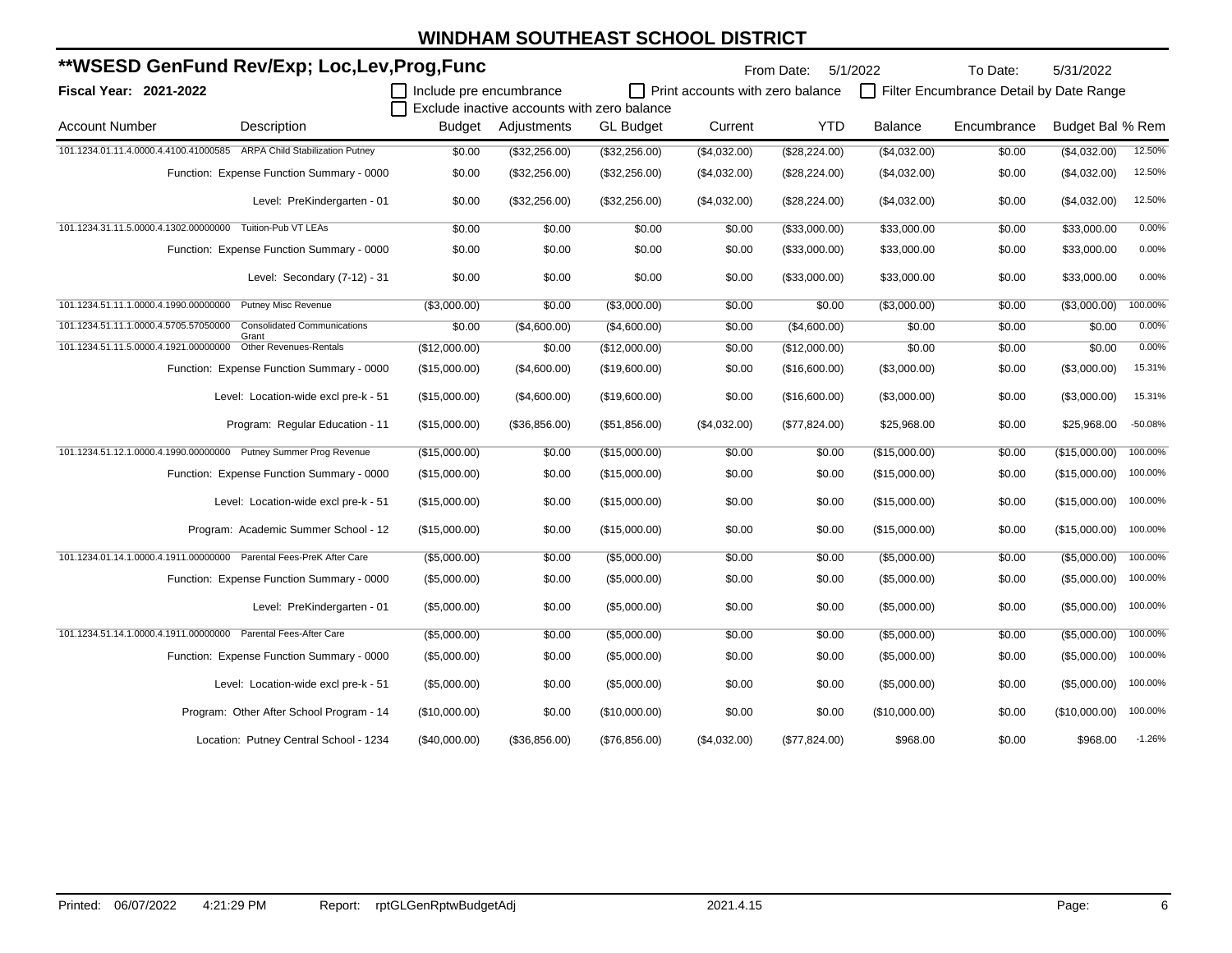|                                                    | **WSESD GenFund Rev/Exp; Loc,Lev,Prog,Func      |                         |                                                            |                  |                                  | From Date:    | 5/1/2022      | To Date:                                | 5/31/2022        |           |
|----------------------------------------------------|-------------------------------------------------|-------------------------|------------------------------------------------------------|------------------|----------------------------------|---------------|---------------|-----------------------------------------|------------------|-----------|
| <b>Fiscal Year: 2021-2022</b>                      |                                                 | Include pre encumbrance |                                                            |                  | Print accounts with zero balance |               | $\Box$        | Filter Encumbrance Detail by Date Range |                  |           |
| <b>Account Number</b>                              | Description                                     | Budget                  | Exclude inactive accounts with zero balance<br>Adjustments | <b>GL Budget</b> | Current                          | <b>YTD</b>    | Balance       | Encumbrance                             | Budget Bal % Rem |           |
| 101.1367.31.11.1.0000.4.1990.00000000              | Misc Revenue BAMS                               | \$0.00                  | \$0.00                                                     | \$0.00           | \$0.00                           | (\$3,000.00)  | \$3,000.00    | \$0.00                                  | \$3,000.00       | 0.00%     |
| 101.1367.31.11.6.0000.4.5200.00000000              | Transfer In BEAMS Fundraising                   | (\$2,000.00)            | \$0.00                                                     | (\$2,000.00)     | \$0.00                           | \$0.00        | (\$2,000.00)  | \$0.00                                  | (\$2,000.00)     | 100.00%   |
|                                                    | Function: Expense Function Summary - 0000       | (\$2,000.00)            | \$0.00                                                     | (\$2,000.00)     | \$0.00                           | (\$3,000.00)  | \$1,000.00    | \$0.00                                  | \$1,000.00       | $-50.00%$ |
|                                                    | Level: Secondary (7-12) - 31                    | (\$2,000.00)            | \$0.00                                                     | (\$2,000.00)     | \$0.00                           | (\$3,000.00)  | \$1,000.00    | \$0.00                                  | \$1,000.00       | $-50.00%$ |
|                                                    | Program: Regular Education - 11                 | (\$2,000.00)            | \$0.00                                                     | (\$2,000.00)     | \$0.00                           | (\$3,000.00)  | \$1,000.00    | \$0.00                                  | \$1,000.00       | -50.00%   |
| 101.1367.31.12.1.0000.4.5700.00000000              | <b>BAMS Humanities Camp</b>                     | (\$2,800.00)            | \$0.00                                                     | (\$2,800.00)     | \$0.00                           | (\$2,400.00)  | (\$400.00)    | \$0.00                                  | (\$400.00)       | 14.29%    |
|                                                    | Function: Expense Function Summary - 0000       | (\$2,800.00)            | \$0.00                                                     | (\$2,800.00)     | \$0.00                           | (\$2,400.00)  | $(\$400.00)$  | \$0.00                                  | $(\$400.00)$     | 14.29%    |
|                                                    | Level: Secondary (7-12) - 31                    | (\$2,800.00)            | \$0.00                                                     | (\$2,800.00)     | \$0.00                           | (\$2,400.00)  | $(\$400.00)$  | \$0.00                                  | $(\$400.00)$     | 14.29%    |
|                                                    | Program: Academic Summer School - 12            | (\$2,800.00)            | \$0.00                                                     | (\$2,800.00)     | \$0.00                           | (\$2,400.00)  | (\$400.00)    | \$0.00                                  | $(\$400.00)$     | 14.29%    |
| 101.1367.31.13.4.0000.4.2611.26112124 21st Century |                                                 | (\$57,014.00)           | \$0.00                                                     | (\$57,014.00)    | (\$4, 113.71)                    | (\$35,937.43) | (\$21,076.57) | \$0.00                                  | (\$21,076.57)    | 36.97%    |
|                                                    | Function: Expense Function Summary - 0000       | (\$57,014.00)           | \$0.00                                                     | (\$57,014.00)    | (\$4,113.71)                     | (\$35,937.43) | (\$21,076.57) | \$0.00                                  | (\$21,076.57)    | 36.97%    |
|                                                    | Level: Secondary (7-12) - 31                    | (\$57,014.00)           | \$0.00                                                     | (\$57,014.00)    | (\$4,113.71)                     | (\$35,937.43) | (\$21,076.57) | \$0.00                                  | (\$21,076.57)    | 36.97%    |
|                                                    | Program: 21st Century Program - 13              | (\$57,014.00)           | \$0.00                                                     | (\$57,014.00)    | (\$4,113.71)                     | (\$35,937.43) | (\$21,076.57) | \$0.00                                  | (\$21,076.57)    | 36.97%    |
|                                                    | Location: Brattleboro Area Middle School - 1367 | (\$61,814.00)           | \$0.00                                                     | (\$61,814.00)    | (\$4,113.71)                     | (\$41,337.43) | (\$20,476.57) | \$0.00                                  | (\$20,476.57)    | 33.13%    |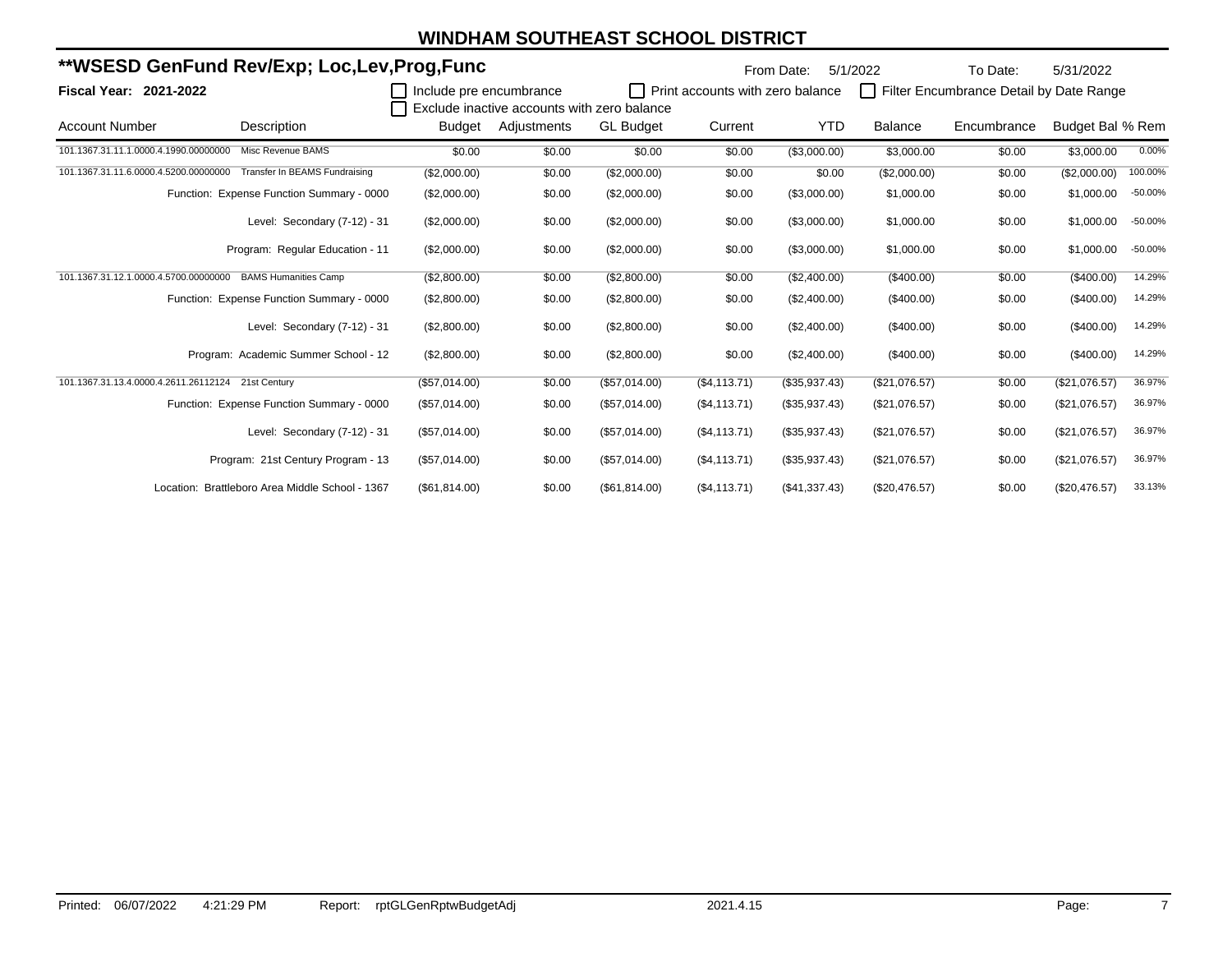|                                                                    | **WSESD GenFund Rev/Exp; Loc,Lev,Prog,Func |                         |                                             |                  |                                         | From Date:    | 5/1/2022      | To Date:                                | 5/31/2022        |         |
|--------------------------------------------------------------------|--------------------------------------------|-------------------------|---------------------------------------------|------------------|-----------------------------------------|---------------|---------------|-----------------------------------------|------------------|---------|
| <b>Fiscal Year: 2021-2022</b>                                      |                                            | Include pre encumbrance | Exclude inactive accounts with zero balance |                  | <b>Print accounts with zero balance</b> |               |               | Filter Encumbrance Detail by Date Range |                  |         |
| Account Number                                                     | Description                                | <b>Budget</b>           | Adjustments                                 | <b>GL Budget</b> | Current                                 | <b>YTD</b>    | Balance       | Encumbrance                             | Budget Bal % Rem |         |
| 101.1383.01.11.4.0000.4.4792.CRRSA021 CDD CRRSA Child Care Revenue |                                            | \$0.00                  | (\$3,018.07)                                | (\$3,018.07)     | \$0.00                                  | (\$3,018.07)  | \$0.00        | \$0.00                                  | \$0.00           | 0.00%   |
| 101.1383.01.11.5.0000.4.1922.00000000                              | <b>EES Pre-K Contribution</b>              | (\$30,000.00)           | \$0.00                                      | (\$30,000.00)    | \$0.00                                  | \$0.00        | (\$30,000.00) | \$0.00                                  | $(\$30,000.00)$  | 100.00% |
| 101.1383.01.11.8.0000.4.4100.41000796                              | <b>ARPA Child Stabilization Oak Grove</b>  | \$0.00                  | (\$10,080.00)                               | (\$10,080.00)    | (\$1,260.00)                            | (\$8,820.00)  | (\$1,260.00)  | \$0.00                                  | (\$1,260.00)     | 12.50%  |
|                                                                    | Function: Expense Function Summary - 0000  | (\$30,000.00)           | (\$13,098.07)                               | (\$43,098.07)    | (\$1,260.00)                            | (\$11,838.07) | (\$31,260.00) | \$0.00                                  | (\$31,260.00)    | 72.53%  |
|                                                                    | Level: PreKindergarten - 01                | (\$30,000.00)           | (\$13,098.07)                               | (\$43,098.07)    | (\$1,260.00)                            | (\$11,838.07) | (\$31,260.00) | \$0.00                                  | (\$31,260.00)    | 72.53%  |
|                                                                    | Program: Regular Education - 11            | (\$30,000.00)           | (\$13,098.07)                               | (\$43,098.07)    | (\$1,260.00)                            | (\$11,838.07) | (\$31,260.00) | \$0.00                                  | (\$31,260.00)    | 72.53%  |
|                                                                    | Location: Oak Grove School - 1383          | (\$30,000.00)           | (\$13,098.07)                               | (\$43,098.07)    | (\$1,260.00)                            | (\$11,838.07) | (\$31,260.00) | \$0.00                                  | (\$31,260.00)    | 72.53%  |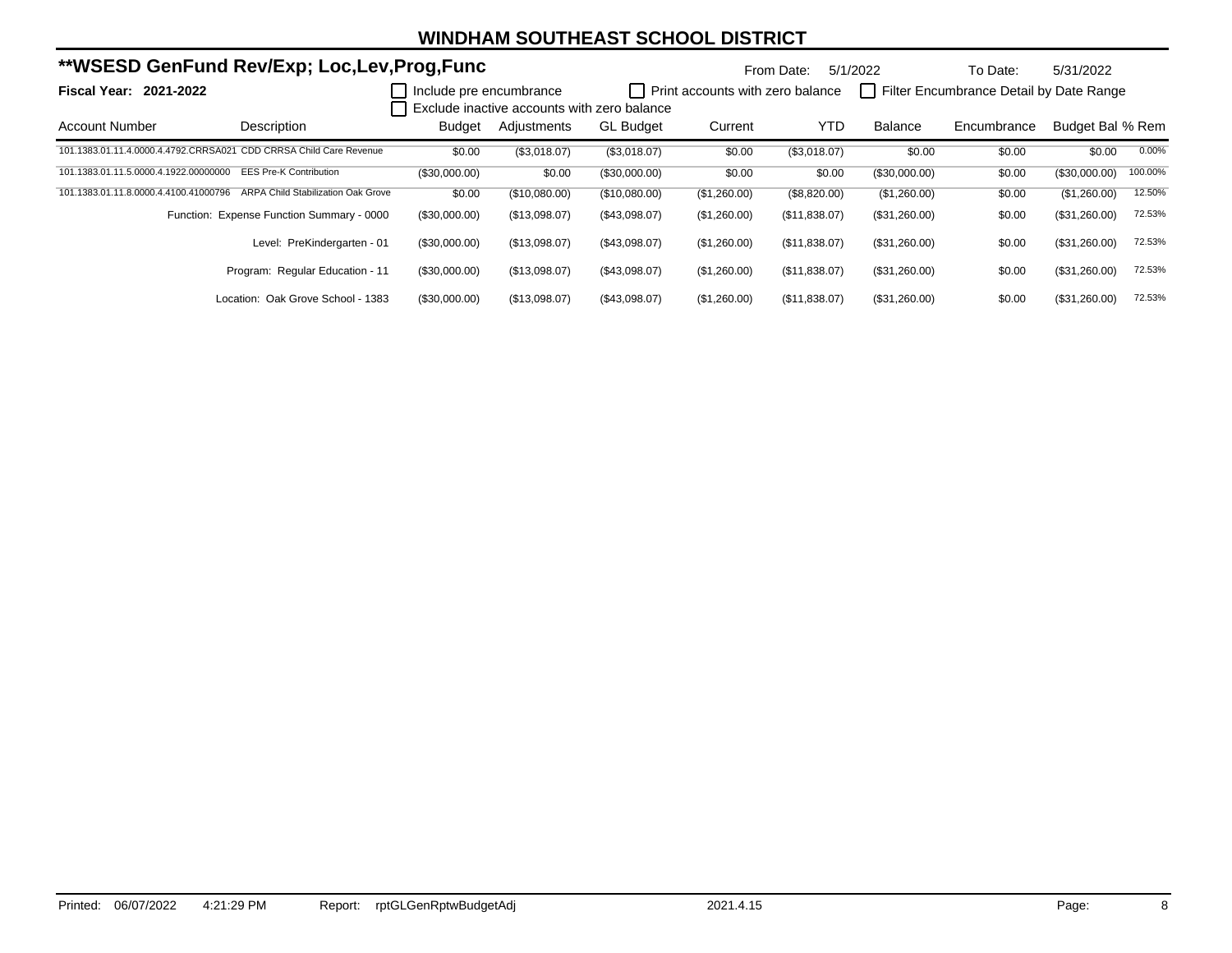| **WSESD GenFund Rev/Exp; Loc,Lev,Prog,Func |                                           |                         |                                             |                  | 5/1/2022<br>From Date:           |              | To Date:       | 5/31/2022                               |                  |       |
|--------------------------------------------|-------------------------------------------|-------------------------|---------------------------------------------|------------------|----------------------------------|--------------|----------------|-----------------------------------------|------------------|-------|
| <b>Fiscal Year: 2021-2022</b>              |                                           | Include pre encumbrance | Exclude inactive accounts with zero balance |                  | Print accounts with zero balance |              |                | Filter Encumbrance Detail by Date Range |                  |       |
| <b>Account Number</b>                      | Description                               | Budget                  | Adjustments                                 | <b>GL Budget</b> | Current                          | YTD          | <b>Balance</b> | Encumbrance                             | Budget Bal % Rem |       |
| 101.1385.11.11.2.0000.4.5700.00000000      | Artists in Schools Green St               | \$0.00                  | \$0.00                                      | \$0.00           | \$0.00                           | (\$2,100.00) | \$2,100.00     | \$0.00                                  | \$2,100.00       | 0.00% |
|                                            | Function: Expense Function Summary - 0000 | \$0.00                  | \$0.00                                      | \$0.00           | \$0.00                           | (\$2,100.00) | \$2.100.00     | \$0.00                                  | \$2,100.00       | 0.00% |
|                                            | Level: Elementary (K-6) - 11              | \$0.00                  | \$0.00                                      | \$0.00           | \$0.00                           | (\$2,100.00) | \$2,100.00     | \$0.00                                  | \$2,100.00       | 0.00% |
|                                            | Program: Regular Education - 11           | \$0.00                  | \$0.00                                      | \$0.00           | \$0.00                           | (\$2,100.00) | \$2.100.00     | \$0.00                                  | \$2,100.00       | 0.00% |
|                                            | Location: Green Street School - 1385      | \$0.00                  | \$0.00                                      | \$0.00           | \$0.00                           | (\$2,100.00) | \$2.100.00     | \$0.00                                  | \$2,100.00       | 0.00% |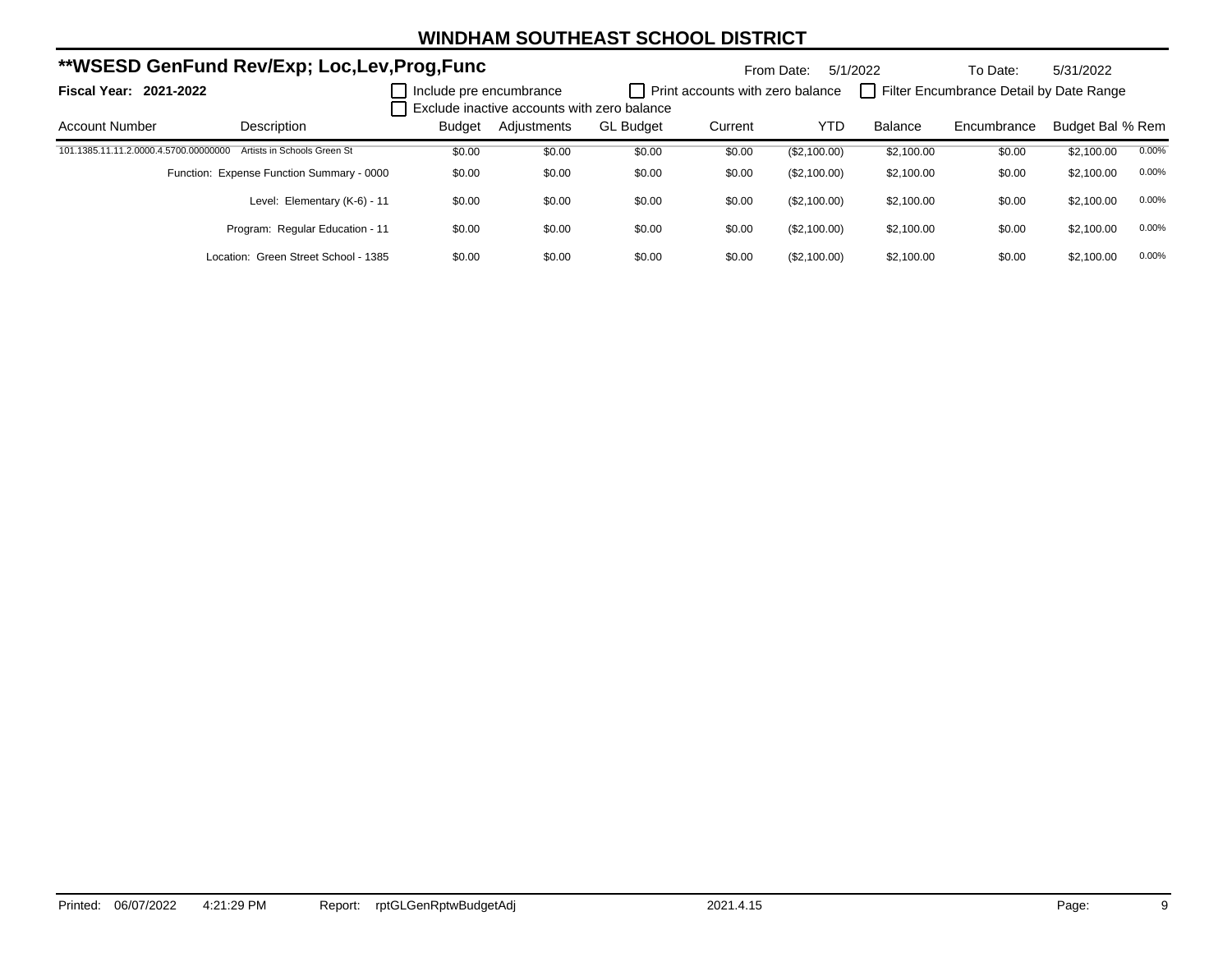|                                       | **WSESD GenFund Rev/Exp; Loc,Lev,Prog,Func                                 |                         |                  |                                             |                                  |                                        | 5/1/2022           | To Date:                                | 5/31/2022          |           |
|---------------------------------------|----------------------------------------------------------------------------|-------------------------|------------------|---------------------------------------------|----------------------------------|----------------------------------------|--------------------|-----------------------------------------|--------------------|-----------|
| <b>Fiscal Year: 2021-2022</b>         |                                                                            | Include pre encumbrance |                  |                                             | Print accounts with zero balance |                                        |                    | Filter Encumbrance Detail by Date Range |                    |           |
|                                       |                                                                            |                         |                  | Exclude inactive accounts with zero balance |                                  |                                        |                    |                                         |                    |           |
| <b>Account Number</b>                 | Description                                                                | Budget                  | Adjustments      | <b>GL Budget</b>                            | Current                          | <b>YTD</b>                             | <b>Balance</b>     | Encumbrance                             | Budget Bal % Rem   |           |
| 101.3096.51.11.2.0000.4.2481.24812001 | Medicaid IEP Reimb                                                         | (\$343,015.00)          | \$0.00           | (\$343,015.00)                              | \$0.00                           | (\$343,015.00)                         | \$0.00             | \$0.00                                  | \$0.00             | 0.00%     |
| 101.3096.51.11.2.0000.4.2483.24832001 | Medicaid EDPSDT                                                            | (\$37,763.00)           | \$0.00           | (\$37,763.00)                               | \$0.00                           | (\$37,763.00)                          | \$0.00             | \$0.00                                  | \$0.00             | 0.00%     |
| 101.3096.51.11.2.0000.4.2555.25552354 | Tobacco                                                                    | \$0.00                  | (\$6,800.00)     | (\$6,800.00)                                | \$0.00                           | (\$2,700.75)                           | (\$4,099.25)       | \$0.00                                  | (\$4,099.25)       | 60.28%    |
| 101.3096.51.11.2.0000.4.5704.57040000 | <b>Energy Revenue WSESD</b>                                                | \$0.00                  | (\$8,415.37)     | (\$8,415.37)                                | \$0.00                           | (\$10,000.00)                          | \$1,584.63         | \$0.00                                  | \$1,584.63         | $-18.83%$ |
| 101.3096.51.11.4.0000.4.2250.22502406 | Title I                                                                    | \$0.00                  | (\$22,144.83)    | (\$22,144.83)                               | \$0.00                           | \$0.00                                 | (\$22,144.83)      | \$0.00                                  | (\$22,144.83)      | 100.00%   |
| 101.3096.51.11.4.0000.4.2250.22502599 | Title I SWP                                                                | (\$991,310.30)          | (\$11,104.70)    | (\$1,002,415.00)                            | (\$176,358.55)                   | (\$665,404.53)                         | (\$337,010.47)     | \$0.00                                  | (\$337,010.47)     | 33.62%    |
| 101.3096.51.11.4.0000.4.2570.25702122 | Title IV                                                                   | \$0.00                  | (\$4,000.00)     | (\$4,000.00)                                | \$0.00                           | \$0.00                                 | (\$4,000.00)       | \$0.00                                  | (\$4,000.00)       | 100.00%   |
| 101.3096.51.11.4.0000.4.2590.25902131 | <b>ESSER1</b>                                                              | \$0.00                  | (\$270,979.69)   | (\$270,979.69)                              | \$0.00                           | (\$261,916.90)                         | (\$9,062.79)       | \$0.00                                  | (\$9,062.79)       | 3.34%     |
| 101.3096.51.11.4.0000.4.2597.25972429 | <b>ESSER II</b>                                                            | \$0.00                  | (\$3,280,134.00) | (\$3,280,134.00)                            | (\$167, 159.93)                  | (\$1,326,101.32)                       | (\$1,954,032.68)   | \$0.00                                  | (\$1,954,032.68)   | 59.57%    |
| 101.3096.51.11.4.0000.4.2604.26042434 | <b>ARP Homeless Rev</b>                                                    | \$0.00                  | (\$900.00)       | $(\$900.00)$                                | \$0.00                           | \$0.00                                 | (\$900.00)         | \$0.00                                  | (\$900.00)         | 100.00%   |
| 101.3096.51.11.4.0000.4.2651.26512410 | Title IIA                                                                  | (\$19,000.00)           | (\$29,000.00)    | (\$48,000.00)                               | \$0.00                           | (\$13,846.38)                          | (\$34,153.62)      | \$0.00                                  | (\$34,153.62)      | 71.15%    |
| 101.3096.51.11.4.0000.4.4792.47922001 | Small Rural Schol Achievement<br>(SRSA) Grant                              | \$0.00                  | (\$8,572.14)     | (\$8,572.14)                                | \$0.00                           | (\$8,572.14)                           | \$0.00             | \$0.00                                  | \$0.00             | 0.00%     |
| 101.3096.51.11.5.0000.4.1510.00000000 | <b>Interest Earned</b>                                                     | (\$40,000.00)           | \$0.00           | (\$40,000.00)                               | (\$5,725.96)                     | (\$39,477.16)                          | (\$522.84)         | \$0.00                                  | (\$522.84)         | 1.31%     |
| 101.3096.51.11.5.0000.4.1989.00000000 | Surplus PY Revenue                                                         | \$0.00                  | \$0.00           | \$0.00                                      | \$0.00                           | (\$34,522.00)                          | \$34,522.00        | \$0.00                                  | \$34,522.00        | 0.00%     |
| 101.3096.51.11.7.0000.4.3110.00000000 | <b>Education Spending Grant</b>                                            | $(\$43,440,853.00)$     |                  | \$0.00 (\$43,440,853.00)                    | $(\$5,519,547.80)$               | $(\$41,154,301.55)$                    | (\$2,286,551.45)   | \$0.00                                  | (\$2,286,551.45)   | 5.26%     |
| 101.3096.51.11.7.0000.4.3145.00000000 | <b>Small Schools Grant</b>                                                 | \$0.00                  | \$0.00           | \$0.00                                      | (\$67,015.00)                    | (\$201,047.00)                         | \$201,047.00       | \$0.00                                  | \$201,047.00       | 0.00%     |
|                                       | Function: Expense Function Summary - 0000 (\$44,871,941.30)                |                         |                  | $($3,642,050.73)$ $($48,513,992.03)$        |                                  | (\$5,935,807.24) (\$44,098,667.73)     | $(\$4,415,324.30)$ | \$0.00                                  | (\$4,415,324.30)   | 9.10%     |
|                                       | Level: Location-wide excl pre-k - 51 (\$44,871,941.30)                     |                         |                  | $($3,642,050.73)$ $($48,513,992.03)$        |                                  | $(\$5,935,807.24)$ $(\$44,098,667.73)$ | (\$4,415,324.30)   | \$0.00                                  | (\$4,415,324.30)   | 9.10%     |
|                                       | Program: Regular Education - 11 (\$44,871,941.30)                          |                         |                  | $($3,642,050.73)$ $($48,513,992.03)$        |                                  | $(\$5,935,807.24)$ $(\$44,098,667.73)$ | (\$4,415,324.30)   | \$0.00                                  | (\$4,415,324.30)   | 9.10%     |
|                                       | Location: WSESD District Wide Programs & Services - 3096 (\$44,871,941.30) |                         |                  | $(S3, 642, 050.73)$ $(S48, 513, 992.03)$    |                                  | $(\$5,935,807.24)$ $(\$44,098,667.73)$ | (\$4,415,324.30)   | \$0.00                                  | $(\$4,415,324.30)$ | 9.10%     |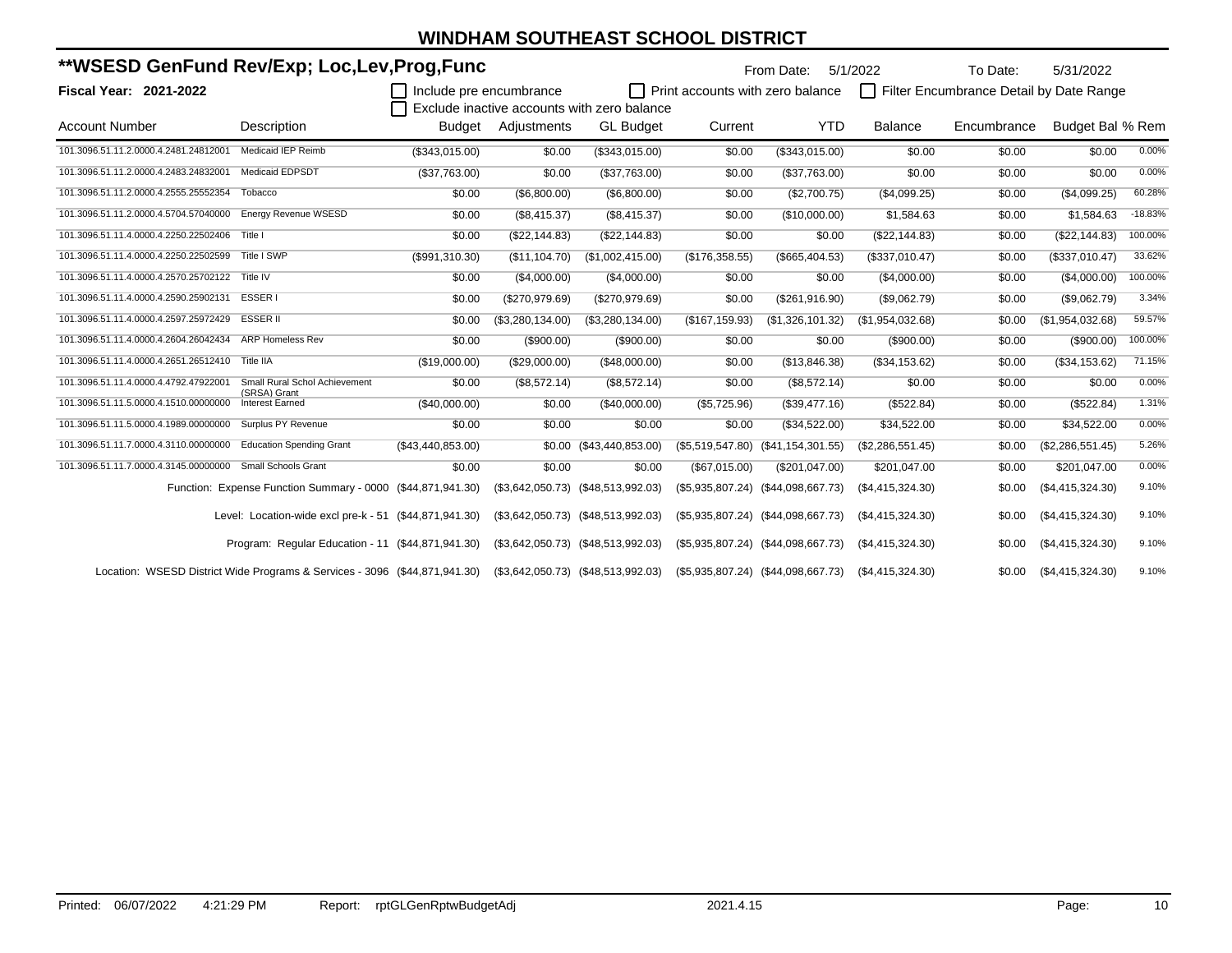| **WSESD GenFund Rev/Exp; Loc,Lev,Prog,Func                        |                                                 |                         |                |                                             |                                         | From Date:       | 5/1/2022        | To Date:                                | 5/31/2022        |           |
|-------------------------------------------------------------------|-------------------------------------------------|-------------------------|----------------|---------------------------------------------|-----------------------------------------|------------------|-----------------|-----------------------------------------|------------------|-----------|
| <b>Fiscal Year: 2021-2022</b>                                     |                                                 | Include pre encumbrance |                | Exclude inactive accounts with zero balance | $\Box$ Print accounts with zero balance |                  |                 | Filter Encumbrance Detail by Date Range |                  |           |
| <b>Account Number</b>                                             | Description                                     | Budget                  | Adjustments    | <b>GL Budget</b>                            | Current                                 | <b>YTD</b>       | <b>Balance</b>  | Encumbrance                             | Budget Bal % Rem |           |
| 101.5014.31.31.1.0000.4.1922.00000000                             | <b>Contributions/Donations</b>                  | \$0.00                  | \$0.00         | \$0.00                                      | \$0.00                                  | \$1,000.00       | (\$1,000.00)    | \$0.00                                  | (\$1,000.00)     | 0.00%     |
| 101.5014.31.31.1.0000.4.1990.00000000                             | <b>WRCC Culinary-Hide Away</b>                  | (\$2,500.00)            | \$0.00         | (\$2,500.00)                                | \$0.00                                  | \$0.00           | (\$2,500.00)    | \$0.00                                  | (\$2,500.00)     | 100.00%   |
| 101.5014.31.31.3.0000.4.3316.33162012 TIME Grant                  |                                                 | \$0.00                  | (\$125,448.00) | (\$125,448.00)                              | (\$40,817.05)                           | $(\$85,366.37)$  | (\$40,081.63)   | \$0.00                                  | (\$40,081.63)    | 31.95%    |
| 101.5014.31.31.3.0000.4.3330.33302001                             | <b>Technical Edu-Equipment</b>                  | (\$24,997.00)           | \$0.00         | (\$24,997.00)                               | \$0.00                                  | \$0.00           | (\$24,997.00)   | \$0.00                                  | (\$24,997.00)    | 100.00%   |
| 101.5014.31.31.3.0000.4.3790.37902001                             | <b>NH Perkins Grant</b>                         | (\$11,842.11)           | \$0.00         | (\$11,842.11)                               | (\$91.44)                               | (\$15,539.16)    | \$3,697.05      | \$0.00                                  | \$3,697.05       | $-31.22%$ |
| 101.5014.31.31.4.0000.4.4318.43182112 TechEd Basic Grant          |                                                 | (\$131,012.04)          | (\$106,626.84) | (\$237,638.88)                              | (\$6,395.16)                            | (\$42,346.83)    | (\$195,292.05)  | \$0.00                                  | (\$195,292.05)   | 82.18%    |
| 101.5014.31.31.4.0000.4.4591.45912132 GEER I                      |                                                 | \$0.00                  | (\$113,664.16) | (\$113,664.16)                              | \$0.00                                  | (\$23,030.46)    | (\$90,633.70)   | \$0.00                                  | (\$90,633.70)    | 79.74%    |
| 101.5014.31.31.5.0000.4.1302.00000000                             | Tuition-Pub VT LEAs                             | (\$251,447.00)          | \$0.00         | (\$251,447.00)                              | \$0.00                                  | (\$193,281.27)   | (\$58,165.73)   | \$0.00                                  | (\$58,165.73)    | 23.13%    |
| 101.5014.31.31.5.0000.4.1302.00000001                             | Tuition-Pub VT LEAs (BUHS to                    | (\$483,180.00)          | \$0.00         | (\$483,180.00)                              | \$0.00                                  | (\$483, 165.41)  | (\$14.59)       | \$0.00                                  | (\$14.59)        | 0.00%     |
| 101.5014.31.31.5.0000.4.1303.00000000                             | WRCC)<br><b>Tuition-Non VT LEAs</b>             | (\$36,000.00)           | \$0.00         | (\$36,000.00)                               | (\$10,000.00)                           | (\$20,000.00)    | (\$16,000.00)   | \$0.00                                  | (\$16,000.00)    | 44.44%    |
| 101.5014.31.31.7.0000.4.3113.00000000                             | State Supprt-VC                                 | (\$894,478.00)          | \$0.00         | (\$894,478.00)                              | (\$298, 166.00)                         | (\$894,500.00)   | \$22.00         | \$0.00                                  | \$22.00          | 0.00%     |
| 101.5014.31.31.7.0000.4.3305.00000000                             | <b>Tuition Reduction</b>                        | (\$359, 847.00)         | \$0.00         | (\$359, 847.00)                             | \$0.00                                  | (\$189, 125.50)  | (\$170, 721.50) | \$0.00                                  | (\$170, 721.50)  | 47.44%    |
| 101.5014.31.31.7.0000.4.3310.00000000                             | <b>Technical Ed-Guidance</b>                    | (\$41,000.00)           | \$0.00         | (\$41,000.00)                               | \$0.00                                  | (\$47,495.00)    | \$6,495.00      | \$0.00                                  | \$6,495.00       | $-15.84%$ |
| 101.5014.31.31.7.0000.4.3312.00000000 Tech Ed- Director Salary    |                                                 | (\$60,700.00)           | \$0.00         | (\$60,700.00)                               | \$0.00                                  | (\$65,624.50)    | \$4,924.50      | \$0.00                                  | \$4,924.50       | $-8.11%$  |
|                                                                   | Function: Expense Function Summary - 0000       | (\$2,297,003.15)        | (\$345,739.00) | (\$2,642,742.15)                            | (\$355,469.65)                          | (\$2,058,474.50) | (\$584, 267.65) | \$0.00                                  | (\$584, 267.65)  | 22.11%    |
|                                                                   | Level: Secondary (7-12) - 31                    | (\$2,297,003.15)        | (\$345,739.00) | (\$2,642,742.15)                            | (\$355,469.65)                          | (\$2,058,474.50) | (\$584, 267.65) | \$0.00                                  | (\$584, 267.65)  | 22.11%    |
|                                                                   | Program: Vocational Regular - 31                | (\$2,297,003.15)        | (\$345,739.00) | (\$2,642,742.15)                            | (\$355,469.65)                          | (\$2,058,474.50) | (\$584, 267.65) | \$0.00                                  | (\$584, 267.65)  | 22.11%    |
| 101.5014.41.60.3.0000.4.3722.37222026 Act 51 Equipment/Curriculum |                                                 | \$0.00                  | (\$14,766.00)  | (\$14,766.00)                               | \$0.00                                  | \$0.00           | (\$14,766.00)   | \$0.00                                  | (\$14,766.00)    | 100.00%   |
| 101.5014.41.60.5.0000.4.1304.00000000                             | Revenue<br><b>Tuition-Adult Education</b>       | \$0.00                  | \$0.00         | \$0.00                                      | (\$8,389.00)                            | (\$11,616.00)    | \$11,616.00     | \$0.00                                  | \$11,616.00      | 0.00%     |
|                                                                   | Function: Expense Function Summary - 0000       | \$0.00                  | (\$14,766.00)  | (\$14,766.00)                               | (S8, 389.00)                            | (S11, 616.00)    | (\$3,150.00)    | \$0.00                                  | (S3, 150.00)     | 21.33%    |
|                                                                   | Level: Prgm for Adult/Continuing - 41           | \$0.00                  | (\$14,766.00)  | (\$14,766.00)                               | (S8, 389.00)                            | (S11, 616.00)    | (S3, 150.00)    | \$0.00                                  | (\$3,150.00)     | 21.33%    |
|                                                                   | Program: Adult/Continuing Ed - 60               | \$0.00                  | (\$14,766.00)  | (\$14,766.00)                               | (\$8,389.00)                            | (S11, 616.00)    | (S3, 150.00)    | \$0.00                                  | (\$3,150.00)     | 21.33%    |
|                                                                   | Location: Windham Regional Career Center - 5014 | (\$2,297,003.15)        | (\$360,505.00) | (\$2,657,508.15)                            | (\$363,858.65)                          | (\$2,070,090.50) | (\$587,417.65)  | \$0.00                                  | (\$587,417.65)   | 22.10%    |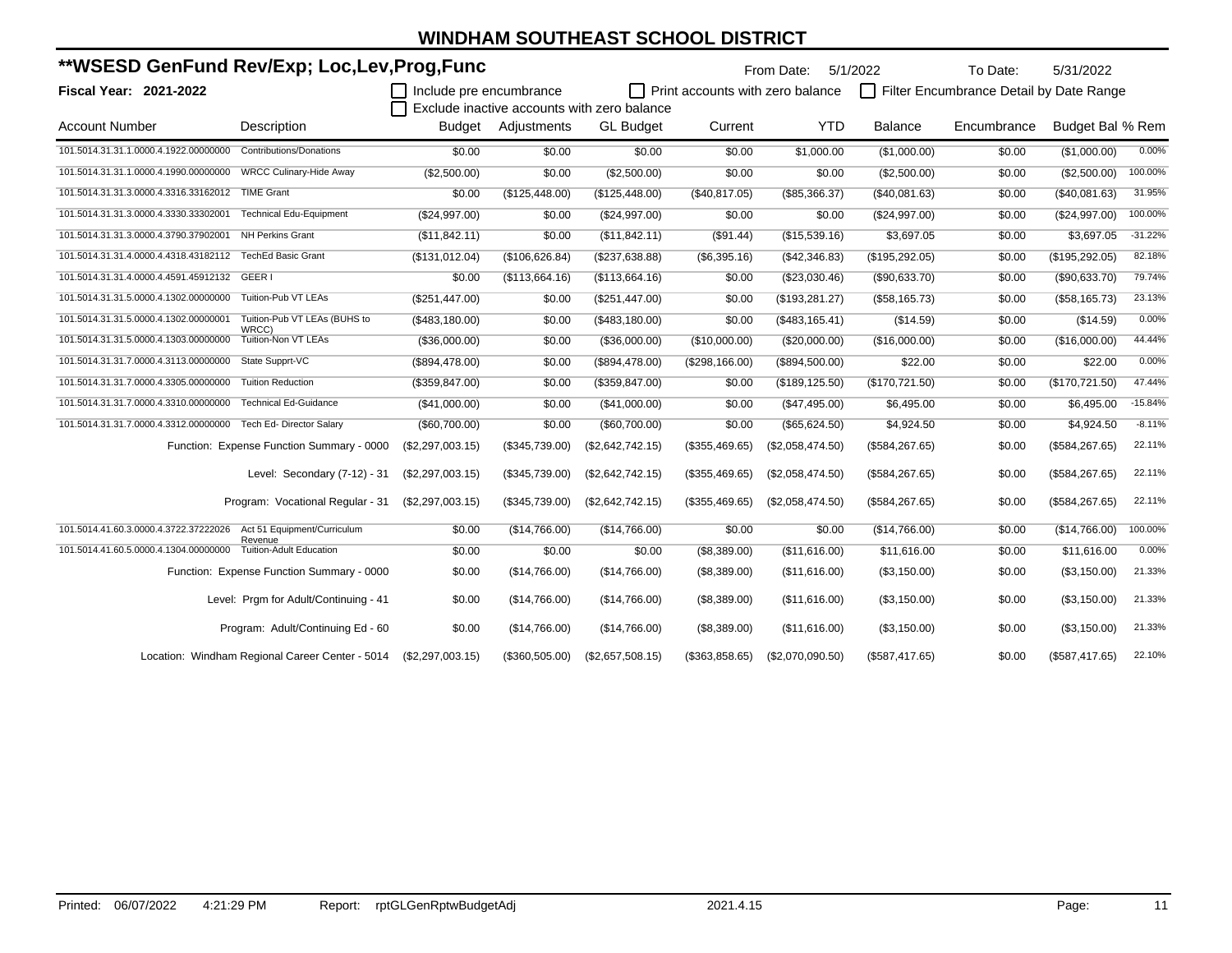| **WSESD GenFund Rev/Exp; Loc,Lev,Prog,Func                                 |                                                |                         |              |                                             |                                  | From Date: 5/1/2022                  |                  | To Date:                                | 5/31/2022        |          |
|----------------------------------------------------------------------------|------------------------------------------------|-------------------------|--------------|---------------------------------------------|----------------------------------|--------------------------------------|------------------|-----------------------------------------|------------------|----------|
| Fiscal Year: 2021-2022                                                     |                                                | Include pre encumbrance |              |                                             | Print accounts with zero balance |                                      |                  | Filter Encumbrance Detail by Date Range |                  |          |
|                                                                            |                                                |                         |              | Exclude inactive accounts with zero balance |                                  |                                      |                  |                                         |                  |          |
| <b>Account Number</b>                                                      | Description                                    | Budget                  | Adjustments  | <b>GL Budget</b>                            | Current                          | <b>YTD</b>                           | <b>Balance</b>   | Encumbrance                             | Budget Bal % Rem |          |
|                                                                            | Type: Revenues - 4 (\$51,153,190.45)           |                         |              | $($4,208,175.44)$ $($55,361,365.89)$        |                                  | $($6,445,809.16)$ $($49,404,988.00)$ | (\$5,956,377.89) | \$0.00                                  | (\$5,956,377.89) | 10.76%   |
| 101.1001.01.11.5.1101.5.5620.00000000 Bratt Tuit to Pre-K Private Provider |                                                | \$529,375.00            | \$0.00       | \$529,375.00                                | \$69,683.00                      | \$412,891.69                         | \$116,483.31     | \$0.00                                  | \$116,483.31     | 22.00%   |
|                                                                            | Function: Direct Instruction - 1101            | \$529,375.00            | \$0.00       | \$529,375.00                                | \$69,683.00                      | \$412,891.69                         | \$116,483.31     | \$0.00                                  | \$116,483.31     | 22.00%   |
|                                                                            | Level: PreKindergarten - 01                    | \$529,375.00            | \$0.00       | \$529,375.00                                | \$69,683.00                      | \$412,891.69                         | \$116,483.31     | \$0.00                                  | \$116,483.31     | 22.00%   |
| 101.1001.11.11.4.1101.5.6510.25902131                                      | Supplies-Tech Related Acad<br>ESSER            | \$0.00                  | \$33,100.00  | \$33,100.00                                 | \$0.00                           | \$33,100.00                          | \$0.00           | \$0.00                                  | \$0.00           | 0.00%    |
|                                                                            | Function: Direct Instruction - 1101            | \$0.00                  | \$33,100.00  | \$33,100.00                                 | \$0.00                           | \$33,100.00                          | \$0.00           | \$0.00                                  | \$0.00           | 0.00%    |
| 101.1001.11.11.4.1104.5.1120.22502599 Academic Supp Academy Title I        |                                                | \$186,422.91            | (\$6,422.91) | \$180,000.00                                | \$12,976.98                      | \$124,401.87                         | \$55,598.13      | \$38,930.84                             | \$16,667.29      | 9.26%    |
| 101.1001.11.11.4.1104.5.2110.22502599                                      | Health Insurance                               | \$43,744.00             | \$0.00       | \$43,744.00                                 | \$3,529.32                       | \$40,915.40                          | \$2,828.60       | \$3,529.32                              | (\$700.72)       | $-1.60%$ |
| 101.1001.11.11.4.1104.5.2170.22502599 HRA                                  |                                                | \$6,242.21              | \$3,207.79   | \$9,450.00                                  | \$0.00                           | \$9,450.00                           | \$0.00           | \$0.00                                  | \$0.00           | 0.00%    |
| 101.1001.11.11.4.1104.5.2200.22502599 FICA                                 |                                                | \$15,608.00             | \$0.00       | \$15,608.00                                 | \$919.62                         | \$8,721.27                           | \$6,886.73       | \$2,907.48                              | \$3,979.25       | 25.49%   |
| 101.1001.11.11.4.1104.5.2310.22502599                                      | Retirement                                     | \$2,616.00              | \$64.00      | \$2,680.00                                  | \$0.00                           | \$2,680.00                           | \$0.00           | \$0.00                                  | \$0.00           | 0.00%    |
| 101.1001.11.11.4.1104.5.2320.22502599                                      | <b>VSTRS--OPEB</b>                             | \$40,284.58             | \$0.00       | \$40,284.58                                 | \$10,043.70                      | \$23,868.20                          | \$16,416.38      | \$0.00                                  | \$16,416.38      | 40.75%   |
| 101.1001.11.11.4.1104.5.2350.22502599                                      | 403(b)                                         | \$1,220.86              | \$0.00       | \$1,220.86                                  | \$93.92                          | \$939.20                             | \$281.66         | \$281.75                                | (\$0.09)         | $-0.01%$ |
| 101.1001.11.11.4.1104.5.2710.22502599                                      | <b>Workers Compensation</b>                    | \$898.74                | \$0.00       | \$898.74                                    | \$49.31                          | \$481.21                             | \$417.53         | \$0.00                                  | \$417.53         | 46.46%   |
| 101.1001.11.11.4.1104.5.2810.22502599                                      | Dental                                         | \$3,264.00              | \$1,308.47   | \$4,572.47                                  | \$420.00                         | \$4,266.00                           | \$306.47         | \$420.00                                | (\$113.53)       | $-2.48%$ |
| 101.1001.11.11.4.1104.5.2920.22502599 Life                                 |                                                | \$351.00                | \$0.00       | \$351.00                                    | \$24.92                          | \$289.32                             | \$61.68          | \$24.92                                 | \$36.76          | 10.47%   |
| 101.1001.11.11.4.1104.5.2940.22502599 LTD                                  |                                                | \$1,066.35              | \$0.00       | \$1,066.35                                  | \$74.22                          | \$872.03                             | \$194.32         | \$74.22                                 | \$120.10         | 11.26%   |
| 101.1001.11.11.4.1104.5.6110.22502599 Supplies Academy Title I             |                                                | \$0.00                  | \$0.00       | \$0.00                                      | \$0.00                           | \$1,559.69                           | (\$1,559.69)     | \$0.00                                  | (\$1,559.69)     | 0.00%    |
|                                                                            | Function: Academic Support-Local Share - 1104  | \$301,718.65            | (\$1,842.65) | \$299,876.00                                | \$28,131.99                      | \$218,444.19                         | \$81,431.81      | \$46,168.53                             | \$35,263.28      | 11.76%   |
| 101.1001.11.11.4.2213.5.1730.25972429  One Percent Stipends Acad ESSER     |                                                | \$0.00                  | \$2,600.66   | \$2,600.66                                  | \$0.00                           | \$2,600.66                           | \$0.00           | \$0.00                                  | \$0.00           | 0.00%    |
| 101.1001.11.11.4.2213.5.2200.25972429 FICA                                 |                                                | \$0.00                  | \$191.35     | \$191.35                                    | \$0.00                           | \$191.35                             | \$0.00           | \$0.00                                  | \$0.00           | 0.00%    |
| 101.1001.11.11.4.2213.5.2710.25972429 Workers Compensation                 |                                                | \$0.00                  | \$10.35      | \$10.35                                     | \$0.00                           | \$10.35                              | \$0.00           | \$0.00                                  | \$0.00           | 0.00%    |
|                                                                            | Function: Instruct Staff Train - 2213          | \$0.00                  | \$2,802.36   | \$2,802.36                                  | \$0.00                           | \$2,802.36                           | \$0.00           | \$0.00                                  | \$0.00           | 0.00%    |
| 101.1001.11.11.4.2219.5.1110.25972429                                      | Instructional Coach Academy<br><b>ESSER II</b> | \$0.00                  | \$55,538.48  | \$55,538.48                                 | \$2,627.90                       | \$47,654.83                          | \$7,883.65       | \$7,883.65                              | \$0.00           | 0.00%    |
| 101.1001.11.11.4.2219.5.2200.25972429                                      | <b>FICA</b>                                    | \$0.00                  | \$4,248.46   | \$4,248.46                                  | \$201.02                         | \$3,645.37                           | \$603.09         | \$603.09                                | \$0.00           | 0.00%    |
| 101.1001.11.11.4.2219.5.2310.25972429                                      | Retirement                                     | \$0.00                  | \$1,340.00   | \$1,340.00                                  | \$0.00                           | \$1,340.00                           | \$0.00           | \$0.00                                  | \$0.00           | 0.00%    |
| 101.1001.11.11.4.2219.5.2320.25972429                                      | VSTRS--OPEB                                    | \$0.00                  | \$12,462.09  | \$12,462.09                                 | \$3,618.66                       | \$8,962.09                           | \$3,500.00       | \$0.00                                  | \$3,500.00       | 28.09%   |
| 101.1001.11.11.4.2219.5.2350.25972429                                      | 403(b)                                         | \$0.00                  | \$604.44     | \$604.44                                    | \$52.56                          | \$446.76                             | \$157.68         | \$157.68                                | \$0.00           | 0.00%    |
| 101.1001.11.11.4.2219.5.2510.25972429                                      | <b>Tuition Reimbursement</b>                   | \$0.00                  | \$1,198.00   | \$1,198.00                                  | \$0.00                           | \$1,198.00                           | \$0.00           | \$0.00                                  | \$0.00           | 0.00%    |
| 101.1001.11.11.4.2219.5.2710.25972429                                      | <b>Workers Compensation</b>                    | \$0.00                  | \$184.05     | \$184.05                                    | \$9.99                           | \$184.05                             | \$0.00           | \$0.00                                  | \$0.00           | 0.00%    |
|                                                                            | Function: Othr Instruct Improve - 2219         | \$0.00                  | \$75,575.52  | \$75,575.52                                 | \$6,510.13                       | \$63,431.10                          | \$12,144.42      | \$8,644.42                              | \$3,500.00       | 4.63%    |
| 101.1001.11.11.4.2230.5.1710.25902131 Tech Assistant Academy ESSER         |                                                | \$0.00                  | \$12,534.71  | \$12,534.71                                 | \$928.68                         | \$9,748.69                           | \$2,786.02       | \$2,786.02                              | \$0.00           | 0.00%    |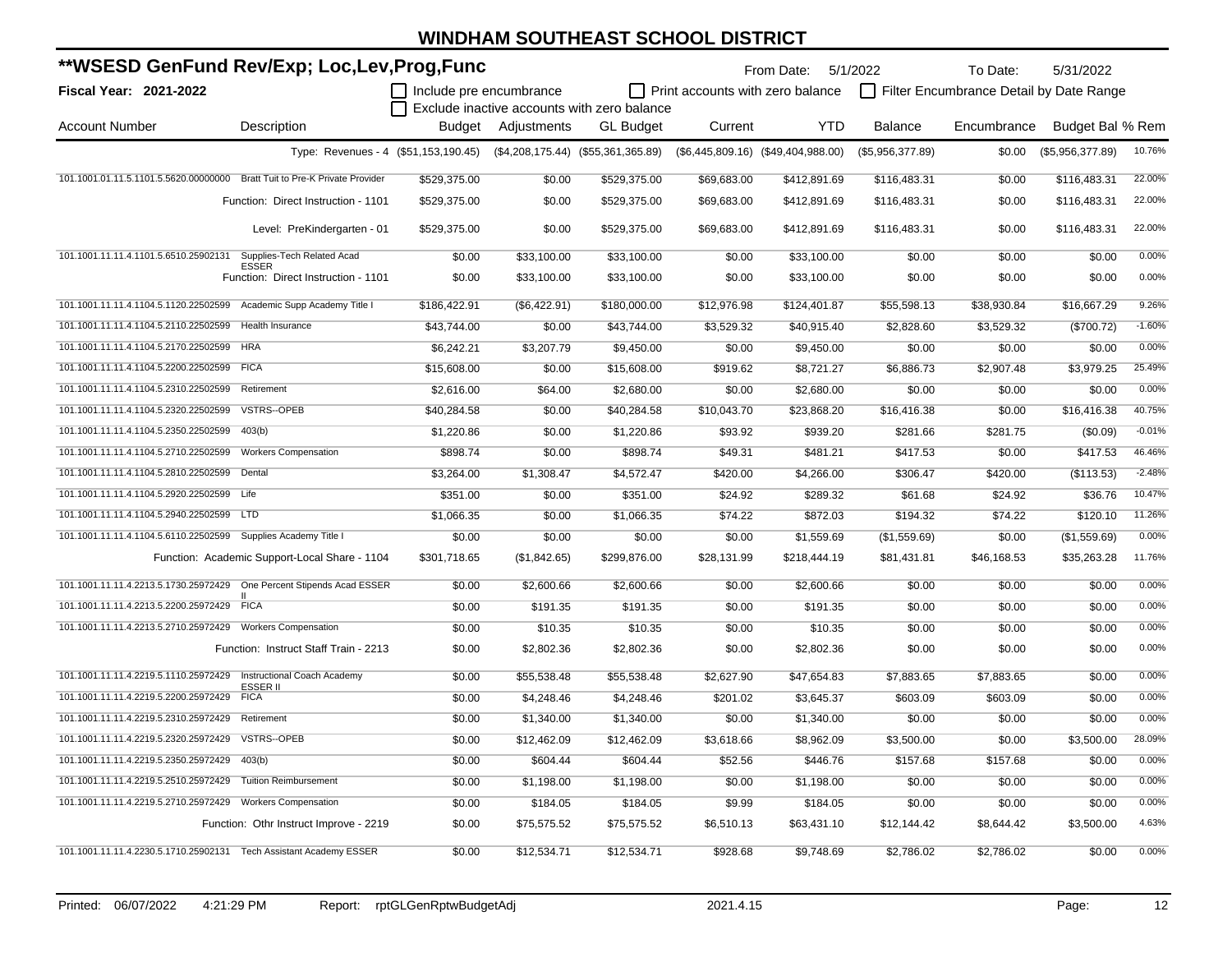| **WSESD GenFund Rev/Exp; Loc,Lev,Prog,Func                              |                                         |                         |                    |                                             | From Date: 5/1/2022              |                | To Date:       | 5/31/2022                               |                  |            |
|-------------------------------------------------------------------------|-----------------------------------------|-------------------------|--------------------|---------------------------------------------|----------------------------------|----------------|----------------|-----------------------------------------|------------------|------------|
| <b>Fiscal Year: 2021-2022</b>                                           |                                         | Include pre encumbrance |                    |                                             | Print accounts with zero balance |                |                | Filter Encumbrance Detail by Date Range |                  |            |
|                                                                         |                                         |                         |                    | Exclude inactive accounts with zero balance |                                  |                |                |                                         |                  |            |
| <b>Account Number</b>                                                   | Description                             |                         | Budget Adjustments | <b>GL Budget</b>                            | Current                          | <b>YTD</b>     | <b>Balance</b> | Encumbrance                             | Budget Bal % Rem |            |
| 101.1001.11.11.4.2230.5.2110.25902131                                   | Health Insurance                        | \$0.00                  | \$3,401.88         | \$3,401.88                                  | \$280.30                         | \$3,121.58     | \$280.30       | \$280.30                                | \$0.00           | 0.00%      |
| 101.1001.11.11.4.2230.5.2170.25902131                                   | <b>HRA</b>                              | \$0.00                  | \$880.00           | \$880.00                                    | \$0.00                           | \$880.00       | \$0.00         | \$0.00                                  | \$0.00           | 0.00%      |
| 101.1001.11.11.4.2230.5.2200.25902131 FICA                              |                                         | \$0.00                  | \$917.14           | \$917.14                                    | \$66.94                          | \$708.11       | \$209.03       | \$209.03                                | \$0.00           | 0.00%      |
| 101.1001.11.11.4.2230.5.2310.25902131                                   | Retirement                              | \$0.00                  | \$584.96           | \$584.96                                    | \$44.12                          | \$452.62       | \$132.34       | \$132.34                                | \$0.00           | 0.00%      |
| 101.1001.11.11.4.2230.5.2710.25902131                                   | <b>Workers Compensation</b>             | \$0.00                  | \$34.07            | \$34.07                                     | \$3.53                           | \$37.60        | (\$3.53)       | \$0.00                                  | (\$3.53)         | $-10.36%$  |
| 101.1001.11.11.4.2230.5.2810.25902131                                   | Dental                                  | \$0.00                  | \$211.20           | \$211.20                                    | \$17.60                          | \$193.60       | \$17.60        | \$17.60                                 | \$0.00           | 0.00%      |
| 101.1001.11.11.4.2230.5.2920.25902131 Life                              |                                         | \$0.00                  | \$24.52            | \$24.52                                     | \$1.94                           | \$22.58        | \$1.94         | \$1.94                                  | \$0.00           | 0.00%      |
| 101.1001.11.11.4.2230.5.2940.25902131 LTD                               |                                         | \$0.00                  | \$68.96            | \$68.96                                     | \$5.32                           | \$63.64        | \$5.32         | \$5.32                                  | \$0.00           | 0.00%      |
| 101.1001.11.11.4.2230.5.5810.25902131                                   | Travel                                  | \$0.00                  | \$1,000.00         | \$1,000.00                                  | \$97.93                          | \$1,050.17     | (\$50.17)      | \$0.00                                  | (\$50.17)        | $-5.02%$   |
|                                                                         | Function: Technology fr Instruct - 2230 | \$0.00                  | \$19,657.44        | \$19,657.44                                 | \$1,446.36                       | \$16,278.59    | \$3,378.85     | \$3,432.55                              | (\$53.70)        | $-0.27%$   |
| 101.1001.11.11.4.2610.5.4510.25972429 Construct Svs ESSER Academy       |                                         | \$0.00                  | \$1,300,000.00     | \$1,300,000.00                              | \$280,873.00                     | \$695,431.00   | \$604,569.00   | \$604,569.00                            | \$0.00           | 0.00%      |
|                                                                         | Function: Operation of Buildings - 2610 | \$0.00                  | \$1,300,000.00     | \$1,300,000.00                              | \$280,873.00                     | \$695,431.00   | \$604,569.00   | \$604,569.00                            | \$0.00           | 0.00%      |
| 101.1001.11.11.4.2999.5.1730.22502406 Family Engagement Stipend Acad    |                                         | \$0.00                  | \$3,000.00         | \$3,000.00                                  | \$500.00                         | \$1,000.00     | \$2,000.00     | \$0.00                                  | \$2,000.00       | 66.67%     |
| 101.1001.11.11.4.2999.5.2200.22502406 FICA                              |                                         | \$0.00                  | \$144.83           | \$144.83                                    | \$37.00                          | \$73.72        | \$71.11        | \$0.00                                  | \$71.11          | 49.10%     |
|                                                                         |                                         | \$0.00                  | \$0.00             | \$0.00                                      | \$1.90                           | \$3.90         | (\$3.90)       | \$0.00                                  | (\$3.90)         | 0.00%      |
| 101.1001.11.11.4.2999.5.6110.22502406 Supplies Family Engage Acad       |                                         | \$0.00                  | \$2,000.00         | \$2,000.00                                  | \$1,554.55                       | \$2,098.42     | (\$98.42)      | \$2,168.98                              | (\$2,267.40)     | $-113.37%$ |
|                                                                         | Function: Family Engagement - 2999      | \$0.00                  | \$5,144.83         | \$5,144.83                                  | \$2,093.45                       | \$3,176.04     | \$1,968.79     | \$2,168.98                              | (\$200.19)       | $-3.89%$   |
| 101.1001.11.11.5.1101.5.1110.00000000 Teachers Academy Elem             |                                         | \$1,565,000.00          | \$0.00             | \$1,565,000.00                              | \$119,766.14                     | \$1,205,786.23 | \$359,213.77   | \$356,639.31                            | \$2,574.46       | 0.16%      |
| 101.1001.11.11.5.1101.5.1210.00000000 Paraeducator Academy              |                                         | \$361,498.53            | \$0.00             | \$361,498.53                                | \$26,275.33                      | \$279,227.79   | \$82,270.74    | \$73,558.77                             | \$8,711.97       | 2.41%      |
| 101.1001.11.11.5.1101.5.2110.00000000 Health Insurance                  |                                         | \$503,973.00            | \$0.00             | \$503,973.00                                | \$35,813.54                      | \$418,530.74   | \$85,442.26    | \$39,342.86                             | \$46,099.40      | 9.15%      |
| 101.1001.11.11.5.1101.5.2170.00000000 HRA                               |                                         | \$82,560.57             | \$0.00             | \$82,560.57                                 | \$0.00                           | \$109,275.00   | (\$26,714.43)  | \$0.00                                  | (\$26,714.43)    | -32.36%    |
| 101.1001.11.11.5.1101.5.2180.00000000 HSA                               |                                         | \$0.00                  | \$0.00             | \$0.00                                      | \$0.00                           | \$19,300.00    | (\$19,300.00)  | \$0.00                                  | (\$19,300.00)    | 0.00%      |
| 101.1001.11.11.5.1101.5.2200.00000000 FICA                              |                                         | \$147,377.64            | \$0.00             | \$147,377.64                                | \$10,545.92                      | \$106,285.17   | \$41,092.47    | \$32,074.48                             | \$9,017.99       | 6.12%      |
| 101.1001.11.11.5.1101.5.2310.00000000                                   | Retirement                              | \$15,793.68             | \$0.00             | \$15,793.68                                 | \$985.06                         | \$23,663.48    | (\$7,869.80)   | \$2,475.21                              | (\$10,345.01)    | $-65.50%$  |
| 101.1001.11.11.5.1101.5.2350.00000000                                   | 403(b)                                  | \$19,446.62             | \$0.00             | \$19,446.62                                 | \$1,384.62                       | \$13,846.20    | \$5,600.42     | \$4,136.59                              | \$1,463.83       | 7.53%      |
| 101.1001.11.11.5.1101.5.2510.00000000                                   | <b>Tuition Reimbursement</b>            | \$20,000.00             | \$0.00             | \$20,000.00                                 | \$0.00                           | \$5,647.70     | \$14,352.30    | \$0.00                                  | \$14,352.30      | 71.76%     |
| 101.1001.11.11.5.1101.5.2710.00000000                                   | <b>Workers Compensation</b>             | \$7,609.99              | \$0.00             | \$7,609.99                                  | \$554.96                         | \$5,731.08     | \$1,878.91     | \$0.00                                  | \$1,878.91       | 24.69%     |
| 101.1001.11.11.5.1101.5.2810.00000000 Dental                            |                                         | \$30,624.00             | \$0.00             | \$30,624.00                                 | \$2,544.00                       | \$27,866.00    | \$2,758.00     | \$2,824.00                              | (\$66.00)        | $-0.22%$   |
| 101.1001.11.11.5.1101.5.2920.00000000 Life                              |                                         | \$3,411.00              | \$0.00             | \$3,411.00                                  | \$266.56                         | \$3,148.33     | \$262.67       | \$288.72                                | (\$26.05)        | $-0.76%$   |
| 101.1001.11.11.5.1101.5.2940.00000000 LTD                               |                                         | \$10,316.96             | \$0.00             | \$10,316.96                                 | \$825.56                         | \$9,707.43     | \$609.53       | \$896.53                                | (\$287.00)       | $-2.78%$   |
| 101.1001.11.11.5.1101.5.3210.00000000 Professional Educational Services |                                         | \$14,500.00             | \$0.00             | \$14,500.00                                 | \$225.00                         | \$1,780.50     | \$12,719.50    | \$0.00                                  | \$12,719.50      | 87.72%     |
| 101.1001.11.11.5.1101.5.3220.00000000 Trnsfr to WSESU                   |                                         | \$12,849.83             | \$0.00             | \$12,849.83                                 | \$0.00                           | \$9,751.45     | \$3,098.38     | \$0.00                                  | \$3,098.38       | 24.11%     |
| 101.1001.11.11.5.1101.5.4320.00000000 Technlgy Repair/Maint             |                                         | \$400.00                | \$0.00             | \$400.00                                    | \$0.00                           | \$0.00         | \$400.00       | \$350.00                                | \$50.00          | 12.50%     |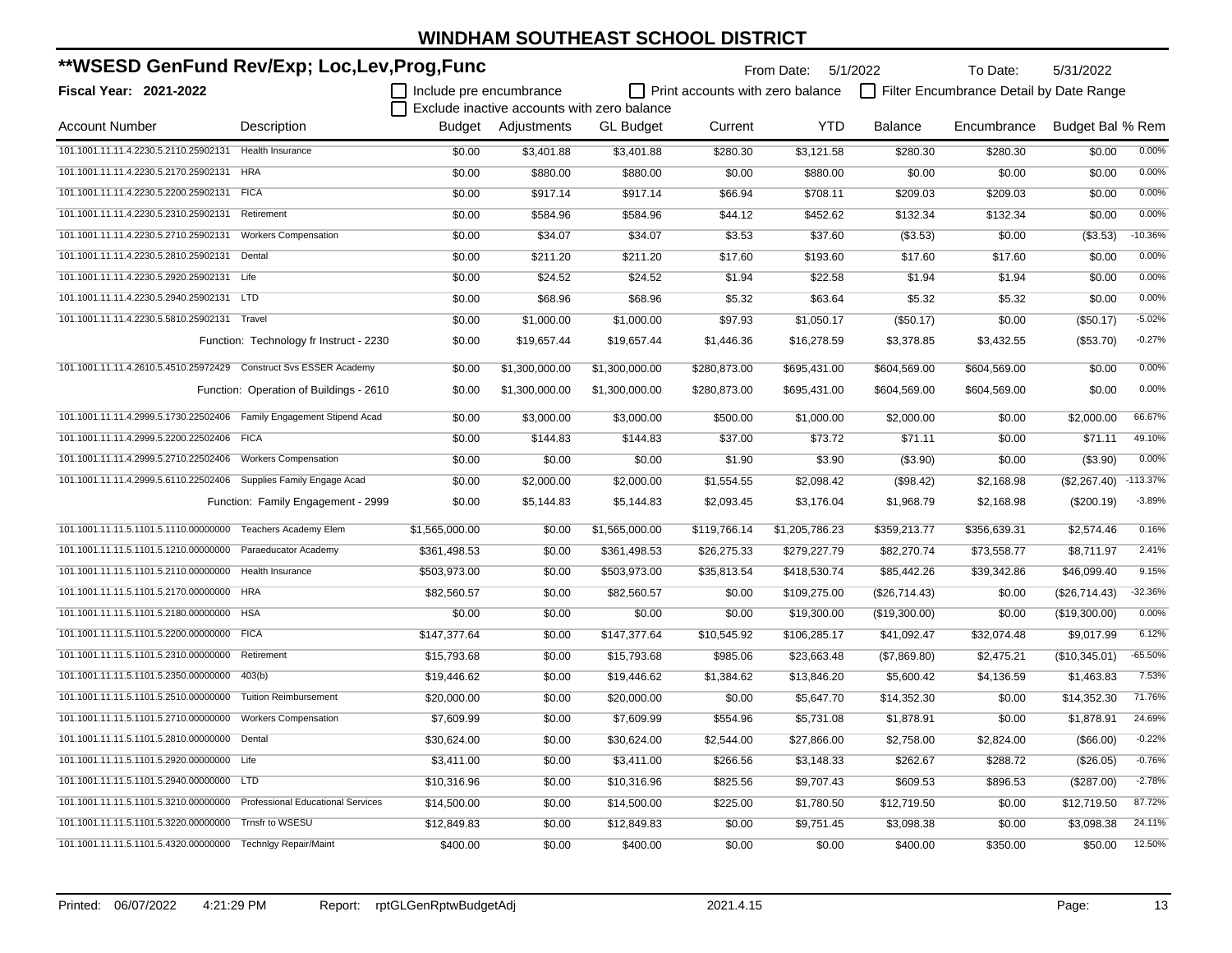| **WSESD GenFund Rev/Exp; Loc,Lev,Prog,Func                          |                                               |                         |                                             |                  |                                         | From Date: 5/1/2022 |              | To Date:                                | 5/31/2022        |            |
|---------------------------------------------------------------------|-----------------------------------------------|-------------------------|---------------------------------------------|------------------|-----------------------------------------|---------------------|--------------|-----------------------------------------|------------------|------------|
| Fiscal Year: 2021-2022                                              |                                               | Include pre encumbrance |                                             |                  | $\Box$ Print accounts with zero balance |                     |              | Filter Encumbrance Detail by Date Range |                  |            |
|                                                                     |                                               |                         | Exclude inactive accounts with zero balance |                  |                                         |                     |              |                                         |                  |            |
| <b>Account Number</b>                                               | Description                                   |                         | Budget Adjustments                          | <b>GL Budget</b> | Current                                 | <b>YTD</b>          | Balance      | Encumbrance                             | Budget Bal % Rem |            |
| 101.1001.11.11.5.1101.5.4430.00000000 Rentals-Computers/Related     |                                               | \$4,500.00              | \$0.00                                      | \$4,500.00       | \$1,327.26                              | \$11,057.48         | (\$6,557.48) | \$0.00                                  | (\$6,557.48)     | $-145.72%$ |
| 101.1001.11.11.5.1101.5.6110.00000000                               | Supplies Elem Academy                         | \$54,900.00             | \$0.00                                      | \$54,900.00      | \$4,468.63                              | \$35,669.83         | \$19,230.17  | \$6,983.35                              | \$12,246.82      | 22.31%     |
| 101.1001.11.11.5.1101.5.6410.00000000                               | <b>Books and Periodicals</b>                  | \$30,000.00             | \$0.00                                      | \$30,000.00      | \$729.46                                | \$24,366.62         | \$5,633.38   | \$2,951.40                              | \$2,681.98       | 8.94%      |
| 101.1001.11.11.5.1101.5.6510.00000000                               | Supplies-Tech Related                         | \$70,000.00             | \$0.00                                      | \$70,000.00      | \$0.00                                  | \$71,448.05         | (\$1,448.05) | \$3,049.20                              | (\$4,497.25)     | $-6.42%$   |
|                                                                     | Function: Direct Instruction - 1101           | \$2,954,761.82          | \$0.00                                      | \$2,954,761.82   | \$205,712.04                            | \$2,382,089.08      | \$572,672.74 | \$525,570.42                            | \$47,102.32      | 1.59%      |
| 101.1001.11.11.5.1102.5.6110.00000000 Supplies Art Academy          |                                               | \$6,200.00              | \$0.00                                      | \$6,200.00       | \$0.00                                  | \$5,298.81          | \$901.19     | \$0.00                                  | \$901.19         | 14.54%     |
|                                                                     | Function: Art - 1102                          | \$6,200.00              | \$0.00                                      | \$6,200.00       | \$0.00                                  | \$5,298.81          | \$901.19     | \$0.00                                  | \$901.19         | 14.54%     |
| 101.1001.11.11.5.1104.5.1120.00000000                               | Academic Supp Academy Local                   | \$300,345.69            | \$0.00                                      | \$300,345.69     | \$22,988.14                             | \$236,499.37        | \$63,846.32  | \$68,964.25                             | (\$5,117.93)     | $-1.70%$   |
| 101.1001.11.11.5.1104.5.2110.00000000                               | <b>Health Insurance</b>                       | \$54,865.00             | \$0.00                                      | \$54,865.00      | \$4,555.30                              | \$48,194.02         | \$6,670.98   | \$6,948.18                              | (\$277.20)       | $-0.51%$   |
| 101.1001.11.11.5.1104.5.2170.00000000                               | <b>HRA</b>                                    | \$10,923.85             | \$0.00                                      | \$10,923.85      | \$0.00                                  | \$14,700.00         | (\$3,776.15) | \$0.00                                  | (\$3,776.15)     | $-34.57%$  |
| 101.1001.11.11.5.1104.5.2200.00000000 FICA                          |                                               | \$22.861.00             | \$0.00                                      | \$22.861.00      | \$1,634.00                              | \$16,812.69         | \$6.048.31   | \$5,066.81                              | \$981.50         | 4.29%      |
| 101.1001.11.11.5.1104.5.2310.00000000                               | Retirement                                    | \$0.00                  | \$0.00                                      | \$0.00           | \$0.00                                  | \$2,680.00          | (\$2,680.00) | \$0.00                                  | (\$2,680.00)     | 0.00%      |
| 101.1001.11.11.5.1104.5.2350.00000000                               | 403(b)                                        | \$4,142.04              | \$0.00                                      | \$4,142.04       | \$318.60                                | \$3,186.00          | \$956.04     | \$955.84                                | \$0.20           | 0.00%      |
| 101.1001.11.11.5.1104.5.2510.00000000                               | <b>Tuition Reimbursement</b>                  | \$2,000.00              | \$0.00                                      | \$2,000.00       | \$0.00                                  | \$2,048.91          | (\$48.91)    | \$0.00                                  | (\$48.91)        | $-2.45%$   |
| 101.1001.11.11.5.1104.5.2710.00000000                               | <b>Workers Compensation</b>                   | \$1,047.34              | \$0.00                                      | \$1,047.34       | \$87.35                                 | \$912.00            | \$135.34     | \$0.00                                  | \$135.34         | 12.92%     |
| 101.1001.11.11.5.1104.5.2810.00000000                               | Dental                                        | \$4,608.00              | \$0.00                                      | \$4,608.00       | \$342.40                                | \$3,809.60          | \$798.40     | \$518.40                                | \$280.00         | 6.08%      |
| 101.1001.11.11.5.1104.5.2920.00000000 Life                          |                                               | \$486.00                | \$0.00                                      | \$486.00         | \$42.94                                 | \$501.74            | (\$15.74)    | \$65.10                                 | (\$80.84)        | $-16.63%$  |
| 101.1001.11.11.5.1104.5.2940.00000000 LTD                           |                                               | \$1,497.69              | \$0.00                                      | \$1,497.69       | \$131.50                                | \$1,531.78          | (\$34.09)    | \$199.70                                | (\$233.79)       | $-15.61%$  |
|                                                                     | Function: Academic Support-Local Share - 1104 | \$402,776.61            | \$0.00                                      | \$402,776.61     | \$30,100.23                             | \$330,876.11        | \$71,900.50  | \$82,718.28                             | (\$10,817.78)    | $-2.69%$   |
| 101.1001.11.11.5.1106.5.1110.00000000 Teachers Academy Foreign      | Language                                      | \$63,716.80             | \$0.00                                      | \$63,716.80      | \$3,470.28                              | \$40,030.64         | \$23,686.16  | \$3,470.29                              | \$20,215.87      | 31.73%     |
| 101.1001.11.11.5.1106.5.2110.00000000                               | Health Insurance                              | \$17,003.20             | \$0.00                                      | \$17,003.20      | \$0.00                                  | \$9,427.48          | \$7,575.72   | \$0.00                                  | \$7,575.72       | 44.55%     |
| 101.1001.11.11.5.1106.5.2170.00000000 HRA                           |                                               | \$2,496.88              | \$0.00                                      | \$2,496.88       | \$0.00                                  | \$2,520.00          | (\$23.12)    | \$0.00                                  | (\$23.12)        | $-0.93%$   |
| 101.1001.11.11.5.1106.5.2200.00000000 FICA                          |                                               | \$4,874.00              | \$0.00                                      | \$4,874.00       | \$265.48                                | \$2,878.20          | \$1,995.80   | \$265.48                                | \$1.730.32       | 35.50%     |
| 101.1001.11.11.5.1106.5.2350.00000000 403(b)                        |                                               | \$1,274.34              | \$0.00                                      | \$1,274.34       | \$0.00                                  | \$588.24            | \$686.10     | \$0.00                                  | \$686.10         | 53.84%     |
| 101.1001.11.11.5.1106.5.2510.00000000                               | <b>Tuition Reimbursement</b>                  | \$510.00                | \$0.00                                      | \$510.00         | \$0.00                                  | \$0.00              | \$510.00     | \$0.00                                  | \$510.00         | 100.00%    |
| 101.1001.11.11.5.1106.5.2710.00000000                               | <b>Workers Compensation</b>                   | \$254.87                | \$0.00                                      | \$254.87         | \$13.19                                 | \$155.06            | \$99.81      | \$0.00                                  | \$99.81          | 39.16%     |
| 101.1001.11.11.5.1106.5.2810.00000000                               | Dental                                        | \$1,344.00              | \$0.00                                      | \$1,344.00       | \$0.00                                  | \$742.40            | \$601.60     | \$0.00                                  | \$601.60         | 44.76%     |
| 101.1001.11.11.5.1106.5.2920.00000000 Life                          |                                               | \$144.00                | \$0.00                                      | \$144.00         | \$1.10                                  | \$73.08             | \$70.92      | \$1.10                                  | \$69.82          | 48.49%     |
| 101.1001.11.11.5.1106.5.2940.00000000 LTD                           |                                               | \$455.58                | \$0.00                                      | \$455.58         | \$19.86                                 | \$262.84            | \$192.74     | \$19.86                                 | \$172.88         | 37.95%     |
| 101.1001.11.11.5.1106.5.6110.00000000 Supplies Foreign Lang Academy |                                               | \$800.00                | \$0.00                                      | \$800.00         | \$0.00                                  | \$1,024.68          | (\$224.68)   | \$0.00                                  | (\$224.68)       | $-28.09%$  |
| 101.1001.11.11.5.1106.5.6410.00000000 Books and Periodicals         |                                               | \$280.00                | \$0.00                                      | \$280.00         | \$0.00                                  | \$106.93            | \$173.07     | \$0.00                                  | \$173.07         | 61.81%     |
|                                                                     | Function: Foreign Language - 1106             | \$93,153.67             | \$0.00                                      | \$93,153.67      | \$3,769.91                              | \$57,809.55         | \$35,344.12  | \$3,756.73                              | \$31,587.39      | 33.91%     |
| 101.1001.11.11.5.1112.5.1110.00000000 Teacher Academy Music         |                                               | \$73,825.20             | \$0.00                                      | \$73.825.20      | \$5,593.72                              | \$68,500.94         | \$5,324.26   | \$16,781.20                             | (\$11,456.94)    | $-15.52%$  |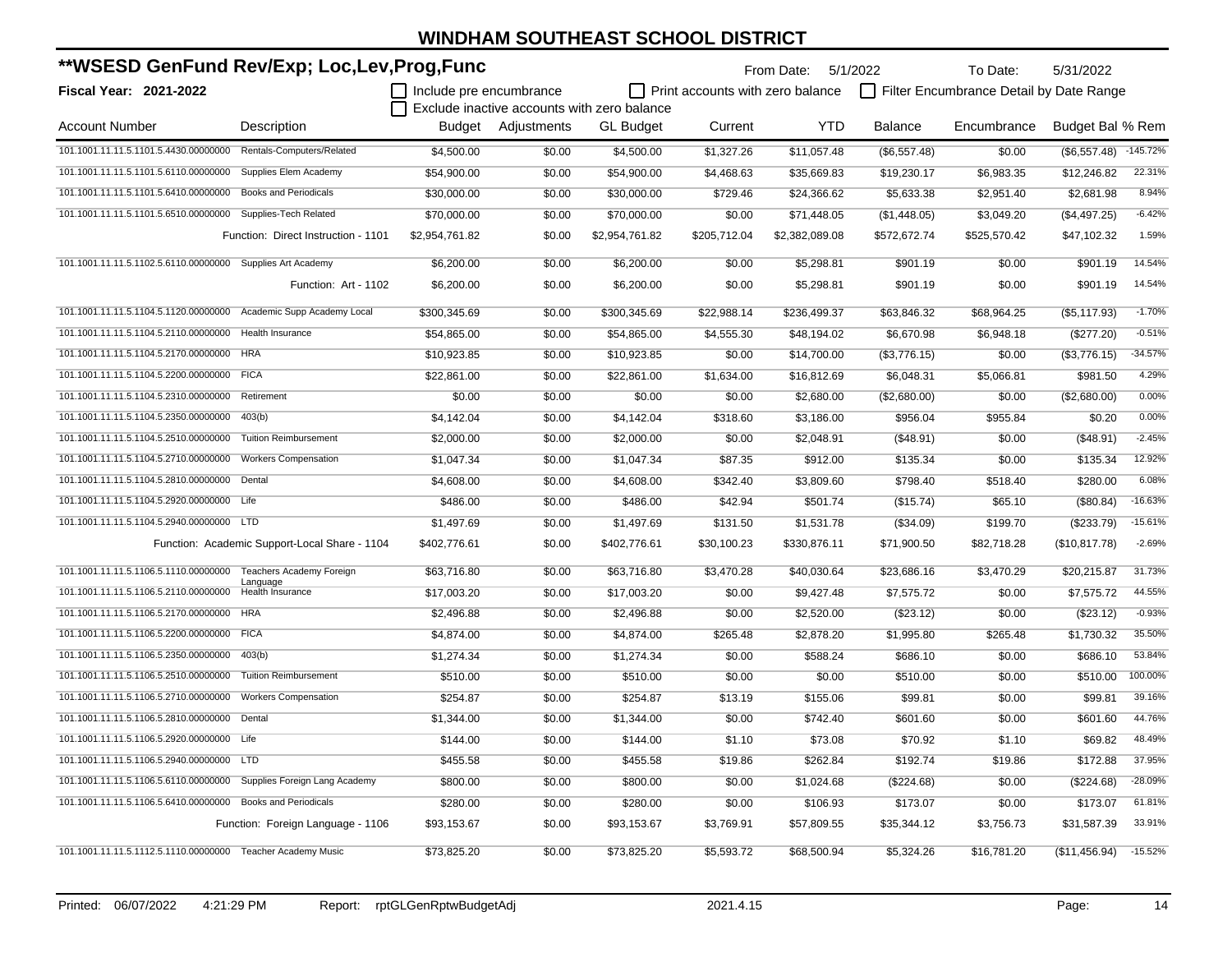| **WSESD GenFund Rev/Exp; Loc,Lev,Prog,Func |                                          |                           |                                             |                  | From Date: 5/1/2022                     |              | To Date:       | 5/31/2022                               |                  |            |
|--------------------------------------------|------------------------------------------|---------------------------|---------------------------------------------|------------------|-----------------------------------------|--------------|----------------|-----------------------------------------|------------------|------------|
| <b>Fiscal Year: 2021-2022</b>              |                                          | I Include pre encumbrance |                                             |                  | $\Box$ Print accounts with zero balance |              |                | Filter Encumbrance Detail by Date Range |                  |            |
|                                            |                                          |                           | Exclude inactive accounts with zero balance |                  |                                         |              |                |                                         |                  |            |
| <b>Account Number</b>                      | Description                              |                           | Budget Adjustments                          | <b>GL</b> Budget | Current                                 | YTD          | <b>Balance</b> | Encumbrance                             | Budget Bal % Rem |            |
| 101.1001.11.11.5.1112.5.2110.00000000      | <b>Health Insurance</b>                  | \$10,627.00               | \$0.00                                      | \$10,627.00      | \$730.90                                | \$13,891.54  | (\$3,264.54)   | \$730.90                                | (\$3,995.44)     | $-37.60%$  |
| 101.1001.11.11.5.1112.5.2170.00000000      | <b>HRA</b>                               | \$3,511.24                | \$0.00                                      | \$3,511.24       | \$0.00                                  | \$2,625.00   | \$886.24       | \$0.00                                  | \$886.24         | 25.24%     |
| 101.1001.11.11.5.1112.5.2180.00000000      | <b>HSA</b>                               | \$0.00                    | \$0.00                                      | \$0.00           | \$0.00                                  | \$2,100.00   | (\$2,100.00)   | \$0.00                                  | (\$2,100.00)     | 0.00%      |
| 101.1001.11.11.5.1112.5.2200.00000000      | <b>FICA</b>                              | \$5,648.00                | \$0.00                                      | \$5,648.00       | \$411.62                                | \$4,956.46   | \$691.54       | \$1,267.16                              | (\$575.62)       | $-10.19%$  |
| 101.1001.11.11.5.1112.5.2310.00000000      | Retirement                               | \$872.00                  | \$0.00                                      | \$872.00         | \$0.00                                  | \$2,680.00   | (\$1,808.00)   | \$0.00                                  | (\$1,808.00)     | $-207.34%$ |
| 101.1001.11.11.5.1112.5.2350.00000000      | 403(b)                                   | \$1,476.50                | \$0.00                                      | \$1,476.50       | \$24.50                                 | \$508.68     | \$967.82       | \$73.51                                 | \$894.31         | 60.57%     |
| 101.1001.11.11.5.1112.5.2510.00000000      | <b>Tuition Reimbursement</b>             | \$2,280.00                | \$0.00                                      | \$2,280.00       | \$60.00                                 | \$60.00      | \$2,220.00     | \$0.00                                  | \$2,220.00       | 97.37%     |
| 101.1001.11.11.5.1112.5.2710.00000000      | <b>Workers Compensation</b>              | \$295.30                  | \$0.00                                      | \$295.30         | \$21.26                                 | \$263.76     | \$31.54        | \$0.00                                  | \$31.54          | 10.68%     |
| 101.1001.11.11.5.1112.5.2810.00000000      | Dental                                   | \$1,162.00                | \$0.00                                      | \$1,162.00       | \$52.80                                 | \$492.80     | \$669.20       | \$52.80                                 | \$616.40         | 53.05%     |
| 101.1001.11.11.5.1112.5.2920.00000000      | Life                                     | \$144.00                  | \$0.00                                      | \$144.00         | \$9.86                                  | \$122.48     | \$21.52        | \$9.86                                  | \$11.66          | 8.10%      |
| 101.1001.11.11.5.1112.5.2940.00000000      | <b>LTD</b>                               | \$422.29                  | \$0.00                                      | \$422.29         | \$31.98                                 | \$444.84     | (\$22.55)      | \$31.98                                 | $(\$54.53)$      | $-12.91%$  |
| 101.1001.11.11.5.1112.5.3210.00000000      | <b>Professional Educational Services</b> | \$250.00                  | \$0.00                                      | \$250.00         | \$0.00                                  | \$0.00       | \$250.00       | \$0.00                                  | \$250.00         | 100.00%    |
| 101.1001.11.11.5.1112.5.6110.00000000      | Supplies Music Academy                   | \$10,285.00               | \$0.00                                      | \$10,285.00      | \$0.00                                  | \$5,314.38   | \$4.970.62     | \$3,552.50                              | \$1,418.12       | 13.79%     |
| 101.1001.11.11.5.1112.5.6410.00000000      | <b>Books and Periodicals</b>             | \$275.00                  | \$0.00                                      | \$275.00         | \$0.00                                  | \$20.00      | \$255.00       | \$0.00                                  | \$255.00         | 92.73%     |
| 101.1001.11.11.5.1112.5.7360.00000000      | <b>Equipment Music Academy</b>           | \$0.00                    | \$0.00                                      | \$0.00           | \$0.00                                  | \$346.00     | (\$346.00)     | \$0.00                                  | (\$346.00)       | 0.00%      |
|                                            | Function: Music - 1112                   | \$111,073.53              | \$0.00                                      | \$111,073.53     | \$6,936.64                              | \$102,326.88 | \$8,746.65     | \$22,499.91                             | (\$13,753.26)    | $-12.38%$  |
| 101.1001.11.11.5.2110.5.1720.00000000      | Social Work Academy                      | \$143.203.00              | \$0.00                                      | \$143,203.00     | \$10,527.32                             | \$105,273.20 | \$37,929.80    | \$31,581.80                             | \$6,348.00       | 4.43%      |
| 101.1001.11.11.5.2110.5.2110.00000000      | Health Insurance                         | \$13,345.00               | \$0.00                                      | \$13,345.00      | \$2,512.52                              | \$25,424.25  | (\$12,079.25)  | \$2,512.52                              | (\$14,591.77)    | $-109.34%$ |
| 101.1001.11.11.5.2110.5.2170.00000000      | <b>HRA</b>                               | \$3,121.10                | \$0.00                                      | \$3,121.10       | \$0.00                                  | \$7,550.00   | (\$4,428.90)   | \$0.00                                  | (\$4,428.90)     | $-141.90%$ |
| 101.1001.11.11.5.2110.5.2200.00000000      | <b>FICA</b>                              | \$10,955.03               | \$0.00                                      | \$10,955.03      | \$767.63                                | \$7,703.03   | \$3,252.00     | \$2,377.64                              | \$874.36         | 7.98%      |
| 101.1001.11.11.5.2110.5.2310.00000000      | Retirement                               | \$3,595.89                | \$0.00                                      | \$3,595.89       | \$270.46                                | \$4,072.89   | (\$477.00)     | \$811.40                                | (\$1,288.40)     | $-35.83%$  |
| 101.1001.11.11.5.2110.5.2350.00000000      | 403(b)                                   | \$0.00                    | \$0.00                                      | \$0.00           | \$96.66                                 | \$966.60     | (\$966.60)     | \$289.99                                | (\$1,256.59)     | 0.00%      |
| 101.1001.11.11.5.2110.5.2510.00000000      | <b>Tuition Reimbursement</b>             | \$960.00                  | \$0.00                                      | \$960.00         | \$0.00                                  | \$0.00       | \$960.00       | \$0.00                                  | \$960.00         | 100.00%    |
| 101.1001.11.11.5.2110.5.2710.00000000      | <b>Workers Compensation</b>              | \$572.81                  | \$0.00                                      | \$572.81         | \$40.00                                 | \$406.32     | \$166.49       | \$0.00                                  | \$166.49         | 29.07%     |
| 101.1001.11.11.5.2110.5.2810.00000000      | Dental                                   | \$2,112.00                | \$0.00                                      | \$2,112.00       | \$132.00                                | \$1,364.00   | \$748.00       | \$132.00                                | \$616.00         | 29.17%     |
| 101.1001.11.11.5.2110.5.2920.00000000 Life |                                          | \$288.00                  | \$0.00                                      | \$288.00         | \$19.38                                 | \$210.06     | \$77.94        | \$19.38                                 | \$58.56          | 20.33%     |
| 101.1001.11.11.5.2110.5.2940.00000000      | <b>LTD</b>                               | \$833.02                  | \$0.00                                      | \$833.02         | \$60.22                                 | \$653.06     | \$179.96       | \$60.22                                 | \$119.74         | 14.37%     |
| 101.1001.11.11.5.2110.5.5310.00000000      | Communications                           | \$600.00                  | \$0.00                                      | \$600.00         | \$95.45                                 | \$945.33     | (\$345.33)     | \$1,416.66                              | (\$1,761.99)     | -293.67%   |
|                                            | Function: Attend/SocialWork Serv - 2110  | \$179,585.85              | \$0.00                                      | \$179,585.85     | \$14,521.64                             | \$154,568.74 | \$25,017.11    | \$39,201.61                             | (\$14, 184.50)   | $-7.90%$   |
| 101.1001.11.11.5.2120.5.1110.00000000      | Guidance Services Academy                | \$56,156.00               | \$0.00                                      | \$56,156.00      | \$4,319.70                              | \$43,197.00  | \$12,959.00    | \$12,959.00                             | \$0.00           | 0.00%      |
| 101.1001.11.11.5.2120.5.2110.00000000      | Health Insurance                         | \$7,673.00                | \$0.00                                      | \$7,673.00       | \$984.92                                | \$10,834.12  | (\$3,161.12)   | \$984.92                                | (\$4,146.04)     | $-54.03%$  |
| 101.1001.11.11.5.2120.5.2170.00000000 HRA  |                                          | \$1,560.55                | \$0.00                                      | \$1,560.55       | \$0.00                                  | \$4,200.00   | (\$2,639.45)   | \$0.00                                  | (\$2,639.45)     | $-169.14%$ |
| 101.1001.11.11.5.2120.5.2200.00000000 FICA |                                          | \$4,296.00                | \$0.00                                      | \$4,296.00       | \$315.88                                | \$3,109.40   | \$1,186.60     | \$972.59                                | \$214.01         | 4.98%      |
| 101.1001.11.11.5.2120.5.2310.00000000      | Retirement                               | \$1,308.00                | \$0.00                                      | \$1,308.00       | \$0.00                                  | \$1,340.00   | (\$32.00)      | \$0.00                                  | (\$32.00)        | $-2.45%$   |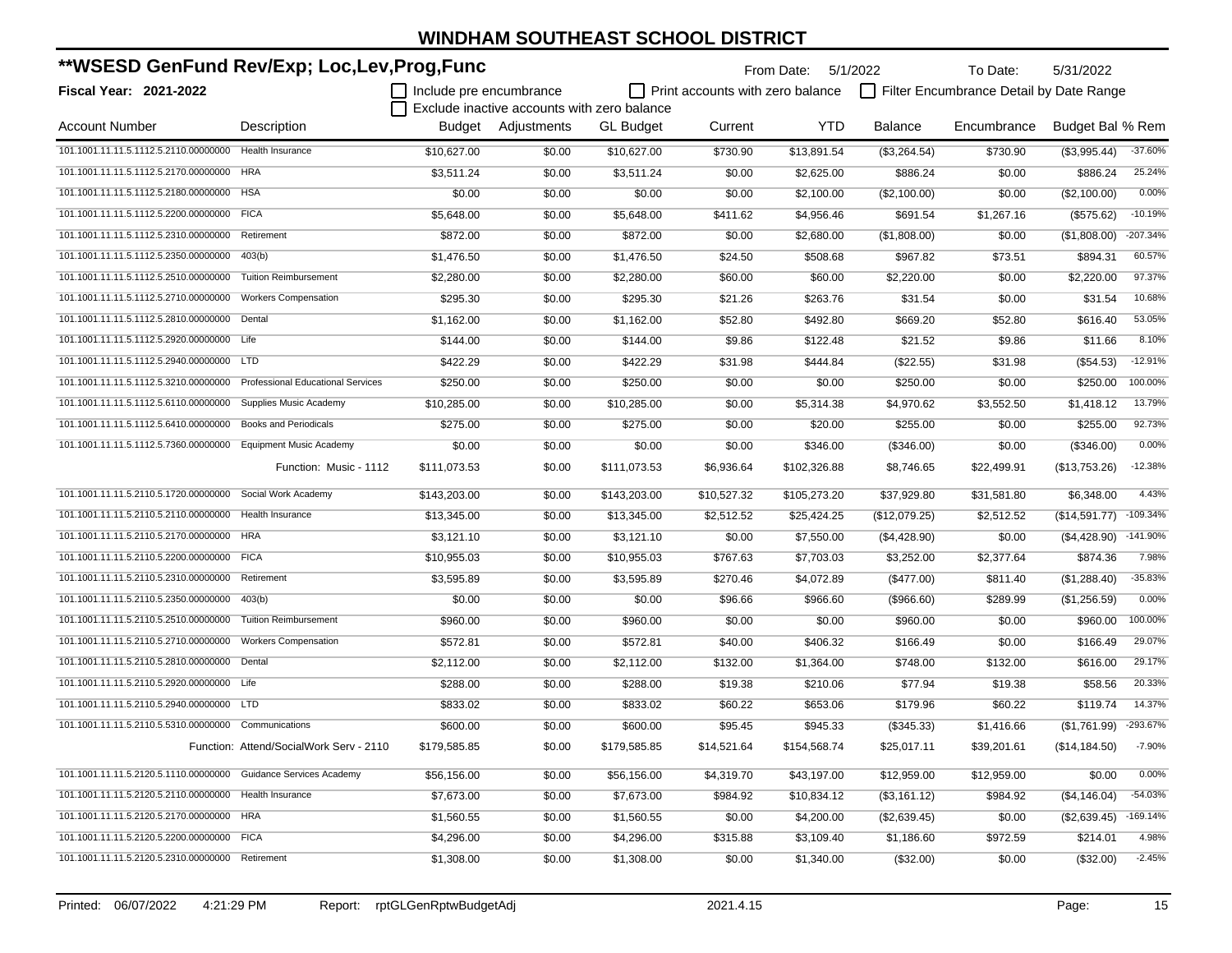| **WSESD GenFund Rev/Exp; Loc,Lev,Prog,Func                              |                                                  |                         |                                             |                  |                                         | From Date: 5/1/2022 |                | To Date:                                | 5/31/2022        |            |
|-------------------------------------------------------------------------|--------------------------------------------------|-------------------------|---------------------------------------------|------------------|-----------------------------------------|---------------------|----------------|-----------------------------------------|------------------|------------|
| <b>Fiscal Year: 2021-2022</b>                                           |                                                  | Include pre encumbrance |                                             |                  | $\Box$ Print accounts with zero balance |                     |                | Filter Encumbrance Detail by Date Range |                  |            |
|                                                                         |                                                  |                         | Exclude inactive accounts with zero balance |                  |                                         |                     |                |                                         |                  |            |
| <b>Account Number</b>                                                   | Description                                      |                         | Budget Adjustments                          | <b>GL Budget</b> | Current                                 | <b>YTD</b>          | <b>Balance</b> | Encumbrance                             | Budget Bal % Rem |            |
| 101.1001.11.11.5.2120.5.2510.00000000 Tuition Reimbursement             |                                                  | \$960.00                | \$0.00                                      | \$960.00         | \$0.00                                  | \$0.00              | \$960.00       | \$0.00                                  | \$960.00         | 100.00%    |
| 101.1001.11.11.5.2120.5.2710.00000000 Workers Compensation              |                                                  | \$224.62                | \$0.00                                      | \$224.62         | \$16.41                                 | \$166.71            | \$57.91        | \$0.00                                  | \$57.91          | 25.78%     |
| 101.1001.11.11.5.2120.5.2810.00000000 Dental                            |                                                  | \$0.00                  | \$0.00                                      | \$0.00           | \$44.00                                 | \$220.00            | (\$220.00)     | \$44.00                                 | (\$264.00)       | 0.00%      |
| 101.1001.11.11.5.2120.5.2920.00000000 Life                              |                                                  | \$120.00                | \$0.00                                      | \$120.00         | \$8.30                                  | \$97.90             | \$22.10        | \$8.30                                  | \$13.80          | 11.50%     |
| 101.1001.11.11.5.2120.5.2940.00000000 LTD                               |                                                  | \$437.03                | \$0.00                                      | \$437.03         | \$24.70                                 | \$284.00            | \$153.03       | \$24.70                                 | \$128.33         | 29.36%     |
| 101.1001.11.11.5.2120.5.3210.00000000 Professional Educational Services |                                                  | \$350.00                | \$0.00                                      | \$350.00         | \$0.00                                  | \$0.00              | \$350.00       | \$0.00                                  | \$350.00         | 100.00%    |
| 101.1001.11.11.5.2120.5.6110.00000000 Supplies Guidance Academy         |                                                  | \$800.00                | \$0.00                                      | \$800.00         | \$0.00                                  | \$1,843.14          | (\$1,043.14)   | \$323.72                                | (\$1,366.86)     | $-170.86%$ |
|                                                                         | Function: Guidance Services - 2120               | \$73,885.20             | \$0.00                                      | \$73,885.20      | \$5,713.91                              | \$65,292.27         | \$8,592.93     | \$15,317.23                             | (\$6,724.30)     | $-9.10%$   |
| 101.1001.11.11.5.2131.5.1110.00000000 Nurse Academy                     |                                                  | \$108,287.50            | \$0.00                                      | \$108,287.50     | \$8,128.16                              | \$90,410.32         | \$17,877.18    | \$24,384.40                             | (\$6,507.22)     | $-6.01%$   |
| 101.1001.11.11.5.2131.5.2110.00000000 Health Insurance                  |                                                  | \$21.254.00             | \$0.00                                      | \$21,254.00      | \$2,749.58                              | \$28,275.54         | (\$7,021.54)   | \$2,749.58                              | (\$9,771.12)     | -45.97%    |
| 101.1001.11.11.5.2131.5.2170.00000000 HRA                               |                                                  | \$3,121.10              | \$0.00                                      | \$3,121.10       | \$0.00                                  | \$7,350.00          | (\$4,228.90)   | \$0.00                                  | $(\$4,228.90)$   | $-135.49%$ |
| 101.1001.11.11.5.2131.5.2200.00000000 FICA                              |                                                  | \$8,283.00              | \$0.00                                      | \$8,283.00       | \$557.62                                | \$6,212.22          | \$2,070.78     | \$1,803.47                              | \$267.31         | 3.23%      |
| 101.1001.11.11.5.2131.5.2310.00000000 Retirement                        |                                                  | \$0.00                  | \$0.00                                      | \$0.00           | \$0.00                                  | \$1,340.00          | (\$1,340.00)   | \$0.00                                  | (\$1,340.00)     | 0.00%      |
| 101.1001.11.11.5.2131.5.2510.00000000                                   | <b>Tuition Reimbursement</b>                     | \$2,500.00              | \$0.00                                      | \$2,500.00       | \$0.00                                  | \$60.00             | \$2,440.00     | \$0.00                                  | \$2,440.00       | 97.60%     |
| 101.1001.11.11.5.2131.5.2710.00000000                                   | <b>Workers Compensation</b>                      | \$433.15                | \$0.00                                      | \$433.15         | \$30.89                                 | \$349.39            | \$83.76        | \$0.00                                  | \$83.76          | 19.34%     |
| 101.1001.11.11.5.2131.5.2810.00000000 Dental                            |                                                  | \$1,680.00              | \$0.00                                      | \$1,680.00       | \$228.00                                | \$2,332.00          | (\$652.00)     | \$228.00                                | (\$880.00)       | $-52.38%$  |
| 101.1001.11.11.5.2131.5.2920.00000000 Life                              |                                                  | \$153.00                | \$0.00                                      | \$153.00         | \$15.22                                 | \$165.34            | (\$12.34)      | \$15.22                                 | (\$27.56)        | $-18.01%$  |
| 101.1001.11.11.5.2131.5.2940.00000000 LTD                               |                                                  | \$480.76                | \$0.00                                      | \$480.76         | \$46.48                                 | \$505.49            | (\$24.73)      | \$46.48                                 | (\$71.21)        | $-14.81%$  |
| 101.1001.11.11.5.2131.5.6110.00000000 Supplies Nurse Academy            |                                                  | \$925.00                | \$0.00                                      | \$925.00         | \$75.43                                 | \$486.25            | \$438.75       | \$0.00                                  | \$438.75         | 47.43%     |
|                                                                         | Function: Health Services - 2131                 | \$147,117.51            | \$0.00                                      | \$147,117.51     | \$11,831.38                             | \$137,486.55        | \$9,630.96     | \$29,227.15                             | (\$19,596.19)    | $-13.32%$  |
| 101.1001.11.11.5.2219.5.1730.00000000                                   | One Percent Academy Prg Imprv<br>Salary          | \$11,200.00             | \$0.00                                      | \$11,200.00      | \$0.00                                  | \$7,522.11          | \$3,677.89     | \$0.00                                  | \$3,677.89       | 32.84%     |
| 101.1001.11.11.5.2219.5.1760.00000000                                   | <b>Teacher Leader/Mentor Stipends</b><br>Academy | \$25,000.00             | \$0.00                                      | \$25,000.00      | \$12,500.00                             | \$25,000.00         | \$0.00         | \$0.00                                  | \$0.00           | 0.00%      |
| 101.1001.11.11.5.2219.5.2200.00000000                                   | <b>FICA</b>                                      | \$2,770.00              | \$0.00                                      | \$2,770.00       | \$927.80                                | \$2,404.97          | \$365.03       | \$0.00                                  | \$365.03         | 13.18%     |
| 101.1001.11.11.5.2219.5.2710.00000000                                   | <b>Workers Compensation</b>                      | \$144.80                | \$0.00                                      | \$144.80         | \$47.50                                 | \$126.25            | \$18.55        | \$0.00                                  | \$18.55          | 12.81%     |
| 101.1001.11.11.5.2219.5.3310.00000000 Emp Training/Develop              |                                                  | \$32,350.00             | \$0.00                                      | \$32,350.00      | \$605.17                                | \$33,074.80         | (\$724.80)     | \$946.68                                | (\$1,671.48)     | $-5.17%$   |
|                                                                         | Function: Othr Instruct Improve - 2219           | \$71,464.80             | \$0.00                                      | \$71,464.80      | \$14,080.47                             | \$68,128.13         | \$3,336.67     | \$946.68                                | \$2,389.99       | 3.34%      |
| 101.1001.11.11.5.2220.5.1110.00000000 Library Academy                   |                                                  | \$69,365.00             | \$0.00                                      | \$69,365.00      | \$5,458.62                              | \$54,586.20         | \$14,778.80    | \$16,375.80                             | (\$1,597.00)     | $-2.30%$   |
| 101.1001.11.11.5.2220.5.2110.00000000 Health Insurance                  |                                                  | \$21,254.00             | \$0.00                                      | \$21,254.00      | \$1,764.66                              | \$19,411.26         | \$1,842.74     | \$1,764.66                              | \$78.08          | 0.37%      |
| 101.1001.11.11.5.2220.5.2170.00000000 HRA                               |                                                  | \$3,121.10              | \$0.00                                      | \$3,121.10       | \$0.00                                  | \$4,200.00          | (\$1,078.90)   | \$0.00                                  | (\$1,078.90)     | $-34.57%$  |
| 101.1001.11.11.5.2220.5.2200.00000000 FICA                              |                                                  | \$5,306.00              | \$0.00                                      | \$5,306.00       | \$380.76                                | \$3,768.29          | \$1,537.71     | \$1,210.38                              | \$327.33         | 6.17%      |
| 101.1001.11.11.5.2220.5.2350.00000000 403(b)                            |                                                  | \$1,387.30              | \$0.00                                      | \$1,387.30       | \$109.18                                | \$1,091.80          | \$295.50       | \$327.52                                | (\$32.02)        | $-2.31%$   |
| 101.1001.11.11.5.2220.5.2510.00000000 Tuition Reimbursement             |                                                  | \$3,000.00              | \$0.00                                      | \$3,000.00       | \$0.00                                  | \$0.00              | \$3,000.00     | \$0.00                                  | \$3,000.00       | 100.00%    |
| 101.1001.11.11.5.2220.5.2710.00000000 Workers Compensation              |                                                  | \$277.46                | \$0.00                                      | \$277.46         | \$20.74                                 | \$210.68            | \$66.78        | \$0.00                                  | \$66.78          | 24.07%     |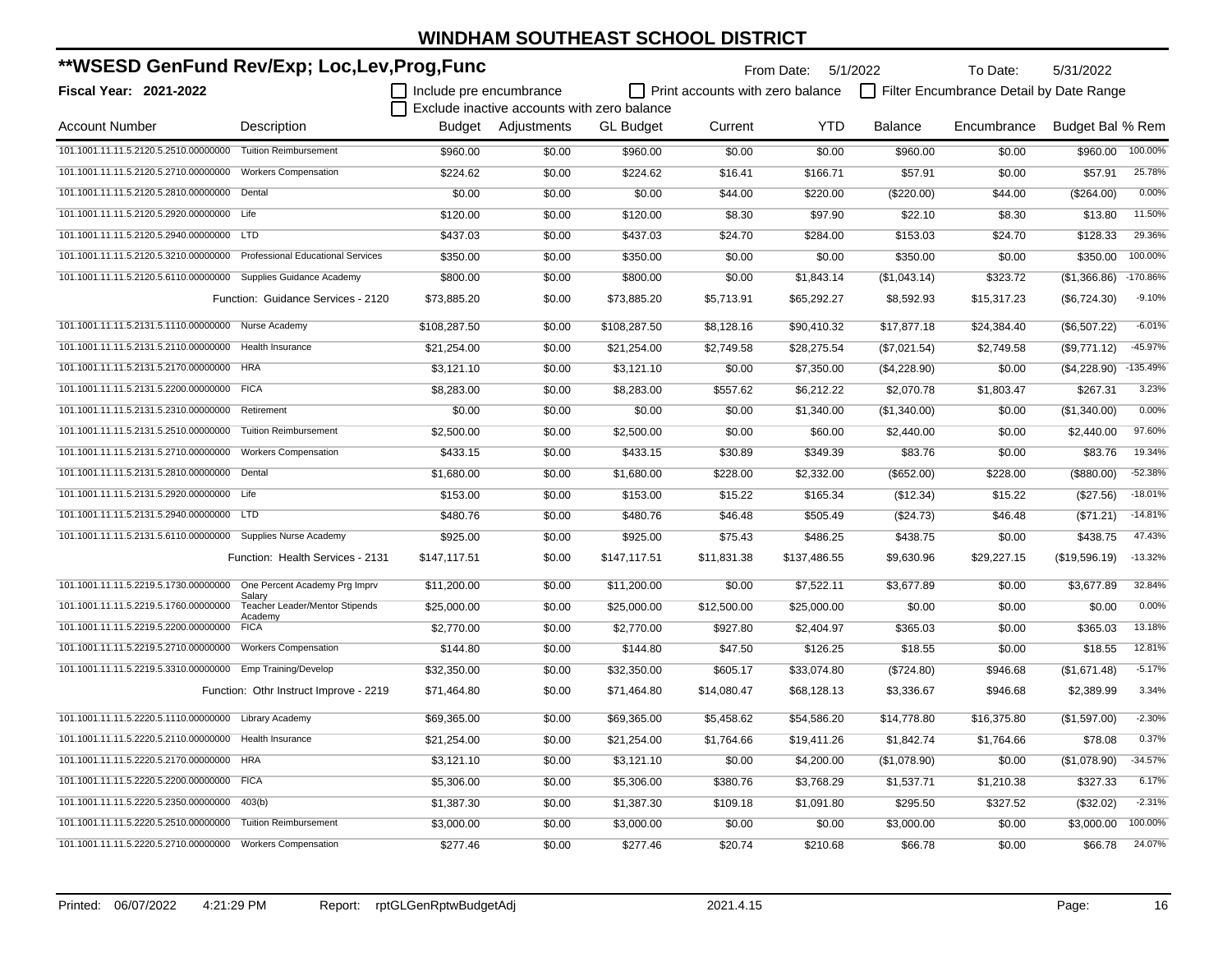| **WSESD GenFund Rev/Exp; Loc,Lev,Prog,Func                 |                                          |                         |                                             |                  |                                         | From Date:   | 5/1/2022       | To Date:                                | 5/31/2022        |            |
|------------------------------------------------------------|------------------------------------------|-------------------------|---------------------------------------------|------------------|-----------------------------------------|--------------|----------------|-----------------------------------------|------------------|------------|
| Fiscal Year: 2021-2022                                     |                                          | Include pre encumbrance |                                             |                  | $\Box$ Print accounts with zero balance |              |                | Filter Encumbrance Detail by Date Range |                  |            |
|                                                            |                                          |                         | Exclude inactive accounts with zero balance |                  |                                         |              |                |                                         |                  |            |
| <b>Account Number</b>                                      | Description                              |                         | Budget Adjustments                          | <b>GL Budget</b> | Current                                 | <b>YTD</b>   | <b>Balance</b> | Encumbrance                             | Budget Bal % Rem |            |
| 101.1001.11.11.5.2220.5.2810.00000000                      | Dental                                   | \$1,680.00              | \$0.00                                      | \$1,680.00       | \$140.00                                | \$1,540.00   | \$140.00       | \$140.00                                | \$0.00           | 0.00%      |
| 101.1001.11.11.5.2220.5.2920.00000000                      | Life                                     | \$97.50                 | \$0.00                                      | \$97.50          | \$10.38                                 | \$122.86     | $(\$25.36)$    | \$10.38                                 | (\$35.74)        | $-36.66%$  |
| 101.1001.11.11.5.2220.5.2940.00000000                      | <b>LTD</b>                               | \$352.76                | \$0.00                                      | \$352.76         | \$31.22                                 | \$372.28     | (\$19.52)      | \$31.22                                 | (\$50.74)        | $-14.38%$  |
| 101.1001.11.11.5.2220.5.5360.00000000                      | Internet                                 | \$4,000.00              | \$0.00                                      | \$4,000.00       | \$121.01                                | \$1,306.82   | \$2,693.18     | \$0.00                                  | \$2,693.18       | 67.33%     |
| 101.1001.11.11.5.2220.5.6110.00000000                      | Supplies Library Academy                 | \$250.00                | \$0.00                                      | \$250.00         | \$0.00                                  | \$23.43      | \$226.57       | \$0.00                                  | \$226.57         | 90.63%     |
| 101.1001.11.11.5.2220.5.6410.00000000                      | <b>Books and Periodicals</b>             | \$7,000.00              | \$0.00                                      | \$7,000.00       | \$0.00                                  | \$6,831.80   | \$168.20       | \$159.92                                | \$8.28           | 0.12%      |
| 101.1001.11.11.5.2220.5.6510.00000000                      | Supplies-Tech Related                    | \$7,500.00              | \$0.00                                      | \$7,500.00       | \$0.00                                  | \$1,156.32   | \$6,343.68     | \$0.00                                  | \$6,343.68       | 84.58%     |
|                                                            | Function: Library/Media Services - 2220  | \$124,591.12            | \$0.00                                      | \$124,591.12     | \$8,036.57                              | \$94,621.74  | \$29,969.38    | \$20,019.88                             | \$9,949.50       | 7.99%      |
| 101.1001.11.11.5.2410.5.1410.00000000                      | <b>Principal Academy</b>                 | \$177,793.00            | \$0.00                                      | \$177,793.00     | \$13,801.48                             | \$165,492.66 | \$12,300.34    | \$13,801.34                             | (\$1,501.00)     | $-0.84%$   |
| 101.1001.11.11.5.2410.5.1610.00000000                      | Admin Asst Academy                       | \$68,043.57             | \$0.00                                      | \$68,043.57      | \$4,727.78                              | \$51,380.65  | \$16,662.92    | \$14,183.22                             | \$2,479.70       | 3.64%      |
| 101.1001.11.11.5.2410.5.2110.00000000                      | Health Insurance                         | \$37,559.00             | \$0.00                                      | \$37,559.00      | \$3,450.34                              | \$38,049.27  | (\$490.27)     | \$3,450.34                              | (\$3,940.61)     | $-10.49%$  |
| 101.1001.11.11.5.2410.5.2170.00000000                      | <b>HRA</b>                               | \$7,951.37              | \$0.00                                      | \$7,951.37       | \$0.00                                  | \$10,600.00  | (\$2,648.63)   | \$0.00                                  | (\$2,648.63)     | $-33.31%$  |
| 101.1001.11.11.5.2410.5.2200.00000000                      | <b>FICA</b>                              | \$18,806.00             | \$0.00                                      | \$18,806.00      | \$1,370.74                              | \$15,974.21  | \$2,831.79     | \$2,082.83                              | \$748.96         | 3.98%      |
| 101.1001.11.11.5.2410.5.2310.00000000                      | Retirement                               | \$1,957.33              | \$0.00                                      | \$1,957.33       | \$224.56                                | \$2,309.42   | (\$352.09)     | \$673.69                                | (\$1,025.78)     | $-52.41%$  |
| 101.1001.11.11.5.2410.5.2350.00000000                      | 403(b)                                   | \$3,555.86              | \$0.00                                      | \$3,555.86       | \$276.04                                | \$7,309.98   | (\$3,754.12)   | \$276.04                                | (\$4,030.16)     | $-113.34%$ |
| 101.1001.11.11.5.2410.5.2510.00000000                      | <b>Tuition Reimbursement</b>             | \$4,000.00              | \$0.00                                      | \$4,000.00       | \$0.00                                  | \$1,025.00   | \$2,975.00     | \$0.00                                  | \$2,975.00       | 74.38%     |
| 101.1001.11.11.5.2410.5.2710.00000000                      | <b>Workers Compensation</b>              | \$983.34                | \$0.00                                      | \$983.34         | \$70.42                                 | \$841.43     | \$141.91       | \$0.00                                  | \$141.91         | 14.43%     |
| 101.1001.11.11.5.2410.5.2810.00000000                      | Dental                                   | \$2,736.00              | \$0.00                                      | \$2,736.00       | \$368.00                                | \$3,384.00   | (\$648.00)     | \$368.00                                | (\$1,016.00)     | $-37.13%$  |
| 101.1001.11.11.5.2410.5.2920.00000000                      | Life                                     | \$783.00                | \$0.00                                      | \$783.00         | \$66.98                                 | \$793.05     | (\$10.05)      | \$66.98                                 | $(\$77.03)$      | $-9.84%$   |
| 101.1001.11.11.5.2410.5.2940.00000000                      | <b>LTD</b>                               | \$1,400.46              | \$0.00                                      | \$1,400.46       | \$105.98                                | \$1,253.54   | \$146.92       | \$105.98                                | \$40.94          | 2.92%      |
| 101.1001.11.11.5.2410.5.5810.00000000                      | Travel                                   | \$0.00                  | \$0.00                                      | \$0.00           | \$0.00                                  | \$44.07      | (\$44.07)      | \$0.00                                  | (\$44.07)        | 0.00%      |
| 101.1001.11.11.5.2410.5.6110.00000000                      | Supplies Principal Academy               | \$3,100.00              | \$0.00                                      | \$3,100.00       | \$39.49                                 | \$2,910.18   | \$189.82       | \$0.00                                  | \$189.82         | 6.12%      |
| 101.1001.11.11.5.2410.5.8110.00000000                      | Dues and Fees - Staff                    | \$1,500.00              | \$0.00                                      | \$1,500.00       | \$0.00                                  | \$1,513.00   | (\$13.00)      | \$0.00                                  | (\$13.00)        | $-0.87%$   |
|                                                            | Function: Office of the Principal - 2410 | \$330,168.93            | \$0.00                                      | \$330,168.93     | \$24,501.81                             | \$302,880.46 | \$27,288.47    | \$35,008.42                             | (\$7,719.95)     | $-2.34%$   |
| 101.1001.11.11.5.2610.5.1820.00000000                      | Custodian Academy                        | \$125,019.84            | \$0.00                                      | \$125,019.84     | \$10,040.80                             | \$124,499.02 | \$520.82       | \$10,571.22                             | (\$10,050.40)    | $-8.04%$   |
| 101.1001.11.11.5.2610.5.2110.00000000                      | <b>Health Insurance</b>                  | \$24,843.00             | \$0.00                                      | \$24,843.00      | \$2,641.90                              | \$35,653.70  | (\$10,810.70)  | \$2,641.90                              | (\$13,452.60)    | $-54.15%$  |
| 101.1001.11.11.5.2610.5.2170.00000000 HRA                  |                                          | \$1,634.86              | \$0.00                                      | \$1,634.86       | \$0.00                                  | \$9,501.38   | (\$7,866.52)   | \$0.00                                  | (\$7,866.52)     | -481.17%   |
| 101.1001.11.11.5.2610.5.2200.00000000 FICA                 |                                          | \$9,564.00              | \$0.00                                      | \$9,564.00       | \$740.58                                | \$9,141.66   | \$422.34       | \$751.71                                | (\$329.37)       | $-3.44%$   |
| 101.1001.11.11.5.2610.5.2310.00000000 Retirement           |                                          | \$5,447.97              | \$0.00                                      | \$5,447.97       | \$476.93                                | \$5,805.96   | (\$357.99)     | \$483.86                                | (\$841.85)       | $-15.45%$  |
| 101.1001.11.11.5.2610.5.2710.00000000 Workers Compensation |                                          | \$4,163.16              | \$0.00                                      | \$4,163.16       | \$331.35                                | \$4,113.40   | \$49.76        | \$0.00                                  | \$49.76          | 1.20%      |
| 101.1001.11.11.5.2610.5.2810.00000000 Dental               |                                          | \$1,056.00              | \$0.00                                      | \$1,056.00       | \$88.00                                 | \$1,320.08   | (\$264.08)     | \$88.00                                 | (\$352.08)       | $-33.34%$  |
| 101.1001.11.11.5.2610.5.2920.00000000 Life                 |                                          | \$225.00                | \$0.00                                      | \$225.00         | \$13.61                                 | \$195.94     | \$29.06        | \$13.82                                 | \$15.24          | 6.77%      |
| 101.1001.11.11.5.2610.5.2940.00000000 LTD                  |                                          | \$656.05                | \$0.00                                      | \$656.05         | \$57.41                                 | \$700.79     | (\$44.74)      | \$58.25                                 | (\$102.99)       | $-15.70%$  |
| 101.1001.11.11.5.2610.5.4120.00000000 Water & Sewer        |                                          | \$10,000.00             | \$0.00                                      | \$10,000.00      | \$4,018.62                              | \$8,989.06   | \$1,010.94     | \$0.00                                  | \$1.010.94       | 10.11%     |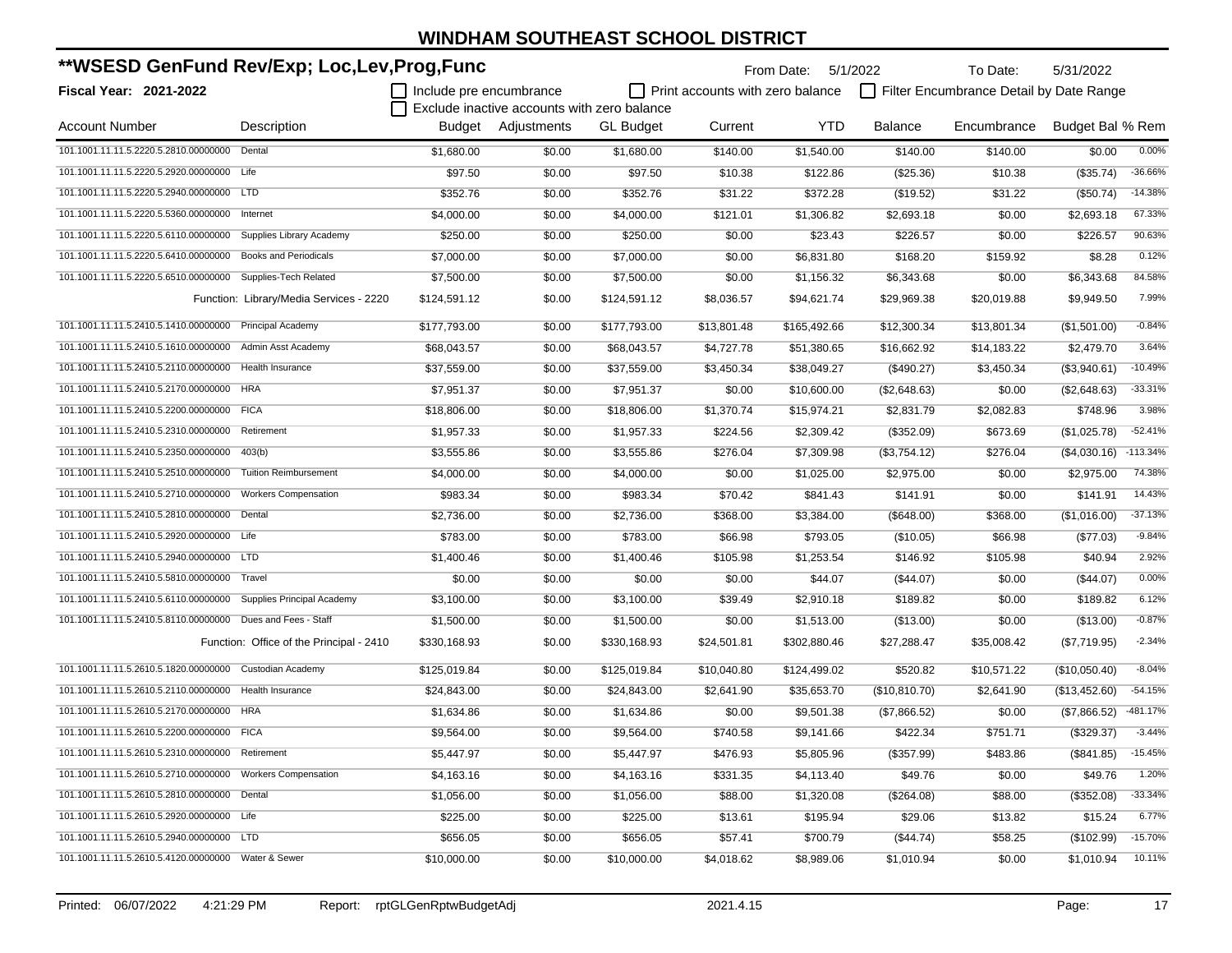| **WSESD GenFund Rev/Exp; Loc,Lev,Prog,Func                              |                                          |                         |                                             |                  |                                         | From Date: 5/1/2022 |                | To Date:                                | 5/31/2022        |            |
|-------------------------------------------------------------------------|------------------------------------------|-------------------------|---------------------------------------------|------------------|-----------------------------------------|---------------------|----------------|-----------------------------------------|------------------|------------|
| Fiscal Year: 2021-2022                                                  |                                          | Include pre encumbrance |                                             |                  | $\Box$ Print accounts with zero balance |                     |                | Filter Encumbrance Detail by Date Range |                  |            |
|                                                                         |                                          |                         | Exclude inactive accounts with zero balance |                  |                                         |                     |                |                                         |                  |            |
| <b>Account Number</b>                                                   | Description                              |                         | Budget Adjustments                          | <b>GL Budget</b> | Current                                 | YTD                 | <b>Balance</b> | Encumbrance                             | Budget Bal % Rem |            |
| 101.1001.11.11.5.2610.5.4220.00000000                                   | Snow Plowing and Sanding                 | \$40,000.00             | \$0.00                                      | \$40,000.00      | \$0.00                                  | \$34,878.72         | \$5,121.28     | \$0.00                                  | \$5,121.28       | 12.80%     |
| 101.1001.11.11.5.2610.5.4250.00000000                                   | Trash & Recycling                        | \$9,000.00              | \$0.00                                      | \$9,000.00       | \$832.00                                | \$8,440.00          | \$560.00       | \$1,460.00                              | (\$900.00)       | $-10.00%$  |
| 101.1001.11.11.5.2610.5.4310.00000000                                   | NonTechnlgy Repair/Maint                 | \$78,500.00             | \$0.00                                      | \$78,500.00      | \$2,767.38                              | \$51,122.96         | \$27,377.04    | \$26,159.61                             | \$1,217.43       | 1.55%      |
| 101.1001.11.11.5.2610.5.4510.00000000                                   | <b>Construction Services Academy</b>     | \$100,000.00            | \$0.00                                      | \$100,000.00     | \$0.00                                  | \$0.00              | \$100,000.00   | \$28,700.00                             | \$71,300.00      | 71.30%     |
| 101.1001.11.11.5.2610.5.5310.00000000                                   | Communications                           | \$8,000.00              | \$0.00                                      | \$8,000.00       | \$343.66                                | \$6,646.40          | \$1,353.60     | \$363.18                                | \$990.42         | 12.38%     |
| 101.1001.11.11.5.2610.5.6110.00000000                                   | Supplies Custodial Academy               | \$42,000.00             | \$0.00                                      | \$42,000.00      | \$2,885.66                              | \$18,319.65         | \$23,680.35    | \$10,836.05                             | \$12,844.30      | 30.58%     |
| 101.1001.11.11.5.2610.5.6220.00000000                                   | Electricity                              | \$8,000.00              | \$0.00                                      | \$8,000.00       | \$0.00                                  | \$16,147.38         | (\$8,147.38)   | \$2,152.62                              | (\$10,300.00)    | $-128.75%$ |
| 101.1001.11.11.5.2610.5.6230.00000000 Bottled Gas                       |                                          | \$1,800.00              | \$0.00                                      | \$1,800.00       | \$554.48                                | \$2,557.50          | (\$757.50)     | \$1,030.87                              | (\$1,788.37)     | $-99.35%$  |
| 101.1001.11.11.5.2610.5.6240.00000000 Oil                               |                                          | \$3,500.00              | \$0.00                                      | \$3,500.00       | \$0.00                                  | \$20,331.00         | (\$16,831.00)  | \$0.00                                  | (\$16,831.00)    | -480.89%   |
| 101.1001.11.11.5.2610.5.6270.00000000 Wood chips/pellets                |                                          | \$27,000.00             | \$0.00                                      | \$27,000.00      | \$0.00                                  | \$13,229.00         | \$13,771.00    | \$13,771.00                             | \$0.00           | 0.00%      |
| 101.1001.11.11.5.2610.5.6290.00000000 Net Metered Electricity           |                                          | \$22,000.00             | \$0.00                                      | \$22,000.00      | \$0.00                                  | \$11,907.94         | \$10,092.06    | \$15,264.95                             | (\$5,172.89)     | $-23.51%$  |
|                                                                         | Function: Operation of Buildings - 2610  | \$522,409.88            | \$0.00                                      | \$522,409.88     | \$25,792.38                             | \$383,501.54        | \$138,908.34   | \$114,347.04                            | \$24,561.30      | 4.70%      |
| 101.1001.11.11.5.2715.5.5190.00000000 Stu Trans Field Trips             |                                          | \$2,600.00              | \$0.00                                      | \$2,600.00       | \$0.00                                  | \$1,524.00          | \$1,076.00     | \$1,417.00                              | (\$341.00)       | $-13.12%$  |
|                                                                         | Function: Field Trips-Edu Related - 2715 | \$2,600.00              | \$0.00                                      | \$2,600.00       | \$0.00                                  | \$1,524.00          | \$1,076.00     | \$1,417.00                              | (\$341.00)       | $-13.12%$  |
|                                                                         | Level: Elementary (K-6) - 11             | \$5,321,507.57          | \$1,434,437.50                              | \$6,755,945.07   | \$670,051.91                            | \$5,119,067.14      | \$1,636,877.93 | \$1,555,013.83                          | \$81,864.10      | 1.21%      |
| 101.1001.51.11.4.1101.5.1730.25702122                                   | Stipends Title IV Bratt Town             | \$0.00                  | \$1,000.00                                  | \$1,000.00       | \$0.00                                  | \$0.00              | \$1,000.00     | \$0.00                                  | \$1,000.00       | 100.00%    |
| 101.1001.51.11.4.1101.5.1730.26512410 Stipends Title IIA Bratt Town     |                                          | \$0.00                  | \$0.00                                      | \$0.00           | \$0.00                                  | \$5,250.00          | (\$5,250.00)   | \$500.00                                | (\$5,750.00)     | 0.00%      |
| 101.1001.51.11.4.1101.5.2200.25702122 FICA                              |                                          | \$0.00                  | \$76.50                                     | \$76.50          | \$0.00                                  | \$0.00              | \$76.50        | \$0.00                                  | \$76.50          | 100.00%    |
| 101.1001.51.11.4.1101.5.2200.26512410 FICA                              |                                          | \$0.00                  | \$0.00                                      | \$0.00           | \$0.00                                  | \$382.04            | (\$382.04)     | \$35.52                                 | (\$417.56)       | 0.00%      |
| 101.1001.51.11.4.1101.5.2710.25702122 Workers Compensation              |                                          | \$0.00                  | \$4.00                                      | \$4.00           | \$0.00                                  | \$0.00              | \$4.00         | \$0.00                                  | \$4.00           | 100.00%    |
| 101.1001.51.11.4.1101.5.2710.26512410 Workers Compensation              |                                          | \$0.00                  | \$0.00                                      | \$0.00           | \$0.00                                  | \$19.95             | (\$19.95)      | \$0.00                                  | (\$19.95)        | 0.00%      |
|                                                                         | Function: Direct Instruction - 1101      | \$0.00                  | \$1,080.50                                  | \$1,080.50       | \$0.00                                  | \$5,651.99          | (\$4,571.49)   | \$535.52                                | (\$5,107.01)     | -472.65%   |
| 101.1001.51.11.4.2213.5.1730.26512410 Stipends Titla IIA Bratt Town PD  |                                          | \$13,934.00             | \$66.00                                     | \$14,000.00      | \$0.00                                  | \$0.00              | \$14,000.00    | \$0.00                                  | \$14,000.00      | 100.00%    |
| 101.1001.51.11.4.2213.5.2200.26512410 FICA                              |                                          | \$1,066.00              | (\$66.00)                                   | \$1,000.00       | \$0.00                                  | \$0.00              | \$1,000.00     | \$0.00                                  | \$1,000.00       | 100.00%    |
|                                                                         | Function: Instruct Staff Train - 2213    | \$15,000.00             | \$0.00                                      | \$15,000.00      | \$0.00                                  | \$0.00              | \$15,000.00    | \$0.00                                  | \$15,000.00      | 100.00%    |
| 101.1001.51.11.5.1101.5.1310.00000000 Substitutes Bratt Town            |                                          | \$145,000.00            | \$0.00                                      | \$145,000.00     | \$19,462.79                             | \$145,958.70        | (\$958.70)     | \$27,805.39                             | (\$28,764.09)    | $-19.84%$  |
| 101.1001.51.11.5.1101.5.1750.00000000 Summer School Bratt Town          |                                          | \$5,000.00              | \$0.00                                      | \$5,000.00       | \$0.00                                  | \$0.00              | \$5,000.00     | \$0.00                                  | \$5,000.00       | 100.00%    |
| 101.1001.51.11.5.1101.5.2120.00000000 Catamount Health                  |                                          | \$2,800.00              | \$0.00                                      | \$2,800.00       | \$0.00                                  | \$5,090.92          | (\$2,290.92)   | \$0.00                                  | (\$2,290.92)     | $-81.82%$  |
| 101.1001.51.11.5.1101.5.2200.00000000 FICA                              |                                          | \$11,476.00             | \$0.00                                      | \$11,476.00      | \$1,486.69                              | \$11,123.81         | \$352.19       | \$1,314.01                              | (\$961.82)       | $-8.38%$   |
| 101.1001.51.11.5.1101.5.2610.00000000 Unemployment Comp Bratt Town      |                                          | \$6,300.00              | \$0.00                                      | \$6,300.00       | \$0.00                                  | \$778.43            | \$5,521.57     | \$0.00                                  | \$5,521.57       | 87.64%     |
| 101.1001.51.11.5.1101.5.2710.00000000 Workers Compensation              |                                          | \$600.00                | \$0.00                                      | \$600.00         | \$73.96                                 | \$562.48            | \$37.52        | \$0.00                                  | \$37.52          | 6.25%      |
| 101.1001.51.11.5.1101.5.3210.00000000 Professional Educational Services |                                          | \$2,000.00              | \$0.00                                      | \$2,000.00       | \$0.00                                  | \$1,787.50          | \$212.50       | \$3,802.50                              | (\$3,590.00)     | -179.50%   |
| 101.1001.51.11.5.1101.5.4430.00000000 Rentals-Computers/Related         |                                          | \$0.00                  | \$0.00                                      | \$0.00           | \$66.13                                 | \$5,378.16          | (\$5,378.16)   | \$0.00                                  | (\$5,378.16)     | 0.00%      |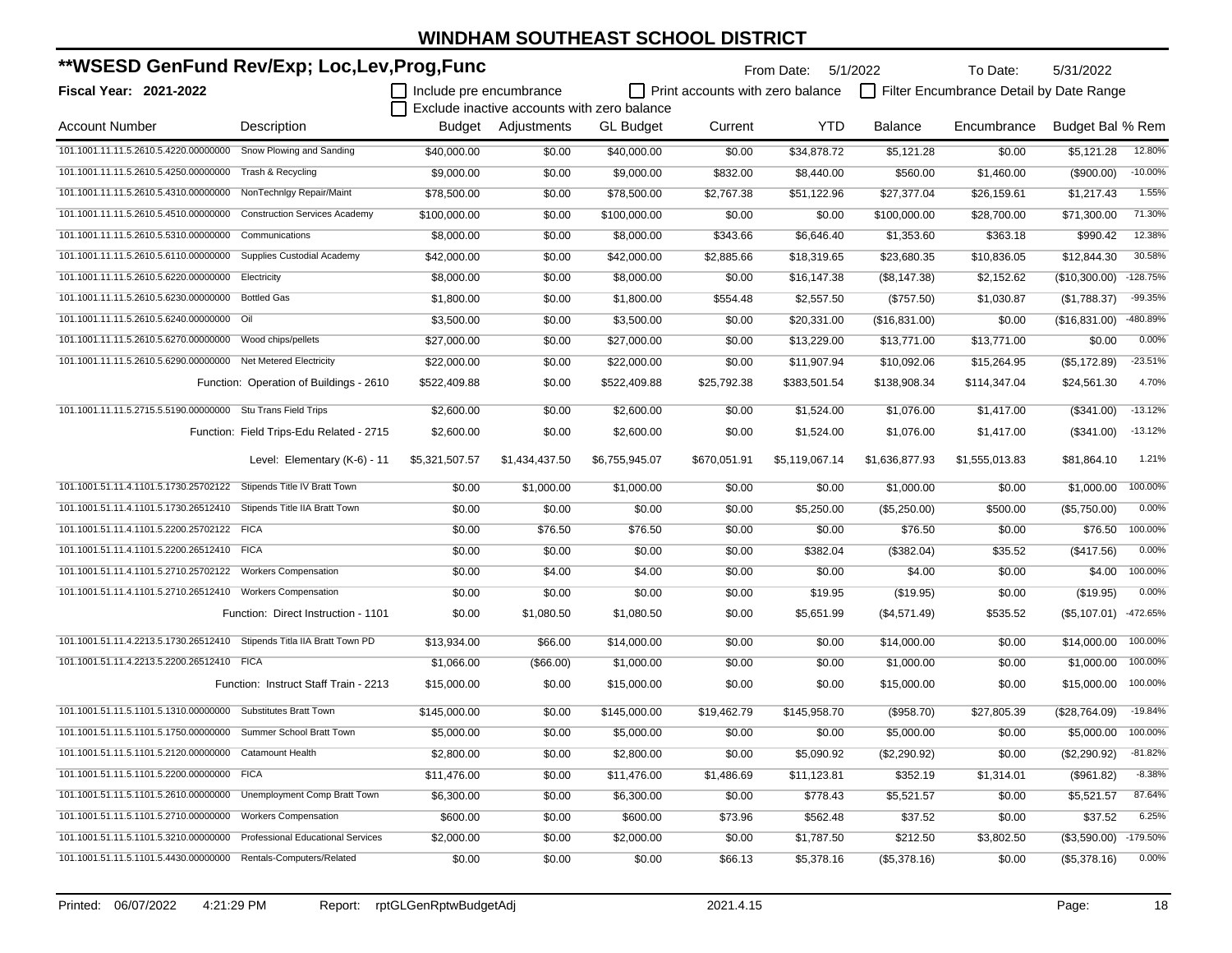| **WSESD GenFund Rev/Exp; Loc,Lev,Prog,Func                     |                                                      |                         |                                             |                  | From Date: 5/1/2022                     |              | To Date:      | 5/31/2022                               |                  |            |
|----------------------------------------------------------------|------------------------------------------------------|-------------------------|---------------------------------------------|------------------|-----------------------------------------|--------------|---------------|-----------------------------------------|------------------|------------|
| Fiscal Year: 2021-2022                                         |                                                      | Include pre encumbrance |                                             |                  | $\Box$ Print accounts with zero balance |              |               | Filter Encumbrance Detail by Date Range |                  |            |
|                                                                |                                                      |                         | Exclude inactive accounts with zero balance |                  |                                         |              |               |                                         |                  |            |
| <b>Account Number</b>                                          | Description                                          | Budget                  | Adjustments                                 | <b>GL Budget</b> | Current                                 | <b>YTD</b>   | Balance       | Encumbrance                             | Budget Bal % Rem |            |
| 101.1001.51.11.5.1101.5.5410.00000000                          | Advertising                                          | \$0.00                  | \$0.00                                      | \$0.00           | \$32.00                                 | \$32.00      | (\$32.00)     | \$0.00                                  | (\$32.00)        | 0.00%      |
| 101.1001.51.11.5.1101.5.5620.00000000                          | Tuition to Appr Private Prov                         | \$45,000.00             | \$0.00                                      | \$45,000.00      | \$0.00                                  | \$0.00       | \$45,000.00   | \$0.00                                  | \$45,000.00      | 100.00%    |
| 101.1001.51.11.5.1101.5.6510.00000000                          | <b>Tech-Related Supplies</b>                         | \$10,000.00             | \$0.00                                      | \$10,000.00      | \$0.00                                  | \$0.00       | \$10,000.00   | \$0.00                                  | \$10,000.00      | 100.00%    |
|                                                                | Function: Direct Instruction - 1101                  | \$228,176.00            | \$0.00                                      | \$228,176.00     | \$21,121.57                             | \$170,712.00 | \$57,464.00   | \$32,921.90                             | \$24,542.10      | 10.76%     |
| 101.1001.51.11.5.1106.5.3210.00000000 Asian Studies            |                                                      | \$7,000.00              | \$0.00                                      | \$7,000.00       | \$0.00                                  | \$5,000.00   | \$2,000.00    | \$0.00                                  | \$2,000.00       | 28.57%     |
|                                                                | Function: Foreign Language - 1106                    | \$7,000.00              | \$0.00                                      | \$7,000.00       | \$0.00                                  | \$5,000.00   | \$2,000.00    | \$0.00                                  | \$2,000.00       | 28.57%     |
| 101.1001.51.11.5.2131.5.3410.00000000 Physician Cont Services  |                                                      | \$2,000.00              | \$0.00                                      | \$2,000.00       | \$0.00                                  | \$3,958.00   | (\$1,958.00)  | \$0.00                                  | (\$1,958.00)     | -97.90%    |
|                                                                | Function: Health Services - 2131                     | \$2,000.00              | \$0.00                                      | \$2,000.00       | \$0.00                                  | \$3,958.00   | (\$1,958.00)  | \$0.00                                  | (\$1,958.00)     | -97.90%    |
| 101.1001.51.11.5.2140.5.3210.00000000 Psych Testing/Counseling |                                                      | \$5,000.00              | \$0.00                                      | \$5,000.00       | \$0.00                                  | \$0.00       | \$5,000.00    | \$0.00                                  | \$5,000.00       | 100.00%    |
|                                                                | Function: Psychological Services - 2140              | \$5,000.00              | \$0.00                                      | \$5,000.00       | \$0.00                                  | \$0.00       | \$5,000.00    | \$0.00                                  | \$5,000.00       | 100.00%    |
| 101.1001.51.11.5.2610.5.1820.00000000                          | Custodian Bratt Districtwide                         | \$43,000.00             | \$0.00                                      | \$43,000.00      | \$3,901.61                              | \$36,101.19  | \$6,898.81    | \$3,750.32                              | \$3,148.49       | 7.32%      |
| 101.1001.51.11.5.2610.5.2110.00000000                          | <b>Health Insurance</b>                              | \$8,632.00              | \$0.00                                      | \$8,632.00       | \$0.00                                  | \$1,330.85   | \$7,301.15    | \$0.00                                  | \$7,301.15       | 84.58%     |
| 101.1001.51.11.5.2610.5.2170.00000000                          | <b>HRA</b>                                           | \$3,269.73              | \$0.00                                      | \$3,269.73       | \$0.00                                  | \$398.62     | \$2,871.11    | \$0.00                                  | \$2,871.11       | 87.81%     |
| 101.1001.51.11.5.2610.5.2200.00000000                          | <b>FICA</b>                                          | \$6,051.00              | \$0.00                                      | \$6,051.00       | \$298.48                                | \$2,746.45   | \$3,304.55    | \$286.90                                | \$3,017.65       | 49.87%     |
| 101.1001.51.11.5.2610.5.2310.00000000                          | Retirement                                           | \$0.00                  | \$0.00                                      | \$0.00           | \$185.32                                | \$1,714.83   | (\$1,714.83)  | \$178.14                                | (\$1,892.97)     | 0.00%      |
| 101.1001.51.11.5.2610.5.2510.00000000                          | <b>Tuition Reimbursement</b>                         | \$510.00                | \$0.00                                      | \$510.00         | \$0.00                                  | \$0.00       | \$510.00      | \$0.00                                  | \$510.00         | 100.00%    |
| 101.1001.51.11.5.2610.5.2710.00000000                          | <b>Workers Compensation</b>                          | \$2.633.91              | \$0.00                                      | \$2,633.91       | \$128.75                                | \$1,193.79   | \$1,440.12    | \$0.00                                  | \$1,440.12       | 54.68%     |
| 101.1001.51.11.5.2610.5.2810.00000000 Dental                   |                                                      | \$528.00                | \$0.00                                      | \$528.00         | \$44.00                                 | \$175.92     | \$352.08      | \$44.00                                 | \$308.08         | 58.35%     |
| 101.1001.51.11.5.2610.5.2920.00000000 Life                     |                                                      | \$63.00                 | \$0.00                                      | \$63.00          | \$2.43                                  | \$54.66      | \$8.34        | \$2.35                                  | \$5.99           | 9.51%      |
| 101.1001.51.11.5.2610.5.2940.00000000 LTD                      |                                                      | \$194.80                | \$0.00                                      | \$194.80         | \$22.32                                 | \$207.38     | (\$12.58)     | \$21.46                                 | (\$34.04)        | $-17.47%$  |
| 101.1001.51.11.5.2610.5.4110.00000000                          | Utility Services Distwide Canal and<br>PH            | \$5,000.00              | \$0.00                                      | \$5,000.00       | \$0.00                                  | \$0.00       | \$5,000.00    | \$0.00                                  | \$5,000.00       | 100.00%    |
| 101.1001.51.11.5.2610.5.4120.00000000                          | Water & Sewer                                        | \$1,525.00              | \$0.00                                      | \$1,525.00       | \$327.74                                | \$847.92     | \$677.08      | \$0.00                                  | \$677.08         | 44.40%     |
| 101.1001.51.11.5.2610.5.4220.00000000                          | Snow Plowing and Sanding                             | \$6,000.00              | \$0.00                                      | \$6,000.00       | \$0.00                                  | \$5,170.43   | \$829.57      | \$0.00                                  | \$829.57         | 13.83%     |
| 101.1001.51.11.5.2610.5.4250.00000000                          | Trash & Recycling                                    | \$3,750.00              | \$0.00                                      | \$3,750.00       | \$170.00                                | \$5,283.16   | (\$1,533.16)  | \$356.84                                | (\$1,890.00)     | $-50.40%$  |
| 101.1001.51.11.5.2610.5.4310.00000000                          | NonTechnlgy Repair/Maint                             | \$23,500.00             | \$0.00                                      | \$23,500.00      | \$932.10                                | \$13,221.93  | \$10,278.07   | \$6,099.25                              | \$4,178.82       | 17.78%     |
| 101.1001.51.11.5.2610.5.4320.00000000                          | <b>Technigy Repair/Maint</b>                         | \$6.000.00              | \$0.00                                      | \$6,000.00       | \$0.00                                  | \$13,906.15  | (\$7,906.15)  | \$0.00                                  | (\$7,906.15)     | $-131.77%$ |
| 101.1001.51.11.5.2610.5.4510.00000000                          | <b>Construction Services</b><br>Powers, Estey, Canal | \$10,000.00             | \$0.00                                      | \$10,000.00      | \$0.00                                  | \$0.00       | \$10,000.00   | \$4,973.50                              | \$5,026.50       | 50.27%     |
| 101.1001.51.11.5.2610.5.5210.00000000                          | Insurance (Not Emp Ben)                              | \$35,000.00             | \$0.00                                      | \$35,000.00      | \$258.25                                | \$53,605.27  | (\$18,605.27) | \$0.00                                  | (\$18,605.27)    | $-53.16%$  |
| 101.1001.51.11.5.2610.5.5310.00000000                          | Communications                                       | \$500.00                | \$0.00                                      | \$500.00         | \$0.00                                  | \$0.00       | \$500.00      | \$0.00                                  | \$500.00         | 100.00%    |
| 101.1001.51.11.5.2610.5.5810.00000000                          | Travel                                               | \$0.00                  | \$0.00                                      | \$0.00           | \$40.25                                 | \$540.06     | (\$540.06)    | \$0.00                                  | (\$540.06)       | 0.00%      |
| 101.1001.51.11.5.2610.5.6110.00000000                          | Supplies Custodian Bratt Town                        | \$1,750.00              | \$0.00                                      | \$1,750.00       | \$0.00                                  | \$347.50     | \$1,402.50    | \$1,861.50                              | (\$459.00)       | $-26.23%$  |
| 101.1001.51.11.5.2610.5.6220.00000000                          | Electricity                                          | \$1,490.00              | \$0.00                                      | \$1,490.00       | \$0.00                                  | \$1,397.02   | \$92.98       | \$152.98                                | $($ \$60.00)     | $-4.03%$   |
| 101.1001.51.11.5.2610.5.6240.00000000 Oil                      |                                                      | \$5,000.00              | \$0.00                                      | \$5,000.00       | \$0.00                                  | \$6,551.10   | (\$1,551.10)  | \$0.00                                  | (\$1,551.10)     | $-31.02%$  |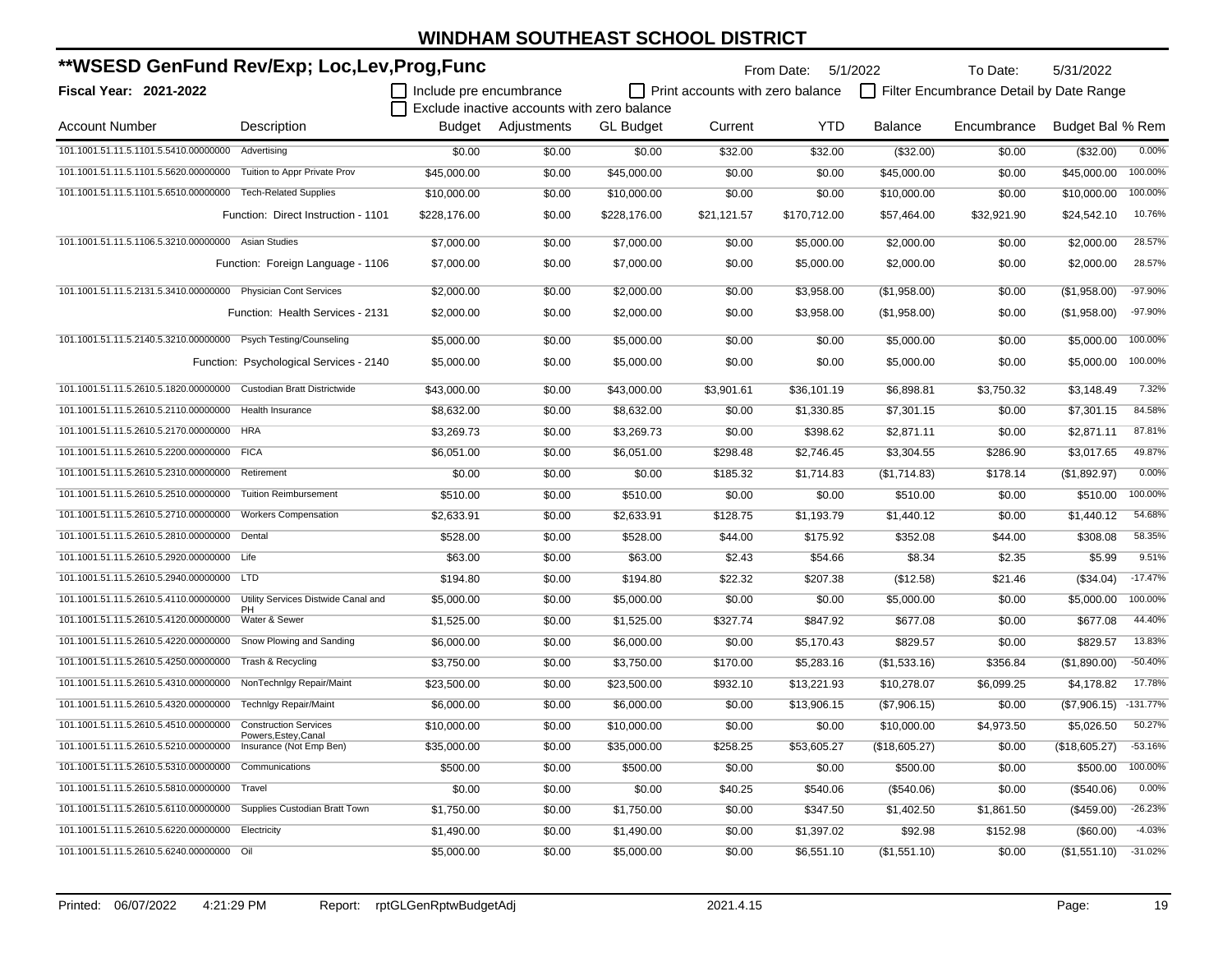| **WSESD GenFund Rev/Exp; Loc,Lev,Prog,Func                             |                                                   |                         |                    |                                             |                                  | 5/1/2022<br>From Date: |                | To Date:                                | 5/31/2022        |           |
|------------------------------------------------------------------------|---------------------------------------------------|-------------------------|--------------------|---------------------------------------------|----------------------------------|------------------------|----------------|-----------------------------------------|------------------|-----------|
| Fiscal Year: 2021-2022                                                 |                                                   | Include pre encumbrance |                    | Exclude inactive accounts with zero balance | Print accounts with zero balance |                        |                | Filter Encumbrance Detail by Date Range |                  |           |
| <b>Account Number</b>                                                  | Description                                       |                         | Budget Adjustments | <b>GL Budget</b>                            | Current                          | <b>YTD</b>             | <b>Balance</b> | Encumbrance                             | Budget Bal % Rem |           |
| 101.1001.51.11.5.2610.5.6270.00000000                                  | Wood chips/pellets                                | \$2,500.00              | \$0.00             | \$2,500.00                                  | \$0.00                           | \$2,409.60             | \$90.40        | \$90.40                                 | \$0.00           | 0.00%     |
| 101.1001.51.11.5.2610.5.6290.00000000 Net Metered Electricity          |                                                   | \$1,260.00              | \$0.00             | \$1,260.00                                  | \$0.00                           | \$506.76               | \$753.24       | \$750.80                                | \$2.44           | 0.19%     |
|                                                                        | Function: Operation of Buildings - 2610           | \$168,157.44            | \$0.00             | \$168,157.44                                | \$6,311.25                       | \$147,710.59           | \$20,446.85    | \$18,568.44                             | \$1,878.41       | 1.12%     |
| 101.1001.51.11.5.2670.5.1810.00000000                                  | <b>Crossing Guards BTSD</b>                       | \$90,772.00             | \$0.00             | \$90,772.00                                 | \$8,076.65                       | \$76,174.60            | \$14,597.40    | \$5,383.49                              | \$9,213.91       | 10.15%    |
| 101.1001.51.11.5.2670.5.2200.00000000 FICA                             |                                                   | \$6,944.00              | \$0.00             | \$6,944.00                                  | \$617.86                         | \$5,827.36             | \$1,116.64     | \$411.84                                | \$704.80         | 10.15%    |
| 101.1001.51.11.5.2670.5.2710.00000000                                  | <b>Workers Compensation</b>                       | \$3,022.71              | \$0.00             | \$3,022.71                                  | \$266.53                         | \$2,513.76             | \$508.95       | \$0.00                                  | \$508.95         | 16.84%    |
| 101.1001.51.11.5.2670.5.6110.00000000                                  | <b>Supplies Crossing Guards Bratt</b>             | \$500.00                | \$0.00             | \$500.00                                    | \$0.00                           | \$569.00               | (\$69.00)      | \$0.00                                  | (\$69.00)        | $-13.80%$ |
|                                                                        | Town<br>Function: Safety - 2670                   | \$101,238.71            | \$0.00             | \$101,238.71                                | \$8,961.04                       | \$85,084.72            | \$16,153.99    | \$5,795.33                              | \$10,358.66      | 10.23%    |
| 101.1001.51.11.5.2716.5.5190.00000000 Stu Trans Contr CoCurricular     |                                                   | \$2,500.00              | \$0.00             | \$2,500.00                                  | \$0.00                           | \$0.00                 | \$2,500.00     | \$0.00                                  | \$2,500.00       | 100.00%   |
|                                                                        | Function: Extra/Co-Curricular - 2716              | \$2,500.00              | \$0.00             | \$2,500.00                                  | \$0.00                           | \$0.00                 | \$2,500.00     | \$0.00                                  | \$2,500.00       | 100.00%   |
|                                                                        | Level: Location-wide excl pre-k - 51              | \$529,072.15            | \$1,080.50         | \$530,152.65                                | \$36,393.86                      | \$418,117.30           | \$112,035.35   | \$57,821.19                             | \$54,214.16      | 10.23%    |
|                                                                        | Program: Regular Education - 11                   | \$6,379,954.72          | \$1,435,518.00     | \$7,815,472.72                              | \$776,128.77                     | \$5,950,076.13         | \$1,865,396.59 | \$1,612,835.02                          | \$252,561.57     | 3.23%     |
| 101.1001.11.14.5.1101.5.1750.00000000 After School Program Academy     |                                                   | \$13,380.00             | \$0.00             | \$13,380.00                                 | \$4,685.00                       | \$23,056.25            | (\$9,676.25)   | \$2,023.75                              | (\$11,700.00)    | $-87.44%$ |
| 101.1001.11.14.5.1101.5.2200.00000000 FICA                             |                                                   | \$1,024.00              | \$0.00             | \$1,024.00                                  | \$344.33                         | \$1,683.19             | (\$659.19)     | \$178.99                                | (\$838.18)       | $-81.85%$ |
| 101.1001.11.14.5.1101.5.2710.00000000                                  | <b>Workers Compensation</b>                       | \$53.52                 | \$0.00             | \$53.52                                     | \$17.80                          | \$88.34                | (\$34.82)      | \$0.00                                  | (\$34.82)        | $-65.06%$ |
| 101.1001.11.14.5.1101.5.3210.00000000                                  | <b>Professional Educational Services</b>          | \$3,500.00              | \$0.00             | \$3,500.00                                  | \$1,000.00                       | \$5,815.25             | (\$2,315.25)   | \$0.00                                  | (\$2,315.25)     | $-66.15%$ |
| 101.1001.11.14.5.1101.5.6110.00000000 Supplies After School Academy    |                                                   | \$3,500.00              | \$0.00             | \$3,500.00                                  | \$537.01                         | \$2,289.02             | \$1,210.98     | \$0.00                                  | \$1,210.98       | 34.60%    |
|                                                                        | Function: Direct Instruction - 1101               | \$21,457.52             | \$0.00             | \$21,457.52                                 | \$6,584.14                       | \$32,932.05            | (\$11,474.53)  | \$2,202.74                              | (\$13,677.27)    | $-63.74%$ |
|                                                                        | Level: Elementary (K-6) - 11                      | \$21,457.52             | \$0.00             | \$21,457.52                                 | \$6,584.14                       | \$32,932.05            | (\$11,474.53)  | \$2,202.74                              | (\$13,677.27)    | $-63.74%$ |
| 101.1001.51.14.5.2716.5.5190.00000000 After Sch StuTransport frm Other |                                                   | \$9,000.00              | \$0.00             | \$9,000.00                                  | \$0.00                           | \$5,890.00             | \$3,110.00     | \$0.00                                  | \$3,110.00       | 34.56%    |
|                                                                        | Function: Extra/Co-Curricular - 2716              | \$9,000.00              | \$0.00             | \$9,000.00                                  | \$0.00                           | \$5,890.00             | \$3,110.00     | \$0.00                                  | \$3,110.00       | 34.56%    |
|                                                                        | Level: Location-wide excl pre-k - 51              | \$9,000.00              | \$0.00             | \$9,000.00                                  | \$0.00                           | \$5,890.00             | \$3,110.00     | \$0.00                                  | \$3,110.00       | 34.56%    |
|                                                                        | Program: Other After School Program - 14          | \$30,457.52             | \$0.00             | \$30,457.52                                 | \$6,584.14                       | \$38,822.05            | $(\$8,364.53)$ | \$2,202.74                              | (\$10,567.27)    | $-34.70%$ |
| 101.1001.51.15.9.3100.5.1730.00000000 Garden Coordinator Academy       |                                                   | \$10,000.00             | \$0.00             | \$10,000.00                                 | \$960.00                         | \$7,860.00             | \$2,140.00     | \$1,905.00                              | \$235.00         | 2.35%     |
| 101.1001.51.15.9.3100.5.2200.00000000                                  | <b>FICA</b>                                       | \$765.00                | \$0.00             | \$765.00                                    | \$73.44                          | \$601.29               | \$163.71       | \$145.73                                | \$17.98          | 2.35%     |
| 101.1001.51.15.9.3100.5.2710.00000000 Workers Compensation             |                                                   | \$40.00                 | \$0.00             | \$40.00                                     | \$31.68                          | \$269.96               | (\$229.96)     | \$0.00                                  | (\$229.96)       | -574.90%  |
| 101.1001.51.15.9.3100.5.3210.00000000 Farm to School Academy           |                                                   | \$7,500.00              | \$0.00             | \$7,500.00                                  | \$0.00                           | \$7,500.00             | \$0.00         | \$0.00                                  | \$0.00           | 0.00%     |
| 101.1001.51.15.9.3100.5.5910.00000000 Food Serv Support to SU Bratt    |                                                   | \$64,438.00             | \$0.00             | \$64,438.00                                 | \$5,268.64                       | \$59,169.40            | \$5,268.60     | \$5,268.64                              | (\$0.04)         | 0.00%     |
|                                                                        | Town<br>Function: Food Services Operations - 3100 | \$82,743.00             | \$0.00             | \$82,743.00                                 | \$6,333.76                       | \$75,400.65            | \$7,342.35     | \$7,319.37                              | \$22.98          | 0.03%     |
|                                                                        | Level: Location-wide excl pre-k - 51              | \$82,743.00             | \$0.00             | \$82,743.00                                 | \$6,333.76                       | \$75,400.65            | \$7,342.35     | \$7,319.37                              | \$22.98          | 0.03%     |
|                                                                        | Program: Food Service - 15                        | \$82,743.00             | \$0.00             | \$82,743.00                                 | \$6,333.76                       | \$75,400.65            | \$7,342.35     | \$7,319.37                              | \$22.98          | 0.03%     |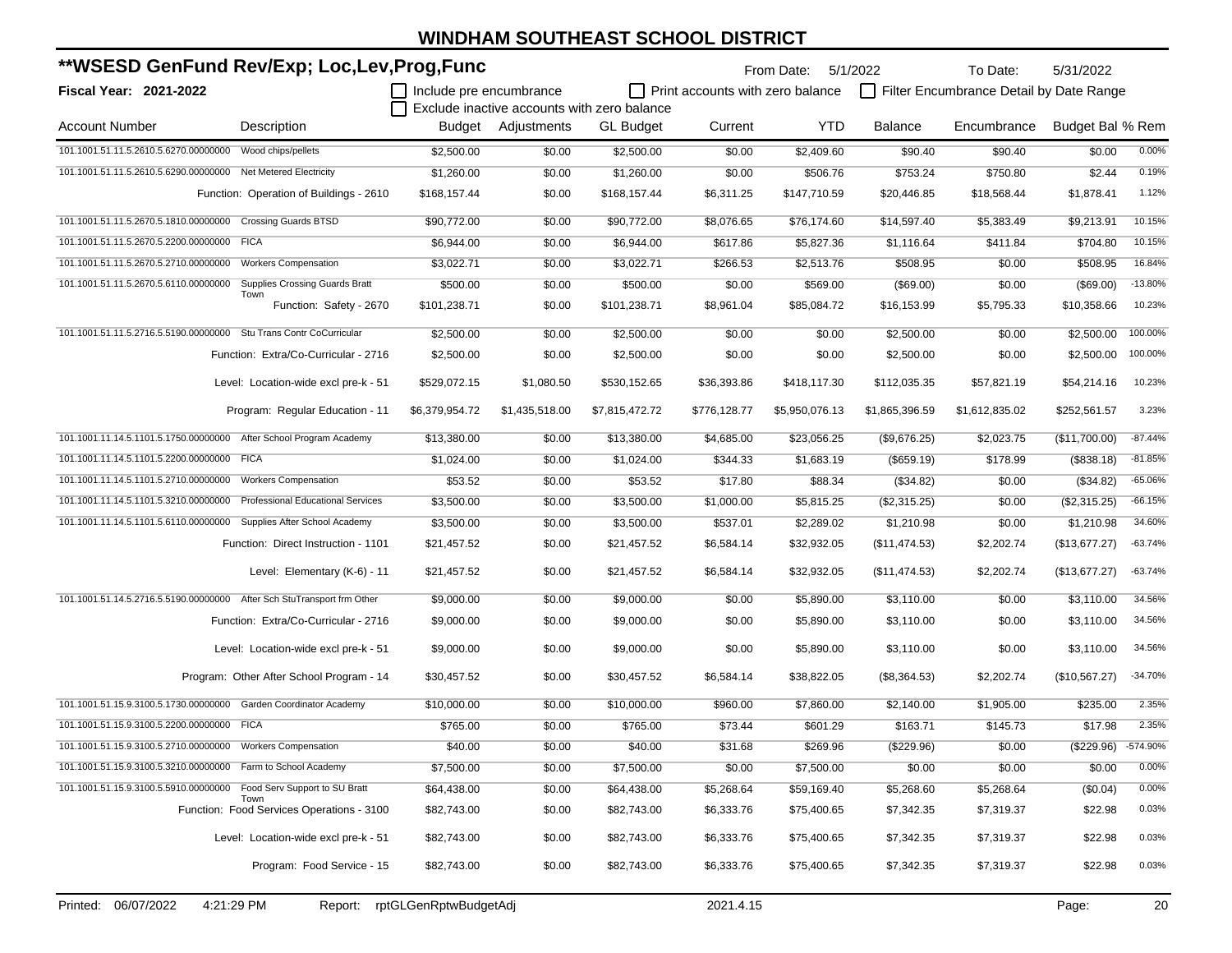|                                            | **WSESD GenFund Rev/Exp; Loc,Lev,Prog,Func |                         |                |                                             |                                  | From Date:     | 5/1/2022       | To Date:                                | 5/31/2022        |       |
|--------------------------------------------|--------------------------------------------|-------------------------|----------------|---------------------------------------------|----------------------------------|----------------|----------------|-----------------------------------------|------------------|-------|
| <b>Fiscal Year: 2021-2022</b>              |                                            | Include pre encumbrance |                | Exclude inactive accounts with zero balance | Print accounts with zero balance |                |                | Filter Encumbrance Detail by Date Range |                  |       |
| <b>Account Number</b>                      | Description                                | <b>Budget</b>           | Adiustments    | <b>GL Budget</b>                            | Current                          | <b>YTD</b>     | <b>Balance</b> | Encumbrance                             | Budget Bal % Rem |       |
| 101.1001.11.92.5.1501.5.2200.00000000 FICA |                                            | \$0.00                  | \$0.00         | \$0.00                                      | \$0.00                           | \$51.07        | (\$51.07)      | \$0.00                                  | (\$51.07)        | 0.00% |
| 101.1001.11.92.5.1501.5.3210.00000000      | Winter Sports Academy                      | \$14,000.00             | \$0.00         | \$14,000.00                                 | \$0.00                           | \$12,738.34    | \$1,261.66     | \$1,080.00                              | \$181.66         | 1.30% |
|                                            | Function: Co-Curricular - 1501             | \$14,000.00             | \$0.00         | \$14,000.00                                 | \$0.00                           | \$12,789.41    | \$1,210.59     | \$1,080.00                              | \$130.59         | 0.93% |
|                                            | Level: Elementary (K-6) - 11               | \$14,000.00             | \$0.00         | \$14,000.00                                 | \$0.00                           | \$12.789.41    | \$1,210.59     | \$1.080.00                              | \$130.59         | 0.93% |
|                                            | Program: NonAthletic Co-Curr Activ - 92    | \$14,000.00             | \$0.00         | \$14,000.00                                 | \$0.00                           | \$12.789.41    | \$1,210.59     | \$1,080.00                              | \$130.59         | 0.93% |
|                                            | Location: Academy School - 1001            | \$6.507.155.24          | \$1.435.518.00 | \$7.942.673.24                              | \$789.046.67                     | \$6.077.088.24 | \$1.865.585.00 | \$1.623.437.13                          | \$242.147.87     | 3.05% |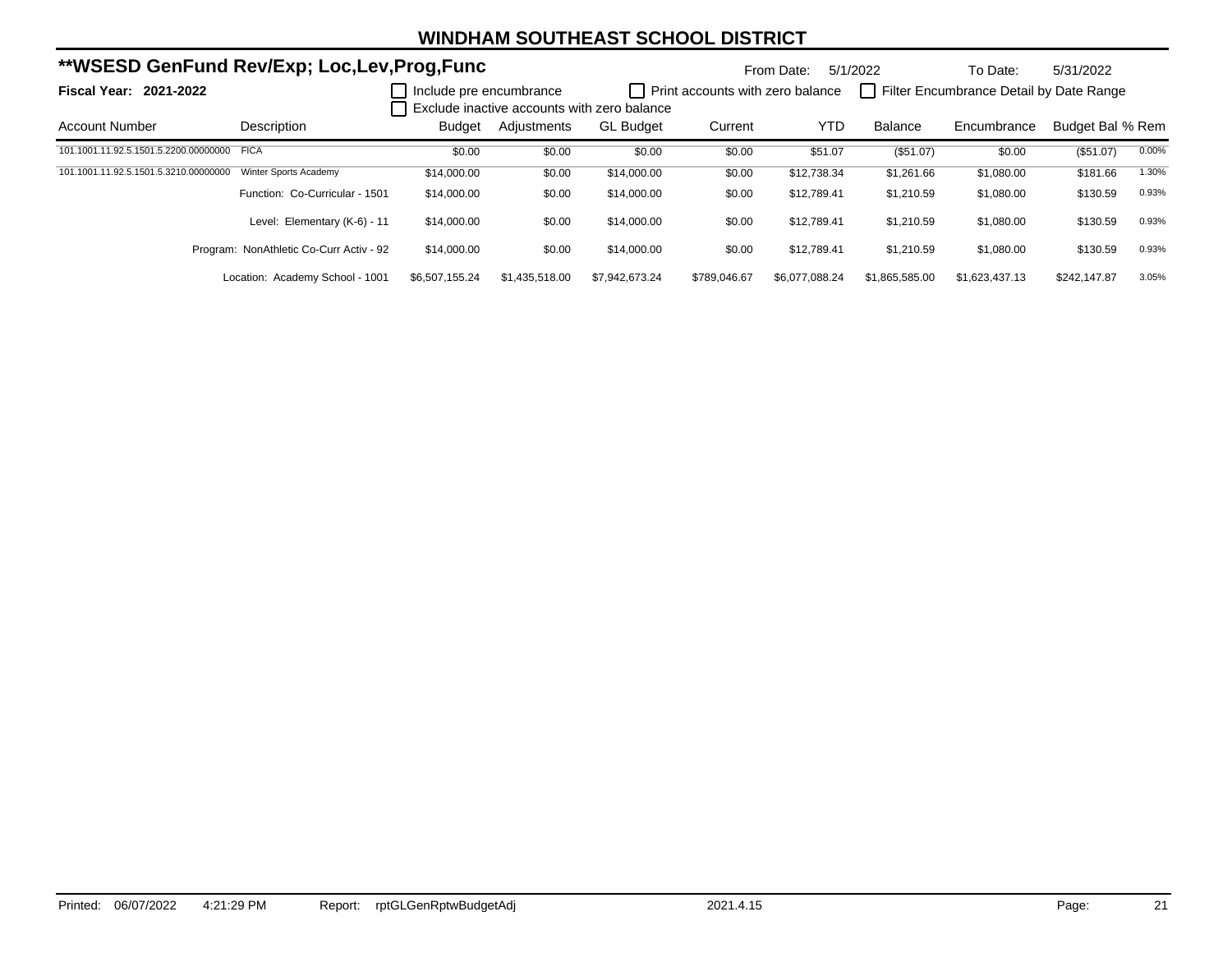| **WSESD GenFund Rev/Exp; Loc,Lev,Prog,Func                           |                                               |                         |                                             |                  |                                  | From Date: 5/1/2022 |                | To Date:                                | 5/31/2022        |           |
|----------------------------------------------------------------------|-----------------------------------------------|-------------------------|---------------------------------------------|------------------|----------------------------------|---------------------|----------------|-----------------------------------------|------------------|-----------|
| <b>Fiscal Year: 2021-2022</b>                                        |                                               | Include pre encumbrance |                                             |                  | Print accounts with zero balance |                     |                | Filter Encumbrance Detail by Date Range |                  |           |
|                                                                      |                                               |                         | Exclude inactive accounts with zero balance |                  |                                  |                     |                |                                         |                  |           |
| <b>Account Number</b>                                                | Description                                   |                         | Budget Adjustments                          | <b>GL Budget</b> | Current                          | <b>YTD</b>          | <b>Balance</b> | Encumbrance                             | Budget Bal % Rem |           |
| 101.1040.31.11.4.1104.5.1120.25972429 Acad Support BUHS ESSER II     |                                               | \$0.00                  | \$46,522.00                                 | \$46,522.00      | \$3,578.62                       | \$35,786.20         | \$10,735.80    | \$10,735.80                             | \$0.00           | 0.00%     |
| 101.1040.31.11.4.1104.5.2110.25972429 Health Insurance               |                                               | \$0.00                  | \$17,646.60                                 | \$17,646.60      | \$1,764.66                       | \$15,881.94         | \$1,764.66     | \$1,764.66                              | \$0.00           | 0.00%     |
| 101.1040.31.11.4.1104.5.2170.25972429 HRA                            |                                               | \$0.00                  | \$2,100.00                                  | \$2,100.00       | \$0.00                           | \$2,100.00          | \$0.00         | \$0.00                                  | \$0.00           | 0.00%     |
| 101.1040.31.11.4.1104.5.2200.25972429 FICA                           |                                               | \$0.00                  | \$3,221.49                                  | \$3,221.49       | \$240.02                         | \$2,433.94          | \$787.55       | \$787.55                                | \$0.00           | 0.00%     |
| 101.1040.31.11.4.1104.5.2310.25972429 Retirement                     |                                               | \$0.00                  | \$1,340.00                                  | \$1,340.00       | \$0.00                           | \$1,340.00          | \$0.00         | \$0.00                                  | \$0.00           | 0.00%     |
| 101.1040.31.11.4.1104.5.2320.25972429                                | VSTRS--OPEB                                   | \$0.00                  | \$9,193.74                                  | \$9,193.74       | \$2,715.00                       | \$6,593.74          | \$2,600.00     | \$0.00                                  | \$2,600.00       | 28.28%    |
| 101.1040.31.11.4.1104.5.2350.25972429                                | 403(b)                                        | \$0.00                  | \$894.73                                    | \$894.73         | \$71.58                          | \$680.01            | \$214.72       | \$214.72                                | \$0.00           | 0.00%     |
| 101.1040.31.11.4.1104.5.2710.25972429                                | <b>Workers Compensation</b>                   | \$0.00                  | \$139.57                                    | \$139.57         | \$13.60                          | \$139.57            | \$0.00         | \$0.00                                  | \$0.00           | 0.00%     |
| 101.1040.31.11.4.1104.5.2810.25972429                                | Dental                                        | \$0.00                  | \$1,400.00                                  | \$1,400.00       | \$140.00                         | \$1,260.00          | \$140.00       | \$140.00                                | \$0.00           | 0.00%     |
| 101.1040.31.11.4.1104.5.2920.25972429                                | Life                                          | \$0.00                  | \$72.66                                     | \$72.66          | \$6.92                           | \$65.74             | \$6.92         | \$6.92                                  | \$0.00           | 0.00%     |
| 101.1040.31.11.4.1104.5.2940.25972429 LTD                            |                                               | \$0.00                  | \$214.83                                    | \$214.83         | \$20.46                          | \$194.37            | \$20.46        | \$20.46                                 | \$0.00           | 0.00%     |
|                                                                      | Function: Academic Support-Local Share - 1104 | \$0.00                  | \$82,745.62                                 | \$82,745.62      | \$8,550.86                       | \$66,475.51         | \$16,270.11    | \$13,670.11                             | \$2,600.00       | 3.14%     |
| 101.1040.31.11.4.2120.5.1110.25972429 Student Engagement Coord ESSER |                                               | \$0.00                  | \$54,088.91                                 | \$54,088.91      | \$4,160.68                       | \$41,606.80         | \$12,482.11    | \$12,482.11                             | \$0.00           | 0.00%     |
| 101.1040.31.11.4.2120.5.2110.25972429 Health Insurance               |                                               | \$0.00                  | \$17,646.60                                 | \$17,646.60      | \$1,764.66                       | \$15,881.94         | \$1,764.66     | \$1,764.66                              | \$0.00           | 0.00%     |
| 101.1040.31.11.4.2120.5.2170.25972429 HRA                            |                                               | \$0.00                  | \$2,100.00                                  | \$2,100.00       | \$0.00                           | \$2,100.00          | \$0.00         | \$0.00                                  | \$0.00           | 0.00%     |
| 101.1040.31.11.4.2120.5.2200.25972429 FICA                           |                                               | \$0.00                  | \$3,764.37                                  | \$3,764.37       | \$278.68                         | \$2,849.10          | \$915.27       | \$915.27                                | \$0.00           | 0.00%     |
| 101.1040.31.11.4.2120.5.2710.25972429                                | <b>Workers Compensation</b>                   | \$0.00                  | \$162.26                                    | \$162.26         | \$15.81                          | \$162.26            | \$0.00         | \$0.00                                  | \$0.00           | 0.00%     |
| 101.1040.31.11.4.2120.5.2810.25972429                                | Dental                                        | \$0.00                  | \$1,400.00                                  | \$1,400.00       | \$140.00                         | \$1,260.00          | \$140.00       | \$140.00                                | \$0.00           | 0.00%     |
| 101.1040.31.11.4.2120.5.2920.25972429 Life                           |                                               | \$0.00                  | \$80.01                                     | \$80.01          | \$7.62                           | \$72.39             | \$7.62         | \$7.62                                  | \$0.00           | 0.00%     |
| 101.1040.31.11.4.2120.5.2940.25972429 LTD                            |                                               | \$0.00                  | \$249.90                                    | \$249.90         | \$23.80                          | \$226.10            | \$23.80        | \$23.80                                 | \$0.00           | 0.00%     |
|                                                                      | Function: Guidance Services - 2120            | \$0.00                  | \$79,492.05                                 | \$79,492.05      | \$6,391.25                       | \$64,158.59         | \$15,333.46    | \$15,333.46                             | \$0.00           | 0.00%     |
| 101.1040.31.11.4.2213.5.1730.25972429    One Percent Stipends BUHS   | ESSER II                                      | \$0.00                  | \$4,424.76                                  | \$4,424.76       | \$0.00                           | \$4,424.76          | \$0.00         | \$0.00                                  | \$0.00           | 0.00%     |
| 101.1040.31.11.4.2213.5.2200.25972429                                | <b>FICA</b>                                   | \$0.00                  | \$324.07                                    | \$324.07         | \$0.00                           | \$324.07            | \$0.00         | \$0.00                                  | \$0.00           | 0.00%     |
|                                                                      |                                               | \$0.00                  | \$16.81                                     | \$16.81          | \$0.00                           | \$16.81             | \$0.00         | \$0.00                                  | \$0.00           | 0.00%     |
|                                                                      | Function: Instruct Staff Train - 2213         | \$0.00                  | \$4,765.64                                  | \$4,765.64       | \$0.00                           | \$4,765.64          | \$0.00         | \$0.00                                  | \$0.00           | 0.00%     |
| 101.1040.31.11.5.1101.5.1110.00000000 Teachers BUHS 504 CBL          |                                               | \$80,847.00             | \$0.00                                      | \$80,847.00      | \$6,126.62                       | \$61,266.20         | \$19,580.80    | \$27,979.80                             | (\$8,399.00)     | $-10.39%$ |
| 101.1040.31.11.5.1101.5.2110.00000000 Health Insurance               |                                               | \$7,673.00              | \$0.00                                      | \$7,673.00       | \$637.06                         | \$7,007.66          | \$665.34       | \$637.06                                | \$28.28          | 0.37%     |
| 101.1040.31.11.5.1101.5.2170.00000000 HRA                            |                                               | \$1,560.55              | \$0.00                                      | \$1,560.55       | \$0.00                           | \$2,100.00          | (\$539.45)     | \$0.00                                  | (\$539.45)       | $-34.57%$ |
| 101.1040.31.11.5.1101.5.2200.00000000 FICA                           |                                               | \$6,185.00              | \$0.00                                      | \$6,185.00       | \$459.31                         | \$4,566.09          | \$1,618.91     | \$2,083.29                              | ( \$464.38)      | $-7.51%$  |
| 101.1040.31.11.5.1101.5.2350.00000000 403(b)                         |                                               | \$1,592.92              | \$0.00                                      | \$1,592.92       | \$122.54                         | \$1,225.40          | \$367.52       | \$367.60                                | (\$0.08)         | $-0.01%$  |
| 101.1040.31.11.5.1101.5.2710.00000000 Workers Compensation           |                                               | \$323.39                | \$0.00                                      | \$323.39         | \$23.28                          | \$236.48            | \$86.91        | \$0.00                                  | \$86.91          | 26.87%    |
| 101.1040.31.11.5.1101.5.2810.00000000                                | Dental                                        | \$528.00                | \$0.00                                      | \$528.00         | \$44.00                          | \$484.00            | \$44.00        | \$44.00                                 | \$0.00           | 0.00%     |
| 101.1040.31.11.5.1101.5.2920.00000000 Life                           |                                               | \$144.00                | \$0.00                                      | \$144.00         | \$11.08                          | \$132.96            | \$11.04        | \$11.08                                 | (\$0.04)         | $-0.03%$  |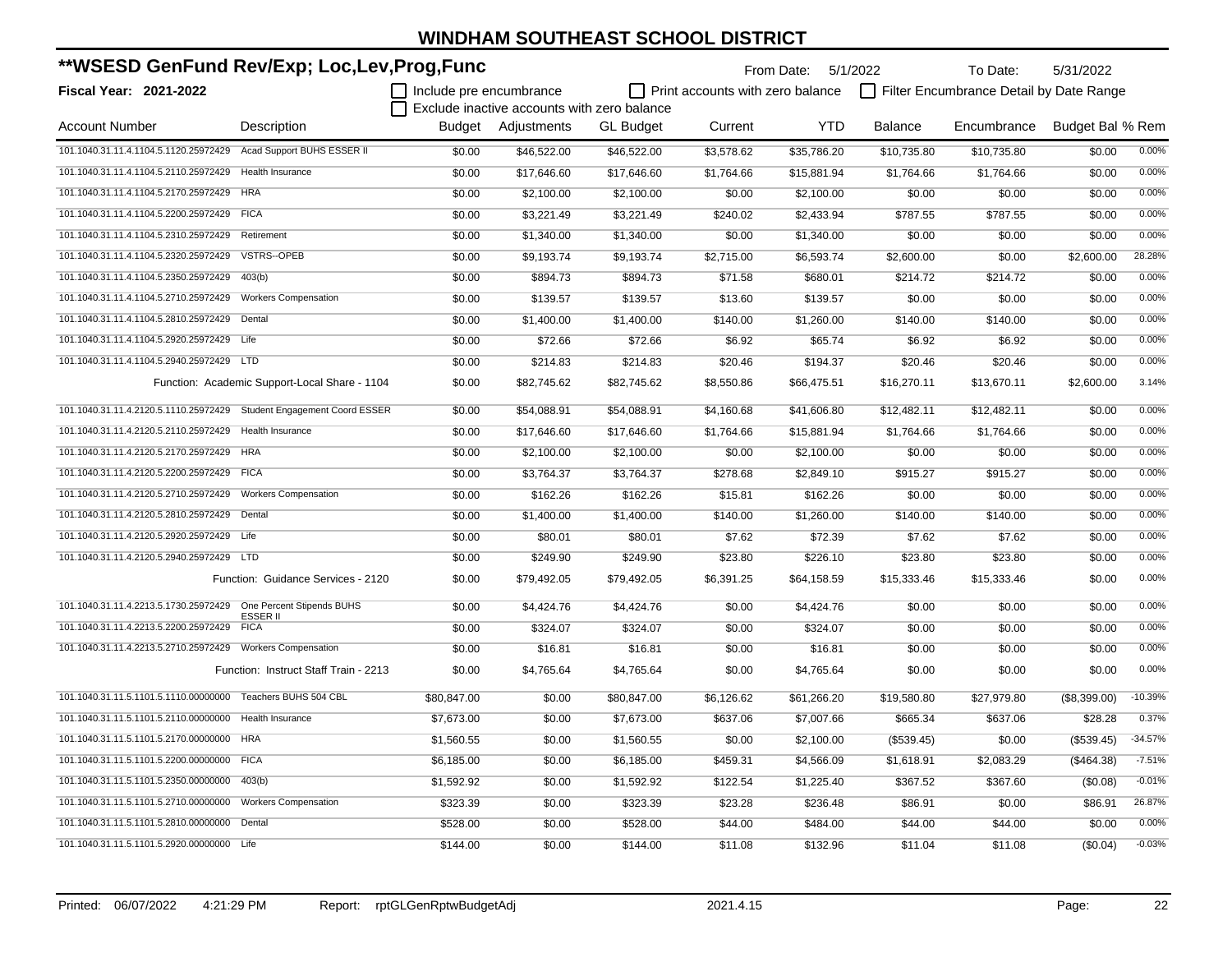| **WSESD GenFund Rev/Exp; Loc,Lev,Prog,Func                     |                                     |                         |                                             |                  | From Date: 5/1/2022                     |              | To Date:       | 5/31/2022                               |                  |            |
|----------------------------------------------------------------|-------------------------------------|-------------------------|---------------------------------------------|------------------|-----------------------------------------|--------------|----------------|-----------------------------------------|------------------|------------|
| Fiscal Year: 2021-2022                                         |                                     | Include pre encumbrance |                                             |                  | $\Box$ Print accounts with zero balance |              |                | Filter Encumbrance Detail by Date Range |                  |            |
|                                                                |                                     |                         | Exclude inactive accounts with zero balance |                  |                                         |              |                |                                         |                  |            |
| <b>Account Number</b>                                          | Description                         |                         | Budget Adjustments                          | <b>GL Budget</b> | Current                                 | <b>YTD</b>   | <b>Balance</b> | Encumbrance                             | Budget Bal % Rem |            |
| 101.1040.31.11.5.1101.5.2940.00000000 LTD                      |                                     | \$455.58                | \$0.00                                      | \$455.58         | \$35.04                                 | \$419.00     | \$36.58        | \$35.04                                 | \$1.54           | 0.34%      |
| 101.1040.31.11.5.1101.5.5410.00000000 Advertising              |                                     | \$0.00                  | \$0.00                                      | \$0.00           | \$1,179.58                              | \$12,765.85  | (\$12,765.85)  | \$1,152.00                              | (\$13,917.85)    | 0.00%      |
| 101.1040.31.11.5.1101.5.5810.00000000                          | Travel                              | \$0.00                  | \$0.00                                      | \$0.00           | \$200.07                                | \$1,607.32   | (\$1,607.32)   | \$44.46                                 | (\$1,651.78)     | 0.00%      |
| 101.1040.31.11.5.1101.5.6110.00000000 Supplies BUHS            |                                     | \$15,000.00             | \$0.00                                      | \$15,000.00      | \$911.14                                | \$5,542.25   | \$9,457.75     | \$9,987.18                              | (\$529.43)       | $-3.53%$   |
| 101.1040.31.11.5.1101.5.6120.00000000 AP Tests                 |                                     | \$3,000.00              | \$0.00                                      | \$3,000.00       | \$0.00                                  | \$1,385.00   | \$1,615.00     | \$870.00                                | \$745.00         | 24.83%     |
| 101.1040.31.11.5.1101.5.8120.00000000 Dues and Fees - Students |                                     | \$2,000.00              | \$0.00                                      | \$2,000.00       | \$0.00                                  | \$0.00       | \$2,000.00     | \$0.00                                  | \$2,000.00       | 100.00%    |
|                                                                | Function: Direct Instruction - 1101 | \$119,309.44            | \$0.00                                      | \$119,309.44     | \$9,749.72                              | \$98,738.21  | \$20,571.23    | \$43,211.51                             | (\$22,640.28)    | $-18.98%$  |
| 101.1040.31.11.5.1102.5.1110.00000000                          | <b>Teachers BUHS Art</b>            | \$288,579.73            | \$0.00                                      | \$288,579.73     | \$24,845.50                             | \$247,985.58 | \$40,594.15    | \$76,846.60                             | (\$36,252.45)    | $-12.56%$  |
| 101.1040.31.11.5.1102.5.2110.00000000 Health Insurance         |                                     | \$46,277.00             | \$0.00                                      | \$46,277.00      | \$5,196.70                              | \$56,310.06  | (\$10,033.06)  | \$5,196.70                              | (\$15,229.76)    | $-32.91%$  |
| 101.1040.31.11.5.1102.5.2170.00000000 HRA                      |                                     | \$9,363.30              | \$0.00                                      | \$9,363.30       | \$0.00                                  | \$14,725.00  | (\$5,361.70)   | \$0.00                                  | (\$5,361.70)     | $-57.26%$  |
| 101.1040.31.11.5.1102.5.2200.00000000 FICA                     |                                     | \$22,076.00             | \$0.00                                      | \$22,076.00      | \$1,789.66                              | \$17,750.97  | \$4,325.03     | \$5,761.60                              | (\$1,436.57)     | $-6.51%$   |
| 101.1040.31.11.5.1102.5.2310.00000000                          | Retirement                          | \$1,308.00              | \$0.00                                      | \$1,308.00       | \$0.00                                  | \$2,680.00   | (\$1,372.00)   | \$0.00                                  | (\$1,372.00)     | $-104.89%$ |
| 101.1040.31.11.5.1102.5.2350.00000000                          | 403(b)                              | \$4,711.47              | \$0.00                                      | \$4,711.47       | \$362.44                                | \$3,620.74   | \$1,090.73     | \$1,087.28                              | \$3.45           | 0.07%      |
| 101.1040.31.11.5.1102.5.2510.00000000                          | <b>Tuition Reimbursement</b>        | \$2,673.00              | \$0.00                                      | \$2,673.00       | \$0.00                                  | \$0.00       | \$2,673.00     | \$0.00                                  | \$2,673.00       | 100.00%    |
| 101.1040.31.11.5.1102.5.2710.00000000                          | <b>Workers Compensation</b>         | \$1,154.32              | \$0.00                                      | \$1,154.32       | \$94.41                                 | \$957.18     | \$197.14       | \$0.00                                  | \$197.14         | 17.08%     |
| 101.1040.31.11.5.1102.5.2810.00000000                          | Dental                              | \$4,416.00              | \$0.00                                      | \$4,416.00       | \$397.48                                | \$4,313.32   | \$102.68       | \$397.48                                | (\$294.80)       | $-6.68%$   |
| 101.1040.31.11.5.1102.5.2920.00000000 Life                     |                                     | \$531.00                | \$0.00                                      | \$531.00         | \$45.70                                 | \$534.55     | (\$3.55)       | \$45.70                                 | (\$49.25)        | $-9.27%$   |
| 101.1040.31.11.5.1102.5.2940.00000000 LTD                      |                                     | \$1,650.67              | \$0.00                                      | \$1,650.67       | \$142.12                                | \$1,656.54   | (\$5.87)       | \$142.12                                | (\$147.99)       | $-8.97%$   |
| 101.1040.31.11.5.1102.5.4310.00000000 NonTechnIgy Repair/Maint |                                     | \$400.00                | \$0.00                                      | \$400.00         | \$0.00                                  | \$73.00      | \$327.00       | \$0.00                                  | \$327.00         | 81.75%     |
| 101.1040.31.11.5.1102.5.6110.00000000                          | <b>Supplies Art BUHS</b>            | \$18,300.00             | \$0.00                                      | \$18,300.00      | \$2,892.04                              | \$14,823.95  | \$3,476.05     | \$1,195.84                              | \$2,280.21       | 12.46%     |
| 101.1040.31.11.5.1102.5.6410.00000000                          | <b>Books and Periodicals</b>        | \$200.00                | \$0.00                                      | \$200.00         | \$0.00                                  | \$89.91      | \$110.09       | \$0.00                                  | \$110.09         | 55.05%     |
| 101.1040.31.11.5.1102.5.6510.00000000 Supplies-Tech Related    |                                     | \$5,100.00              | \$0.00                                      | \$5,100.00       | \$0.00                                  | \$5,358.18   | (\$258.18)     | \$0.00                                  | (\$258.18)       | $-5.06%$   |
|                                                                | Function: Art - 1102                | \$406,740.49            | \$0.00                                      | \$406,740.49     | \$35,766.05                             | \$370,878.98 | \$35,861.51    | \$90,673.32                             | (\$54,811.81)    | $-13.48%$  |
| 101.1040.31.11.5.1103.5.1110.00000000 Teachers BUHS Computer   |                                     | \$61,540.00             | \$0.00                                      | \$61,540.00      | \$4,580.00                              | \$45,800.00  | \$15,740.00    | \$13,740.00                             | \$2,000.00       | 3.25%      |
| 101.1040.31.11.5.1103.5.2110.00000000                          | Health Insurance                    | \$7,673.00              | \$0.00                                      | \$7,673.00       | \$637.06                                | \$7,007.66   | \$665.34       | \$637.06                                | \$28.28          | 0.37%      |
| 101.1040.31.11.5.1103.5.2170.00000000 HRA                      |                                     | \$1,560.55              | \$0.00                                      | \$1,560.55       | \$0.00                                  | \$2,100.00   | (\$539.45)     | \$0.00                                  | (\$539.45)       | $-34.57%$  |
| 101.1040.31.11.5.1103.5.2200.00000000 FICA                     |                                     | \$4,708.00              | \$0.00                                      | \$4,708.00       | \$338.26                                | \$3,372.00   | \$1,336.00     | \$1,040.49                              | \$295.51         | 6.28%      |
| 101.1040.31.11.5.1103.5.2350.00000000 403(b)                   |                                     | \$0.00                  | \$0.00                                      | \$0.00           | \$91.60                                 | \$641.20     | (\$641.20)     | \$274.80                                | (\$916.00)       | 0.00%      |
| 101.1040.31.11.5.1103.5.2510.00000000 Tuition Reimbursement    |                                     | \$915.00                | \$0.00                                      | \$915.00         | \$0.00                                  | \$1,355.00   | (\$440.00)     | \$0.00                                  | (\$440.00)       | -48.09%    |
| 101.1040.31.11.5.1103.5.2710.00000000 Workers Compensation     |                                     | \$246.16                | \$0.00                                      | \$246.16         | \$17.40                                 | \$176.76     | \$69.40        | \$0.00                                  | \$69.40          | 28.19%     |
| 101.1040.31.11.5.1103.5.2810.00000000 Dental                   |                                     | \$528.00                | \$0.00                                      | \$528.00         | \$44.00                                 | \$484.00     | \$44.00        | \$44.00                                 | \$0.00           | 0.00%      |
| 101.1040.31.11.5.1103.5.2920.00000000 Life                     |                                     | \$108.00                | \$0.00                                      | \$108.00         | \$8.30                                  | \$99.60      | \$8.40         | \$8.30                                  | \$0.10           | 0.09%      |
| 101.1040.31.11.5.1103.5.2940.00000000 LTD                      |                                     | \$340.57                | \$0.00                                      | \$340.57         | \$26.20                                 | \$311.80     | \$28.77        | \$26.20                                 | \$2.57           | 0.75%      |
| 101.1040.31.11.5.1103.5.4310.00000000 NonTechnIgy Repair/Maint |                                     | \$300.00                | \$0.00                                      | \$300.00         | \$0.00                                  | \$0.00       | \$300.00       | \$0.00                                  | \$300.00         | 100.00%    |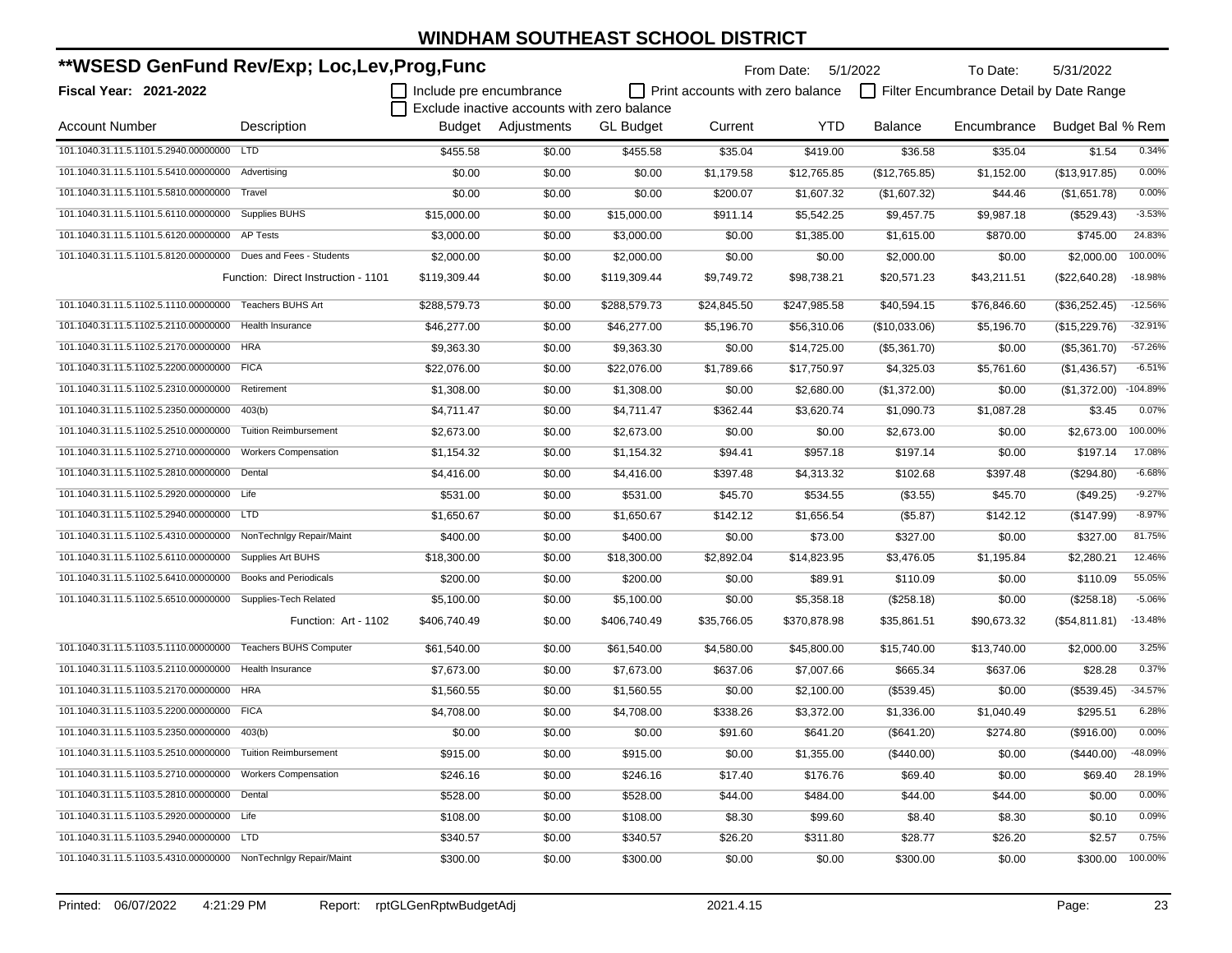| **WSESD GenFund Rev/Exp; Loc,Lev,Prog,Func                              |                                               |                         |                                             |                  | From Date: 5/1/2022              |              | To Date:       | 5/31/2022                               |                  |           |
|-------------------------------------------------------------------------|-----------------------------------------------|-------------------------|---------------------------------------------|------------------|----------------------------------|--------------|----------------|-----------------------------------------|------------------|-----------|
| Fiscal Year: 2021-2022                                                  |                                               | Include pre encumbrance |                                             |                  | Print accounts with zero balance |              |                | Filter Encumbrance Detail by Date Range |                  |           |
|                                                                         |                                               |                         | Exclude inactive accounts with zero balance |                  |                                  |              |                |                                         |                  |           |
| <b>Account Number</b>                                                   | Description                                   |                         | Budget Adjustments                          | <b>GL Budget</b> | Current                          | <b>YTD</b>   | <b>Balance</b> | Encumbrance                             | Budget Bal % Rem |           |
| 101.1040.31.11.5.1103.5.6110.00000000                                   | Supplies Graphic Art BUHS                     | \$6,000.00              | \$0.00                                      | \$6,000.00       | \$0.00                           | \$9,478.03   | (\$3,478.03)   | \$1,810.76                              | (\$5,288.79)     | $-88.15%$ |
| 101.1040.31.11.5.1103.5.6510.00000000                                   | <b>Tech-Related Supplies</b>                  | \$19,600.00             | \$0.00                                      | \$19,600.00      | \$140.00                         | \$7,153.98   | \$12,446.02    | \$6,772.45                              | \$5,673.57       | 28.95%    |
|                                                                         | Function: Graphic Arts - 1103                 | \$103,519.28            | \$0.00                                      | \$103,519.28     | \$5,882.82                       | \$77,980.03  | \$25,539.25    | \$24,354.06                             | \$1,185.19       | 1.14%     |
| 101.1040.31.11.5.1104.5.1120.00000000                                   | Academic Supp BUHS Local                      | \$79,646.00             | \$0.00                                      | \$79,646.00      | \$6,126.62                       | \$61,266.20  | \$18,379.80    | \$18,379.80                             | \$0.00           | 0.00%     |
| 101.1040.31.11.5.1104.5.1210.00000000 Paraeducator Acad Support         |                                               | \$44,907.00             | \$0.00                                      | \$44,907.00      | \$1,605.42                       | \$16,062.61  | \$28,844.39    | \$4,816.37                              | \$24,028.02      | 53.51%    |
| 101.1040.31.11.5.1104.5.2110.00000000 Health Insurance                  |                                               | \$23,042.00             | \$0.00                                      | \$23,042.00      | \$1,337.82                       | \$18,167.83  | \$4,874.17     | \$1,337.82                              | \$3,536.35       | 15.35%    |
| 101.1040.31.11.5.1104.5.2170.00000000 HRA                               |                                               | \$4,755.96              | \$0.00                                      | \$4,755.96       | \$0.00                           | \$6,400.00   | (\$1,644.04)   | \$0.00                                  | (\$1,644.04)     | $-34.57%$ |
| 101.1040.31.11.5.1104.5.2200.00000000 FICA                              |                                               | \$6,093.00              | \$0.00                                      | \$6,093.00       | \$575.43                         | \$5,679.10   | \$413.90       | \$1,757.29                              | (\$1,343.39)     | $-22.05%$ |
| 101.1040.31.11.5.1104.5.2310.00000000                                   | Retirement                                    | \$1,300.00              | \$0.00                                      | \$1,300.00       | \$76.26                          | \$763.00     | \$537.00       | \$228.78                                | \$308.22         | 23.71%    |
| 101.1040.31.11.5.1104.5.2350.00000000                                   | 403(b)                                        | \$1,592.92              | \$0.00                                      | \$1,592.92       | \$122.54                         | \$1,225.40   | \$367.52       | \$367.60                                | (\$0.08)         | $-0.01%$  |
| 101.1040.31.11.5.1104.5.2510.00000000                                   | <b>Tuition Reimbursement</b>                  | \$1,800.00              | \$0.00                                      | \$1,800.00       | \$0.00                           | \$600.00     | \$1,200.00     | \$0.00                                  | \$1,200.00       | 66.67%    |
| 101.1040.31.11.5.1104.5.2710.00000000                                   | <b>Workers Compensation</b>                   | \$318.58                | \$0.00                                      | \$318.58         | \$29.38                          | \$297.04     | \$21.54        | \$0.00                                  | \$21.54          | 6.76%     |
| 101.1040.31.11.5.1104.5.2810.00000000 Dental                            |                                               | \$1,584.00              | \$0.00                                      | \$1,584.00       | \$132.00                         | \$1,452.00   | \$132.00       | \$132.00                                | \$0.00           | 0.00%     |
| 101.1040.31.11.5.1104.5.2920.00000000 Life                              |                                               | \$144.00                | \$0.00                                      | \$144.00         | \$14.54                          | \$172.73     | (\$28.73)      | \$14.54                                 | (\$43.27)        | $-30.05%$ |
| 101.1040.31.11.5.1104.5.2940.00000000 LTD                               |                                               | \$455.58                | \$0.00                                      | \$455.58         | \$44.22                          | \$528.33     | (\$72.75)      | \$44.22                                 | (\$116.97)       | $-25.67%$ |
| 101.1040.31.11.5.1104.5.6110.00000000                                   | Supplies Acad Supp BUHS                       | \$1,900.00              | \$0.00                                      | \$1,900.00       | \$0.00                           | \$647.84     | \$1,252.16     | \$0.00                                  | \$1,252.16       | 65.90%    |
| 101.1040.31.11.5.1104.5.6410.00000000 Books and Periodicals             |                                               | \$450.00                | \$0.00                                      | \$450.00         | \$0.00                           | \$109.89     | \$340.11       | \$0.00                                  | \$340.11         | 75.58%    |
|                                                                         | Function: Academic Support-Local Share - 1104 | \$167,989.04            | \$0.00                                      | \$167,989.04     | \$10,064.23                      | \$113,371.97 | \$54,617.07    | \$27,078.42                             | \$27,538.65      | 16.39%    |
| 101.1040.31.11.5.1105.5.1110.00000000                                   | <b>Teachers BUHS English</b>                  | \$520,218.73            | \$0.00                                      | \$520,218.73     | \$38,552.20                      | \$387,233.24 | \$132,985.49   | \$115,656.58                            | \$17,328.91      | 3.33%     |
| 101.1040.31.11.5.1105.5.2110.00000000                                   | <b>Health Insurance</b>                       | \$103,316.00            | \$0.00                                      | \$103,316.00     | \$10,587.96                      | \$111,819.93 | (\$8,503.93)   | \$10,587.96                             | (\$19,091.89)    | $-18.48%$ |
| 101.1040.31.11.5.1105.5.2170.00000000 HRA                               |                                               | \$18,726.60             | \$0.00                                      | \$18,726.60      | \$0.00                           | \$24,150.00  | (\$5,423.40)   | \$0.00                                  | (\$5,423.40)     | $-28.96%$ |
| 101.1040.31.11.5.1105.5.2200.00000000 FICA                              |                                               | \$39,797.00             | \$0.00                                      | \$39,797.00      | \$2,770.84                       | \$27,530.10  | \$12,266.90    | \$8,642.96                              | \$3,623.94       | 9.11%     |
| 101.1040.31.11.5.1105.5.2310.00000000 Retirement                        |                                               | \$1,308.00              | \$0.00                                      | \$1,308.00       | \$0.00                           | \$5,360.00   | (\$4,052.00)   | \$0.00                                  | (\$4,052.00)     | -309.79%  |
| 101.1040.31.11.5.1105.5.2350.00000000                                   | 403(b)                                        | \$5,635.87              | \$0.00                                      | \$5,635.87       | \$444.62                         | \$4,401.20   | \$1,234.67     | \$1,333.87                              | (\$99.20)        | $-1.76%$  |
| 101.1040.31.11.5.1105.5.2510.00000000                                   | <b>Tuition Reimbursement</b>                  | \$10,000.00             | \$0.00                                      | \$10,000.00      | \$0.00                           | \$9,139.00   | \$861.00       | \$0.00                                  | \$861.00         | 8.61%     |
| 101.1040.31.11.5.1105.5.2710.00000000                                   | <b>Workers Compensation</b>                   | \$2,080.87              | \$0.00                                      | \$2,080.87       | \$146.50                         | \$1,494.51   | \$586.36       | \$0.00                                  | \$586.36         | 28.18%    |
| 101.1040.31.11.5.1105.5.2810.00000000                                   | Dental                                        | \$6,000.00              | \$0.00                                      | \$6,000.00       | \$840.00                         | \$8,664.00   | (\$2,664.00)   | \$840.00                                | (\$3,504.00)     | $-58.40%$ |
| 101.1040.31.11.5.1105.5.2920.00000000 Life                              |                                               | \$837.00                | \$0.00                                      | \$837.00         | \$70.62                          | \$816.24     | \$20.76        | \$70.62                                 | (\$49.86)        | $-5.96%$  |
| 101.1040.31.11.5.1105.5.2940.00000000 LTD                               |                                               | \$2,605.92              | \$0.00                                      | \$2,605.92       | \$220.50                         | \$2,538.74   | \$67.18        | \$220.50                                | (\$153.32)       | $-5.88%$  |
| 101.1040.31.11.5.1105.5.3210.00000000 Professional Educational Services |                                               | \$1,000.00              | \$0.00                                      | \$1,000.00       | \$0.00                           | \$0.00       | \$1,000.00     | \$923.00                                | \$77.00          | 7.70%     |
| 101.1040.31.11.5.1105.5.4310.00000000 NonTechnIgy Repair/Maint          |                                               | \$275.00                | \$0.00                                      | \$275.00         | \$0.00                           | \$0.00       | \$275.00       | \$0.00                                  | \$275.00         | 100.00%   |
| 101.1040.31.11.5.1105.5.5510.00000000 Printing and Binding              |                                               | \$1,000.00              | \$0.00                                      | \$1,000.00       | \$0.00                           | \$0.00       | \$1,000.00     | \$0.00                                  | \$1,000.00       | 100.00%   |
| 101.1040.31.11.5.1105.5.6110.00000000                                   | <b>Supplies English BUHS</b>                  | \$13,000.00             | \$0.00                                      | \$13,000.00      | \$1,800.00                       | \$6,005.31   | \$6,994.69     | \$416.00                                | \$6,578.69       | 50.61%    |
| 101.1040.31.11.5.1105.5.6410.00000000 Books and Periodicals             |                                               | \$8,500.00              | \$0.00                                      | \$8,500.00       | \$53.35                          | \$3,904.96   | \$4,595.04     | \$0.00                                  | \$4,595.04       | 54.06%    |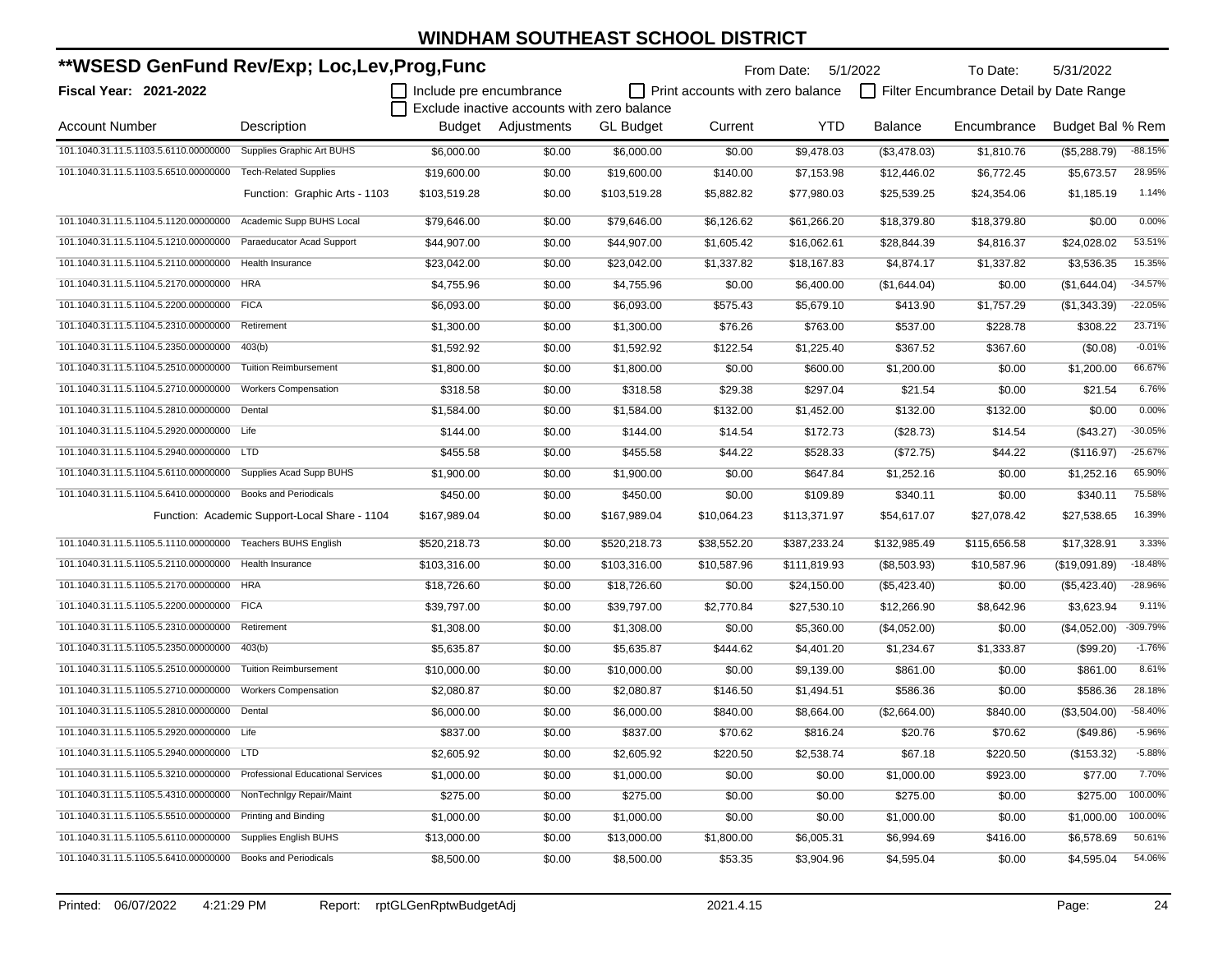| **WSESD GenFund Rev/Exp; Loc,Lev,Prog,Func                              |                                   |                         |                                             |                  | From Date:                       | 5/1/2022     | To Date:      | 5/31/2022                               |                        |            |
|-------------------------------------------------------------------------|-----------------------------------|-------------------------|---------------------------------------------|------------------|----------------------------------|--------------|---------------|-----------------------------------------|------------------------|------------|
| Fiscal Year: 2021-2022                                                  |                                   | Include pre encumbrance |                                             |                  | Print accounts with zero balance |              |               | Filter Encumbrance Detail by Date Range |                        |            |
|                                                                         |                                   |                         | Exclude inactive accounts with zero balance |                  |                                  |              |               |                                         |                        |            |
| <b>Account Number</b>                                                   | Description                       |                         | Budget Adjustments                          | <b>GL Budget</b> | Current                          | <b>YTD</b>   | Balance       | Encumbrance                             | Budget Bal % Rem       |            |
| 101.1040.31.11.5.1105.5.6510.00000000                                   | Supplies-Tech Related             | \$1,200.00              | \$0.00                                      | \$1,200.00       | \$756.75                         | \$2,394.59   | (\$1,194.59)  | \$0.00                                  | (\$1,194.59)           | $-99.55%$  |
| 101.1040.31.11.5.1105.5.8120.00000000 Dues and Fees - Students          |                                   | \$3,875.00              | \$0.00                                      | \$3,875.00       | \$0.00                           | \$0.00       | \$3,875.00    | \$0.00                                  | \$3,875.00             | 100.00%    |
|                                                                         | Function: English - 1105          | \$739,375.99            | \$0.00                                      | \$739,375.99     | \$56,243.34                      | \$595,451.82 | \$143,924.17  | \$138,691.49                            | \$5,232.68             | 0.71%      |
| 101.1040.31.11.5.1106.5.1110.00000000                                   | Teachers BUHS Foreign Language    | \$318.166.23            | \$0.00                                      | \$318,166.23     | \$25,200.80                      | \$254,624.01 | \$63,542.22   | \$75,602.73                             | (\$12,060.51)          | $-3.79%$   |
| 101.1040.31.11.5.1106.5.2110.00000000 Health Insurance                  |                                   | \$63,641.00             | \$0.00                                      | \$63,641.00      | \$4,235.22                       | \$42,920.42  | \$20,720.58   | \$6,628.10                              | \$14,092.48            | 22.14%     |
| 101.1040.31.11.5.1106.5.2170.00000000 HRA                               |                                   | \$12,484.40             | \$0.00                                      | \$12,484.40      | \$0.00                           | \$14,175.00  | (\$1,690.60)  | \$0.00                                  | (\$1,690.60)           | $-13.54%$  |
| 101.1040.31.11.5.1106.5.2200.00000000 FICA                              |                                   | \$24,340.00             | \$0.00                                      | \$24,340.00      | \$1,852.22                       | \$18,688.51  | \$5,651.49    | \$5,670.25                              | (\$18.76)              | $-0.08%$   |
| 101.1040.31.11.5.1106.5.2310.00000000                                   | Retirement                        | \$0.00                  | \$0.00                                      | \$0.00           | \$0.00                           | \$2,680.00   | (\$2,680.00)  | \$0.00                                  | (\$2,680.00)           | 0.00%      |
| 101.1040.31.11.5.1106.5.2350.00000000                                   | 403(b)                            | \$4,878.22              | \$0.00                                      | \$4,878.22       | \$201.52                         | \$2,015.20   | \$2,863.02    | \$604.54                                | \$2,258.48             | 46.30%     |
| 101.1040.31.11.5.1106.5.2510.00000000                                   | <b>Tuition Reimbursement</b>      | \$3,000.00              | \$0.00                                      | \$3,000.00       | \$0.00                           | \$4,258.00   | (\$1,258.00)  | \$0.00                                  | (\$1,258.00)           | $-41.93%$  |
| 101.1040.31.11.5.1106.5.2710.00000000                                   | <b>Workers Compensation</b>       | \$1,272.66              | \$0.00                                      | \$1,272.66       | \$95.76                          | \$982.72     | \$289.94      | \$0.00                                  | \$289.94               | 22.78%     |
| 101.1040.31.11.5.1106.5.2810.00000000                                   | Dental                            | \$4,944.00              | \$0.00                                      | \$4,944.00       | \$316.00                         | \$3,256.00   | \$1,688.00    | \$492.00                                | \$1,196.00             | 24.19%     |
| 101.1040.31.11.5.1106.5.2920.00000000 Life                              |                                   | \$522.00                | \$0.00                                      | \$522.00         | \$46.38                          | \$506.14     | \$15.86       | \$67.14                                 | (\$51.28)              | $-9.82%$   |
| 101.1040.31.11.5.1106.5.2940.00000000 LTD                               |                                   | \$1,608.21              | \$0.00                                      | \$1,608.21       | \$144.14                         | \$1,582.02   | \$26.19       | \$209.48                                | (\$183.29)             | $-11.40%$  |
| 101.1040.31.11.5.1106.5.3210.00000000 Professional Educational Services |                                   | \$500.00                | \$0.00                                      | \$500.00         | \$0.00                           | \$106.01     | \$393.99      | \$0.00                                  | \$393.99               | 78.80%     |
| 101.1040.31.11.5.1106.5.6110.00000000                                   | Supplies Foreign Lang BUHS        | \$4,191.00              | \$0.00                                      | \$4,191.00       | \$800.00                         | \$2,588.76   | \$1,602.24    | \$0.00                                  | \$1,602.24             | 38.23%     |
| 101.1040.31.11.5.1106.5.6410.00000000                                   | <b>Books and Periodicals</b>      | \$2,190.00              | \$0.00                                      | \$2,190.00       | \$0.00                           | \$2,889.62   | (\$699.62)    | \$399.50                                | (\$1,099.12)           | $-50.19%$  |
| 101.1040.31.11.5.1106.5.6510.00000000                                   | Supplies-Tech Related             | \$4,950.00              | \$0.00                                      | \$4,950.00       | \$258.00                         | \$5,512.35   | (\$562.35)    | \$79.90                                 | (\$642.25)             | $-12.97%$  |
| 101.1040.31.11.5.1106.5.8110.00000000 Dues and Fees - Staff             |                                   | \$1,010.00              | \$0.00                                      | \$1,010.00       | \$79.00                          | \$257.00     | \$753.00      | \$0.00                                  | \$753.00               | 74.55%     |
| 101.1040.31.11.5.1106.5.8120.00000000 Dues and Fees - Students          |                                   | \$1,090.00              | \$0.00                                      | \$1,090.00       | \$0.00                           | \$0.00       | \$1,090.00    | \$348.00                                | \$742.00               | 68.07%     |
|                                                                         | Function: Foreign Language - 1106 | \$448,787.72            | \$0.00                                      | \$448,787.72     | \$33,229.04                      | \$357,041.76 | \$91,745.96   | \$90,101.64                             | \$1,644.32             | 0.37%      |
| 101.1040.31.11.5.1108.5.1110.00000000 Teachers BUHS Phys Ed             |                                   | \$124,117.49            | \$0.00                                      | \$124,117.49     | \$10,405.18                      | \$94,601.80  | \$29,515.69   | \$28,065.63                             | \$1,450.06             | 1.17%      |
| 101.1040.31.11.5.1108.5.2110.00000000                                   | Health Insurance                  | \$28,340.08             | \$0.00                                      | \$28,340.08      | \$3,586.74                       | \$39,454.17  | (\$11,114.09) | \$3,586.74                              | (\$14,700.83)          | $-51.87%$  |
| 101.1040.31.11.5.1108.5.2170.00000000 HRA                               |                                   | \$6,242.20              | \$0.00                                      | \$6,242.20       | \$0.00                           | \$8,463.00   | (\$2,220.80)  | \$0.00                                  | (\$2,220.80)           | $-35.58%$  |
| 101.1040.31.11.5.1108.5.2200.00000000 FICA                              |                                   | \$9,495.00              | \$0.00                                      | \$9,495.00       | \$707.78                         | \$6,323.48   | \$3,171.52    | \$2,066.59                              | \$1,104.93             | 11.64%     |
| 101.1040.31.11.5.1108.5.2310.00000000                                   | Retirement                        | \$1,308.00              | \$0.00                                      | \$1,308.00       | \$0.00                           | \$2,680.00   | (\$1,372.00)  | \$0.00                                  | (\$1,372.00)           | $-104.89%$ |
| 101.1040.31.11.5.1108.5.2350.00000000                                   | 403(b)                            | \$2,432.35              | \$0.00                                      | \$2,432.35       | \$187.12                         | \$1,871.20   | \$561.15      | \$561.33                                | (\$0.18)               | $-0.01%$   |
| 101.1040.31.11.5.1108.5.2510.00000000 Tuition Reimbursement             |                                   | \$1,500.00              | \$0.00                                      | \$1,500.00       | \$0.00                           | \$1,397.00   | \$103.00      | \$0.00                                  | \$103.00               | 6.87%      |
| 101.1040.31.11.5.1108.5.2710.00000000 Workers Compensation              |                                   | \$496.47                | \$0.00                                      | \$496.47         | \$39.54                          | \$365.10     | \$131.37      | \$0.00                                  | \$131.37               | 26.46%     |
| 101.1040.31.11.5.1108.5.2810.00000000 Dental                            |                                   | \$1,680.00              | \$0.00                                      | \$1,680.00       | \$284.54                         | \$3,129.97   | (\$1,449.97)  | \$284.54                                | $($1,734.51)$ -103.24% |            |
| 101.1040.31.11.5.1108.5.2920.00000000 Life                              |                                   | \$225.00                | \$0.00                                      | \$225.00         | \$17.70                          | \$210.66     | \$14.34       | \$17.70                                 | (\$3.36)               | $-1.49%$   |
| 101.1040.31.11.5.1108.5.2940.00000000 LTD                               |                                   | \$679.23                | \$0.00                                      | \$679.23         | \$53.54                          | \$638.84     | \$40.39       | \$53.54                                 | (\$13.15)              | $-1.94%$   |
| 101.1040.31.11.5.1108.5.4310.00000000 NonTechnIgy Repair/Maint          |                                   | \$2,000.00              | \$0.00                                      | \$2,000.00       | \$0.00                           | \$600.00     | \$1,400.00    | \$0.00                                  | \$1,400.00             | 70.00%     |
| 101.1040.31.11.5.1108.5.5510.00000000 Printing and Binding              |                                   | \$1,000.00              | \$0.00                                      | \$1,000.00       | \$0.00                           | \$140.00     | \$860.00      | \$0.00                                  | \$860.00               | 86.00%     |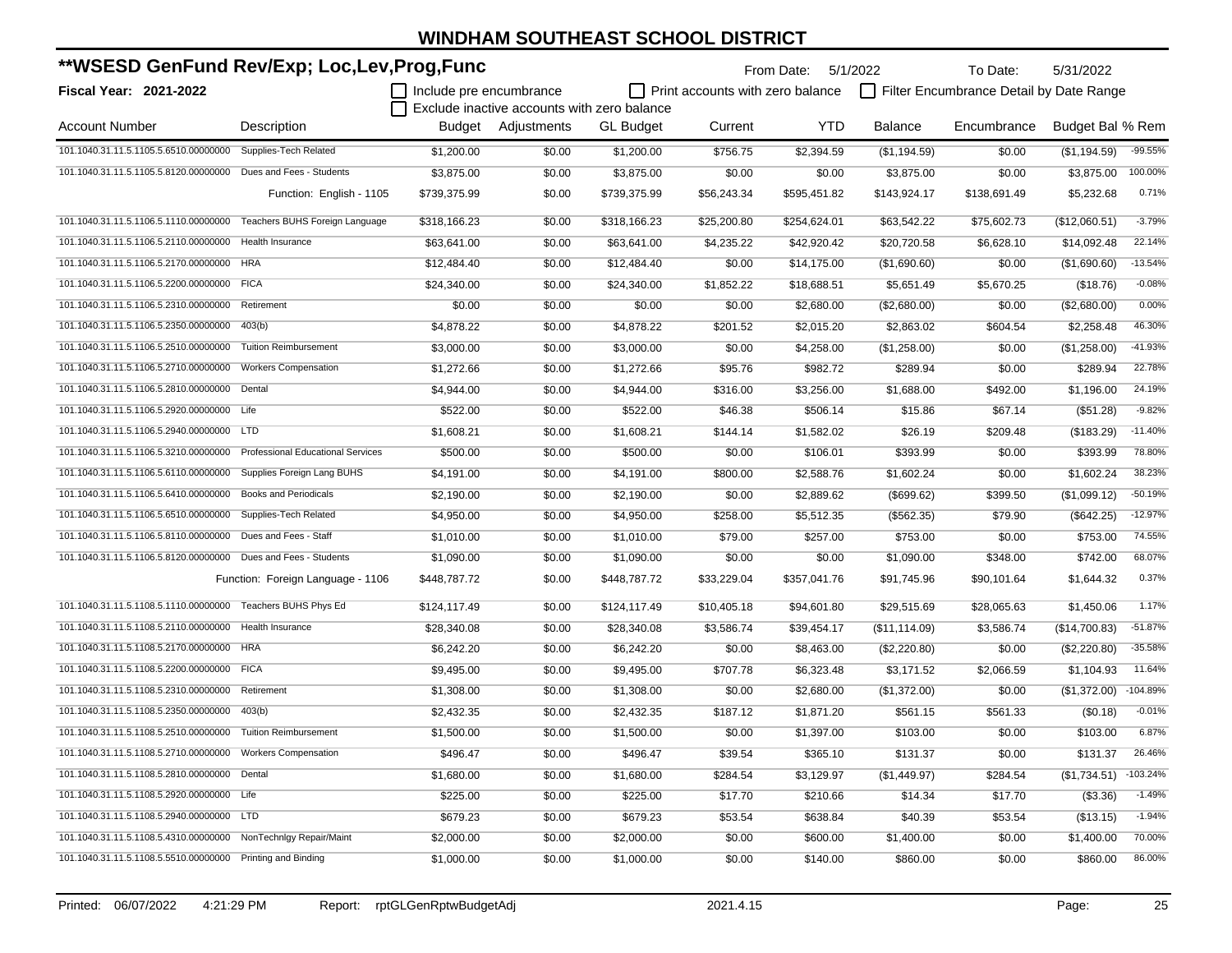| **WSESD GenFund Rev/Exp; Loc,Lev,Prog,Func                           |                                            |                                |                                             |                  |                                         | From Date: 5/1/2022 |                | To Date:                                | 5/31/2022        |           |
|----------------------------------------------------------------------|--------------------------------------------|--------------------------------|---------------------------------------------|------------------|-----------------------------------------|---------------------|----------------|-----------------------------------------|------------------|-----------|
| <b>Fiscal Year: 2021-2022</b>                                        |                                            | $\Box$ Include pre encumbrance |                                             |                  | $\Box$ Print accounts with zero balance |                     |                | Filter Encumbrance Detail by Date Range |                  |           |
|                                                                      |                                            |                                | Exclude inactive accounts with zero balance |                  |                                         |                     |                |                                         |                  |           |
| <b>Account Number</b>                                                | Description                                |                                | Budget Adjustments                          | <b>GL Budget</b> | Current                                 | <b>YTD</b>          | <b>Balance</b> | Encumbrance                             | Budget Bal % Rem |           |
| 101.1040.31.11.5.1108.5.6110.00000000 Supplies Phys Ed BUHS          |                                            | \$7,000.00                     | \$0.00                                      | \$7,000.00       | \$0.00                                  | \$4,879.08          | \$2,120.92     | \$1,500.00                              | \$620.92         | 8.87%     |
| 101.1040.31.11.5.1108.5.8110.00000000 Dues and Fees - Staff          |                                            | \$500.00                       | \$0.00                                      | \$500.00         | \$0.00                                  | \$610.00            | (\$110.00)     | \$0.00                                  | (\$110.00)       | $-22.00%$ |
|                                                                      | Function: Phys Ed - 1108                   | \$187,015.82                   | \$0.00                                      | \$187,015.82     | \$15,282.14                             | \$165,364.30        | \$21,651.52    | \$36,136.07                             | (\$14,484.55)    | $-7.75%$  |
| 101.1040.31.11.5.1109.5.1110.00000000                                | <b>Teachers Family Consumer Science</b>    | \$159,292.00                   | \$0.00                                      | \$159,292.00     | \$12,253.24                             | \$122,532.40        | \$36,759.60    | \$45,759.60                             | (\$9,000.00)     | $-5.65%$  |
| 101.1040.31.11.5.1109.5.2110.00000000                                | <b>BUHS</b><br><b>Health Insurance</b>     | \$35.664.00                    | \$0.00                                      | \$35,664.00      | \$2,961.10                              | \$32,572.10         | \$3,091.90     | \$2,961.10                              | \$130.80         | 0.37%     |
| 101.1040.31.11.5.1109.5.2170.00000000 HRA                            |                                            | \$6,242.20                     | \$0.00                                      | \$6,242.20       | \$0.00                                  | \$8,400.00          | (\$2,157.80)   | \$0.00                                  | (\$2,157.80)     | $-34.57%$ |
| 101.1040.31.11.5.1109.5.2200.00000000 FICA                           |                                            | \$12,186.00                    | \$0.00                                      | \$12,186.00      | \$883.54                                | \$8,743.13          | \$3,442.87     | \$3,446.78                              | (\$3.91)         | $-0.03%$  |
| 101.1040.31.11.5.1109.5.2350.00000000 403(b)                         |                                            | \$3,185.84                     | \$0.00                                      | \$3,185.84       | \$245.08                                | \$2,450.80          | \$735.04       | \$735.20                                | (\$0.16)         | $-0.01%$  |
| 101.1040.31.11.5.1109.5.2510.00000000 Tuition Reimbursement          |                                            | \$1,800.00                     | \$0.00                                      | \$1,800.00       | \$0.00                                  | \$1,882.50          | (\$82.50)      | \$0.00                                  | (\$82.50)        | $-4.58%$  |
| 101.1040.31.11.5.1109.5.2710.00000000 Workers Compensation           |                                            | \$637.17                       | \$0.00                                      | \$637.17         | \$46.56                                 | \$472.96            | \$164.21       | \$0.00                                  | \$164.21         | 25.77%    |
| 101.1040.31.11.5.1109.5.2810.00000000 Dental                         |                                            | \$2,736.00                     | \$0.00                                      | \$2,736.00       | \$228.00                                | \$2,508.00          | \$228.00       | \$228.00                                | \$0.00           | 0.00%     |
| 101.1040.31.11.5.1109.5.2920.00000000 Life                           |                                            | \$288.00                       | \$0.00                                      | \$288.00         | \$22.16                                 | \$265.92            | \$22.08        | \$22.16                                 | (\$0.08)         | $-0.03%$  |
| 101.1040.31.11.5.1109.5.2940.00000000 LTD                            |                                            | \$911.16                       | \$0.00                                      | \$911.16         | \$70.08                                 | \$838.00            | \$73.16        | \$70.08                                 | \$3.08           | 0.34%     |
| 101.1040.31.11.5.1109.5.4310.00000000 NonTechnIgy Repair/Maint       |                                            | \$1,000.00                     | \$0.00                                      | \$1,000.00       | \$0.00                                  | \$1,588.41          | (\$588.41)     | \$0.00                                  | (\$588.41)       | $-58.84%$ |
| 101.1040.31.11.5.1109.5.6110.00000000 Supplies Family & Cons Science |                                            | \$14,500.00                    | \$0.00                                      | \$14,500.00      | \$746.45                                | \$5,858.67          | \$8,641.33     | \$651.09                                | \$7,990.24       | 55.11%    |
| 101.1040.31.11.5.1109.5.6410.00000000 Books and Periodicals          | <b>BUHS</b>                                | \$400.00                       | \$0.00                                      | \$400.00         | \$2,644.01                              | \$2,746.84          | (\$2,346.84)   | \$0.00                                  | (\$2,346.84)     | -586.71%  |
| 101.1040.31.11.5.1109.5.6510.00000000 Supplies-Tech Related          |                                            | \$150.00                       | \$0.00                                      | \$150.00         | \$0.00                                  | \$0.00              | \$150.00       | \$0.00                                  | \$150.00         | 100.00%   |
|                                                                      | Function: Family & Consumer Science - 1109 | \$238,992.37                   | \$0.00                                      | \$238,992.37     | \$20,100.22                             | \$190,859.73        | \$48,132.64    | \$53,874.01                             | (\$5,741.37)     | $-2.40%$  |
| 101.1040.31.11.5.1111.5.1110.00000000 Teachers BUHS Math             |                                            | \$477,700.73                   | \$0.00                                      | \$477,700.73     | \$36,059.38                             | \$361,926.05        | \$115,774.68   | \$108,177.93                            | \$7,596.75       | 1.59%     |
| 101.1040.31.11.5.1111.5.2110.00000000 Health Insurance               |                                            | \$80,873.00                    | \$0.00                                      | \$80,873.00      | \$7,911.06                              | \$85,747.54         | (\$4,874.54)   | \$7,911.06                              | (\$12,785.60)    | $-15.81%$ |
| 101.1040.31.11.5.1111.5.2170.00000000 HRA                            |                                            | \$15,605.50                    | \$0.00                                      | \$15,605.50      | \$0.00                                  | \$22,575.00         | (\$6,969.50)   | \$0.00                                  | (\$6,969.50)     | -44.66%   |
| 101.1040.31.11.5.1111.5.2200.00000000 FICA                           |                                            | \$36,544.00                    | \$0.00                                      | \$36,544.00      | \$2,577.44                              | \$25,671.35         | \$10,872.65    | \$8,083.29                              | \$2,789.36       | 7.63%     |
| 101.1040.31.11.5.1111.5.2310.00000000 Retirement                     |                                            | \$5,232.00                     | \$0.00                                      | \$5,232.00       | \$0.00                                  | \$5,360.00          | (\$128.00)     | \$0.00                                  | (\$128.00)       | $-2.45%$  |
| 101.1040.31.11.5.1111.5.2350.00000000 403(b)                         |                                            | \$5,068.11                     | \$0.00                                      | \$5,068.11       | \$379.72                                | \$3,148.15          | \$1,919.96     | \$1,139.18                              | \$780.78         | 15.41%    |
| 101.1040.31.11.5.1111.5.2510.00000000 Tuition Reimbursement          |                                            | \$9,000.00                     | \$0.00                                      | \$9,000.00       | \$3,351.00                              | \$7,676.00          | \$1,324.00     | \$0.00                                  | \$1,324.00       | 14.71%    |
| 101.1040.31.11.5.1111.5.2710.00000000 Workers Compensation           |                                            | \$1,910.80                     | \$0.00                                      | \$1,910.80       | \$137.03                                | \$1,396.55          | \$514.25       | \$0.00                                  | \$514.25         | 26.91%    |
| 101.1040.31.11.5.1111.5.2810.00000000 Dental                         |                                            | \$7,680.00                     | \$0.00                                      | \$7,680.00       | \$632.00                                | \$6,776.00          | \$904.00       | \$632.00                                | \$272.00         | 3.54%     |
| 101.1040.31.11.5.1111.5.2920.00000000 Life                           |                                            | \$657.00                       | \$0.00                                      | \$657.00         | \$67.82                                 | \$784.49            | (\$127.49)     | \$67.82                                 | (\$195.31)       | $-29.73%$ |
| 101.1040.31.11.5.1111.5.2940.00000000 LTD                            |                                            | \$1,990.55                     | \$0.00                                      | \$1,990.55       | \$206.30                                | \$2,393.69          | (\$403.14)     | \$206.30                                | (\$609.44)       | $-30.62%$ |
| 101.1040.31.11.5.1111.5.6110.00000000 Supplies Math BUHS             |                                            | \$13,990.00                    | \$0.00                                      | \$13,990.00      | \$1,525.52                              | \$14,286.17         | (\$296.17)     | \$181.81                                | (\$477.98)       | $-3.42%$  |
| 101.1040.31.11.5.1111.5.6410.00000000 Books and Periodicals          |                                            | \$12,700.00                    | \$0.00                                      | \$12,700.00      | \$0.00                                  | \$4,639.65          | \$8,060.35     | \$141.50                                | \$7,918.85       | 62.35%    |
| 101.1040.31.11.5.1111.5.8120.00000000 Dues and Fees - Students       |                                            | \$2,295.00                     | \$0.00                                      | \$2,295.00       | \$2,511.61                              | \$2,171.61          | \$123.39       | \$1,411.00                              | (\$1,287.61)     | $-56.11%$ |
|                                                                      | Function: Math - 1111                      | \$671,246.69                   | \$0.00                                      | \$671,246.69     | \$55,358.88                             | \$544,552.25        | \$126,694.44   | \$127,951.89                            | (\$1,257.45)     | $-0.19%$  |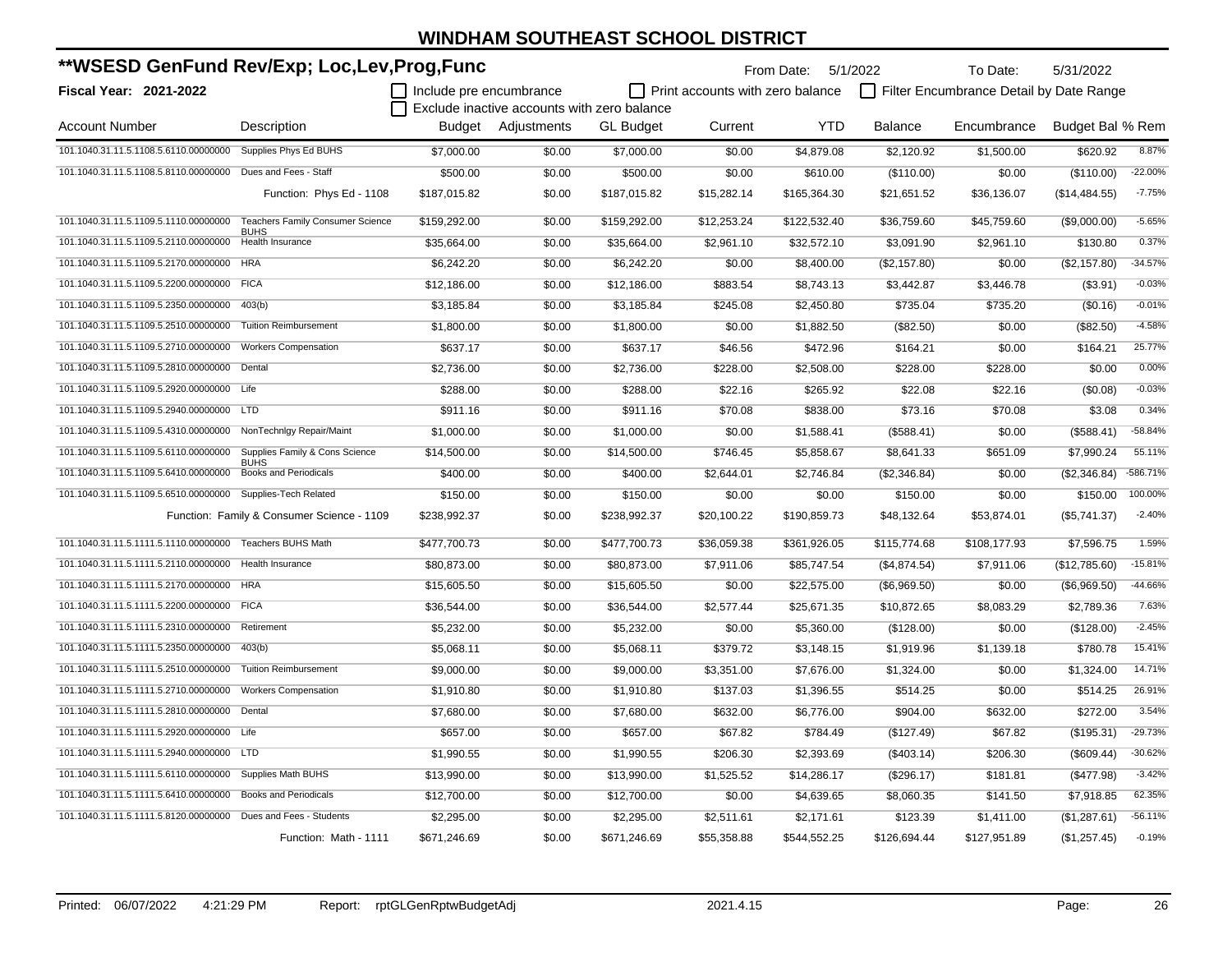| **WSESD GenFund Rev/Exp; Loc,Lev,Prog,Func                  |                                         |                         |                                             |                  |                                         | From Date: 5/1/2022 |                | To Date:                                | 5/31/2022        |            |
|-------------------------------------------------------------|-----------------------------------------|-------------------------|---------------------------------------------|------------------|-----------------------------------------|---------------------|----------------|-----------------------------------------|------------------|------------|
| <b>Fiscal Year: 2021-2022</b>                               |                                         | Include pre encumbrance |                                             |                  | $\Box$ Print accounts with zero balance |                     |                | Filter Encumbrance Detail by Date Range |                  |            |
|                                                             |                                         |                         | Exclude inactive accounts with zero balance |                  |                                         |                     |                |                                         |                  |            |
| <b>Account Number</b>                                       | Description                             | Budget                  | Adjustments                                 | <b>GL Budget</b> | Current                                 | <b>YTD</b>          | <b>Balance</b> | Encumbrance                             | Budget Bal % Rem |            |
| 101.1040.31.11.5.1113.5.1110.00000000                       | <b>Teachers BUHS Science</b>            | \$552,220.91            | \$0.00                                      | \$552,220.91     | \$42,043.92                             | \$420,439.20        | \$131,781.71   | \$137,441.64                            | (\$5,659.93)     | $-1.02%$   |
| 101.1040.31.11.5.1113.5.1210.00000000                       | Paraeducator Science                    | \$20,870.00             | \$0.00                                      | \$20,870.00      | \$1,801.26                              | \$18,012.60         | \$2,857.40     | \$5,403.73                              | (\$2,546.33)     | $-12.20%$  |
| 101.1040.31.11.5.1113.5.2110.00000000                       | <b>Health Insurance</b>                 | \$119,035.59            | \$0.00                                      | \$119,035.59     | \$8,788.26                              | \$92,901.93         | \$26,133.66    | \$8,788.26                              | \$17,345.40      | 14.57%     |
| 101.1040.31.11.5.1113.5.2170.00000000                       | <b>HRA</b>                              | \$18,800.91             | \$0.00                                      | \$18,800.91      | \$0.00                                  | \$23,110.75         | (\$4,309.84)   | \$0.00                                  | (\$4,309.84)     | $-22.92%$  |
| 101.1040.31.11.5.1113.5.2200.00000000                       | <b>FICA</b>                             | \$50,561.00             | \$0.00                                      | \$50,561.00      | \$3,165.71                              | \$31,592.76         | \$18,968.24    | \$10,737.13                             | \$8,231.11       | 16.28%     |
| 101.1040.31.11.5.1113.5.2310.00000000                       | Retirement                              | \$4,115.82              | \$0.00                                      | \$4,115.82       | \$85.56                                 | \$2,206.69          | \$1,909.13     | \$256.68                                | \$1,652.45       | 40.15%     |
| 101.1040.31.11.5.1113.5.2350.00000000 403(b)                |                                         | \$9,631.49              | \$0.00                                      | \$9,631.49       | \$840.90                                | \$8,250.68          | \$1,380.81     | \$2,522.64                              | (\$1,141.83)     | $-11.86%$  |
| 101.1040.31.11.5.1113.5.2510.00000000                       | <b>Tuition Reimbursement</b>            | \$4,000.00              | \$0.00                                      | \$4,000.00       | \$0.00                                  | \$1.319.20          | \$2,680.80     | \$0.00                                  | \$2,680.80       | 67.02%     |
| 101.1040.31.11.5.1113.5.2710.00000000                       | <b>Workers Compensation</b>             | \$2,643.71              | \$0.00                                      | \$2,643.71       | \$166.61                                | \$1,692.42          | \$951.29       | \$0.00                                  | \$951.29         | 35.98%     |
| 101.1040.31.11.5.1113.5.2810.00000000                       | Dental                                  | \$9,048.00              | \$0.00                                      | \$9,048.00       | \$666.00                                | \$7,073.45          | \$1,974.55     | \$666.00                                | \$1,308.55       | 14.46%     |
| 101.1040.31.11.5.1113.5.2920.00000000 Life                  |                                         | \$1,377.00              | \$0.00                                      | \$1,377.00       | \$81.36                                 | \$940.84            | \$436.16       | \$81.36                                 | \$354.80         | 25.77%     |
| 101.1040.31.11.5.1113.5.2940.00000000                       | <b>LTD</b>                              | \$4,186.25              | \$0.00                                      | \$4,186.25       | \$250.80                                | \$2,930.52          | \$1,255.73     | \$250.80                                | \$1,004.93       | 24.01%     |
| 101.1040.31.11.5.1113.5.4310.00000000                       | NonTechnlgy Repair/Maint                | \$1,000.00              | \$0.00                                      | \$1,000.00       | \$0.00                                  | \$0.00              | \$1,000.00     | \$0.00                                  | \$1,000.00       | 100.00%    |
| 101.1040.31.11.5.1113.5.5510.00000000                       | <b>Printing and Binding</b>             | \$500.00                | \$0.00                                      | \$500.00         | \$0.00                                  | \$0.00              | \$500.00       | \$0.00                                  | \$500.00         | 100.00%    |
| 101.1040.31.11.5.1113.5.6110.00000000                       | <b>Supplies Science BUHS</b>            | \$25,000.00             | \$0.00                                      | \$25,000.00      | \$0.00                                  | \$4,798.16          | \$20,201.84    | \$2,461.65                              | \$17,740.19      | 70.96%     |
| 101.1040.31.11.5.1113.5.6410.00000000                       | <b>Books and Periodicals</b>            | \$9,300.00              | \$0.00                                      | \$9,300.00       | \$4,097.50                              | \$21,291.66         | (\$11,991.66)  | \$315.71                                | (\$12,307.37)    | $-132.34%$ |
| 101.1040.31.11.5.1113.5.6510.00000000                       | Supplies-Tech Related                   | \$1,000.00              | \$0.00                                      | \$1,000.00       | \$0.00                                  | \$349.00            | \$651.00       | \$0.00                                  | \$651.00         | 65.10%     |
| 101.1040.31.11.5.1113.5.8120.00000000                       | Dues and Fees - Students                | \$500.00                | \$0.00                                      | \$500.00         | \$0.00                                  | \$0.00              | \$500.00       | \$1,305.00                              | (\$805.00)       | $-161.00%$ |
|                                                             | Function: Science - 1113                | \$833,790.68            | \$0.00                                      | \$833,790.68     | \$61,987.88                             | \$636,909.86        | \$196,880.82   | \$170,230.60                            | \$26,650.22      | 3.20%      |
| 101.1040.31.11.5.1114.5.1110.00000000 Collegiate HS BUHS    |                                         | \$48,794.60             | \$0.00                                      | \$48,794.60      | \$0.00                                  | \$0.00              | \$48,794.60    | \$0.00                                  | \$48,794.60      | 100.00%    |
| 101.1040.31.11.5.1114.5.1720.00000000                       | Collegiate HS Registrar/Stipends        | \$21,683.20             | \$0.00                                      | \$21,683.20      | \$2,932.68                              | \$23,792.16         | (\$2,108.96)   | \$2,132.66                              | (\$4,241.62)     | $-19.56%$  |
| 101.1040.31.11.5.1114.5.2110.00000000                       | Health Insurance                        | \$5,977.75              | \$0.00                                      | \$5,977.75       | \$485.28                                | \$5,404.21          | \$573.54       | \$485.28                                | \$88.26          | 1.48%      |
| 101.1040.31.11.5.1114.5.2170.00000000 HRA                   |                                         | \$6,390.83              | \$0.00                                      | \$6,390.83       | \$0.00                                  | \$3,300.00          | \$3,090.83     | \$0.00                                  | \$3,090.83       | 48.36%     |
| 101.1040.31.11.5.1114.5.2200.00000000 FICA                  |                                         | \$5,392.00              | \$0.00                                      | \$5,392.00       | \$217.66                                | \$1,745.61          | \$3,646.39     | \$155.77                                | \$3,490.62       | 64.74%     |
| 101.1040.31.11.5.1114.5.2310.00000000                       | Retirement                              | \$602.76                | \$0.00                                      | \$602.76         | \$46.36                                 | \$556.32            | \$46.44        | \$46.36                                 | \$0.08           | 0.01%      |
| 101.1040.31.11.5.1114.5.2710.00000000                       | <b>Workers Compensation</b>             | \$281.91                | \$0.00                                      | \$281.91         | \$11.14                                 | \$91.96             | \$189.95       | \$0.00                                  | \$189.95         | 67.38%     |
| 101.1040.31.11.5.1114.5.2810.00000000                       | Dental                                  | \$845.00                | \$0.00                                      | \$845.00         | \$11.00                                 | \$121.00            | \$724.00       | \$11.00                                 | \$713.00         | 84.38%     |
| 101.1040.31.11.5.1114.5.2920.00000000 Life                  |                                         | \$153.00                | \$0.00                                      | \$153.00         | \$1.90                                  | \$22.80             | \$130.20       | \$1.90                                  | \$128.30         | 83.86%     |
| 101.1040.31.11.5.1114.5.2940.00000000 LTD                   |                                         | \$455.05                | \$0.00                                      | \$455.05         | \$5.58                                  | \$66.96             | \$388.09       | \$5.58                                  | \$382.51         | 84.06%     |
| 101.1040.31.11.5.1114.5.3210.00000000 Collegiate HS Tuition |                                         | \$20,000.00             | \$0.00                                      | \$20,000.00      | \$2,416.00                              | \$11,512.00         | \$8,488.00     | \$0.00                                  | \$8,488.00       | 42.44%     |
| 101.1040.31.11.5.1114.5.5810.00000000                       | <b>Travel Collegiate HS</b>             | \$500.00                | \$0.00                                      | \$500.00         | \$0.00                                  | \$0.00              | \$500.00       | \$0.00                                  | \$500.00         | 100.00%    |
| 101.1040.31.11.5.1114.5.6110.00000000                       | Supplies Collegiate HS BUHS             | \$800.00                | \$0.00                                      | \$800.00         | \$0.00                                  | \$0.00              | \$800.00       | \$0.00                                  | \$800.00         | 100.00%    |
| 101.1040.31.11.5.1114.5.8120.00000000                       | Dues and Fees - Students                | \$2,400.00              | \$0.00                                      | \$2,400.00       | \$0.00                                  | (\$950.00)          | \$3,350.00     | \$0.00                                  | \$3,350.00       | 139.58%    |
|                                                             | Function: Collegiate High School - 1114 | \$114,276.10            | \$0.00                                      | \$114,276.10     | \$6,127.60                              | \$45,663.02         | \$68,613.08    | \$2,838.55                              | \$65,774.53      | 57.56%     |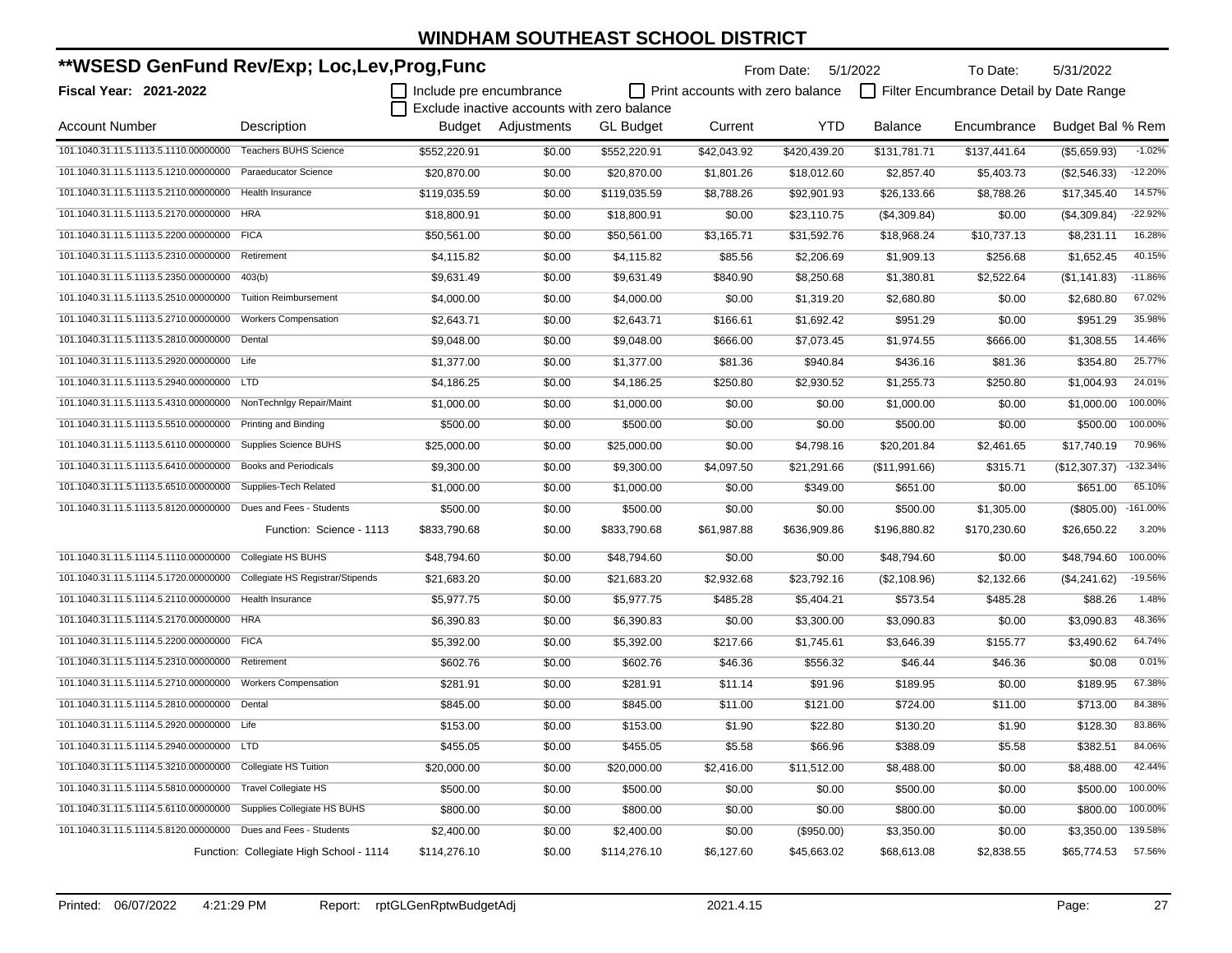| **WSESD GenFund Rev/Exp; Loc,Lev,Prog,Func                     |                                     |                         |                                             |                  | From Date:                       | 5/1/2022     | To Date:       | 5/31/2022                               |                  |            |
|----------------------------------------------------------------|-------------------------------------|-------------------------|---------------------------------------------|------------------|----------------------------------|--------------|----------------|-----------------------------------------|------------------|------------|
| <b>Fiscal Year: 2021-2022</b>                                  |                                     | Include pre encumbrance |                                             |                  | Print accounts with zero balance |              |                | Filter Encumbrance Detail by Date Range |                  |            |
|                                                                |                                     |                         | Exclude inactive accounts with zero balance |                  |                                  |              |                |                                         |                  |            |
| <b>Account Number</b>                                          | Description                         |                         | Budget Adjustments                          | <b>GL Budget</b> | Current                          | <b>YTD</b>   | <b>Balance</b> | Encumbrance                             | Budget Bal % Rem |            |
| 101.1040.31.11.5.1115.5.1110.00000000                          | <b>Teachers BUHS Social Studies</b> | \$517,009.73            | \$0.00                                      | \$517.009.73     | \$39,616.12                      | \$396,277.21 | \$120,732.52   | \$118,848.53                            | \$1,883.99       | 0.36%      |
| 101.1040.31.11.5.1115.5.2110.00000000                          | Health Insurance                    | \$102,427.00            | \$0.00                                      | \$102,427.00     | \$8,181.24                       | \$83,108.04  | \$19,318.96    | \$12,984.68                             | \$6,334.28       | 6.18%      |
| 101.1040.31.11.5.1115.5.2170.00000000                          | <b>HRA</b>                          | \$18,726.60             | \$0.00                                      | \$18,726.60      | \$0.00                           | \$24,150.00  | (\$5,423.40)   | \$0.00                                  | (\$5,423.40)     | $-28.96%$  |
| 101.1040.31.11.5.1115.5.2200.00000000                          | <b>FICA</b>                         | \$39,551.00             | \$0.00                                      | \$39,551.00      | \$2,869.71                       | \$28,643.25  | \$10,907.75    | \$8,841.64                              | \$2,066.11       | 5.22%      |
| 101.1040.31.11.5.1115.5.2310.00000000                          | Retirement                          | \$2,616.00              | \$0.00                                      | \$2,616.00       | \$0.00                           | \$4.020.00   | (\$1,404.00)   | \$0.00                                  | (\$1,404.00)     | -53.67%    |
| 101.1040.31.11.5.1115.5.2350.00000000                          | 403(b)                              | \$4,367.07              | \$0.00                                      | \$4,367.07       | \$335.92                         | \$3,359.20   | \$1,007.87     | \$1,007.79                              | \$0.08           | 0.00%      |
| 101.1040.31.11.5.1115.5.2510.00000000                          | <b>Tuition Reimbursement</b>        | \$10,000.00             | \$0.00                                      | \$10,000.00      | \$89.00                          | \$3,869.00   | \$6,131.00     | \$0.00                                  | \$6.131.00       | 61.31%     |
| 101.1040.31.11.5.1115.5.2710.00000000                          | <b>Workers Compensation</b>         | \$2,068.04              | \$0.00                                      | \$2,068.04       | \$150.54                         | \$1,529.17   | \$538.87       | \$0.00                                  | \$538.87         | 26.06%     |
| 101.1040.31.11.5.1115.5.2810.00000000                          | Dental                              | \$7,680.00              | \$0.00                                      | \$7,680.00       | \$640.00                         | \$6,830.00   | \$850.00       | \$1,008.00                              | (\$158.00)       | $-2.06%$   |
| 101.1040.31.11.5.1115.5.2920.00000000                          | Life                                | \$819.00                | \$0.00                                      | \$819.00         | \$73.36                          | \$853.01     | (\$34.01)      | \$109.36                                | (\$143.37)       | $-17.51%$  |
| 101.1040.31.11.5.1115.5.2940.00000000                          | <b>LTD</b>                          | \$2,521.13              | \$0.00                                      | \$2,521.13       | \$226.62                         | \$2,630.84   | (\$109.71)     | \$339.10                                | (\$448.81)       | $-17.80%$  |
| 101.1040.31.11.5.1115.5.5810.00000000                          | Travel                              | \$1,000.00              | \$0.00                                      | \$1,000.00       | \$0.00                           | \$0.00       | \$1,000.00     | \$0.00                                  | \$1,000.00       | 100.00%    |
| 101.1040.31.11.5.1115.5.6110.00000000                          | Supplies Social Studies BUHS        | \$1,750.00              | \$0.00                                      | \$1,750.00       | \$0.00                           | \$1,539.98   | \$210.02       | \$1,054.72                              | (\$844.70)       | $-48.27%$  |
| 101.1040.31.11.5.1115.5.6410.00000000                          | <b>Books and Periodicals</b>        | \$3,250.00              | \$0.00                                      | \$3,250.00       | \$0.00                           | \$612.09     | \$2,637.91     | \$150.00                                | \$2.487.91       | 76.55%     |
| 101.1040.31.11.5.1115.5.6510.00000000                          | Supplies-Tech Related               | \$4,325.00              | \$0.00                                      | \$4,325.00       | \$0.00                           | \$4,349.00   | (\$24.00)      | \$0.00                                  | $(\$24.00)$      | $-0.55%$   |
| 101.1040.31.11.5.1115.5.8110.00000000                          | Dues and Fees - Staff               | \$2,150.00              | \$0.00                                      | \$2,150.00       | \$0.00                           | \$0.00       | \$2,150.00     | \$1,919.00                              | \$231.00         | 10.74%     |
|                                                                | Function: Social Studies - 1115     | \$720,260.57            | \$0.00                                      | \$720,260.57     | \$52,182.51                      | \$561,770.79 | \$158,489.78   | \$146,262.82                            | \$12,226.96      | 1.70%      |
| 101.1040.31.11.5.1118.5.1720.00000000                          | Teacher BUHS Tech Integration       | \$70,300.21             | \$0.00                                      | \$70,300.21      | \$5,215.40                       | \$52,154.00  | \$18,146.21    | \$15,646.21                             | \$2,500.00       | 3.56%      |
| 101.1040.31.11.5.1118.5.2110.00000000                          | Health Insurance                    | \$14,410.00             | \$0.00                                      | \$14,410.00      | \$1,196.44                       | \$13,160.84  | \$1,249.16     | \$1,196.44                              | \$52.72          | 0.37%      |
| 101.1040.31.11.5.1118.5.2170.00000000                          | <b>HRA</b>                          | \$3,121.10              | \$0.00                                      | \$3,121.10       | \$0.00                           | \$4,200.00   | (\$1,078.90)   | \$0.00                                  | (\$1,078.90)     | $-34.57%$  |
| 101.1040.31.11.5.1118.5.2200.00000000                          | <b>FICA</b>                         | \$5,378.00              | \$0.00                                      | \$5,378.00       | \$383.24                         | \$3,754.06   | \$1,623.94     | \$1,174.20                              | \$449.74         | 8.36%      |
| 101.1040.31.11.5.1118.5.2350.00000000                          | 403(b)                              | \$1,356.00              | \$0.00                                      | \$1,356.00       | \$104.30                         | \$1,043.00   | \$313.00       | \$312.92                                | \$0.08           | 0.01%      |
| 101.1040.31.11.5.1118.5.2510.00000000                          | <b>Tuition Reimbursement</b>        | \$1,243.00              | \$0.00                                      | \$1,243.00       | \$0.00                           | \$1,325.00   | (\$82.00)      | \$0.00                                  | (\$82.00)        | $-6.60%$   |
| 101.1040.31.11.5.1118.5.2710.00000000                          | <b>Workers Compensation</b>         | \$281.20                | \$0.00                                      | \$281.20         | \$19.82                          | \$201.32     | \$79.88        | \$0.00                                  | \$79.88          | 28.41%     |
| 101.1040.31.11.5.1118.5.2810.00000000                          | Dental                              | \$1,056.00              | \$0.00                                      | \$1,056.00       | \$88.00                          | \$968.00     | \$88.00        | \$88.00                                 | \$0.00           | 0.00%      |
| 101.1040.31.11.5.1118.5.2920.00000000 Life                     |                                     | \$97.50                 | \$0.00                                      | \$97.50          | \$9.70                           | \$114.65     | (\$17.15)      | \$9.70                                  | (\$26.85)        | $-27.54%$  |
| 101.1040.31.11.5.1118.5.2940.00000000                          | <b>LTD</b>                          | \$350.99                | \$0.00                                      | \$350.99         | \$29.84                          | \$355.16     | (\$4.17)       | \$29.84                                 | (\$34.01)        | $-9.69%$   |
| 101.1040.31.11.5.1118.5.4310.00000000 NonTechnIgy Repair/Maint |                                     | \$1,000.00              | \$0.00                                      | \$1,000.00       | \$0.00                           | \$0.00       | \$1,000.00     | \$0.00                                  | \$1,000.00       | 100.00%    |
| 101.1040.31.11.5.1118.5.6110.00000000 Supplies Tech BUHS       |                                     | \$200.00                | \$0.00                                      | \$200.00         | \$0.00                           | \$59.99      | \$140.01       | \$0.00                                  | \$140.01         | 70.01%     |
| 101.1040.31.11.5.1118.5.6510.00000000 Supplies-Tech Related    |                                     | \$86,000.00             | \$0.00                                      | \$86,000.00      | \$653.79                         | \$36,700.80  | \$49,299.20    | \$53,197.96                             | (\$3,898.76)     | $-4.53%$   |
|                                                                | Function: Technology Support - 1118 | \$184,794.00            | \$0.00                                      | \$184,794.00     | \$7,700.53                       | \$114,036.82 | \$70,757.18    | \$71,655.27                             | (\$898.09)       | $-0.49%$   |
| 101.1040.31.11.5.1121.5.1710.00000000 Teachers BUHS Drivers Ed |                                     | \$86,541.37             | \$0.00                                      | \$86,541.37      | \$5,914.82                       | \$68,398.20  | \$18,143.17    | \$17,744.45                             | \$398.72         | 0.46%      |
| 101.1040.31.11.5.1121.5.2110.00000000                          | Health Insurance                    | \$7,083.96              | \$0.00                                      | \$7,083.96       | \$1,253.86                       | \$13,792.46  | (\$6,708.50)   | \$3,646.74                              | (\$10,355.24)    | $-146.18%$ |
| 101.1040.31.11.5.1121.5.2170.00000000 HRA                      |                                     | \$0.00                  | \$0.00                                      | \$0.00           | \$0.00                           | \$4,263.00   | (\$4,263.00)   | \$0.00                                  | (\$4,263.00)     | 0.00%      |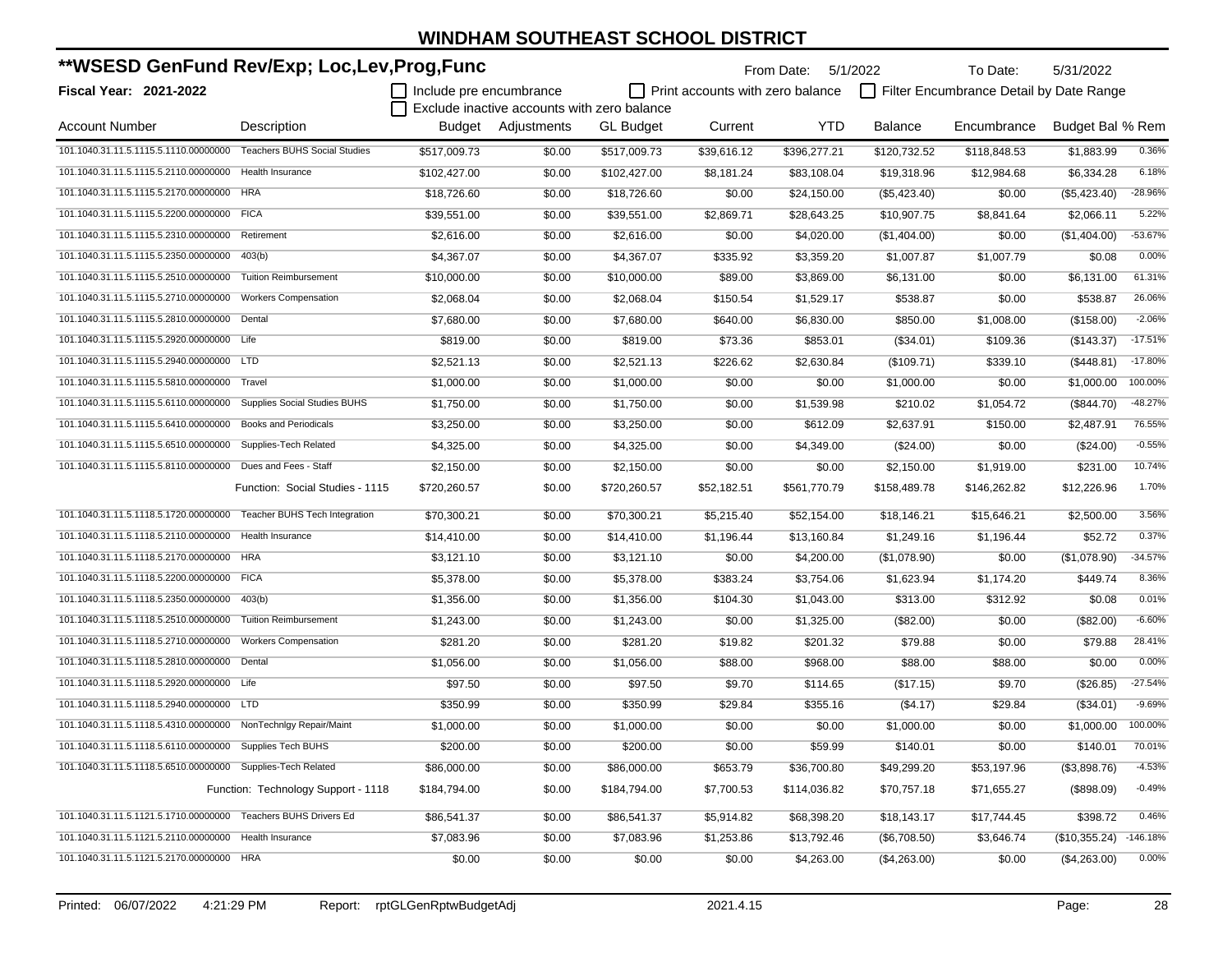| **WSESD GenFund Rev/Exp; Loc,Lev,Prog,Func                        |                                       |                         |                                             |                  |                                         | From Date: 5/1/2022 |                | To Date:                                | 5/31/2022        |           |
|-------------------------------------------------------------------|---------------------------------------|-------------------------|---------------------------------------------|------------------|-----------------------------------------|---------------------|----------------|-----------------------------------------|------------------|-----------|
| <b>Fiscal Year: 2021-2022</b>                                     |                                       | Include pre encumbrance |                                             |                  | $\Box$ Print accounts with zero balance |                     |                | Filter Encumbrance Detail by Date Range |                  |           |
|                                                                   |                                       |                         | Exclude inactive accounts with zero balance |                  |                                         |                     |                |                                         |                  |           |
| <b>Account Number</b>                                             | Description                           |                         | Budget Adjustments                          | <b>GL Budget</b> | Current                                 | <b>YTD</b>          | <b>Balance</b> | Encumbrance                             | Budget Bal % Rem |           |
| 101.1040.31.11.5.1121.5.2200.00000000 FICA                        |                                       | \$6,620.00              | \$0.00                                      | \$6,620.00       | \$430.01                                | \$4,981.61          | \$1,638.39     | \$1,291.23                              | \$347.16         | 5.24%     |
| 101.1040.31.11.5.1121.5.2350.00000000 403(b)                      |                                       | \$57.39                 | \$0.00                                      | \$57.39          | \$4.42                                  | \$44.20             | \$13.19        | \$13.25                                 | (\$0.06)         | $-0.10%$  |
| 101.1040.31.11.5.1121.5.2510.00000000 Tuition Reimbursement       |                                       | \$915.00                | \$0.00                                      | \$915.00         | \$0.00                                  | \$0.00              | \$915.00       | \$0.00                                  | \$915.00         | 100.00%   |
| 101.1040.31.11.5.1121.5.2710.00000000                             | <b>Workers Compensation</b>           | \$346.17                | \$0.00                                      | \$346.17         | \$22.48                                 | \$265.34            | \$80.83        | \$0.00                                  | \$80.83          | 23.35%    |
| 101.1040.31.11.5.1121.5.2810.00000000 Dental                      |                                       | \$1,056.00              | \$0.00                                      | \$1,056.00       | \$92.56                                 | \$886.16            | \$169.84       | \$268.56                                | (\$98.72)        | $-9.35%$  |
| 101.1040.31.11.5.1121.5.2920.00000000 Life                        |                                       | \$135.00                | \$0.00                                      | \$135.00         | \$10.76                                 | \$108.36            | \$26.64        | \$31.52                                 | (\$4.88)         | $-3.61%$  |
| 101.1040.31.11.5.1121.5.2940.00000000 LTD                         |                                       | \$423.41                | \$0.00                                      | \$423.41         | \$33.84                                 | \$340.88            | \$82.53        | \$98.98                                 | (\$16.45)        | $-3.89%$  |
| 101.1040.31.11.5.1121.5.4310.00000000                             | NonTechnlgy Repair/Maint              | \$6,000.00              | \$0.00                                      | \$6,000.00       | \$0.00                                  | \$316.07            | \$5,683.93     | \$0.00                                  | \$5,683.93       | 94.73%    |
| 101.1040.31.11.5.1121.5.6110.00000000 Supplies Driver Ed BUHS     |                                       | \$1,500.00              | \$0.00                                      | \$1,500.00       | \$110.03                                | \$865.94            | \$634.06       | \$0.00                                  | \$634.06         | 42.27%    |
|                                                                   | Function: Driver Ed - 1121            | \$110,678.30            | \$0.00                                      | \$110,678.30     | \$7,872.78                              | \$94,262.22         | \$16,416.08    | \$23,094.73                             | (\$6,678.65)     | $-6.03%$  |
| 101.1040.31.11.5.1150.5.1110.00000000 Teachers BUHS Health Ed     |                                       | \$62.013.62             | \$0.00                                      | \$62,013.62      | \$4,235.08                              | \$41,704.36         | \$20,309.26    | \$12,705.29                             | \$7,603.97       | 12.26%    |
| 101.1040.31.11.5.1150.5.2110.00000000                             | Health Insurance                      | \$14,756.96             | \$0.00                                      | \$14,756.96      | \$694.48                                | \$6,230.89          | \$8,526.07     | \$694.48                                | \$7,831.59       | 53.07%    |
| 101.1040.31.11.5.1150.5.2170.00000000 HRA                         |                                       | \$1,560.55              | \$0.00                                      | \$1,560.55       | \$0.00                                  | \$2,163.00          | (\$602.45)     | \$0.00                                  | (\$602.45)       | $-38.60%$ |
| 101.1040.31.11.5.1150.5.2180.00000000 HSA                         |                                       | \$0.00                  | \$0.00                                      | \$0.00           | \$0.00                                  | \$2,100.00          | (\$2,100.00)   | \$0.00                                  | (\$2,100.00)     | 0.00%     |
| 101.1040.31.11.5.1150.5.2200.00000000 FICA                        |                                       | \$4,744.00              | \$0.00                                      | \$4,744.00       | \$311.07                                | \$3,072.69          | \$1,671.31     | \$958.73                                | \$712.58         | 15.02%    |
| 101.1040.31.11.5.1150.5.2310.00000000                             | Retirement                            | \$0.00                  | \$0.00                                      | \$0.00           | \$0.00                                  | \$1,636.92          | (\$1,636.92)   | \$0.00                                  | (\$1,636.92)     | 0.00%     |
| 101.1040.31.11.5.1150.5.2350.00000000                             | 403(b)                                | \$57.39                 | \$0.00                                      | \$57.39          | \$4.42                                  | \$44.20             | \$13.19        | \$13.25                                 | (\$0.06)         | $-0.10%$  |
| 101.1040.31.11.5.1150.5.2510.00000000                             | <b>Tuition Reimbursement</b>          | \$1,773.00              | \$0.00                                      | \$1,773.00       | \$0.00                                  | \$0.00              | \$1,773.00     | \$0.00                                  | \$1,773.00       | 100.00%   |
| 101.1040.31.11.5.1150.5.2710.00000000                             | <b>Workers Compensation</b>           | \$248.05                | \$0.00                                      | \$248.05         | \$16.09                                 | \$160.97            | \$87.08        | \$0.00                                  | \$87.08          | 35.11%    |
| 101.1040.31.11.5.1150.5.2810.00000000                             | Dental                                | \$528.00                | \$0.00                                      | \$528.00         | \$48.56                                 | \$446.16            | \$81.84        | \$48.56                                 | \$33.28          | 6.30%     |
| 101.1040.31.11.5.1150.5.2920.00000000 Life                        |                                       | \$108.00                | \$0.00                                      | \$108.00         | \$8.00                                  | \$82.47             | \$25.53        | \$8.00                                  | \$17.53          | 16.23%    |
| 101.1040.31.11.5.1150.5.2940.00000000 LTD                         |                                       | \$338.30                | \$0.00                                      | \$338.30         | \$24.22                                 | \$265.17            | \$73.13        | \$24.22                                 | \$48.91          | 14.46%    |
| 101.1040.31.11.5.1150.5.6110.00000000 Supplies Health Ed BUHS     |                                       | \$3,000.00              | \$0.00                                      | \$3,000.00       | \$0.00                                  | \$1,002.20          | \$1,997.80     | \$0.00                                  | \$1,997.80       | 66.59%    |
|                                                                   | Function: Health Ed - 1150            | \$89,127.87             | \$0.00                                      | \$89,127.87      | \$5,341.92                              | \$58,909.03         | \$30,218.84    | \$14,452.53                             | \$15,766.31      | 17.69%    |
| 101.1040.31.11.5.1301.5.5660.00000000                             | Tuition to WRCC-On Behalf of State    | \$625,859.00            | \$0.00                                      | \$625,859.00     | \$1,579.00                              | \$589,896.00        | \$35,963.00    | \$0.00                                  | \$35,963.00      | 5.75%     |
| 101.1040.31.11.5.1301.5.5670.00000000 Tuition to WRCC local share |                                       | \$514,984.00            | \$0.00                                      | \$514,984.00     | \$0.00                                  | \$483,165.41        | \$31,818.59    | \$0.00                                  | \$31,818.59      | 6.18%     |
|                                                                   | Function: Vocational Education - 1301 | \$1,140,843.00          | \$0.00                                      | \$1,140,843.00   | \$1,579.00                              | \$1,073,061.41      | \$67,781.59    | \$0.00                                  | \$67,781.59      | 5.94%     |
| 101.1040.31.11.5.2110.5.1720.00000000 Social Worker BUHS          |                                       | \$0.00                  | \$0.00                                      | \$0.00           | \$4,327.00                              | \$43,270.00         | (\$43,270.00)  | \$12,981.00                             | (\$56,251.00)    | 0.00%     |
| 101.1040.31.11.5.2110.5.2110.00000000                             | <b>Health Insurance</b>               | \$0.00                  | \$0.00                                      | \$0.00           | \$637.06                                | \$5,733.54          | (\$5,733.54)   | \$637.06                                | (\$6,370.60)     | 0.00%     |
| 101.1040.31.11.5.2110.5.2170.00000000 HRA                         |                                       | \$0.00                  | \$0.00                                      | \$0.00           | \$0.00                                  | \$1,050.00          | (\$1,050.00)   | \$0.00                                  | (\$1,050.00)     | 0.00%     |
| 101.1040.31.11.5.2110.5.2200.00000000 FICA                        |                                       | \$0.00                  | \$0.00                                      | \$0.00           | \$315.36                                | \$3,183.99          | (\$3,183.99)   | \$977.39                                | (\$4,161.38)     | 0.00%     |
| 101.1040.31.11.5.2110.5.2310.00000000 Retirement                  |                                       | \$0.00                  | \$0.00                                      | \$0.00           | \$0.00                                  | \$1,340.00          | (\$1,340.00)   | \$0.00                                  | (\$1,340.00)     | 0.00%     |
| 101.1040.31.11.5.2110.5.2710.00000000 Workers Compensation        |                                       | \$0.00                  | \$0.00                                      | \$0.00           | \$16.44                                 | \$168.74            | (\$168.74)     | \$0.00                                  | (\$168.74)       | 0.00%     |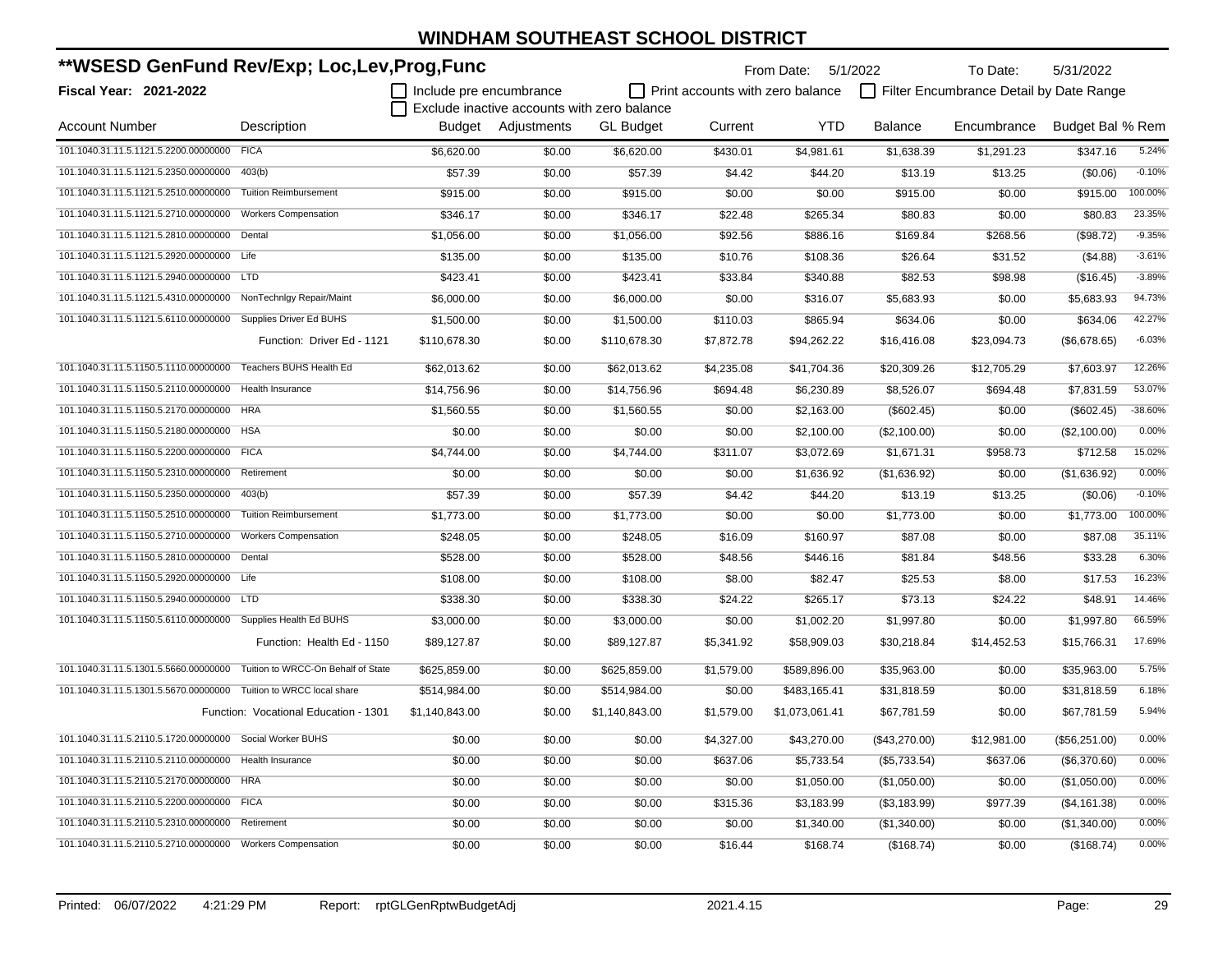| **WSESD GenFund Rev/Exp; Loc,Lev,Prog,Func                              |                                         |                         |                                             |                  |                                         | From Date: 5/1/2022 |                | To Date:                                | 5/31/2022        |           |
|-------------------------------------------------------------------------|-----------------------------------------|-------------------------|---------------------------------------------|------------------|-----------------------------------------|---------------------|----------------|-----------------------------------------|------------------|-----------|
| <b>Fiscal Year: 2021-2022</b>                                           |                                         | Include pre encumbrance |                                             |                  | $\Box$ Print accounts with zero balance |                     |                | Filter Encumbrance Detail by Date Range |                  |           |
|                                                                         |                                         |                         | Exclude inactive accounts with zero balance |                  |                                         |                     |                |                                         |                  |           |
| <b>Account Number</b>                                                   | Description                             |                         | Budget Adjustments                          | <b>GL</b> Budget | Current                                 | <b>YTD</b>          | <b>Balance</b> | Encumbrance                             | Budget Bal % Rem |           |
| 101.1040.31.11.5.2110.5.2810.00000000 Dental                            |                                         | \$0.00                  | \$0.00                                      | \$0.00           | \$44.00                                 | \$396.00            | (\$396.00)     | \$44.00                                 | (\$440.00)       | 0.00%     |
| 101.1040.31.11.5.2110.5.2920.00000000 Life                              |                                         | \$0.00                  | \$0.00                                      | \$0.00           | \$8.30                                  | \$78.85             | (\$78.85)      | \$8.30                                  | (\$87.15)        | 0.00%     |
| 101.1040.31.11.5.2110.5.2940.00000000 LTD                               |                                         | \$0.00                  | \$0.00                                      | \$0.00           | \$24.76                                 | \$235.22            | (\$235.22)     | \$24.76                                 | (\$259.98)       | 0.00%     |
|                                                                         | Function: Attend/SocialWork Serv - 2110 | \$0.00                  | \$0.00                                      | \$0.00           | \$5,372.92                              | \$55,456.34         | (\$55,456.34)  | \$14,672.51                             | (\$70,128.85)    | 0.00%     |
| 101.1040.31.11.5.2120.5.1110.00000000 Guidance Services BUHS            |                                         | \$351,126.38            | \$0.00                                      | \$351,126.38     | \$27,065.74                             | \$274,911.76        | \$76,214.62    | \$80,378.45                             | (\$4,163.83)     | $-1.19%$  |
| 101.1040.31.11.5.2120.5.1610.00000000 Guidance Secretary BUHS           |                                         | \$94.048.74             | \$0.00                                      | \$94.048.74      | \$5,461.49                              | \$76,316.81         | \$17.731.93    | \$4,771.16                              | \$12,960.77      | 13.78%    |
| 101.1040.31.11.5.2120.5.1720.00000000 Clinician BUHS                    |                                         | \$97,068.00             | \$0.00                                      | \$97,068.00      | \$6,126.62                              | \$61,266.20         | \$35,801.80    | \$18,379.80                             | \$17,422.00      | 17.95%    |
| 101.1040.31.11.5.2120.5.2110.00000000 Health Insurance                  |                                         | \$131,852.25            | \$0.00                                      | \$131,852.25     | \$11,027.02                             | \$120,761.90        | \$11,090.35    | \$11,027.02                             | \$63.33          | 0.05%     |
| 101.1040.31.11.5.2120.5.2170.00000000 HRA                               |                                         | \$20,435.78             | \$0.00                                      | \$20,435.78      | \$0.00                                  | \$32,475.00         | (\$12,039.22)  | \$0.00                                  | (\$12,039.22)    | $-58.91%$ |
| 101.1040.31.11.5.2120.5.2200.00000000 FICA                              |                                         | \$43,715.00             | \$0.00                                      | \$43,715.00      | \$2,754.00                              | \$29,256.05         | \$14,458.95    | \$7,656.52                              | \$6,802.43       | 15.56%    |
| 101.1040.31.11.5.2120.5.2310.00000000 Retirement                        |                                         | \$7,269.75              | \$0.00                                      | \$7,269.75       | \$430.12                                | \$5,944.77          | \$1,324.98     | \$1,012.15                              | \$312.83         | 4.30%     |
| 101.1040.31.11.5.2120.5.2350.00000000                                   | 403(b)                                  | \$8,272.16              | \$0.00                                      | \$8,272.16       | \$334.60                                | \$4,950.10          | \$3,322.06     | \$1,003.79                              | \$2,318.27       | 28.02%    |
| 101.1040.31.11.5.2120.5.2510.00000000                                   | <b>Tuition Reimbursement</b>            | \$8,311.00              | \$0.00                                      | \$8,311.00       | \$1,296.95                              | \$7,642.12          | \$668.88       | \$0.00                                  | \$668.88         | 8.05%     |
| 101.1040.31.11.5.2120.5.2710.00000000                                   | <b>Workers Compensation</b>             | \$2,285.71              | \$0.00                                      | \$2,285.71       | \$146.88                                | \$1,592.16          | \$693.55       | \$0.00                                  | \$693.55         | 30.34%    |
| 101.1040.31.11.5.2120.5.2810.00000000 Dental                            |                                         | \$8,736.00              | \$0.00                                      | \$8,736.00       | \$777.00                                | \$9,885.00          | (\$1,149.00)   | \$777.00                                | (\$1,926.00)     | $-22.05%$ |
| 101.1040.31.11.5.2120.5.2920.00000000 Life                              |                                         | \$1,134.00              | \$0.00                                      | \$1,134.00       | \$63.88                                 | \$822.91            | \$311.09       | \$63.88                                 | \$247.21         | 21.80%    |
| 101.1040.31.11.5.2120.5.2940.00000000 LTD                               |                                         | \$3,517.37              | \$0.00                                      | \$3,517.37       | \$201.60                                | \$2,618.35          | \$899.02       | \$201.60                                | \$697.42         | 19.83%    |
| 101.1040.31.11.5.2120.5.3210.00000000 Professional Educational Services |                                         | \$3,000.00              | \$0.00                                      | \$3,000.00       | \$600.00                                | \$3,830.00          | (\$830.00)     | \$1,850.00                              | (\$2,680.00)     | $-89.33%$ |
| 101.1040.31.11.5.2120.5.3310.00000000 Emp Training/Develop              |                                         | \$800.00                | \$0.00                                      | \$800.00         | \$0.00                                  | \$0.00              | \$800.00       | \$0.00                                  | \$800.00         | 100.00%   |
| 101.1040.31.11.5.2120.5.4310.00000000 NonTechnIgy Repair/Maint          |                                         | \$500.00                | \$0.00                                      | \$500.00         | \$0.00                                  | \$0.00              | \$500.00       | \$0.00                                  | \$500.00         | 100.00%   |
| 101.1040.31.11.5.2120.5.5510.00000000 Printing and Binding              |                                         | \$4,000.00              | \$0.00                                      | \$4,000.00       | \$0.00                                  | \$1,765.00          | \$2,235.00     | \$0.00                                  | \$2,235.00       | 55.88%    |
| 101.1040.31.11.5.2120.5.6110.00000000 Supplies Guidance BUHS            |                                         | \$13,755.00             | \$0.00                                      | \$13,755.00      | \$731.73                                | \$7,941.79          | \$5,813.21     | \$724.50                                | \$5,088.71       | 37.00%    |
| 101.1040.31.11.5.2120.5.6410.00000000 Books and Periodicals             |                                         | \$600.00                | \$0.00                                      | \$600.00         | \$0.00                                  | \$0.00              | \$600.00       | \$0.00                                  | \$600.00         | 100.00%   |
| 101.1040.31.11.5.2120.5.6510.00000000                                   | Supplies-Tech Related                   | \$2,400.00              | \$0.00                                      | \$2,400.00       | \$0.00                                  | \$0.00              | \$2,400.00     | \$0.00                                  | \$2,400.00       | 100.00%   |
| 101.1040.31.11.5.2120.5.8110.00000000 Dues and Fees - Staff             |                                         | \$2,000.00              | \$0.00                                      | \$2,000.00       | \$0.00                                  | \$606.00            | \$1,394.00     | \$0.00                                  | \$1,394.00       | 69.70%    |
|                                                                         | Function: Guidance Services - 2120      | \$804,827.14            | \$0.00                                      | \$804,827.14     | \$57,017.63                             | \$642,585.92        | \$162,241.22   | \$127,845.87                            | \$34,395.35      | 4.27%     |
| 101.1040.31.11.5.2219.5.1730.00000000 One Percent Program Improve       |                                         | \$29.000.00             | \$0.00                                      | \$29,000.00      | \$0.00                                  | \$15,620.50         | \$13,379.50    | \$1,250.00                              | \$12.129.50      | 41.83%    |
| 101.1040.31.11.5.2219.5.2200.00000000                                   | Salary<br><b>FICA</b>                   | \$2,219.00              | \$0.00                                      | \$2,219.00       | \$0.00                                  | \$1,158.94          | \$1,060.06     | \$93.54                                 | \$966.52         | 43.56%    |
| 101.1040.31.11.5.2219.5.2710.00000000                                   | <b>Workers Compensation</b>             | \$116.00                | \$0.00                                      | \$116.00         | \$0.00                                  | \$59.65             | \$56.35        | \$0.00                                  | \$56.35          | 48.58%    |
| 101.1040.31.11.5.2219.5.3310.00000000 Emp Training/Develop              |                                         | \$5,000.00              | \$0.00                                      | \$5,000.00       | \$0.00                                  | \$792.57            | \$4,207.43     | \$0.00                                  | \$4,207.43       | 84.15%    |
|                                                                         | Function: Othr Instruct Improve - 2219  | \$36,335.00             | \$0.00                                      | \$36,335.00      | \$0.00                                  | \$17,631.66         | \$18,703.34    | \$1,343.54                              | \$17,359.80      | 47.78%    |
| 101.1040.31.11.5.2240.5.1720.00000000 School Improve Coordator BUHS     |                                         | \$71,827.00             | \$0.00                                      | \$71,827.00      | \$5,525.16                              | \$55,251.60         | \$16,575.40    | \$16,575.40                             | \$0.00           | 0.00%     |
| 101.1040.31.11.5.2240.5.2110.00000000 Health Insurance                  |                                         | \$7,673.00              | \$0.00                                      | \$7,673.00       | \$700.76                                | \$7,803.89          | (\$130.89)     | \$700.76                                | (\$831.65)       | $-10.84%$ |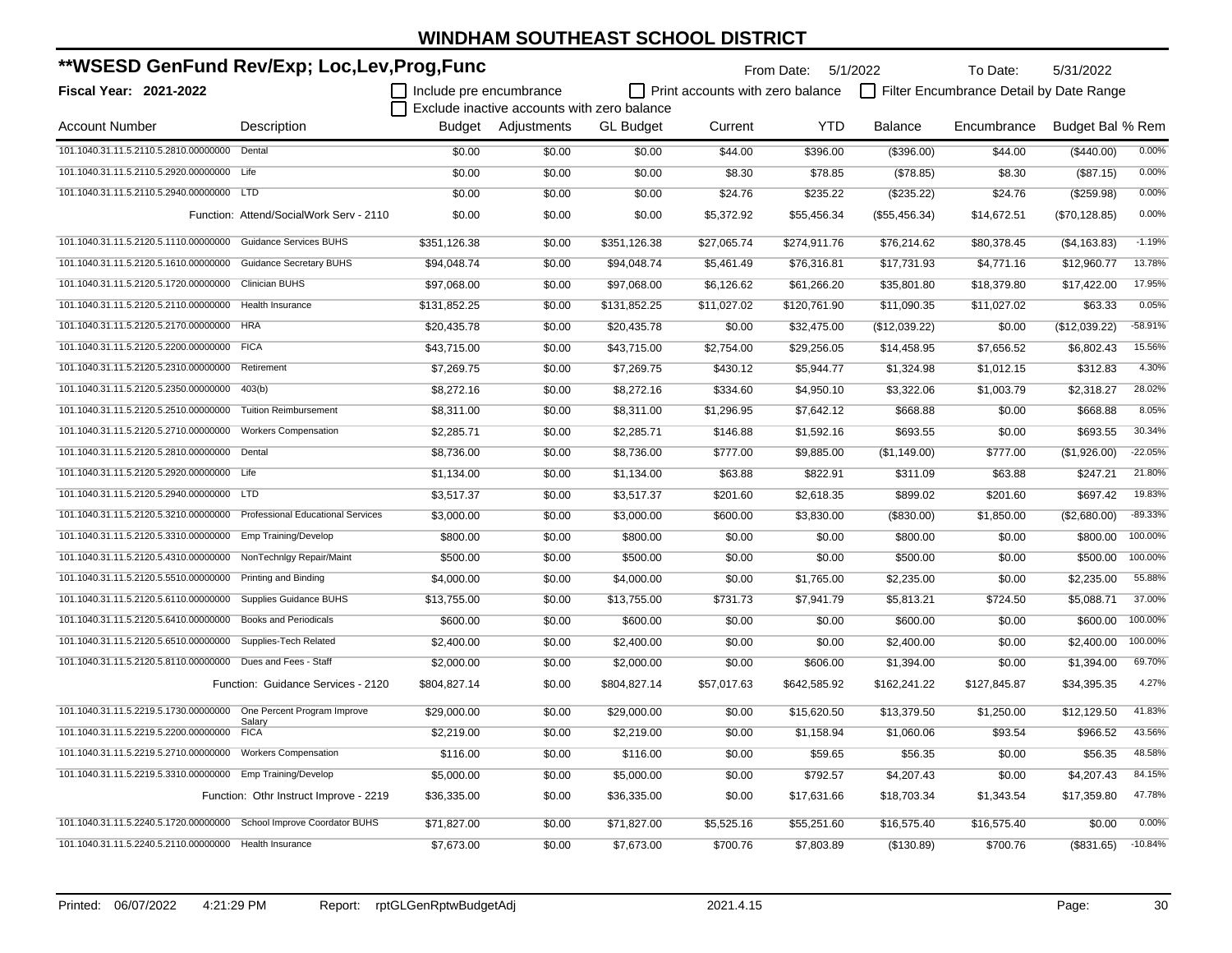| **WSESD GenFund Rev/Exp; Loc,Lev,Prog,Func                  |                                          |                         |                                             |                  | From Date: 5/1/2022              |                | To Date:       | 5/31/2022                               |                  |            |
|-------------------------------------------------------------|------------------------------------------|-------------------------|---------------------------------------------|------------------|----------------------------------|----------------|----------------|-----------------------------------------|------------------|------------|
| <b>Fiscal Year: 2021-2022</b>                               |                                          | Include pre encumbrance |                                             |                  | Print accounts with zero balance |                |                | Filter Encumbrance Detail by Date Range |                  |            |
|                                                             |                                          |                         | Exclude inactive accounts with zero balance |                  |                                  |                |                |                                         |                  |            |
| <b>Account Number</b>                                       | Description                              |                         | Budget Adjustments                          | <b>GL Budget</b> | Current                          | <b>YTD</b>     | <b>Balance</b> | Encumbrance                             | Budget Bal % Rem |            |
| 101.1040.31.11.5.2240.5.2170.00000000 HRA                   |                                          | \$1.560.55              | \$0.00                                      | \$1,560.55       | \$0.00                           | \$2,200.00     | (\$639.45)     | \$0.00                                  | (\$639.45)       | -40.98%    |
| 101.1040.31.11.5.2240.5.2200.00000000 FICA                  |                                          | \$5,495.00              | \$0.00                                      | \$5,495.00       | \$415.02                         | \$4,143.83     | \$1,351.17     | \$1,259.58                              | \$91.59          | 1.67%      |
| 101.1040.31.11.5.2240.5.2350.00000000                       | 403(b)                                   | \$1,436.54              | \$0.00                                      | \$1,436.54       | \$110.50                         | \$3,105.00     | (\$1,668.46)   | \$331.50                                | (\$1,999.96)     | $-139.22%$ |
| 101.1040.31.11.5.2240.5.2510.00000000                       | <b>Tuition Reimbursement</b>             | \$800.00                | \$0.00                                      | \$800.00         | \$0.00                           | \$0.00         | \$800.00       | \$0.00                                  | \$800.00         | 100.00%    |
| 101.1040.31.11.5.2240.5.2710.00000000                       | <b>Workers Compensation</b>              | \$287.31                | \$0.00                                      | \$287.31         | \$21.00                          | \$213.30       | \$74.01        | \$0.00                                  | \$74.01          | 25.76%     |
| 101.1040.31.11.5.2240.5.2810.00000000                       | Dental                                   | \$528.00                | \$0.00                                      | \$528.00         | \$44.00                          | \$484.00       | \$44.00        | \$44.00                                 | \$0.00           | 0.00%      |
| 101.1040.31.11.5.2240.5.2920.00000000 Life                  |                                          | \$105.00                | \$0.00                                      | \$105.00         | \$10.38                          | \$122.86       | (\$17.86)      | \$10.38                                 | (\$28.24)        | $-26.90%$  |
| 101.1040.31.11.5.2240.5.2940.00000000 LTD                   |                                          | \$398.88                | \$0.00                                      | \$398.88         | \$31.60                          | \$377.36       | \$21.52        | \$31.60                                 | (\$10.08)        | $-2.53%$   |
|                                                             | Function: Academic Stu Assessment - 2240 | \$90,111.28             | \$0.00                                      | \$90,111.28      | \$6,858.42                       | \$73,701.84    | \$16,409.44    | \$18,953.22                             | (\$2,543.78)     | $-2.82%$   |
| 101.1040.31.11.5.2410.5.1410.00000000 Principal BUHS        |                                          | \$413,812.00            | \$0.00                                      | \$413,812.00     | \$32,231.38                      | \$333,033.98   | \$80,778.02    | \$35,520.49                             | \$45,257.53      | 10.94%     |
| 101.1040.31.11.5.2410.5.1610.00000000 Admin Asst BUHS       |                                          | \$189,546.18            | \$0.00                                      | \$189,546.18     | \$15,670.14                      | \$160,678.73   | \$28,867.45    | \$35,669.92                             | (\$6,802.47)     | $-3.59%$   |
| 101.1040.31.11.5.2410.5.2110.00000000                       | Health Insurance                         | \$96,489.00             | \$0.00                                      | \$96,489.00      | \$9,711.30                       | \$106,496.88   | (\$10,007.88)  | \$9,692.27                              | (\$19,700.15)    | $-20.42%$  |
| 101.1040.31.11.5.2410.5.2170.00000000 HRA                   |                                          | \$20,881.67             | \$0.00                                      | \$20,881.67      | \$0.00                           | \$28,250.00    | (\$7,368.33)   | \$0.00                                  | (\$7,368.33)     | $-35.29%$  |
| 101.1040.31.11.5.2410.5.2200.00000000 FICA                  |                                          | \$46,157.00             | \$0.00                                      | \$46,157.00      | \$3,513.65                       | \$36,221.30    | \$9,935.70     | \$4,886.36                              | \$5,049.34       | 10.94%     |
| 101.1040.31.11.5.2410.5.2310.00000000                       | Retirement                               | \$4,458.39              | \$0.00                                      | \$4,458.39       | \$290.55                         | \$2,570.61     | \$1,887.78     | \$2,017.76                              | (\$129.98)       | $-2.92%$   |
| 101.1040.31.11.5.2410.5.2350.00000000 403(b)                |                                          | \$22,207.27             | \$0.00                                      | \$22,207.27      | \$995.28                         | \$18,502.88    | \$3,704.39     | \$1,397.22                              | \$2,307.17       | 10.39%     |
| 101.1040.31.11.5.2410.5.2510.00000000 Tuition Reimbursement |                                          | \$5,656.00              | \$0.00                                      | \$5,656.00       | \$0.00                           | \$5,170.00     | \$486.00       | \$0.00                                  | \$486.00         | 8.59%      |
| 101.1040.31.11.5.2410.5.2710.00000000 Workers Compensation  |                                          | \$2,413.43              | \$0.00                                      | \$2,413.43       | \$182.03                         | \$1,912.67     | \$500.76       | \$0.00                                  | \$500.76         | 20.75%     |
| 101.1040.31.11.5.2410.5.2810.00000000 Dental                |                                          | \$6,528.00              | \$0.00                                      | \$6,528.00       | \$653.62                         | \$7,597.62     | (\$1,069.62)   | \$652.42                                | (\$1,722.04)     | $-26.38%$  |
| 101.1040.31.11.5.2410.5.2920.00000000 Life                  |                                          | \$1,656.00              | \$0.00                                      | \$1,656.00       | \$137.84                         | \$1,584.90     | \$71.10        | \$137.71                                | (\$66.61)        | $-4.02%$   |
| 101.1040.31.11.5.2410.5.2940.00000000 LTD                   |                                          | \$2,903.14              | \$0.00                                      | \$2,903.14       | \$265.66                         | \$2,973.06     | (\$69.92)      | \$266.80                                | (\$336.72)       | $-11.60%$  |
| 101.1040.31.11.5.2410.5.3210.00000000                       | <b>Professional Educational Services</b> | \$5,000.00              | \$0.00                                      | \$5,000.00       | \$106.00                         | \$724.00       | \$4,276.00     | \$0.00                                  | \$4,276.00       | 85.52%     |
| 101.1040.31.11.5.2410.5.5310.00000000                       | Communications                           | \$8,000.00              | \$0.00                                      | \$8,000.00       | \$0.00                           | \$0.00         | \$8,000.00     | \$0.00                                  | \$8,000.00       | 100.00%    |
| 101.1040.31.11.5.2410.5.5510.00000000                       | <b>Printing and Binding</b>              | \$16,000.00             | \$0.00                                      | \$16,000.00      | \$0.00                           | \$5,410.55     | \$10,589.45    | \$525.00                                | \$10,064.45      | 62.90%     |
| 101.1040.31.11.5.2410.5.5810.00000000                       | Travel                                   | \$8,500.00              | \$0.00                                      | \$8,500.00       | \$0.00                           | \$1,537.81     | \$6,962.19     | \$0.00                                  | \$6,962.19       | 81.91%     |
| 101.1040.31.11.5.2410.5.6110.00000000                       | <b>Supplies Admin BUHS</b>               | \$29,400.00             | \$0.00                                      | \$29,400.00      | \$956.00                         | \$12,839.43    | \$16,560.57    | \$1,377.42                              | \$15,183.15      | 51.64%     |
| 101.1040.31.11.5.2410.5.8110.00000000                       | Dues and Fees - Staff                    | \$10,000.00             | \$0.00                                      | \$10,000.00      | \$0.00                           | \$10,160.85    | (\$160.85)     | \$0.00                                  | (\$160.85)       | $-1.61%$   |
|                                                             | Function: Office of the Principal - 2410 | \$889,608.08            | \$0.00                                      | \$889,608.08     | \$64,713.45                      | \$735,665.27   | \$153,942.81   | \$92,143.37                             | \$61,799.44      | 6.95%      |
| 101.1040.31.11.5.2715.5.1830.00000000                       | <b>BUHS Field Trip Bus Driver</b>        | \$925.00                | \$0.00                                      | \$925.00         | \$0.00                           | \$0.00         | \$925.00       | \$0.00                                  | \$925.00         | 100.00%    |
| 101.1040.31.11.5.2715.5.2200.00000000 FICA                  |                                          | \$71.00                 | \$0.00                                      | \$71.00          | \$0.00                           | \$0.00         | \$71.00        | \$0.00                                  | \$71.00          | 100.00%    |
| 101.1040.31.11.5.2715.5.2710.00000000                       | <b>Workers Compensation</b>              | \$50.23                 | \$0.00                                      | \$50.23          | \$0.00                           | \$0.00         | \$50.23        | \$0.00                                  | \$50.23          | 100.00%    |
|                                                             | Function: Field Trips-Edu Related - 2715 | \$1,046.23              | \$0.00                                      | \$1,046.23       | \$0.00                           | \$0.00         | \$1,046.23     | \$0.00                                  | \$1,046.23       | 100.00%    |
|                                                             | Level: Secondary (7-12) - 31             | \$8,098,675.09          | \$167,003.31                                | \$8,265,678.40   | \$533,373.19                     | \$6,759,292.97 | \$1,506,385.43 | \$1,344,568.99                          | \$161,816.44     | 1.96%      |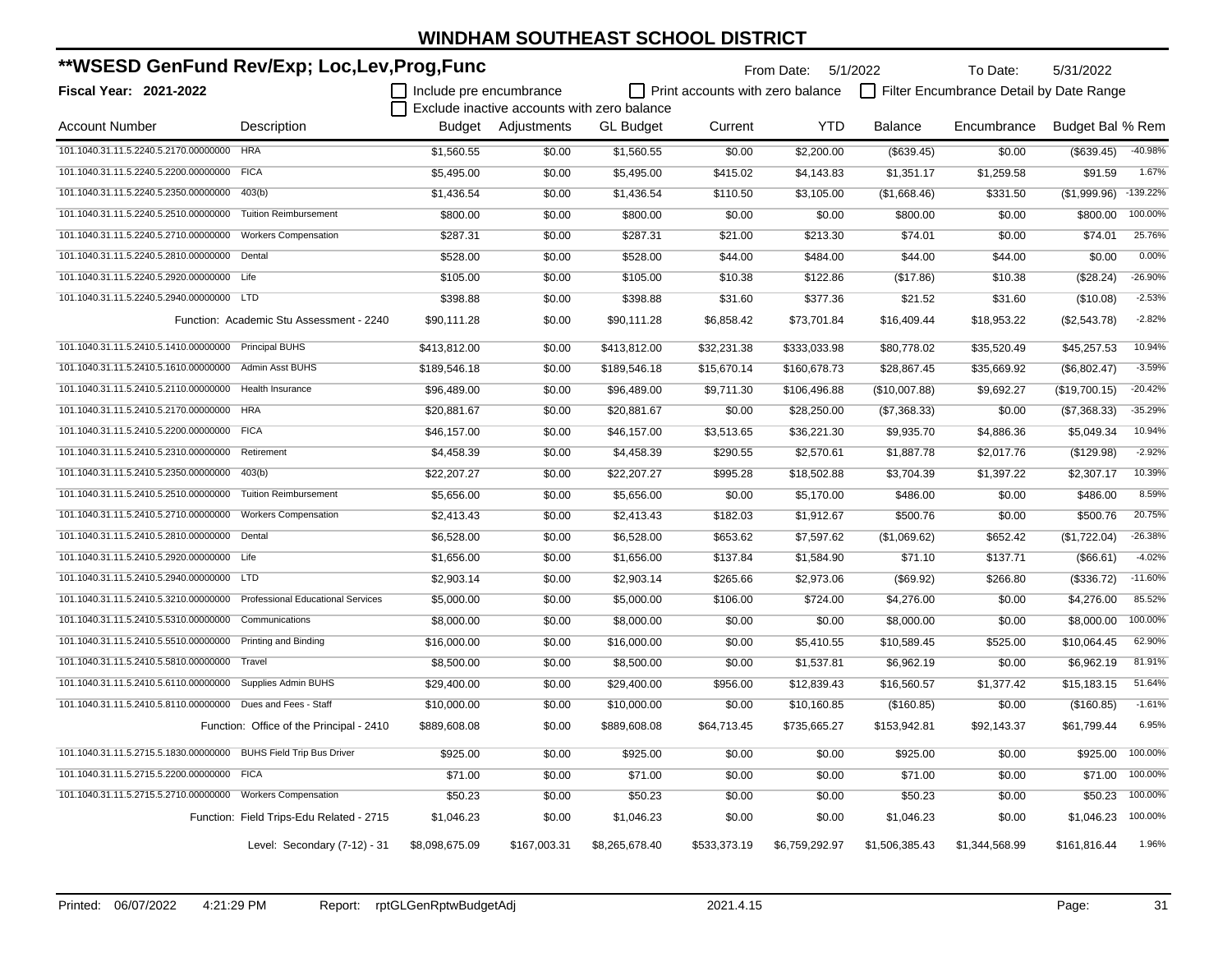| **WSESD GenFund Rev/Exp; Loc,Lev,Prog,Func                            |                                         |                         |                                             |                  |                                  | From Date:   | 5/1/2022       | To Date:                                | 5/31/2022        |           |
|-----------------------------------------------------------------------|-----------------------------------------|-------------------------|---------------------------------------------|------------------|----------------------------------|--------------|----------------|-----------------------------------------|------------------|-----------|
| Fiscal Year: 2021-2022                                                |                                         | Include pre encumbrance |                                             |                  | Print accounts with zero balance |              |                | Filter Encumbrance Detail by Date Range |                  |           |
|                                                                       |                                         |                         | Exclude inactive accounts with zero balance |                  |                                  |              |                |                                         |                  |           |
| <b>Account Number</b>                                                 | Description                             |                         | Budget Adjustments                          | <b>GL</b> Budget | Current                          | <b>YTD</b>   | <b>Balance</b> | Encumbrance                             | Budget Bal % Rem |           |
| 101.1040.51.11.4.1101.5.1730.25702122                                 | Stipends Title IV BUHS                  | \$0.00                  | \$1,000.00                                  | \$1,000.00       | \$0.00                           | \$0.00       | \$1,000.00     | \$0.00                                  | \$1.000.00       | 100.00%   |
| 101.1040.51.11.4.1101.5.1730.26512410 Stipends Title IIA BUHS BAMS    |                                         | \$0.00                  | \$12,600.00                                 | \$12,600.00      | \$0.00                           | \$5,382.30   | \$7,217.70     | \$4,000.00                              | \$3,217.70       | 25.54%    |
| 101.1040.51.11.4.1101.5.2200.25702122 FICA                            |                                         | \$0.00                  | \$76.50                                     | \$76.50          | \$0.00                           | \$0.00       | \$76.50        | \$0.00                                  | \$76.50          | 100.00%   |
| 101.1040.51.11.4.1101.5.2200.26512410 FICA                            |                                         | \$0.00                  | \$1,020.00                                  | \$1,020.00       | \$0.00                           | \$394.16     | \$625.84       | \$293.24                                | \$332.60         | 32.61%    |
| 101.1040.51.11.4.1101.5.2710.25702122                                 | <b>Workers Compensation</b>             | \$0.00                  | \$3.95                                      | \$3.95           | \$0.00                           | \$0.00       | \$3.95         | \$0.00                                  | \$3.95           | 100.00%   |
| 101.1040.51.11.4.1101.5.2710.26512410                                 | <b>Workers Compensation</b>             | \$0.00                  | \$0.00                                      | \$0.00           | \$0.00                           | \$20.48      | (\$20.48)      | \$0.00                                  | (\$20.48)        | 0.00%     |
| 101.1040.51.11.4.1101.5.4420.25902131                                 | Rentals-Equipmnt ESSER I                | \$0.00                  | \$0.00                                      | \$0.00           | \$0.00                           | \$10,000.00  | (\$10,000.00)  | \$0.00                                  | (\$10,000.00)    | 0.00%     |
| 101.1040.51.11.4.1101.5.4420.25972429                                 | Rentals-Equipmnt ESSER II               | \$0.00                  | \$10,160.00                                 | \$10,160.00      | \$0.00                           | \$10,160.00  | \$0.00         | \$0.00                                  | \$0.00           | 0.00%     |
| 101.1040.51.11.4.1101.5.6110.25902131                                 | Supplies BUHS ESSER                     | \$0.00                  | \$1,284.10                                  | \$1,284.10       | \$0.00                           | \$676.00     | \$608.10       | \$0.00                                  | \$608.10         | 47.36%    |
|                                                                       | Function: Direct Instruction - 1101     | \$0.00                  | \$26,144.55                                 | \$26,144.55      | \$0.00                           | \$26,632.94  | (\$488.39)     | \$4,293.24                              | (\$4,781.63)     | $-18.29%$ |
| 101.1040.51.11.4.2120.5.1110.25972429                                 | Flexible Pathway Coordinator            | \$0.00                  | \$92,564.58                                 | \$92,564.58      | \$7,120.36                       | \$71,203.60  | \$21,360.98    | \$21,360.98                             | \$0.00           | 0.00%     |
| 101.1040.51.11.4.2120.5.2110.25972429                                 | ESSER II<br>Health Insurance            | \$0.00                  | \$6,370.60                                  | \$6,370.60       | \$637.06                         | \$5,733.54   | \$637.06       | \$637.06                                | \$0.00           | 0.00%     |
| 101.1040.51.11.4.2120.5.2170.25972429 HRA                             |                                         | \$0.00                  | \$1,575.00                                  | \$1,575.00       | \$0.00                           | \$1,575.00   | \$0.00         | \$0.00                                  | \$0.00           | 0.00%     |
| 101.1040.51.11.4.2120.5.2200.25972429 FICA                            |                                         | \$0.00                  | \$6,964.35                                  | \$6,964.35       | \$533.00                         | \$5.341.94   | \$1,622.41     | \$1,622.41                              | \$0.00           | 0.00%     |
| 101.1040.51.11.4.2120.5.2320.25972429                                 | VSTRS--OPEB                             | \$0.00                  | \$15,009.45                                 | \$15,009.45      | \$4,648.60                       | \$12,949.21  | \$2,060.24     | \$0.00                                  | \$2,060.24       | 13.73%    |
| 101.1040.51.11.4.2120.5.2710.25972429                                 | <b>Workers Compensation</b>             | \$0.00                  | \$274.86                                    | \$274.86         | \$27.06                          | \$274.86     | \$0.00         | \$0.00                                  | \$0.00           | 0.00%     |
| 101.1040.51.11.4.2120.5.2810.25972429                                 | Dental                                  | \$0.00                  | \$440.00                                    | \$440.00         | \$44.00                          | \$396.00     | \$44.00        | \$44.00                                 | \$0.00           | 0.00%     |
| 101.1040.51.11.4.2120.5.2920.25972429 Life                            |                                         | \$0.00                  | \$138.18                                    | \$138.18         | \$13.16                          | \$125.02     | \$13.16        | \$13.16                                 | \$0.00           | 0.00%     |
| 101.1040.51.11.4.2120.5.2940.25972429 LTD                             |                                         | \$0.00                  | \$427.56                                    | \$427.56         | \$40.72                          | \$386.84     | \$40.72        | \$40.72                                 | \$0.00           | 0.00%     |
|                                                                       | Function: Guidance Services - 2120      | \$0.00                  | \$123,764.58                                | \$123,764.58     | \$13,063.96                      | \$97,986.01  | \$25,778.57    | \$23,718.33                             | \$2,060.24       | 1.66%     |
| 101.1040.51.11.4.2131.5.1730.25972429 Stipend BUHS ESSER II           |                                         | \$0.00                  | \$380.50                                    | \$380.50         | \$0.00                           | \$380.50     | \$0.00         | \$0.00                                  | \$0.00           | 0.00%     |
| 101.1040.51.11.4.2131.5.2200.25972429 FICA                            |                                         | \$0.00                  | \$29.11                                     | \$29.11          | \$0.00                           | \$29.11      | \$0.00         | \$0.00                                  | \$0.00           | 0.00%     |
|                                                                       |                                         | \$0.00                  | \$1.45                                      | \$1.45           | \$0.00                           | \$1.45       | \$0.00         | \$0.00                                  | \$0.00           | 0.00%     |
|                                                                       | Function: Health Services - 2131        | \$0.00                  | \$411.06                                    | \$411.06         | \$0.00                           | \$411.06     | \$0.00         | \$0.00                                  | \$0.00           | 0.00%     |
| 101.1040.51.11.4.2213.5.1730.26512410 Stipends Title IIA BUHS BAMS PD |                                         | \$929.00                | (\$929.00)                                  | \$0.00           | \$0.00                           | \$0.00       | \$0.00         | \$0.00                                  | \$0.00           | 0.00%     |
| 101.1040.51.11.4.2213.5.2200.26512410 FICA                            |                                         | \$71.00                 | (\$71.00)                                   | \$0.00           | \$0.00                           | \$0.00       | \$0.00         | \$0.00                                  | \$0.00           | 0.00%     |
|                                                                       | Function: Instruct Staff Train - 2213   | \$1,000.00              | (\$1,000.00)                                | \$0.00           | \$0.00                           | \$0.00       | \$0.00         | \$0.00                                  | \$0.00           | 0.00%     |
|                                                                       |                                         | \$0.00                  | \$41,500.00                                 | \$41,500.00      | \$0.00                           | \$17,250.00  | \$24,250.00    | \$24,250.00                             | \$0.00           | 0.00%     |
|                                                                       | Function: Operation of Buildings - 2610 | \$0.00                  | \$41,500.00                                 | \$41,500.00      | \$0.00                           | \$17,250.00  | \$24,250.00    | \$24,250.00                             | \$0.00           | 0.00%     |
| 101.1040.51.11.5.1101.5.1210.00000000 Paraeducator Districtwide       |                                         | \$39,473.78             | \$0.00                                      | \$39,473.78      | \$5,087.22                       | \$55,999.12  | (\$16,525.34)  | \$15,261.55                             | (\$31,786.89)    | $-80.53%$ |
| 101.1040.51.11.5.1101.5.1310.00000000 Substitutes BUHS BAMS           |                                         | \$120,000.00            | \$0.00                                      | \$120,000.00     | \$11,553.78                      | \$102,399.33 | \$17,600.67    | \$28,844.75                             | (\$11,244.08)    | $-9.37%$  |
| 101.1040.51.11.5.1101.5.1610.00000000 Clerical                        |                                         | \$40,276.01             | \$0.00                                      | \$40,276.01      | \$2,867.32                       | \$30,126.36  | \$10,149.65    | \$8,601.81                              | \$1,547.84       | 3.84%     |
| 101.1040.51.11.5.1101.5.1720.00000000 504 Coordinator                 |                                         | \$35,131.00             | \$0.00                                      | \$35,131.00      | \$2,702.38                       | \$27,023.80  | \$8,107.20     | \$8,107.20                              | \$0.00           | 0.00%     |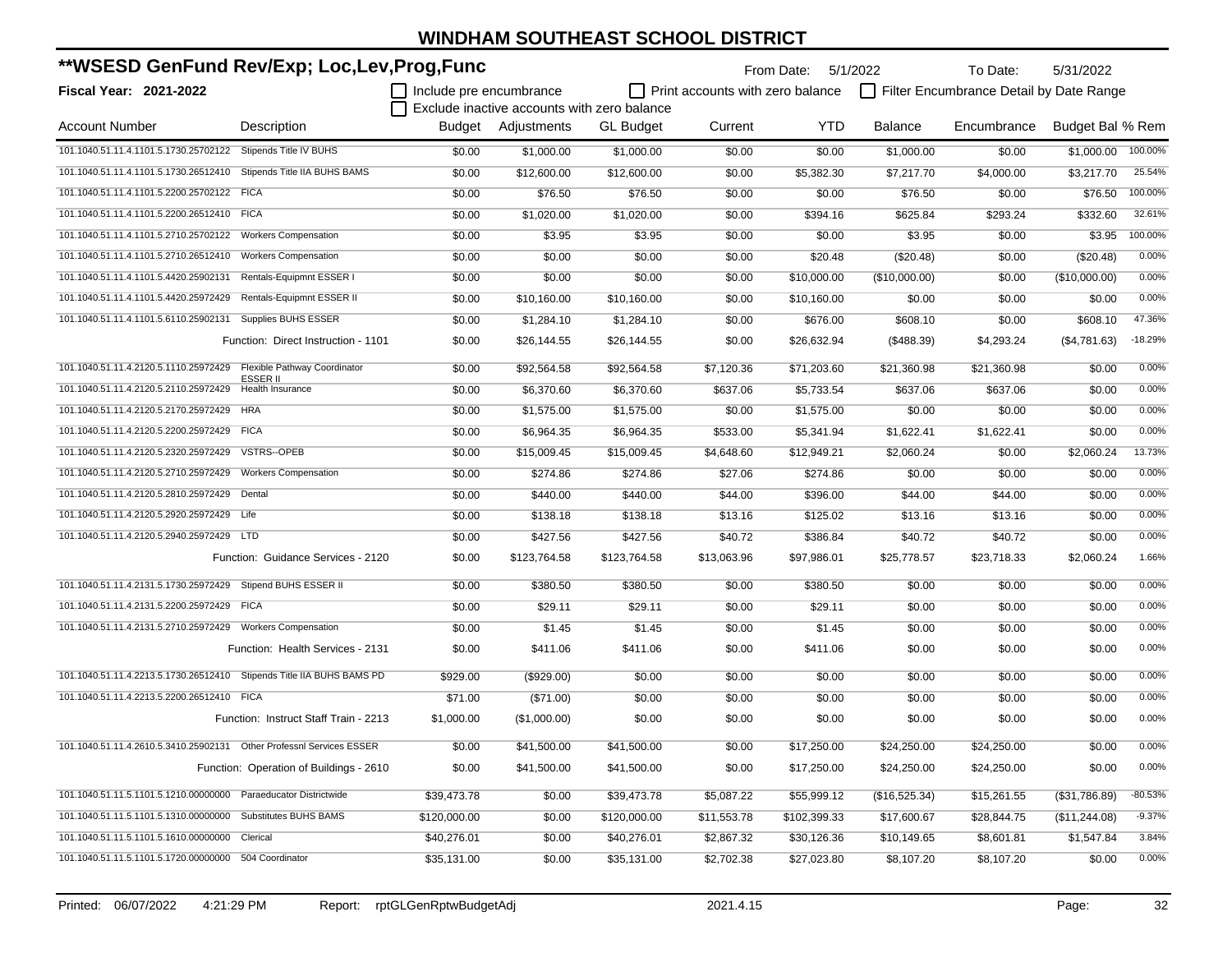| **WSESD GenFund Rev/Exp; Loc,Lev,Prog,Func                              |                                            |                         |                                             |                  | From Date: 5/1/2022              |              | To Date:     | 5/31/2022                               |                  |            |
|-------------------------------------------------------------------------|--------------------------------------------|-------------------------|---------------------------------------------|------------------|----------------------------------|--------------|--------------|-----------------------------------------|------------------|------------|
| Fiscal Year: 2021-2022                                                  |                                            | Include pre encumbrance |                                             |                  | Print accounts with zero balance |              |              | Filter Encumbrance Detail by Date Range |                  |            |
|                                                                         |                                            |                         | Exclude inactive accounts with zero balance |                  |                                  |              |              |                                         |                  |            |
| Account Number                                                          | Description                                |                         | Budget Adjustments                          | <b>GL Budget</b> | Current                          | <b>YTD</b>   | Balance      | Encumbrance                             | Budget Bal % Rem |            |
| 101.1040.51.11.5.1101.5.1730.00000000                                   | Stipends                                   | \$240.00                | \$0.00                                      | \$240.00         | \$0.00                           | \$0.00       | \$240.00     | \$135.00                                | \$105.00         | 43.75%     |
| 101.1040.51.11.5.1101.5.2120.00000000 Catamount Health                  |                                            | \$2,500.00              | \$0.00                                      | \$2,500.00       | \$0.00                           | \$0.00       | \$2,500.00   | \$0.00                                  | \$2,500.00       | 100.00%    |
| 101.1040.51.11.5.1101.5.2200.00000000 FICA                              |                                            | \$20,409.00             | \$0.00                                      | \$20,409.00      | \$1,705.93                       | \$16,473.68  | \$3,935.32   | \$3,799.59                              | \$135.73         | 0.67%      |
| 101.1040.51.11.5.1101.5.2310.00000000 Retirement                        |                                            | \$3,678.67              | \$0.00                                      | \$3,678.67       | \$106.54                         | \$1,076.75   | \$2,601.92   | \$319.63                                | \$2,282.29       | 62.04%     |
| 101.1040.51.11.5.1101.5.2350.00000000                                   | 403(b)                                     | \$2,307.26              | \$0.00                                      | \$2,307.26       | \$177.48                         | \$1,780.99   | \$526.27     | \$532.44                                | (\$6.17)         | $-0.27%$   |
| 101.1040.51.11.5.1101.5.2510.00000000                                   | <b>Tuition Reimbursement</b>               | \$2,160.00              | \$0.00                                      | \$2,160.00       | \$0.00                           | \$0.00       | \$2,160.00   | \$0.00                                  | \$2,160.00       | 100.00%    |
| 101.1040.51.11.5.1101.5.2610.00000000                                   | Unemployment Comp BUHS BAMS                | \$12,000.00             | \$0.00                                      | \$12,000.00      | \$0.00                           | \$5,715.22   | \$6,284.78   | \$0.00                                  | \$6,284.78       | 52.37%     |
| 101.1040.51.11.5.1101.5.2710.00000000                                   | <b>WRCC</b><br><b>Workers Compensation</b> | \$1,067.12              | \$0.00                                      | \$1,067.12       | \$84.40                          | \$832.04     | \$235.08     | \$0.00                                  | \$235.08         | 22.03%     |
| 101.1040.51.11.5.1101.5.2810.00000000 Dental                            |                                            | \$1,056.00              | \$0.00                                      | \$1,056.00       | \$88.00                          | \$968.00     | \$88.00      | \$88.00                                 | \$0.00           | 0.00%      |
| 101.1040.51.11.5.1101.5.2920.00000000 Life                              |                                            | \$207.00                | \$0.00                                      | \$207.00         | \$21.46                          | \$254.02     | (\$47.02)    | \$21.46                                 | (\$68.48)        | $-33.08%$  |
| 101.1040.51.11.5.1101.5.2940.00000000 LTD                               |                                            | \$580.97                | \$0.00                                      | \$580.97         | \$60.96                          | \$728.49     | (\$147.52)   | \$60.96                                 | (\$208.48)       | $-35.88%$  |
| 101.1040.51.11.5.1101.5.3210.00000000 Professional Educational Services |                                            | \$120,000.00            | \$0.00                                      | \$120,000.00     | \$19,987.50                      | \$92,699.00  | \$27,301.00  | \$32,364.00                             | (\$5,063.00)     | $-4.22%$   |
| 101.1040.51.11.5.1101.5.6110.00000000 Supplies BUHS                     |                                            | \$200.00                | \$0.00                                      | \$200.00         | \$0.00                           | \$115.04     | \$84.96      | \$0.00                                  | \$84.96          | 42.48%     |
|                                                                         | Function: Direct Instruction - 1101        | \$401,286.81            | \$0.00                                      | \$401,286.81     | \$44,442.97                      | \$336,191.84 | \$65,094.97  | \$98,136.39                             | (\$33,041.42)    | $-8.23%$   |
| 101.1040.51.11.5.1106.5.3210.00000000 Asian Studies                     |                                            | \$130,763.00            | \$0.00                                      | \$130,763.00     | \$0.00                           | \$76,107.50  | \$54,655.50  | \$0.00                                  | \$54,655.50      | 41.80%     |
|                                                                         | Function: Foreign Language - 1106          | \$130,763.00            | \$0.00                                      | \$130,763.00     | \$0.00                           | \$76,107.50  | \$54,655.50  | \$0.00                                  | \$54,655.50      | 41.80%     |
| 101.1040.51.11.5.1112.5.1110.00000000 Teachers BUHS Music Distwide      |                                            | \$214,019.73            | \$0.00                                      | \$214,019.73     | \$17,334.98                      | \$173,285.84 | \$40,733.89  | \$52,004.89                             | (\$11,271.00)    | $-5.27%$   |
| 101.1040.51.11.5.1112.5.2110.00000000                                   | Health Insurance                           | \$36,600.00             | \$0.00                                      | \$36,600.00      | \$3,598.16                       | \$39,579.76  | (\$2,979.76) | \$3,598.16                              | (\$6,577.92)     | $-17.97%$  |
| 101.1040.51.11.5.1112.5.2170.00000000 HRA                               |                                            | \$6,242.20              | \$0.00                                      | \$6,242.20       | \$0.00                           | \$10,500.00  | (\$4,257.80) | \$0.00                                  | (\$4,257.80)     | $-68.21%$  |
| 101.1040.51.11.5.1112.5.2200.00000000 FICA                              |                                            | \$16,373.00             | \$0.00                                      | \$16,373.00      | \$1,263.05                       | \$12,481.34  | \$3,891.66   | \$3,895.68                              | (\$4.02)         | $-0.02%$   |
| 101.1040.51.11.5.1112.5.2310.00000000                                   | Retirement                                 | \$1,308.00              | \$0.00                                      | \$1,308.00       | \$0.00                           | \$1,340.00   | (\$32.00)    | \$0.00                                  | (\$32.00)        | $-2.45%$   |
| 101.1040.51.11.5.1112.5.2350.00000000                                   | 403(b)                                     | \$3,119.47              | \$0.00                                      | \$3,119.47       | \$242.52                         | \$2,423.92   | \$695.55     | \$727.56                                | (\$32.01)        | $-1.03%$   |
| 101.1040.51.11.5.1112.5.2510.00000000                                   | <b>Tuition Reimbursement</b>               | \$3,705.00              | \$0.00                                      | \$3,705.00       | \$0.00                           | \$2,305.00   | \$1,400.00   | \$0.00                                  | \$1,400.00       | 37.79%     |
| 101.1040.51.11.5.1112.5.2710.00000000                                   | <b>Workers Compensation</b>                | \$856.08                | \$0.00                                      | \$856.08         | \$65.87                          | \$668.85     | \$187.23     | \$0.00                                  | \$187.23         | 21.87%     |
| 101.1040.51.11.5.1112.5.2810.00000000 Dental                            |                                            | \$3,264.00              | \$0.00                                      | \$3,264.00       | \$316.00                         | \$3,476.00   | (\$212.00)   | \$316.00                                | (\$528.00)       | $-16.18%$  |
| 101.1040.51.11.5.1112.5.2920.00000000 Life                              |                                            | \$126.00                | \$0.00                                      | \$126.00         | \$31.86                          | \$378.82     | (\$252.82)   | \$31.86                                 | (\$284.68)       | -225.94%   |
| 101.1040.51.11.5.1112.5.2940.00000000 LTD                               |                                            | \$387.35                | \$0.00                                      | \$387.35         | \$99.16                          | \$1,180.92   | (\$793.57)   | \$99.16                                 | (\$892.73)       | $-230.47%$ |
| 101.1040.51.11.5.1112.5.4310.00000000 NonTechnIgy Repair/Maint          |                                            | \$4,110.00              | \$0.00                                      | \$4,110.00       | \$114.85                         | \$2,055.10   | \$2,054.90   | \$1,525.00                              | \$529.90         | 12.89%     |
| 101.1040.51.11.5.1112.5.6110.00000000 Supplies Music BUHS               |                                            | \$3,295.00              | \$0.00                                      | \$3,295.00       | \$0.00                           | \$5,684.21   | (\$2,389.21) | \$0.00                                  | (\$2,389.21)     | $-72.51%$  |
| 101.1040.51.11.5.1112.5.6410.00000000 Books and Periodicals             |                                            | \$7,544.00              | \$0.00                                      | \$7,544.00       | \$73.50                          | \$6,014.34   | \$1,529.66   | \$0.00                                  | \$1,529.66       | 20.28%     |
| 101.1040.51.11.5.1112.5.6510.00000000 Supplies-Tech Related             |                                            | \$180.00                | \$0.00                                      | \$180.00         | \$0.00                           | \$38.19      | \$141.81     | \$0.00                                  | \$141.81         | 78.78%     |
| 101.1040.51.11.5.1112.5.8110.00000000 Dues and Fees - Staff             |                                            | \$700.00                | \$0.00                                      | \$700.00         | \$0.00                           | \$127.00     | \$573.00     | \$0.00                                  | \$573.00         | 81.86%     |
|                                                                         | Function: Music - 1112                     | \$301,829.83            | \$0.00                                      | \$301,829.83     | \$23,139.95                      | \$261,539.29 | \$40,290.54  | \$62,198.31                             | (\$21,907.77)    | $-7.26%$   |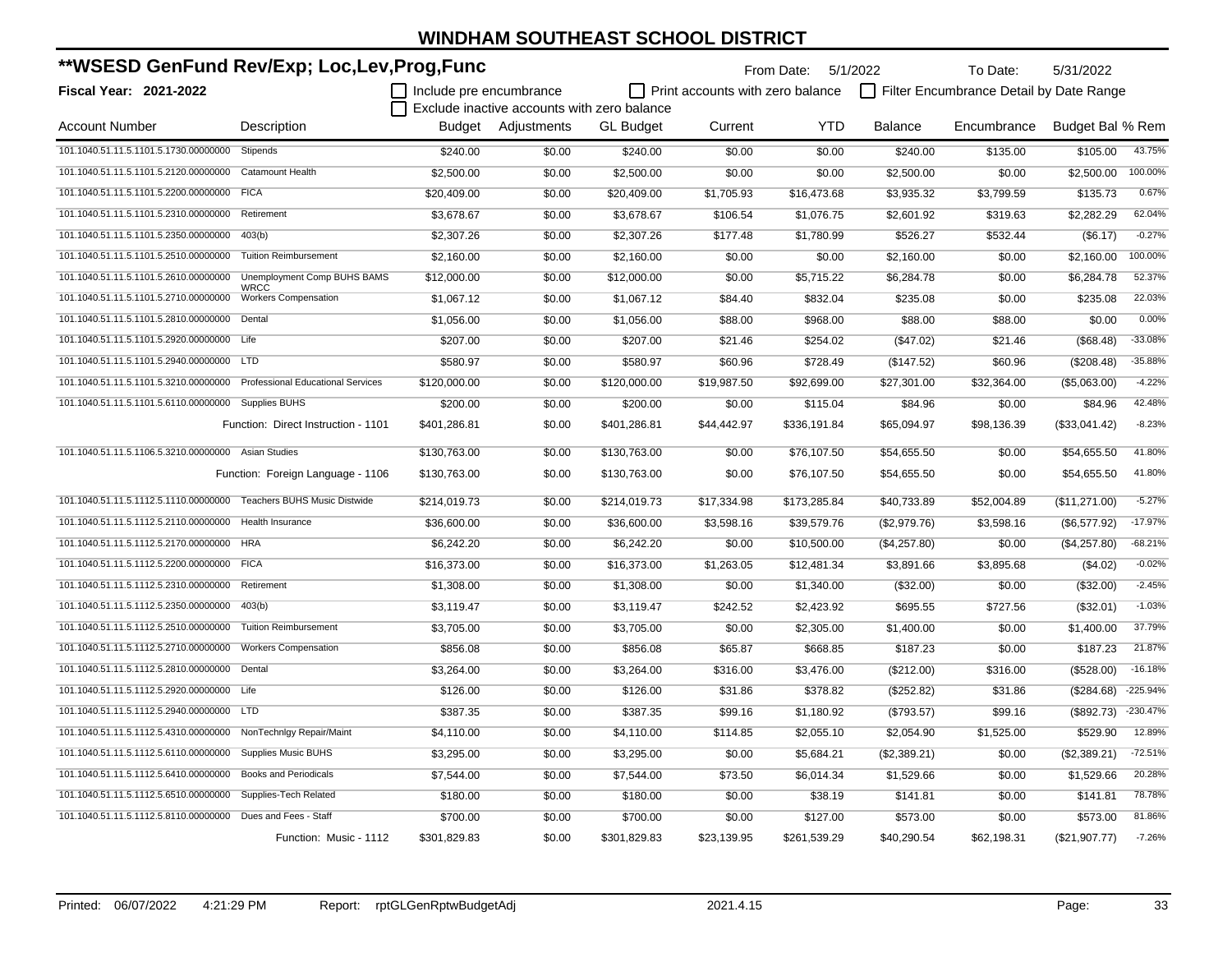| **WSESD GenFund Rev/Exp; Loc,Lev,Prog,Func                              |                                          |                         |                                             |                  | From Date: 5/1/2022              |              | To Date:       | 5/31/2022                               |                  |            |
|-------------------------------------------------------------------------|------------------------------------------|-------------------------|---------------------------------------------|------------------|----------------------------------|--------------|----------------|-----------------------------------------|------------------|------------|
| Fiscal Year: 2021-2022                                                  |                                          | Include pre encumbrance |                                             |                  | Print accounts with zero balance |              |                | Filter Encumbrance Detail by Date Range |                  |            |
|                                                                         |                                          |                         | Exclude inactive accounts with zero balance |                  |                                  |              |                |                                         |                  |            |
| <b>Account Number</b>                                                   | Description                              | Budget                  | Adjustments                                 | <b>GL Budget</b> | Current                          | <b>YTD</b>   | <b>Balance</b> | Encumbrance                             | Budget Bal % Rem |            |
| 101.1040.51.11.5.2131.5.1110.00000000 Nurse BUHS Districtwide           |                                          | \$184,735.00            | \$0.00                                      | \$184,735.00     | \$12,773.62                      | \$166,441.09 | \$18,293.91    | \$37,287.38                             | (\$18,993.47)    | $-10.28%$  |
| 101.1040.51.11.5.2131.5.1210.00000000                                   | Nurse Paraeducator BUHS                  | \$27,822.97             | \$0.00                                      | \$27,822.97      | \$2,263.12                       | \$24,600.75  | \$3,222.22     | \$6,789.37                              | (\$3,567.15)     | $-12.82%$  |
| 101.1040.51.11.5.2131.5.2110.00000000                                   | Health Insurance                         | \$49,009.00             | \$0.00                                      | \$49,009.00      | \$2,705.40                       | \$34,091.18  | \$14,917.82    | \$2,705.40                              | \$12,212.42      | 24.92%     |
| 101.1040.51.11.5.2131.5.2170.00000000                                   | <b>HRA</b>                               | \$9,511.93              | \$0.00                                      | \$9,511.93       | \$0.00                           | \$12,275.00  | (\$2,763.07)   | \$0.00                                  | (\$2,763.07)     | $-29.05%$  |
| 101.1040.51.11.5.2131.5.2200.00000000                                   | <b>FICA</b>                              | \$16,260.00             | \$0.00                                      | \$16,260.00      | \$1,103.60                       | \$13,886.29  | \$2,373.71     | \$3,326.00                              | (\$952.29)       | $-5.86%$   |
| 101.1040.51.11.5.2131.5.2310.00000000                                   | Retirement                               | \$1,321.59              | \$0.00                                      | \$1,321.59       | \$107.50                         | \$3,741.96   | (\$2,420.37)   | \$322.50                                | (\$2,742.87)     | $-207.54%$ |
| 101.1040.51.11.5.2131.5.2350.00000000                                   | 403(b)                                   | \$3,012.16              | \$0.00                                      | \$3,012.16       | \$109.18                         | \$1,091.80   | \$1,920.36     | \$327.52                                | \$1,592.84       | 52.88%     |
| 101.1040.51.11.5.2131.5.2510.00000000                                   | <b>Tuition Reimbursement</b>             | \$2,288.00              | \$0.00                                      | \$2,288.00       | \$0.00                           | \$0.00       | \$2,288.00     | \$0.00                                  | \$2,288.00       | 100.00%    |
| 101.1040.51.11.5.2131.5.2710.00000000                                   | <b>Workers Compensation</b>              | \$850.23                | \$0.00                                      | \$850.23         | \$57.14                          | \$738.97     | \$111.26       | \$0.00                                  | \$111.26         | 13.09%     |
| 101.1040.51.11.5.2131.5.2810.00000000                                   | Dental                                   | \$3,528.00              | \$0.00                                      | \$3,528.00       | \$256.16                         | \$2,917.44   | \$610.56       | \$256.16                                | \$354.40         | 10.05%     |
| 101.1040.51.11.5.2131.5.2920.00000000                                   | Life                                     | \$396.00                | \$0.00                                      | \$396.00         | \$27.70                          | \$309.90     | \$86.10        | \$27.70                                 | \$58.40          | 14.75%     |
| 101.1040.51.11.5.2131.5.2940.00000000 LTD                               |                                          | \$1,208.69              | \$0.00                                      | \$1,208.69       | \$84.04                          | \$936.45     | \$272.24       | \$84.04                                 | \$188.20         | 15.57%     |
| 101.1040.51.11.5.2131.5.3410.00000000                                   | <b>Other Professnl Services</b>          | \$3,000.00              | \$0.00                                      | \$3,000.00       | \$0.00                           | \$6,041.00   | (\$3,041.00)   | \$0.00                                  | (\$3,041.00)     | $-101.37%$ |
| 101.1040.51.11.5.2131.5.4310.00000000                                   | NonTechnlgy Repair/Maint                 | \$350.00                | \$0.00                                      | \$350.00         | \$0.00                           | \$127.25     | \$222.75       | \$0.00                                  | \$222.75         | 63.64%     |
| 101.1040.51.11.5.2131.5.6110.00000000                                   | Supplies Nurse BUHS                      | \$7,400.00              | \$0.00                                      | \$7,400.00       | \$4,426.26                       | \$10,059.05  | (\$2,659.05)   | \$983.24                                | (\$3,642.29)     | $-49.22%$  |
| 101.1040.51.11.5.2131.5.8110.00000000 Dues and Fees - Staff             |                                          | \$200.00                | \$0.00                                      | \$200.00         | \$0.00                           | \$0.00       | \$200.00       | \$0.00                                  | \$200.00         | 100.00%    |
|                                                                         | Function: Health Services - 2131         | \$310,893.57            | \$0.00                                      | \$310,893.57     | \$23,913.72                      | \$277,258.13 | \$33,635.44    | \$52,109.31                             | (\$18,473.87)    | $-5.94%$   |
| 101.1040.51.11.5.2133.5.1720.00000000 Student Assistance Prog Counselor | <b>DistWide</b>                          | \$69.526.40             | \$0.00                                      | \$69.526.40      | \$5,348.20                       | \$53.033.29  | \$16.493.11    | \$16,044.40                             | \$448.71         | 0.65%      |
| 101.1040.51.11.5.2133.5.2110.00000000                                   | <b>Health Insurance</b>                  | \$7,673.00              | \$0.00                                      | \$7,673.00       | \$1,365.58                       | \$15,116.91  | (\$7,443.91)   | \$1,365.58                              | (\$8,809.49)     | $-114.81%$ |
| 101.1040.51.11.5.2133.5.2170.00000000                                   | <b>HRA</b>                               | \$4,681.65              | \$0.00                                      | \$4,681.65       | \$0.00                           | \$6,600.00   | (\$1,918.35)   | \$0.00                                  | (\$1,918.35)     | $-40.98%$  |
| 101.1040.51.11.5.2133.5.2200.00000000                                   | <b>FICA</b>                              | \$5,319.00              | \$0.00                                      | \$5,319.00       | \$371.61                         | \$3,545.84   | \$1,773.16     | \$1,178.78                              | \$594.38         | 11.17%     |
| 101.1040.51.11.5.2133.5.2310.00000000                                   | Retirement                               | \$2,052.10              | \$0.00                                      | \$2,052.10       | \$254.04                         | \$2,545.07   | (\$492.97)     | \$762.11                                | (\$1,255.08)     | $-61.16%$  |
| 101.1040.51.11.5.2133.5.2510.00000000                                   | <b>Tuition Reimbursement</b>             | \$800.00                | \$0.00                                      | \$800.00         | \$0.00                           | \$0.00       | \$800.00       | \$0.00                                  | \$800.00         | 100.00%    |
| 101.1040.51.11.5.2133.5.2710.00000000                                   | <b>Workers Compensation</b>              | \$278.11                | \$0.00                                      | \$278.11         | \$20.32                          | \$204.72     | \$73.39        | \$0.00                                  | \$73.39          | 26.39%     |
| 101.1040.51.11.5.2133.5.2810.00000000                                   | Dental                                   | \$1,536.00              | \$0.00                                      | \$1,536.00       | \$44.00                          | \$652.00     | \$884.00       | \$44.00                                 | \$840.00         | 54.69%     |
| 101.1040.51.11.5.2133.5.2920.00000000                                   | Life                                     | \$81.00                 | \$0.00                                      | \$81.00          | \$10.40                          | \$124.80     | (\$43.80)      | \$10.40                                 | (\$54.20)        | $-66.91%$  |
| 101.1040.51.11.5.2133.5.2940.00000000                                   | <b>LTD</b>                               | \$247.12                | \$0.00                                      | \$247.12         | \$30.58                          | \$362.65     | (\$115.53)     | \$30.58                                 | (\$146.11)       | $-59.13%$  |
| 101.1040.51.11.5.2133.5.3210.00000000                                   | <b>Professional Educational Services</b> | \$0.00                  | \$0.00                                      | \$0.00           | \$300.00                         | \$2,700.00   | (\$2,700.00)   | \$5,499.05                              | (\$8,199.05)     | 0.00%      |
|                                                                         | Function: SAP Counselors - 2133          | \$92,194.38             | \$0.00                                      | \$92,194.38      | \$7,744.73                       | \$84,885.28  | \$7,309.10     | \$24,934.90                             | (\$17,625.80)    | $-19.12%$  |
| 101.1040.51.11.5.2140.5.3410.00000000 Psych Professnl Services          |                                          | \$8,000.00              | \$0.00                                      | \$8,000.00       | \$0.00                           | \$0.00       | \$8,000.00     | \$0.00                                  | \$8,000.00       | 100.00%    |
|                                                                         | Function: Psychological Services - 2140  | \$8,000.00              | \$0.00                                      | \$8,000.00       | \$0.00                           | \$0.00       | \$8,000.00     | \$0.00                                  | \$8,000.00       | 100.00%    |
| 101.1040.51.11.5.2190.5.1120.00000000 Instructional Improvement Coach   |                                          | \$124,023.00            | \$0.00                                      | \$124,023.00     | \$0.00                           | \$0.00       | \$124,023.00   | \$0.00                                  | \$124,023.00     | 100.00%    |
| 101.1040.51.11.5.2190.5.1210.00000000 Paraeducator School Improvement   |                                          | \$0.00                  | \$0.00                                      | \$0.00           | \$4,130.60                       | \$39,549.98  | (\$39,549.98)  | \$12,391.83                             | (\$51,941.81)    | 0.00%      |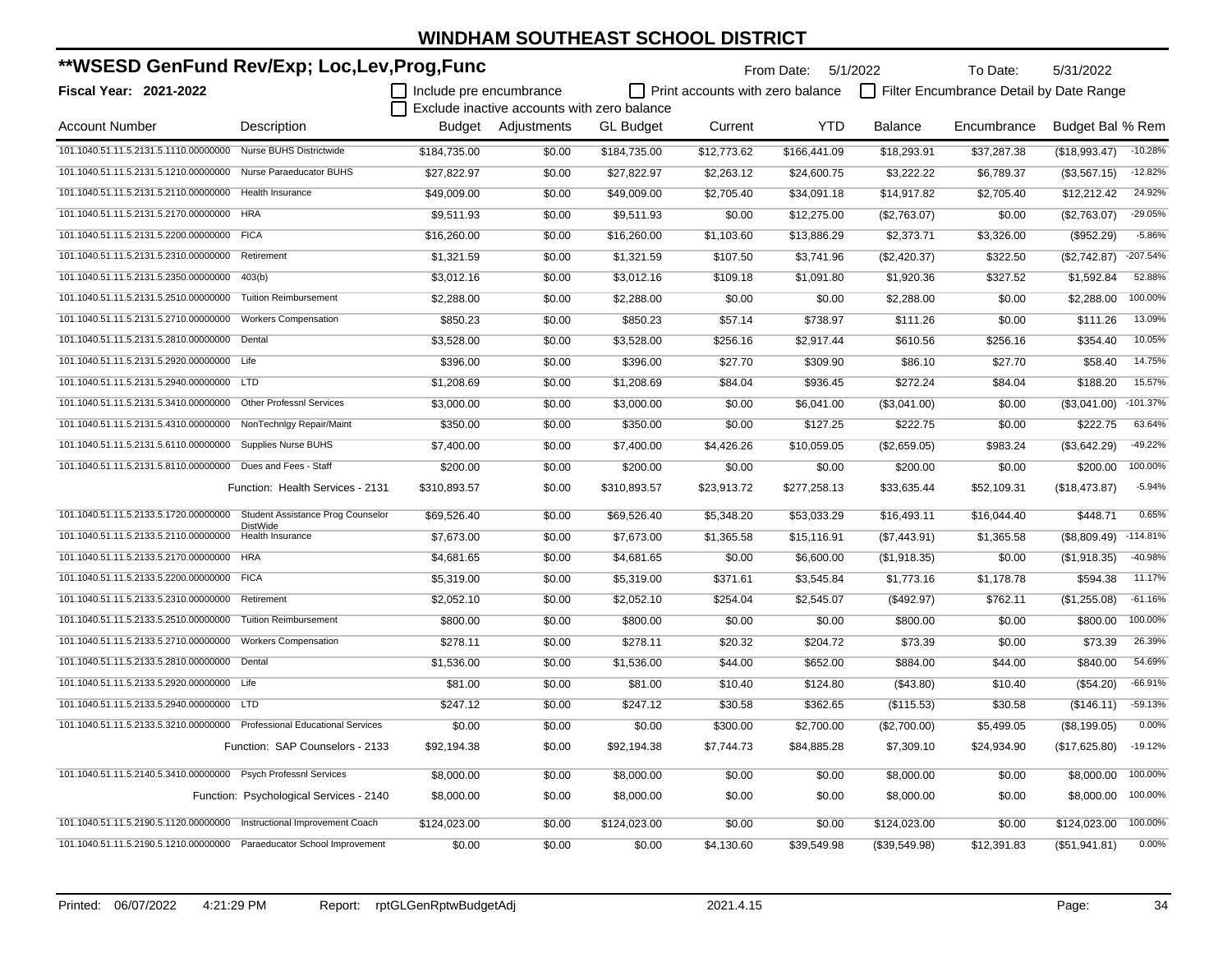| **WSESD GenFund Rev/Exp; Loc,Lev,Prog,Func                           |                                         |                         |                                             |                  |                                         | From Date:   | 5/1/2022<br>To Date:<br>5/31/2022 |                                         |                  |            |
|----------------------------------------------------------------------|-----------------------------------------|-------------------------|---------------------------------------------|------------------|-----------------------------------------|--------------|-----------------------------------|-----------------------------------------|------------------|------------|
| <b>Fiscal Year: 2021-2022</b>                                        |                                         | Include pre encumbrance |                                             |                  | $\Box$ Print accounts with zero balance |              |                                   | Filter Encumbrance Detail by Date Range |                  |            |
|                                                                      |                                         |                         | Exclude inactive accounts with zero balance |                  |                                         |              |                                   |                                         |                  |            |
| Account Number                                                       | Description                             |                         | Budget Adjustments                          | <b>GL Budget</b> | Current                                 | <b>YTD</b>   | Balance                           | Encumbrance                             | Budget Bal % Rem |            |
| 101.1040.51.11.5.2190.5.2110.00000000                                | <b>Health Insurance</b>                 | \$8,632.00              | \$0.00                                      | \$8,632.00       | \$700.76                                | \$9,281.27   | (\$649.27)                        | \$700.76                                | (\$1,350.03)     | $-15.64%$  |
| 101.1040.51.11.5.2190.5.2170.00000000                                | <b>HRA</b>                              | \$1,500.00              | \$0.00                                      | \$1,500.00       | \$0.00                                  | \$3,250.00   | (\$1,750.00)                      | \$0.00                                  | (\$1,750.00)     | $-116.67%$ |
| 101.1040.51.11.5.2190.5.2200.00000000                                | <b>FICA</b>                             | \$9,487.76              | \$0.00                                      | \$9,487.76       | \$308.68                                | \$2,952.57   | \$6,535.19                        | \$940.67                                | \$5,594.52       | 58.97%     |
| 101.1040.51.11.5.2190.5.2310.00000000                                | Retirement                              | \$1,345.18              | \$0.00                                      | \$1,345.18       | \$105.86                                | \$1,056.66   | \$288.52                          | \$317.57                                | (\$29.05)        | $-2.16%$   |
| 101.1040.51.11.5.2190.5.2350.00000000                                | 403(b)                                  | \$1.350.00              | \$0.00                                      | \$1,350.00       | \$0.00                                  | \$0.00       | \$1,350.00                        | \$0.00                                  | \$1,350.00       | 100.00%    |
| 101.1040.51.11.5.2190.5.2510.00000000                                | <b>Tuition Reimbursement</b>            | \$1,500.00              | \$0.00                                      | \$1,500.00       | \$0.00                                  | \$1,400.00   | \$100.00                          | \$0.00                                  | \$100.00         | 6.67%      |
| 101.1040.51.11.5.2190.5.2710.00000000                                | <b>Workers Compensation</b>             | \$496.09                | \$0.00                                      | \$496.09         | \$15.70                                 | \$150.24     | \$345.85                          | \$0.00                                  | \$345.85         | 69.72%     |
| 101.1040.51.11.5.2190.5.2810.00000000                                | Dental                                  | \$528.00                | \$0.00                                      | \$528.00         | \$44.00                                 | \$694.00     | (\$166.00)                        | \$44.00                                 | (\$210.00)       | $-39.77%$  |
| 101.1040.51.11.5.2190.5.2920.00000000 Life                           |                                         | \$135.00                | \$0.00                                      | \$135.00         | \$6.92                                  | \$103.50     | \$31.50                           | \$6.92                                  | \$24.58          | 18.21%     |
| 101.1040.51.11.5.2190.5.2940.00000000 LTD                            |                                         | \$423.41                | \$0.00                                      | \$423.41         | \$23.62                                 | \$330.02     | \$93.39                           | \$23.62                                 | \$69.77          | 16.48%     |
| 101.1040.51.11.5.2190.5.6110.00000000                                | Supplies Alt Ed                         | \$3,300.00              | \$0.00                                      | \$3,300.00       | \$0.00                                  | \$0.00       | \$3,300.00                        | \$0.00                                  | \$3,300.00       | 100.00%    |
| 101.1040.51.11.5.2190.5.6410.00000000                                | <b>Books and Periodicals</b>            | \$600.00                | \$0.00                                      | \$600.00         | \$0.00                                  | \$0.00       | \$600.00                          | \$0.00                                  | \$600.00         | 100.00%    |
| 101.1040.51.11.5.2190.5.8120.00000000                                | Dues and Fees - Students                | \$900.00                | \$0.00                                      | \$900.00         | \$0.00                                  | \$0.00       | \$900.00                          | \$0.00                                  | \$900.00         | 100.00%    |
|                                                                      | Function: Othr Support Serv-Stu - 2190  | \$154,220.44            | \$0.00                                      | \$154,220.44     | \$5,336.14                              | \$58,768.24  | \$95,452.20                       | \$14.425.37                             | \$81,026.83      | 52.54%     |
| 101.1040.51.11.5.2220.5.1110.00000000                                | <b>Librarians BUHS Distwide</b>         | \$150,708.00            | \$0.00                                      | \$150,708.00     | \$11,592.92                             | \$115,929.20 | \$34,778.80                       | \$34,778.80                             | \$0.00           | 0.00%      |
| 101.1040.51.11.5.2220.5.1610.00000000                                | <b>Library Support BUHS Distwide</b>    | \$31,960.03             | \$0.00                                      | \$31,960.03      | \$2,458.46                              | \$24,584.60  | \$7,375.43                        | \$13,875.43                             | (\$6,500.00)     | $-20.34%$  |
| 101.1040.51.11.5.2220.5.2110.00000000                                | <b>Health Insurance</b>                 | \$31.557.00             | \$0.00                                      | \$31,557.00      | \$2,590.20                              | \$28,671.61  | \$2,885.39                        | \$2,590.20                              | \$295.19         | 0.94%      |
| 101.1040.51.11.5.2220.5.2170.00000000                                | <b>HRA</b>                              | \$6,390.83              | \$0.00                                      | \$6,390.83       | \$0.00                                  | \$8,600.00   | (\$2,209.17)                      | \$0.00                                  | (\$2,209.17)     | $-34.57%$  |
| 101.1040.51.11.5.2220.5.2200.00000000                                | <b>FICA</b>                             | \$13,974.00             | \$0.00                                      | \$13,974.00      | \$1,033.85                              | \$10,284.84  | \$3,689.16                        | \$3,675.34                              | \$13.82          | 0.10%      |
| 101.1040.51.11.5.2220.5.2350.00000000                                | 403(b)                                  | \$4,292.56              | \$0.00                                      | \$4,292.56       | \$330.20                                | \$3,302.00   | \$990.56                          | \$990.59                                | (\$0.03)         | 0.00%      |
| 101.1040.51.11.5.2220.5.2510.00000000                                | <b>Tuition Reimbursement</b>            | \$2,366.00              | \$0.00                                      | \$2,366.00       | \$0.00                                  | \$0.00       | \$2,366.00                        | \$0.00                                  | \$2,366.00       | 100.00%    |
| 101.1040.51.11.5.2220.5.2710.00000000                                | <b>Workers Compensation</b>             | \$730.67                | \$0.00                                      | \$730.67         | \$53.39                                 | \$542.35     | \$188.32                          | \$0.00                                  | \$188.32         | 25.77%     |
| 101.1040.51.11.5.2220.5.2810.00000000                                | Dental                                  | \$2,112.00              | \$0.00                                      | \$2,112.00       | \$176.00                                | \$1,936.00   | \$176.00                          | \$176.00                                | \$0.00           | 0.00%      |
| 101.1040.51.11.5.2220.5.2920.00000000                                | Life                                    | \$198.00                | \$0.00                                      | \$198.00         | \$26.30                                 | \$313.90     | (\$115.90)                        | \$26.30                                 | (\$142.20)       | $-71.82%$  |
| 101.1040.51.11.5.2220.5.2940.00000000                                | <b>LTD</b>                              | \$589.28                | \$0.00                                      | \$589.28         | \$80.36                                 | \$959.08     | (\$369.80)                        | \$80.36                                 | (\$450.16)       | -76.39%    |
| 101.1040.51.11.5.2220.5.5310.00000000                                | Communications                          | \$7,100.00              | \$0.00                                      | \$7,100.00       | \$2,251.60                              | \$6,357.66   | \$742.34                          | \$0.00                                  | \$742.34         | 10.46%     |
| 101.1040.51.11.5.2220.5.6110.00000000                                | Supplies Library BUHS                   | \$600.00                | \$0.00                                      | \$600.00         | \$121.55                                | \$2,506.58   | (\$1,906.58)                      | \$0.00                                  | (\$1,906.58)     | $-317.76%$ |
| 101.1040.51.11.5.2220.5.6410.00000000                                | <b>Books and Periodicals</b>            | \$15,900.00             | \$0.00                                      | \$15,900.00      | \$2,400.09                              | \$13,477.63  | \$2,422.37                        | \$652.48                                | \$1,769.89       | 11.13%     |
| 101.1040.51.11.5.2220.5.6510.00000000 Supplies-Tech Related          |                                         | \$3,150.00              | \$0.00                                      | \$3,150.00       | \$39.97                                 | \$2,392.09   | \$757.91                          | \$0.00                                  | \$757.91         | 24.06%     |
|                                                                      | Function: Library/Media Services - 2220 | \$271,628.37            | \$0.00                                      | \$271,628.37     | \$23,154.89                             | \$219,857.54 | \$51,770.83                       | \$56,845.50                             | (\$5,074.67)     | $-1.87%$   |
| 101.1040.51.11.5.2230.5.1720.00000000 Tech Coordinator BUHS Distwide |                                         | \$138,480.00            | \$0.00                                      | \$138,480.00     | \$10,453.92                             | \$125,447.04 | \$13,032.96                       | \$10,453.96                             | \$2,579.00       | 1.86%      |
| 101.1040.51.11.5.2230.5.1810.00000000                                | <b>Technology Support BUHS Distwide</b> | \$25,772.35             | \$0.00                                      | \$25,772.35      | \$4,225.80                              | \$51,051.63  | (\$25,279.28)                     | \$4,251.99                              | $(\$29,531.27)$  | $-114.59%$ |
| 101.1040.51.11.5.2230.5.2110.00000000 Health Insurance               |                                         | \$30,621.00             | \$0.00                                      | \$30,621.00      | \$3,948.24                              | \$41,276.90  | (\$10,655.90)                     | \$3,948.24                              | (\$14,604.14)    | -47.69%    |
| 101.1040.51.11.5.2230.5.2170.00000000 HRA                            |                                         | \$6,390.83              | \$0.00                                      | \$6,390.83       | \$0.00                                  | \$12,100.00  | (\$5,709.17)                      | \$0.00                                  | (\$5,709.17)     | $-89.33%$  |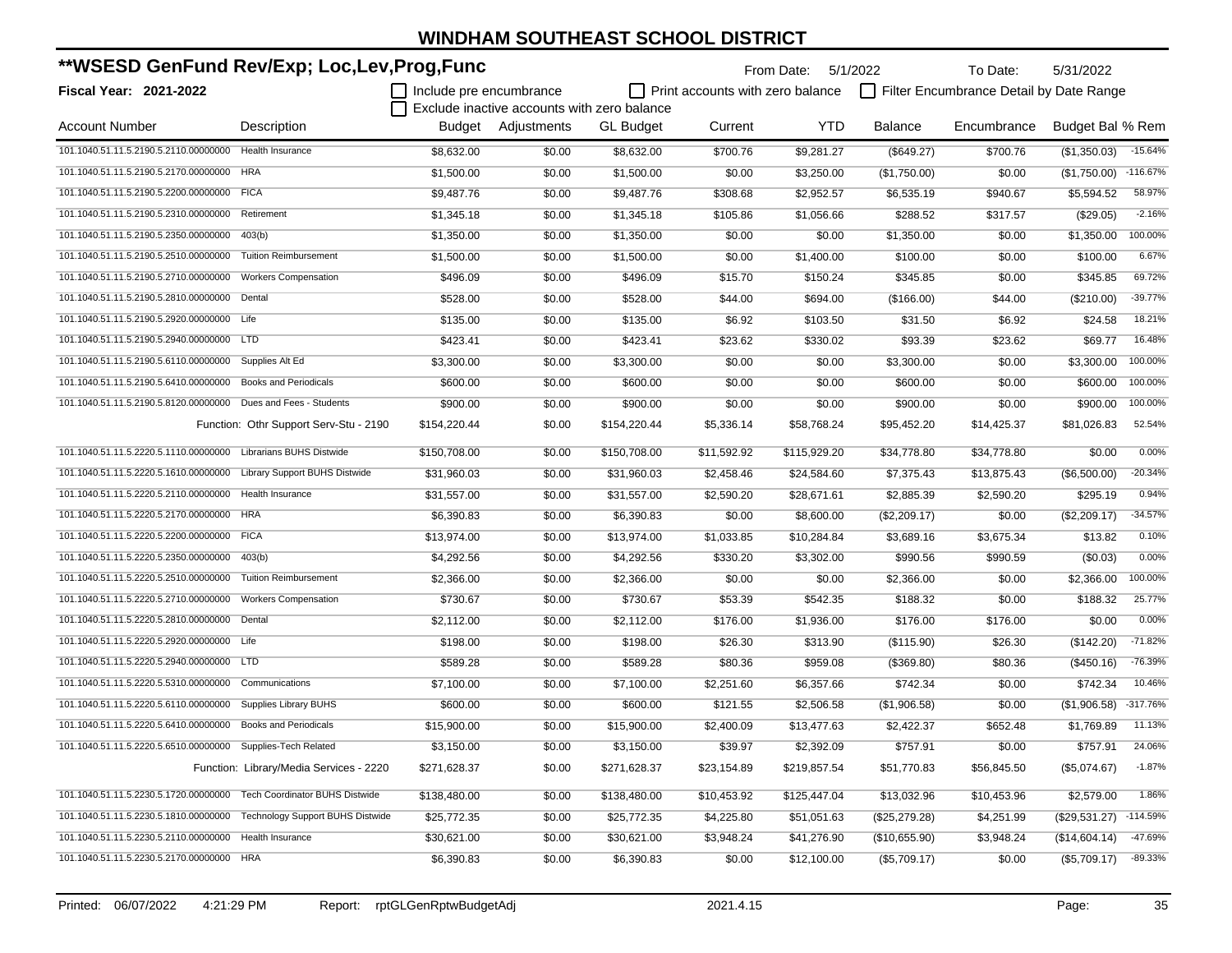| **WSESD GenFund Rev/Exp; Loc,Lev,Prog,Func                            |                                            |                         |                                             |                  |                                         | From Date:   | 5/1/2022      | To Date:                                | 5/31/2022        |           |
|-----------------------------------------------------------------------|--------------------------------------------|-------------------------|---------------------------------------------|------------------|-----------------------------------------|--------------|---------------|-----------------------------------------|------------------|-----------|
| <b>Fiscal Year: 2021-2022</b>                                         |                                            | Include pre encumbrance |                                             |                  | $\Box$ Print accounts with zero balance |              |               | Filter Encumbrance Detail by Date Range |                  |           |
|                                                                       |                                            |                         | Exclude inactive accounts with zero balance |                  |                                         |              |               |                                         |                  |           |
| <b>Account Number</b>                                                 | Description                                |                         | Budget Adjustments                          | <b>GL Budget</b> | Current                                 | YTD          | Balance       | Encumbrance                             | Budget Bal % Rem |           |
| 101.1040.51.11.5.2230.5.2200.00000000 FICA                            |                                            | \$12,566.00             | \$0.00                                      | \$12,566.00      | \$1,081.36                              | \$13,106.62  | (\$540.62)    | \$1,081.35                              | (\$1,621.97)     | $-12.91%$ |
| 101.1040.51.11.5.2230.5.2310.00000000                                 | Retirement                                 | \$6,455.30              | \$0.00                                      | \$6,455.30       | \$697.28                                | \$8,383.61   | (\$1,928.31)  | \$697.29                                | (\$2,625.60)     | $-40.67%$ |
| 101.1040.51.11.5.2230.5.2350.00000000                                 | 403(b)                                     | \$1,525.76              | \$0.00                                      | \$1,525.76       | \$117.36                                | \$1,408.32   | \$117.44      | \$117.37                                | \$0.07           | 0.00%     |
| 101.1040.51.11.5.2230.5.2510.00000000                                 | <b>Tuition Reimbursement</b>               | \$525.00                | \$0.00                                      | \$525.00         | \$0.00                                  | \$0.00       | \$525.00      | \$0.00                                  | \$525.00         | 100.00%   |
| 101.1040.51.11.5.2230.5.2710.00000000                                 | <b>Workers Compensation</b>                | \$657.01                | \$0.00                                      | \$657.01         | \$55.78                                 | \$685.34     | (\$28.33)     | \$0.00                                  | (\$28.33)        | $-4.31%$  |
| 101.1040.51.11.5.2230.5.2810.00000000                                 | Dental                                     | \$1,584.00              | \$0.00                                      | \$1,584.00       | \$132.00                                | \$1,452.00   | \$132.00      | \$132.00                                | \$0.00           | 0.00%     |
| 101.1040.51.11.5.2230.5.2920.00000000 Life                            |                                            | \$297.00                | \$0.00                                      | \$297.00         | \$27.00                                 | \$324.00     | (\$27.00)     | \$27.00                                 | (\$54.00)        | $-18.18%$ |
| 101.1040.51.11.5.2230.5.2940.00000000 LTD                             |                                            | \$914.82                | \$0.00                                      | \$914.82         | \$83.96                                 | \$1,009.47   | (\$94.65)     | \$83.96                                 | (\$178.61)       | $-19.52%$ |
| 101.1040.51.11.5.2230.5.4310.00000000 NonTechnIgy Repair/Maint        |                                            | \$5,000.00              | \$0.00                                      | \$5,000.00       | \$0.00                                  | \$0.00       | \$5,000.00    | \$0.00                                  | \$5,000.00       | 100.00%   |
| 101.1040.51.11.5.2230.5.5360.00000000                                 | Internet                                   | \$7,500.00              | \$0.00                                      | \$7,500.00       | \$388.81                                | \$4,199.52   | \$3,300.48    | \$0.00                                  | \$3,300.48       | 44.01%    |
| 101.1040.51.11.5.2230.5.6510.00000000 Supplies-Tech Related           |                                            | \$42,000.00             | \$0.00                                      | \$42,000.00      | \$125.95                                | \$31,405.39  | \$10,594.61   | \$0.00                                  | \$10,594.61      | 25.23%    |
|                                                                       | Function: Technology fr Instruct - 2230    | \$280,289.07            | \$0.00                                      | \$280,289.07     | \$21,337.46                             | \$291,849.84 | (\$11,560.77) | \$20,793.16                             | (\$32,353.93)    | $-11.54%$ |
| 101.1040.51.11.5.2290.5.1720.00000000 Audio Visual Svcs BUHS Distwide |                                            | \$40,216.00             | \$0.00                                      | \$40,216.00      | \$0.00                                  | \$0.00       | \$40,216.00   | \$0.00                                  | \$40,216.00      | 100.00%   |
| 101.1040.51.11.5.2290.5.2110.00000000 Health Insurance                |                                            | \$8,632.00              | \$0.00                                      | \$8,632.00       | \$0.00                                  | \$0.00       | \$8,632.00    | \$0.00                                  | \$8,632.00       | 100.00%   |
| 101.1040.51.11.5.2290.5.2170.00000000 HRA                             |                                            | \$1,634.86              | \$0.00                                      | \$1,634.86       | \$0.00                                  | \$1,100.00   | \$534.86      | \$0.00                                  | \$534.86         | 32.72%    |
| 101.1040.51.11.5.2290.5.2200.00000000 FICA                            |                                            | \$3,077.00              | \$0.00                                      | \$3,077.00       | \$0.00                                  | \$0.00       | \$3,077.00    | \$0.00                                  | \$3,077.00       | 100.00%   |
| 101.1040.51.11.5.2290.5.2310.00000000                                 | Retirement                                 | \$1,910.26              | \$0.00                                      | \$1,910.26       | \$0.00                                  | \$0.00       | \$1,910.26    | \$0.00                                  | \$1,910.26       | 100.00%   |
| 101.1040.51.11.5.2290.5.2710.00000000                                 | <b>Workers Compensation</b>                | \$160.86                | \$0.00                                      | \$160.86         | \$0.00                                  | \$0.00       | \$160.86      | \$0.00                                  | \$160.86         | 100.00%   |
| 101.1040.51.11.5.2290.5.2810.00000000                                 | Dental                                     | \$528.00                | \$0.00                                      | \$528.00         | \$0.00                                  | \$0.00       | \$528.00      | \$0.00                                  | \$528.00         | 100.00%   |
| 101.1040.51.11.5.2290.5.2920.00000000 Life                            |                                            | \$81.00                 | \$0.00                                      | \$81.00          | \$0.00                                  | \$0.00       | \$81.00       | \$0.00                                  | \$81.00          | 100.00%   |
| 101.1040.51.11.5.2290.5.2940.00000000 LTD                             |                                            | \$230.04                | \$0.00                                      | \$230.04         | \$0.00                                  | \$0.00       | \$230.04      | \$0.00                                  | \$230.04         | 100.00%   |
| 101.1040.51.11.5.2290.5.4320.00000000 Technlgy Repair/Maint           |                                            | \$8,144.00              | \$0.00                                      | \$8,144.00       | \$0.00                                  | \$0.00       | \$8,144.00    | \$0.00                                  | \$8,144.00       | 100.00%   |
| 101.1040.51.11.5.2290.5.4430.00000000 Rentals-Computers/Related       |                                            | \$64,000.00             | \$0.00                                      | \$64,000.00      | \$3,770.82                              | \$54,236.87  | \$9,763.13    | \$0.00                                  | \$9,763.13       | 15.25%    |
| 101.1040.51.11.5.2290.5.6110.00000000                                 | Supplies AV BUHS                           | \$17,000.00             | \$0.00                                      | \$17,000.00      | \$884.00                                | \$7,779.90   | \$9,220.10    | \$7,032.60                              | \$2,187.50       | 12.87%    |
| 101.1040.51.11.5.2290.5.6510.00000000                                 | <b>Tech-Related Supplies</b>               | \$1,500.00              | \$0.00                                      | \$1,500.00       | \$362.02                                | \$362.02     | \$1,137.98    | \$0.00                                  | \$1,137.98       | 75.87%    |
|                                                                       | Function: Othr Supp Srv-Instrct Stf - 2290 | \$147,114.02            | \$0.00                                      | \$147,114.02     | \$5,016.84                              | \$63,478.79  | \$83,635.23   | \$7,032.60                              | \$76,602.63      | 52.07%    |
| 101.1040.51.11.5.2510.5.1610.00000000 Bookkeeper BUHS                 |                                            | \$47,588.13             | \$0.00                                      | \$47,588.13      | \$8,127.70                              | \$48,394.52  | (\$806.39)    | \$16,955.53                             | (\$17,761.92)    | $-37.32%$ |
| 101.1040.51.11.5.2510.5.2110.00000000 Health Insurance                |                                            | \$16,211.00             | \$0.00                                      | \$16,211.00      | \$1,799.94                              | \$15,140.15  | \$1,070.85    | \$1,818.97                              | (\$748.12)       | $-4.61%$  |
| 101.1040.51.11.5.2510.5.2170.00000000 HRA                             |                                            | \$3,269.73              | \$0.00                                      | \$3,269.73       | \$0.00                                  | \$4,400.00   | (\$1,130.27)  | \$0.00                                  | (\$1,130.27)     | $-34.57%$ |
| 101.1040.51.11.5.2510.5.2200.00000000 FICA                            |                                            | \$3,640.00              | \$0.00                                      | \$3,640.00       | \$603.00                                | \$3,559.92   | \$80.08       | \$1,278.13                              | (\$1,198.05)     | $-32.91%$ |
| 101.1040.51.11.5.2510.5.2310.00000000 Retirement                      |                                            | \$0.00                  | \$0.00                                      | \$0.00           | \$212.20                                | \$212.20     | (\$212.20)    | \$214.49                                | (\$426.69)       | 0.00%     |
| 101.1040.51.11.5.2510.5.2350.00000000 403(b)                          |                                            | \$1,903.53              | \$0.00                                      | \$1,903.53       | \$146.42                                | \$1,757.04   | \$146.49      | \$146.43                                | \$0.06           | 0.00%     |
| 101.1040.51.11.5.2510.5.2710.00000000 Workers Compensation            |                                            | \$190.35                | \$0.00                                      | \$190.35         | \$30.89                                 | \$187.55     | \$2.80        | \$0.00                                  | \$2.80           | 1.47%     |
| 101.1040.51.11.5.2510.5.2810.00000000 Dental                          |                                            | \$528.00                | \$0.00                                      | \$528.00         | \$102.20                                | \$568.95     | (\$40.95)     | \$75.58                                 | (\$116.53)       | $-22.07%$ |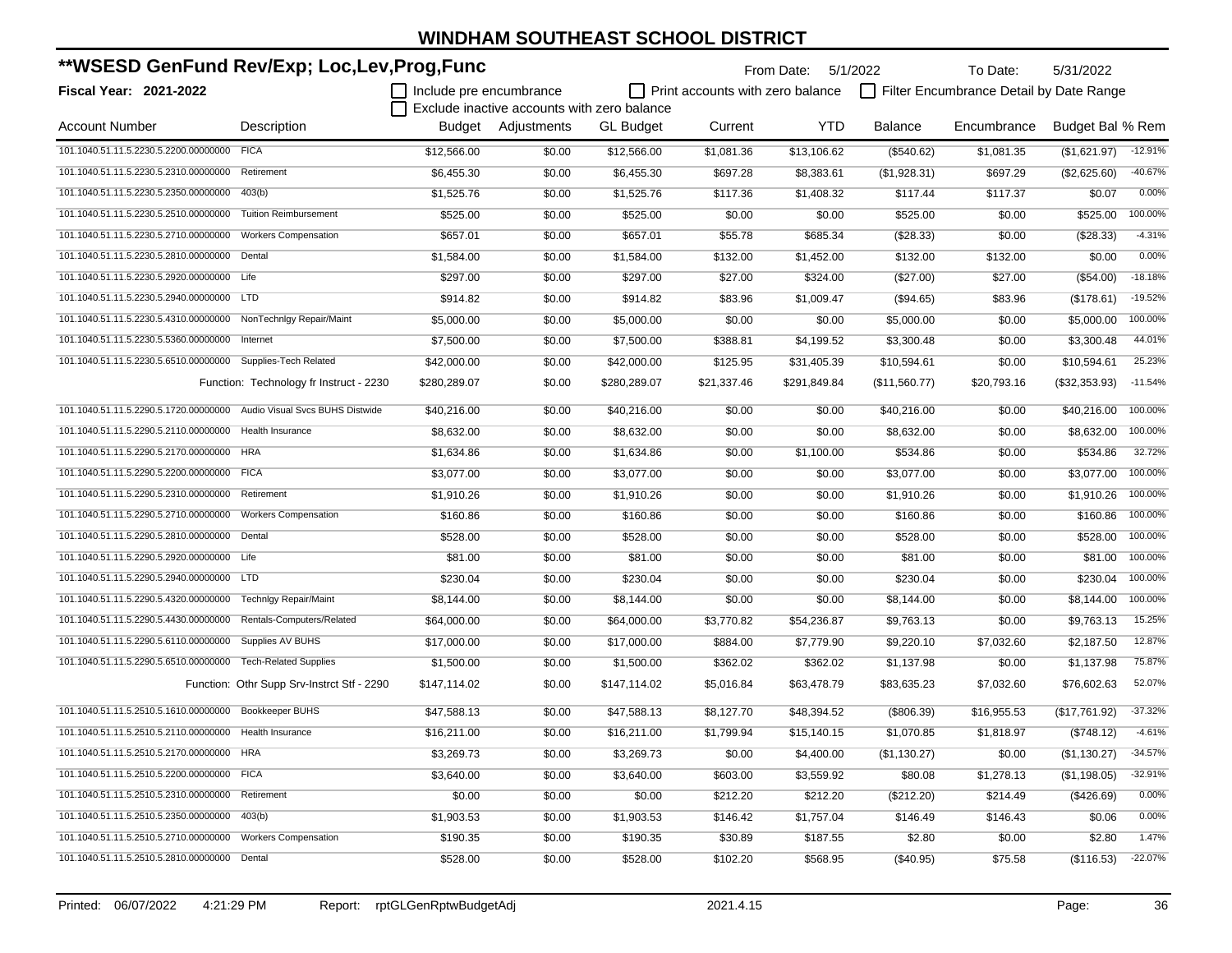| **WSESD GenFund Rev/Exp; Loc,Lev,Prog,Func                           |                                         |                         |                                             | From Date:       | 5/1/2022                                | To Date:       | 5/31/2022      |                                         |                  |           |
|----------------------------------------------------------------------|-----------------------------------------|-------------------------|---------------------------------------------|------------------|-----------------------------------------|----------------|----------------|-----------------------------------------|------------------|-----------|
| Fiscal Year: 2021-2022                                               |                                         | Include pre encumbrance |                                             |                  | $\Box$ Print accounts with zero balance |                |                | Filter Encumbrance Detail by Date Range |                  |           |
|                                                                      |                                         |                         | Exclude inactive accounts with zero balance |                  |                                         |                |                |                                         |                  |           |
| <b>Account Number</b>                                                | Description                             |                         | Budget Adjustments                          | <b>GL Budget</b> | Current                                 | <b>YTD</b>     | <b>Balance</b> | Encumbrance                             | Budget Bal % Rem |           |
| 101.1040.51.11.5.2510.5.2920.00000000 Life                           |                                         | \$90.00                 | \$0.00                                      | \$90.00          | \$10.26                                 | \$86.38        | \$3.62         | \$10.39                                 | (\$6.77)         | $-7.52%$  |
| 101.1040.51.11.5.2510.5.2940.00000000 LTD                            |                                         | \$272.20                | \$0.00                                      | \$272.20         | \$46.50                                 | \$276.84       | (\$4.64)       | \$46.78                                 | (\$51.42)        | $-18.89%$ |
|                                                                      | Function: Fiscal Services - 2510        | \$73,692.94             | \$0.00                                      | \$73,692.94      | \$11,079.11                             | \$74,583.55    | (\$890.61)     | \$20,546.30                             | (\$21,436.91)    | -29.09%   |
| 101.1040.51.11.5.2610.5.1510.00000000   Facilities Managers BUHS     |                                         | \$223,068.00            | \$0.00                                      | \$223,068.00     | \$18,841.80                             | \$223,642.93   | (\$574.93)     | \$20,972.68                             | (\$21,547.61)    | $-9.66%$  |
| 101.1040.51.11.5.2610.5.1820.00000000 Custodian BUHS                 |                                         | \$737,016.75            | \$0.00                                      | \$737,016.75     | \$58,867.82                             | \$681,966.28   | \$55,050.47    | \$59,806.78                             | (\$4,756.31)     | $-0.65%$  |
| 101.1040.51.11.5.2610.5.2110.00000000 Health Insurance               |                                         | \$265,210.00            | \$0.00                                      | \$265,210.00     | \$22,022.70                             | \$236,988.61   | \$28,221.39    | \$22,022.70                             | \$6,198.69       | 2.34%     |
| 101.1040.51.11.5.2610.5.2170.00000000 HRA                            |                                         | \$50,234.92             | \$0.00                                      | \$50,234.92      | \$0.00                                  | \$72,600.00    | (\$22,365.08)  | \$0.00                                  | (\$22,365.08)    | $-44.52%$ |
| 101.1040.51.11.5.2610.5.2200.00000000 FICA                           |                                         | \$73,447.00             | \$0.00                                      | \$73,447.00      | \$5,671.11                              | \$66,573.95    | \$6,873.05     | \$5,594.79                              | \$1,278.26       | 1.74%     |
| 101.1040.51.11.5.2610.5.2310.00000000 Retirement                     |                                         | \$35,091.91             | \$0.00                                      | \$35,091.91      | \$3,629.41                              | \$42,109.84    | (\$7,017.93)   | \$3,612.92                              | (\$10,630.85)    | $-30.29%$ |
| 101.1040.51.11.5.2610.5.2350.00000000                                | 403(b)                                  | \$3,722.69              | \$0.00                                      | \$3,722.69       | \$174.46                                | \$4,395.68     | (\$672.99)     | \$174.46                                | (\$847.45)       | $-22.76%$ |
| 101.1040.51.11.5.2610.5.2710.00000000                                | <b>Workers Compensation</b>             | \$31,970.82             | \$0.00                                      | \$31,970.82      | \$2,564.42                              | \$29,941.07    | \$2,029.75     | \$0.00                                  | \$2,029.75       | 6.35%     |
| 101.1040.51.11.5.2610.5.2810.00000000                                | Dental                                  | \$10,032.00             | \$0.00                                      | \$10,032.00      | \$836.00                                | \$9,036.00     | \$996.00       | \$836.00                                | \$160.00         | 1.59%     |
| 101.1040.51.11.5.2610.5.2920.00000000 Life                           |                                         | \$1,719.00              | \$0.00                                      | \$1,719.00       | \$153.00                                | \$1,677.67     | \$41.33        | \$153.00                                | $(\$111.67)$     | $-6.50%$  |
| 101.1040.51.11.5.2610.5.2940.00000000 LTD                            |                                         | \$5,118.60              | \$0.00                                      | \$5,118.60       | \$437.01                                | \$4,825.19     | \$293.41       | \$435.03                                | (\$141.62)       | $-2.77%$  |
| 101.1040.51.11.5.2610.5.3310.00000000 Emp Training/Develop           |                                         | \$5,100.00              | \$0.00                                      | \$5,100.00       | \$0.00                                  | \$1,583.00     | \$3,517.00     | \$0.00                                  | \$3,517.00       | 68.96%    |
| 101.1040.51.11.5.2610.5.3410.00000000                                | <b>Other Professnl Services</b>         | \$10,500.00             | \$0.00                                      | \$10,500.00      | \$180.00                                | \$18,828.70    | (\$8,328.70)   | \$975.00                                | (\$9,303.70)     | $-88.61%$ |
| 101.1040.51.11.5.2610.5.4120.00000000                                | Water & Sewer                           | \$52,100.00             | \$0.00                                      | \$52,100.00      | \$12,282.42                             | \$37,542.20    | \$14,557.80    | \$1,487.50                              | \$13,070.30      | 25.09%    |
| 101.1040.51.11.5.2610.5.4210.00000000                                | <b>Cleaning Services</b>                | \$3,800.00              | \$0.00                                      | \$3,800.00       | \$0.00                                  | \$5,060.00     | (\$1,260.00)   | \$0.00                                  | (\$1,260.00)     | $-33.16%$ |
| 101.1040.51.11.5.2610.5.4250.00000000 Trash & Recycling              |                                         | \$29,150.00             | \$0.00                                      | \$29,150.00      | \$2,912.60                              | \$27,826.10    | \$1,323.90     | \$6,396.70                              | (\$5,072.80)     | $-17.40%$ |
| 101.1040.51.11.5.2610.5.4310.00000000                                | NonTechnigy Repair/Maint                | \$157,900.00            | \$0.00                                      | \$157,900.00     | \$10,306.47                             | \$128,677.55   | \$29,222.45    | \$31,868.47                             | (\$2,646.02)     | $-1.68%$  |
| 101.1040.51.11.5.2610.5.4510.00000000                                | <b>Construction Services BUHS</b>       | \$275,000.00            | \$0.00                                      | \$275,000.00     | \$1,250.00                              | \$10,772.56    | \$264,227.44   | \$127,128.41                            | \$137,099.03     | 49.85%    |
| 101.1040.51.11.5.2610.5.5210.00000000                                | Insurance (Not Emp Ben)                 | \$100,000.00            | \$0.00                                      | \$100,000.00     | \$3,758.00                              | \$169,448.57   | (\$69,448.57)  | \$0.00                                  | $(\$69,448.57)$  | $-69.45%$ |
| 101.1040.51.11.5.2610.5.5310.00000000                                | Communications                          | \$60,000.00             | \$0.00                                      | \$60,000.00      | \$2,963.30                              | \$38,742.16    | \$21,257.84    | \$7,421.53                              | \$13,836.31      | 23.06%    |
| 101.1040.51.11.5.2610.5.5810.00000000                                | Travel                                  | \$1,200.00              | \$0.00                                      | \$1,200.00       | \$0.00                                  | \$18.02        | \$1,181.98     | \$0.00                                  | \$1,181.98       | 98.50%    |
| 101.1040.51.11.5.2610.5.6110.00000000 Supplies Maint BUHS            |                                         | \$145,100.00            | \$0.00                                      | \$145,100.00     | \$7,099.80                              | \$84,300.74    | \$60,799.26    | \$40,705.09                             | \$20,094.17      | 13.85%    |
| 101.1040.51.11.5.2610.5.6220.00000000                                | Electricity                             | \$255,000.00            | \$0.00                                      | \$255,000.00     | \$19,869.45                             | \$219,806.95   | \$35,193.05    | \$11,874.21                             | \$23,318.84      | 9.14%     |
| 101.1040.51.11.5.2610.5.6230.00000000 Bottled Gas                    |                                         | \$27,000.00             | \$0.00                                      | \$27,000.00      | \$0.00                                  | \$14,231.47    | \$12,768.53    | \$11,468.53                             | \$1,300.00       | 4.81%     |
| 101.1040.51.11.5.2610.5.6240.00000000 Oil                            |                                         | \$20,000.00             | \$0.00                                      | \$20,000.00      | \$0.00                                  | \$28,538.31    | (\$8,538.31)   | \$0.00                                  | (\$8,538.31)     | $-42.69%$ |
| 101.1040.51.11.5.2610.5.6270.00000000 Wood chips/pellets             |                                         | \$82,500.00             | \$0.00                                      | \$82,500.00      | \$1,813.76                              | \$87,468.80    | (\$4,968.80)   | \$0.00                                  | (\$4,968.80)     | $-6.02%$  |
| 101.1040.51.11.5.2610.5.6510.00000000 Tech-Related Supplies          |                                         | \$5,000.00              | \$0.00                                      | \$5,000.00       | \$0.00                                  | \$2,198.33     | \$2,801.67     | \$550.00                                | \$2,251.67       | 45.03%    |
|                                                                      | Function: Operation of Buildings - 2610 | \$2,665,981.69          | \$0.00                                      | \$2,665,981.69   | \$175,633.53                            | \$2,248,800.68 | \$417,181.01   | \$353,483.80                            | \$63,697.21      | 2.39%     |
| 101.1040.51.11.5.2630.5.4110.00000000 Utility Services BUHS Distwide |                                         | \$4,500.00              | \$0.00                                      | \$4,500.00       | \$0.00                                  | \$0.00         | \$4,500.00     | \$0.00                                  | \$4,500.00       | 100.00%   |
| 101.1040.51.11.5.2630.5.4220.00000000 Snow Plowing and Sanding       |                                         | \$99,500.00             | \$0.00                                      | \$99,500.00      | \$0.00                                  | \$88,940.85    | \$10,559.15    | \$2,940.00                              | \$7,619.15       | 7.66%     |
| 101.1040.51.11.5.2630.5.4310.00000000 NonTechnlgy Repair/Maint       |                                         | \$35,000.00             | \$0.00                                      | \$35,000.00      | \$7,211.29                              | \$25,690.65    | \$9,309.35     | \$9,048.35                              | \$261.00         | 0.75%     |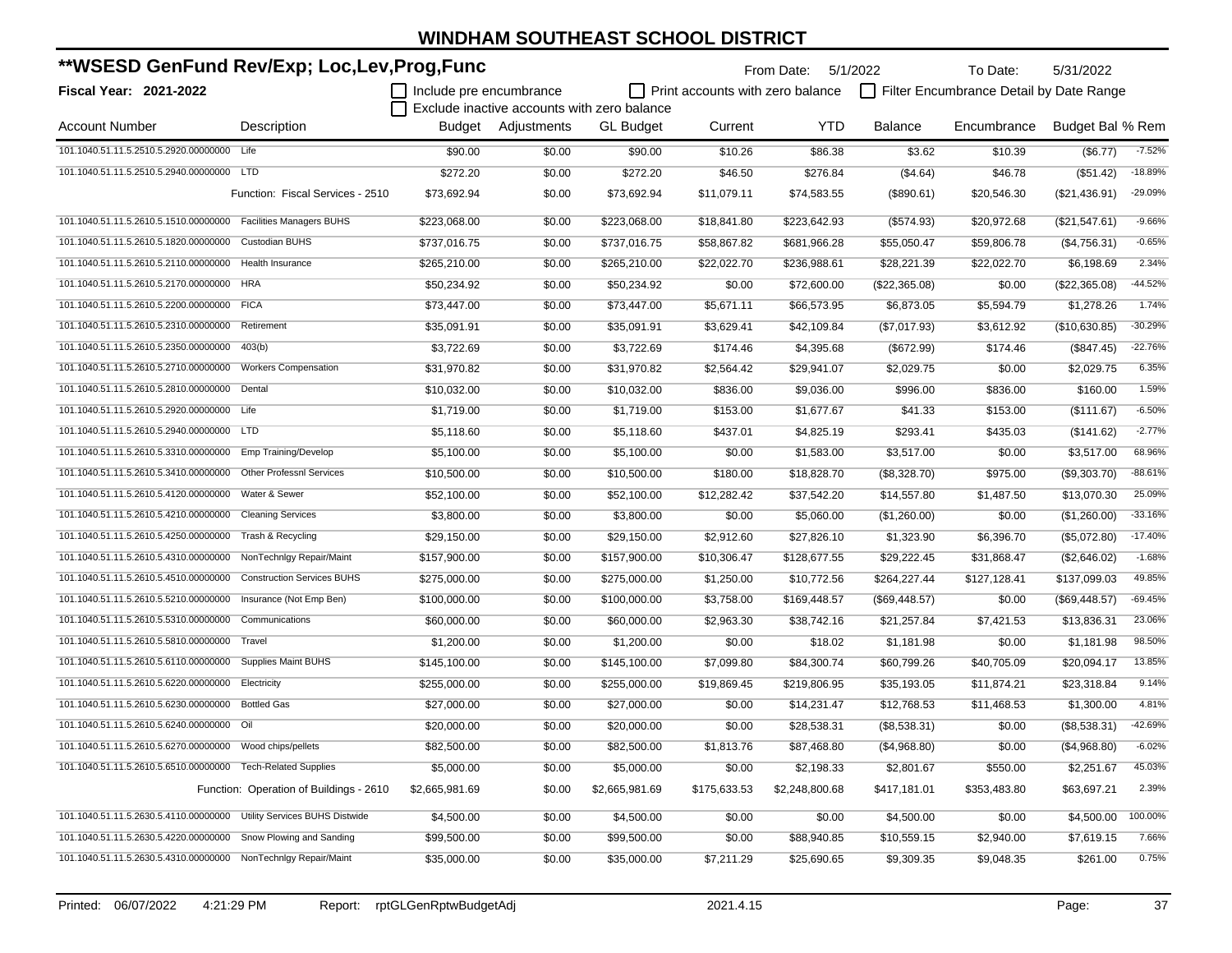| **WSESD GenFund Rev/Exp; Loc,Lev,Prog,Func                            |                                             |                         |                                             |                  |                                         | From Date: 5/1/2022 |                | To Date:                                | 5/31/2022        |            |
|-----------------------------------------------------------------------|---------------------------------------------|-------------------------|---------------------------------------------|------------------|-----------------------------------------|---------------------|----------------|-----------------------------------------|------------------|------------|
| Fiscal Year: 2021-2022                                                |                                             | Include pre encumbrance | Exclude inactive accounts with zero balance |                  | $\Box$ Print accounts with zero balance |                     |                | Filter Encumbrance Detail by Date Range |                  |            |
| <b>Account Number</b>                                                 | Description                                 |                         | Budget Adjustments                          | <b>GL Budget</b> | Current                                 | <b>YTD</b>          | Balance        | Encumbrance                             | Budget Bal % Rem |            |
| 101.1040.51.11.5.2630.5.6110.00000000                                 | <b>Supplies Grounds BUHS</b>                | \$13,500.00             | \$0.00                                      | \$13,500.00      | \$324.69                                | \$8,853.44          | \$4,646.56     | \$7,206.18                              | (\$2,559.62)     | $-18.96%$  |
| 101.1040.51.11.5.2630.5.6260.00000000 Gasoline                        |                                             | \$4,300.00              | \$0.00                                      | \$4,300.00       | \$314.66                                | \$3,943.44          | \$356.56       | \$0.00                                  | \$356.56         | 8.29%      |
| 101.1040.51.11.5.2630.5.7360.00000000   Equipment Grounds BUHS        |                                             | \$10,500.00             | \$0.00                                      | \$10,500.00      | \$0.00                                  | \$0.00              | \$10,500.00    | \$5,000.00                              | \$5,500.00       | 52.38%     |
|                                                                       | Function: Care and Upkeep of Grounds - 2630 | \$167,300.00            | \$0.00                                      | \$167,300.00     | \$7,850.64                              | \$127,428.38        | \$39,871.62    | \$24,194.53                             | \$15,677.09      | 9.37%      |
| 101.1040.51.11.5.2660.5.1810.00000000 Security Svcs BUHS Distwide     |                                             | \$151,382.40            | \$0.00                                      | \$151,382.40     | \$11,962.23                             | \$125,983.09        | \$25,399.31    | \$36,665.60                             | (\$11,266.29)    | $-7.44%$   |
| 101.1040.51.11.5.2660.5.2110.00000000 Health Insurance                |                                             | \$56,454.00             | \$0.00                                      | \$56,454.00      | \$6,611.52                              | \$50,816.19         | \$5,637.81     | \$6,611.52                              | (\$973.71)       | $-1.72%$   |
| 101.1040.51.11.5.2660.5.2170.00000000 HRA                             |                                             | \$8,174.32              | \$0.00                                      | \$8,174.32       | \$0.00                                  | \$8,800.00          | (\$625.68)     | \$0.00                                  | (\$625.68)       | $-7.65%$   |
| 101.1040.51.11.5.2660.5.2180.00000000 HSA                             |                                             | \$0.00                  | \$0.00                                      | \$0.00           | \$0.00                                  | \$4,400.00          | (\$4,400.00)   | \$0.00                                  | (\$4,400.00)     | 0.00%      |
| 101.1040.51.11.5.2660.5.2200.00000000 FICA                            |                                             | \$12,131.00             | \$0.00                                      | \$12,131.00      | \$831.33                                | \$8,923.63          | \$3,207.37     | \$2,610.88                              | \$596.49         | 4.92%      |
| 101.1040.51.11.5.2660.5.2310.00000000 Retirement                      |                                             | \$7,298.75              | \$0.00                                      | \$7,298.75       | \$568.21                                | \$5,846.80          | \$1,451.95     | \$1,673.59                              | (\$221.64)       | $-3.04%$   |
| 101.1040.51.11.5.2660.5.2510.00000000                                 | <b>Tuition Reimbursement</b>                | \$2,627.00              | \$0.00                                      | \$2,627.00       | \$0.00                                  | \$260.00            | \$2,367.00     | \$0.00                                  | \$2,367.00       | 90.10%     |
| 101.1040.51.11.5.2660.5.2710.00000000                                 | <b>Workers Compensation</b>                 | \$5,280.68              | \$0.00                                      | \$5,280.68       | \$394.75                                | \$4,159.20          | \$1,121.48     | \$0.00                                  | \$1,121.48       | 21.24%     |
| 101.1040.51.11.5.2660.5.2810.00000000 Dental                          |                                             | \$1,584.00              | \$0.00                                      | \$1,584.00       | \$220.00                                | \$2,079.69          | (\$495.69)     | \$220.00                                | (\$715.69)       | $-45.18%$  |
| 101.1040.51.11.5.2660.5.2920.00000000 Life                            |                                             | \$108.00                | \$0.00                                      | \$108.00         | \$18.00                                 | \$239.11            | (\$131.11)     | \$18.00                                 | (\$149.11)       | $-138.06%$ |
| 101.1040.51.11.5.2660.5.2940.00000000 LTD                             |                                             | \$324.28                | \$0.00                                      | \$324.28         | \$68.41                                 | \$812.25            | (\$487.97)     | \$66.65                                 | (\$554.62)       | $-171.03%$ |
| 101.1040.51.11.5.2660.5.3410.00000000                                 | Other Professnl Services SRO                | \$69,000.00             | \$0.00                                      | \$69,000.00      | \$69.65                                 | \$4,762.15          | \$64,237.85    | \$69.65                                 | \$64,168.20      | 93.00%     |
| 101.1040.51.11.5.2660.5.5810.00000000 Travel                          |                                             | \$3,000.00              | \$0.00                                      | \$3,000.00       | \$0.00                                  | \$199.36            | \$2,800.64     | \$0.00                                  | \$2,800.64       | 93.35%     |
| 101.1040.51.11.5.2660.5.6110.00000000                                 | <b>Supplies Security BUHS</b>               | \$3,000.00              | \$0.00                                      | \$3,000.00       | \$5,564.09                              | \$9,894.59          | (\$6,894.59)   | \$3,058.01                              | (\$9,952.60)     | $-331.75%$ |
| 101.1040.51.11.5.2660.5.7360.00000000 Equipment Security BUHS         |                                             | \$21,300.00             | \$0.00                                      | \$21,300.00      | \$0.00                                  | \$13,705.00         | \$7,595.00     | \$5,505.00                              | \$2,090.00       | 9.81%      |
|                                                                       | Function: Security - 2660                   | \$341,664.43            | \$0.00                                      | \$341,664.43     | \$26,308.19                             | \$240,881.06        | \$100,783.37   | \$56,498.90                             | \$44,284.47      | 12.96%     |
| 101.1040.51.11.5.2670.5.1810.00000000 Crossing Guards BUHS            |                                             | \$8,136.00              | \$0.00                                      | \$8,136.00       | \$606.52                                | \$8,456.14          | (\$320.14)     | \$853.24                                | (\$1,173.38)     | $-14.42%$  |
| 101.1040.51.11.5.2670.5.2200.00000000 FICA                            |                                             | \$622.00                | \$0.00                                      | \$622.00         | \$46.40                                 | \$628.63            | (\$6.63)       | \$34.60                                 | (\$41.23)        | $-6.63%$   |
| 101.1040.51.11.5.2670.5.2710.00000000                                 | <b>Workers Compensation</b>                 | \$270.93                | \$0.00                                      | \$270.93         | \$20.02                                 | \$279.06            | (\$8.13)       | \$0.00                                  | (\$8.13)         | $-3.00%$   |
| 101.1040.51.11.5.2670.5.2940.00000000 LTD                             |                                             | \$88.53                 | \$0.00                                      | \$88.53          | \$0.00                                  | \$0.00              | \$88.53        | \$0.00                                  | \$88.53          | 100.00%    |
|                                                                       | Function: Safety - 2670                     | \$9,117.46              | \$0.00                                      | \$9,117.46       | \$672.94                                | \$9,363.83          | $(\$246.37)$   | \$887.84                                | (\$1,134.21)     | $-12.44%$  |
| 101.1040.51.11.5.2715.5.5190.00000000 Field Trips-Edu Related BUHS    |                                             | \$0.00                  | \$0.00                                      | \$0.00           | \$662.83                                | \$662.83            | (\$662.83)     | \$1,111.22                              | (\$1,774.05)     | 0.00%      |
|                                                                       | Function: Field Trips-Edu Related - 2715    | \$0.00                  | \$0.00                                      | \$0.00           | \$662.83                                | \$662.83            | (\$662.83)     | \$1,111.22                              | (\$1,774.05)     | 0.00%      |
| 101.1040.51.11.5.5020.5.8310.00000000 Redemption of Principal Bond    |                                             | \$1,600,000.00          | \$0.00                                      | \$1,600,000.00   | \$0.00                                  | \$1,600,000.00      | \$0.00         | \$0.00                                  | \$0.00           | 0.00%      |
| 101.1040.51.11.5.5020.5.8320.00000000 Interest on LT Debt             |                                             | \$185,600.00            | \$0.00                                      | \$185,600.00     | \$0.00                                  | \$126,080.00        | \$59,520.00    | \$0.00                                  | \$59,520.00      | 32.07%     |
|                                                                       | Function: Debt Serv-Cap Construct - 5020    | \$1,785,600.00          | \$0.00                                      | \$1,785,600.00   | \$0.00                                  | \$1,726,080.00      | \$59,520.00    | \$0.00                                  | \$59,520.00      | 3.33%      |
| 101.1040.51.11.7.1101.5.3210.33702001 High School Completion Invoices |                                             | \$95,000.00             | \$0.00                                      | \$95,000.00      | \$0.00                                  | \$67,772.00         | \$27,228.00    | \$0.00                                  | \$27,228.00      | 28.66%     |
|                                                                       | Function: Direct Instruction - 1101         | \$95,000.00             | \$0.00                                      | \$95,000.00      | \$0.00                                  | \$67,772.00         | \$27,228.00    | \$0.00                                  | \$27,228.00      | 28.66%     |
|                                                                       | Level: Location-wide excl pre-k - 51        | \$7,237,576.01          | \$190,820.19                                | \$7,428,396.20   | \$389,357.90                            | \$6,307,788.79      | \$1,120,607.41 | \$845,459.70                            | \$275,147.71     | 3.70%      |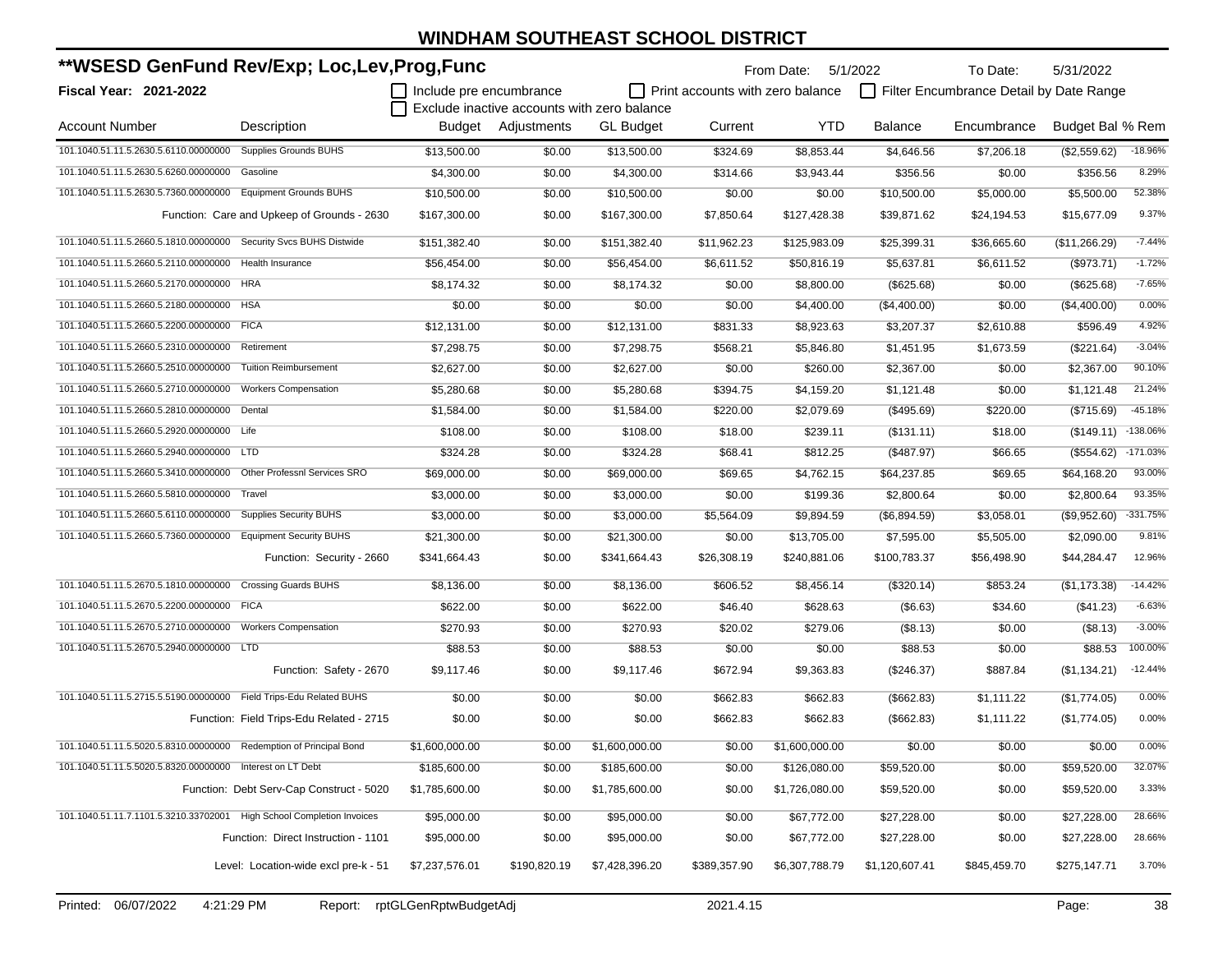| **WSESD GenFund Rev/Exp; Loc,Lev,Prog,Func                         |                                                                   |                         |              |                                             |                                         | From Date: 5/1/2022 |                | To Date:                                | 5/31/2022              |           |
|--------------------------------------------------------------------|-------------------------------------------------------------------|-------------------------|--------------|---------------------------------------------|-----------------------------------------|---------------------|----------------|-----------------------------------------|------------------------|-----------|
| <b>Fiscal Year: 2021-2022</b>                                      |                                                                   | Include pre encumbrance |              |                                             | $\Box$ Print accounts with zero balance |                     |                | Filter Encumbrance Detail by Date Range |                        |           |
|                                                                    |                                                                   |                         |              | Exclude inactive accounts with zero balance |                                         |                     |                |                                         |                        |           |
| <b>Account Number</b>                                              | Description                                                       | Budget                  | Adjustments  | <b>GL Budget</b>                            | Current                                 | <b>YTD</b>          | <b>Balance</b> | Encumbrance                             | Budget Bal % Rem       |           |
|                                                                    | Program: Regular Education - 11 \$15,336,251.10                   |                         | \$357,823.50 | \$15,694,074.60                             | \$922,731.09                            | \$13,067,081.76     | \$2,626,992.84 | \$2,190,028.69                          | \$436,964.15           | 2.78%     |
|                                                                    | 101.1040.31.12.5.1101.5.1750.00000000 BUHS Academic Summer School | \$3,500.00              | \$0.00       | \$3,500.00                                  | \$0.00                                  | \$0.00              | \$3,500.00     | \$0.00                                  | \$3,500.00             | 100.00%   |
| 101.1040.31.12.5.1101.5.2200.00000000 FICA                         |                                                                   | \$267.00                | \$0.00       | \$267.00                                    | \$0.00                                  | \$0.00              | \$267.00       | \$0.00                                  | \$267.00               | 100.00%   |
| 101.1040.31.12.5.1101.5.6110.00000000 Supplies Summer School BUHS  |                                                                   | \$500.00                | \$0.00       | \$500.00                                    | \$0.00                                  | \$1,193.00          | (\$693.00)     | \$0.00                                  | $($ \$693.00) -138.60% |           |
| 101.1040.31.12.5.1101.5.8110.00000000 Dues and Fees - Staff        |                                                                   | \$2,000.00              | \$0.00       | \$2,000.00                                  | \$0.00                                  | \$8,000.00          | (\$6,000.00)   | \$0.00                                  | (\$6,000.00)           | -300.00%  |
|                                                                    | Function: Direct Instruction - 1101                               | \$6,267.00              | \$0.00       | \$6,267.00                                  | \$0.00                                  | \$9,193.00          | (\$2,926.00)   | \$0.00                                  | (\$2,926.00)           | -46.69%   |
| 101.1040.31.12.5.2716.5.5190.00000000 Stu Transport Co Curricular  |                                                                   | \$3,500.00              | \$0.00       | \$3,500.00                                  | \$0.00                                  | \$4,620.00          | (\$1,120.00)   | \$0.00                                  | (\$1,120.00)           | $-32.00%$ |
|                                                                    | Function: Extra/Co-Curricular - 2716                              | \$3,500.00              | \$0.00       | \$3,500.00                                  | \$0.00                                  | \$4,620.00          | (\$1,120.00)   | \$0.00                                  | (\$1,120.00)           | $-32.00%$ |
|                                                                    | Level: Secondary (7-12) - 31                                      | \$9,767.00              | \$0.00       | \$9,767.00                                  | \$0.00                                  | \$13,813.00         | (\$4,046.00)   | \$0.00                                  | (\$4,046.00)           | $-41.43%$ |
| 101.1040.51.12.4.1101.5.1730.25902131                              | Stipends Summer School ESSER                                      | \$0.00                  | \$46,267.50  | \$46,267.50                                 | \$0.00                                  | \$46,267.50         | \$0.00         | \$0.00                                  | \$0.00                 | 0.00%     |
| 101.1040.51.12.4.1101.5.2200.25902131 FICA                         |                                                                   | \$0.00                  | \$3,488.95   | \$3,488.95                                  | \$0.00                                  | \$3,488.95          | \$0.00         | \$0.00                                  | \$0.00                 | 0.00%     |
| 101.1040.51.12.4.1101.5.2710.25902131                              | <b>Workers Compensation</b>                                       | \$0.00                  | \$185.15     | \$185.15                                    | \$0.00                                  | \$185.15            | \$0.00         | \$0.00                                  | \$0.00                 | 0.00%     |
| 101.1040.51.12.4.1101.5.3210.25902131                              | Prof Educational Services ESSER I                                 | \$0.00                  | \$816.00     | \$816.00                                    | \$0.00                                  | \$816.00            | \$0.00         | \$0.00                                  | \$0.00                 | 0.00%     |
| 101.1040.51.12.4.1101.5.6110.25902131                              | Supplies Summer Sch ESSER                                         | \$0.00                  | \$2,996.98   | \$2,996.98                                  | \$0.00                                  | \$2,996.98          | \$0.00         | \$0.00                                  | \$0.00                 | 0.00%     |
|                                                                    | Function: Direct Instruction - 1101                               | \$0.00                  | \$53,754.58  | \$53,754.58                                 | \$0.00                                  | \$53,754.58         | \$0.00         | \$0.00                                  | \$0.00                 | 0.00%     |
|                                                                    | Level: Location-wide excl pre-k - 51                              | \$0.00                  | \$53,754.58  | \$53,754.58                                 | \$0.00                                  | \$53,754.58         | \$0.00         | \$0.00                                  | \$0.00                 | 0.00%     |
|                                                                    | Program: Academic Summer School - 12                              | \$9,767.00              | \$53,754.58  | \$63,521.58                                 | \$0.00                                  | \$67,567.58         | (\$4,046.00)   | \$0.00                                  | (\$4,046.00)           | $-6.37%$  |
| 101.1040.31.15.5.3100.5.1840.00000000 BUHS Food Service Monitor    |                                                                   | \$15,848.36             | \$0.00       | \$15,848.36                                 | \$0.00                                  | \$8,433.27          | \$7,415.09     | \$0.00                                  | \$7,415.09             | 46.79%    |
| 101.1040.31.15.5.3100.5.2200.00000000 FICA                         |                                                                   | \$1,212.00              | \$0.00       | \$1,212.00                                  | \$0.00                                  | \$645.11            | \$566.89       | \$0.00                                  | \$566.89               | 46.77%    |
| 101.1040.31.15.5.3100.5.2310.00000000 Retirement                   |                                                                   | \$693.42                | \$0.00       | \$693.42                                    | \$0.00                                  | \$352.01            | \$341.41       | \$0.00                                  | \$341.41               | 49.24%    |
| 101.1040.31.15.5.3100.5.2710.00000000 Workers Compensation         |                                                                   | \$527.75                | \$0.00       | \$527.75                                    | \$0.00                                  | \$278.48            | \$249.27       | \$0.00                                  | \$249.27               | 47.23%    |
| 101.1040.31.15.5.3100.5.2920.00000000 Life                         |                                                                   | \$54.00                 | \$0.00       | \$54.00                                     | \$0.00                                  | \$15.60             | \$38.40        | \$0.00                                  | \$38.40                | 71.11%    |
| 101.1040.31.15.5.3100.5.2940.00000000 LTD                          |                                                                   | \$167.01                | \$0.00       | \$167.01                                    | \$0.00                                  | \$53.43             | \$113.58       | \$0.00                                  | \$113.58               | 68.01%    |
|                                                                    | Function: Food Services Operations - 3100                         | \$18,502.54             | \$0.00       | \$18,502.54                                 | \$0.00                                  | \$9,777.90          | \$8,724.64     | \$0.00                                  | \$8,724.64             | 47.15%    |
|                                                                    | Level: Secondary (7-12) - 31                                      | \$18,502.54             | \$0.00       | \$18,502.54                                 | \$0.00                                  | \$9,777.90          | \$8,724.64     | \$0.00                                  | \$8,724.64             | 47.15%    |
| 101.1040.51.15.5.3100.5.3210.00000000 Farm to School BUHS          |                                                                   | \$6,000.00              | \$0.00       | \$6,000.00                                  | \$0.00                                  | \$0.00              | \$6,000.00     | \$0.00                                  | \$6,000.00             | 100.00%   |
| 101.1040.51.15.5.3100.5.5910.00000000 Food Serv Support to SU BUHS |                                                                   | \$236,557.00            | \$0.00       | \$236,557.00                                | \$19,940.27                             | \$216,616.70        | \$19,940.30    | \$19,940.27                             | \$0.03                 | 0.00%     |
|                                                                    | Function: Food Services Operations - 3100                         | \$242,557.00            | \$0.00       | \$242,557.00                                | \$19,940.27                             | \$216,616.70        | \$25,940.30    | \$19,940.27                             | \$6,000.03             | 2.47%     |
|                                                                    | Level: Location-wide excl pre-k - 51                              | \$242,557.00            | \$0.00       | \$242,557.00                                | \$19,940.27                             | \$216,616.70        | \$25,940.30    | \$19,940.27                             | \$6,000.03             | 2.47%     |
|                                                                    | Program: Food Service - 15                                        | \$261,059.54            | \$0.00       | \$261,059.54                                | \$19,940.27                             | \$226,394.60        | \$34,664.94    | \$19,940.27                             | \$14,724.67            | 5.64%     |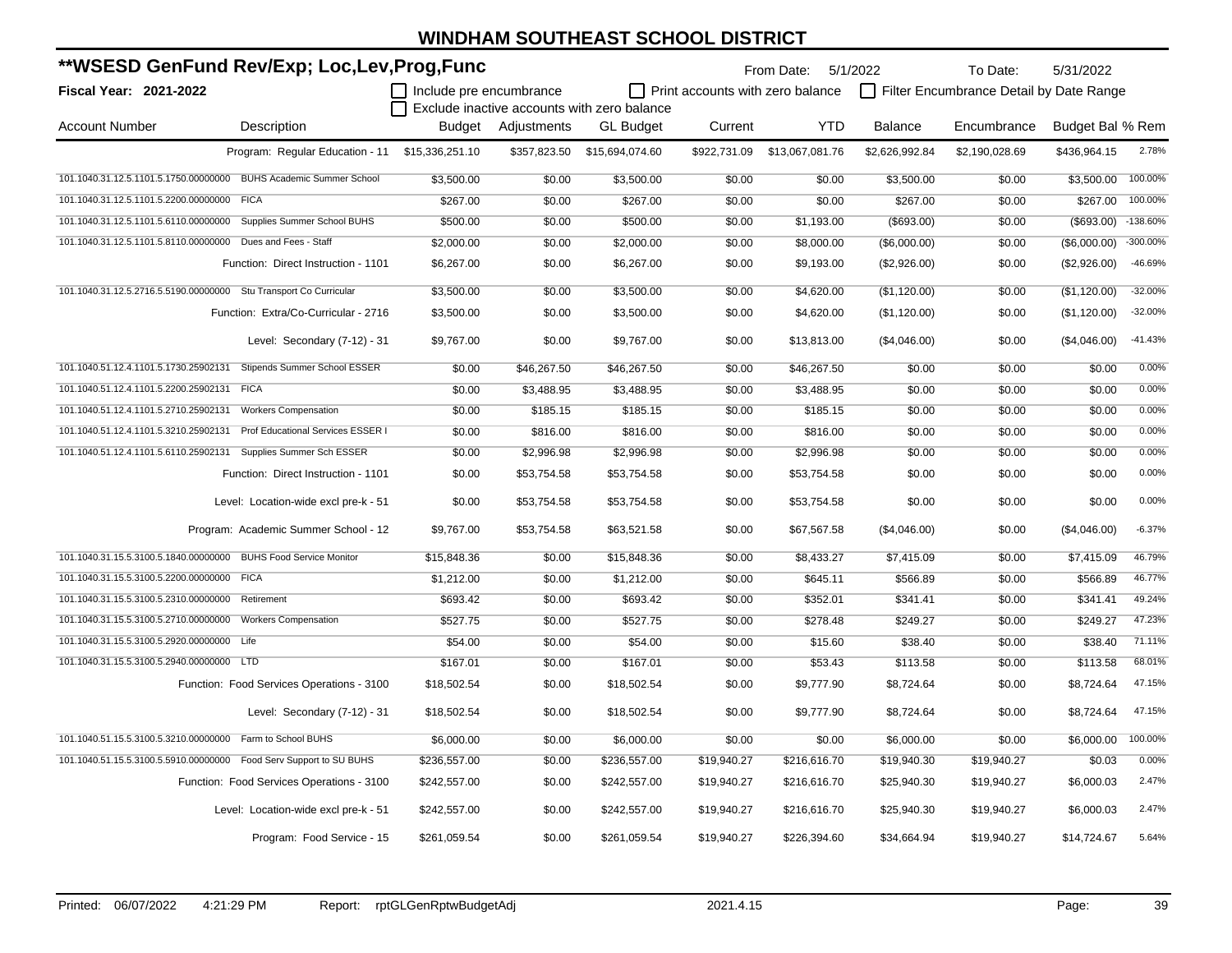| **WSESD GenFund Rev/Exp; Loc,Lev,Prog,Func                            |                                              |                           |                                             |                  |                                         | From Date:   | 5/1/2022       | To Date:                                | 5/31/2022        |           |
|-----------------------------------------------------------------------|----------------------------------------------|---------------------------|---------------------------------------------|------------------|-----------------------------------------|--------------|----------------|-----------------------------------------|------------------|-----------|
| Fiscal Year: 2021-2022                                                |                                              | I Include pre encumbrance |                                             |                  | $\Box$ Print accounts with zero balance |              |                | Filter Encumbrance Detail by Date Range |                  |           |
|                                                                       |                                              |                           | Exclude inactive accounts with zero balance |                  |                                         |              |                |                                         |                  |           |
| <b>Account Number</b>                                                 | Description                                  |                           | Budget Adjustments                          | <b>GL Budget</b> | Current                                 | YTD          | <b>Balance</b> | Encumbrance                             | Budget Bal % Rem |           |
| 101.1040.51.91.5.1401.5.1710.00000000                                 | <b>Athletic Director BUHS</b>                | \$79,590.00               | \$0.00                                      | \$79,590.00      | \$6,122.32                              | \$61,223.20  | \$18.366.80    | \$18,366.80                             | \$0.00           | 0.00%     |
| 101.1040.51.91.5.1401.5.2110.00000000                                 | Health Insurance                             | \$42,508.00               | \$0.00                                      | \$42,508.00      | \$1,592.40                              | \$17,516.40  | \$24,991.60    | \$1,592.40                              | \$23,399.20      | 55.05%    |
| 101.1040.51.91.5.1401.5.2170.00000000                                 | <b>HRA</b>                                   | \$3,121.11                | \$0.00                                      | \$3,121.11       | \$0.00                                  | \$4,011.00   | (\$889.89)     | \$0.00                                  | (\$889.89)       | $-28.51%$ |
| 101.1040.51.91.5.1401.5.2200.00000000                                 | <b>FICA</b>                                  | \$6,089.00                | \$0.00                                      | \$6,089.00       | \$447.37                                | \$4,325.50   | \$1.763.50     | \$1,375.57                              | \$387.93         | 6.37%     |
| 101.1040.51.91.5.1401.5.2350.00000000                                 | 403(b)                                       | \$1,591.80                | \$0.00                                      | \$1,591.80       | \$122.44                                | \$1.224.40   | \$367.40       | \$367.33                                | \$0.07           | 0.00%     |
| 101.1040.51.91.5.1401.5.2510.00000000                                 | <b>Tuition Reimbursement</b>                 | \$1,922.00                | \$0.00                                      | \$1,922.00       | \$0.00                                  | \$0.00       | \$1,922.00     | \$0.00                                  | \$1,922.00       | 100.00%   |
| 101.1040.51.91.5.1401.5.2710.00000000                                 | <b>Workers Compensation</b>                  | \$318.36                  | \$0.00                                      | \$318.36         | \$23.26                                 | \$236.28     | \$82.08        | \$0.00                                  | \$82.08          | 25.78%    |
| 101.1040.51.91.5.1401.5.2810.00000000                                 | Dental                                       | \$1,680.00                | \$0.00                                      | \$1,680.00       | \$126.34                                | \$1,389.71   | \$290.29       | \$126.34                                | \$163.95         | 9.76%     |
| 101.1040.51.91.5.1401.5.2920.00000000 Life                            |                                              | \$153.00                  | \$0.00                                      | \$153.00         | \$10.60                                 | \$127.24     | \$25.76        | \$10.60                                 | \$15.16          | 9.91%     |
| 101.1040.51.91.5.1401.5.2940.00000000                                 | <b>LTD</b>                                   | \$472.66                  | \$0.00                                      | \$472.66         | \$35.00                                 | \$418.52     | \$54.14        | \$35.00                                 | \$19.14          | 4.05%     |
| 101.1040.51.91.5.1401.5.3210.00000000                                 | <b>Professional Educational Services</b>     | \$1,450.00                | \$0.00                                      | \$1,450.00       | \$260.00                                | \$1,584.00   | (\$134.00)     | \$0.00                                  | (\$134.00)       | $-9.24%$  |
| 101.1040.51.91.5.1401.5.3310.00000000                                 | BUHS Athletic Prog and Training              | \$1,750.00                | \$0.00                                      | \$1,750.00       | \$640.00                                | \$875.00     | \$875.00       | \$0.00                                  | \$875.00         | 50.00%    |
| 101.1040.51.91.5.1401.5.4310.00000000                                 | NonTechnlgy Repair/Maint                     | \$8,000.00                | \$0.00                                      | \$8,000.00       | \$5,851.40                              | \$5.851.40   | \$2,148.60     | \$2.148.60                              | \$0.00           | 0.00%     |
| 101.1040.51.91.5.1401.5.5810.00000000                                 | Travel                                       | \$1,100.00                | \$0.00                                      | \$1,100.00       | \$79.56                                 | \$636.36     | \$463.64       | \$0.00                                  | \$463.64         | 42.15%    |
| 101.1040.51.91.5.1401.5.6110.00000000                                 | <b>General Supplies</b>                      | \$8,500.00                | \$0.00                                      | \$8,500.00       | \$684.65                                | \$5,599.59   | \$2,900.41     | \$822.81                                | \$2,077.60       | 24.44%    |
| 101.1040.51.91.5.1401.5.6120.00000000 Supplemental Sports Supplies    |                                              | \$6,000.00                | \$0.00                                      | \$6,000.00       | \$0.00                                  | \$3,985.00   | \$2,015.00     | \$4,324.00                              | (\$2,309.00)     | $-38.48%$ |
|                                                                       | Function: Athletics - 1401                   | \$164,245.93              | \$0.00                                      | \$164,245.93     | \$15,995.34                             | \$109,003.60 | \$55,242.33    | \$29,169.45                             | \$26,072.88      | 15.87%    |
| 101.1040.51.91.5.1402.5.1720.00000000                                 | Athletic Trainer BUHS Distwide               | \$50,639.00               | \$0.00                                      | \$50,639.00      | \$4,005.56                              | \$40,055.60  | \$10,583.40    | \$12,016.66                             | (\$1,433.26)     | $-2.83%$  |
| 101.1040.51.91.5.1402.5.2110.00000000                                 | Health Insurance                             | \$6,723.00                | \$0.00                                      | \$6,723.00       | \$663.86                                | \$7,392.94   | (\$669.94)     | \$663.86                                | (\$1,333.80)     | $-19.84%$ |
| 101.1040.51.91.5.1402.5.2170.00000000                                 | <b>HRA</b>                                   | \$0.00                    | \$0.00                                      | \$0.00           | \$0.00                                  | \$2,200.00   | (\$2,200.00)   | \$0.00                                  | (\$2,200.00)     | 0.00%     |
| 101.1040.51.91.5.1402.5.2200.00000000                                 | <b>FICA</b>                                  | \$3,874.00                | \$0.00                                      | \$3,874.00       | \$295.19                                | \$2,993.70   | \$880.30       | \$912.37                                | $(\$32.07)$      | $-0.83%$  |
| 101.1040.51.91.5.1402.5.2310.00000000                                 | Retirement                                   | \$2,405.35                | \$0.00                                      | \$2,405.35       | \$190.26                                | \$1,921.51   | \$483.84       | \$570.79                                | (\$86.95)        | $-3.61%$  |
| 101.1040.51.91.5.1402.5.2510.00000000                                 | <b>Tuition Reimbursement</b>                 | \$525.00                  | \$0.00                                      | \$525.00         | \$500.00                                | \$500.00     | \$25.00        | \$0.00                                  | \$25.00          | 4.76%     |
| 101.1040.51.91.5.1402.5.2710.00000000                                 | <b>Workers Compensation</b>                  | \$202.56                  | \$0.00                                      | \$202.56         | \$15.22                                 | \$154.60     | \$47.96        | \$0.00                                  | \$47.96          | 23.68%    |
| 101.1040.51.91.5.1402.5.2810.00000000                                 | Dental                                       | \$528.00                  | \$0.00                                      | \$528.00         | \$44.00                                 | \$484.00     | \$44.00        | \$44.00                                 | \$0.00           | 0.00%     |
| 101.1040.51.91.5.1402.5.2920.00000000 Life                            |                                              | \$99.00                   | \$0.00                                      | \$99.00          | \$7.62                                  | \$89.69      | \$9.31         | \$7.62                                  | \$1.69           | 1.71%     |
| 101.1040.51.91.5.1402.5.2940.00000000                                 | <b>LTD</b>                                   | \$289.66                  | \$0.00                                      | \$289.66         | \$22.92                                 | \$272.48     | \$17.18        | \$22.92                                 | (\$5.74)         | $-1.98%$  |
| 101.1040.51.91.5.1402.5.3210.00000000 Professional Education Services |                                              | \$0.00                    | \$0.00                                      | \$0.00           | \$0.00                                  | \$1,000.00   | (\$1,000.00)   | \$0.00                                  | (\$1,000.00)     | 0.00%     |
|                                                                       | Function: Athletic Trainer - 1402            | \$65,285.57               | \$0.00                                      | \$65,285.57      | \$5,744.63                              | \$57,064.52  | \$8,221.05     | \$14,238.22                             | (\$6,017.17)     | $-9.22%$  |
| 101.1040.51.91.5.1403.5.1740.00000000                                 | <b>Basketball Boys Officials Emp</b>         | \$1,470.00                | \$0.00                                      | \$1,470.00       | \$0.00                                  | \$823.50     | \$646.50       | \$114.00                                | \$532.50         | 36.22%    |
| 101.1040.51.91.5.1403.5.1780.00000000                                 | <b>BUHS</b><br><b>Basketball Boys Events</b> | \$1,280.00                | \$0.00                                      | \$1,280.00       | \$87.50                                 | \$1,122.90   | \$157.10       | \$17.55                                 | \$139.55         | 10.90%    |
| 101.1040.51.91.5.1403.5.1790.00000000                                 | <b>Basketball Boys Coach</b>                 | \$17,810.76               | \$0.00                                      | \$17,810.76      | \$4,021.50                              | \$24,461.00  | (\$6,650.24)   | \$0.00                                  | (\$6,650.24)     | $-37.34%$ |
| 101.1040.51.91.5.1403.5.2200.00000000 FICA                            |                                              | \$1,363.00                | \$0.00                                      | \$1,363.00       | \$312.66                                | \$2,021.43   | (\$658.43)     | \$9.26                                  | (\$667.69)       | -48.99%   |
| 101.1040.51.91.5.1403.5.2710.00000000                                 | <b>Workers Compensation</b>                  | \$71.24                   | \$0.00                                      | \$71.24          | \$15.61                                 | \$100.27     | (\$29.03)      | \$0.00                                  | (\$29.03)        | $-40.75%$ |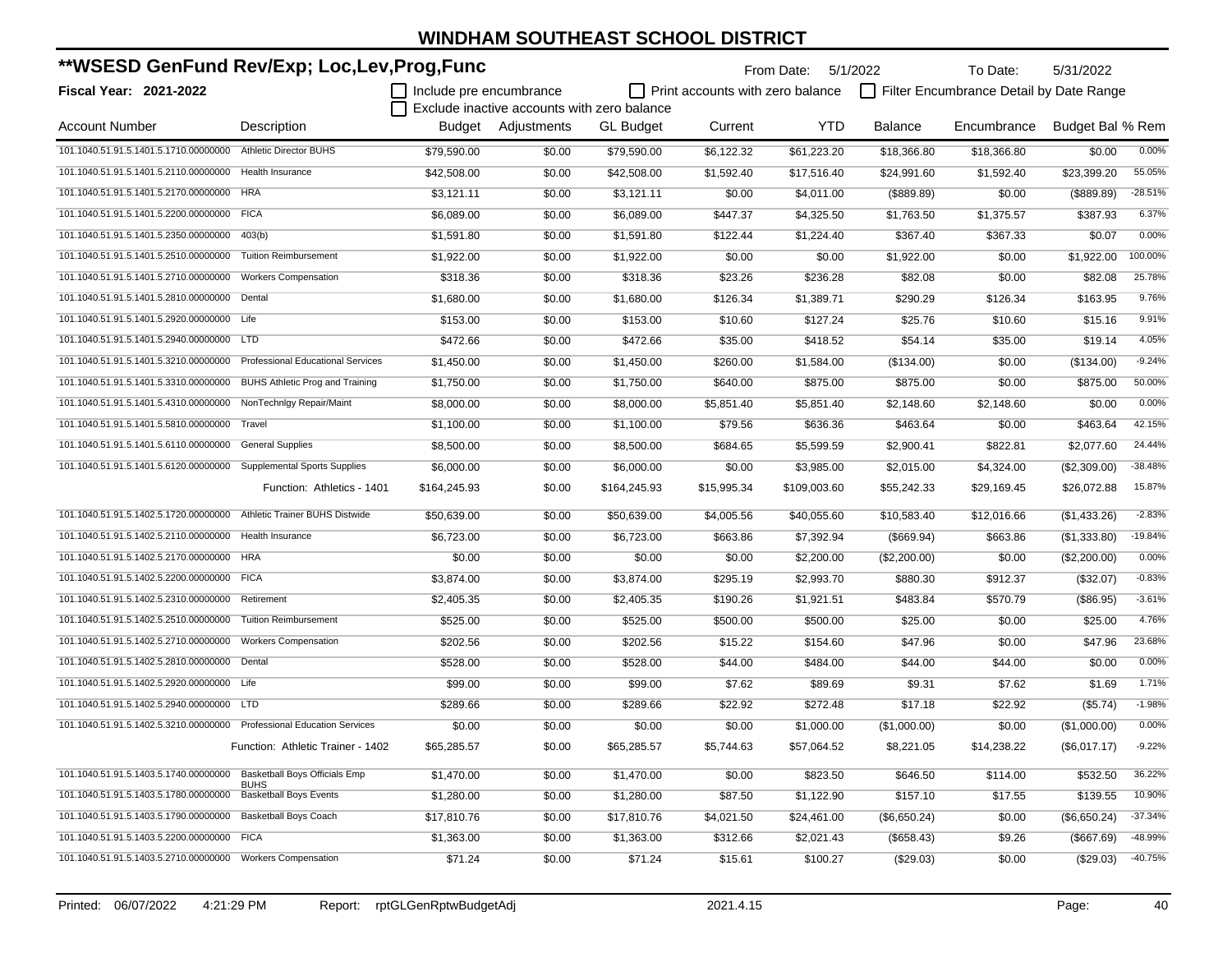|                                                            |                                                    | **WSESD GenFund Rev/Exp; Loc,Lev,Prog,Func<br>  Include pre encumbrance |                                             |                  | From Date: 5/1/2022              |             |                | To Date:<br>5/31/2022                   |                  |           |  |
|------------------------------------------------------------|----------------------------------------------------|-------------------------------------------------------------------------|---------------------------------------------|------------------|----------------------------------|-------------|----------------|-----------------------------------------|------------------|-----------|--|
| Fiscal Year: 2021-2022                                     |                                                    |                                                                         |                                             |                  | Print accounts with zero balance |             |                | Filter Encumbrance Detail by Date Range |                  |           |  |
|                                                            |                                                    |                                                                         | Exclude inactive accounts with zero balance |                  |                                  |             |                |                                         |                  |           |  |
| <b>Account Number</b>                                      | Description                                        | Budget                                                                  | Adjustments                                 | <b>GL Budget</b> | Current                          | <b>YTD</b>  | <b>Balance</b> | Encumbrance                             | Budget Bal % Rem |           |  |
| 101.1040.51.91.5.1403.5.3250.00000000                      | Basketball Boys Officials Non                      | \$3,700.00                                                              | \$0.00                                      | \$3,700.00       | \$805.00                         | \$4,405.00  | (\$705.00)     | \$0.00                                  | (\$705.00)       | $-19.05%$ |  |
| 101.1040.51.91.5.1403.5.5190.00000000                      | employee<br><b>Basketball Boys Transportation</b>  | \$10,500.00                                                             | \$0.00                                      | \$10,500.00      | \$1,408.71                       | \$13,293.78 | (\$2,793.78)   | \$0.00                                  | (\$2,793.78)     | $-26.61%$ |  |
| 101.1040.51.91.5.1403.5.6110.00000000                      | <b>Basketball Boys Supplies</b>                    | \$1,500.00                                                              | \$0.00                                      | \$1,500.00       | \$450.00                         | \$1,443.50  | \$56.50        | \$0.00                                  | \$56.50          | 3.77%     |  |
|                                                            | Function: Basketball Boys - 1403                   | \$37,695.00                                                             | \$0.00                                      | \$37,695.00      | \$7,100.98                       | \$47,671.38 | (\$9,976.38)   | \$140.81                                | (\$10,117.19)    | $-26.84%$ |  |
| 101.1040.51.91.5.1404.5.1740.00000000                      | <b>Basektball Girls Officials Employee</b>         | \$1,470.00                                                              | \$0.00                                      | \$1,470.00       | \$0.00                           | \$1,064.75  | \$405.25       | \$0.00                                  | \$405.25         | 27.57%    |  |
| 101.1040.51.91.5.1404.5.1780.00000000                      | <b>Basketball Girls Events</b>                     | \$1,280.00                                                              | \$0.00                                      | \$1,280.00       | \$17.50                          | \$651.25    | \$628.75       | \$17.55                                 | \$611.20         | 47.75%    |  |
| 101.1040.51.91.5.1404.5.1790.00000000                      | <b>Basketball Girls Coach</b>                      | \$15.997.96                                                             | \$0.00                                      | \$15,997.96      | \$0.00                           | \$17,395.10 | (\$1,397.14)   | \$0.00                                  | (\$1,397.14)     | $-8.73%$  |  |
| 101.1040.51.91.5.1404.5.2200.00000000                      | <b>FICA</b>                                        | \$1,224.00                                                              | \$0.00                                      | \$1,224.00       | \$1.33                           | \$1,448.78  | (\$224.78)     | \$1.34                                  | (\$226.12)       | $-18.47%$ |  |
| 101.1040.51.91.5.1404.5.2710.00000000                      | <b>Workers Compensation</b>                        | \$63.99                                                                 | \$0.00                                      | \$63.99          | \$0.07                           | \$72.62     | (\$8.63)       | \$0.00                                  | (\$8.63)         | $-13.49%$ |  |
| 101.1040.51.91.5.1404.5.3250.00000000                      | <b>Basketball Girls Officials Non</b>              | \$3,700.00                                                              | \$0.00                                      | \$3,700.00       | \$720.00                         | \$3,654.00  | \$46.00        | \$0.00                                  | \$46.00          | 1.24%     |  |
| 101.1040.51.91.5.1404.5.5190.00000000                      | employee<br><b>Basketball Girls Transportation</b> | \$10,500.00                                                             | \$0.00                                      | \$10,500.00      | \$1,408.72                       | \$10,496.88 | \$3.12         | \$0.00                                  | \$3.12           | 0.03%     |  |
| 101.1040.51.91.5.1404.5.6110.00000000                      | <b>Basketball Girls Supplies</b>                   | \$1,500.00                                                              | \$0.00                                      | \$1,500.00       | \$0.00                           | \$1,042.00  | \$458.00       | \$0.00                                  | \$458.00         | 30.53%    |  |
|                                                            | Function: Basketball Girls - 1404                  | \$35,735.95                                                             | \$0.00                                      | \$35,735.95      | \$2,147.62                       | \$35,825.38 | (\$89.43)      | \$18.89                                 | (\$108.32)       | $-0.30%$  |  |
| 101.1040.51.91.5.1405.5.1790.00000000 Cross Country Coach  |                                                    | \$6,341.71                                                              | \$0.00                                      | \$6,341.71       | \$0.00                           | \$8,976.00  | (\$2,634.29)   | \$0.00                                  | (\$2,634.29)     | $-41.54%$ |  |
| 101.1040.51.91.5.1405.5.2200.00000000 FICA                 |                                                    | \$485.00                                                                | \$0.00                                      | \$485.00         | \$0.00                           | \$685.45    | (\$200.45)     | \$0.00                                  | (\$200.45)       | $-41.33%$ |  |
| 101.1040.51.91.5.1405.5.2710.00000000                      | <b>Workers Compensation</b>                        | \$25.37                                                                 | \$0.00                                      | \$25.37          | \$0.00                           | \$35.90     | (\$10.53)      | \$0.00                                  | (\$10.53)        | $-41.51%$ |  |
| 101.1040.51.91.5.1405.5.5190.00000000                      | <b>Cross Country Transportation</b>                | \$6,500.00                                                              | \$0.00                                      | \$6,500.00       | \$0.00                           | \$4,465.29  | \$2,034.71     | \$0.00                                  | \$2,034.71       | 31.30%    |  |
| 101.1040.51.91.5.1405.5.6110.00000000                      | <b>Cross Country Supplies</b>                      | \$700.00                                                                | \$0.00                                      | \$700.00         | \$0.00                           | \$120.00    | \$580.00       | \$0.00                                  | \$580.00         | 82.86%    |  |
|                                                            | Function: Cross Country - 1405                     | \$14,052.08                                                             | \$0.00                                      | \$14,052.08      | \$0.00                           | \$14,282.64 | (\$230.56)     | \$0.00                                  | (\$230.56)       | $-1.64%$  |  |
| 101.1040.51.91.5.1406.5.1740.00000000                      | Field Hockey Officials Employee                    | \$570.00                                                                | \$0.00                                      | \$570.00         | \$0.00                           | \$200.00    | \$370.00       | \$0.00                                  | \$370.00         | 64.91%    |  |
| 101.1040.51.91.5.1406.5.1780.00000000                      | <b>Field Hockey Events</b>                         | \$315.00                                                                | \$0.00                                      | \$315.00         | \$0.00                           | \$225.00    | \$90.00        | \$0.00                                  | \$90.00          | 28.57%    |  |
| 101.1040.51.91.5.1406.5.1790.00000000                      | Field Hockey Coach                                 | \$12,227.55                                                             | \$0.00                                      | \$12,227.55      | \$0.00                           | \$9,594.00  | \$2,633.55     | \$0.00                                  | \$2,633.55       | 21.54%    |  |
| 101.1040.51.91.5.1406.5.2200.00000000                      | <b>FICA</b>                                        | \$935.00                                                                | \$0.00                                      | \$935.00         | \$0.00                           | \$766.28    | \$168.72       | \$0.00                                  | \$168.72         | 18.04%    |  |
| 101.1040.51.91.5.1406.5.2710.00000000                      | <b>Workers Compensation</b>                        | \$48.91                                                                 | \$0.00                                      | \$48.91          | \$0.00                           | \$40.01     | \$8.90         | \$0.00                                  | \$8.90           | 18.20%    |  |
| 101.1040.51.91.5.1406.5.3250.00000000                      | Field Hockey Officials Non                         | \$2,265.00                                                              | \$0.00                                      | \$2.265.00       | \$0.00                           | \$2,134.00  | \$131.00       | \$0.00                                  | \$131.00         | 5.78%     |  |
| 101.1040.51.91.5.1406.5.5190.00000000                      | employee<br>Field Hockey Transportation            | \$6,000.00                                                              | \$0.00                                      | \$6,000.00       | \$0.00                           | \$6.232.15  | (\$232.15)     | \$0.00                                  | (\$232.15)       | $-3.87%$  |  |
| 101.1040.51.91.5.1406.5.6110.00000000                      | <b>Field Hockey Supplies</b>                       | \$800.00                                                                | \$0.00                                      | \$800.00         | \$0.00                           | \$1,006.31  | (\$206.31)     | \$0.00                                  | (\$206.31)       | $-25.79%$ |  |
|                                                            | Function: Field Hockey - 1406                      | \$23,161.46                                                             | \$0.00                                      | \$23,161.46      | \$0.00                           | \$20,197.75 | \$2,963.71     | \$0.00                                  | \$2,963.71       | 12.80%    |  |
| 101.1040.51.91.5.1407.5.1740.00000000                      | <b>Football Officials Employee</b>                 | \$570.00                                                                | \$0.00                                      | \$570.00         | \$0.00                           | \$0.00      | \$570.00       | \$0.00                                  | \$570.00         | 100.00%   |  |
| 101.1040.51.91.5.1407.5.1780.00000000                      | <b>Football Events</b>                             | \$950.00                                                                | \$0.00                                      | \$950.00         | \$0.00                           | \$1,037.50  | (\$87.50)      | \$0.00                                  | (\$87.50)        | $-9.21%$  |  |
| 101.1040.51.91.5.1407.5.1790.00000000                      | <b>Football Coach</b>                              | \$26,318.56                                                             | \$0.00                                      | \$26,318.56      | \$0.00                           | \$23,509.00 | \$2,809.56     | \$0.00                                  | \$2,809.56       | 10.68%    |  |
| 101.1040.51.91.5.1407.5.2200.00000000                      | <b>FICA</b>                                        | \$2,013.00                                                              | \$0.00                                      | \$2,013.00       | \$0.00                           | \$1,875.82  | \$137.18       | \$0.00                                  | \$137.18         | 6.81%     |  |
| 101.1040.51.91.5.1407.5.2710.00000000 Workers Compensation |                                                    | \$105.27                                                                | \$0.00                                      | \$105.27         | \$0.00                           | \$98.05     | \$7.22         | \$0.00                                  | \$7.22           | 6.86%     |  |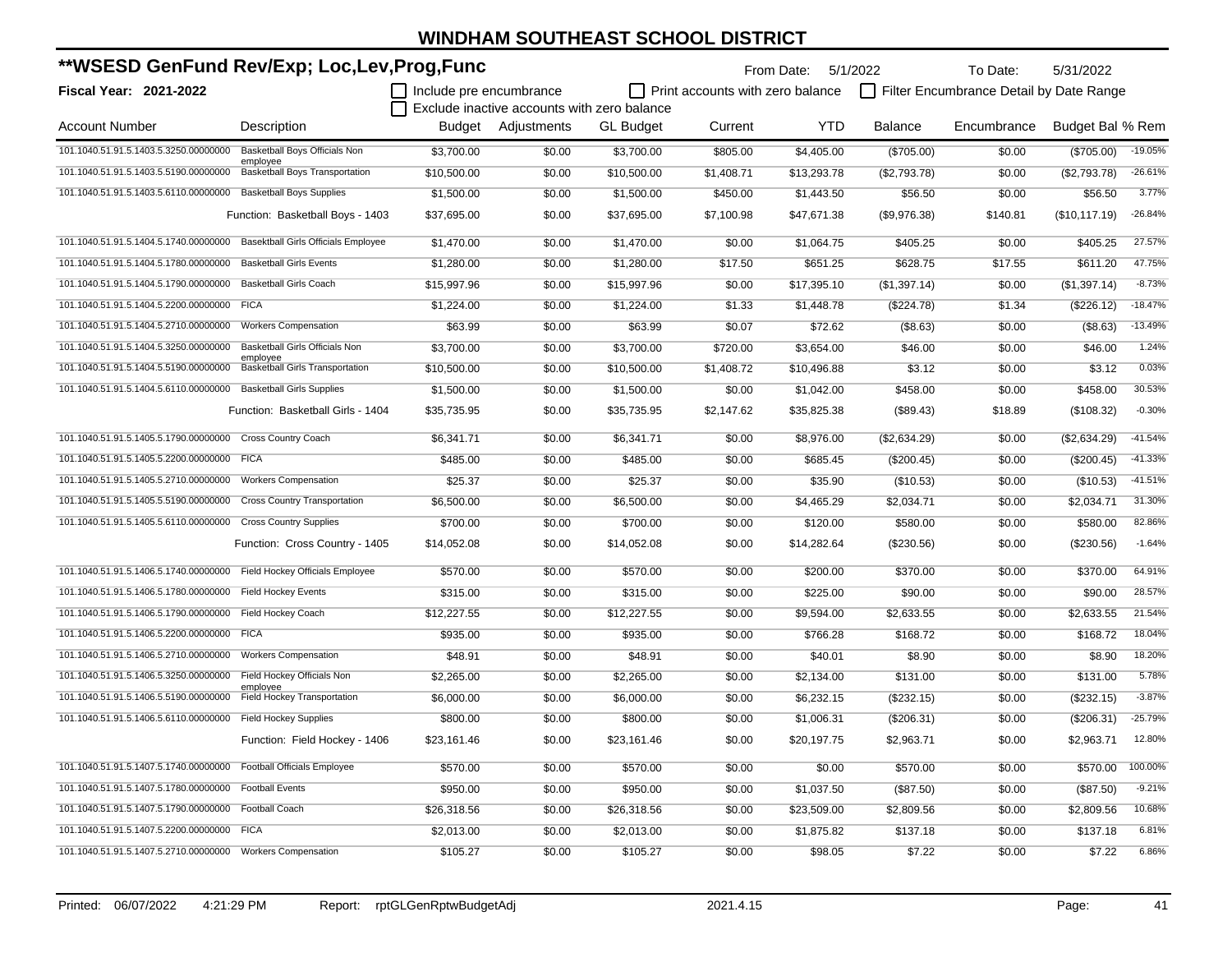| **WSESD GenFund Rev/Exp; Loc,Lev,Prog,Func                            |                                        |                         |                                                                   |                  |                                  | From Date: 5/1/2022 |                | To Date:                                | 5/31/2022        |          |
|-----------------------------------------------------------------------|----------------------------------------|-------------------------|-------------------------------------------------------------------|------------------|----------------------------------|---------------------|----------------|-----------------------------------------|------------------|----------|
| <b>Fiscal Year: 2021-2022</b>                                         |                                        | Include pre encumbrance |                                                                   |                  | Print accounts with zero balance |                     |                | Filter Encumbrance Detail by Date Range |                  |          |
| <b>Account Number</b>                                                 | Description                            |                         | Exclude inactive accounts with zero balance<br>Budget Adiustments | <b>GL Budget</b> | Current                          | <b>YTD</b>          | <b>Balance</b> | Encumbrance                             | Budget Bal % Rem |          |
| 101.1040.51.91.5.1407.5.3250.00000000 Football Officials Non employee |                                        | \$4,130.00              | \$0.00                                                            | \$4,130.00       | \$0.00                           | \$3,824.48          | \$305.52       | \$0.00                                  | \$305.52         | 7.40%    |
| 101.1040.51.91.5.1407.5.5190.00000000                                 | <b>Football Transportation</b>         | \$8,500.00              | \$0.00                                                            | \$8,500.00       | \$0.00                           | \$8,175.67          | \$324.33       | \$0.00                                  | \$324.33         | 3.82%    |
| 101.1040.51.91.5.1407.5.6110.00000000                                 | <b>Football Supplies</b>               | \$8,500.00              | \$0.00                                                            | \$8,500.00       | \$2,470.65                       | \$8,612.72          | (\$112.72)     | \$0.00                                  | (\$112.72)       | $-1.33%$ |
|                                                                       | Function: Football - 1407              | \$51,086.83             | \$0.00                                                            | \$51,086.83      | \$2,470.65                       | \$47,133.24         | \$3,953.59     | \$0.00                                  | \$3,953.59       | 7.74%    |
| 101.1040.51.91.5.1408.5.1740.00000000                                 | Soccer Boys Officials Emp BUHS         | \$500.00                | \$0.00                                                            | \$500.00         | \$0.00                           | \$0.00              | \$500.00       | \$0.00                                  | \$500.00         | 100.00%  |
| 101.1040.51.91.5.1408.5.1780.00000000                                 | Soccer Boys Events                     | \$315.00                | \$0.00                                                            | \$315.00         | \$0.00                           | \$315.00            | \$0.00         | \$0.00                                  | \$0.00           | 0.00%    |
| 101.1040.51.91.5.1408.5.1790.00000000                                 | Soccer Boys Coach                      | \$13,583.64             | \$0.00                                                            | \$13,583.64      | \$0.00                           | \$12,068.00         | \$1,515.64     | \$0.00                                  | \$1,515.64       | 11.16%   |
| 101.1040.51.91.5.1408.5.2200.00000000                                 | <b>FICA</b>                            | \$1,039.00              | \$0.00                                                            | \$1,039.00       | \$0.00                           | \$940.53            | \$98.47        | \$0.00                                  | \$98.47          | 9.48%    |
| 101.1040.51.91.5.1408.5.2710.00000000                                 | <b>Workers Compensation</b>            | \$54.33                 | \$0.00                                                            | \$54.33          | \$0.00                           | \$49.47             | \$4.86         | \$0.00                                  | \$4.86           | 8.95%    |
| 101.1040.51.91.5.1408.5.3250.00000000                                 | Soccer Boys Officials Non              | \$3,685.00              | \$0.00                                                            | \$3,685.00       | \$0.00                           | \$2,893.00          | \$792.00       | \$0.00                                  | \$792.00         | 21.49%   |
| 101.1040.51.91.5.1408.5.5190.00000000                                 | employee<br>Soccer Boys Transportation | \$10,000.00             | \$0.00                                                            | \$10,000.00      | \$0.00                           | \$9,959.51          | \$40.49        | \$0.00                                  | \$40.49          | 0.40%    |
| 101.1040.51.91.5.1408.5.6110.00000000                                 | <b>Soccer Boys Supplies</b>            | \$1,500.00              | \$0.00                                                            | \$1,500.00       | \$0.00                           | \$109.88            | \$1,390.12     | \$0.00                                  | \$1,390.12       | 92.67%   |
|                                                                       | Function: Soccer Boys - 1408           | \$30,676.97             | \$0.00                                                            | \$30,676.97      | \$0.00                           | \$26,335.39         | \$4,341.58     | \$0.00                                  | \$4,341.58       | 14.15%   |
| 101.1040.51.91.5.1409.5.1740.00000000                                 | Soccer Girls Officials Employee        | \$500.00                | \$0.00                                                            | \$500.00         | \$0.00                           | \$0.00              | \$500.00       | \$0.00                                  | \$500.00         | 100.00%  |
| 101.1040.51.91.5.1409.5.1780.00000000                                 | <b>Soccer Girls Events</b>             | \$315.00                | \$0.00                                                            | \$315.00         | \$0.00                           | \$315.00            | \$0.00         | \$0.00                                  | \$0.00           | 0.00%    |
| 101.1040.51.91.5.1409.5.1790.00000000                                 | Soccer Girls Coach                     | \$13,583.64             | \$0.00                                                            | \$13,583.64      | \$0.00                           | \$12,068.00         | \$1,515.64     | \$0.00                                  | \$1,515.64       | 11.16%   |
| 101.1040.51.91.5.1409.5.2200.00000000 FICA                            |                                        | \$1,039.00              | \$0.00                                                            | \$1,039.00       | \$0.00                           | \$947.30            | \$91.70        | \$0.00                                  | \$91.70          | 8.83%    |
| 101.1040.51.91.5.1409.5.2710.00000000                                 | <b>Workers Compensation</b>            | \$54.33                 | \$0.00                                                            | \$54.33          | \$0.00                           | \$49.49             | \$4.84         | \$0.00                                  | \$4.84           | 8.91%    |
| 101.1040.51.91.5.1409.5.3250.00000000                                 | Soccer Girls Officials Non employee    | \$3,685.00              | \$0.00                                                            | \$3,685.00       | \$0.00                           | \$3,576.00          | \$109.00       | \$0.00                                  | \$109.00         | 2.96%    |
| 101.1040.51.91.5.1409.5.5190.00000000                                 | Soccer Girls Transportation            | \$10,000.00             | \$0.00                                                            | \$10,000.00      | \$0.00                           | \$9,353.09          | \$646.91       | \$0.00                                  | \$646.91         | 6.47%    |
| 101.1040.51.91.5.1409.5.6110.00000000                                 | Soccer Girls Supplies                  | \$1,500.00              | \$0.00                                                            | \$1,500.00       | \$0.00                           | \$449.27            | \$1,050.73     | \$0.00                                  | \$1,050.73       | 70.05%   |
|                                                                       | Function: Soccer Girls - 1409          | \$30,676.97             | \$0.00                                                            | \$30,676.97      | \$0.00                           | \$26,758.15         | \$3,918.82     | \$0.00                                  | \$3,918.82       | 12.77%   |
| 101.1040.51.91.5.1410.5.1790.00000000                                 | Ski Team Coach                         | \$10,560.59             | \$0.00                                                            | \$10,560.59      | \$0.00                           | \$10,209.00         | \$351.59       | \$0.00                                  | \$351.59         | 3.33%    |
| 101.1040.51.91.5.1410.5.2200.00000000                                 | <b>FICA</b>                            | \$808.00                | \$0.00                                                            | \$808.00         | \$0.00                           | \$777.15            | \$30.85        | \$0.00                                  | \$30.85          | 3.82%    |
| 101.1040.51.91.5.1410.5.2710.00000000                                 | <b>Workers Compensation</b>            | \$42.24                 | \$0.00                                                            | \$42.24          | \$0.00                           | \$38.79             | \$3.45         | \$0.00                                  | \$3.45           | 8.17%    |
| 101.1040.51.91.5.1410.5.5190.00000000                                 | Ski Team Transportation                | \$8,000.00              | \$0.00                                                            | \$8,000.00       | \$1,298.83                       | \$6,183.30          | \$1,816.70     | \$0.00                                  | \$1,816.70       | 22.71%   |
| 101.1040.51.91.5.1410.5.6110.00000000 Ski Team Supplies               |                                        | \$3,000.00              | \$0.00                                                            | \$3,000.00       | \$0.00                           | \$3,191.00          | (\$191.00)     | \$0.00                                  | (\$191.00)       | $-6.37%$ |
|                                                                       | Function: Ski Team - 1410              | \$22,410.83             | \$0.00                                                            | \$22,410.83      | \$1,298.83                       | \$20,399.24         | \$2,011.59     | \$0.00                                  | \$2,011.59       | 8.98%    |
| 101.1040.51.91.5.1411.5.1740.00000000 Softball Officials Employee     |                                        | \$570.00                | \$0.00                                                            | \$570.00         | \$114.00                         | \$114.00            | \$456.00       | \$228.00                                | \$228.00         | 40.00%   |
| 101.1040.51.91.5.1411.5.1790.00000000                                 | Softball Coach                         | \$11,170.35             | \$0.00                                                            | \$11,170.35      | \$11,453.00                      | \$11,453.00         | (\$282.65)     | \$0.00                                  | (\$282.65)       | $-2.53%$ |
| 101.1040.51.91.5.1411.5.2200.00000000                                 | <b>FICA</b>                            | \$855.00                | \$0.00                                                            | \$855.00         | \$881.48                         | \$881.48            | (\$26.48)      | \$17.45                                 | (\$43.93)        | $-5.14%$ |
| 101.1040.51.91.5.1411.5.2710.00000000                                 | <b>Workers Compensation</b>            | \$44.68                 | \$0.00                                                            | \$44.68          | \$43.95                          | \$43.95             | \$0.73         | \$0.00                                  | \$0.73           | 1.63%    |
| 101.1040.51.91.5.1411.5.3250.00000000 Softball Officials Non employee |                                        | \$3,230.00              | \$0.00                                                            | \$3,230.00       | \$1,156.00                       | \$1,156.00          | \$2,074.00     | \$568.00                                | \$1,506.00       | 46.63%   |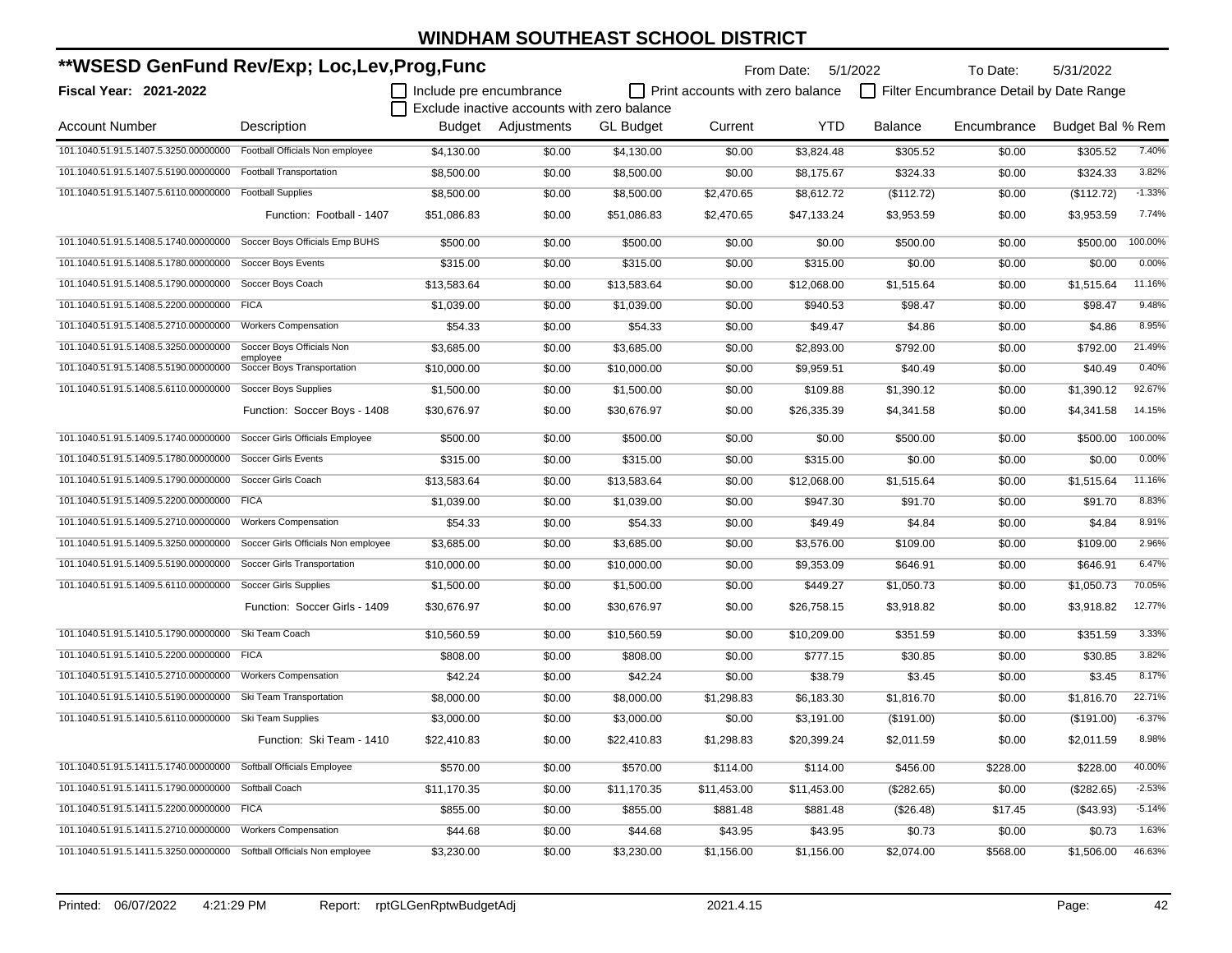| **WSESD GenFund Rev/Exp; Loc,Lev,Prog,Func                     |                                            |                         |                                             |                  |                                  | From Date: 5/1/2022 |                | To Date:                                | 5/31/2022        |           |
|----------------------------------------------------------------|--------------------------------------------|-------------------------|---------------------------------------------|------------------|----------------------------------|---------------------|----------------|-----------------------------------------|------------------|-----------|
| Fiscal Year: 2021-2022                                         |                                            | Include pre encumbrance | Exclude inactive accounts with zero balance |                  | Print accounts with zero balance |                     |                | Filter Encumbrance Detail by Date Range |                  |           |
| <b>Account Number</b>                                          | Description                                |                         | Budget Adjustments                          | <b>GL Budget</b> | Current                          | <b>YTD</b>          | <b>Balance</b> | Encumbrance                             | Budget Bal % Rem |           |
| 101.1040.51.91.5.1411.5.5190.00000000                          | Softball Transportation                    | \$7,000.00              | \$0.00                                      | \$7,000.00       | \$2,129.78                       | \$2,594.96          | \$4,405.04     | \$0.00                                  | \$4,405.04       | 62.93%    |
| 101.1040.51.91.5.1411.5.6110.00000000                          | <b>Softball Supplies</b>                   | \$2,500.00              | \$0.00                                      | \$2,500.00       | \$2,177.92                       | \$3,777.91          | (\$1,277.91)   | \$0.00                                  | (\$1,277.91)     | $-51.12%$ |
|                                                                | Function: Softball - 1411                  | \$25,370.03             | \$0.00                                      | \$25,370.03      | \$17,956.13                      | \$20,021.30         | \$5,348.73     | \$813.45                                | \$4,535.28       | 17.88%    |
| 101.1040.51.91.5.1412.5.1790.00000000                          | Tennis Boys Coach                          | \$3,015.84              | \$0.00                                      | \$3,015.84       | \$4,643.00                       | \$4,643.00          | (\$1,627.16)   | \$0.00                                  | (\$1,627.16)     | $-53.95%$ |
| 101.1040.51.91.5.1412.5.2200.00000000 FICA                     |                                            | \$231.00                | \$0.00                                      | \$231.00         | \$355.19                         | \$355.19            | (\$124.19)     | \$0.00                                  | (\$124.19)       | -53.76%   |
| 101.1040.51.91.5.1412.5.2710.00000000                          | <b>Workers Compensation</b>                | \$12.06                 | \$0.00                                      | \$12.06          | \$17.64                          | \$17.64             | (\$5.58)       | \$0.00                                  | (\$5.58)         | $-46.27%$ |
| 101.1040.51.91.5.1412.5.5190.00000000                          | Tennis Boys Transportation                 | \$3,750.00              | \$0.00                                      | \$3,750.00       | \$695.00                         | \$695.00            | \$3,055.00     | \$0.00                                  | \$3,055.00       | 81.47%    |
| 101.1040.51.91.5.1412.5.6110.00000000                          | <b>Tennis Boys Supplies</b>                | \$350.00                | \$0.00                                      | \$350.00         | \$239.97                         | \$239.97            | \$110.03       | \$0.00                                  | \$110.03         | 31.44%    |
|                                                                | Function: Tennis Boys - 1412               | \$7,358.90              | \$0.00                                      | \$7,358.90       | \$5,950.80                       | \$5,950.80          | \$1,408.10     | \$0.00                                  | \$1,408.10       | 19.13%    |
| 101.1040.51.91.5.1413.5.1790.00000000                          | Tennis Girls Coach                         | \$3,015.84              | \$0.00                                      | \$3,015.84       | \$4,643.00                       | \$4,643.00          | (\$1,627.16)   | \$0.00                                  | (\$1,627.16)     | $-53.95%$ |
| 101.1040.51.91.5.1413.5.2200.00000000 FICA                     |                                            | \$231.00                | \$0.00                                      | \$231.00         | \$355.19                         | \$355.19            | (\$124.19)     | \$0.00                                  | (\$124.19)       | $-53.76%$ |
| 101.1040.51.91.5.1413.5.2710.00000000                          | <b>Workers Compensation</b>                | \$12.06                 | \$0.00                                      | \$12.06          | \$17.64                          | \$17.64             | (\$5.58)       | \$0.00                                  | (\$5.58)         | $-46.27%$ |
| 101.1040.51.91.5.1413.5.5190.00000000                          | <b>Tennis Girls Transportation</b>         | \$3,750.00              | \$0.00                                      | \$3,750.00       | \$154.00                         | \$154.00            | \$3,596.00     | \$0.00                                  | \$3,596.00       | 95.89%    |
| 101.1040.51.91.5.1413.5.6110.00000000                          | <b>Tennis Girls Supplies</b>               | \$350.00                | \$0.00                                      | \$350.00         | \$0.00                           | \$0.00              | \$350.00       | \$0.00                                  | \$350.00         | 100.00%   |
|                                                                | Function: Tennis Girls - 1413              | \$7,358.90              | \$0.00                                      | \$7,358.90       | \$5,169.83                       | \$5,169.83          | \$2,189.07     | \$0.00                                  | \$2,189.07       | 29.75%    |
| 101.1040.51.91.5.1414.5.1740.00000000                          | <b>Track Officials Employee</b>            | \$500.00                | \$0.00                                      | \$500.00         | \$0.00                           | \$0.00              | \$500.00       | \$0.00                                  | \$500.00         | 100.00%   |
| 101.1040.51.91.5.1414.5.1780.00000000                          | <b>Track Events</b>                        | \$0.00                  | \$0.00                                      | \$0.00           | \$0.00                           | \$50.00             | (\$50.00)      | \$0.00                                  | (\$50.00)        | 0.00%     |
| 101.1040.51.91.5.1414.5.1790.00000000                          | <b>Track Coach</b>                         | \$18,703.77             | \$0.00                                      | \$18,703.77      | \$19,176.00                      | \$19,176.00         | (\$472.23)     | \$0.00                                  | (\$472.23)       | $-2.52%$  |
| 101.1040.51.91.5.1414.5.2200.00000000                          | <b>FICA</b>                                | \$1,431.00              | \$0.00                                      | \$1,431.00       | \$1,459.49                       | \$1,463.32          | (\$32.32)      | \$0.00                                  | (\$32.32)        | $-2.26%$  |
| 101.1040.51.91.5.1414.5.2710.00000000                          | <b>Workers Compensation</b>                | \$74.82                 | \$0.00                                      | \$74.82          | \$72.87                          | \$73.07             | \$1.75         | \$0.00                                  | \$1.75           | 2.34%     |
| 101.1040.51.91.5.1414.5.3250.00000000                          | Track Officials Non employee               | \$3,000.00              | \$0.00                                      | \$3,000.00       | \$0.00                           | \$150.00            | \$2,850.00     | \$100.00                                | \$2,750.00       | 91.67%    |
| 101.1040.51.91.5.1414.5.5190.00000000                          | <b>Track Transportation</b>                | \$12,000.00             | \$0.00                                      | \$12,000.00      | \$2,752.85                       | \$3,696.85          | \$8,303.15     | \$0.00                                  | \$8,303.15       | 69.19%    |
| 101.1040.51.91.5.1414.5.6110.00000000                          | <b>Track Supplies</b>                      | \$3,000.00              | \$0.00                                      | \$3,000.00       | \$709.75                         | \$2,798.74          | \$201.26       | \$0.00                                  | \$201.26         | 6.71%     |
|                                                                | Function: Track & Field - 1414             | \$38,709.59             | \$0.00                                      | \$38,709.59      | \$24,170.96                      | \$27,407.98         | \$11,301.61    | \$100.00                                | \$11.201.61      | 28.94%    |
| 101.1040.51.91.5.1415.5.1780.00000000 Ice Hockey Boys Events   |                                            | \$0.00                  | \$0.00                                      | \$0.00           | \$0.00                           | (\$147.00)          | \$147.00       | \$0.00                                  | \$147.00         | 0.00%     |
| 101.1040.51.91.5.1415.5.1790.00000000 Ice Hockey Boys Coach    |                                            | \$8,446.00              | \$0.00                                      | \$8,446.00       | \$0.00                           | \$8,659.00          | (\$213.00)     | \$0.00                                  | (\$213.00)       | $-2.52%$  |
| 101.1040.51.91.5.1415.5.2200.00000000 FICA                     |                                            | \$646.00                | \$0.00                                      | \$646.00         | \$0.00                           | \$656.06            | (\$10.06)      | \$0.00                                  | (\$10.06)        | $-1.56%$  |
| 101.1040.51.91.5.1415.5.2710.00000000                          | <b>Workers Compensation</b>                | \$33.78                 | \$0.00                                      | \$33.78          | \$0.00                           | \$32.29             | \$1.49         | \$0.00                                  | \$1.49           | 4.41%     |
| 101.1040.51.91.5.1415.5.3220.00000000                          | Ice Hockey Boys Ice Time                   | \$17,200.00             | \$0.00                                      | \$17,200.00      | \$0.00                           | \$15,729.50         | \$1,470.50     | \$0.00                                  | \$1,470.50       | 8.55%     |
| 101.1040.51.91.5.1415.5.3250.00000000                          | Ice Hockey Boys Officials Non              | \$2,900.00              | \$0.00                                      | \$2,900.00       | \$0.00                           | \$3,334.50          | $(\$434.50)$   | \$0.00                                  | (\$434.50)       | $-14.98%$ |
| 101.1040.51.91.5.1415.5.5190.00000000                          | employee<br>Ice Hockey Boys Transportation | \$10,000.00             | \$0.00                                      | \$10,000.00      | \$0.00                           | \$8,861.17          | \$1,138.83     | \$0.00                                  | \$1,138.83       | 11.39%    |
| 101.1040.51.91.5.1415.5.6110.00000000 Ice Hockey Boys Supplies |                                            | \$1,000.00              | \$0.00                                      | \$1,000.00       | \$0.00                           | \$360.50            | \$639.50       | \$0.00                                  | \$639.50         | 63.95%    |
|                                                                | Function: Ice Hockey Boys - 1415           | \$40,225.78             | \$0.00                                      | \$40,225.78      | \$0.00                           | \$37,486.02         | \$2,739.76     | \$0.00                                  | \$2,739.76       | 6.81%     |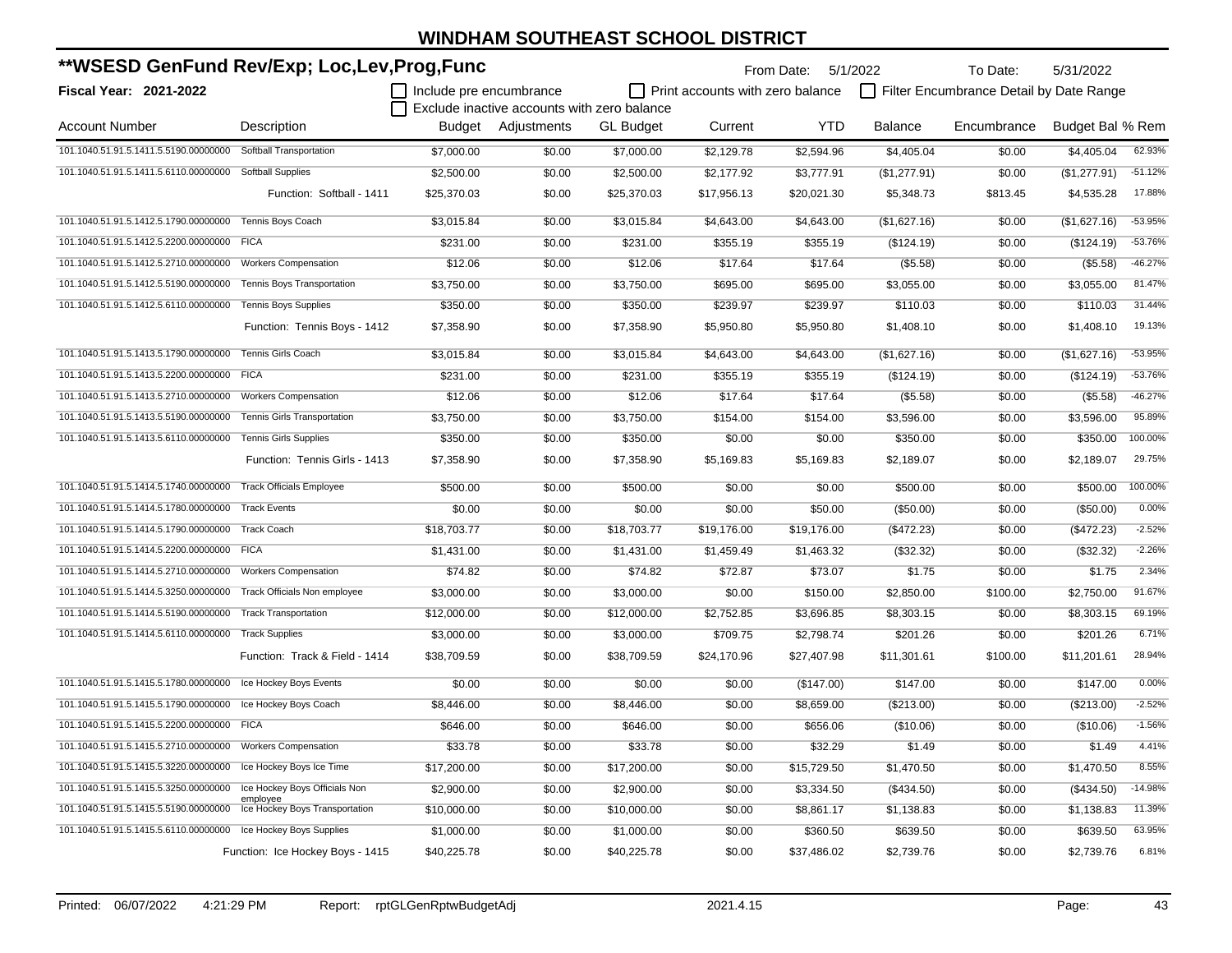| **WSESD GenFund Rev/Exp; Loc,Lev,Prog,Func                      |                                             |                         |                                             | From Date: 5/1/2022 |                                  | To Date:    | 5/31/2022      |                                         |                  |            |
|-----------------------------------------------------------------|---------------------------------------------|-------------------------|---------------------------------------------|---------------------|----------------------------------|-------------|----------------|-----------------------------------------|------------------|------------|
| Fiscal Year: 2021-2022                                          |                                             | Include pre encumbrance |                                             |                     | Print accounts with zero balance |             |                | Filter Encumbrance Detail by Date Range |                  |            |
|                                                                 |                                             |                         | Exclude inactive accounts with zero balance |                     |                                  |             |                |                                         |                  |            |
| <b>Account Number</b>                                           | Description                                 | Budget                  | Adjustments                                 | <b>GL</b> Budget    | Current                          | <b>YTD</b>  | <b>Balance</b> | Encumbrance                             | Budget Bal % Rem |            |
| 101.1040.51.91.5.1416.5.1780.00000000 Ice Hockey Girls Events   |                                             | \$0.00                  | \$0.00                                      | \$0.00              | \$0.00                           | (\$432.00)  | \$432.00       | \$0.00                                  | \$432.00         | 0.00%      |
| 101.1040.51.91.5.1416.5.1790.00000000                           | <b>Hockey Girls Coach</b>                   | \$8,446.00              | \$0.00                                      | \$8,446.00          | \$0.00                           | \$8,659.00  | (\$213.00)     | \$0.00                                  | (\$213.00)       | $-2.52%$   |
| 101.1040.51.91.5.1416.5.2200.00000000                           | <b>FICA</b>                                 | \$646.00                | \$0.00                                      | \$646.00            | \$0.00                           | \$662.40    | (\$16.40)      | \$0.00                                  | (\$16.40)        | $-2.54%$   |
| 101.1040.51.91.5.1416.5.2710.00000000                           | <b>Workers Compensation</b>                 | \$33.78                 | \$0.00                                      | \$33.78             | \$0.00                           | \$31.17     | \$2.61         | \$0.00                                  | \$2.61           | 7.73%      |
| 101.1040.51.91.5.1416.5.3220.00000000                           | Ice Hockey Girls Ice Time                   | \$17,200.00             | \$0.00                                      | \$17,200.00         | \$0.00                           | \$15,159.00 | \$2,041.00     | \$0.00                                  | \$2,041.00       | 11.87%     |
| 101.1040.51.91.5.1416.5.3250.00000000                           | Ice Hockey Girls Officials Non              | \$2,900.00              | \$0.00                                      | \$2,900.00          | (\$93.50)                        | \$1,871.00  | \$1,029.00     | \$0.00                                  | \$1,029.00       | 35.48%     |
| 101.1040.51.91.5.1416.5.5190.00000000                           | employee<br>Ice Hockey Girls Transportation | \$10,000.00             | \$0.00                                      | \$10,000.00         | \$0.00                           | \$10,247.33 | (\$247.33)     | \$0.00                                  | (\$247.33)       | $-2.47%$   |
| 101.1040.51.91.5.1416.5.6110.00000000                           | Ice Hockey Girls Supplies                   | \$1,000.00              | \$0.00                                      | \$1,000.00          | \$0.00                           | \$2,310.06  | (\$1,310.06)   | \$0.00                                  | (\$1,310.06)     | $-131.01%$ |
|                                                                 | Function: Ice Hockey Girls - 1416           | \$40.225.78             | \$0.00                                      | \$40,225.78         | (\$93.50)                        | \$38,507.96 | \$1,717.82     | \$0.00                                  | \$1,717.82       | 4.27%      |
| 101.1040.51.91.5.1417.5.1780.00000000 Lacrosse Boys Events      |                                             | \$400.00                | \$0.00                                      | \$400.00            | \$50.00                          | \$50.00     | \$350.00       | \$50.00                                 | \$300.00         | 75.00%     |
| 101.1040.51.91.5.1417.5.1790.00000000 Lacrosse Boys Coach       |                                             | \$12,373.39             | \$0.00                                      | \$12,373.39         | \$14,545.00                      | \$14,545.00 | (\$2,171.61)   | \$0.00                                  | (\$2,171.61)     | $-17.55%$  |
| 101.1040.51.91.5.1417.5.2200.00000000 FICA                      |                                             | \$947.00                | \$0.00                                      | \$947.00            | \$1,103.65                       | \$1,103.65  | (\$156.65)     | \$3.82                                  | (\$160.47)       | $-16.95%$  |
| 101.1040.51.91.5.1417.5.2710.00000000                           | <b>Workers Compensation</b>                 | \$49.49                 | \$0.00                                      | \$49.49             | \$55.46                          | \$55.46     | (\$5.97)       | \$0.00                                  | (\$5.97)         | $-12.06%$  |
| 101.1040.51.91.5.1417.5.3250.00000000                           | Lacrosse Boys Officials Non                 | \$4,000.00              | \$0.00                                      | \$4,000.00          | \$682.00                         | \$739.00    | \$3,261.00     | \$794.00                                | \$2,467.00       | 61.68%     |
| 101.1040.51.91.5.1417.5.5190.00000000                           | employee<br>Lacrosse Boys Transportation    | \$8,000.00              | \$0.00                                      | \$8,000.00          | \$7,052.62                       | \$7,052.62  | \$947.38       | \$0.00                                  | \$947.38         | 11.84%     |
| 101.1040.51.91.5.1417.5.6110.00000000                           | Lacrosse Boys Supplies                      | \$3,000.00              | \$0.00                                      | \$3,000.00          | \$2,991.20                       | \$4,248.92  | (\$1,248.92)   | \$180.80                                | (\$1,429.72)     | $-47.66%$  |
|                                                                 | Function: Lacrosse Boys - 1417              | \$28,769.88             | \$0.00                                      | \$28,769.88         | \$26,479.93                      | \$27,794.65 | \$975.23       | \$1,028.62                              | (\$53.39)        | $-0.19%$   |
| 101.1040.51.91.5.1418.5.1780.00000000                           | <b>Lacrosse Girls Events</b>                | \$360.00                | \$0.00                                      | \$360.00            | \$50.00                          | \$50.00     | \$310.00       | \$35.00                                 | \$275.00         | 76.39%     |
| 101.1040.51.91.5.1418.5.1790.00000000                           | Lacrosse Girls Coach                        | \$7,544.75              | \$0.00                                      | \$7,544.75          | \$10,523.50                      | \$10,523.50 | (\$2,978.75)   | \$0.00                                  | (\$2,978.75)     | $-39.48%$  |
| 101.1040.51.91.5.1418.5.2200.00000000 FICA                      |                                             | \$577.00                | \$0.00                                      | \$577.00            | \$808.88                         | \$808.88    | (\$231.88)     | \$2.68                                  | (\$234.56)       | $-40.65%$  |
| 101.1040.51.91.5.1418.5.2710.00000000                           | <b>Workers Compensation</b>                 | \$30.18                 | \$0.00                                      | \$30.18             | \$40.18                          | \$40.18     | (\$10.00)      | \$0.00                                  | (\$10.00)        | $-33.13%$  |
| 101.1040.51.91.5.1418.5.3250.00000000                           | Lacrosse Girls Officials Non<br>employee    | \$3,940.00              | \$0.00                                      | \$3,940.00          | \$483.00                         | \$583.00    | \$3,357.00     | \$1,164.00                              | \$2,193.00       | 55.66%     |
| 101.1040.51.91.5.1418.5.5190.00000000                           | <b>Lacrosse Girls Transportation</b>        | \$8,000.00              | \$0.00                                      | \$8,000.00          | \$3,419.00                       | \$3,419.00  | \$4,581.00     | \$0.00                                  | \$4,581.00       | 57.26%     |
| 101.1040.51.91.5.1418.5.6110.00000000 Lacrosse Girls Supplies   |                                             | \$2,000.00              | \$0.00                                      | \$2,000.00          | \$1,527.32                       | \$3,017.02  | (\$1,017.02)   | \$0.00                                  | (\$1,017.02)     | $-50.85%$  |
|                                                                 | Function: Lacrosse Girls - 1418             | \$22,451.93             | \$0.00                                      | \$22,451.93         | \$16,851.88                      | \$18,441.58 | \$4,010.35     | \$1,201.68                              | \$2,808.67       | 12.51%     |
| 101.1040.51.91.5.1419.5.3250.00000000 Post Season Officials-Non |                                             | \$2,000.00              | \$0.00                                      | \$2,000.00          | \$0.00                           | \$0.00      | \$2,000.00     | \$0.00                                  | \$2,000.00       | 100.00%    |
| 101.1040.51.91.5.1419.5.5190.00000000                           | employee<br>Post Season Transportation      | \$13,000.00             | \$0.00                                      | \$13,000.00         | \$2,052.47                       | \$9,542.11  | \$3,457.89     | \$0.00                                  | \$3,457.89       | 26.60%     |
| 101.1040.51.91.5.1419.5.6110.00000000                           | Post Season Supplies                        | \$6,500.00              | \$0.00                                      | \$6,500.00          | \$380.00                         | \$4,080.73  | \$2,419.27     | \$845.00                                | \$1,574.27       | 24.22%     |
|                                                                 | Function: Post Season - 1419                | \$21,500.00             | \$0.00                                      | \$21,500.00         | \$2,432.47                       | \$13,622.84 | \$7,877.16     | \$845.00                                | \$7,032.16       | 32.71%     |
| 101.1040.51.91.5.1420.5.1780.00000000                           | Intramural Basketball Events                | \$0.00                  | \$0.00                                      | \$0.00              | \$0.00                           | \$200.00    | (\$200.00)     | \$0.00                                  | (\$200.00)       | 0.00%      |
| 101.1040.51.91.5.1420.5.2200.00000000                           | <b>FICA</b>                                 | \$0.00                  | \$0.00                                      | \$0.00              | \$0.00                           | \$14.69     | (\$14.69)      | \$0.00                                  | (\$14.69)        | 0.00%      |
| 101.1040.51.91.5.1420.5.2710.00000000                           | <b>Workers Compensation</b>                 | \$8.15                  | \$0.00                                      | \$8.15              | \$0.00                           | \$0.76      | \$7.39         | \$0.00                                  | \$7.39           | 90.67%     |
| 101.1040.51.91.5.1420.5.6110.00000000                           | <b>Intramural Supplies</b>                  | \$4,250.00              | \$0.00                                      | \$4,250.00          | \$3,932.59                       | \$4,829.59  | (\$579.59)     | \$0.00                                  | (\$579.59)       | $-13.64%$  |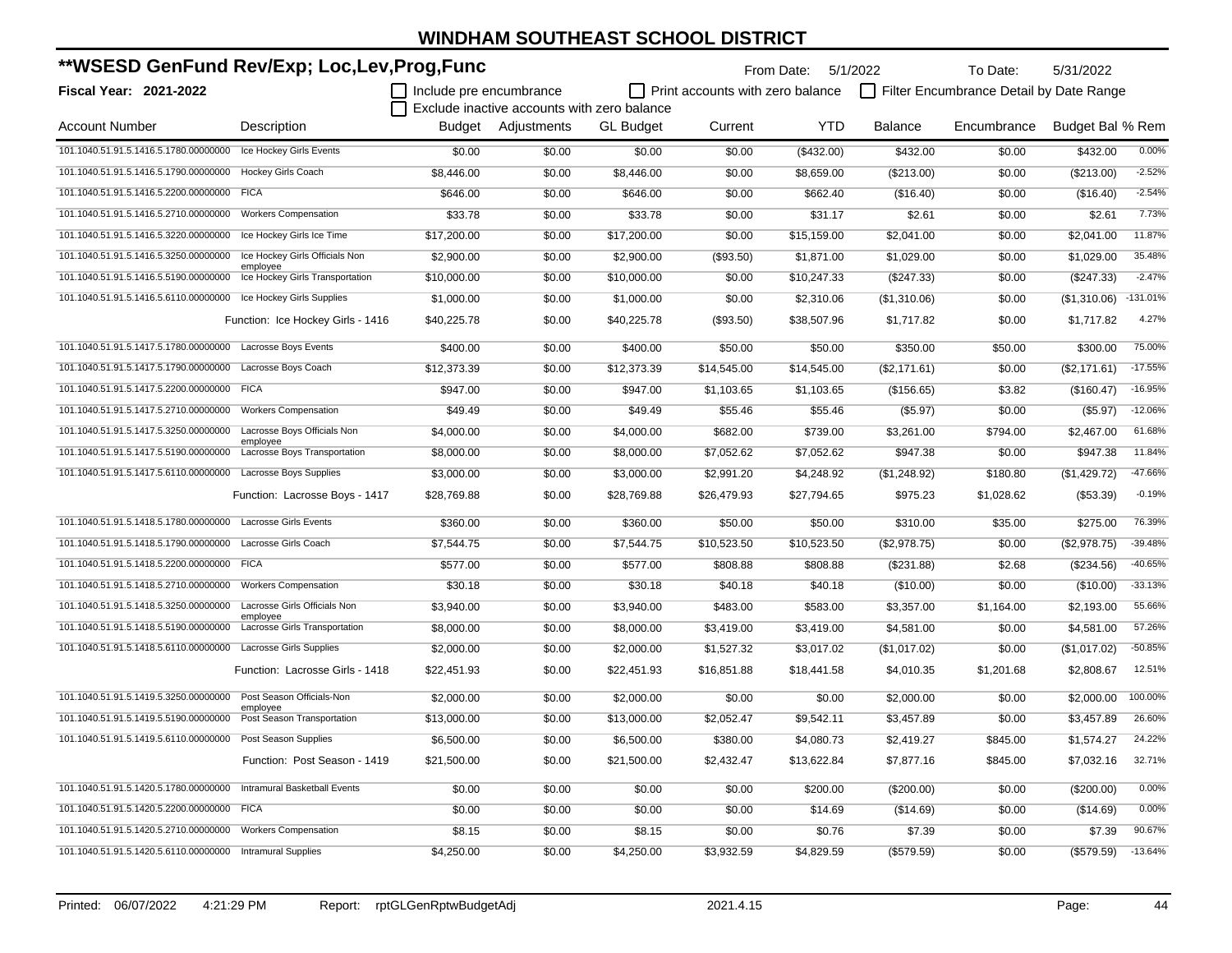| **WSESD GenFund Rev/Exp; Loc,Lev,Prog,Func           |                                                                         |                         |                                             |                  |                                  | From Date: 5/1/2022 |                | To Date:                                | 5/31/2022        |            |
|------------------------------------------------------|-------------------------------------------------------------------------|-------------------------|---------------------------------------------|------------------|----------------------------------|---------------------|----------------|-----------------------------------------|------------------|------------|
| Fiscal Year: 2021-2022                               |                                                                         | Include pre encumbrance |                                             |                  | Print accounts with zero balance |                     |                | Filter Encumbrance Detail by Date Range |                  |            |
|                                                      |                                                                         |                         | Exclude inactive accounts with zero balance |                  |                                  |                     |                |                                         |                  |            |
| <b>Account Number</b>                                | Description                                                             | Budget                  | Adjustments                                 | <b>GL Budget</b> | Current                          | <b>YTD</b>          | <b>Balance</b> | Encumbrance                             | Budget Bal % Rem |            |
|                                                      | Function: Intramural Basketball - 1420                                  | \$4,258.15              | \$0.00                                      | \$4,258.15       | \$3,932.59                       | \$5,045.04          | (\$786.89)     | \$0.00                                  | (\$786.89)       | $-18.48%$  |
| 101.1040.51.91.5.1421.5.1790.00000000 Ultimate Coach |                                                                         | \$0.00                  | \$0.00                                      | \$0.00           | \$4,643.00                       | \$4,643.00          | (\$4,643.00)   | \$0.00                                  | (\$4,643.00)     | 0.00%      |
| 101.1040.51.91.5.1421.5.2200.00000000 FICA           |                                                                         | \$0.00                  | \$0.00                                      | \$0.00           | \$355.19                         | \$355.19            | (\$355.19)     | \$0.00                                  | (\$355.19)       | 0.00%      |
| 101.1040.51.91.5.1421.5.2710.00000000                | <b>Workers Compensation</b>                                             | \$0.00                  | \$0.00                                      | \$0.00           | \$17.64                          | \$17.64             | (\$17.64)      | \$0.00                                  | (\$17.64)        | 0.00%      |
| 101.1040.51.91.5.1421.5.5190.00000000                | <b>Ultimate Transportation</b>                                          | \$5,500.00              | \$0.00                                      | \$5,500.00       | \$310.63                         | \$310.63            | \$5,189.37     | \$0.00                                  | \$5,189.37       | 94.35%     |
| 101.1040.51.91.5.1421.5.6110.00000000                | <b>Ultimate Supplies</b>                                                | \$750.00                | \$0.00                                      | \$750.00         | \$200.00                         | \$200.00            | \$550.00       | \$0.00                                  | \$550.00         | 73.33%     |
|                                                      | Function: Ultimate - 1421                                               | \$6,250.00              | \$0.00                                      | \$6,250.00       | \$5,526.46                       | \$5,526.46          | \$723.54       | \$0.00                                  | \$723.54         | 11.58%     |
| 101.1040.51.91.5.1422.5.1740.00000000                | Baseball Officials Employee BUHS                                        | \$570.00                | \$0.00                                      | \$570.00         | \$0.00                           | \$0.00              | \$570.00       | \$114.00                                | \$456.00         | 80.00%     |
| 101.1040.51.91.5.1422.5.1790.00000000                | <b>Baseball Coach</b>                                                   | \$13,583.64             | \$0.00                                      | \$13,583.64      | \$12,997.50                      | \$12,997.50         | \$586.14       | \$0.00                                  | \$586.14         | 4.32%      |
| 101.1040.51.91.5.1422.5.2200.00000000                | <b>FICA</b>                                                             | \$1,039.00              | \$0.00                                      | \$1,039.00       | \$988.02                         | \$988.02            | \$50.98        | \$8.71                                  | \$42.27          | 4.07%      |
| 101.1040.51.91.5.1422.5.2710.00000000                | <b>Workers Compensation</b>                                             | \$54.33                 | \$0.00                                      | \$54.33          | \$49.39                          | \$49.39             | \$4.94         | \$0.00                                  | \$4.94           | 9.09%      |
| 101.1040.51.91.5.1422.5.3250.00000000                | Baseball Officials Non employee                                         | \$3,980.00              | \$0.00                                      | \$3,980.00       | \$1,785.00                       | \$1,785.00          | \$2,195.00     | \$1,171.00                              | \$1,024.00       | 25.73%     |
| 101.1040.51.91.5.1422.5.5190.00000000                | <b>Baseball Transportation</b>                                          | \$9,000.00              | \$0.00                                      | \$9,000.00       | \$1,921.30                       | \$2,386.48          | \$6,613.52     | \$0.00                                  | \$6,613.52       | 73.48%     |
| 101.1040.51.91.5.1422.5.6110.00000000                | <b>Baseball Supplies</b>                                                | \$2,500.00              | \$0.00                                      | \$2,500.00       | \$2,341.24                       | \$2,341.24          | \$158.76       | \$738.76                                | (\$580.00)       | $-23.20%$  |
|                                                      | Function: Baseball - 1422                                               | \$30,726.97             | \$0.00                                      | \$30,726.97      | \$20,082.45                      | \$20,547.63         | \$10,179.34    | \$2,032.47                              | \$8,146.87       | 26.51%     |
| 101.1040.51.91.5.1423.5.1790.00000000                | <b>Bowling Coach</b>                                                    | \$15,416.01             | \$0.00                                      | \$15,416.01      | \$750.00                         | \$3,842.00          | \$11,574.01    | \$0.00                                  | \$11,574.01      | 75.08%     |
| 101.1040.51.91.5.1423.5.2200.00000000                | <b>FICA</b>                                                             | \$1,179.00              | \$0.00                                      | \$1,179.00       | \$57.38                          | \$288.21            | \$890.79       | \$0.00                                  | \$890.79         | 75.55%     |
| 101.1040.51.91.5.1423.5.2710.00000000                | <b>Workers Compensation</b>                                             | \$61.66                 | \$0.00                                      | \$61.66          | \$2.85                           | \$14.60             | \$47.06        | \$0.00                                  | \$47.06          | 76.32%     |
| 101.1040.51.91.5.1423.5.5190.00000000                | <b>Transportation Bowling</b>                                           | \$0.00                  | \$0.00                                      | \$0.00           | \$2,638.00                       | \$4,132.00          | (\$4,132.00)   | \$0.00                                  | (\$4,132.00)     | 0.00%      |
| 101.1040.51.91.5.1423.5.6110.00000000                | <b>Supplies Bowling</b>                                                 | \$0.00                  | \$0.00                                      | \$0.00           | \$0.00                           | \$1,614.00          | (\$1,614.00)   | \$0.00                                  | (\$1,614.00)     | 0.00%      |
|                                                      | Function: Bowling - 1423                                                | \$16,656.67             | \$0.00                                      | \$16,656.67      | \$3,448.23                       | \$9,890.81          | \$6,765.86     | \$0.00                                  | \$6,765.86       | 40.62%     |
| 101.1040.51.91.5.2660.5.1740.00000000                | Police Extra                                                            | \$0.00                  | \$0.00                                      | \$0.00           | \$200.00                         | \$3,412.50          | (\$3,412.50)   | \$100.00                                | (\$3,512.50)     | 0.00%      |
| 101.1040.51.91.5.2660.5.2200.00000000 FICA           |                                                                         | \$0.00                  | \$0.00                                      | \$0.00           | \$13.83                          | \$239.60            | (\$239.60)     | \$6.85                                  | (\$246.45)       | 0.00%      |
| 101.1040.51.91.5.2660.5.2710.00000000                | <b>Workers Compensation</b>                                             | \$40.96                 | \$0.00                                      | \$40.96          | \$6.60                           | \$112.63            | (\$71.67)      | \$0.00                                  | (\$71.67)        | $-174.98%$ |
|                                                      | 101.1040.51.91.5.2660.5.3210.00000000 Professional Educational Services | \$9,000.00              | \$0.00                                      | \$9,000.00       | \$0.00                           | \$3,074.36          | \$5,925.64     | \$0.00                                  | \$5,925.64       | 65.84%     |
|                                                      | Function: Security - 2660                                               | \$9,040.96              | \$0.00                                      | \$9,040.96       | \$220.43                         | \$6,839.09          | \$2,201.87     | \$106.85                                | \$2,095.02       | 23.17%     |
|                                                      | Level: Location-wide excl pre-k - 51                                    | \$773,931.13            | \$0.00                                      | \$773,931.13     | \$166,886.71                     | \$646,923.28        | \$127,007.85   | \$49,695.44                             | \$77,312.41      | 9.99%      |
|                                                      | Program: Athletic Activities - 91                                       | \$773,931.13            | \$0.00                                      | \$773,931.13     | \$166,886.71                     | \$646,923.28        | \$127,007.85   | \$49,695.44                             | \$77,312.41      | 9.99%      |
| 101.1040.51.92.5.1501.5.1790.00000000                | Co-Curricular Non Athletic BAMS<br><b>BUHS</b>                          | \$98,938.00             | \$0.00                                      | \$98,938.00      | \$53,318.75                      | \$117,235.90        | (\$18,297.90)  | \$0.00                                  | (\$18,297.90)    | $-18.49%$  |
| 101.1040.51.92.5.1501.5.2200.00000000                | <b>FICA</b>                                                             | \$7,569.00              | \$0.00                                      | \$7,569.00       | \$3,965.33                       | \$8,753.22          | (\$1,184.22)   | \$0.00                                  | (\$1,184.22)     | $-15.65%$  |
| 101.1040.51.92.5.1501.5.2710.00000000                | <b>Workers Compensation</b>                                             | \$395.75                | \$0.00                                      | \$395.75         | \$202.61                         | \$456.38            | (\$60.63)      | \$0.00                                  | (\$60.63)        | $-15.32%$  |
| 101.1040.51.92.5.1501.5.2940.00000000 LTD            |                                                                         | \$1,829.90              | \$0.00                                      | \$1,829.90       | \$0.00                           | \$0.00              | \$1,829.90     | \$0.00                                  | \$1,829.90       | 100.00%    |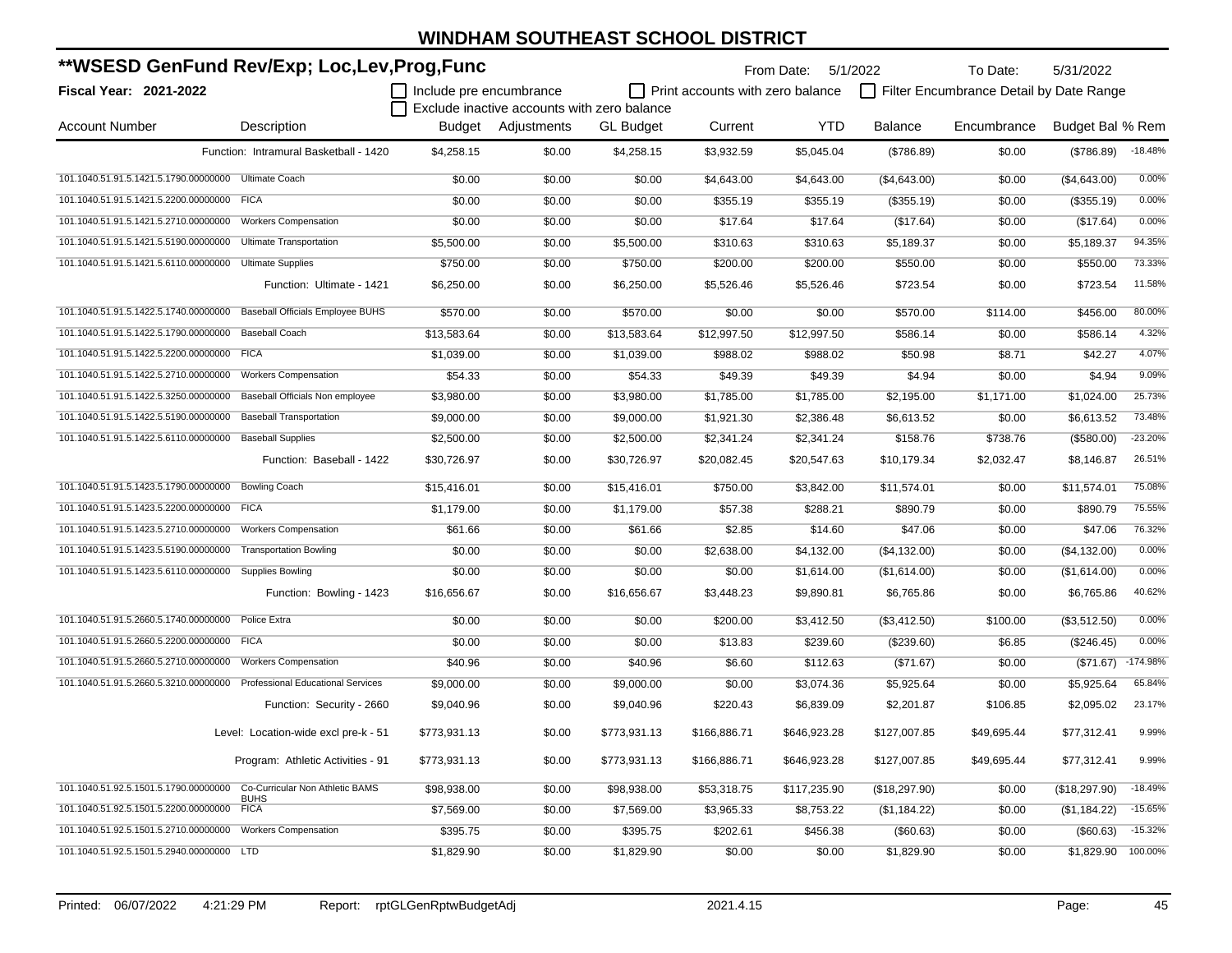| **WSESD GenFund Rev/Exp; Loc,Lev,Prog,Func                  |                                                      |                         |              |                                             |                                  | From Date:      | 5/1/2022       | To Date:                                | 5/31/2022        |            |
|-------------------------------------------------------------|------------------------------------------------------|-------------------------|--------------|---------------------------------------------|----------------------------------|-----------------|----------------|-----------------------------------------|------------------|------------|
| Fiscal Year: 2021-2022                                      |                                                      | Include pre encumbrance |              | Exclude inactive accounts with zero balance | Print accounts with zero balance |                 | $\Box$         | Filter Encumbrance Detail by Date Range |                  |            |
| <b>Account Number</b>                                       | Description                                          | Budget                  | Adjustments  | <b>GL Budget</b>                            | Current                          | <b>YTD</b>      | Balance        | Encumbrance                             | Budget Bal % Rem |            |
|                                                             | Function: Co-Curricular - 1501                       | \$108,732.65            | \$0.00       | \$108.732.65                                | \$57,486.69                      | \$126,445.50    | (\$17,712.85)  | \$0.00                                  | (\$17,712.85)    | $-16.29%$  |
| 101.1040.51.92.5.1520.5.6110.00000000                       | School Newspaper General                             | \$2,900.00              | \$0.00       | \$2,900.00                                  | \$0.00                           | \$791.20        | \$2,108.80     | \$858.80                                | \$1,250.00       | 43.10%     |
|                                                             | <b>Supplies</b><br>Function: School Newspaper - 1520 | \$2,900.00              | \$0.00       | \$2,900.00                                  | \$0.00                           | \$791.20        | \$2,108.80     | \$858.80                                | \$1,250.00       | 43.10%     |
| 101.1040.51.92.5.1530.5.6110.00000000 Dial General Supplies |                                                      | \$1,800.00              | \$0.00       | \$1,800.00                                  | \$0.00                           | \$0.00          | \$1,800.00     | \$1,800.00                              | \$0.00           | 0.00%      |
|                                                             | Function: Dial - 1530                                | \$1,800.00              | \$0.00       | \$1,800.00                                  | \$0.00                           | \$0.00          | \$1,800.00     | \$1,800.00                              | \$0.00           | 0.00%      |
| 101.1040.51.92.5.1540.5.6110.00000000                       | <b>Dramatics General Supplies</b>                    | \$3,500.00              | \$0.00       | \$3,500.00                                  | \$600.00                         | \$3,180.98      | \$319.02       | \$341.00                                | (\$21.98)        | $-0.63%$   |
|                                                             | Function: Dramatics - 1540                           | \$3,500.00              | \$0.00       | \$3,500.00                                  | \$600.00                         | \$3,180.98      | \$319.02       | \$341.00                                | (\$21.98)        | $-0.63%$   |
| 101.1040.51.92.5.1550.5.1780.00000000                       | <b>Music Events</b>                                  | \$4,490.00              | \$0.00       | \$4,490.00                                  | \$0.00                           | \$1,800.00      | \$2,690.00     | \$500.00                                | \$2,190.00       | 48.78%     |
| 101.1040.51.92.5.1550.5.2200.00000000 FICA                  |                                                      | \$343.00                | \$0.00       | \$343.00                                    | \$0.00                           | \$134.47        | \$208.53       | \$38.26                                 | \$170.27         | 49.64%     |
| 101.1040.51.92.5.1550.5.2710.00000000                       | <b>Workers Compensation</b>                          | \$17.96                 | \$0.00       | \$17.96                                     | \$0.00                           | \$6.90          | \$11.06        | \$0.00                                  | \$11.06          | 61.58%     |
| 101.1040.51.92.5.1550.5.3210.00000000                       | <b>Music Professional Edu Services</b>               | \$14,945.00             | \$0.00       | \$14,945.00                                 | \$1,475.00                       | \$11,164.62     | \$3,780.38     | \$300.00                                | \$3,480.38       | 23.29%     |
| 101.1040.51.92.5.1550.5.5190.00000000                       | Music Stu Transport Purchased                        | \$10,271.00             | \$0.00       | \$10,271.00                                 | \$179.01                         | \$179.01        | \$10,091.99    | \$0.00                                  | \$10,091.99      | 98.26%     |
| 101.1040.51.92.5.1550.5.5810.00000000                       | Music Travel                                         | \$2,396.00              | \$0.00       | \$2,396.00                                  | \$0.00                           | \$1,890.80      | \$505.20       | \$0.00                                  | \$505.20         | 21.09%     |
| 101.1040.51.92.5.1550.5.6110.00000000                       | <b>Music General Supplies</b>                        | \$1,915.00              | \$0.00       | \$1,915.00                                  | \$1,090.40                       | \$4,244.69      | (\$2,329.69)   | \$5,393.72                              | (\$7,723.41)     | $-403.31%$ |
| 101.1040.51.92.5.1550.5.7360.00000000 Music Equipment       |                                                      | \$2,900.00              | \$0.00       | \$2,900.00                                  | \$0.00                           | \$0.00          | \$2,900.00     | \$0.00                                  | \$2,900.00       | 100.00%    |
|                                                             | Function: Music - 1550                               | \$37,277.96             | \$0.00       | \$37,277.96                                 | \$2,744.41                       | \$19,420.49     | \$17,857.47    | \$6,231.98                              | \$11,625.49      | 31.19%     |
| 101.1040.51.92.5.2716.5.5190.00000000                       | Stu Trans frm Other                                  | \$4,250.00              | \$0.00       | \$4,250.00                                  | \$0.00                           | \$0.00          | \$4,250.00     | \$0.00                                  | \$4,250.00       | 100.00%    |
|                                                             | Function: Extra/Co-Curricular - 2716                 | \$4,250.00              | \$0.00       | \$4,250.00                                  | \$0.00                           | \$0.00          | \$4,250.00     | \$0.00                                  | \$4,250.00       | 100.00%    |
|                                                             | Level: Location-wide excl pre-k - 51                 | \$158,460.61            | \$0.00       | \$158,460.61                                | \$60,831.10                      | \$149.838.17    | \$8.622.44     | \$9,231.78                              | (\$609.34)       | $-0.38%$   |
|                                                             | Program: NonAthletic Co-Curr Activ - 92              | \$158,460.61            | \$0.00       | \$158,460.61                                | \$60,831.10                      | \$149,838.17    | \$8,622.44     | \$9,231.78                              | (\$609.34)       | $-0.38%$   |
|                                                             | Location: Brattleboro Union High School - 1040       | \$16,539,469.38         | \$411,578.08 | \$16,951,047.46                             | \$1,170,389.17                   | \$14,157,805.39 | \$2,793,242.07 | \$2,268,896.18                          | \$524,345.89     | 3.09%      |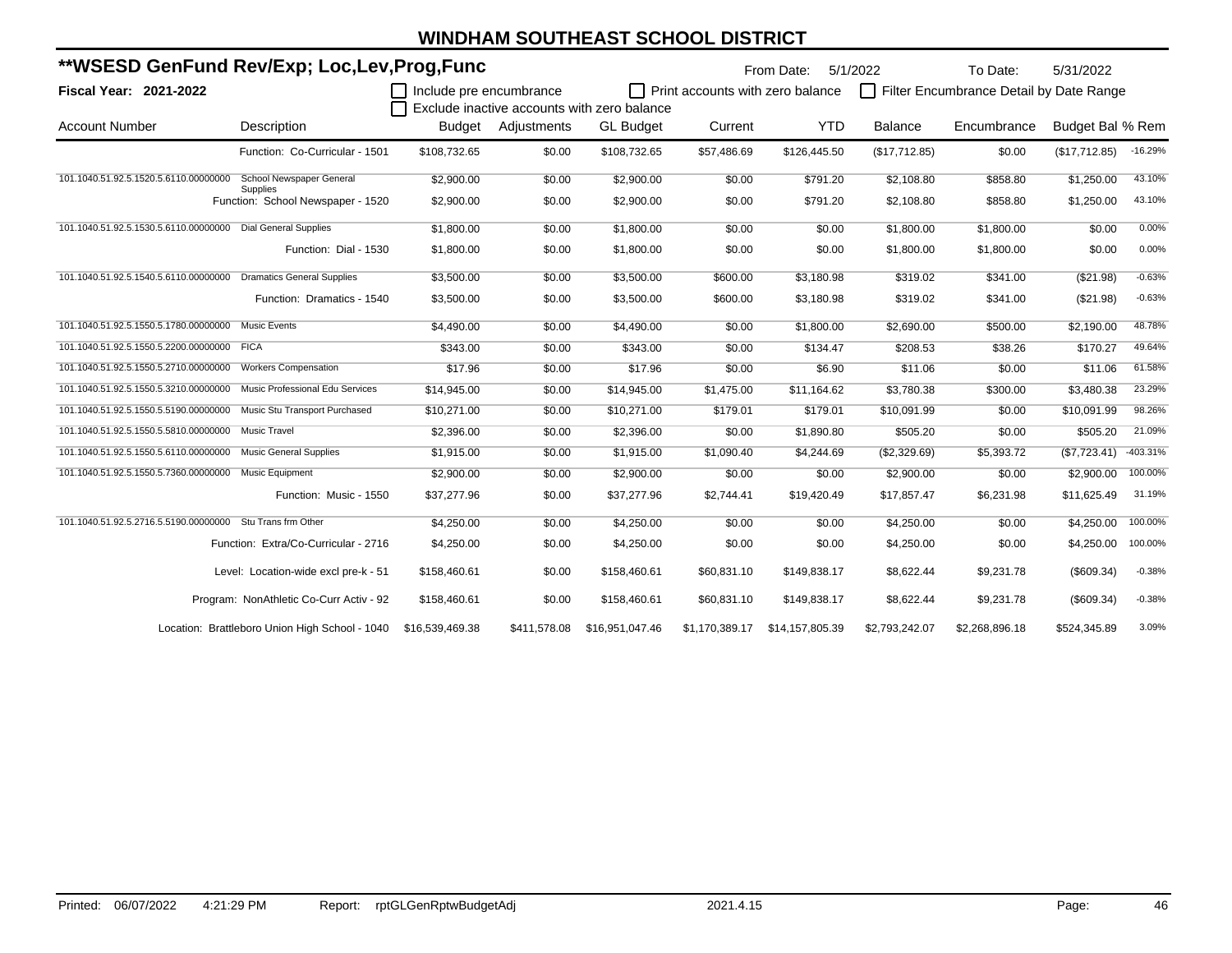| **WSESD GenFund Rev/Exp; Loc,Lev,Prog,Func                             |                                                  |                         |                                             |                  |                                  | From Date: 5/1/2022 |                | To Date:                                | 5/31/2022        |            |
|------------------------------------------------------------------------|--------------------------------------------------|-------------------------|---------------------------------------------|------------------|----------------------------------|---------------------|----------------|-----------------------------------------|------------------|------------|
| <b>Fiscal Year: 2021-2022</b>                                          |                                                  | Include pre encumbrance | Exclude inactive accounts with zero balance |                  | Print accounts with zero balance |                     |                | Filter Encumbrance Detail by Date Range |                  |            |
| <b>Account Number</b>                                                  | Description                                      |                         | Budget Adjustments                          | <b>GL Budget</b> | Current                          | <b>YTD</b>          | <b>Balance</b> | Encumbrance                             | Budget Bal % Rem |            |
| 101.1087.01.11.4.1101.5.6110.CRRSA021 Supplies CRRSA                   |                                                  | \$0.00                  | \$5,962.68                                  | \$5,962.68       | \$0.00                           | \$4,012.11          | \$1,950.57     | \$1,950.57                              | \$0.00           | 0.00%      |
|                                                                        | Function: Direct Instruction - 1101              | \$0.00                  | \$5,962.68                                  | \$5,962.68       | \$0.00                           | \$4,012.11          | \$1,950.57     | \$1,950.57                              | \$0.00           | 0.00%      |
| 101.1087.01.11.4.2610.5.6110.CRRSA021 Supplies CRRSA                   |                                                  | \$0.00                  | \$1,974.64                                  | \$1,974.64       | \$0.00                           | \$1,727.39          | \$247.25       | \$0.00                                  | \$247.25         | 12.52%     |
|                                                                        | Function: Operation of Buildings - 2610          | \$0.00                  | \$1,974.64                                  | \$1,974.64       | \$0.00                           | \$1,727.39          | \$247.25       | \$0.00                                  | \$247.25         | 12.52%     |
| 101.1087.01.11.5.1101.5.1110.00000000 Pre-K Teachers Dummerston        |                                                  | \$59,144.00             | \$0.00                                      | \$59,144.00      | \$4,549.54                       | \$45,495.40         | \$13,648.60    | \$13,648.60                             | \$0.00           | 0.00%      |
| 101.1087.01.11.5.1101.5.1210.00000000 Paraeducator Pre-k Dummerston    |                                                  | \$26,456.00             | \$0.00                                      | \$26,456.00      | \$2,035.18                       | \$20,490.32         | \$5,965.68     | \$6,355.52                              | (\$389.84)       | $-1.47%$   |
| 101.1087.01.11.5.1101.5.2110.00000000                                  | Health Insurance                                 | \$21,254.00             | \$0.00                                      | \$21,254.00      | \$2,465.42                       | \$27,215.15         | (\$5,961.15)   | \$2,465.42                              | (\$8,426.57)     | $-39.65%$  |
| 101.1087.01.11.5.1101.5.2170.00000000                                  | <b>HRA</b>                                       | \$3,121.11              | \$0.00                                      | \$3,121.11       | \$0.00                           | \$6,400.00          | (\$3,278.89)   | \$0.00                                  | (\$3,278.89)     | $-105.06%$ |
| 101.1087.01.11.5.1101.5.2200.00000000                                  | <b>FICA</b>                                      | \$6,794.00              | \$0.00                                      | \$6,794.00       | \$463.15                         | \$4,608.45          | \$2,185.55     | \$1,470.61                              | \$714.94         | 10.52%     |
| 101.1087.01.11.5.1101.5.2310.00000000                                  | Retirement                                       | \$1,308.00              | \$0.00                                      | \$1,308.00       | \$96.68                          | \$2,323.19          | (\$1,015.19)   | \$290.02                                | (\$1,305.21)     | -99.79%    |
| 101.1087.01.11.5.1101.5.2510.00000000                                  | <b>Tuition Reimbursement</b>                     | \$2,500.00              | \$0.00                                      | \$2,500.00       | \$0.00                           | \$0.00              | \$2,500.00     | \$0.00                                  | \$2,500.00       | 100.00%    |
| 101.1087.01.11.5.1101.5.2710.00000000                                  | <b>Workers Compensation</b>                      | \$355.22                | \$0.00                                      | \$355.22         | \$25.02                          | \$254.72            | \$100.50       | \$0.00                                  | \$100.50         | 28.29%     |
| 101.1087.01.11.5.1101.5.2810.00000000 Dental                           |                                                  | \$1,680.00              | \$0.00                                      | \$1,680.00       | \$184.00                         | \$2,024.00          | (\$344.00)     | \$184.00                                | (\$528.00)       | $-31.43%$  |
| 101.1087.01.11.5.1101.5.2920.00000000 Life                             |                                                  | \$108.00                | \$0.00                                      | \$108.00         | \$12.46                          | \$149.52            | (\$41.52)      | \$12.46                                 | ( \$53.98)       | -49.98%    |
| 101.1087.01.11.5.1101.5.2940.00000000 LTD                              |                                                  | \$338.30                | \$0.00                                      | \$338.30         | \$37.66                          | \$450.79            | (\$112.49)     | \$37.66                                 | (\$150.15)       | $-44.38%$  |
| 101.1087.01.11.5.1101.5.5620.00000000                                  | Tuition to Appr PreK Priv Prov                   | \$33,560.00             | \$0.00                                      | \$33,560.00      | \$5,304.00                       | \$50,989.18         | (\$17,429.18)  | \$0.00                                  | (\$17,429.18)    | $-51.93%$  |
| 101.1087.01.11.5.1101.5.6110.00000000                                  | Dummerston<br><b>Supplies PreK Dummerston</b>    | \$6,000.00              | \$0.00                                      | \$6,000.00       | \$667.32                         | \$4,081.83          | \$1,918.17     | \$501.20                                | \$1,416.97       | 23.62%     |
| 101.1087.01.11.8.1101.5.1730.41000216  Family Support Stipend ARPA     |                                                  | \$0.00                  | \$2,000.00                                  | \$2,000.00       | \$0.00                           | \$0.00              | \$2,000.00     | \$0.00                                  | \$2,000.00       | 100.00%    |
| 101.1087.01.11.8.1101.5.3210.41000216 Professional Educational Svcs    |                                                  | \$0.00                  | \$2,000.00                                  | \$2,000.00       | \$0.00                           | \$0.00              | \$2,000.00     | \$0.00                                  | \$2,000.00       | 100.00%    |
| 101.1087.01.11.8.1101.5.6110.41000216 Supplies ARPA                    | <b>ARPA</b>                                      | \$0.00                  | \$14,816.00                                 | \$14,816.00      | \$0.00                           | \$0.00              | \$14,816.00    | \$4,567.06                              | \$10,248.94      | 69.17%     |
|                                                                        | Function: Direct Instruction - 1101              | \$162,618.63            | \$18,816.00                                 | \$181,434.63     | \$15,840.43                      | \$164,482.55        | \$16,952.08    | \$29,532.55                             | (\$12,580.47)    | $-6.93%$   |
|                                                                        | Level: PreKindergarten - 01                      | \$162,618.63            | \$26,753.32                                 | \$189,371.95     | \$15,840.43                      | \$170,222.05        | \$19,149.90    | \$31,483.12                             | (\$12,333.22)    | $-6.51%$   |
| 101.1087.11.11.4.1101.5.1730.25702122 Stipends Title IV Dummerston     |                                                  | \$0.00                  | \$600.00                                    | \$600.00         | \$0.00                           | \$0.00              | \$600.00       | \$0.00                                  | \$600.00         | 100.00%    |
| 101.1087.11.11.4.1101.5.1730.26512410 Stipends Title IIA Dummerston    |                                                  | \$0.00                  | \$6,000.00                                  | \$6,000.00       | \$0.00                           | \$0.00              | \$6,000.00     | \$0.00                                  | \$6,000.00       | 100.00%    |
| 101.1087.11.11.4.1101.5.2200.25702122 FICA                             |                                                  | \$0.00                  | \$45.90                                     | \$45.90          | \$0.00                           | \$0.00              | \$45.90        | \$0.00                                  | \$45.90          | 100.00%    |
| 101.1087.11.11.4.1101.5.2200.26512410 FICA                             |                                                  | \$0.00                  | \$460.00                                    | \$460.00         | \$0.00                           | \$0.00              | \$460.00       | \$0.00                                  | \$460.00         | 100.00%    |
| 101.1087.11.11.4.1101.5.2710.25702122 Workers Compensation             |                                                  | \$0.00                  | \$3.00                                      | \$3.00           | \$0.00                           | \$0.00              | \$3.00         | \$0.00                                  | \$3.00           | 100.00%    |
|                                                                        | Function: Direct Instruction - 1101              | \$0.00                  | \$7,108.90                                  | \$7,108.90       | \$0.00                           | \$0.00              | \$7,108.90     | \$0.00                                  | \$7,108.90       | 100.00%    |
| 101.1087.11.11.4.2213.5.1730.26512410 Stipends Title IIA Dummerston PD |                                                  | \$929.00                | (\$929.00)                                  | \$0.00           | \$0.00                           | \$0.00              | \$0.00         | \$0.00                                  | \$0.00           | 0.00%      |
| 101.1087.11.11.4.2213.5.2200.26512410 FICA                             |                                                  | \$71.00                 | (\$71.00)                                   | \$0.00           | \$0.00                           | \$0.00              | \$0.00         | \$0.00                                  | \$0.00           | 0.00%      |
|                                                                        | Function: Instruct Staff Train - 2213            | \$1,000.00              | (\$1,000.00)                                | \$0.00           | \$0.00                           | \$0.00              | \$0.00         | \$0.00                                  | \$0.00           | 0.00%      |
| 101.1087.11.11.4.2230.5.1710.25902131                                  | <b>Tech Assistant Dummerston</b><br><b>ESSER</b> | \$0.00                  | \$6,036.41                                  | \$6,036.41       | \$464.34                         | \$4,643.40          | \$1,393.01     | \$1,393.01                              | \$0.00           | 0.00%      |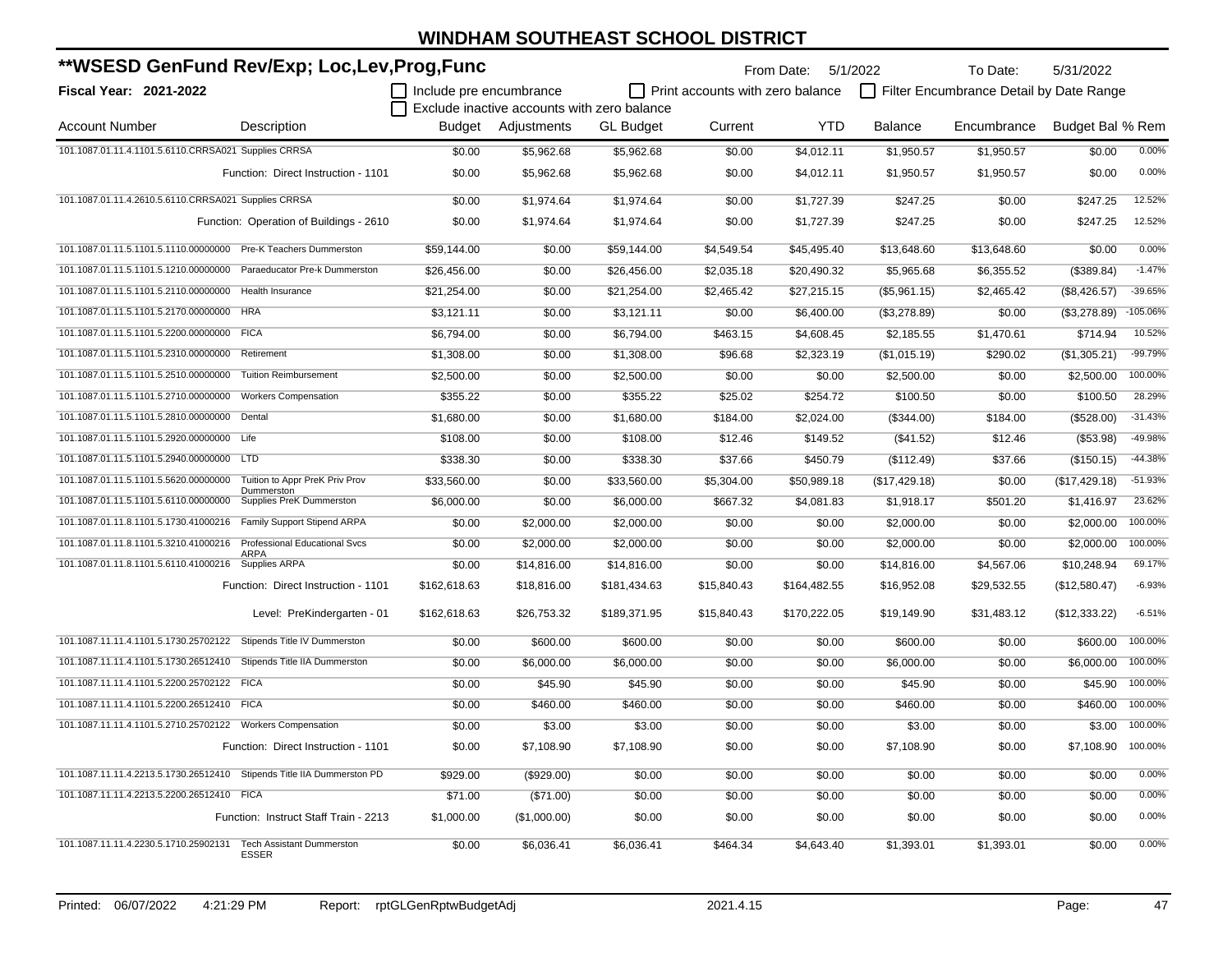| **WSESD GenFund Rev/Exp; Loc,Lev,Prog,Func                         |                                         |                         |                                             |                  | From Date: 5/1/2022              |              | To Date:       | 5/31/2022                               |                  |           |
|--------------------------------------------------------------------|-----------------------------------------|-------------------------|---------------------------------------------|------------------|----------------------------------|--------------|----------------|-----------------------------------------|------------------|-----------|
| <b>Fiscal Year: 2021-2022</b>                                      |                                         | Include pre encumbrance |                                             |                  | Print accounts with zero balance |              |                | Filter Encumbrance Detail by Date Range |                  |           |
|                                                                    |                                         |                         | Exclude inactive accounts with zero balance |                  |                                  |              |                |                                         |                  |           |
| <b>Account Number</b>                                              | Description                             |                         | Budget Adjustments                          | <b>GL Budget</b> | Current                          | <b>YTD</b>   | <b>Balance</b> | Encumbrance                             | Budget Bal % Rem |           |
| 101.1087.11.11.4.2230.5.2110.25902131                              | Health Insurance                        | \$0.00                  | \$1.700.99                                  | \$1,700.99       | \$140.16                         | \$1,560.83   | \$140.16       | \$140.16                                | \$0.00           | 0.00%     |
| 101.1087.11.11.4.2230.5.2170.25902131                              | <b>HRA</b>                              | \$0.00                  | \$440.00                                    | \$440.00         | \$0.00                           | \$440.00     | \$0.00         | \$0.00                                  | \$0.00           | 0.00%     |
| 101.1087.11.11.4.2230.5.2200.25902131                              | <b>FICA</b>                             | \$0.00                  | \$444.19                                    | \$444.19         | \$33.46                          | \$339.68     | \$104.51       | \$104.51                                | \$0.00           | 0.00%     |
| 101.1087.11.11.4.2230.5.2310.25902131                              | Retirement                              | \$0.00                  | \$286.77                                    | \$286.77         | \$22.06                          | \$220.60     | \$66.17        | \$66.17                                 | \$0.00           | 0.00%     |
| 101.1087.11.11.4.2230.5.2710.25902131                              | <b>Workers Compensation</b>             | \$0.00                  | \$16.14                                     | \$16.14          | \$1.76                           | \$17.90      | (\$1.76)       | \$0.00                                  | (\$1.76)         | $-10.90%$ |
| 101.1087.11.11.4.2230.5.2810.25902131                              | Dental                                  | \$0.00                  | \$105.60                                    | \$105.60         | \$8.80                           | \$96.80      | \$8.80         | \$8.80                                  | \$0.00           | 0.00%     |
| 101.1087.11.11.4.2230.5.2920.25902131 Life                         |                                         | \$0.00                  | \$12.18                                     | \$12.18          | \$0.96                           | \$11.22      | \$0.96         | \$0.96                                  | \$0.00           | 0.00%     |
| 101.1087.11.11.4.2230.5.2940.25902131                              | <b>LTD</b>                              | \$0.00                  | \$34.50                                     | \$34.50          | \$2.66                           | \$31.84      | \$2.66         | \$2.66                                  | \$0.00           | 0.00%     |
|                                                                    | Function: Technology fr Instruct - 2230 | \$0.00                  | \$9,076.78                                  | \$9,076.78       | \$674.20                         | \$7,362.27   | \$1,714.51     | \$1,716.27                              | (\$1.76)         | $-0.02%$  |
| 101.1087.11.11.5.1101.5.1110.00000000                              | <b>Teachers Elementary Dummerston</b>   | \$605,650.68            | \$0.00                                      | \$605,650.68     | \$45,665.96                      | \$473,636.12 | \$132,014.56   | \$142,951.23                            | (\$10,936.67)    | $-1.81%$  |
| 101.1087.11.11.5.1101.5.1120.00000000                              | Academic Support Dummerston             | \$0.00                  | \$0.00                                      | \$0.00           | \$0.00                           | \$0.00       | \$0.00         | \$500.00                                | (\$500.00)       | 0.00%     |
| 101.1087.11.11.5.1101.5.1210.00000000 Paraeducator Elem Dummerston |                                         | \$64,093.78             | \$0.00                                      | \$64,093.78      | \$6,353.60                       | \$67,778.78  | (\$3,685.00)   | \$25,426.12                             | (\$29,111.12)    | $-45.42%$ |
| 101.1087.11.11.5.1101.5.1310.00000000                              | Substitutes Dummerston Elem Ed          | \$25,000.00             | \$0.00                                      | \$25,000.00      | \$3,162.50                       | \$40,837.50  | (\$15,837.50)  | \$4,647.50                              | (\$20,485.00)    | $-81.94%$ |
| 101.1087.11.11.5.1101.5.2110.00000000                              | Health Insurance                        | \$188,469.75            | \$0.00                                      | \$188,469.75     | \$14,436.90                      | \$164,817.48 | \$23,652.27    | \$23,803.35                             | (\$151.08)       | $-0.08%$  |
| 101.1087.11.11.5.1101.5.2170.00000000                              | <b>HRA</b>                              | \$33,607.61             | \$0.00                                      | \$33,607.61      | \$0.00                           | \$41,760.00  | (\$8,152.39)   | \$0.00                                  | (\$8,152.39)     | $-24.26%$ |
| 101.1087.11.11.5.1101.5.2200.00000000 FICA                         |                                         | \$56,353.00             | \$0.00                                      | \$56,353.00      | \$3,939.30                       | \$41,393.68  | \$14,959.32    | \$12,528.65                             | \$2,430.67       | 4.31%     |
| 101.1087.11.11.5.1101.5.2310.00000000                              | Retirement                              | \$8,140.68              | \$0.00                                      | \$8,140.68       | \$297.54                         | \$5,695.60   | \$2,445.08     | \$892.59                                | \$1,552.49       | 19.07%    |
| 101.1087.11.11.5.1101.5.2350.00000000                              | 403(b)                                  | \$8,999.27              | \$0.00                                      | \$8,999.27       | \$473.14                         | \$5,587.97   | \$3,411.30     | \$1,526.46                              | \$1,884.84       | 20.94%    |
| 101.1087.11.11.5.1101.5.2510.00000000                              | <b>Tuition Reimbursement</b>            | \$8,000.00              | \$0.00                                      | \$8,000.00       | \$0.00                           | \$3,641.00   | \$4,359.00     | \$0.00                                  | \$4,359.00       | 54.49%    |
| 101.1087.11.11.5.1101.5.2610.00000000                              | Unemployment Comp Dummerston            | \$5,000.00              | \$0.00                                      | \$5,000.00       | \$0.00                           | \$422.02     | \$4,577.98     | \$0.00                                  | \$4,577.98       | 91.56%    |
| 101.1087.11.11.5.1101.5.2710.00000000                              | <b>Workers Compensation</b>             | \$3,122.50              | \$0.00                                      | \$3,122.50       | \$209.69                         | \$2,247.70   | \$874.80       | \$0.00                                  | \$874.80         | 28.02%    |
| 101.1087.11.11.5.1101.5.2810.00000000 Dental                       |                                         | \$13,469.00             | \$0.00                                      | \$13,469.00      | \$903.20                         | \$10,685.50  | \$2,783.50     | \$1,642.80                              | \$1,140.70       | 8.47%     |
| 101.1087.11.11.5.1101.5.2920.00000000 Life                         |                                         | \$1,422.00              | \$0.00                                      | \$1,422.00       | \$97.54                          | \$1,167.84   | \$254.16       | \$152.74                                | \$101.42         | 7.13%     |
| 101.1087.11.11.5.1101.5.2940.00000000 LTD                          |                                         | \$4,561.73              | \$0.00                                      | \$4,561.73       | \$297.02                         | \$3,533.03   | \$1,028.70     | \$405.68                                | \$623.02         | 13.66%    |
| 101.1087.11.11.5.1101.5.3210.00000000                              | Professional Edu Services               | \$5,000.00              | \$0.00                                      | \$5,000.00       | \$0.00                           | \$5,875.00   | (\$875.00)     | \$900.00                                | (\$1,775.00)     | $-35.50%$ |
| 101.1087.11.11.5.1101.5.4430.00000000                              | Rentals-Computers/Related               | \$8,772.00              | \$0.00                                      | \$8,772.00       | \$1,950.00                       | \$11,435.69  | (\$2,663.69)   | \$0.00                                  | (\$2,663.69)     | $-30.37%$ |
| 101.1087.11.11.5.1101.5.5410.00000000                              | Advertising                             | \$1,500.00              | \$0.00                                      | \$1,500.00       | \$0.00                           | \$0.00       | \$1,500.00     | \$0.00                                  | \$1,500.00       | 100.00%   |
| 101.1087.11.11.5.1101.5.6110.00000000 Supplies Elem Dummerston     |                                         | \$20,000.00             | \$0.00                                      | \$20,000.00      | \$847.03                         | \$19,643.36  | \$356.64       | \$109.91                                | \$246.73         | 1.23%     |
| 101.1087.11.11.5.1101.5.6410.00000000 Books and Periodicals        |                                         | \$2,000.00              | \$0.00                                      | \$2,000.00       | \$135.00                         | \$710.08     | \$1,289.92     | \$0.00                                  | \$1,289.92       | 64.50%    |
| 101.1087.11.11.5.1101.5.8110.00000000 Dues and Fees - Staff        |                                         | \$1,500.00              | \$0.00                                      | \$1,500.00       | \$0.00                           | \$147.00     | \$1,353.00     | \$0.00                                  | \$1,353.00       | 90.20%    |
|                                                                    | Function: Direct Instruction - 1101     | \$1,064,662.00          | \$0.00                                      | \$1,064,662.00   | \$78,768.42                      | \$901,015.35 | \$163,646.65   | \$215,487.03                            | (\$51,840.38)    | $-4.87%$  |
| 101.1087.11.11.5.2219.5.1730.00000000 One Percent Program Improve  |                                         | \$4,600.00              | \$0.00                                      | \$4,600.00       | \$0.00                           | \$1,240.40   | \$3,359.60     | \$0.00                                  | \$3,359.60       | 73.03%    |
| 101.1087.11.11.5.2219.5.2200.00000000                              | Salary<br><b>FICA</b>                   | \$352.00                | \$0.00                                      | \$352.00         | \$0.00                           | \$96.88      | \$255.12       | \$0.00                                  | \$255.12         | 72.48%    |
| 101.1087.11.11.5.2219.5.2710.00000000 Workers Compensation         |                                         | \$18.40                 | \$0.00                                      | \$18.40          | \$0.00                           | \$4.71       | \$13.69        | \$0.00                                  | \$13.69          | 74.40%    |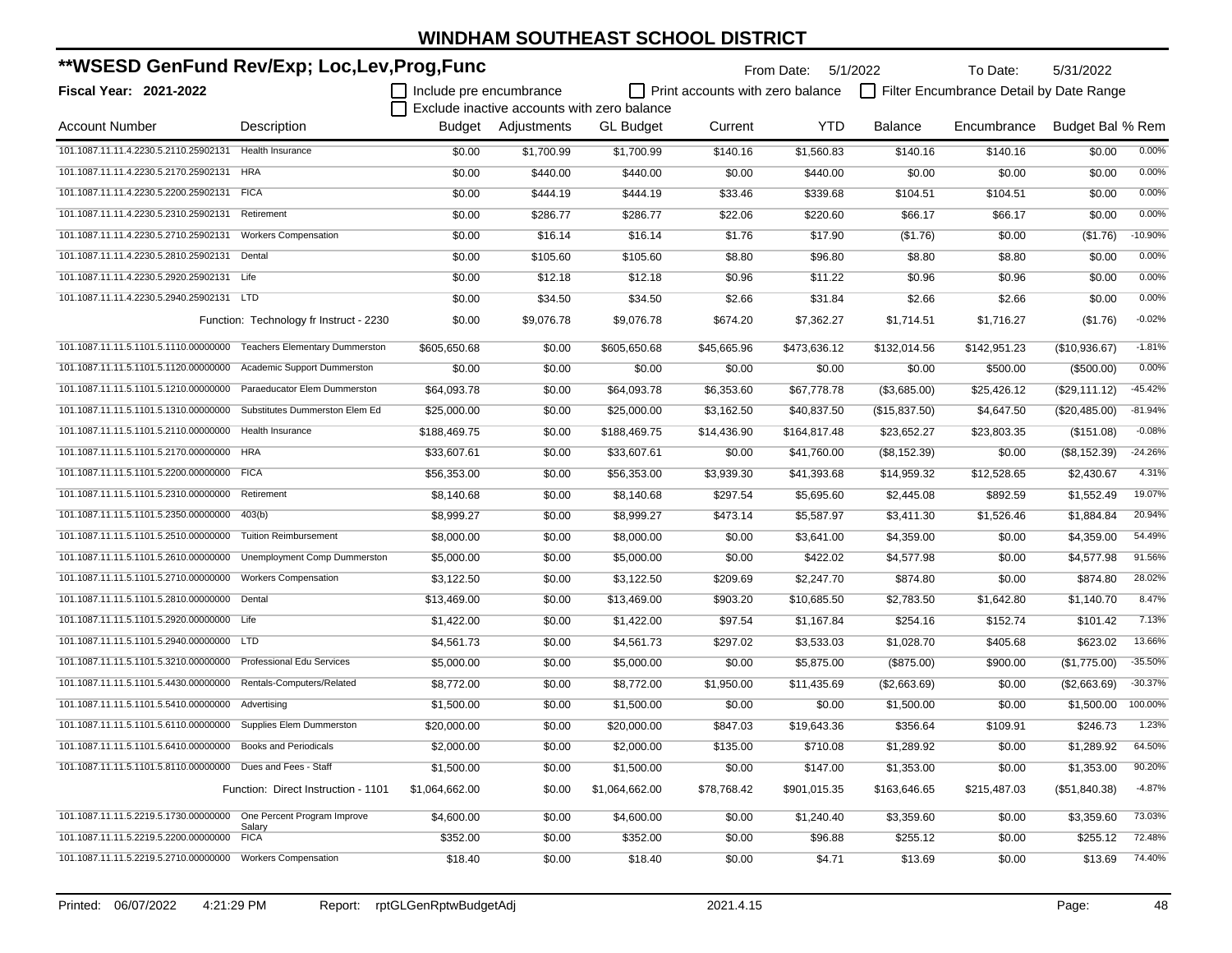| **WSESD GenFund Rev/Exp; Loc,Lev,Prog,Func                    |                                                                     |                         |                                             |                  |                                  | From Date: 5/1/2022 |                | To Date:                                | 5/31/2022        |           |
|---------------------------------------------------------------|---------------------------------------------------------------------|-------------------------|---------------------------------------------|------------------|----------------------------------|---------------------|----------------|-----------------------------------------|------------------|-----------|
| <b>Fiscal Year: 2021-2022</b>                                 |                                                                     | Include pre encumbrance |                                             |                  | Print accounts with zero balance |                     |                | Filter Encumbrance Detail by Date Range |                  |           |
|                                                               |                                                                     |                         | Exclude inactive accounts with zero balance |                  |                                  |                     |                |                                         |                  |           |
| <b>Account Number</b>                                         | Description                                                         | Budget                  | Adjustments                                 | <b>GL Budget</b> | Current                          | <b>YTD</b>          | <b>Balance</b> | Encumbrance                             | Budget Bal % Rem |           |
|                                                               | Function: Othr Instruct Improve - 2219                              | \$4,970.40              | \$0.00                                      | \$4,970.40       | \$0.00                           | \$1,341.99          | \$3,628.41     | \$0.00                                  | \$3,628.41       | 73.00%    |
|                                                               | Level: Elementary (K-6) - 11                                        | \$1,070,632.40          | \$15,185.68                                 | \$1,085,818.08   | \$79,442.62                      | \$909,719.61        | \$176,098.47   | \$217,203.30                            | (\$41,104.83)    | $-3.79%$  |
|                                                               | 101.1087.31.11.5.1101.5.1110.00000000 Teachers Dummerston Secondary | \$161,991.02            | \$0.00                                      | \$161,991.02     | \$12,432.84                      | \$125,323.40        | \$36,667.62    | \$45,612.26                             | (\$8,944.64)     | $-5.52%$  |
| 101.1087.31.11.5.1101.5.1210.00000000                         | Paraeducator Secondary                                              | \$11,366.00             | \$0.00                                      | \$11,366.00      | \$874.34                         | \$8,802.91          | \$2,563.09     | \$2,623.01                              | (\$59.92)        | $-0.53%$  |
| 101.1087.31.11.5.1101.5.1310.00000000                         | Dummerston<br>Substitutes Dummerston Sec Ed                         | \$7,500.00              | \$0.00                                      | \$7,500.00       | \$797.50                         | \$4,812.50          | \$2,687.50     | \$357.50                                | \$2,330.00       | 31.07%    |
| 101.1087.31.11.5.1101.5.2110.00000000                         | $7-8$<br>Health Insurance                                           | \$49,502.25             | \$0.00                                      | \$49,502.25      | \$4,234.92                       | \$46,419.47         | \$3,082.78     | \$4,415.97                              | (\$1,333.19)     | $-2.69%$  |
| 101.1087.31.11.5.1101.5.2170.00000000                         | <b>HRA</b>                                                          | \$7,022.50              | \$0.00                                      | \$7,022.50       | \$0.00                           | \$10,445.00         | (\$3,422.50)   | \$0.00                                  | (\$3,422.50)     | $-48.74%$ |
| 101.1087.31.11.5.1101.5.2200.00000000                         | <b>FICA</b>                                                         | \$12,966.00             | \$0.00                                      | \$12,966.00      | \$954.14                         | \$9,275.49          | \$3,690.51     | \$2,943.41                              | \$747.10         | 5.76%     |
| 101.1087.31.11.5.1101.5.2310.00000000                         | Retirement                                                          | \$1,308.00              | \$0.00                                      | \$1,308.00       | \$41.52                          | \$1,758.03          | (\$450.03)     | \$124.58                                | (\$574.61)       | -43.93%   |
| 101.1087.31.11.5.1101.5.2350.00000000                         | 403(b)                                                              | \$3,017.15              | \$0.00                                      | \$3,017.15       | \$234.54                         | \$2,345.40          | \$671.75       | \$703.63                                | ( \$31.88)       | $-1.06%$  |
| 101.1087.31.11.5.1101.5.2510.00000000                         | <b>Tuition Reimbursement</b>                                        | \$3,800.00              | \$0.00                                      | \$3,800.00       | \$450.00                         | \$2,952.00          | \$848.00       | \$0.00                                  | \$848.00         | 22.32%    |
| 101.1087.31.11.5.1101.5.2710.00000000                         | <b>Workers Compensation</b>                                         | \$677.96                | \$0.00                                      | \$677.96         | \$53.59                          | \$536.40            | \$141.56       | \$0.00                                  | \$141.56         | 20.88%    |
| 101.1087.31.11.5.1101.5.2810.00000000 Dental                  |                                                                     | \$3,360.00              | \$0.00                                      | \$3,360.00       | \$329.60                         | \$3,615.70          | (\$255.70)     | \$342.80                                | (\$598.50)       | $-17.81%$ |
| 101.1087.31.11.5.1101.5.2920.00000000 Life                    |                                                                     | \$243.00                | \$0.00                                      | \$243.00         | \$24.70                          | \$287.45            | (\$44.45)      | \$27.40                                 | (\$71.85)        | $-29.57%$ |
| 101.1087.31.11.5.1101.5.2940.00000000 LTD                     |                                                                     | \$746.47                | \$0.00                                      | \$746.47         | \$76.10                          | \$891.90            | (\$145.43)     | \$84.17                                 | (\$229.60)       | $-30.76%$ |
| 101.1087.31.11.5.1101.5.6110.00000000 Supplies Sec Dummerston |                                                                     | \$8,950.00              | \$0.00                                      | \$8,950.00       | \$663.86                         | \$4,350.43          | \$4,599.57     | \$301.94                                | \$4,297.63       | 48.02%    |
| 101.1087.31.11.5.1101.5.6410.00000000                         | <b>Books and Periodicals</b>                                        | \$2,000.00              | \$0.00                                      | \$2,000.00       | \$436.16                         | \$889.47            | \$1,110.53     | \$0.00                                  | \$1.110.53       | 55.53%    |
|                                                               | Function: Direct Instruction - 1101                                 | \$274,450.35            | \$0.00                                      | \$274,450.35     | \$21,603.81                      | \$222,705.55        | \$51,744.80    | \$57,536.67                             | (\$5,791.87)     | $-2.11%$  |
| 101.1087.31.11.5.2219.5.3310.00000000 Emp Training/Develop    |                                                                     | \$4,800.00              | \$0.00                                      | \$4,800.00       | \$0.00                           | \$50.00             | \$4,750.00     | \$0.00                                  | \$4,750.00       | 98.96%    |
|                                                               | Function: Othr Instruct Improve - 2219                              | \$4,800.00              | \$0.00                                      | \$4,800.00       | \$0.00                           | \$50.00             | \$4,750.00     | \$0.00                                  | \$4,750.00       | 98.96%    |
|                                                               | Level: Secondary (7-12) - 31                                        | \$279,250.35            | \$0.00                                      | \$279,250.35     | \$21,603.81                      | \$222,755.55        | \$56,494.80    | \$57,536.67                             | (\$1,041.87)     | $-0.37%$  |
| 101.1087.51.11.2.2610.5.4510.57040000                         | <b>Construction Services Eff VT</b><br>Dummerston                   | \$0.00                  | \$39,000.00                                 | \$39,000.00      | \$0.00                           | \$24,938.04         | \$14,061.96    | \$0.00                                  | \$14,061.96      | 36.06%    |
| 101.1087.51.11.2.2610.5.4510.57040001                         | <b>Construction Services WWH</b>                                    | \$0.00                  | \$53,405.00                                 | \$53,405.00      | \$35,500.00                      | \$53,405.00         | \$0.00         | \$0.00                                  | \$0.00           | 0.00%     |
|                                                               | Dummerston<br>Function: Operation of Buildings - 2610               | \$0.00                  | \$92,405.00                                 | \$92,405.00      | \$35,500.00                      | \$78,343.04         | \$14,061.96    | \$0.00                                  | \$14,061.96      | 15.22%    |
| 101.1087.51.11.4.1101.5.2510.25972429                         | <b>Tuition Reimbursement</b>                                        | \$0.00                  | \$375.00                                    | \$375.00         | \$0.00                           | \$375.00            | \$0.00         | \$0.00                                  | \$0.00           | 0.00%     |
| 101.1087.51.11.4.1101.5.3210.25902131                         | Professional Educational Services                                   | \$0.00                  | \$675.00                                    | \$675.00         | \$0.00                           | \$675.00            | \$0.00         | \$0.00                                  | \$0.00           | 0.00%     |
| 101.1087.51.11.4.1101.5.6510.25902131                         | Supplies-Tech Related Dumm                                          | \$0.00                  | \$7,491.00                                  | \$7,491.00       | \$0.00                           | \$7,491.00          | \$0.00         | \$0.00                                  | \$0.00           | 0.00%     |
|                                                               | <b>ESSER</b><br>Function: Direct Instruction - 1101                 | \$0.00                  | \$8,541.00                                  | \$8,541.00       | \$0.00                           | \$8,541.00          | \$0.00         | \$0.00                                  | \$0.00           | 0.00%     |
| 101.1087.51.11.4.1104.5.1120.25972429                         | Academic Support Dummerston<br><b>ESSER II</b>                      | \$0.00                  | \$68,857.96                                 | \$68,857.96      | \$5,694.08                       | \$51,775.76         | \$17,082.20    | \$17,082.20                             | \$0.00           | 0.00%     |
| 101.1087.51.11.4.1104.5.2110.25972429                         | Health Insurance                                                    | \$0.00                  | \$14,805.50                                 | \$14,805.50      | \$1,196.44                       | \$13,609.06         | \$1,196.44     | \$1,196.44                              | \$0.00           | 0.00%     |
| 101.1087.51.11.4.1104.5.2170.25972429                         | <b>HRA</b>                                                          | \$0.00                  | \$3,150.00                                  | \$3,150.00       | \$0.00                           | \$3,150.00          | \$0.00         | \$0.00                                  | \$0.00           | 0.00%     |
| 101.1087.51.11.4.1104.5.2200.25972429 FICA                    |                                                                     | \$0.00                  | \$4,709.23                                  | \$4,709.23       | \$412.98                         | \$3,556.78          | \$1,152.45     | \$1,284.17                              | (\$131.72)       | $-2.80%$  |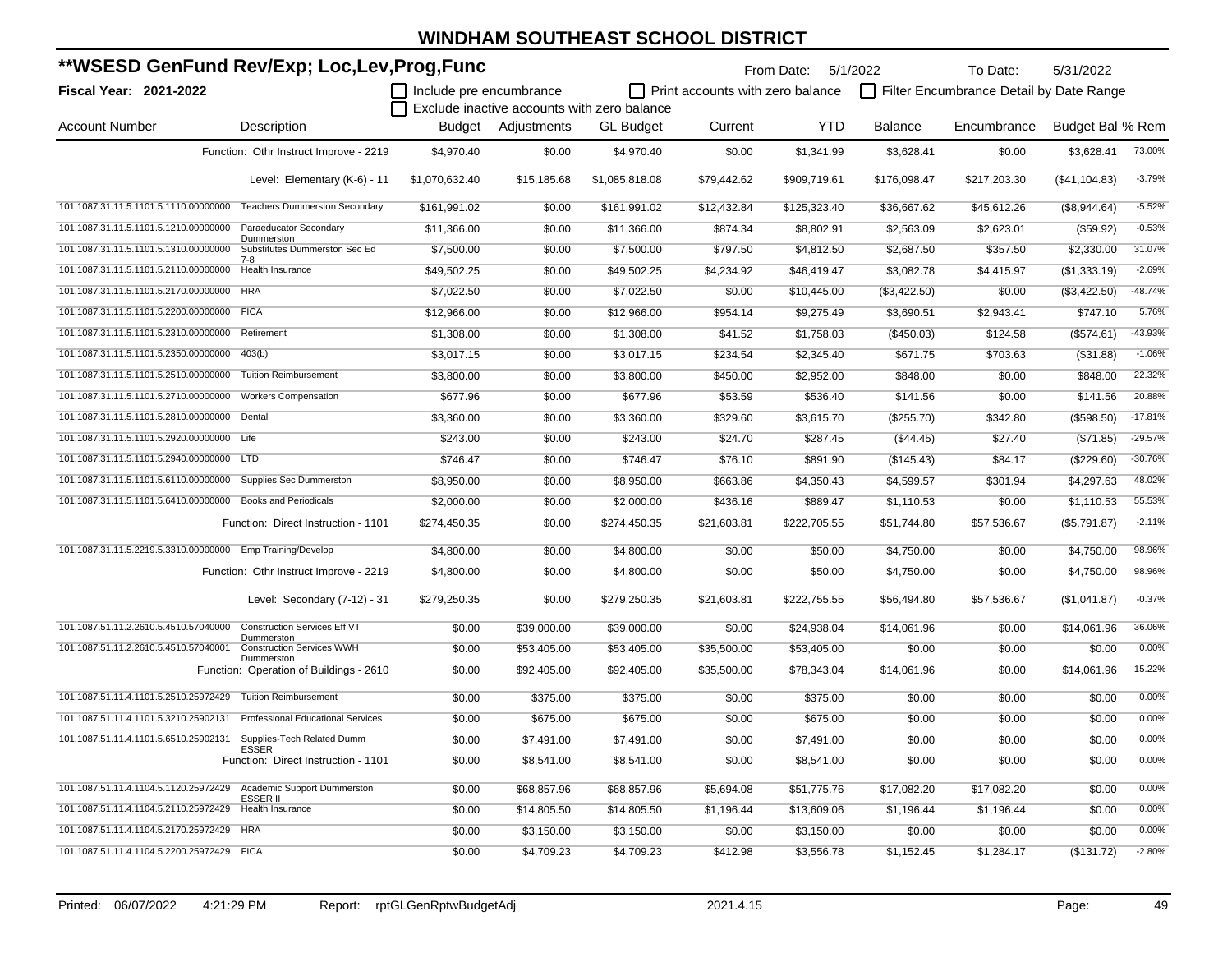| **WSESD GenFund Rev/Exp; Loc,Lev,Prog,Func                             |                                                       |                         |                                             |                  | From Date: 5/1/2022              |              | To Date:       | 5/31/2022                               |                        |           |
|------------------------------------------------------------------------|-------------------------------------------------------|-------------------------|---------------------------------------------|------------------|----------------------------------|--------------|----------------|-----------------------------------------|------------------------|-----------|
| <b>Fiscal Year: 2021-2022</b>                                          |                                                       | Include pre encumbrance |                                             |                  | Print accounts with zero balance |              |                | Filter Encumbrance Detail by Date Range |                        |           |
|                                                                        |                                                       |                         | Exclude inactive accounts with zero balance |                  |                                  |              |                |                                         |                        |           |
| <b>Account Number</b>                                                  | Description                                           |                         | Budget Adjustments                          | <b>GL Budget</b> | Current                          | <b>YTD</b>   | <b>Balance</b> | Encumbrance                             | Budget Bal % Rem       |           |
| 101.1087.51.11.4.1104.5.2310.25972429                                  | Retirement                                            | \$0.00                  | \$1,340.00                                  | \$1,340.00       | \$0.00                           | \$1,340.00   | \$0.00         | \$0.00                                  | \$0.00                 | 0.00%     |
| 101.1087.51.11.4.1104.5.2320.25972429                                  | <b>VSTRS--OPEB</b>                                    | \$0.00                  | \$13,095.76                                 | \$13,095.76      | \$4,257.20                       | \$9,495.76   | \$3,600.00     | \$0.00                                  | \$3,600.00             | 27.49%    |
| 101.1087.51.11.4.1104.5.2350.25972429                                  | 403(b)                                                | \$0.00                  | \$569.40                                    | \$569.40         | \$113.88                         | \$455.52     | \$113.88       | \$341.64                                | (\$227.76)             | $-40.00%$ |
| 101.1087.51.11.4.1104.5.2710.25972429                                  | <b>Workers Compensation</b>                           | \$0.00                  | \$199.67                                    | \$199.67         | \$21.64                          | \$199.67     | \$0.00         | \$0.00                                  | \$0.00                 | 0.00%     |
| 101.1087.51.11.4.1104.5.2810.25972429 Dental                           |                                                       | \$0.00                  | \$880.00                                    | \$880.00         | \$88.00                          | \$792.00     | \$88.00        | \$88.00                                 | \$0.00                 | 0.00%     |
| 101.1087.51.11.4.1104.5.2920.25972429                                  | Life                                                  | \$0.00                  | \$101.40                                    | \$101.40         | \$10.38                          | \$91.02      | \$10.38        | \$10.38                                 | \$0.00                 | 0.00%     |
| 101.1087.51.11.4.1104.5.2940.25972429 LTD                              |                                                       | \$0.00                  | \$314.92                                    | \$314.92         | \$32.58                          | \$282.34     | \$32.58        | \$32.58                                 | \$0.00                 | 0.00%     |
|                                                                        | Function: Academic Support-Local Share - 1104         | \$0.00                  | \$108,023.84                                | \$108,023.84     | \$11,827.18                      | \$84,747.91  | \$23,275.93    | \$20,035.41                             | \$3,240.52             | 3.00%     |
| 101.1087.51.11.4.2110.5.1720.25972429 Mental Health Social Worker Dumm | ESSER II                                              | \$0.00                  | \$38,266.49                                 | \$38,266.49      | \$2,943.58                       | \$29,435.76  | \$8,830.73     | \$8,830.72                              | \$0.01                 | 0.00%     |
| 101.1087.51.11.4.2110.5.2110.25972429                                  | Health Insurance                                      | \$0.00                  | \$3,185.37                                  | \$3,185.37       | \$318.54                         | \$2,866.83   | \$318.54       | \$318.54                                | \$0.00                 | 0.00%     |
| 101.1087.51.11.4.2110.5.2170.25972429                                  | <b>HRA</b>                                            | \$0.00                  | \$525.00                                    | \$525.00         | \$0.00                           | \$525.00     | \$0.00         | \$0.00                                  | \$0.00                 | 0.00%     |
| 101.1087.51.11.4.2110.5.2200.25972429 FICA                             |                                                       | \$0.00                  | \$2,873.90                                  | \$2,873.90       | \$219.80                         | \$2,203.72   | \$670.18       | \$670.18                                | \$0.00                 | 0.00%     |
| 101.1087.51.11.4.2110.5.2320.25972429                                  | <b>VSTRS--OPEB</b>                                    | \$0.00                  | \$14,669.34                                 | \$14,669.34      | \$4,238.12                       | \$10,669.34  | \$4,000.00     | \$0.00                                  | \$4,000.00             | 27.27%    |
| 101.1087.51.11.4.2110.5.2710.25972429                                  | <b>Workers Compensation</b>                           | \$0.00                  | \$114.82                                    | \$114.82         | \$11.19                          | \$114.82     | \$0.00         | \$0.00                                  | \$0.00                 | 0.00%     |
| 101.1087.51.11.4.2110.5.2810.25972429                                  | Dental                                                | \$0.00                  | \$220.00                                    | \$220.00         | \$22.00                          | \$198.00     | \$22.00        | \$22.00                                 | \$0.00                 | 0.00%     |
| 101.1087.51.11.4.2110.5.2920.25972429 Life                             |                                                       | \$0.00                  | \$58.18                                     | \$58.18          | \$5.54                           | \$52.64      | \$5.54         | \$5.54                                  | \$0.00                 | 0.00%     |
| 101.1087.51.11.4.2110.5.2940.25972429 LTD                              |                                                       | \$0.00                  | \$176.82                                    | \$176.82         | \$16.84                          | \$159.98     | \$16.84        | \$16.84                                 | \$0.00                 | 0.00%     |
|                                                                        | Function: Attend/SocialWork Serv - 2110               | \$0.00                  | \$60,089.92                                 | \$60,089.92      | \$7,775.61                       | \$46,226.09  | \$13,863.83    | \$9,863.82                              | \$4,000.01             | 6.66%     |
| 101.1087.51.11.4.2213.5.1730.25972429 One Percent Stipends Dumm        |                                                       | \$0.00                  | \$5,536.37                                  | \$5,536.37       | \$0.00                           | \$5,536.37   | \$0.00         | \$0.00                                  | \$0.00                 | 0.00%     |
| 101.1087.51.11.4.2213.5.2200.25972429                                  | ESSER II<br><b>FICA</b>                               | \$0.00                  | \$393.35                                    | \$393.35         | \$0.00                           | \$393.35     | \$0.00         | \$0.00                                  | \$0.00                 | 0.00%     |
| 101.1087.51.11.4.2213.5.2710.25972429                                  | <b>Workers Compensation</b>                           | \$0.00                  | \$22.05                                     | \$22.05          | \$0.00                           | \$22.05      | \$0.00         | \$0.00                                  | \$0.00                 | 0.00%     |
| 101.1087.51.11.4.2213.5.3310.47922001                                  | Employee Train/Develop SRSA                           | \$0.00                  | \$637.50                                    | \$637.50         | \$0.00                           | \$637.50     | \$0.00         | \$0.00                                  | \$0.00                 | 0.00%     |
|                                                                        | Function: Instruct Staff Train - 2213                 | \$0.00                  | \$6,589.27                                  | \$6,589.27       | \$0.00                           | \$6,589.27   | \$0.00         | \$0.00                                  | \$0.00                 | 0.00%     |
| 101.1087.51.11.4.2610.5.4510.25972429                                  | <b>Construction Svcs ESSER</b>                        | \$0.00                  | \$351,000.00                                | \$351,000.00     | \$35,500.00                      | \$335,500.00 | \$15,500.00    | \$0.00                                  | \$15,500.00            | 4.42%     |
|                                                                        | Dummerston<br>Function: Operation of Buildings - 2610 | \$0.00                  | \$351,000.00                                | \$351,000.00     | \$35,500.00                      | \$335,500.00 | \$15,500.00    | \$0.00                                  | \$15,500.00            | 4.42%     |
| 101.1087.51.11.5.1101.5.1310.00000000                                  | <b>Substitutes Dummerston</b>                         | \$0.00                  | \$0.00                                      | \$0.00           | \$502.94                         | \$754.42     | (\$754.42)     | \$0.00                                  | (\$754.42)             | 0.00%     |
| 101.1087.51.11.5.1101.5.2200.00000000 FICA                             |                                                       | \$0.00                  | \$0.00                                      | \$0.00           | \$38.47                          | \$57.71      | (\$57.71)      | \$0.00                                  | (\$57.71)              | 0.00%     |
| 101.1087.51.11.5.1101.5.2710.00000000 Workers Compensation             |                                                       | \$0.00                  | \$0.00                                      | \$0.00           | \$1.91                           | \$2.92       | (\$2.92)       | \$0.00                                  | (\$2.92)               | 0.00%     |
| 101.1087.51.11.5.1101.5.6110.00000000 Supplies DistWide Dummerston     |                                                       | \$500.00                | \$0.00                                      | \$500.00         | \$0.00                           | \$1,981.64   | (\$1,481.64)   | \$500.00                                | $($1,981.64)$ -396.33% |           |
| 101.1087.51.11.5.1101.5.6510.00000000 Supplies-Tech Related            |                                                       | \$16,900.00             | \$0.00                                      | \$16,900.00      | \$1,998.00                       | \$18,378.42  | (\$1,478.42)   | \$0.00                                  | (\$1,478.42)           | $-8.75%$  |
| 101.1087.51.11.5.1101.5.8120.00000000 Dues and Fees - Students         |                                                       | \$0.00                  | \$0.00                                      | \$0.00           | \$566.57                         | \$566.57     | (\$566.57)     | \$99.00                                 | (\$665.57)             | 0.00%     |
|                                                                        | Function: Direct Instruction - 1101                   | \$17,400.00             | \$0.00                                      | \$17,400.00      | \$3,107.89                       | \$21,741.68  | (\$4,341.68)   | \$599.00                                | (\$4,940.68)           | -28.39%   |
| 101.1087.51.11.5.1104.5.1120.00000000 Academic Supp Dummerston         |                                                       | \$218,669.00            | \$0.00                                      | \$218,669.00     | \$6,126.62                       | \$95,430.68  | \$123,238.32   | \$27,379.80                             | \$95,858.52            | 43.84%    |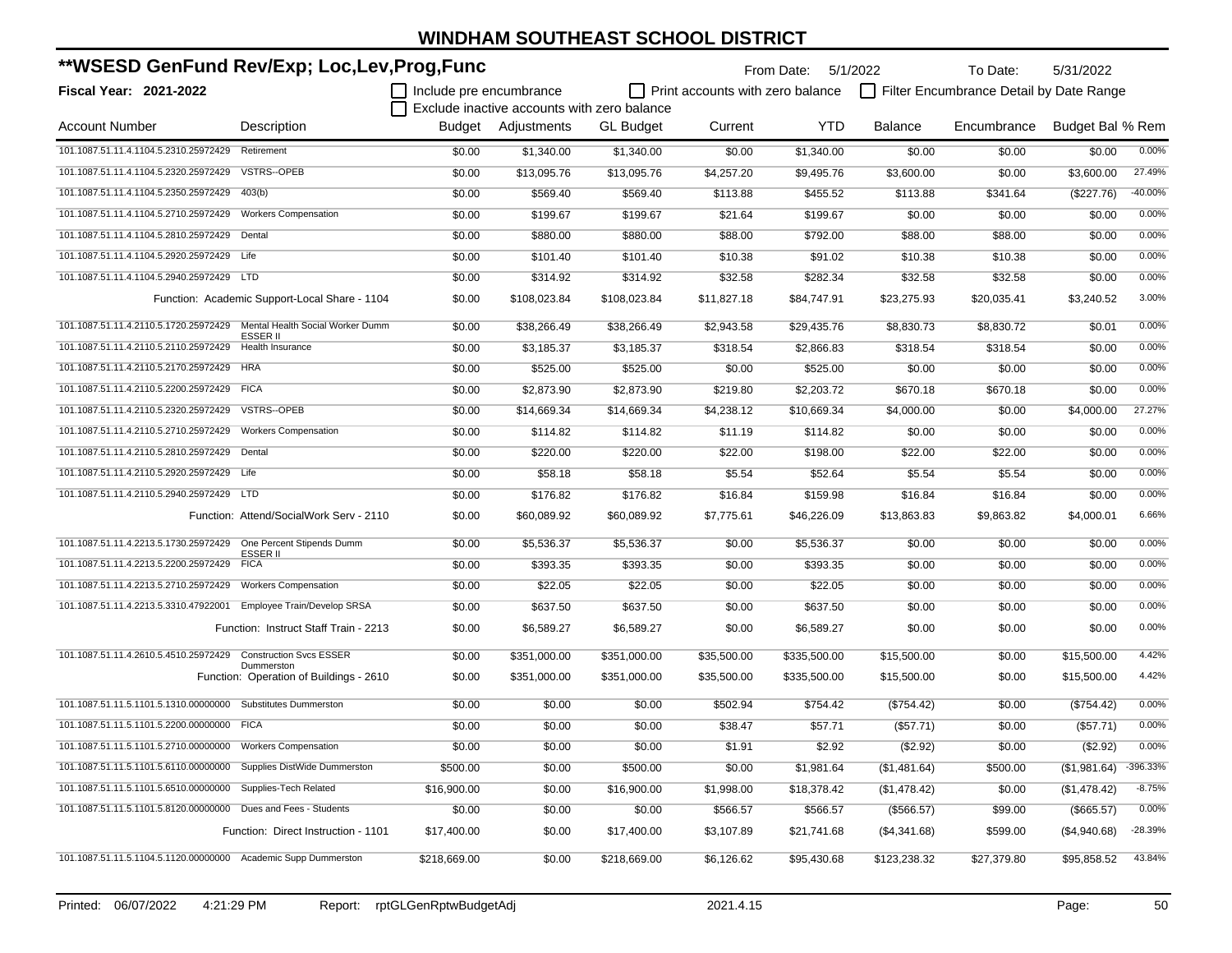| **WSESD GenFund Rev/Exp; Loc,Lev,Prog,Func                         |                                               |                         |                                             |                  | From Date: 5/1/2022                     |              | To Date:       | 5/31/2022                               |                  |           |
|--------------------------------------------------------------------|-----------------------------------------------|-------------------------|---------------------------------------------|------------------|-----------------------------------------|--------------|----------------|-----------------------------------------|------------------|-----------|
| <b>Fiscal Year: 2021-2022</b>                                      |                                               | Include pre encumbrance |                                             |                  | $\Box$ Print accounts with zero balance |              |                | Filter Encumbrance Detail by Date Range |                  |           |
|                                                                    |                                               |                         | Exclude inactive accounts with zero balance |                  |                                         |              |                |                                         |                  |           |
| <b>Account Number</b>                                              | Description                                   |                         | Budget Adjustments                          | <b>GL Budget</b> | Current                                 | <b>YTD</b>   | <b>Balance</b> | Encumbrance                             | Budget Bal % Rem |           |
| 101.1087.51.11.5.1104.5.2110.00000000                              | <b>Health Insurance</b>                       | \$43.230.00             | \$0.00                                      | \$43.230.00      | \$1,196.44                              | \$21,535.92  | \$21,694.08    | \$1,196.44                              | \$20,497.64      | 47.42%    |
| 101.1087.51.11.5.1104.5.2170.00000000                              | <b>HRA</b>                                    | \$9,363.33              | \$0.00                                      | \$9,363.33       | \$0.00                                  | \$8,400.00   | \$963.33       | \$0.00                                  | \$963.33         | 10.29%    |
| 101.1087.51.11.5.1104.5.2200.00000000 FICA                         |                                               | \$16,728.00             | \$0.00                                      | \$16,728.00      | \$446.72                                | \$6,906.03   | \$9,821.97     | \$2,072.59                              | \$7,749.38       | 46.33%    |
| 101.1087.51.11.5.1104.5.2310.00000000                              | Retirement                                    | \$1,308.00              | \$0.00                                      | \$1,308.00       | \$0.00                                  | \$1,340.00   | (\$32.00)      | \$0.00                                  | (\$32.00)        | $-2.45%$  |
| 101.1087.51.11.5.1104.5.2350.00000000                              | 403(b)                                        | \$1.592.92              | \$0.00                                      | \$1,592.92       | \$122.54                                | \$1,908.68   | (\$315.76)     | \$367.60                                | (\$683.36)       | $-42.90%$ |
| 101.1087.51.11.5.1104.5.2510.00000000                              | <b>Tuition Reimbursement</b>                  | \$1,500.00              | \$0.00                                      | \$1,500.00       | \$0.00                                  | \$495.00     | \$1,005.00     | \$0.00                                  | \$1,005.00       | 67.00%    |
| 101.1087.51.11.5.1104.5.2710.00000000                              | <b>Workers Compensation</b>                   | \$914.68                | \$0.00                                      | \$914.68         | \$23.28                                 | \$369.72     | \$544.96       | \$0.00                                  | \$544.96         | 59.58%    |
| 101.1087.51.11.5.1104.5.2810.00000000                              | Dental                                        | \$3,168.00              | \$0.00                                      | \$3,168.00       | \$88.00                                 | \$1,584.00   | \$1,584.00     | \$88.00                                 | \$1,496.00       | 47.22%    |
| 101.1087.51.11.5.1104.5.2920.00000000 Life                         |                                               | \$279.00                | \$0.00                                      | \$279.00         | \$11.08                                 | \$216.00     | \$63.00        | \$11.08                                 | \$51.92          | 18.61%    |
| 101.1087.51.11.5.1104.5.2940.00000000 LTD                          |                                               | \$878.99                | \$0.00                                      | \$878.99         | \$35.04                                 | \$678.16     | \$200.83       | \$35.04                                 | \$165.79         | 18.86%    |
|                                                                    | Function: Academic Support-Local Share - 1104 | \$297,631.92            | \$0.00                                      | \$297,631.92     | \$8,049.72                              | \$138,864.19 | \$158,767.73   | \$31,150.55                             | \$127,617.18     | 42.88%    |
| 101.1087.51.11.5.2120.5.1110.00000000 Guidance Services Dummerston |                                               | \$56,156.00             | \$0.00                                      | \$56,156.00      | \$4,193.08                              | \$41,930.80  | \$14,225.20    | \$12,579.20                             | \$1,646.00       | 2.93%     |
| 101.1087.51.11.5.2120.5.2110.00000000                              | Health Insurance                              | \$7,673.00              | \$0.00                                      | \$7,673.00       | \$637.06                                | \$5,733.54   | \$1,939.46     | \$637.06                                | \$1,302.40       | 16.97%    |
| 101.1087.51.11.5.2120.5.2170.00000000 HRA                          |                                               | \$1,560.55              | \$0.00                                      | \$1,560.55       | \$0.00                                  | \$2,887.50   | (\$1,326.95)   | \$0.00                                  | (\$1,326.95)     | $-85.03%$ |
| 101.1087.51.11.5.2120.5.2200.00000000 FICA                         |                                               | \$4,361.00              | \$0.00                                      | \$4,361.00       | \$310.89                                | \$3,102.90   | \$1,258.10     | \$950.16                                | \$307.94         | 7.06%     |
| 101.1087.51.11.5.2120.5.2310.00000000                              | Retirement                                    | \$1,308.00              | \$0.00                                      | \$1,308.00       | \$0.00                                  | \$1,340.00   | (\$32.00)      | \$0.00                                  | (\$32.00)        | $-2.45%$  |
| 101.1087.51.11.5.2120.5.2350.00000000                              | 403(b)                                        | \$0.00                  | \$0.00                                      | \$0.00           | \$83.86                                 | \$838.60     | (\$838.60)     | \$251.58                                | (\$1,090.18)     | 0.00%     |
| 101.1087.51.11.5.2120.5.2510.00000000                              | <b>Tuition Reimbursement</b>                  | \$1,880.00              | \$0.00                                      | \$1,880.00       | \$0.00                                  | \$400.00     | \$1,480.00     | \$0.00                                  | \$1,480.00       | 78.72%    |
| 101.1087.51.11.5.2120.5.2710.00000000                              | <b>Workers Compensation</b>                   | \$228.02                | \$0.00                                      | \$228.02         | \$15.93                                 | \$160.66     | \$67.36        | \$0.00                                  | \$67.36          | 29.54%    |
| 101.1087.51.11.5.2120.5.2810.00000000 Dental                       |                                               | \$528.00                | \$0.00                                      | \$528.00         | \$44.00                                 | \$396.00     | \$132.00       | \$44.00                                 | \$88.00          | 16.67%    |
| 101.1087.51.11.5.2120.5.2920.00000000 Life                         |                                               | \$101.50                | \$0.00                                      | \$101.50         | \$7.62                                  | \$72.39      | \$29.11        | \$7.62                                  | \$21.49          | 21.17%    |
| 101.1087.51.11.5.2120.5.2940.00000000 LTD                          |                                               | \$402.00                | \$0.00                                      | \$402.00         | \$23.98                                 | \$227.81     | \$174.19       | \$23.98                                 | \$150.21         | 37.37%    |
| 101.1087.51.11.5.2120.5.6110.00000000 Supplies Guidance Dummerston |                                               | \$800.00                | \$0.00                                      | \$800.00         | \$579.54                                | \$738.00     | \$62.00        | \$0.00                                  | \$62.00          | 7.75%     |
|                                                                    | Function: Guidance Services - 2120            | \$74,998.07             | \$0.00                                      | \$74,998.07      | \$5,895.96                              | \$57,828.20  | \$17,169.87    | \$14,493.60                             | \$2,676.27       | 3.57%     |
| 101.1087.51.11.5.2131.5.1110.00000000 Nurse Dummerston             |                                               | \$79,646.00             | \$0.00                                      | \$79,646.00      | \$6,126.62                              | \$68,112.74  | \$11,533.26    | \$18,379.80                             | (\$6,846.54)     | $-8.60%$  |
| 101.1087.51.11.5.2131.5.2110.00000000 Health Insurance             |                                               | \$14,410.00             | \$0.00                                      | \$14,410.00      | \$1,196.44                              | \$13,160.84  | \$1,249.16     | \$1,196.44                              | \$52.72          | 0.37%     |
| 101.1087.51.11.5.2131.5.2170.00000000 HRA                          |                                               | \$3,121.11              | \$0.00                                      | \$3,121.11       | \$0.00                                  | \$4,200.00   | (\$1,078.89)   | \$0.00                                  | (\$1,078.89)     | $-34.57%$ |
| 101.1087.51.11.5.2131.5.2200.00000000 FICA                         |                                               | \$6,093.00              | \$0.00                                      | \$6,093.00       | \$433.78                                | \$4,843.94   | \$1,249.06     | \$1,374.21                              | (\$125.15)       | $-2.05%$  |
| 101.1087.51.11.5.2131.5.2350.00000000 403(b)                       |                                               | \$1,592.92              | \$0.00                                      | \$1,592.92       | \$122.54                                | \$1,225.40   | \$367.52       | \$367.60                                | (\$0.08)         | $-0.01%$  |
| 101.1087.51.11.5.2131.5.2510.00000000 Tuition Reimbursement        |                                               | \$1,075.00              | \$0.00                                      | \$1,075.00       | \$230.00                                | \$230.00     | \$845.00       | \$0.00                                  | \$845.00         | 78.60%    |
| 101.1087.51.11.5.2131.5.2710.00000000 Workers Compensation         |                                               | \$318.58                | \$0.00                                      | \$318.58         | \$23.28                                 | \$262.51     | \$56.07        | \$0.00                                  | \$56.07          | 17.60%    |
| 101.1087.51.11.5.2131.5.2810.00000000 Dental                       |                                               | \$1,056.00              | \$0.00                                      | \$1,056.00       | \$88.00                                 | \$968.00     | \$88.00        | \$88.00                                 | \$0.00           | 0.00%     |
| 101.1087.51.11.5.2131.5.2920.00000000 Life                         |                                               | \$144.00                | \$0.00                                      | \$144.00         | \$11.08                                 | \$132.96     | \$11.04        | \$11.08                                 | (\$0.04)         | $-0.03%$  |
| 101.1087.51.11.5.2131.5.2940.00000000 LTD                          |                                               | \$455.58                | \$0.00                                      | \$455.58         | \$35.04                                 | \$419.00     | \$36.58        | \$35.04                                 | \$1.54           | 0.34%     |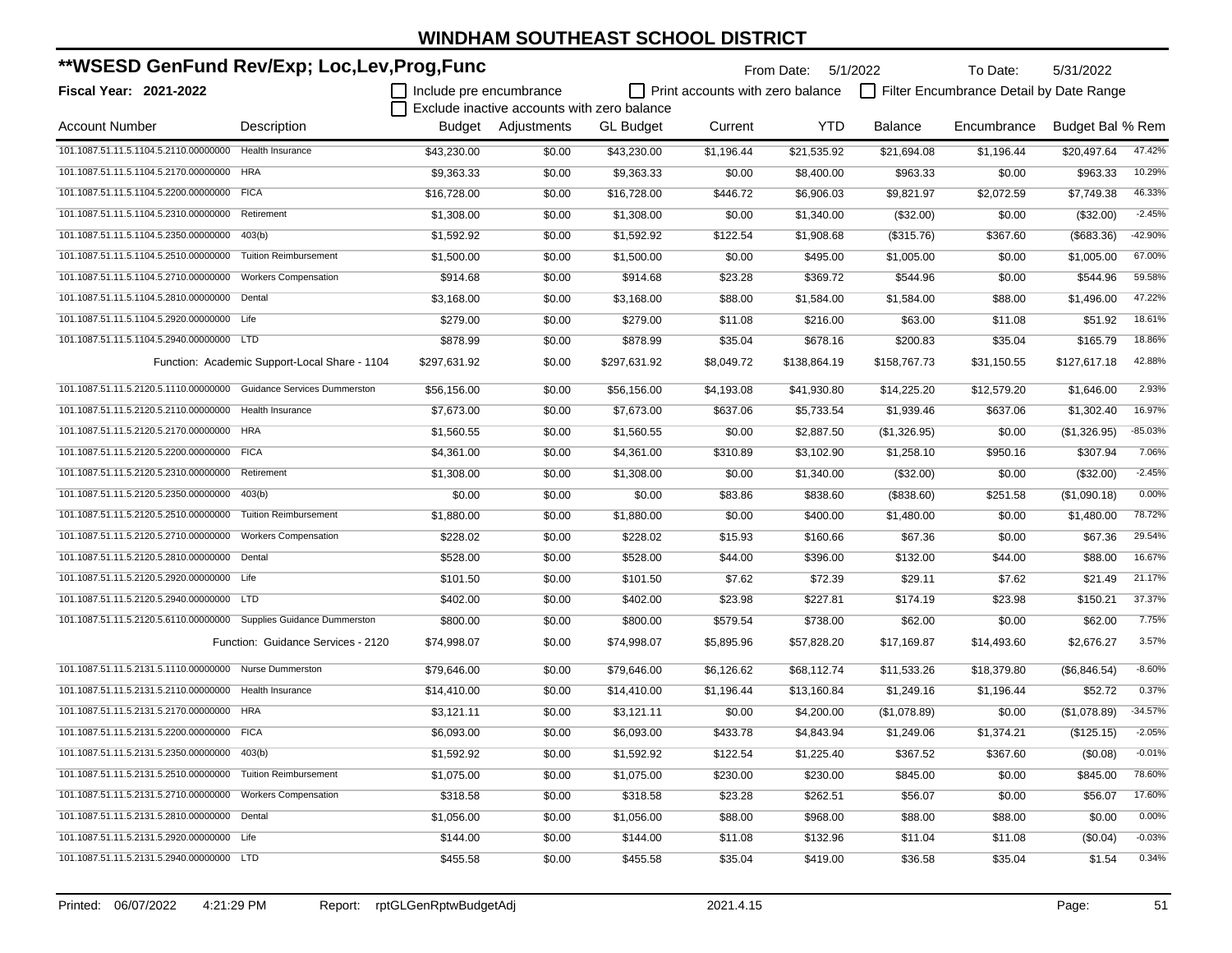| **WSESD GenFund Rev/Exp; Loc,Lev,Prog,Func                      |                                         |                         |                                             |                  |                                  | From Date: 5/1/2022 |                | To Date:                                | 5/31/2022        |            |
|-----------------------------------------------------------------|-----------------------------------------|-------------------------|---------------------------------------------|------------------|----------------------------------|---------------------|----------------|-----------------------------------------|------------------|------------|
| Fiscal Year: 2021-2022                                          |                                         | Include pre encumbrance |                                             |                  | Print accounts with zero balance |                     |                | Filter Encumbrance Detail by Date Range |                  |            |
|                                                                 |                                         |                         | Exclude inactive accounts with zero balance |                  |                                  |                     |                |                                         |                  |            |
| <b>Account Number</b>                                           | Description                             | Budget                  | Adjustments                                 | <b>GL Budget</b> | Current                          | <b>YTD</b>          | <b>Balance</b> | Encumbrance                             | Budget Bal % Rem |            |
| 101.1087.51.11.5.2131.5.3410.00000000 Other Professnl Services  |                                         | \$220.00                | \$0.00                                      | \$220.00         | \$0.00                           | \$523.25            | (\$303.25)     | \$0.00                                  | (\$303.25)       | $-137.84%$ |
| 101.1087.51.11.5.2131.5.6110.00000000 Supplies Nurse Dummerston |                                         | \$1,000.00              | \$0.00                                      | \$1,000.00       | \$0.00                           | \$418.74            | \$581.26       | \$1,903.99                              | (\$1,322.73)     | $-132.27%$ |
|                                                                 | Function: Health Services - 2131        | \$109,132.19            | \$0.00                                      | \$109,132.19     | \$8,266.78                       | \$94,497.38         | \$14,634.81    | \$23,356.16                             | (\$8,721.35)     | $-7.99%$   |
| 101.1087.51.11.5.2219.5.3310.00000000 Emp Training/Develop      |                                         | \$10.000.00             | \$0.00                                      | \$10,000.00      | \$100.00                         | \$4,068.75          | \$5,931.25     | \$0.00                                  | \$5.931.25       | 59.31%     |
|                                                                 | Function: Othr Instruct Improve - 2219  | \$10,000.00             | \$0.00                                      | \$10,000.00      | \$100.00                         | \$4,068.75          | \$5,931.25     | \$0.00                                  | \$5,931.25       | 59.31%     |
| 101.1087.51.11.5.2220.5.1110.00000000 Library Dummerston        |                                         | \$45,550.20             | \$0.00                                      | \$45,550.20      | \$3,503.86                       | \$35,488.60         | \$10,061.60    | \$10,511.60                             | (\$450.00)       | $-0.99%$   |
| 101.1087.51.11.5.2220.5.2110.00000000 Health Insurance          |                                         | \$4,200.00              | \$0.00                                      | \$4,200.00       | \$382.24                         | \$4,714.28          | (\$514.28)     | \$382.24                                | (\$896.52)       | $-21.35%$  |
| 101.1087.51.11.5.2220.5.2170.00000000 HRA                       |                                         | \$1,560.55              | \$0.00                                      | \$1,560.55       | \$0.00                           | \$2,100.00          | (\$539.45)     | \$0.00                                  | (\$539.45)       | $-34.57%$  |
| 101.1087.51.11.5.2220.5.2200.00000000 FICA                      |                                         | \$3,485.00              | \$0.00                                      | \$3,485.00       | \$223.26                         | \$2,250.77          | \$1,234.23     | \$759.35                                | \$474.88         | 13.63%     |
| 101.1087.51.11.5.2220.5.2350.00000000                           | 403(b)                                  | \$911.00                | \$0.00                                      | \$911.00         | \$70.08                          | \$700.80            | \$210.20       | \$210.23                                | (\$0.03)         | 0.00%      |
| 101.1087.51.11.5.2220.5.2510.00000000                           | <b>Tuition Reimbursement</b>            | \$400.00                | \$0.00                                      | \$400.00         | \$530.00                         | \$530.00            | (\$130.00)     | \$0.00                                  | (\$130.00)       | $-32.50%$  |
| 101.1087.51.11.5.2220.5.2710.00000000                           | <b>Workers Compensation</b>             | \$182.20                | \$0.00                                      | \$182.20         | \$13.31                          | \$136.93            | \$45.27        | \$0.00                                  | \$45.27          | 24.85%     |
| 101.1087.51.11.5.2220.5.2810.00000000                           | Dental                                  | \$317.00                | \$0.00                                      | \$317.00         | \$26.40                          | \$290.40            | \$26.60        | \$26.40                                 | \$0.20           | 0.06%      |
| 101.1087.51.11.5.2220.5.2920.00000000                           | Life                                    | \$90.00                 | \$0.00                                      | \$90.00          | \$6.92                           | \$81.34             | \$8.66         | \$6.92                                  | \$1.74           | 1.93%      |
| 101.1087.51.11.5.2220.5.2940.00000000                           | LTD <sub></sub>                         | \$260.55                | \$0.00                                      | \$260.55         | \$20.04                          | \$239.64            | \$20.91        | \$20.04                                 | \$0.87           | 0.33%      |
| 101.1087.51.11.5.2220.5.6110.00000000                           | Supplies Library Dummerston             | \$1,167.00              | \$0.00                                      | \$1,167.00       | \$728.35                         | \$790.35            | \$376.65       | \$516.70                                | (\$140.05)       | $-12.00%$  |
| 101.1087.51.11.5.2220.5.6410.00000000                           | <b>Books and Periodicals</b>            | \$2,800.00              | \$0.00                                      | \$2,800.00       | \$204.77                         | \$2,481.49          | \$318.51       | \$204.00                                | \$114.51         | 4.09%      |
| 101.1087.51.11.5.2220.5.6510.00000000                           | Supplies-Tech Related                   | \$1,200.00              | \$0.00                                      | \$1,200.00       | \$934.00                         | \$2,438.49          | (\$1,238.49)   | \$157.95                                | (\$1,396.44)     | $-116.37%$ |
|                                                                 | Function: Library/Media Services - 2220 | \$62,123.50             | \$0.00                                      | \$62,123.50      | \$6,643.23                       | \$52,243.09         | \$9,880.41     | \$12,795.43                             | (\$2,915.02)     | $-4.69%$   |
| 101.1087.51.11.5.2410.5.1310.00000000                           | <b>Substitutes Clerical Dummerston</b>  | \$3,000.00              | \$0.00                                      | \$3,000.00       | \$1,160.50                       | \$2,746.90          | \$253.10       | \$250.80                                | \$2.30           | 0.08%      |
| 101.1087.51.11.5.2410.5.1410.00000000                           | <b>Principal Dummerston</b>             | \$98,550.00             | \$0.00                                      | \$98,550.00      | \$7,580.76                       | \$90,969.12         | \$7,580.88     | \$7,580.88                              | \$0.00           | 0.00%      |
| 101.1087.51.11.5.2410.5.1610.00000000                           | Admin Asst Dummerston                   | \$46,130.45             | \$0.00                                      | \$46,130.45      | \$3,346.70                       | \$35,788.86         | \$10,341.59    | \$10,790.20                             | (\$448.61)       | $-0.97%$   |
| 101.1087.51.11.5.2410.5.2110.00000000                           | Health Insurance                        | \$37,465.00             | \$0.00                                      | \$37,465.00      | \$2,068.34                       | \$23,381.82         | \$14,083.18    | \$2,068.34                              | \$12,014.84      | 32.07%     |
| 101.1087.51.11.5.2410.5.2170.00000000 HRA                       |                                         | \$6,390.84              | \$0.00                                      | \$6,390.84       | \$0.00                           | \$8,600.00          | (\$2,209.16)   | \$0.00                                  | (\$2,209.16)     | $-34.57%$  |
| 101.1087.51.11.5.2410.5.2200.00000000                           | <b>FICA</b>                             | \$11,298.00             | \$0.00                                      | \$11,298.00      | \$866.55                         | \$9,289.57          | \$2,008.43     | \$1,344.48                              | \$663.95         | 5.88%      |
| 101.1087.51.11.5.2410.5.2310.00000000                           | Retirement                              | \$2,066.58              | \$0.00                                      | \$2,066.58       | \$158.96                         | \$1,633.03          | \$433.55       | \$476.90                                | (\$43.35)        | $-2.10%$   |
| 101.1087.51.11.5.2410.5.2350.00000000 403(b)                    |                                         | \$1,971.00              | \$0.00                                      | \$1,971.00       | \$151.62                         | \$3,819.44          | (\$1,848.44)   | \$151.62                                | (\$2,000.06)     | $-101.47%$ |
| 101.1087.51.11.5.2410.5.2710.00000000 Workers Compensation      |                                         | \$590.72                | \$0.00                                      | \$590.72         | \$45.94                          | \$502.30            | \$88.42        | \$0.00                                  | \$88.42          | 14.97%     |
| 101.1087.51.11.5.2410.5.2810.00000000 Dental                    |                                         | \$2,208.00              | \$0.00                                      | \$2,208.00       | \$184.00                         | \$2,024.00          | \$184.00       | \$184.00                                | \$0.00           | 0.00%      |
| 101.1087.51.11.5.2410.5.2920.00000000 Life                      |                                         | \$441.00                | \$0.00                                      | \$441.00         | \$37.64                          | \$451.68            | (\$10.68)      | \$37.64                                 | (\$48.32)        | $-10.96%$  |
| 101.1087.51.11.5.2410.5.2940.00000000 LTD                       |                                         | \$812.57                | \$0.00                                      | \$812.57         | \$62.50                          | \$752.16            | \$60.41        | \$62.50                                 | (\$2.09)         | $-0.26%$   |
| 101.1087.51.11.5.2410.5.5310.00000000                           | Communications                          | \$1,600.00              | \$0.00                                      | \$1,600.00       | \$0.00                           | \$1,745.53          | (\$145.53)     | \$1,600.00                              | (\$1,745.53)     | $-109.10%$ |
| 101.1087.51.11.5.2410.5.5810.00000000                           | Travel                                  | \$500.00                | \$0.00                                      | \$500.00         | \$0.00                           | \$0.00              | \$500.00       | \$0.00                                  | \$500.00         | 100.00%    |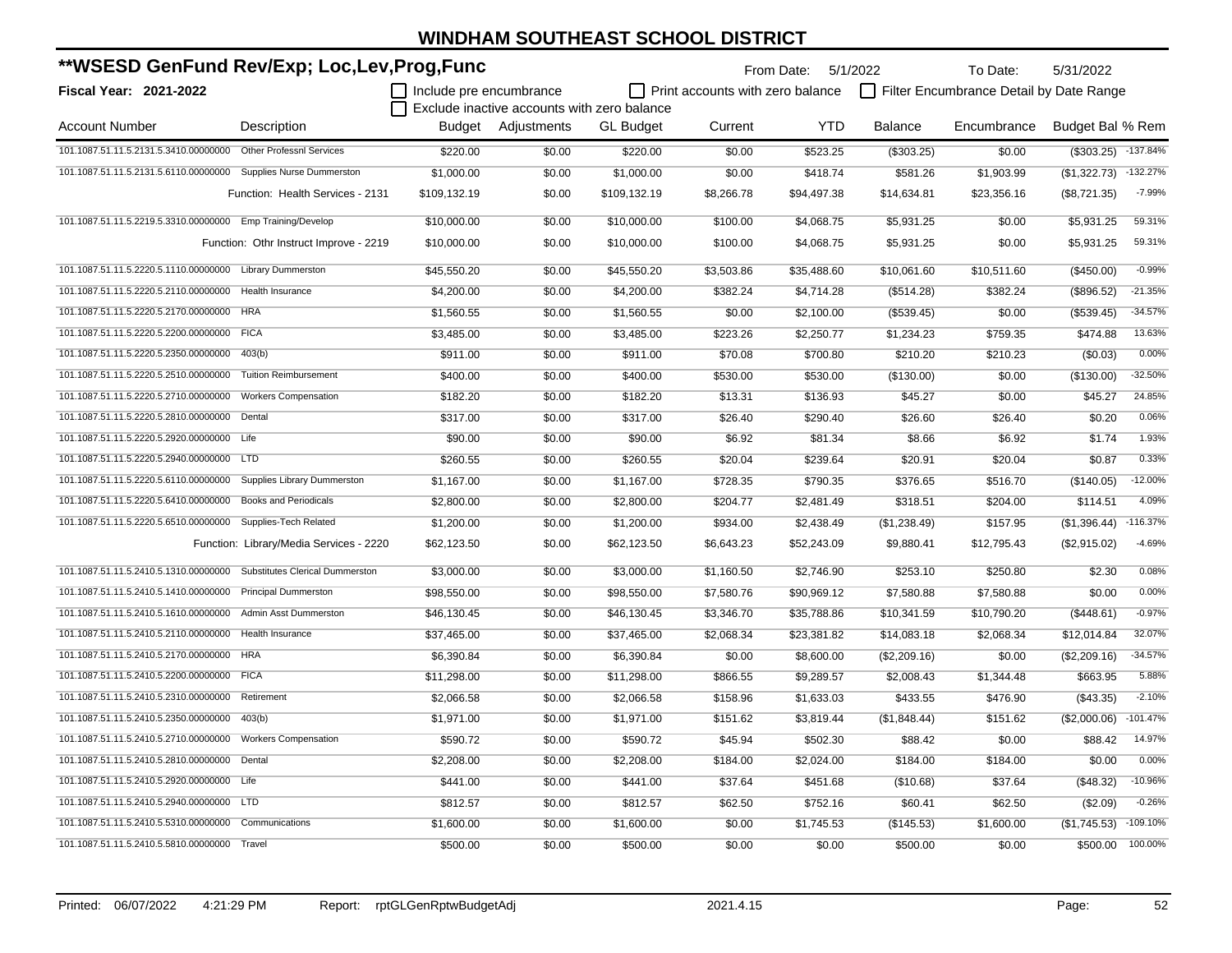| **WSESD GenFund Rev/Exp; Loc,Lev,Prog,Func                              |                                             |                         |                                             |                  | From Date:                       | 5/1/2022     | To Date:       | 5/31/2022                               |                  |           |
|-------------------------------------------------------------------------|---------------------------------------------|-------------------------|---------------------------------------------|------------------|----------------------------------|--------------|----------------|-----------------------------------------|------------------|-----------|
| Fiscal Year: 2021-2022                                                  |                                             | Include pre encumbrance | Exclude inactive accounts with zero balance |                  | Print accounts with zero balance |              |                | Filter Encumbrance Detail by Date Range |                  |           |
| <b>Account Number</b>                                                   | Description                                 |                         | Budget Adjustments                          | <b>GL</b> Budget | Current                          | <b>YTD</b>   | <b>Balance</b> | Encumbrance                             | Budget Bal % Rem |           |
| 101.1087.51.11.5.2410.5.6110.00000000                                   | <b>Supplies Principal Dummerston</b>        | \$1,750.00              | \$0.00                                      | \$1,750.00       | \$120.12                         | \$654.43     | \$1,095.57     | \$0.00                                  | \$1,095.57       | 62.60%    |
| 101.1087.51.11.5.2410.5.6410.00000000 Books and Periodicals             |                                             | \$300.00                | \$0.00                                      | \$300.00         | \$0.00                           | \$0.00       | \$300.00       | \$0.00                                  | \$300.00         | 100.00%   |
| 101.1087.51.11.5.2410.5.8110.00000000                                   | Dues and Fees - Staff                       | \$1,050.00              | \$0.00                                      | \$1,050.00       | \$0.00                           | \$477.50     | \$572.50       | \$0.00                                  | \$572.50         | 54.52%    |
|                                                                         | Function: Office of the Principal - 2410    | \$216,124.16            | \$0.00                                      | \$216,124.16     | \$15,783.63                      | \$182,836.34 | \$33,287.82    | \$24,547.36                             | \$8,740.46       | 4.04%     |
| 101.1087.51.11.5.2610.5.1820.00000000 Custodian Dummerston              |                                             | \$87,682.28             | \$0.00                                      | \$87,682.28      | \$6,762.29                       | \$77,158.80  | \$10,523.48    | \$8,101.19                              | \$2,422.29       | 2.76%     |
| 101.1087.51.11.5.2610.5.2110.00000000                                   | Health Insurance                            | \$47,822.00             | \$0.00                                      | \$47,822.00      | \$3,882.28                       | \$43,234.30  | \$4,587.70     | \$3,882.28                              | \$705.42         | 1.48%     |
| 101.1087.51.11.5.2610.5.2170.00000000 HRA                               |                                             | \$6,539.46              | \$0.00                                      | \$6,539.46       | \$0.00                           | \$9,350.00   | (\$2,810.54)   | \$0.00                                  | (\$2,810.54)     | $-42.98%$ |
| 101.1087.51.11.5.2610.5.2200.00000000 FICA                              |                                             | \$6,430.00              | \$0.00                                      | \$6,430.00       | \$473.45                         | \$5,460.53   | \$969.47       | \$530.83                                | \$438.64         | 6.82%     |
| 101.1087.51.11.5.2610.5.2310.00000000                                   | Retirement                                  | \$4,589.56              | \$0.00                                      | \$4,589.56       | \$321.21                         | \$3,660.34   | \$929.22       | \$356.84                                | \$572.38         | 12.47%    |
| 101.1087.51.11.5.2610.5.2710.00000000                                   | <b>Workers Compensation</b>                 | \$2,729.25              | \$0.00                                      | \$2,729.25       | \$223.16                         | \$2,550.96   | \$178.29       | \$0.00                                  | \$178.29         | 6.53%     |
| 101.1087.51.11.5.2610.5.2810.00000000 Dental                            |                                             | \$0.00                  | \$0.00                                      | \$0.00           | \$44.00                          | \$484.00     | (\$484.00)     | \$44.00                                 | (\$528.00)       | 0.00%     |
| 101.1087.51.11.5.2610.5.2920.00000000 Life                              |                                             | \$216.00                | \$0.00                                      | \$216.00         | \$11.76                          | \$141.12     | \$74.88        | \$11.76                                 | \$63.12          | 29.22%    |
| 101.1087.51.11.5.2610.5.2940.00000000 LTD                               |                                             | \$650.08                | \$0.00                                      | \$650.08         | \$38.68                          | \$440.77     | \$209.31       | \$41.71                                 | \$167.60         | 25.78%    |
| 101.1087.51.11.5.2610.5.4250.00000000                                   | Trash & Recycling                           | \$5,800.00              | \$0.00                                      | \$5,800.00       | \$594.00                         | \$6,006.55   | $(\$206.55)$   | \$571.00                                | (\$777.55)       | $-13.41%$ |
| 101.1087.51.11.5.2610.5.4310.00000000 NonTechnIgy Repair/Maint          |                                             | \$77,000.00             | \$0.00                                      | \$77,000.00      | \$12,287.36                      | \$82,106.81  | (\$5,106.81)   | \$15,137.62                             | (\$20, 244.43)   | $-26.29%$ |
| 101.1087.51.11.5.2610.5.4510.00000000                                   | <b>Construction Services Dummerston</b>     | \$75,000.00             | \$0.00                                      | \$75,000.00      | \$0.00                           | \$25,212.50  | \$49,787.50    | \$45,140.18                             | \$4,647.32       | 6.20%     |
| 101.1087.51.11.5.2610.5.5210.00000000                                   | Insurance (Not Emp Ben)                     | \$8,100.00              | \$0.00                                      | \$8,100.00       | \$0.00                           | \$13,918.86  | (\$5,818.86)   | \$0.00                                  | (\$5,818.86)     | $-71.84%$ |
| 101.1087.51.11.5.2610.5.5310.00000000                                   | Communications                              | \$5,000.00              | \$0.00                                      | \$5,000.00       | \$0.00                           | \$3,358.91   | \$1,641.09     | \$266.09                                | \$1,375.00       | 27.50%    |
| 101.1087.51.11.5.2610.5.5360.00000000 Internet                          |                                             | \$1,500.00              | \$0.00                                      | \$1,500.00       | \$51.90                          | \$560.93     | \$939.07       | \$0.00                                  | \$939.07         | 62.60%    |
| 101.1087.51.11.5.2610.5.5810.00000000                                   | Travel                                      | \$375.00                | \$0.00                                      | \$375.00         | \$0.00                           | \$0.00       | \$375.00       | \$0.00                                  | \$375.00         | 100.00%   |
| 101.1087.51.11.5.2610.5.6110.00000000 Supplies Maint Dummerston         |                                             | \$13,000.00             | \$0.00                                      | \$13,000.00      | \$282.89                         | \$12,060.86  | \$939.14       | \$3,803.45                              | (\$2,864.31)     | $-22.03%$ |
| 101.1087.51.11.5.2610.5.6220.00000000                                   | Electricity                                 | \$21,000.00             | \$0.00                                      | \$21,000.00      | \$1,645.07                       | \$19,081.97  | \$1,918.03     | \$2,918.03                              | (\$1,000.00)     | $-4.76%$  |
| 101.1087.51.11.5.2610.5.6230.00000000 Bottled Gas                       |                                             | \$0.00                  | \$0.00                                      | \$0.00           | \$0.00                           | \$884.18     | (\$884.18)     | \$646.06                                | (\$1,530.24)     | 0.00%     |
| 101.1087.51.11.5.2610.5.6240.00000000 Oil                               |                                             | \$5,000.00              | \$0.00                                      | \$5,000.00       | \$0.00                           | \$4,518.00   | \$482.00       | \$0.00                                  | \$482.00         | 9.64%     |
| 101.1087.51.11.5.2610.5.6270.00000000 Wood chips/pellets                |                                             | \$21,000.00             | \$0.00                                      | \$21,000.00      | \$0.00                           | \$20,366.40  | \$633.60       | \$3,633.60                              | (\$3,000.00)     | $-14.29%$ |
|                                                                         | Function: Operation of Buildings - 2610     | \$389,433.63            | \$0.00                                      | \$389,433.63     | \$26,618.05                      | \$330,556.79 | \$58,876.84    | \$85,084.64                             | (\$26,207.80)    | $-6.73%$  |
| 101.1087.51.11.5.2630.5.4310.00000000 NonTech Repair/Maint Dummerston   |                                             | \$10,000.00             | \$0.00                                      | \$10,000.00      | \$1,688.00                       | \$14,093.81  | (\$4,093.81)   | \$1,372.00                              | (\$5,465.81)     | $-54.66%$ |
|                                                                         | Function: Care and Upkeep of Grounds - 2630 | \$10,000.00             | \$0.00                                      | \$10,000.00      | \$1,688.00                       | \$14,093.81  | (\$4,093.81)   | \$1,372.00                              | (\$5,465.81)     | -54.66%   |
| 101.1087.51.11.5.2715.5.5190.00000000 Stu Transp Field Trips Dummerston |                                             | \$4,000.00              | \$0.00                                      | \$4,000.00       | \$0.00                           | \$0.00       | \$4,000.00     | \$2,415.00                              | \$1,585.00       | 39.63%    |
|                                                                         | Function: Field Trips-Edu Related - 2715    | \$4,000.00              | \$0.00                                      | \$4,000.00       | \$0.00                           | \$0.00       | \$4,000.00     | \$2,415.00                              | \$1,585.00       | 39.63%    |
| 101.1087.51.11.5.2716.5.5190.00000000 StuTransp Co Curric Dummerston    |                                             | \$4,000.00              | \$0.00                                      | \$4,000.00       | \$0.00                           | \$0.00       | \$4,000.00     | \$0.00                                  | \$4,000.00       | 100.00%   |
|                                                                         | Function: Extra/Co-Curricular - 2716        | \$4,000.00              | \$0.00                                      | \$4,000.00       | \$0.00                           | \$0.00       | \$4,000.00     | \$0.00                                  | \$4,000.00       | 100.00%   |
| 101.1087.51.11.5.5020.5.8310.00000000 Redemption of Principal           | Dummerston                                  | \$2,495.00              | \$0.00                                      | \$2,495.00       | \$0.00                           | \$2,495.04   | (\$0.04)       | \$0.00                                  | (\$0.04)         | 0.00%     |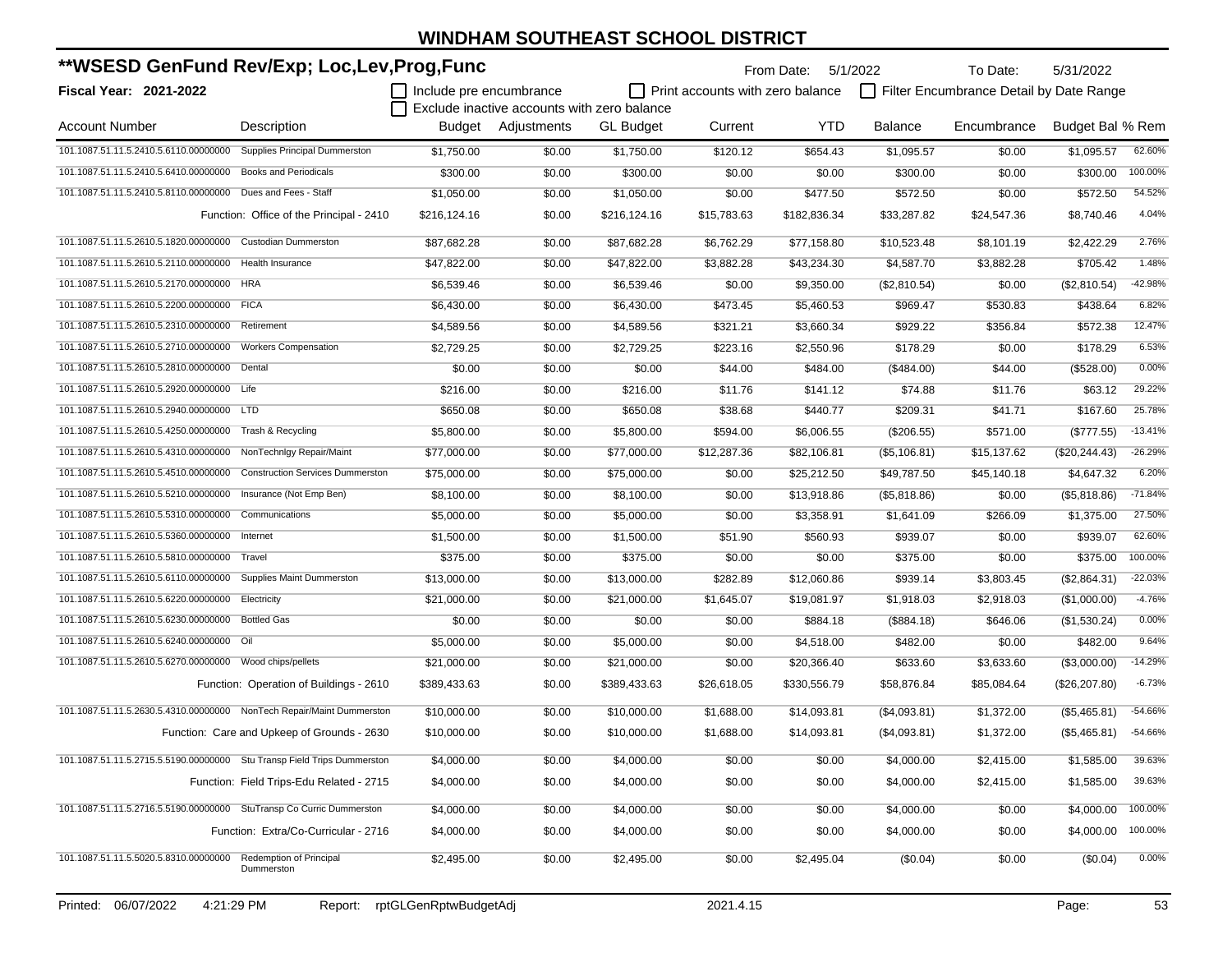| **WSESD GenFund Rev/Exp; Loc,Lev,Prog,Func                                          |                         |              |                                             |                                  | From Date:<br>5/1/2022 |                | To Date:                                | 5/31/2022        |           |
|-------------------------------------------------------------------------------------|-------------------------|--------------|---------------------------------------------|----------------------------------|------------------------|----------------|-----------------------------------------|------------------|-----------|
| Fiscal Year: 2021-2022                                                              | Include pre encumbrance |              |                                             | Print accounts with zero balance |                        |                | Filter Encumbrance Detail by Date Range |                  |           |
|                                                                                     |                         |              | Exclude inactive accounts with zero balance |                                  |                        |                |                                         |                  |           |
| <b>Account Number</b><br>Description                                                | Budget                  | Adjustments  | <b>GL Budget</b>                            | Current                          | <b>YTD</b>             | <b>Balance</b> | Encumbrance                             | Budget Bal % Rem |           |
| Function: Debt Serv-Cap Construct - 5020                                            | \$2,495.00              | \$0.00       | \$2,495.00                                  | \$0.00                           | \$2,495.04             | (\$0.04)       | \$0.00                                  | (\$0.04)         | 0.00%     |
| Level: Location-wide excl pre-k - 51                                                | \$1,197,338.47          | \$626,649.03 | \$1,823,987.50                              | \$166,756.05                     | \$1,459,172.58         | \$364,814.92   | \$225,712.97                            | \$139,101.95     | 7.63%     |
| Program: Regular Education - 11                                                     | \$2,709,839.85          | \$668,588.03 | \$3,378,427.88                              | \$283,642.91                     | \$2,761,869.79         | \$616,558.09   | \$531,936.06                            | \$84,622.03      | 2.50%     |
| 101.1087.11.14.5.1101.5.1750.00000000 Afterschool prog Dummerston                   | \$12,000.00             | \$0.00       | \$12,000.00                                 | \$615.00                         | \$4,575.00             | \$7,425.00     | \$510.00                                | \$6,915.00       | 57.63%    |
| 101.1087.11.14.5.1101.5.2200.00000000 FICA                                          | \$918.00                | \$0.00       | \$918.00                                    | \$47.04                          | \$349.99               | \$568.01       | \$39.01                                 | \$529.00         | 57.63%    |
| 101.1087.11.14.5.1101.5.2710.00000000<br><b>Workers Compensation</b>                | \$48.00                 | \$0.00       | \$48.00                                     | \$2.34                           | \$17.62                | \$30.38        | \$0.00                                  | \$30.38          | 63.29%    |
| 101.1087.11.14.5.1101.5.6110.00000000 Supplies After Sch Prog                       | \$500.00                | \$0.00       | \$500.00                                    | \$0.00                           | \$79.98                | \$420.02       | \$0.00                                  | \$420.02         | 84.00%    |
| Dummerston<br>Function: Direct Instruction - 1101                                   | \$13,466.00             | \$0.00       | \$13,466.00                                 | \$664.38                         | \$5,022.59             | \$8,443.41     | \$549.01                                | \$7,894.40       | 58.62%    |
| Level: Elementary (K-6) - 11                                                        | \$13,466.00             | \$0.00       | \$13,466.00                                 | \$664.38                         | \$5,022.59             | \$8,443.41     | \$549.01                                | \$7,894.40       | 58.62%    |
| 101.1087.51.14.4.1101.5.1750.25972429<br>After School Dummerston ESSER II           | \$0.00                  | \$10,025.00  | \$10,025.00                                 | \$450.00                         | \$1,725.00             | \$8,300.00     | \$300.00                                | \$8,000.00       | 79.80%    |
| 101.1087.51.14.4.1101.5.2200.25972429 FICA                                          | \$0.00                  | \$548.55     | \$548.55                                    | \$33.04                          | \$126.55               | \$422.00       | \$22.00                                 | \$400.00         | 72.92%    |
| 101.1087.51.14.4.1101.5.2710.25972429 Workers Compensation                          | \$0.00                  | \$6.61       | \$6.61                                      | \$1.71                           | \$6.61                 | \$0.00         | \$0.00                                  | \$0.00           | 0.00%     |
| Function: Direct Instruction - 1101                                                 | \$0.00                  | \$10,580.16  | \$10,580.16                                 | \$484.75                         | \$1,858.16             | \$8,722.00     | \$322.00                                | \$8,400.00       | 79.39%    |
| Level: Location-wide excl pre-k - 51                                                | \$0.00                  | \$10,580.16  | \$10,580.16                                 | \$484.75                         | \$1,858.16             | \$8,722.00     | \$322.00                                | \$8,400.00       | 79.39%    |
| Program: Other After School Program - 14                                            | \$13,466.00             | \$10,580.16  | \$24,046.16                                 | \$1,149.13                       | \$6,880.75             | \$17,165.41    | \$871.01                                | \$16,294.40      | 67.76%    |
| 101.1087.51.15.5.3100.5.3210.00000000 Professional Educational Services             | \$2,575.00              | \$0.00       | \$2,575.00                                  | \$0.00                           | \$600.00               | \$1,975.00     | \$0.00                                  | \$1,975.00       | 76.70%    |
| 101.1087.51.15.5.3100.5.5910.00000000 Food Serv Support to SU                       | \$19,298.00             | \$0.00       | \$19,298.00                                 | \$1,609.18                       | \$17,688.80            | \$1,609.20     | \$1,609.18                              | \$0.02           | 0.00%     |
| Dummerston<br>Function: Food Services Operations - 3100                             | \$21,873.00             | \$0.00       | \$21,873.00                                 | \$1,609.18                       | \$18,288.80            | \$3,584.20     | \$1,609.18                              | \$1,975.02       | 9.03%     |
| Level: Location-wide excl pre-k - 51                                                | \$21,873.00             | \$0.00       | \$21,873.00                                 | \$1,609.18                       | \$18,288.80            | \$3,584.20     | \$1,609.18                              | \$1,975.02       | 9.03%     |
| Program: Food Service - 15                                                          | \$21,873.00             | \$0.00       | \$21,873.00                                 | \$1,609.18                       | \$18,288.80            | \$3,584.20     | \$1,609.18                              | \$1,975.02       | 9.03%     |
| 101.1087.31.91.5.1401.5.1790.00000000<br><b>Extracurricular Athletic Dummerston</b> | \$9,500.00              | \$0.00       | \$9,500.00                                  | \$0.00                           | \$9,295.00             | \$205.00       | \$1,600.00                              | (\$1,395.00)     | $-14.68%$ |
| 101.1087.31.91.5.1401.5.2200.00000000 FICA                                          | \$1,089.00              | \$0.00       | \$1,089.00                                  | \$0.00                           | \$699.25               | \$389.75       | \$0.00                                  | \$389.75         | 35.79%    |
| 101.1087.31.91.5.1401.5.2710.00000000 Workers Compensation                          | \$56.92                 | \$0.00       | \$56.92                                     | \$0.00                           | \$36.44                | \$20.48        | \$0.00                                  | \$20.48          | 35.98%    |
| 101.1087.31.91.5.1401.5.3210.00000000 Officials                                     | \$2,800.00              | \$0.00       | \$2,800.00                                  | \$0.00                           | \$1,890.00             | \$910.00       | \$0.00                                  | \$910.00         | 32.50%    |
| 101.1087.31.91.5.1401.5.6110.00000000 Supplies Extracurricular                      | \$1,500.00              | \$0.00       | \$1,500.00                                  | \$0.00                           | \$679.39               | \$820.61       | \$0.00                                  | \$820.61         | 54.71%    |
| Dummerston<br>101.1087.31.91.5.1401.5.8120.00000000 Dues and Fees - Students        | \$800.00                | \$0.00       | \$800.00                                    | \$0.00                           | \$0.00                 | \$800.00       | \$0.00                                  | \$800.00 100.00% |           |
| Function: Athletics - 1401                                                          | \$15,745.92             | \$0.00       | \$15,745.92                                 | \$0.00                           | \$12,600.08            | \$3,145.84     | \$1,600.00                              | \$1,545.84       | 9.82%     |
| Level: Secondary (7-12) - 31                                                        | \$15,745.92             | \$0.00       | \$15,745.92                                 | \$0.00                           | \$12,600.08            | \$3,145.84     | \$1,600.00                              | \$1,545.84       | 9.82%     |
| Program: Athletic Activities - 91                                                   | \$15,745.92             | \$0.00       | \$15,745.92                                 | \$0.00                           | \$12,600.08            | \$3,145.84     | \$1,600.00                              | \$1,545.84       | 9.82%     |
| Location: Dummerston School - 1087                                                  | \$2,760,924.77          | \$679,168.19 | \$3,440,092.96                              | \$286,401.22                     | \$2,799,639.42         | \$640,453.54   | \$536,016.25                            | \$104,437.29     | 3.04%     |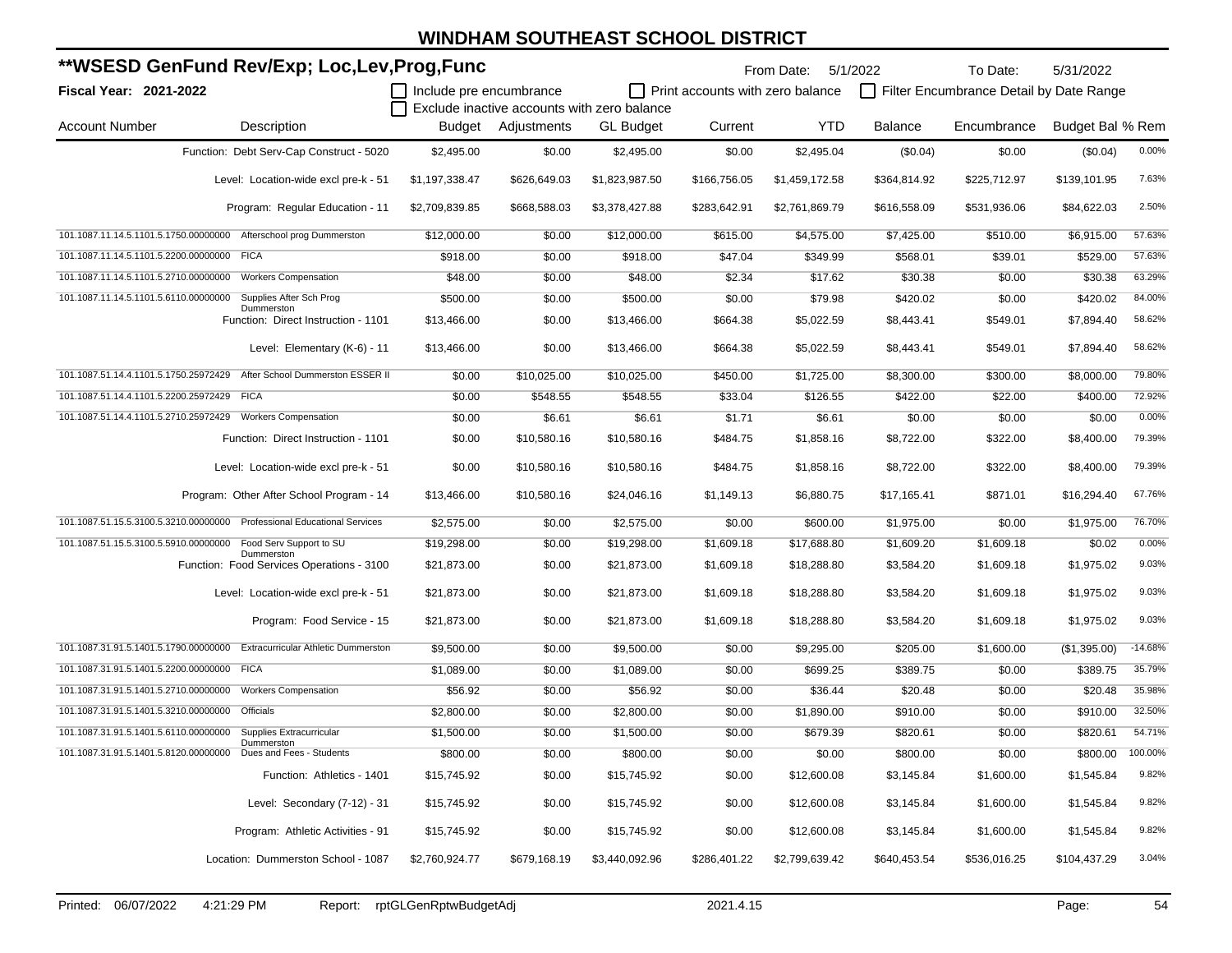| **WSESD GenFund Rev/Exp; Loc,Lev,Prog,Func                  |                                                     |                         |                                             |                  |                                         | From Date: 5/1/2022 |                | To Date:                                | 5/31/2022        |                |
|-------------------------------------------------------------|-----------------------------------------------------|-------------------------|---------------------------------------------|------------------|-----------------------------------------|---------------------|----------------|-----------------------------------------|------------------|----------------|
| Fiscal Year: 2021-2022                                      |                                                     | Include pre encumbrance |                                             |                  | $\Box$ Print accounts with zero balance |                     |                | Filter Encumbrance Detail by Date Range |                  |                |
|                                                             |                                                     |                         | Exclude inactive accounts with zero balance |                  |                                         |                     |                |                                         |                  |                |
| <b>Account Number</b>                                       | Description                                         |                         | Budget Adjustments                          | <b>GL Budget</b> | Current                                 | <b>YTD</b>          | <b>Balance</b> | Encumbrance                             | Budget Bal % Rem |                |
| 101.1128.01.11.5.1101.5.1110.00000000                       | <b>Teacher PreK Guilford</b>                        | \$62,737.00             | \$0.00                                      | \$62,737.00      | \$4,825.92                              | \$48,259.20         | \$14,477.80    | \$14,477.80                             | \$0.00           | 0.00%          |
| 101.1128.01.11.5.1101.5.1210.00000000                       | Paraeducator PreK Guilford                          | \$46,172.09             | \$0.00                                      | \$46,172.09      | \$3,211.48                              | \$34,614.80         | \$11,557.29    | \$9,634.29                              | \$1,923.00       | 4.16%          |
| 101.1128.01.11.5.1101.5.1310.00000000                       | <b>Substitutes Guilford PreK</b>                    | \$0.00                  | \$0.00                                      | \$0.00           | \$605.00                                | \$2,475.00          | (\$2,475.00)   | \$165.00                                | (\$2,640.00)     | 0.00%          |
| 101.1128.01.11.5.1101.5.2110.00000000                       | Health Insurance                                    | \$19,130.00             | \$0.00                                      | \$19,130.00      | \$2,465.42                              | \$26,931.47         | (\$7,801.47)   | \$2,465.42                              | (\$10,266.89)    | $-53.67%$      |
| 101.1128.01.11.5.1101.5.2170.00000000                       | <b>HRA</b>                                          | \$3,121.11              | \$0.00                                      | \$3,121.11       | \$0.00                                  | \$6,400.00          | (\$3,278.89)   | \$0.00                                  | (\$3,278.89)     | $-105.06%$     |
| 101.1128.01.11.5.1101.5.2200.00000000                       | <b>FICA</b>                                         | \$8,331.00              | \$0.00                                      | \$8,331.00       | \$613.08                                | \$5,993.33          | \$2,337.67     | \$1,812.80                              | \$524.87         | 6.30%          |
| 101.1128.01.11.5.1101.5.2310.00000000                       | Retirement                                          | \$1,197.75              | \$0.00                                      | \$1,197.75       | \$92.14                                 | \$930.72            | \$267.03       | \$276.41                                | (\$9.38)         | $-0.78%$       |
| 101.1128.01.11.5.1101.5.2350.00000000                       | 403(b)                                              | \$1,254.74              | \$0.00                                      | \$1,254.74       | \$96.52                                 | \$965.20            | \$289.54       | \$289.56                                | (\$0.02)         | 0.00%          |
| 101.1128.01.11.5.1101.5.2510.00000000                       | <b>Tuition Reimbursement</b>                        | \$2,500.00              | \$0.00                                      | \$2,500.00       | \$0.00                                  | \$360.00            | \$2,140.00     | \$0.00                                  | \$2,140.00       | 85.60%         |
| 101.1128.01.11.5.1101.5.2710.00000000                       | <b>Workers Compensation</b>                         | \$435.64                | \$0.00                                      | \$435.64         | \$32.84                                 | \$329.66            | \$105.98       | \$0.00                                  | \$105.98         | 24.33%         |
| 101.1128.01.11.5.1101.5.2810.00000000                       | Dental                                              | \$1,680.00              | \$0.00                                      | \$1,680.00       | \$140.00                                | \$1,540.00          | \$140.00       | \$140.00                                | \$0.00           | 0.00%          |
| 101.1128.01.11.5.1101.5.2920.00000000 Life                  |                                                     | \$207.00                | \$0.00                                      | \$207.00         | \$15.92                                 | \$187.54            | \$19.46        | \$15.92                                 | \$3.54           | 1.71%          |
| 101.1128.01.11.5.1101.5.2940.00000000                       | <b>LTD</b>                                          | \$597.66                | \$0.00                                      | \$597.66         | \$45.98                                 | \$547.64            | \$50.02        | \$45.98                                 | \$4.04           | 0.68%          |
| 101.1128.01.11.5.1101.5.5620.00000000                       | Tuition to Appr Priv Prov Guilford                  | \$54,397.02             | \$0.00                                      | \$54,397.02      | \$2,652.00                              | \$42,230.22         | \$12,166.80    | \$0.00                                  | \$12,166.80      | 22.37%         |
| 101.1128.01.11.5.1101.5.6110.00000000                       | Supplies PreK Guilford                              | \$3,000.00              | \$0.00                                      | \$3,000.00       | \$42.55                                 | \$1,436.76          | \$1,563.24     | \$278.32                                | \$1,284.92       | 42.83%         |
| 101.1128.01.11.8.1101.5.1210.41000267                       | Paraeducator ARPA                                   | \$0.00                  | \$2,000.00                                  | \$2,000.00       | \$0.00                                  | \$0.00              | \$2,000.00     | \$2,000.00                              | \$0.00           | 0.00%          |
| 101.1128.01.11.8.1101.5.1730.41000267                       | Stipends ARPA                                       | \$0.00                  | \$2,000.00                                  | \$2,000.00       | \$0.00                                  | \$0.00              | \$2,000.00     | \$0.00                                  | \$2,000.00       | 100.00%        |
| 101.1128.01.11.8.1101.5.2200.41000267                       | <b>FICA</b>                                         | \$0.00                  | \$244.00                                    | \$244.00         | \$0.00                                  | \$0.00              | \$244.00       | \$149.33                                | \$94.67          | 38.80%         |
| 101.1128.01.11.8.1101.5.3310.41000267                       | Employee Training/Develop ARPA                      | \$0.00                  | \$0.00                                      | \$0.00           | \$56.00                                 | \$191.00            | (\$191.00)     | \$0.00                                  | (\$191.00)       | 0.00%          |
| 101.1128.01.11.8.1101.5.7360.41000267                       | <b>Equipment ARPA</b>                               | \$0.00                  | \$5,500.00                                  | \$5,500.00       | \$0.00                                  | \$0.00              | \$5,500.00     | \$0.00                                  | \$5,500.00       | 100.00%        |
|                                                             | Function: Direct Instruction - 1101                 | \$204,761.01            | \$9,744.00                                  | \$214,505.01     | \$14,894.85                             | \$173,392.54        | \$41,112.47    | \$31,750.83                             | \$9,361.64       | 4.36%          |
|                                                             | Level: PreKindergarten - 01                         | \$204,761.01            | \$9,744.00                                  | \$214,505.01     | \$14,894.85                             | \$173,392.54        | \$41,112.47    | \$31,750.83                             | \$9,361.64       | 4.36%          |
| 101.1128.11.11.2.1101.5.3210.57002001                       | Professional Educ Svcs Henderson                    | \$0.00                  | \$6,000.00                                  | \$6,000.00       | \$0.00                                  | \$4,552.00          | \$1,448.00     | \$0.00                                  | \$1,448.00       | 24.13%         |
| 101.1128.11.11.2.1101.5.3310.57002001                       | Employee Training/Develop                           | \$0.00                  | \$4,000.00                                  | \$4,000.00       | \$0.00                                  | \$585.00            | \$3,415.00     | \$0.00                                  | \$3,415.00       | 85.38%         |
| 101.1128.11.11.4.1101.5.1730.25702122                       | Henderson<br>Stipends Guilford Title IV             | \$0.00                  | \$600.00                                    | \$600.00         | \$0.00                                  | \$0.00              | \$600.00       | \$0.00                                  | \$600.00         | 100.00%        |
| 101.1128.11.11.4.1101.5.1730.26512410                       | Stipends Title IIA Guilford                         | \$0.00                  | \$6,000.00                                  | \$6,000.00       | \$0.00                                  | \$600.00            | \$5,400.00     | \$0.00                                  | \$5,400.00       | 90.00%         |
| 101.1128.11.11.4.1101.5.2200.25702122 FICA                  |                                                     | \$0.00                  | \$45.90                                     | \$45.90          | \$0.00                                  | \$0.00              | \$45.90        | \$0.00                                  | \$45.90          | 100.00%        |
| 101.1128.11.11.4.1101.5.2200.26512410 FICA                  |                                                     | \$0.00                  | \$460.00                                    | \$460.00         | \$0.00                                  | \$43.68             | \$416.32       | \$0.00                                  | \$416.32         | 90.50%         |
| 101.1128.11.11.4.1101.5.2710.25702122  Workers Compensation |                                                     | \$0.00                  | \$3.00                                      | \$3.00           | \$0.00                                  | \$0.00              | \$3.00         | \$0.00                                  |                  | \$3.00 100.00% |
| 101.1128.11.11.4.1101.5.2710.26512410 Workers Compensation  |                                                     | \$0.00                  | \$0.00                                      | \$0.00           | \$0.00                                  | \$2.35              | (\$2.35)       | \$0.00                                  | (\$2.35)         | 0.00%          |
| 101.1128.11.11.4.1101.5.6110.25972429 Supplies ESSER II     |                                                     | \$0.00                  | \$14,102.00                                 | \$14,102.00      | \$0.00                                  | \$14,102.00         | \$0.00         | \$0.00                                  | \$0.00           | 0.00%          |
| 101.1128.11.11.4.1101.5.6110.47922001                       | <b>Supplies Guilford SRSA</b>                       | \$0.00                  | \$18,286.82                                 | \$18,286.82      | \$0.00                                  | \$18,286.82         | \$0.00         | \$0.00                                  | \$0.00           | 0.00%          |
| 101.1128.11.11.4.1101.5.6510.25902131                       | Supplies-Tech Related Guilford                      | \$0.00                  | \$13,869.00                                 | \$13,869.00      | \$0.00                                  | \$13,869.00         | \$0.00         | \$0.00                                  | \$0.00           | 0.00%          |
|                                                             | <b>ESSER</b><br>Function: Direct Instruction - 1101 | \$0.00                  | \$63,366.72                                 | \$63,366.72      | \$0.00                                  | \$52,040.85         | \$11,325.87    | \$0.00                                  | \$11,325.87      | 17.87%         |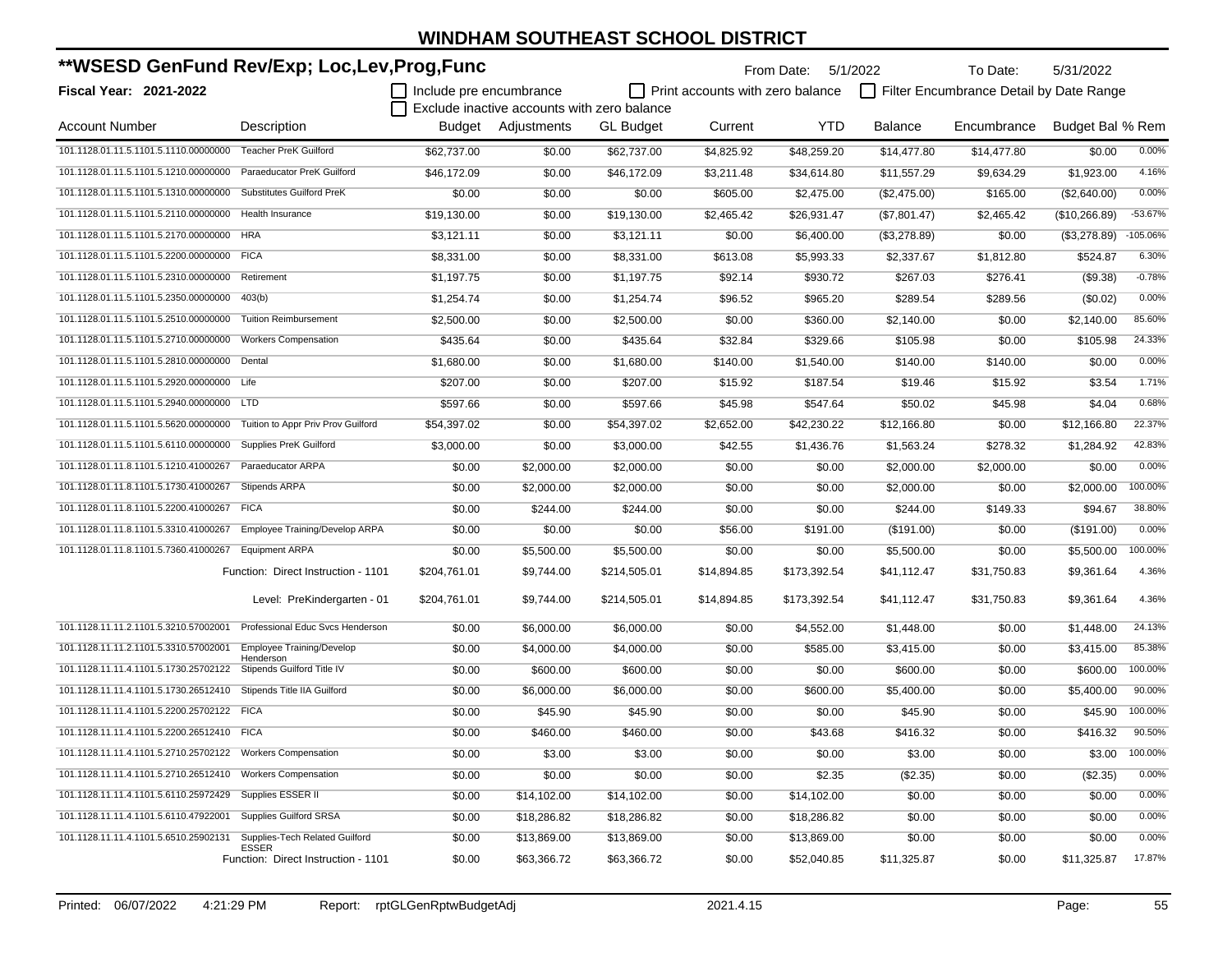| **WSESD GenFund Rev/Exp; Loc,Lev,Prog,Func                               |                                                   |                         |                                             |                  | From Date: 5/1/2022              |             | To Date:       | 5/31/2022                               |                  |           |
|--------------------------------------------------------------------------|---------------------------------------------------|-------------------------|---------------------------------------------|------------------|----------------------------------|-------------|----------------|-----------------------------------------|------------------|-----------|
| <b>Fiscal Year: 2021-2022</b>                                            |                                                   | Include pre encumbrance |                                             |                  | Print accounts with zero balance |             |                | Filter Encumbrance Detail by Date Range |                  |           |
|                                                                          |                                                   |                         | Exclude inactive accounts with zero balance |                  |                                  |             |                |                                         |                  |           |
| <b>Account Number</b>                                                    | Description                                       | Budget                  | Adjustments                                 | <b>GL Budget</b> | Current                          | <b>YTD</b>  | <b>Balance</b> | Encumbrance                             | Budget Bal % Rem |           |
| 101.1128.11.11.4.1104.5.1120.22502599 Academic Support Guilford Title I  |                                                   | \$33,061.00             | \$14,939.00                                 | \$48,000.00      | \$2,600.16                       | \$25,659.59 | \$22,340.41    | \$7,800.46                              | \$14,539.95      | 30.29%    |
| 101.1128.11.11.4.1104.5.1120.25972429                                    | <b>Academic Support Guilford ESSER</b>            | \$0.00                  | \$37,911.50                                 | \$37,911.50      | \$2,916.28                       | \$29,162.73 | \$8,748.77     | \$8,748.77                              | \$0.00           | 0.00%     |
| 101.1128.11.11.4.1104.5.2110.22502599                                    | Health Insurance                                  | \$10,626.90             | (\$4,672.07)                                | \$5,954.83       | \$882.34                         | \$10,499.80 | (\$4,544.97)   | \$882.34                                | (\$5,427.31)     | $-91.14%$ |
| 101.1128.11.11.4.1104.5.2170.22502599                                    | <b>HRA</b>                                        | \$1,560.55              | (\$1,000.00)                                | \$560.55         | \$0.00                           | \$2,415.00  | (\$1,854.45)   | \$0.00                                  | (\$1,854.45)     | -330.83%  |
| 101.1128.11.11.4.1104.5.2200.22502599                                    | <b>FICA</b>                                       | \$2,529.17              | (\$941.63)                                  | \$1,587.54       | \$174.12                         | \$1,674.60  | (\$87.06)      | \$571.95                                | (\$659.01)       | $-41.51%$ |
| 101.1128.11.11.4.1104.5.2200.25972429 FICA                               |                                                   | \$0.00                  | \$2,900.06                                  | \$2,900.06       | \$223.08                         | \$2,230.80  | \$669.26       | \$669.26                                | \$0.00           | 0.00%     |
| 101.1128.11.11.4.1104.5.2320.22502599                                    | <b>VSTRS--OPEB</b>                                | \$6,612.20              | (\$2,157.80)                                | \$4,454.40       | \$1,929.34                       | \$4,685.80  | (\$231.40)     | \$0.00                                  | (\$231.40)       | $-5.19%$  |
| 101.1128.11.11.4.1104.5.2350.22502599                                    | 403(b)                                            | \$1,322.44              | (\$835.27)                                  | \$487.17         | \$52.00                          | \$513.17    | (\$26.00)      | \$156.01                                | (\$182.01)       | $-37.36%$ |
| 101.1128.11.11.4.1104.5.2350.25972429                                    | 403(b)                                            | \$0.00                  | \$758.17                                    | \$758.17         | \$58.32                          | \$583.20    | \$174.97       | \$174.97                                | \$0.00           | 0.00%     |
| 101.1128.11.11.4.1104.5.2710.22502599                                    | <b>Workers Compensation</b>                       | \$211.59                | (\$122.29)                                  | \$89.30          | \$9.88                           | \$99.18     | (\$9.88)       | \$0.00                                  | (\$9.88)         | $-11.06%$ |
| 101.1128.11.11.4.1104.5.2710.25972429                                    | <b>Workers Compensation</b>                       | \$0.00                  | \$113.73                                    | \$113.73         | \$11.08                          | \$113.73    | \$0.00         | \$0.00                                  | \$0.00           | 0.00%     |
| 101.1128.11.11.4.1104.5.2810.22502599 Dental                             |                                                   | \$1,344.00              | (\$546.00)                                  | \$798.00         | \$70.00                          | \$833.00    | (\$35.00)      | \$70.00                                 | (\$105.00)       | $-13.16%$ |
| 101.1128.11.11.4.1104.5.2920.22502599 Life                               |                                                   | \$126.00                | (\$65.62)                                   | \$60.38          | \$4.86                           | \$62.81     | (\$2.43)       | \$4.86                                  | (\$7.29)         | $-12.07%$ |
| 101.1128.11.11.4.1104.5.2940.22502599 LTD                                |                                                   | \$378.22                | (\$194.39)                                  | \$183.83         | \$14.88                          | \$191.27    | (\$7.44)       | \$14.88                                 | (\$22.32)        | $-12.14%$ |
| 101.1128.11.11.4.1104.5.6110.22502599 Supplies Title I Guilford          |                                                   | \$0.00                  | \$0.00                                      | \$0.00           | \$0.00                           | \$546.25    | (\$546.25)     | \$0.00                                  | (\$546.25)       | 0.00%     |
|                                                                          | Function: Academic Support-Local Share - 1104     | \$57,772.07             | \$46,087.39                                 | \$103,859.46     | \$8,946.34                       | \$79,270.93 | \$24,588.53    | \$19,093.50                             | \$5,495.03       | 5.29%     |
| 101.1128.11.11.4.2110.5.1720.25972429 Mental Health Social Worker        |                                                   | \$0.00                  | \$21,841.94                                 | \$21,841.94      | \$1,680.14                       | \$16,801.44 | \$5,040.50     | \$5,040.50                              | \$0.00           | 0.00%     |
| 101.1128.11.11.4.2110.5.2200.25972429                                    | Guilford ESSER II<br><b>FICA</b>                  | \$0.00                  | \$1,671.01                                  | \$1,671.01       | \$128.54                         | \$1,285.40  | \$385.61       | \$385.61                                | \$0.00           | 0.00%     |
| 101.1128.11.11.4.2110.5.2310.25972429                                    | Retirement                                        | \$0.00                  | \$536.00                                    | \$536.00         | \$0.00                           | \$536.00    | \$0.00         | \$0.00                                  | \$0.00           | 0.00%     |
| 101.1128.11.11.4.2110.5.2710.25972429                                    | <b>Workers Compensation</b>                       | \$0.00                  | \$64.82                                     | \$64.82          | \$6.38                           | \$64.82     | \$0.00         | \$0.00                                  | \$0.00           | 0.00%     |
| 101.1128.11.11.4.2110.5.2920.25972429 Life                               |                                                   | \$0.00                  | \$33.81                                     | \$33.81          | \$3.22                           | \$30.59     | \$3.22         | \$3.22                                  | \$0.00           | 0.00%     |
| 101.1128.11.11.4.2110.5.2940.25972429 LTD                                |                                                   | \$0.00                  | \$101.01                                    | \$101.01         | \$9.62                           | \$91.39     | \$9.62         | \$9.62                                  | \$0.00           | 0.00%     |
|                                                                          | Function: Attend/SocialWork Serv - 2110           | \$0.00                  | \$24,248.59                                 | \$24,248.59      | \$1,827.90                       | \$18,809.64 | \$5,438.95     | \$5,438.95                              | \$0.00           | 0.00%     |
| 101.1128.11.11.4.2213.5.1730.25972429                                    | One Percent Stipends Guilford                     | \$0.00                  | \$4,062.47                                  | \$4,062.47       | \$0.00                           | \$4,062.47  | \$0.00         | \$0.00                                  | \$0.00           | 0.00%     |
| 101.1128.11.11.4.2213.5.1730.26512410                                    | <b>ESSER II</b><br>Stipends Title IIA Guilford PD | \$929.00                | (\$929.00)                                  | \$0.00           | \$0.00                           | \$0.00      | \$0.00         | \$0.00                                  | \$0.00           | 0.00%     |
| 101.1128.11.11.4.2213.5.1730.47922001                                    | <b>Stipends SRSA</b>                              | \$2,000.00              | (\$2,000.00)                                | \$0.00           | \$0.00                           | \$0.00      | \$0.00         | \$0.00                                  | \$0.00           | 0.00%     |
| 101.1128.11.11.4.2213.5.2200.25972429 FICA                               |                                                   | \$0.00                  | \$293.84                                    | \$293.84         | \$0.00                           | \$293.84    | \$0.00         | \$0.00                                  | \$0.00           | 0.00%     |
| 101.1128.11.11.4.2213.5.2200.26512410 FICA                               |                                                   | \$71.00                 | (\$71.00)                                   | \$0.00           | \$0.00                           | \$0.00      | \$0.00         | \$0.00                                  | \$0.00           | 0.00%     |
| 101.1128.11.11.4.2213.5.2200.47922001 FICA                               |                                                   | \$153.00                | (\$153.00)                                  | \$0.00           | \$0.00                           | \$0.00      | \$0.00         | \$0.00                                  | \$0.00           | 0.00%     |
| 101.1128.11.11.4.2213.5.2710.25972429                                    | <b>Workers Compensation</b>                       | \$0.00                  | \$15.83                                     | \$15.83          | \$0.00                           | \$15.83     | \$0.00         | \$0.00                                  | \$0.00           | 0.00%     |
| 101.1128.11.11.4.2213.5.2710.47922001                                    | <b>Workers Compensation</b>                       | \$8.00                  | (\$8.00)                                    | \$0.00           | \$0.00                           | \$0.00      | \$0.00         | \$0.00                                  | \$0.00           | 0.00%     |
|                                                                          | Function: Instruct Staff Train - 2213             | \$3,161.00              | \$1,211.14                                  | \$4,372.14       | \$0.00                           | \$4,372.14  | \$0.00         | \$0.00                                  | \$0.00           | 0.00%     |
| 101.1128.11.11.4.2219.5.1110.25972429 Instructional Coach Guilford ESSER | -11                                               | \$0.00                  | \$32,788.91                                 | \$32,788.91      | \$2,416.62                       | \$25,539.11 | \$7,249.80     | \$7,249.80                              | \$0.00           | 0.00%     |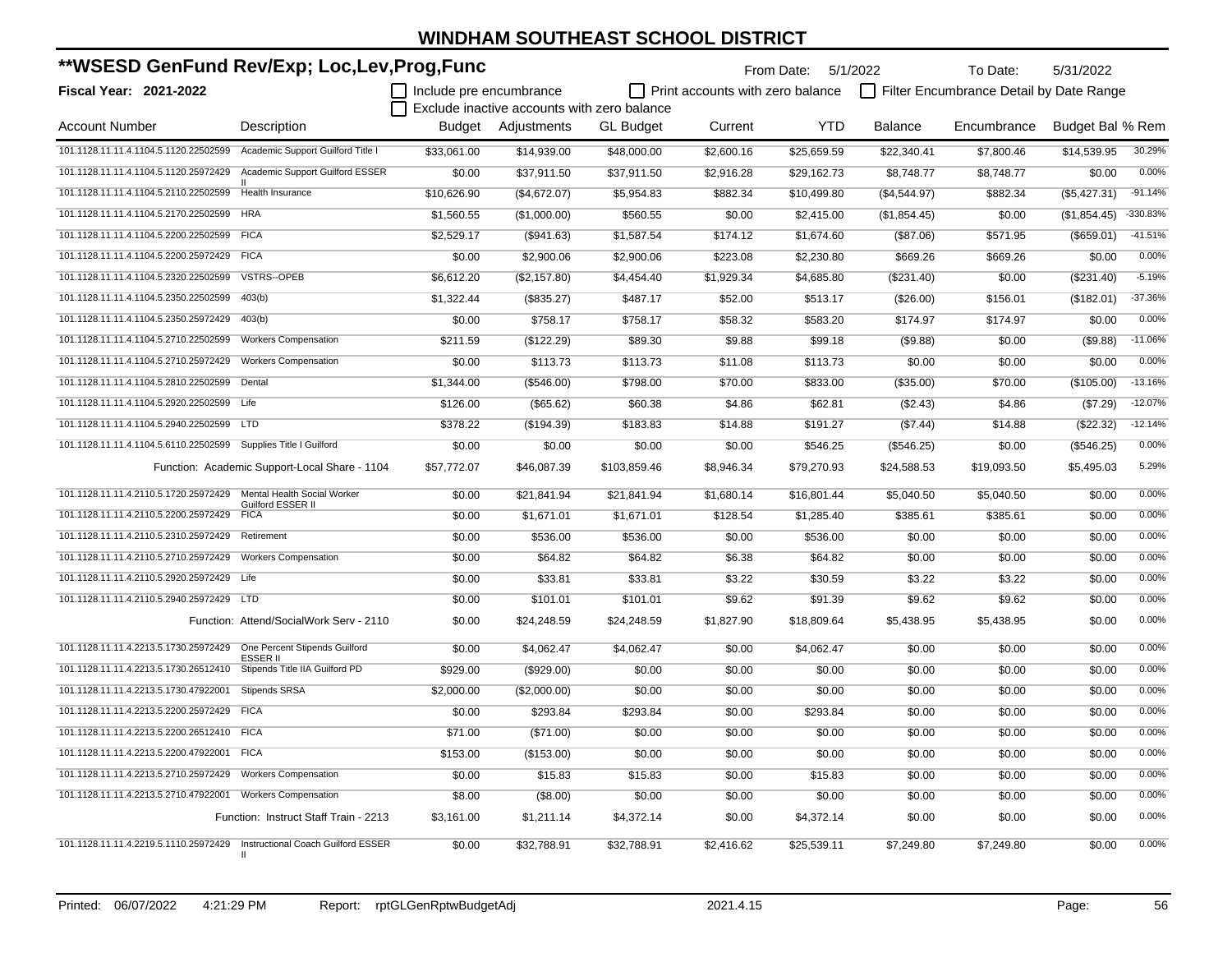| **WSESD GenFund Rev/Exp; Loc,Lev,Prog,Func                             |                                                   |                         |                                             |                  |                                         | From Date: 5/1/2022 |                | To Date:                                | 5/31/2022        |            |
|------------------------------------------------------------------------|---------------------------------------------------|-------------------------|---------------------------------------------|------------------|-----------------------------------------|---------------------|----------------|-----------------------------------------|------------------|------------|
| <b>Fiscal Year: 2021-2022</b>                                          |                                                   | Include pre encumbrance |                                             |                  | $\Box$ Print accounts with zero balance |                     |                | Filter Encumbrance Detail by Date Range |                  |            |
|                                                                        |                                                   |                         | Exclude inactive accounts with zero balance |                  |                                         |                     |                |                                         |                  |            |
| <b>Account Number</b>                                                  | Description                                       |                         | Budget Adjustments                          | <b>GL Budget</b> | Current                                 | <b>YTD</b>          | <b>Balance</b> | Encumbrance                             | Budget Bal % Rem |            |
| 101.1128.11.11.4.2219.5.2200.25972429 FICA                             |                                                   | \$0.00                  | \$2,475.14                                  | \$2,475.14       | \$181.50                                | \$1,923.90          | \$551.24       | \$551.24                                | \$0.00           | 0.00%      |
| 101.1128.11.11.4.2219.5.2320.25972429                                  | VSTRS--OPEB                                       | \$0.00                  | \$6,292.98                                  | \$6,292.98       | \$1,823.69                              | \$4,428.99          | \$1,863.99     | \$0.00                                  | \$1,863.99       | 29.62%     |
| 101.1128.11.11.4.2219.5.2350.25972429                                  | 403(b)                                            | \$0.00                  | \$628.40                                    | \$628.40         | \$48.34                                 | \$483.40            | \$145.00       | \$145.00                                | \$0.00           | 0.00%      |
| 101.1128.11.11.4.2219.5.2710.25972429                                  | <b>Workers Compensation</b>                       | \$0.00                  | \$98.73                                     | \$98.73          | \$9.18                                  | \$98.73             | \$0.00         | \$0.00                                  | \$0.00           | 0.00%      |
| 101.1128.11.11.4.2219.5.2810.25972429                                  | Dental                                            | \$0.00                  | \$440.00                                    | \$440.00         | \$44.00                                 | \$396.00            | \$44.00        | \$44.00                                 | \$0.00           | 0.00%      |
| 101.1128.11.11.4.2219.5.2920.25972429                                  | Life                                              | \$0.00                  | \$50.82                                     | \$50.82          | \$4.84                                  | \$45.98             | \$4.84         | \$4.84                                  | \$0.00           | 0.00%      |
| 101.1128.11.11.4.2219.5.2940.25972429 LTD                              |                                                   | \$0.00                  | \$145.11                                    | \$145.11         | \$13.82                                 | \$131.29            | \$13.82        | \$13.82                                 | \$0.00           | 0.00%      |
|                                                                        | Function: Othr Instruct Improve - 2219            | \$0.00                  | \$42,920.09                                 | \$42,920.09      | \$4,541.99                              | \$33,047.40         | \$9,872.69     | \$8,008.70                              | \$1,863.99       | 4.34%      |
| 101.1128.11.11.4.2230.5.1710.25902131                                  | <b>Tech Assistant Guilford ESSER</b>              | \$0.00                  | \$4,527.36                                  | \$4,527.36       | \$348.26                                | \$3,482.60          | \$1,044.76     | \$1,044.76                              | \$0.00           | 0.00%      |
| 101.1128.11.11.4.2230.5.2110.25902131                                  | Health Insurance                                  | \$0.00                  | \$1,275.73                                  | \$1,275.73       | \$105.12                                | \$1,170.61          | \$105.12       | \$105.12                                | \$0.00           | 0.00%      |
| 101.1128.11.11.4.2230.5.2170.25902131 HRA                              |                                                   | \$0.00                  | \$330.00                                    | \$330.00         | \$0.00                                  | \$330.00            | \$0.00         | \$0.00                                  | \$0.00           | 0.00%      |
| 101.1128.11.11.4.2230.5.2200.25902131 FICA                             |                                                   | \$0.00                  | \$333.19                                    | \$333.19         | \$25.10                                 | \$254.81            | \$78.38        | \$78.38                                 | \$0.00           | 0.00%      |
| 101.1128.11.11.4.2230.5.2310.25902131                                  | Retirement                                        | \$0.00                  | \$215.02                                    | \$215.02         | \$16.54                                 | \$165.40            | \$49.62        | \$49.62                                 | \$0.00           | 0.00%      |
| 101.1128.11.11.4.2230.5.2710.25902131                                  | <b>Workers Compensation</b>                       | \$0.00                  | \$12.10                                     | \$12.10          | \$1.32                                  | \$13.42             | (\$1.32)       | \$0.00                                  | (\$1.32)         | $-10.91%$  |
| 101.1128.11.11.4.2230.5.2810.25902131                                  | Dental                                            | \$0.00                  | \$79.20                                     | \$79.20          | \$6.60                                  | \$72.60             | \$6.60         | \$6.60                                  | \$0.00           | 0.00%      |
| 101.1128.11.11.4.2230.5.2920.25902131                                  | Life                                              | \$0.00                  | \$9.11                                      | \$9.11           | \$0.72                                  | \$8.39              | \$0.72         | \$0.72                                  | \$0.00           | 0.00%      |
| 101.1128.11.11.4.2230.5.2940.25902131 LTD                              |                                                   | \$0.00                  | \$25.92                                     | \$25.92          | \$2.00                                  | \$23.92             | \$2.00         | \$2.00                                  | \$0.00           | 0.00%      |
|                                                                        | Function: Technology fr Instruct - 2230           | \$0.00                  | \$6,807.63                                  | \$6,807.63       | \$505.66                                | \$5,521.75          | \$1,285.88     | \$1,287.20                              | (\$1.32)         | $-0.02%$   |
| 101.1128.11.11.4.2610.5.4310.25902131                                  | NonTechnIgy Repair/Maint Guilford<br><b>ESSER</b> | \$0.00                  | \$1,567.20                                  | \$1,567.20       | \$0.00                                  | \$1,567.20          | \$0.00         | \$0.00                                  | \$0.00           | 0.00%      |
| 101.1128.11.11.4.2610.5.4510.25972429                                  | <b>Construction Svcs ESSER Guilford</b>           | \$0.00                  | \$215,000.00                                | \$215,000.00     | \$0.00                                  | \$0.00              | \$215,000.00   | \$0.00                                  | \$215,000.00     | 100.00%    |
|                                                                        | Function: Operation of Buildings - 2610           | \$0.00                  | \$216,567.20                                | \$216,567.20     | \$0.00                                  | \$1,567.20          | \$215,000.00   | \$0.00                                  | \$215,000.00     | 99.28%     |
| 101.1128.11.11.4.2999.5.1730.22502406                                  | Family Engagement Stipend<br>Guilford             | \$0.00                  | \$900.00                                    | \$900.00         | \$0.00                                  | \$0.00              | \$900.00       | \$0.00                                  | \$900.00         | 100.00%    |
| 101.1128.11.11.4.2999.5.2200.22502406                                  | <b>FICA</b>                                       | \$0.00                  | \$100.00                                    | \$100.00         | \$0.00                                  | \$0.00              | \$100.00       | \$0.00                                  | \$100.00         | 100.00%    |
| 101.1128.11.11.4.2999.5.6110.22502406                                  | Supplies Family Engage Guilford                   | \$0.00                  | \$1,000.00                                  | \$1,000.00       | \$25.67                                 | \$433.67            | \$566.33       | \$96.00                                 | \$470.33         | 47.03%     |
|                                                                        | Function: Family Engagement - 2999                | \$0.00                  | \$2,000.00                                  | \$2,000.00       | \$25.67                                 | \$433.67            | \$1,566.33     | \$96.00                                 | \$1,470.33       | 73.52%     |
| 101.1128.11.11.5.1101.5.1110.00000000 Teachers Guilford Elementary Edu |                                                   | \$508,940.00            | \$0.00                                      | \$508,940.00     | \$42,642.12                             | \$411,104.04        | \$97,835.96    | \$127,926.45                            | (\$30,090.49)    | $-5.91%$   |
| 101.1128.11.11.5.1101.5.1210.00000000                                  | <b>Paraeducator Guilford</b>                      | \$49,034.23             | \$0.00                                      | \$49,034.23      | \$5,048.28                              | \$51,516.71         | (\$2,482.48)   | \$15,144.86                             | (\$17,627.34)    | $-35.95%$  |
| 101.1128.11.11.5.1101.5.1310.00000000 Substitutes Guilford             |                                                   | \$13,000.00             | \$0.00                                      | \$13,000.00      | \$3,220.80                              | \$32,308.10         | (\$19,308.10)  | \$3,389.10                              | (\$22,697.20)    | $-174.59%$ |
| 101.1128.11.11.5.1101.5.2110.00000000                                  | Health Insurance                                  | \$122,986.00            | \$0.00                                      | \$122,986.00     | \$14,199.10                             | \$138,131.11        | (\$15, 145.11) | \$14,199.10                             | (\$29,344.21)    | $-23.86%$  |
| 101.1128.11.11.5.1101.5.2170.00000000                                  | <b>HRA</b>                                        | \$23,631.22             | \$0.00                                      | \$23,631.22      | \$0.00                                  | \$37,350.00         | (\$13,718.78)  | \$0.00                                  | (\$13,718.78)    | $-58.05%$  |
| 101.1128.11.11.5.1101.5.2200.00000000                                  | <b>FICA</b>                                       | \$44,426.91             | \$0.00                                      | \$44,426.91      | \$3,612.66                              | \$34,915.76         | \$9,511.15     | \$10,779.01                             | (\$1,267.86)     | $-2.85%$   |
| 101.1128.11.11.5.1101.5.2310.00000000                                  | Retirement                                        | \$9,397.33              | \$0.00                                      | \$9,397.33       | \$239.78                                | \$12,381.67         | (\$2,984.34)   | \$719.36                                | (\$3,703.70)     | $-39.41%$  |
| 101.1128.11.11.5.1101.5.2350.00000000                                  | 403(b)                                            | \$7,060.98              | \$0.00                                      | \$7,060.98       | \$415.52                                | \$3,916.43          | \$3,144.55     | \$1,246.57                              | \$1,897.98       | 26.88%     |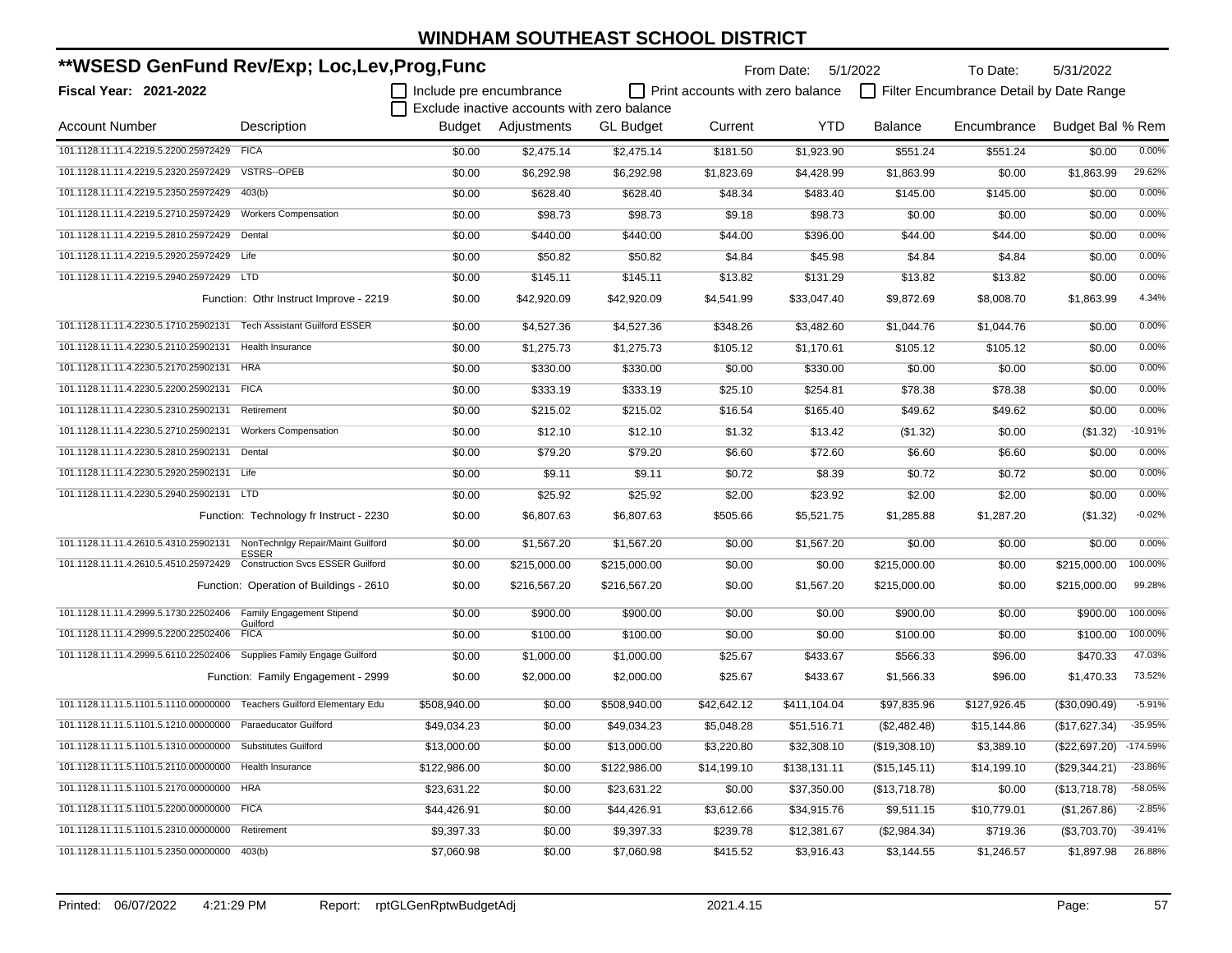| **WSESD GenFund Rev/Exp; Loc,Lev,Prog,Func                       |                                               |                         |                                             |                  |                                         | From Date: 5/1/2022 |                | To Date:                                | 5/31/2022        |           |
|------------------------------------------------------------------|-----------------------------------------------|-------------------------|---------------------------------------------|------------------|-----------------------------------------|---------------------|----------------|-----------------------------------------|------------------|-----------|
| <b>Fiscal Year: 2021-2022</b>                                    |                                               | Include pre encumbrance |                                             |                  | $\Box$ Print accounts with zero balance |                     |                | Filter Encumbrance Detail by Date Range |                  |           |
|                                                                  |                                               |                         | Exclude inactive accounts with zero balance |                  |                                         |                     |                |                                         |                  |           |
| <b>Account Number</b>                                            | Description                                   |                         | Budget Adjustments                          | <b>GL Budget</b> | Current                                 | YTD                 | <b>Balance</b> | Encumbrance                             | Budget Bal % Rem |           |
| 101.1128.11.11.5.1101.5.2510.00000000                            | <b>Tuition Reimbursement</b>                  | \$11,400.00             | \$0.00                                      | \$11,400.00      | \$0.00                                  | \$5,257.00          | \$6,143.00     | \$0.00                                  | \$6.143.00       | 53.89%    |
| 101.1128.11.11.5.1101.5.2610.00000000                            | Unemployment Comp Guilford                    | \$8,000.00              | \$0.00                                      | \$8,000.00       | \$0.00                                  | \$2.12              | \$7,997.88     | \$0.00                                  | \$7,997.88       | 99.97%    |
| 101.1128.11.11.5.1101.5.2710.00000000                            | <b>Workers Compensation</b>                   | \$2,501.12              | \$0.00                                      | \$2,501.12       | \$193.46                                | \$1,909.89          | \$591.23       | \$0.00                                  | \$591.23         | 23.64%    |
| 101.1128.11.11.5.1101.5.2810.00000000                            | Dental                                        | \$7,488.00              | \$0.00                                      | \$7,488.00       | \$921.60                                | \$8,168.40          | (\$680.40)     | \$921.60                                | (\$1,602.00)     | $-21.39%$ |
| 101.1128.11.11.5.1101.5.2920.00000000 Life                       |                                               | \$1,260.00              | \$0.00                                      | \$1,260.00       | \$89.30                                 | \$972.65            | \$287.35       | \$89.30                                 | \$198.05         | 15.72%    |
| 101.1128.11.11.5.1101.5.2940.00000000                            | <b>LTD</b>                                    | \$3,825.63              | \$0.00                                      | \$3,825.63       | \$272.78                                | \$2,989.40          | \$836.23       | \$272.78                                | \$563.45         | 14.73%    |
| 101.1128.11.11.5.1101.5.4310.00000000                            | NonTechnigy Repair/Maint                      | \$1,560.00              | \$0.00                                      | \$1,560.00       | \$0.00                                  | \$0.00              | \$1,560.00     | \$0.00                                  | \$1,560.00       | 100.00%   |
| 101.1128.11.11.5.1101.5.4430.00000000                            | Rentals-Computers/Related                     | \$5,081.00              | \$0.00                                      | \$5,081.00       | \$658.62                                | \$6,536.99          | (\$1,455.99)   | \$0.00                                  | (\$1,455.99)     | $-28.66%$ |
| 101.1128.11.11.5.1101.5.5310.00000000                            | Communications                                | \$500.00                | \$0.00                                      | \$500.00         | \$0.00                                  | \$0.00              | \$500.00       | \$0.00                                  | \$500.00         | 100.00%   |
| 101.1128.11.11.5.1101.5.5410.00000000                            | Advertising                                   | \$0.00                  | \$0.00                                      | \$0.00           | \$32.00                                 | \$32.00             | (\$32.00)      | \$0.00                                  | (\$32.00)        | 0.00%     |
| 101.1128.11.11.5.1101.5.5810.00000000                            | Travel                                        | \$200.00                | \$0.00                                      | \$200.00         | \$0.00                                  | \$0.00              | \$200.00       | \$0.00                                  | \$200.00         | 100.00%   |
| 101.1128.11.11.5.1101.5.6110.00000000                            | Supplies Elem Guilford                        | \$15,000.00             | \$0.00                                      | \$15,000.00      | \$619.17                                | \$11,752.99         | \$3,247.01     | \$2,554.82                              | \$692.19         | 4.61%     |
| 101.1128.11.11.5.1101.5.6410.00000000                            | <b>Books and Periodicals</b>                  | \$3,000.00              | \$0.00                                      | \$3,000.00       | \$67.29                                 | \$499.25            | \$2,500.75     | \$0.00                                  | \$2,500.75       | 83.36%    |
| 101.1128.11.11.5.1101.5.6510.00000000                            | SuppliesTech Related Guilford                 | \$18,300.00             | \$0.00                                      | \$18,300.00      | \$0.00                                  | \$19,618.99         | (\$1,318.99)   | \$0.00                                  | (\$1,318.99)     | $-7.21%$  |
| 101.1128.11.11.5.1101.5.8110.00000000                            | Dues and Fees - Staff                         | \$200.00                | \$0.00                                      | \$200.00         | \$0.00                                  | \$0.00              | \$200.00       | \$0.00                                  | \$200.00         | 100.00%   |
|                                                                  | Function: Direct Instruction - 1101           | \$856,792.42            | \$0.00                                      | \$856,792.42     | \$72,232.48                             | \$779,363.50        | \$77,428.92    | \$177,242.95                            | (\$99,814.03)    | $-11.65%$ |
| 101.1128.11.11.5.1104.5.1120.00000000                            | Academic Support Guilford                     | \$95,893.00             | \$0.00                                      | \$95,893.00      | \$7,306.78                              | \$72,725.69         | \$23,167.31    | \$21,920.26                             | \$1,247.05       | 1.30%     |
| 101.1128.11.11.5.1104.5.2110.00000000                            | Health Insurance                              | \$25,036.90             | \$0.00                                      | \$25,036.90      | \$882.32                                | \$9,961.46          | \$15,075.44    | \$882.32                                | \$14,193.12      | 56.69%    |
| 101.1128.11.11.5.1104.5.2170.00000000                            | <b>HRA</b>                                    | \$4,681.66              | \$0.00                                      | \$4,681.66       | \$0.00                                  | \$4,935.00          | $(\$253.34)$   | \$0.00                                  | $(\$253.34)$     | $-5.41%$  |
| 101.1128.11.11.5.1104.5.2200.00000000                            | <b>FICA</b>                                   | \$7,335.81              | \$0.00                                      | \$7,335.81       | \$534.40                                | \$5,345.80          | \$1,990.01     | \$1,652.31                              | \$337.70         | 4.60%     |
| 101.1128.11.11.5.1104.5.2350.00000000                            | 403(b)                                        | \$2,579.08              | \$0.00                                      | \$2,579.08       | \$52.00                                 | \$513.15            | \$2,065.93     | \$156.00                                | \$1,909.93       | 74.05%    |
| 101.1128.11.11.5.1104.5.2510.00000000                            | <b>Tuition Reimbursement</b>                  | \$2,000.00              | \$0.00                                      | \$2,000.00       | \$0.00                                  | \$2,500.67          | (\$500.67)     | \$0.00                                  | (\$500.67)       | $-25.03%$ |
| 101.1128.11.11.5.1104.5.2710.00000000                            | <b>Workers Compensation</b>                   | \$304.23                | \$0.00                                      | \$304.23         | \$27.77                                 | \$279.41            | \$24.82        | \$0.00                                  | \$24.82          | 8.16%     |
| 101.1128.11.11.5.1104.5.2810.00000000                            | Dental                                        | \$1,392.00              | \$0.00                                      | \$1,392.00       | \$70.00                                 | \$707.00            | \$685.00       | \$70.00                                 | \$615.00         | 44.18%    |
| 101.1128.11.11.5.1104.5.2920.00000000                            | Life                                          | \$117.00                | \$0.00                                      | \$117.00         | \$13.84                                 | \$137.34            | $(\$20.34)$    | \$13.84                                 | (\$34.18)        | $-29.21%$ |
| 101.1128.11.11.5.1104.5.2940.00000000 LTD                        |                                               | \$359.40                | \$0.00                                      | \$359.40         | \$41.78                                 | \$413.51            | (\$54.11)      | \$41.78                                 | (\$95.89)        | $-26.68%$ |
|                                                                  | Function: Academic Support-Local Share - 1104 | \$139,699.08            | \$0.00                                      | \$139,699.08     | \$8,928.89                              | \$97,519.03         | \$42,180.05    | \$24,736.51                             | \$17,443.54      | 12.49%    |
| 101.1128.11.11.5.2120.5.1110.00000000 Guidance Services Guilford |                                               | \$61,186.00             | \$0.00                                      | \$61,186.00      | \$4,829.46                              | \$48,294.60         | \$12,891.40    | \$14,488.40                             | (\$1,597.00)     | $-2.61%$  |
| 101.1128.11.11.5.2120.5.2110.00000000 Health Insurance           |                                               | \$21,254.00             | \$0.00                                      | \$21,254.00      | \$1,764.66                              | \$19,411.26         | \$1,842.74     | \$1,764.66                              | \$78.08          | 0.37%     |
| 101.1128.11.11.5.2120.5.2170.00000000 HRA                        |                                               | \$3,121.11              | \$0.00                                      | \$3,121.11       | \$0.00                                  | \$4,200.00          | (\$1,078.89)   | \$0.00                                  | (\$1,078.89)     | $-34.57%$ |
| 101.1128.11.11.5.2120.5.2200.00000000 FICA                       |                                               | \$4,681.00              | \$0.00                                      | \$4,681.00       | \$321.08                                | \$3,154.09          | \$1,526.91     | \$1,059.98                              | \$466.93         | 9.98%     |
| 101.1128.11.11.5.2120.5.2350.00000000 403(b)                     |                                               | \$1,223.72              | \$0.00                                      | \$1,223.72       | \$96.58                                 | \$965.80            | \$257.92       | \$289.76                                | (\$31.84)        | $-2.60%$  |
| 101.1128.11.11.5.2120.5.2510.00000000                            | <b>Tuition Reimbursement</b>                  | \$850.00                | \$0.00                                      | \$850.00         | \$0.00                                  | \$1,024.67          | (\$174.67)     | \$0.00                                  | (\$174.67)       | $-20.55%$ |
| 101.1128.11.11.5.2120.5.2710.00000000 Workers Compensation       |                                               | \$244.74                | \$0.00                                      | \$244.74         | \$18.35                                 | \$186.41            | \$58.33        | \$0.00                                  | \$58.33          | 23.83%    |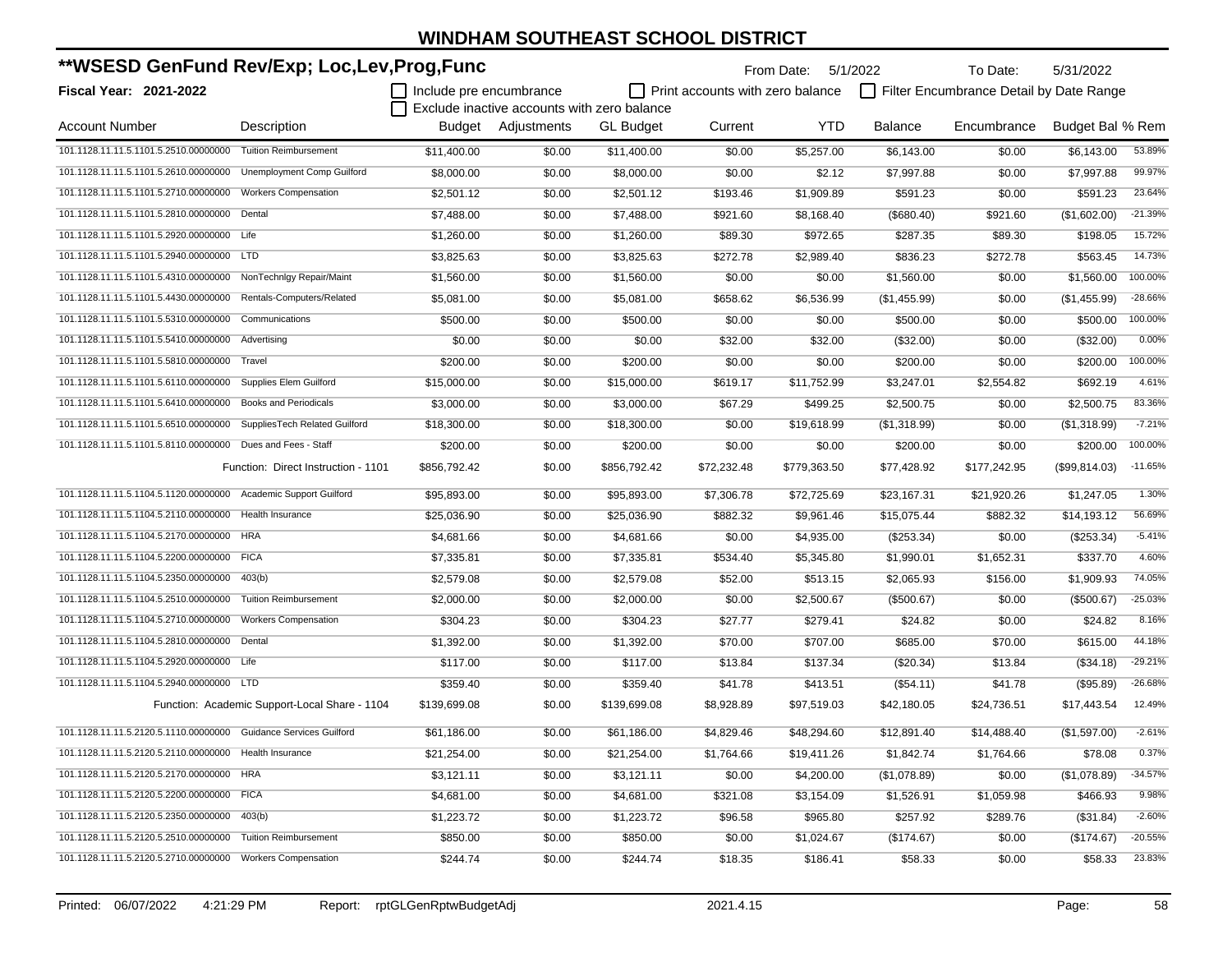| **WSESD GenFund Rev/Exp; Loc,Lev,Prog,Func                              |                                          |                         | From Date: 5/1/2022<br>To Date:             |                  |                                  |             |                | 5/31/2022                               |                  |           |
|-------------------------------------------------------------------------|------------------------------------------|-------------------------|---------------------------------------------|------------------|----------------------------------|-------------|----------------|-----------------------------------------|------------------|-----------|
| Fiscal Year: 2021-2022                                                  |                                          | Include pre encumbrance |                                             |                  | Print accounts with zero balance |             |                | Filter Encumbrance Detail by Date Range |                  |           |
|                                                                         |                                          |                         | Exclude inactive accounts with zero balance |                  |                                  |             |                |                                         |                  |           |
| <b>Account Number</b>                                                   | Description                              |                         | Budget Adjustments                          | <b>GL Budget</b> | Current                          | <b>YTD</b>  | <b>Balance</b> | Encumbrance                             | Budget Bal % Rem |           |
| 101.1128.11.11.5.2120.5.2810.00000000 Dental                            |                                          | \$1,680.00              | \$0.00                                      | \$1,680.00       | \$140.00                         | \$1,540.00  | \$140.00       | \$140.00                                | \$0.00           | 0.00%     |
| 101.1128.11.11.5.2120.5.2920.00000000 Life                              |                                          | \$117.00                | \$0.00                                      | \$117.00         | \$9.00                           | \$106.25    | \$10.75        | \$9.00                                  | \$1.75           | 1.50%     |
| 101.1128.11.11.5.2120.5.2940.00000000 LTD                               |                                          | \$349.98                | \$0.00                                      | \$349.98         | \$27.62                          | \$327.40    | \$22.58        | \$27.62                                 | (\$5.04)         | $-1.44%$  |
| 101.1128.11.11.5.2120.5.5810.00000000                                   | Travel                                   | \$100.00                | \$0.00                                      | \$100.00         | \$0.00                           | \$0.00      | \$100.00       | \$0.00                                  | \$100.00         | 100.00%   |
| 101.1128.11.11.5.2120.5.6110.00000000 Supplies Guidance Guilford        |                                          | \$600.00                | \$0.00                                      | \$600.00         | \$59.15                          | \$1,136.01  | (\$536.01)     | \$0.00                                  | (\$536.01)       | $-89.34%$ |
|                                                                         | Function: Guidance Services - 2120       | \$95,407.55             | \$0.00                                      | \$95,407.55      | \$7,265.90                       | \$80,346.49 | \$15,061.06    | \$17,779.42                             | (\$2,718.36)     | $-2.85%$  |
| 101.1128.11.11.5.2131.5.1110.00000000 Nurse Guilford                    |                                          | \$59,144.00             | \$0.00                                      | \$59,144.00      | \$6,530.30                       | \$53,762.92 | \$5,381.08     | \$24,137.42                             | (\$18,756.34)    | $-31.71%$ |
| 101.1128.11.11.5.2131.5.1310.00000000 Nurse Substitute Guilford         |                                          | \$750.00                | \$0.00                                      | \$750.00         | \$0.00                           | \$1,131.62  | (\$381.62)     | \$0.00                                  | (\$381.62)       | $-50.88%$ |
| 101.1128.11.11.5.2131.5.2110.00000000 Health Insurance                  |                                          | \$14,410.00             | \$0.00                                      | \$14,410.00      | \$1,196.44                       | \$13,160.84 | \$1,249.16     | \$1,196.44                              | \$52.72          | 0.37%     |
| 101.1128.11.11.5.2131.5.2170.00000000 HRA                               |                                          | \$3,121.11              | \$0.00                                      | \$3,121.11       | \$0.00                           | \$4,200.00  | (\$1,078.89)   | \$0.00                                  | (\$1,078.89)     | $-34.57%$ |
| 101.1128.11.11.5.2131.5.2200.00000000 FICA                              |                                          | \$4,525.00              | \$0.00                                      | \$4,525.00       | \$477.15                         | \$3,957.23  | \$567.77       | \$1,688.54                              | (\$1,120.77)     | $-24.77%$ |
| 101.1128.11.11.5.2131.5.2510.00000000 Tuition Reimbursement             |                                          | \$850.00                | \$0.00                                      | \$850.00         | \$0.00                           | \$0.00      | \$850.00       | \$0.00                                  | \$850.00         | 100.00%   |
| 101.1128.11.11.5.2131.5.2710.00000000                                   | <b>Workers Compensation</b>              | \$236.58                | \$0.00                                      | \$236.58         | \$24.82                          | \$211.90    | \$24.68        | \$0.00                                  | \$24.68          | 10.43%    |
| 101.1128.11.11.5.2131.5.2810.00000000                                   | Dental                                   | \$1,056.00              | \$0.00                                      | \$1,056.00       | \$88.00                          | \$968.00    | \$88.00        | \$88.00                                 | \$0.00           | 0.00%     |
| 101.1128.11.11.5.2131.5.2920.00000000 Life                              |                                          | \$108.00                | \$0.00                                      | \$108.00         | \$8.30                           | \$99.60     | \$8.40         | \$8.30                                  | \$0.10           | 0.09%     |
| 101.1128.11.11.5.2131.5.2940.00000000 LTD                               |                                          | \$338.30                | \$0.00                                      | \$338.30         | \$26.02                          | \$311.12    | \$27.18        | \$24.19                                 | \$2.99           | 0.88%     |
| 101.1128.11.11.5.2131.5.5810.00000000                                   | Travel                                   | \$100.00                | \$0.00                                      | \$100.00         | \$0.00                           | \$0.00      | \$100.00       | \$0.00                                  | \$100.00         | 100.00%   |
| 101.1128.11.11.5.2131.5.6110.00000000 Supplies Nurse Guilford           |                                          | \$875.00                | \$0.00                                      | \$875.00         | \$0.00                           | \$873.40    | \$1.60         | \$13.90                                 | (\$12.30)        | $-1.41%$  |
|                                                                         | Function: Health Services - 2131         | \$85,513.99             | \$0.00                                      | \$85,513.99      | \$8,351.03                       | \$78,676.63 | \$6,837.36     | \$27,156.79                             | (\$20,319.43)    | $-23.76%$ |
| 101.1128.11.11.5.2140.5.3410.00000000 Other Professnl Services Guilford |                                          | \$750.00                | \$0.00                                      | \$750.00         | \$0.00                           | \$417.00    | \$333.00       | \$0.00                                  | \$333.00         | 44.40%    |
|                                                                         | Function: Psychological Services - 2140  | \$750.00                | \$0.00                                      | \$750.00         | \$0.00                           | \$417.00    | \$333.00       | \$0.00                                  | \$333.00         | 44.40%    |
| 101.1128.11.11.5.2219.5.1730.00000000                                   | One Percent Prog Impr Salary             | \$7,000.00              | \$0.00                                      | \$7,000.00       | \$0.00                           | \$2,726.64  | \$4,273.36     | \$1,000.00                              | \$3,273.36       | 46.76%    |
| 101.1128.11.11.5.2219.5.1760.00000000                                   | Guilford<br><b>Teacher Leader</b>        | \$5,000.00              | \$0.00                                      | \$5,000.00       | \$0.00                           | \$0.00      | \$5,000.00     | \$0.00                                  | \$5,000.00       | 100.00%   |
| 101.1128.11.11.5.2219.5.2200.00000000                                   | <b>FICA</b>                              | \$919.00                | \$0.00                                      | \$919.00         | \$0.00                           | \$193.71    | \$725.29       | \$74.56                                 | \$650.73         | 70.81%    |
| 101.1128.11.11.5.2219.5.2710.00000000 Workers Compensation              |                                          | \$48.00                 | \$0.00                                      | \$48.00          | \$0.00                           | \$10.76     | \$37.24        | \$0.00                                  | \$37.24          | 77.58%    |
| 101.1128.11.11.5.2219.5.3210.00000000                                   | <b>Professional Educational Services</b> | \$7,000.00              | \$0.00                                      | \$7,000.00       | \$0.00                           | \$0.00      | \$7,000.00     | \$0.00                                  | \$7,000.00       | 100.00%   |
| 101.1128.11.11.5.2219.5.3310.00000000 Emp Training/Develop              |                                          | \$950.00                | \$0.00                                      | \$950.00         | \$0.00                           | \$233.33    | \$716.67       | \$0.00                                  | \$716.67         | 75.44%    |
|                                                                         | Function: Othr Instruct Improve - 2219   | \$20,917.00             | \$0.00                                      | \$20,917.00      | \$0.00                           | \$3,164.44  | \$17,752.56    | \$1,074.56                              | \$16,678.00      | 79.73%    |
| 101.1128.11.11.5.2220.5.1110.00000000 Library Guilford                  |                                          | \$45,550.20             | \$0.00                                      | \$45,550.20      | \$3,503.86                       | \$35,038.60 | \$10,511.60    | \$10,511.60                             | \$0.00           | 0.00%     |
| 101.1128.11.11.5.2220.5.2110.00000000                                   | Health Insurance                         | \$12,752.40             | \$0.00                                      | \$12,752.40      | \$1,058.80                       | \$11,646.80 | \$1,105.60     | \$1,058.80                              | \$46.80          | 0.37%     |
| 101.1128.11.11.5.2220.5.2170.00000000                                   | <b>HRA</b>                               | \$3,121.11              | \$0.00                                      | \$3,121.11       | \$0.00                           | \$4,200.00  | (\$1,078.89)   | \$0.00                                  | (\$1,078.89)     | $-34.57%$ |
| 101.1128.11.11.5.2220.5.2200.00000000                                   | <b>FICA</b>                              | \$3,485.00              | \$0.00                                      | \$3,485.00       | \$176.02                         | \$1,671.16  | \$1,813.84     | \$712.11                                | \$1,101.73       | 31.61%    |
| 101.1128.11.11.5.2220.5.2350.00000000                                   | 403(b)                                   | \$911.00                | \$0.00                                      | \$911.00         | \$70.08                          | \$700.80    | \$210.20       | \$210.23                                | (\$0.03)         | 0.00%     |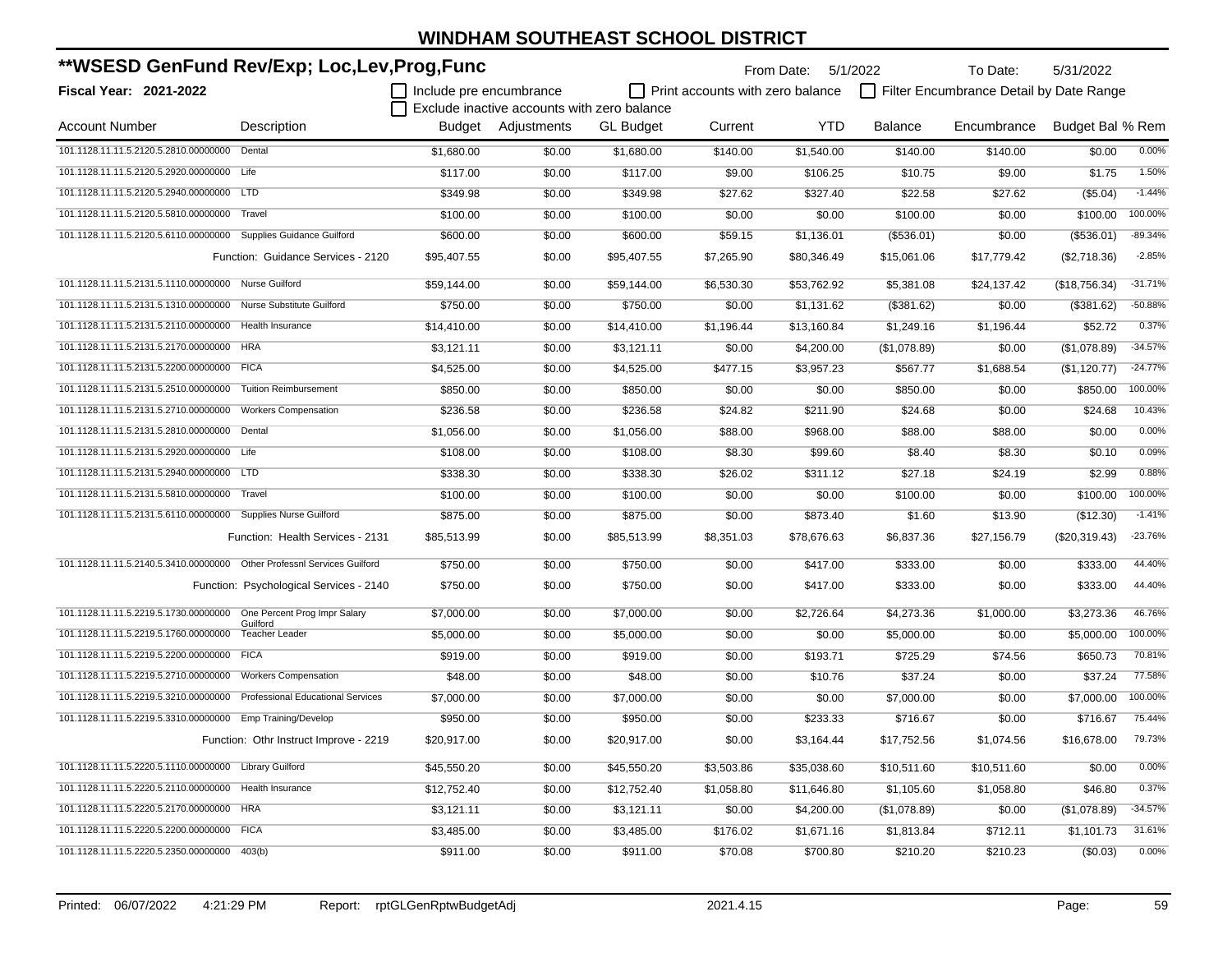| **WSESD GenFund Rev/Exp; Loc,Lev,Prog,Func                              |                                            |                         |                                             |                  |                                         | From Date: 5/1/2022 |                | To Date:                                | 5/31/2022        |           |
|-------------------------------------------------------------------------|--------------------------------------------|-------------------------|---------------------------------------------|------------------|-----------------------------------------|---------------------|----------------|-----------------------------------------|------------------|-----------|
| <b>Fiscal Year: 2021-2022</b>                                           |                                            | Include pre encumbrance |                                             |                  | $\Box$ Print accounts with zero balance |                     |                | Filter Encumbrance Detail by Date Range |                  |           |
|                                                                         |                                            |                         | Exclude inactive accounts with zero balance |                  |                                         |                     |                |                                         |                  |           |
| <b>Account Number</b>                                                   | Description                                |                         | Budget Adjustments                          | <b>GL Budget</b> | Current                                 | <b>YTD</b>          | <b>Balance</b> | Encumbrance                             | Budget Bal % Rem |           |
| 101.1128.11.11.5.2220.5.2510.00000000 Tuition Reimbursement             |                                            | \$500.00                | \$0.00                                      | \$500.00         | \$0.00                                  | \$0.00              | \$500.00       | \$0.00                                  | \$500.00         | 100.00%   |
| 101.1128.11.11.5.2220.5.2710.00000000 Workers Compensation              |                                            | \$182.20                | \$0.00                                      | \$182.20         | \$13.31                                 | \$135.22            | \$46.98        | \$0.00                                  | \$46.98          | 25.78%    |
| 101.1128.11.11.5.2220.5.2810.00000000 Dental                            |                                            | \$1,008.00              | \$0.00                                      | \$1,008.00       | \$84.00                                 | \$924.00            | \$84.00        | \$84.00                                 | \$0.00           | 0.00%     |
| 101.1128.11.11.5.2220.5.2920.00000000 Life                              |                                            | \$90.00                 | \$0.00                                      | \$90.00          | \$6.92                                  | \$81.34             | \$8.66         | \$6.92                                  | \$1.74           | 1.93%     |
| 101.1128.11.11.5.2220.5.2940.00000000 LTD                               |                                            | \$260.55                | \$0.00                                      | \$260.55         | \$20.04                                 | \$239.64            | \$20.91        | \$20.04                                 | \$0.87           | 0.33%     |
| 101.1128.11.11.5.2220.5.4310.00000000 NonTechnlgy Repair/Maint          |                                            | \$400.00                | \$0.00                                      | \$400.00         | \$0.00                                  | \$215.00            | \$185.00       | \$0.00                                  | \$185.00         | 46.25%    |
| 101.1128.11.11.5.2220.5.5310.00000000                                   | Communications                             | \$1,500.00              | \$0.00                                      | \$1,500.00       | \$0.00                                  | \$402.78            | \$1,097.22     | \$0.00                                  | \$1,097.22       | 73.15%    |
| 101.1128.11.11.5.2220.5.6110.00000000                                   | Supplies Library Guilford                  | \$900.00                | \$0.00                                      | \$900.00         | \$143.75                                | \$830.78            | \$69.22        | \$68.33                                 | \$0.89           | 0.10%     |
| 101.1128.11.11.5.2220.5.6410.00000000                                   | <b>Books and Periodicals</b>               | \$2,750.00              | \$0.00                                      | \$2,750.00       | \$546.48                                | \$2,196.00          | \$554.00       | \$495.94                                | \$58.06          | 2.11%     |
| 101.1128.11.11.5.2220.5.6510.00000000                                   | Supplies-Tech Related                      | \$2,050.00              | \$0.00                                      | \$2,050.00       | \$543.62                                | \$1,937.52          | \$112.48       | \$866.00                                | (\$753.52)       | $-36.76%$ |
|                                                                         | Function: Library/Media Services - 2220    | \$75,460.46             | \$0.00                                      | \$75,460.46      | \$6,166.88                              | \$60,219.64         | \$15,240.82    | \$14,033.97                             | \$1,206.85       | 1.60%     |
| 101.1128.11.11.5.2230.5.3310.00000000 Emp Training/Develop              |                                            | \$50,000.00             | \$0.00                                      | \$50,000.00      | \$4,900.00                              | \$38,010.00         | \$11,990.00    | \$11,990.00                             | \$0.00           | 0.00%     |
|                                                                         | Function: Technology fr Instruct - 2230    | \$50,000.00             | \$0.00                                      | \$50,000.00      | \$4,900.00                              | \$38,010.00         | \$11,990.00    | \$11,990.00                             | \$0.00           | 0.00%     |
| 101.1128.11.11.5.2290.5.1810.00000000 Farm to School Coordinator        |                                            | \$13,975.00             | \$0.00                                      | \$13,975.00      | \$810.00                                | \$9,667.50          | \$4,307.50     | \$1,005.00                              | \$3,302.50       | 23.63%    |
| 101.1128.11.11.5.2290.5.2200.00000000 FICA                              |                                            | \$1,073.75              | \$0.00                                      | \$1,073.75       | \$61.96                                 | \$739.53            | \$334.22       | \$40.16                                 | \$294.06         | 27.39%    |
| 101.1128.11.11.5.2290.5.2710.00000000 Workers Compensation              |                                            | \$55.00                 | \$0.00                                      | \$55.00          | \$3.08                                  | \$37.09             | \$17.91        | \$0.00                                  | \$17.91          | 32.56%    |
|                                                                         | Function: Othr Supp Srv-Instrct Stf - 2290 | \$15,103.75             | \$0.00                                      | \$15,103.75      | \$875.04                                | \$10,444.12         | \$4,659.63     | \$1,045.16                              | \$3,614.47       | 23.93%    |
| 101.1128.11.11.5.2410.5.1410.00000000 Principal Guilford                |                                            | \$104,315.00            | \$0.00                                      | \$104,315.00     | \$8,024.24                              | \$96,290.88         | \$8,024.12     | \$8,024.12                              | \$0.00           | 0.00%     |
| 101.1128.11.11.5.2410.5.1610.00000000 Admin Asst Guilford               |                                            | \$44,507.00             | \$0.00                                      | \$44,507.00      | \$3,562.70                              | \$39,171.00         | \$5,336.00     | \$10,319.20                             | (\$4,983.20)     | $-11.20%$ |
| 101.1128.11.11.5.2410.5.2110.00000000 Health Insurance                  |                                            | \$30,621.00             | \$0.00                                      | \$30,621.00      | \$3,137.58                              | \$34,777.99         | (\$4,156.99)   | \$3,137.58                              | (\$7,294.57)     | $-23.82%$ |
| 101.1128.11.11.5.2410.5.2170.00000000 HRA                               |                                            | \$6,390.84              | \$0.00                                      | \$6,390.84       | \$0.00                                  | \$8,600.00          | (\$2,209.16)   | \$0.00                                  | (\$2,209.16)     | $-34.57%$ |
| 101.1128.11.11.5.2410.5.2200.00000000 FICA                              |                                            | \$11,633.00             | \$0.00                                      | \$11,633.00      | \$846.14                                | \$9,921.63          | \$1,711.37     | \$1,346.24                              | \$365.13         | 3.14%     |
| 101.1128.11.11.5.2410.5.2310.00000000 Retirement                        |                                            | \$2,103.63              | \$0.00                                      | \$2,103.63       | \$169.22                                | \$1,826.91          | \$276.72       | \$481.18                                | (\$204.46)       | $-9.72%$  |
| 101.1128.11.11.5.2410.5.2350.00000000                                   | 403(b)                                     | \$4,172.30              | \$0.00                                      | \$4,172.30       | \$160.48                                | \$3,364.08          | \$808.22       | \$160.48                                | \$647.74         | 15.52%    |
| 101.1128.11.11.5.2410.5.2510.00000000                                   | <b>Tuition Reimbursement</b>               | \$1,500.00              | \$0.00                                      | \$1,500.00       | \$0.00                                  | \$767.66            | \$732.34       | \$0.00                                  | \$732.34         | 48.82%    |
| 101.1128.11.11.5.2410.5.2710.00000000                                   | <b>Workers Compensation</b>                | \$608.26                | \$0.00                                      | \$608.26         | \$44.03                                 | \$525.38            | \$82.88        | \$0.00                                  | \$82.88          | 13.63%    |
| 101.1128.11.11.5.2410.5.2810.00000000 Dental                            |                                            | \$2,208.00              | \$0.00                                      | \$2,208.00       | \$184.00                                | \$2,024.00          | \$184.00       | \$184.00                                | \$0.00           | 0.00%     |
| 101.1128.11.11.5.2410.5.2920.00000000 Life                              |                                            | \$270.00                | \$0.00                                      | \$270.00         | \$39.20                                 | \$465.20            | (\$195.20)     | \$39.20                                 | (\$234.40)       | $-86.81%$ |
| 101.1128.11.11.5.2410.5.2940.00000000 LTD                               |                                            | \$850.00                | \$0.00                                      | \$850.00         | \$66.28                                 | \$800.80            | \$49.20        | \$65.56                                 | (\$16.36)        | $-1.92%$  |
| 101.1128.11.11.5.2410.5.3210.00000000 Professional Educational Services |                                            | \$3,250.00              | \$0.00                                      | \$3,250.00       | \$0.00                                  | \$300.00            | \$2,950.00     | \$0.00                                  | \$2,950.00       | 90.77%    |
| 101.1128.11.11.5.2410.5.5310.00000000 Communications                    |                                            | \$280.00                | \$0.00                                      | \$280.00         | \$0.00                                  | \$0.00              | \$280.00       | \$0.00                                  | \$280.00         | 100.00%   |
| 101.1128.11.11.5.2410.5.5810.00000000 Travel                            |                                            | \$200.00                | \$0.00                                      | \$200.00         | \$0.00                                  | \$0.00              | \$200.00       | \$0.00                                  | \$200.00         | 100.00%   |
| 101.1128.11.11.5.2410.5.6110.00000000 Supplies Principal Guilford       |                                            | \$2,700.00              | \$0.00                                      | \$2,700.00       | \$175.62                                | \$1,442.66          | \$1,257.34     | \$0.00                                  | \$1,257.34       | 46.57%    |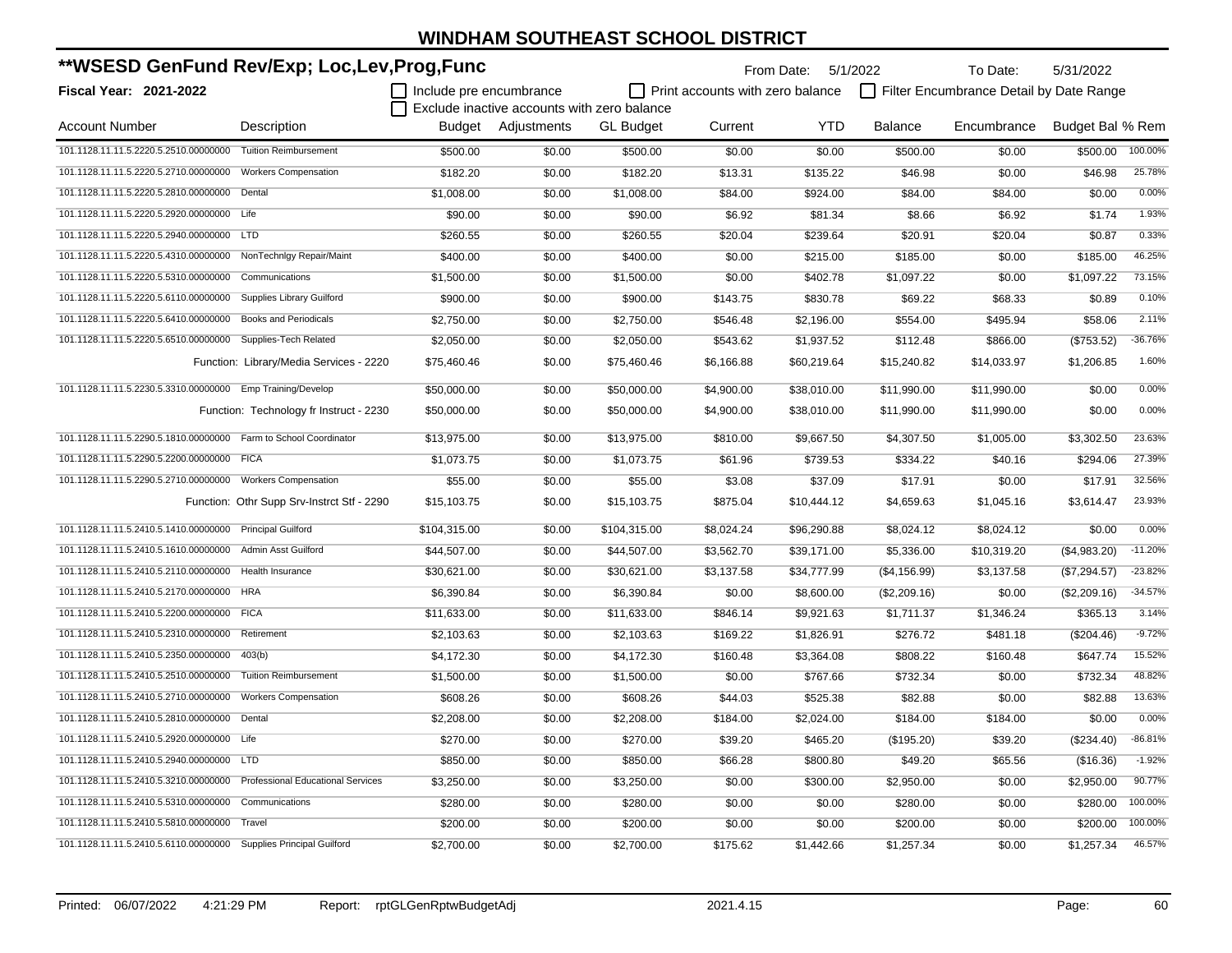| **WSESD GenFund Rev/Exp; Loc,Lev,Prog,Func                            |                                             |                         |                                             |                  |                                  | From Date: 5/1/2022 |                | To Date:                                | 5/31/2022        |            |
|-----------------------------------------------------------------------|---------------------------------------------|-------------------------|---------------------------------------------|------------------|----------------------------------|---------------------|----------------|-----------------------------------------|------------------|------------|
| Fiscal Year: 2021-2022                                                |                                             | Include pre encumbrance |                                             |                  | Print accounts with zero balance |                     |                | Filter Encumbrance Detail by Date Range |                  |            |
|                                                                       |                                             |                         | Exclude inactive accounts with zero balance |                  |                                  |                     |                |                                         |                  |            |
| <b>Account Number</b>                                                 | Description                                 | Budget                  | Adjustments                                 | <b>GL Budget</b> | Current                          | <b>YTD</b>          | <b>Balance</b> | Encumbrance                             | Budget Bal % Rem |            |
| 101.1128.11.11.5.2410.5.6510.00000000 Supplies-Tech Related Principal |                                             | \$900.00                | \$0.00                                      | \$900.00         | \$0.00                           | \$0.00              | \$900.00       | \$0.00                                  | \$900.00         | 100.00%    |
| 101.1128.11.11.5.2410.5.8110.00000000                                 | Dues and Fees - Staff                       | \$600.00                | \$0.00                                      | \$600.00         | \$0.00                           | \$1,015.00          | (\$415.00)     | \$0.00                                  | $($ \$415.00)    | $-69.17%$  |
|                                                                       | Function: Office of the Principal - 2410    | \$217,109.03            | \$0.00                                      | \$217,109.03     | \$16,409.49                      | \$201,293.19        | \$15,815.84    | \$23,757.56                             | (\$7,941.72)     | $-3.66%$   |
| 101.1128.11.11.5.2610.5.1820.00000000                                 | <b>Custodian Guilford</b>                   | \$99,715.55             | \$0.00                                      | \$99,715.55      | \$5,651.70                       | \$89,736.09         | \$9,979.46     | \$8,018.52                              | \$1,960.94       | 1.97%      |
| 101.1128.11.11.5.2610.5.2110.00000000                                 | Health Insurance                            | \$23,911.00             | \$0.00                                      | \$23,911.00      | \$0.00                           | \$0.00              | \$23,911.00    | \$0.00                                  | \$23,911.00      | 100.00%    |
| 101.1128.11.11.5.2610.5.2170.00000000                                 | <b>HRA</b>                                  | \$3,269.73              | \$0.00                                      | \$3,269.73       | \$0.00                           | \$2,200.00          | \$1,069.73     | \$0.00                                  | \$1,069.73       | 32.72%     |
| 101.1128.11.11.5.2610.5.2200.00000000 FICA                            |                                             | \$7,286.75              | \$0.00                                      | \$7,286.75       | \$432.36                         | \$6,864.77          | \$421.98       | \$572.12                                | (\$150.14)       | $-2.06%$   |
| 101.1128.11.11.5.2610.5.2310.00000000                                 | Retirement                                  | \$3,879.93              | \$0.00                                      | \$3,879.93       | \$229.97                         | \$3,568.34          | \$311.59       | \$331.71                                | (\$20.12)        | $-0.52%$   |
| 101.1128.11.11.5.2610.5.2710.00000000 Workers Compensation            |                                             | \$2,952.13              | \$0.00                                      | \$2,952.13       | \$186.51                         | \$2,966.06          | (\$13.93)      | \$0.00                                  | (\$13.93)        | $-0.47%$   |
| 101.1128.11.11.5.2610.5.2810.00000000 Dental                          |                                             | \$528.00                | \$0.00                                      | \$528.00         | \$0.00                           | \$0.00              | \$528.00       | \$0.00                                  | \$528.00         | 100.00%    |
| 101.1128.11.11.5.2610.5.2920.00000000                                 | Life                                        | \$162.00                | \$0.00                                      | \$162.00         | \$5.54                           | \$141.31            | \$20.69        | \$6.92                                  | \$13.77          | 8.50%      |
| 101.1128.11.11.5.2610.5.2940.00000000                                 | <b>LTD</b>                                  | \$467.23                | \$0.00                                      | \$467.23         | \$15.44                          | \$416.69            | \$50.54        | \$39.94                                 | \$10.60          | 2.27%      |
| 101.1128.11.11.5.2610.5.3410.00000000                                 | <b>Other Professnl Services</b>             | \$2,000.00              | \$0.00                                      | \$2,000.00       | \$250.00                         | \$1,685.00          | \$315.00       | \$615.00                                | (\$300.00)       | $-15.00%$  |
| 101.1128.11.11.5.2610.5.4110.00000000                                 | <b>Utility Services</b>                     | \$900.00                | \$0.00                                      | \$900.00         | \$0.00                           | \$0.00              | \$900.00       | \$0.00                                  | \$900.00         | 100.00%    |
| 101.1128.11.11.5.2610.5.4250.00000000                                 | Trash & Recycling                           | \$14,500.00             | \$0.00                                      | \$14,500.00      | \$730.00                         | \$3,843.00          | \$10,657.00    | \$907.00                                | \$9,750.00       | 67.24%     |
| 101.1128.11.11.5.2610.5.4310.00000000                                 | NonTechnIgy Repair/Maint                    | \$60,000.00             | \$0.00                                      | \$60,000.00      | \$2,163.97                       | \$38,852.80         | \$21,147.20    | \$12,139.64                             | \$9,007.56       | 15.01%     |
| 101.1128.11.11.5.2610.5.5210.00000000                                 | Insurance (Not Emp Ben)                     | \$5,400.00              | \$0.00                                      | \$5,400.00       | \$0.00                           | \$11,963.24         | (\$6,563.24)   | \$0.00                                  | (\$6,563.24)     | $-121.54%$ |
| 101.1128.11.11.5.2610.5.5310.00000000                                 | Communications                              | \$4,000.00              | \$0.00                                      | \$4,000.00       | \$398.76                         | \$4,013.87          | (\$13.87)      | \$713.95                                | (\$727.82)       | $-18.20%$  |
| 101.1128.11.11.5.2610.5.5360.00000000                                 | Internet                                    | \$1,000.00              | \$0.00                                      | \$1,000.00       | \$40.66                          | \$440.36            | \$559.64       | \$0.00                                  | \$559.64         | 55.96%     |
| 101.1128.11.11.5.2610.5.5810.00000000                                 | Travel                                      | \$150.00                | \$0.00                                      | \$150.00         | \$0.00                           | \$70.45             | \$79.55        | \$0.00                                  | \$79.55          | 53.03%     |
| 101.1128.11.11.5.2610.5.6110.00000000                                 | <b>Supplies Maint Guilford</b>              | \$20,800.00             | \$0.00                                      | \$20,800.00      | \$5,301.18                       | \$20,250.72         | \$549.28       | \$1,240.82                              | (\$691.54)       | $-3.32%$   |
| 101.1128.11.11.5.2610.5.6220.00000000                                 | Electricity                                 | \$20,000.00             | \$0.00                                      | \$20,000.00      | \$1,374.74                       | \$17,675.48         | \$2,324.52     | \$360.30                                | \$1,964.22       | 9.82%      |
| 101.1128.11.11.5.2610.5.6230.00000000                                 | <b>Bottled Gas</b>                          | \$0.00                  | \$0.00                                      | \$0.00           | \$264.76                         | \$1,120.09          | (\$1,120.09)   | \$100.00                                | (\$1,220.09)     | 0.00%      |
| 101.1128.11.11.5.2610.5.6240.00000000 Oil                             |                                             | \$5,000.00              | \$0.00                                      | \$5,000.00       | \$244.88                         | \$3,740.78          | \$1,259.22     | \$2,859.22                              | (\$1,600.00)     | $-32.00%$  |
| 101.1128.11.11.5.2610.5.6270.00000000 Wood chips/pellets              |                                             | \$18,000.00             | \$0.00                                      | \$18,000.00      | \$2,328.00                       | \$19,877.72         | (\$1,877.72)   | \$0.00                                  | (\$1,877.72)     | $-10.43%$  |
| 101.1128.11.11.5.2610.5.7360.00000000 Equipment Maint Guilford        |                                             | \$6,200.00              | \$0.00                                      | \$6,200.00       | \$6,239.00                       | \$6,239.00          | (\$39.00)      | \$0.00                                  | (\$39.00)        | $-0.63%$   |
|                                                                       | Function: Operation of Buildings - 2610     | \$300,122.32            | \$0.00                                      | \$300,122.32     | \$25,857.47                      | \$235,665.77        | \$64,456.55    | \$27,905.14                             | \$36,551.41      | 12.18%     |
| 101.1128.11.11.5.2630.5.4310.00000000 NonTechnIgy Repair/Maint        |                                             | \$7,500.00              | \$0.00                                      | \$7,500.00       | \$0.00                           | \$4,620.00          | \$2,880.00     | \$950.00                                | \$1,930.00       | 25.73%     |
|                                                                       | Function: Care and Upkeep of Grounds - 2630 | \$7,500.00              | \$0.00                                      | \$7,500.00       | \$0.00                           | \$4,620.00          | \$2,880.00     | \$950.00                                | \$1,930.00       | 25.73%     |
| 101.1128.11.11.5.2715.5.5190.00000000 Stu Transp Field Trips Guilford |                                             | \$3,000.00              | \$0.00                                      | \$3,000.00       | \$0.00                           | \$1,016.00          | \$1,984.00     | \$1,524.00                              | \$460.00         | 15.33%     |
|                                                                       | Function: Field Trips-Edu Related - 2715    | \$3,000.00              | \$0.00                                      | \$3,000.00       | \$0.00                           | \$1,016.00          | \$1,984.00     | \$1,524.00                              | \$460.00         | 15.33%     |
| 101.1128.11.11.5.5020.5.8350.00000000 Interest on ST Debt Guilford    |                                             |                         |                                             |                  |                                  | \$0.00              | \$500.00       |                                         | \$500.00         | 100.00%    |
|                                                                       |                                             | \$500.00                | \$0.00                                      | \$500.00         | \$0.00                           |                     |                | \$0.00                                  |                  | 100.00%    |
|                                                                       | Function: Debt Serv-Cap Construct - 5020    | \$500.00                | \$0.00                                      | \$500.00         | \$0.00                           | \$0.00              | \$500.00       | \$0.00                                  | \$500.00         |            |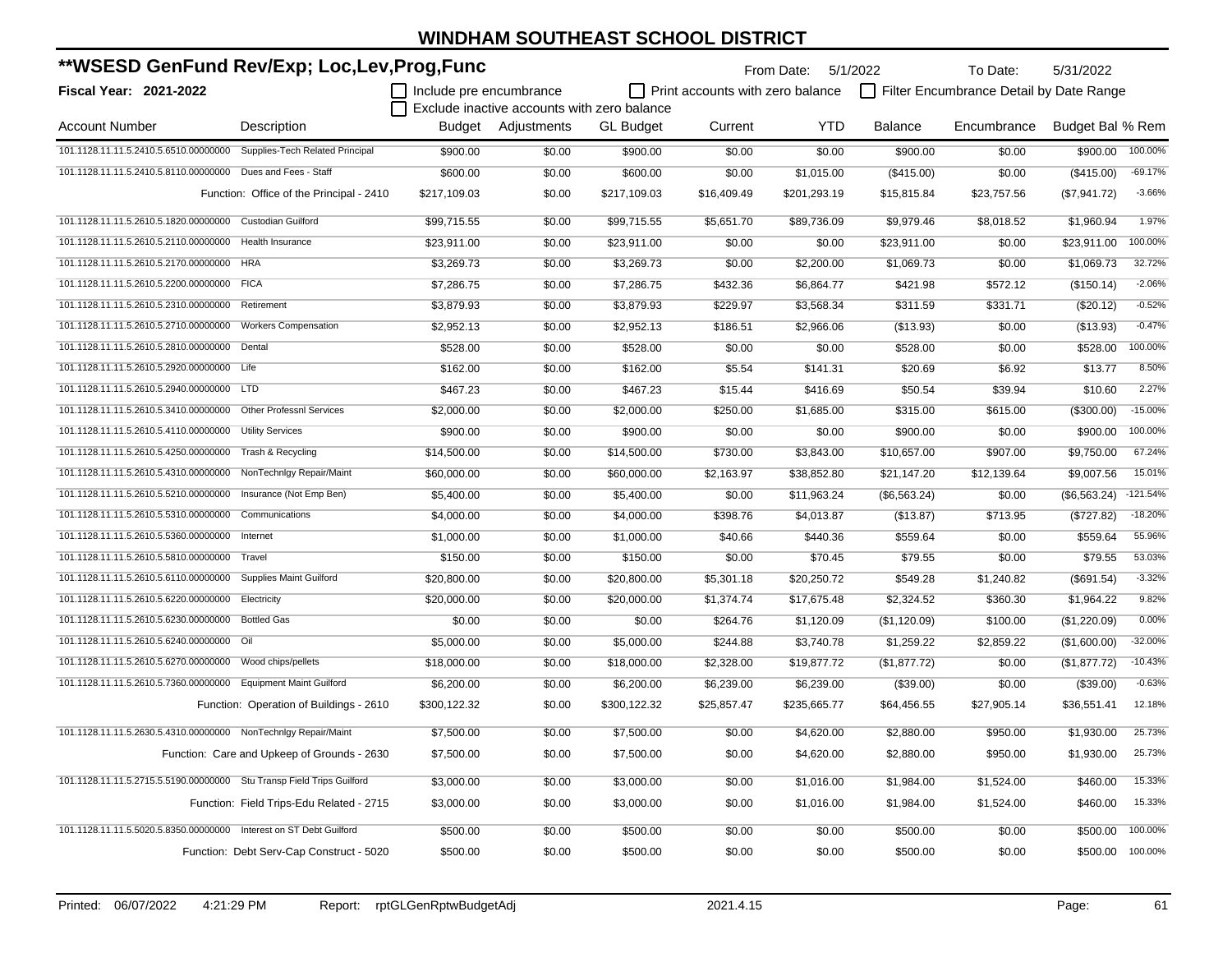| **WSESD GenFund Rev/Exp; Loc,Lev,Prog,Func                               |                                           |                         |                    |                                             | From Date:                       |                | To Date:<br>5/1/2022 |                                         | 5/31/2022        |           |
|--------------------------------------------------------------------------|-------------------------------------------|-------------------------|--------------------|---------------------------------------------|----------------------------------|----------------|----------------------|-----------------------------------------|------------------|-----------|
| <b>Fiscal Year: 2021-2022</b>                                            |                                           | Include pre encumbrance |                    | Exclude inactive accounts with zero balance | Print accounts with zero balance |                | П                    | Filter Encumbrance Detail by Date Range |                  |           |
| <b>Account Number</b>                                                    | Description                               |                         | Budget Adjustments | <b>GL Budget</b>                            | Current                          | <b>YTD</b>     | <b>Balance</b>       | Encumbrance                             | Budget Bal % Rem |           |
| 101.1128.11.11.5.5390.5.9110.00000000 Trnsfr to Cap-FacilityBus Guilford |                                           | \$53,085.00             | \$0.00             | \$53,085.00                                 | \$0.00                           | \$0.00         | \$53,085.00          | \$0.00                                  | \$53,085.00      | 100.00%   |
|                                                                          | Function: Fund Transfers - 5390           | \$53,085.00             | \$0.00             | \$53,085.00                                 | \$0.00                           | \$0.00         | \$53,085.00          | \$0.00                                  | \$53,085.00      | 100.00%   |
|                                                                          | Level: Elementary (K-6) - 11              | \$1,981,893.67          | \$403,208.76       | \$2,385,102.43                              | \$166,834.74                     | \$1,785,819.39 | \$599,283.04         | \$363,120.41                            | \$236,162.63     | 9.90%     |
|                                                                          | Program: Regular Education - 11           | \$2,186,654.68          | \$412,952.76       | \$2,599,607.44                              | \$181,729.59                     | \$1,959,211.93 | \$640,395.51         | \$394,871.24                            | \$245,524.27     | 9.44%     |
| 101.1128.11.14.4.1101.5.1750.25972429 After School Guilford ESSER II     |                                           | \$0.00                  | \$5,105.00         | \$5,105.00                                  | \$0.00                           | \$105.00       | \$5,000.00           | \$0.00                                  | \$5,000.00       | 97.94%    |
| 101.1128.11.14.4.1101.5.2200.25972429 FICA                               |                                           | \$0.00                  | \$357.55           | \$357.55                                    | \$0.00                           | \$7.55         | \$350.00             | \$0.00                                  | \$350.00         | 97.89%    |
| 101.1128.11.14.4.1101.5.2710.25972429                                    | <b>Workers Compensation</b>               | \$0.00                  | \$0.40             | \$0.40                                      | \$0.00                           | \$0.40         | \$0.00               | \$0.00                                  | \$0.00           | 0.00%     |
| 101.1128.11.14.5.1101.5.1750.00000000                                    | After School Program Guilford             | \$15,000.00             | \$0.00             | \$15,000.00                                 | \$3,261.25                       | \$23,562.50    | (\$8,562.50)         | \$4,476.25                              | (\$13,038.75)    | $-86.93%$ |
| 101.1128.11.14.5.1101.5.2200.00000000 FICA                               |                                           | \$1,147.00              | \$0.00             | \$1,147.00                                  | \$249.51                         | \$1,802.66     | (\$655.66)           | \$178.45                                | (\$834.11)       | $-72.72%$ |
| 101.1128.11.14.5.1101.5.2710.00000000                                    | <b>Workers Compensation</b>               | \$100.00                | \$0.00             | \$100.00                                    | \$12.39                          | \$90.69        | \$9.31               | \$0.00                                  | \$9.31           | 9.31%     |
|                                                                          | Function: Direct Instruction - 1101       | \$16,247.00             | \$5,462.95         | \$21,709.95                                 | \$3,523.15                       | \$25,568.80    | (\$3,858.85)         | \$4,654.70                              | (\$8,513.55)     | $-39.21%$ |
| 101.1128.11.14.5.1401.5.3210.00000000 Professional Educational Services  |                                           | \$3,000.00              | \$0.00             | \$3,000.00                                  | \$0.00                           | \$0.00         | \$3,000.00           | \$0.00                                  | \$3,000.00       | 100.00%   |
|                                                                          | Function: Athletics - 1401                | \$3,000.00              | \$0.00             | \$3,000.00                                  | \$0.00                           | \$0.00         | \$3,000.00           | \$0.00                                  | \$3,000.00       | 100.00%   |
|                                                                          | Level: Elementary (K-6) - 11              | \$19,247.00             | \$5,462.95         | \$24,709.95                                 | \$3,523.15                       | \$25,568.80    | (\$858.85)           | \$4,654.70                              | (\$5,513.55)     | $-22.31%$ |
|                                                                          | Program: Other After School Program - 14  | \$19,247.00             | \$5,462.95         | \$24,709.95                                 | \$3,523.15                       | \$25,568.80    | (\$858.85)           | \$4,654.70                              | (\$5,513.55)     | $-22.31%$ |
| 101.1128.11.15.5.3100.5.5910.00000000 Food Serv Support to SU Guilford   |                                           | \$15,483.00             | \$0.00             | \$15,483.00                                 | \$1,253.55                       | \$14,229.50    | \$1,253.50           | \$1,253.55                              | (\$0.05)         | 0.00%     |
| 101.1128.11.15.5.3100.5.6110.00000000 Supplies Farm to School            |                                           | \$3,000.00              | \$0.00             | \$3,000.00                                  | \$441.54                         | \$1,667.44     | \$1,332.56           | \$377.71                                | \$954.85         | 31.83%    |
|                                                                          | Function: Food Services Operations - 3100 | \$18,483.00             | \$0.00             | \$18,483.00                                 | \$1,695.09                       | \$15,896.94    | \$2,586.06           | \$1,631.26                              | \$954.80         | 5.17%     |
|                                                                          | Level: Elementary (K-6) - 11              | \$18,483.00             | \$0.00             | \$18,483.00                                 | \$1,695.09                       | \$15,896.94    | \$2,586.06           | \$1,631.26                              | \$954.80         | 5.17%     |
|                                                                          | Program: Food Service - 15                | \$18,483.00             | \$0.00             | \$18,483.00                                 | \$1,695.09                       | \$15,896.94    | \$2,586.06           | \$1,631.26                              | \$954.80         | 5.17%     |
|                                                                          | Location: Guilford Central School - 1128  | \$2,224,384.68          | \$418,415.71       | \$2,642,800.39                              | \$186,947.83                     | \$2,000,677.67 | \$642,122.72         | \$401,157.20                            | \$240,965.52     | 9.12%     |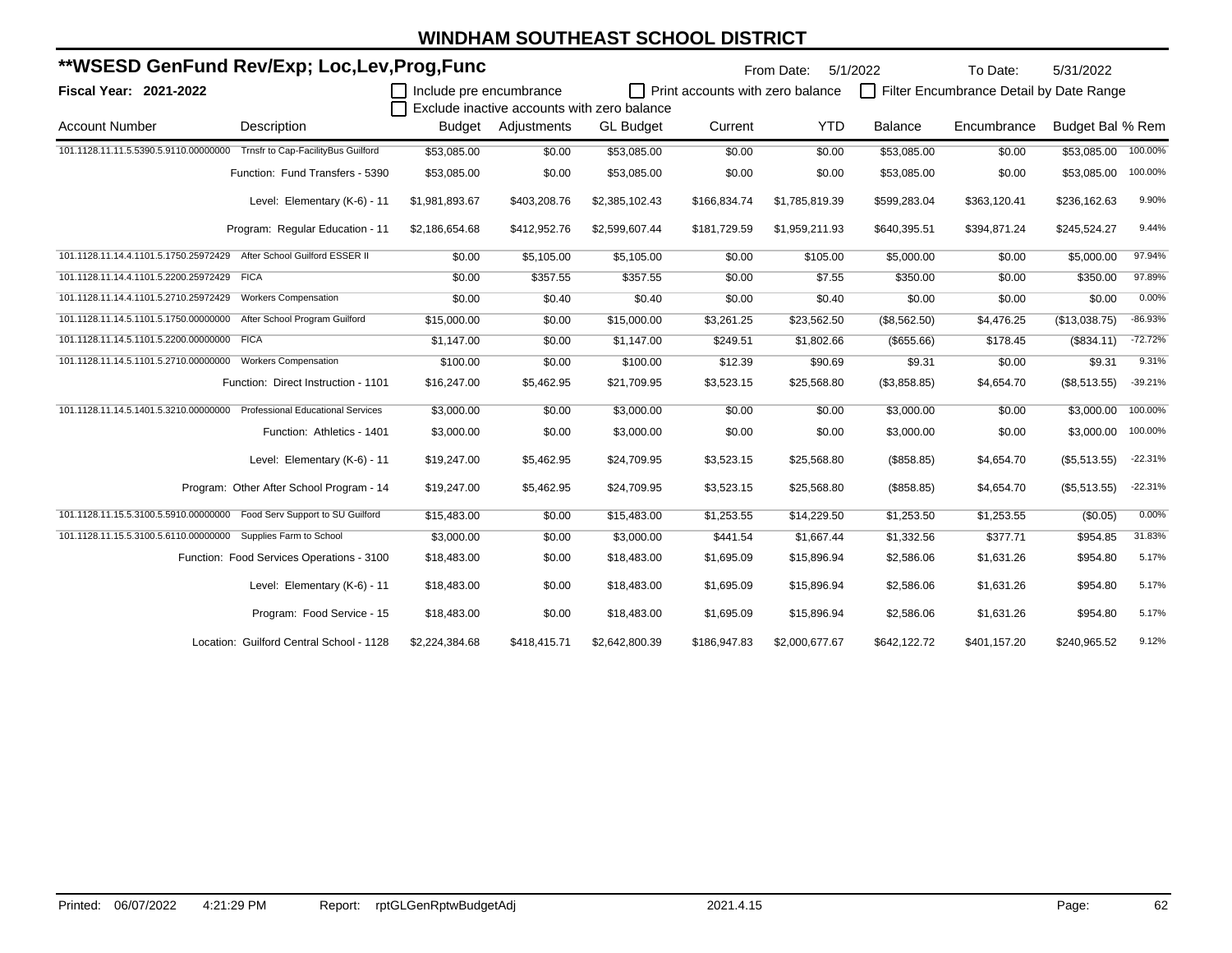| **WSESD GenFund Rev/Exp; Loc,Lev,Prog,Func                         |                                                     |                                |                                             |                  | From Date:                              | 5/1/2022     | To Date:       | 5/31/2022                               |                  |            |
|--------------------------------------------------------------------|-----------------------------------------------------|--------------------------------|---------------------------------------------|------------------|-----------------------------------------|--------------|----------------|-----------------------------------------|------------------|------------|
| <b>Fiscal Year: 2021-2022</b>                                      |                                                     | $\Box$ Include pre encumbrance | Exclude inactive accounts with zero balance |                  | $\Box$ Print accounts with zero balance |              |                | Filter Encumbrance Detail by Date Range |                  |            |
| <b>Account Number</b>                                              | Description                                         | Budget                         | Adjustments                                 | <b>GL</b> Budget | Current                                 | YTD          | <b>Balance</b> | Encumbrance                             | Budget Bal % Rem |            |
| 101.1234.01.11.4.2610.5.4310.41000585 NonTech Repair/Maint ARPA    |                                                     | \$0.00                         | \$32,256.00                                 | \$32,256.00      | \$0.00                                  | \$0.00       | \$32,256.00    | \$0.00                                  | \$32,256.00      | 100.00%    |
|                                                                    | Function: Operation of Buildings - 2610             | \$0.00                         | \$32,256.00                                 | \$32,256.00      | \$0.00                                  | \$0.00       | \$32,256.00    | \$0.00                                  | \$32,256.00      | 100.00%    |
| 101.1234.01.11.5.1101.5.1110.00000000                              | <b>Teachers PreK Putney</b>                         | \$76,210.00                    | \$0.00                                      | \$76,210.00      | \$6,164.04                              | \$61,153.98  | \$15,056.02    | \$18,492.02                             | (\$3,436.00)     | $-4.51%$   |
| 101.1234.01.11.5.1101.5.1210.00000000                              | Paraeducator PreK Putney                            | \$34,455.00                    | \$0.00                                      | \$34,455.00      | \$3,120.77                              | \$25,567.28  | \$8,887.72     | \$3,155.15                              | \$5,732.57       | 16.64%     |
| 101.1234.01.11.5.1101.5.2110.00000000                              | Health Insurance                                    | \$14,410.00                    | \$0.00                                      | \$14,410.00      | \$3,206.24                              | \$27,640.13  | (\$13,230.13)  | \$3,172.01                              | (\$16,402.14)    | $-113.82%$ |
| 101.1234.01.11.5.1101.5.2170.00000000 HRA                          |                                                     | \$6,390.83                     | \$0.00                                      | \$6,390.83       | \$0.00                                  | \$6,400.00   | (\$9.17)       | \$0.00                                  | (\$9.17)         | $-0.14%$   |
| 101.1234.01.11.5.1101.5.2200.00000000 FICA                         |                                                     | \$8,648.00                     | \$0.00                                      | \$8,648.00       | \$662.43                                | \$6,152.05   | \$2,495.95     | \$1,560.46                              | \$935.49         | 10.82%     |
| 101.1234.01.11.5.1101.5.2310.00000000                              | Retirement                                          | \$1,020.84                     | \$0.00                                      | \$1,020.84       | \$96.44                                 | \$792.46     | \$228.38       | \$93.14                                 | \$135.24         | 13.25%     |
| 101.1234.01.11.5.1101.5.2350.00000000                              | 403(b)                                              | \$1,518.34                     | \$0.00                                      | \$1,518.34       | \$123.28                                | \$1,223.08   | \$295.26       | \$369.84                                | $(\$74.58)$      | $-4.91%$   |
| 101.1234.01.11.5.1101.5.2510.00000000                              | <b>Tuition Reimbursement</b>                        | \$500.00                       | \$0.00                                      | \$500.00         | \$0.00                                  | \$712.00     | (\$212.00)     | \$0.00                                  | (\$212.00)       | $-42.40%$  |
| 101.1234.01.11.5.1101.5.2710.00000000                              | <b>Workers Compensation</b>                         | \$452.19                       | \$0.00                                      | \$452.19         | \$35.28                                 | \$334.70     | \$117.49       | \$0.00                                  | \$117.49         | 25.98%     |
| 101.1234.01.11.5.1101.5.2810.00000000                              | Dental                                              | \$1,056.00                     | \$0.00                                      | \$1,056.00       | \$135.19                                | \$1,312.64   | (\$256.64)     | \$133.55                                | (\$390.19)       | $-36.95%$  |
| 101.1234.01.11.5.1101.5.2920.00000000                              | Life                                                | \$279.00                       | \$0.00                                      | \$279.00         | \$14.10                                 | \$159.11     | \$119.89       | \$13.96                                 | \$105.93         | 37.97%     |
| 101.1234.01.11.5.1101.5.2940.00000000 LTD                          |                                                     | \$795.94                       | \$0.00                                      | \$795.94         | \$47.14                                 | \$524.44     | \$271.50       | \$46.63                                 | \$224.87         | 28.25%     |
| 101.1234.01.11.5.1101.5.5620.00000000                              | Tuition to Appr Priv Prov Putney                    | \$40,000.00                    | \$0.00                                      | \$40,000.00      | \$4,420.00                              | \$45,958.23  | (\$5,958.23)   | \$0.00                                  | (\$5,958.23)     | $-14.90%$  |
| 101.1234.01.11.5.1101.5.6110.00000000                              | <b>Supplies PreK Putney</b>                         | \$1,500.00                     | \$0.00                                      | \$1,500.00       | \$246.18                                | \$2,255.04   | (\$755.04)     | \$100.98                                | (\$856.02)       | $-57.07%$  |
| 101.1234.01.11.5.1101.5.6410.00000000                              | <b>Books and Periodicals</b>                        | \$250.00                       | \$0.00                                      | \$250.00         | \$0.00                                  | \$0.00       | \$250.00       | \$0.00                                  | \$250.00         | 100.00%    |
|                                                                    | Function: Direct Instruction - 1101                 | \$187,486.14                   | \$0.00                                      | \$187,486.14     | \$18,271.09                             | \$180,185.14 | \$7,301.00     | \$27,137.74                             | (\$19,836.74)    | $-10.58%$  |
| 101.1234.01.11.5.2219.5.1730.00000000 One Perc Prg Imp PreK Salary |                                                     | \$0.00                         | \$0.00                                      | \$0.00           | \$0.00                                  | \$491.64     | (\$491.64)     | \$0.00                                  | (\$491.64)       | 0.00%      |
| 101.1234.01.11.5.2219.5.2200.00000000 FICA                         |                                                     | \$0.00                         | \$0.00                                      | \$0.00           | \$0.00                                  | \$36.10      | (\$36.10)      | \$0.00                                  | (\$36.10)        | 0.00%      |
| 101.1234.01.11.5.2219.5.2710.00000000 Workers Compensation         |                                                     | \$0.00                         | \$0.00                                      | \$0.00           | \$0.00                                  | \$1.87       | (\$1.87)       | \$0.00                                  | (\$1.87)         | 0.00%      |
|                                                                    | Function: Othr Instruct Improve - 2219              | \$0.00                         | \$0.00                                      | \$0.00           | \$0.00                                  | \$529.61     | (\$529.61)     | \$0.00                                  | (\$529.61)       | 0.00%      |
|                                                                    | Level: PreKindergarten - 01                         | \$187,486.14                   | \$32,256.00                                 | \$219,742.14     | \$18,271.09                             | \$180,714.75 | \$39,027.39    | \$27,137.74                             | \$11,889.65      | 5.41%      |
| 101.1234.11.11.4.1101.5.6510.25902131                              | Supplies-Tech Related Putney                        | \$0.00                         | \$17,681.00                                 | \$17,681.00      | \$0.00                                  | \$8,102.40   | \$9,578.60     | \$9,578.60                              | \$0.00           | 0.00%      |
|                                                                    | <b>ESSER</b><br>Function: Direct Instruction - 1101 | \$0.00                         | \$17,681.00                                 | \$17,681.00      | \$0.00                                  | \$8,102.40   | \$9,578.60     | \$9,578.60                              | \$0.00           | 0.00%      |
| 101.1234.11.11.4.2230.5.1710.25902131                              | <b>Tech Assistant Putney ESSER</b>                  | \$0.00                         | \$7,545.23                                  | \$7,545.23       | \$580.40                                | \$5,804.00   | \$1,741.23     | \$1,741.23                              | \$0.00           | 0.00%      |
| 101.1234.11.11.4.2230.5.2110.25902131 Health Insurance             |                                                     | \$0.00                         | \$2,126.05                                  | \$2,126.05       | \$175.18                                | \$1,950.87   | \$175.18       | \$175.18                                | \$0.00           | 0.00%      |
| 101.1234.11.11.4.2230.5.2170.25902131 HRA                          |                                                     | \$0.00                         | \$550.00                                    | \$550.00         | \$0.00                                  | \$550.00     | \$0.00         | \$0.00                                  | \$0.00           | 0.00%      |
| 101.1234.11.11.4.2230.5.2200.25902131 FICA                         |                                                     | \$0.00                         | \$555.35                                    | \$555.35         | \$41.86                                 | \$424.69     | \$130.66       | \$130.66                                | \$0.00           | 0.00%      |
| 101.1234.11.11.4.2230.5.2310.25902131                              | Retirement                                          | \$0.00                         | \$358.31                                    | \$358.31         | \$27.56                                 | \$275.60     | \$82.71        | \$82.71                                 | \$0.00           | 0.00%      |
| 101.1234.11.11.4.2230.5.2710.25902131                              | <b>Workers Compensation</b>                         | \$0.00                         | \$20.22                                     | \$20.22          | \$2.21                                  | \$22.43      | (\$2.21)       | \$0.00                                  | (\$2.21)         | $-10.93%$  |
| 101.1234.11.11.4.2230.5.2810.25902131 Dental                       |                                                     | \$0.00                         | \$132.00                                    | \$132.00         | \$11.00                                 | \$121.00     | \$11.00        | \$11.00                                 | \$0.00           | 0.00%      |
| 101.1234.11.11.4.2230.5.2920.25902131 Life                         |                                                     | \$0.00                         | \$15.41                                     | \$15.41          | \$1.22                                  | \$14.19      | \$1.22         | \$1.22                                  | \$0.00           | 0.00%      |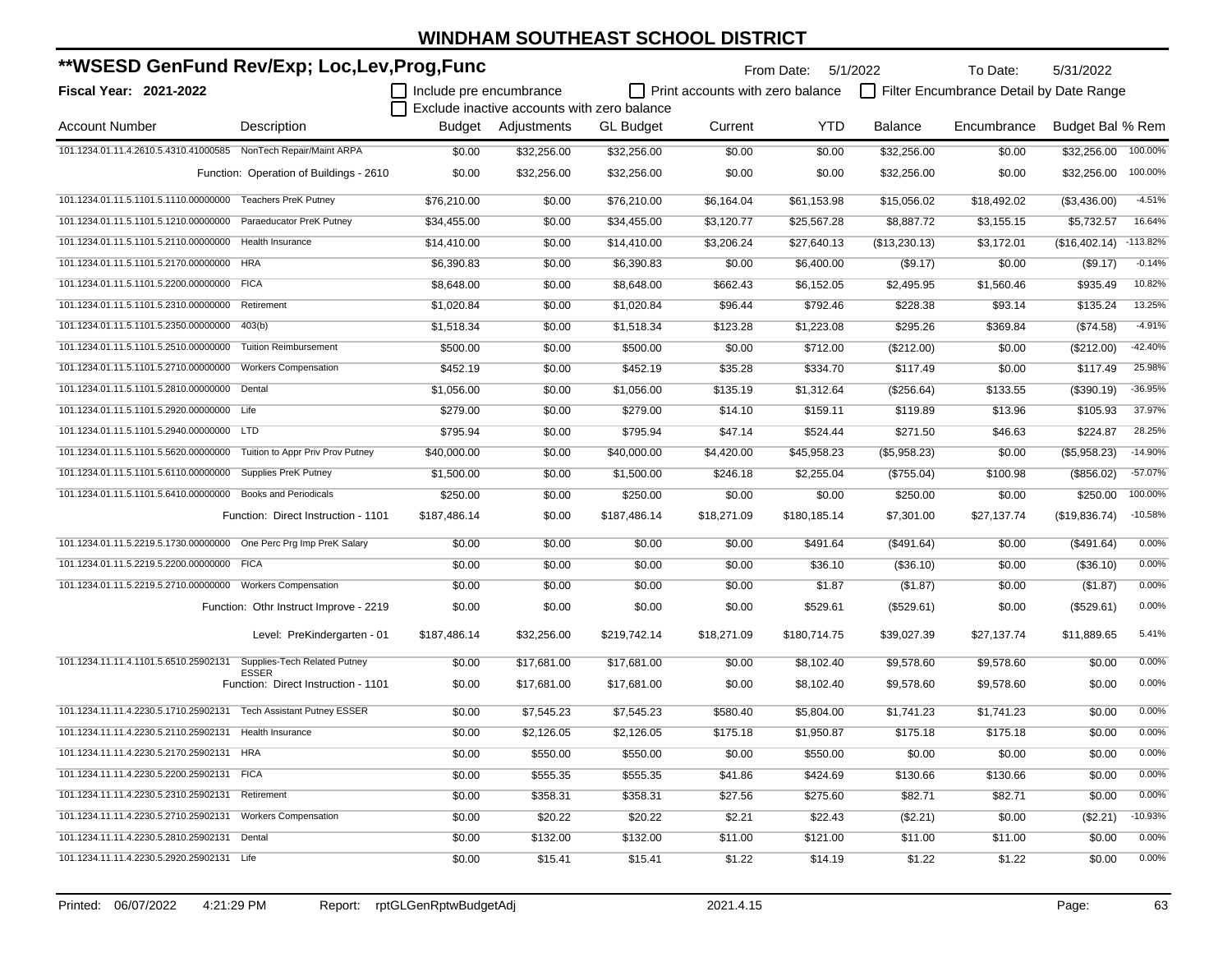| **WSESD GenFund Rev/Exp; Loc,Lev,Prog,Func                              |                                          |                         |                                             |                  | From Date:                       | 5/1/2022     | To Date:       | 5/31/2022                               |                  |           |
|-------------------------------------------------------------------------|------------------------------------------|-------------------------|---------------------------------------------|------------------|----------------------------------|--------------|----------------|-----------------------------------------|------------------|-----------|
| Fiscal Year: 2021-2022                                                  |                                          | Include pre encumbrance | Exclude inactive accounts with zero balance |                  | Print accounts with zero balance |              |                | Filter Encumbrance Detail by Date Range |                  |           |
| <b>Account Number</b>                                                   | Description                              |                         | Budget Adjustments                          | <b>GL Budget</b> | Current                          | <b>YTD</b>   | <b>Balance</b> | Encumbrance                             | Budget Bal % Rem |           |
| 101.1234.11.11.4.2230.5.2940.25902131 LTD                               |                                          | \$0.00                  | \$42.82                                     | \$42.82          | \$3.30                           | \$39.52      | \$3.30         | \$3.30                                  | \$0.00           | 0.00%     |
|                                                                         | Function: Technology fr Instruct - 2230  | \$0.00                  | \$11,345.39                                 | \$11,345.39      | \$842.73                         | \$9,202.30   | \$2,143.09     | \$2,145.30                              | (\$2.21)         | $-0.02%$  |
| 101.1234.11.11.5.1101.5.1110.00000000 Teachers Putney Elem Ed           |                                          | \$460,266.00            | \$0.00                                      | \$460,266.00     | \$28,710.00                      | \$325,551.90 | \$134,714.10   | \$86,130.00                             | \$48,584.10      | 10.56%    |
| 101.1234.11.11.5.1101.5.1210.00000000                                   | Paraeducator Putney Elem Ed              | \$148,189.96            | \$0.00                                      | \$148,189.96     | \$10,303.40                      | \$98,010.32  | \$50,179.64    | \$26,366.55                             | \$23,813.09      | 16.07%    |
| 101.1234.11.11.5.1101.5.1310.00000000                                   | Substitutes Putney Elem Ed               | \$20,000.00             | \$0.00                                      | \$20,000.00      | \$2,227.07                       | \$20,718.31  | (\$718.31)     | \$3,194.31                              | (\$3,912.62)     | $-19.56%$ |
| 101.1234.11.11.5.1101.5.2110.00000000                                   | Health Insurance                         | \$147,917.00            | \$0.00                                      | \$147,917.00     | \$8,149.96                       | \$100,433.12 | \$47,483.88    | \$8,184.19                              | \$39,299.69      | 26.57%    |
| 101.1234.11.11.5.1101.5.2170.00000000                                   | <b>HRA</b>                               | \$27,049.58             | \$0.00                                      | \$27,049.58      | \$0.00                           | \$33,150.00  | (\$6,100.42)   | \$0.00                                  | (\$6,100.42)     | $-22.55%$ |
| 101.1234.11.11.5.1101.5.2200.00000000                                   | <b>FICA</b>                              | \$48,339.00             | \$0.00                                      | \$48,339.00      | \$2,947.55                       | \$31,606.76  | \$16,732.24    | \$8,399.26                              | \$8,332.98       | 17.24%    |
| 101.1234.11.11.5.1101.5.2310.00000000                                   | Retirement                               | \$6,966.14              | \$0.00                                      | \$6,966.14       | \$218.21                         | \$6,218.26   | \$747.88       | \$661.40                                | \$86.48          | 1.24%     |
| 101.1234.11.11.5.1101.5.2350.00000000                                   | 403(b)                                   | \$9,154.41              | \$0.00                                      | \$9,154.41       | \$486.78                         | \$4,892.69   | \$4,261.72     | \$1,460.38                              | \$2,801.34       | 30.60%    |
| 101.1234.11.11.5.1101.5.2510.00000000                                   | <b>Tuition Reimbursement</b>             | \$8,000.00              | \$0.00                                      | \$8,000.00       | \$0.00                           | \$4,407.00   | \$3,593.00     | \$0.00                                  | \$3,593.00       | 44.91%    |
| 101.1234.11.11.5.1101.5.2610.00000000                                   | Unemployment Comp Putney                 | \$5,520.00              | \$0.00                                      | \$5,520.00       | \$0.00                           | \$0.00       | \$5,520.00     | \$0.00                                  | \$5,520.00       | 100.00%   |
| 101.1234.11.11.5.1101.5.2710.00000000                                   | <b>Workers Compensation</b>              | \$2,527.54              | \$0.00                                      | \$2,527.54       | \$156.71                         | \$1,715.96   | \$811.58       | \$0.00                                  | \$811.58         | 32.11%    |
| 101.1234.11.11.5.1101.5.2810.00000000                                   | Dental                                   | \$11,376.00             | \$0.00                                      | \$11,376.00      | \$655.27                         | \$8,322.30   | \$3,053.70     | \$656.91                                | \$2,396.79       | 21.07%    |
| 101.1234.11.11.5.1101.5.2920.00000000 Life                              |                                          | \$990.00                | \$0.00                                      | \$990.00         | \$70.34                          | \$866.32     | \$123.68       | \$69.10                                 | \$54.58          | 5.51%     |
| 101.1234.11.11.5.1101.5.2940.00000000                                   | <b>LTD</b>                               | \$3,019.18              | \$0.00                                      | \$3,019.18       | \$211.61                         | \$2,686.23   | \$332.95       | \$210.39                                | \$122.56         | 4.06%     |
| 101.1234.11.11.5.1101.5.3310.00000000                                   | Emp Training/Develop                     | \$1,500.00              | \$0.00                                      | \$1,500.00       | \$0.00                           | \$0.00       | \$1,500.00     | \$0.00                                  | \$1,500.00       | 100.00%   |
| 101.1234.11.11.5.1101.5.4310.00000000                                   | NonTechnlgy Repair/Maint                 | \$250.00                | \$0.00                                      | \$250.00         | \$0.00                           | \$0.00       | \$250.00       | \$0.00                                  | \$250.00         | 100.00%   |
| 101.1234.11.11.5.1101.5.5410.00000000                                   | Advertising                              | \$0.00                  | \$0.00                                      | \$0.00           | \$2,806.89                       | \$8,074.09   | (\$8,074.09)   | \$0.00                                  | (\$8,074.09)     | 0.00%     |
| 101.1234.11.11.5.1101.5.6110.00000000                                   | Supplies Elem Putney                     | \$7,000.00              | \$0.00                                      | \$7,000.00       | \$634.03                         | \$5,737.62   | \$1,262.38     | \$2,094.65                              | (\$832.27)       | $-11.89%$ |
| 101.1234.11.11.5.1101.5.6410.00000000                                   | <b>Books and Periodicals</b>             | \$4,000.00              | \$0.00                                      | \$4,000.00       | \$137.83                         | \$12,834.05  | (\$8,834.05)   | \$0.00                                  | (\$8,834.05)     | -220.85%  |
| 101.1234.11.11.5.1101.5.6510.00000000                                   | Supplies-Tech Related                    | \$3,100.00              | \$0.00                                      | \$3,100.00       | \$0.00                           | \$282.15     | \$2,817.85     | \$0.00                                  | \$2,817.85       | 90.90%    |
|                                                                         | Function: Direct Instruction - 1101      | \$915,164.81            | \$0.00                                      | \$915,164.81     | \$57,715.65                      | \$665,507.08 | \$249,657.73   | \$137,427.14                            | \$112,230.59     | 12.26%    |
| 101.1234.11.11.5.2219.5.1730.00000000 One Perc Prg Imp El Ed Sal Putney |                                          | \$2,500.00              | \$0.00                                      | \$2,500.00       | \$0.00                           | \$983.28     | \$1,516.72     | \$0.00                                  | \$1,516.72       | 60.67%    |
| 101.1234.11.11.5.2219.5.2200.00000000                                   | <b>FICA</b>                              | \$0.00                  | \$0.00                                      | \$0.00           | \$0.00                           | \$71.87      | (\$71.87)      | \$0.00                                  | (\$71.87)        | 0.00%     |
| 101.1234.11.11.5.2219.5.2710.00000000 Workers Compensation              |                                          | \$0.00                  | \$0.00                                      | \$0.00           | \$0.00                           | \$3.93       | (\$3.93)       | \$0.00                                  | (\$3.93)         | 0.00%     |
|                                                                         | Function: Othr Instruct Improve - 2219   | \$2,500.00              | \$0.00                                      | \$2,500.00       | \$0.00                           | \$1,059.08   | \$1,440.92     | \$0.00                                  | \$1,440.92       | 57.64%    |
| 101.1234.11.11.5.2715.5.5190.00000000 Stu Transp Field Trips Putney     |                                          | \$1,500.00              | \$0.00                                      | \$1,500.00       | \$0.00                           | \$0.00       | \$1,500.00     | \$0.00                                  | \$1,500.00       | 100.00%   |
|                                                                         | Function: Field Trips-Edu Related - 2715 | \$1,500.00              | \$0.00                                      | \$1,500.00       | \$0.00                           | \$0.00       | \$1,500.00     | \$0.00                                  | \$1,500.00       | 100.00%   |
|                                                                         | Level: Elementary (K-6) - 11             | \$919,164.81            | \$29,026.39                                 | \$948,191.20     | \$58,558.38                      | \$683,870.86 | \$264,320.34   | \$149,151.04                            | \$115,169.30     | 12.15%    |
| 101.1234.31.11.5.1101.5.1110.00000000                                   | Teachers Putney Secondary 7-8            | \$278,135.00            | \$0.00                                      | \$278,135.00     | \$18,427.28                      | \$182,834.90 | \$95,300.10    | \$55,282.10                             | \$40,018.00      | 14.39%    |
| 101.1234.31.11.5.1101.5.1310.00000000                                   | <b>Substitutes Putney Secondary</b>      | \$5,000.00              | \$0.00                                      | \$5,000.00       | \$180.40                         | \$1,938.20   | \$3,061.80     | \$305.80                                | \$2,756.00       | 55.12%    |
| 101.1234.31.11.5.1101.5.2110.00000000 Health Insurance                  |                                          | \$57,747.00             | \$0.00                                      | \$57,747.00      | \$1,877.62                       | \$26,547.78  | \$31,199.22    | \$1,877.62                              | \$29,321.60      | 50.78%    |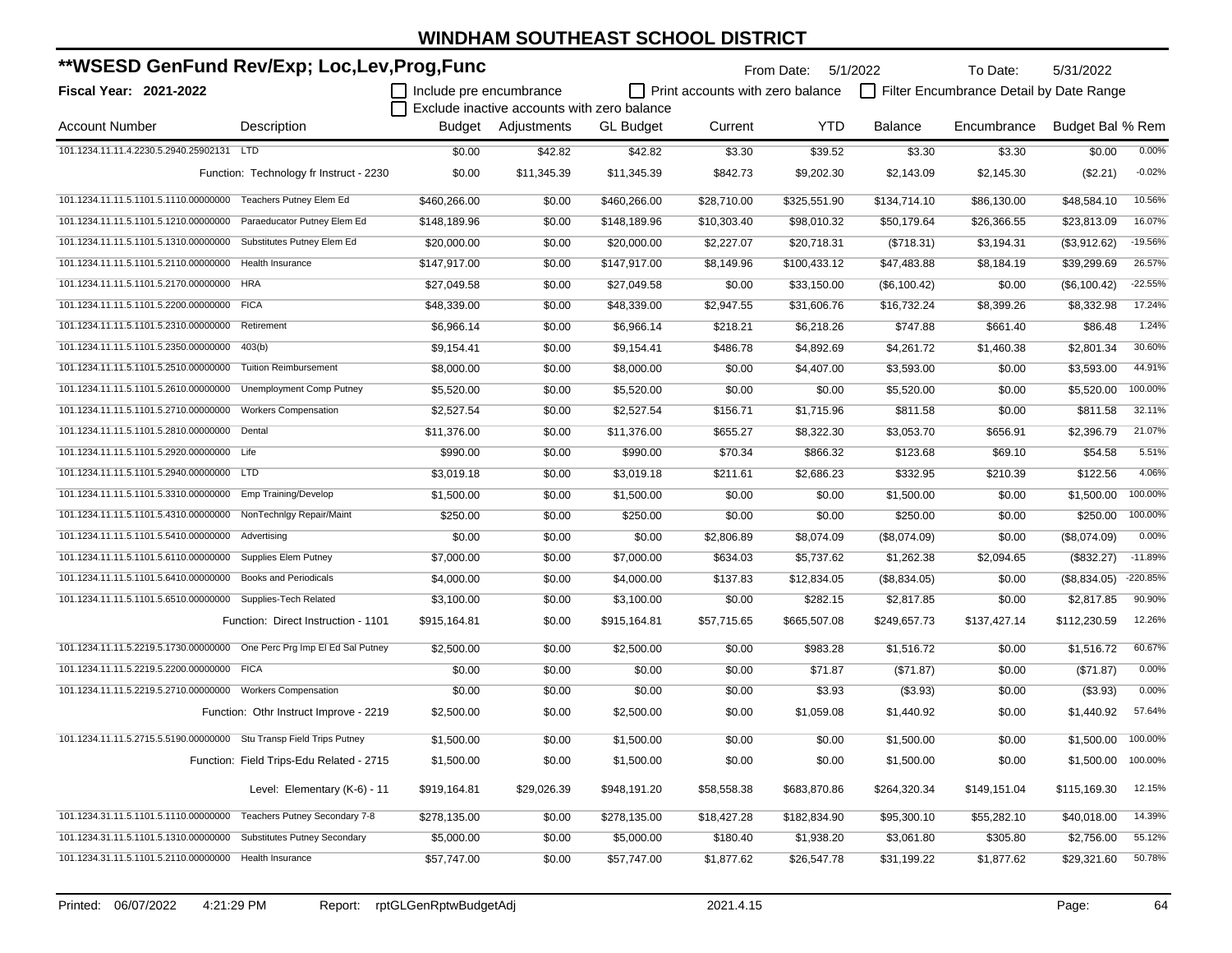| **WSESD GenFund Rev/Exp; Loc,Lev,Prog,Func                              |                                          |                         |                                             |                  |                                         | From Date:   | 5/1/2022     | To Date:                                | 5/31/2022        |            |
|-------------------------------------------------------------------------|------------------------------------------|-------------------------|---------------------------------------------|------------------|-----------------------------------------|--------------|--------------|-----------------------------------------|------------------|------------|
| <b>Fiscal Year: 2021-2022</b>                                           |                                          | Include pre encumbrance |                                             |                  | $\Box$ Print accounts with zero balance |              |              | Filter Encumbrance Detail by Date Range |                  |            |
|                                                                         |                                          |                         | Exclude inactive accounts with zero balance |                  |                                         |              |              |                                         |                  |            |
| <b>Account Number</b>                                                   | Description                              |                         | Budget Adjustments                          | <b>GL Budget</b> | Current                                 | <b>YTD</b>   | Balance      | Encumbrance                             | Budget Bal % Rem |            |
| 101.1234.31.11.5.1101.5.2170.00000000 HRA                               |                                          | \$10.923.88             | \$0.00                                      | \$10,923.88      | \$0.00                                  | \$12,075.00  | (\$1,151.12) | \$0.00                                  | (\$1,151.12)     | $-10.54%$  |
| 101.1234.31.11.5.1101.5.2180.00000000                                   | <b>HSA</b>                               | \$0.00                  | \$0.00                                      | \$0.00           | \$0.00                                  | \$4,200.00   | (\$4,200.00) | \$0.00                                  | (\$4,200.00)     | 0.00%      |
| 101.1234.31.11.5.1101.5.2200.00000000 FICA                              |                                          | \$21,660.00             | \$0.00                                      | \$21,660.00      | \$1,382.04                              | \$13,568.41  | \$8,091.59   | \$4,189.67                              | \$3,901.92       | 18.01%     |
| 101.1234.31.11.5.1101.5.2310.00000000                                   | Retirement                               | \$0.00                  | \$0.00                                      | \$0.00           | \$0.00                                  | \$2,680.00   | (\$2,680.00) | \$0.00                                  | (\$2,680.00)     | 0.00%      |
| 101.1234.31.11.5.1101.5.2350.00000000                                   | 403(b)                                   | \$4,172.00              | \$0.00                                      | \$4,172.00       | \$205.92                                | \$2,059.20   | \$2,112.80   | \$617.74                                | \$1,495.06       | 35.84%     |
| 101.1234.31.11.5.1101.5.2510.00000000                                   | <b>Tuition Reimbursement</b>             | \$800.00                | \$0.00                                      | \$800.00         | \$0.00                                  | \$2,049.00   | (\$1,249.00) | \$0.00                                  | (\$1,249.00)     | $-156.13%$ |
| 101.1234.31.11.5.1101.5.2710.00000000                                   | <b>Workers Compensation</b>              | \$1,132.54              | \$0.00                                      | \$1,132.54       | \$70.71                                 | \$713.30     | \$419.24     | \$0.00                                  | \$419.24         | 37.02%     |
| 101.1234.31.11.5.1101.5.2810.00000000                                   | Dental                                   | \$3,696.00              | \$0.00                                      | \$3,696.00       | \$220.00                                | \$2,376.00   | \$1,320.00   | \$220.00                                | \$1,100.00       | 29.76%     |
| 101.1234.31.11.5.1101.5.2920.00000000 Life                              |                                          | \$504.00                | \$0.00                                      | \$504.00         | \$33.94                                 | \$367.08     | \$136.92     | \$33.94                                 | \$102.98         | 20.43%     |
| 101.1234.31.11.5.1101.5.2940.00000000 LTD                               |                                          | \$1,589.97              | \$0.00                                      | \$1,589.97       | \$105.40                                | \$1,136.12   | \$453.85     | \$105.41                                | \$348.44         | 21.91%     |
| 101.1234.31.11.5.1101.5.4310.00000000                                   | NonTechnigy Repair/Maint                 | \$500.00                | \$0.00                                      | \$500.00         | \$0.00                                  | \$0.00       | \$500.00     | \$0.00                                  | \$500.00         | 100.00%    |
| 101.1234.31.11.5.1101.5.6110.00000000                                   | <b>Supplies Sec Putney</b>               | \$1,900.00              | \$0.00                                      | \$1,900.00       | \$243.13                                | \$2,933.26   | (\$1,033.26) | \$1,124.05                              | (\$2,157.31)     | $-113.54%$ |
| 101.1234.31.11.5.1101.5.6410.00000000                                   | <b>Books and Periodicals</b>             | \$750.00                | \$0.00                                      | \$750.00         | \$0.00                                  | \$682.56     | \$67.44      | \$0.00                                  | \$67.44          | 8.99%      |
| 101.1234.31.11.5.1101.5.6510.00000000 Supplies-Tech Related Secondary   |                                          | \$1,400.00              | \$0.00                                      | \$1,400.00       | \$0.00                                  | \$0.00       | \$1,400.00   | \$0.00                                  | \$1,400.00       | 100.00%    |
|                                                                         | Function: Direct Instruction - 1101      | \$389,910.39            | \$0.00                                      | \$389,910.39     | \$22,746.44                             | \$256,160.81 | \$133.749.58 | \$63,756.33                             | \$69,993.25      | 17.95%     |
| 101.1234.31.11.5.2219.5.1730.00000000 One Percent Prg Imp Putney Sal    |                                          | \$1,860.00              | \$0.00                                      | \$1,860.00       | \$0.00                                  | \$2,949.84   | (\$1,089.84) | \$0.00                                  | (\$1,089.84)     | $-58.59%$  |
| 101.1234.31.11.5.2219.5.2200.00000000 FICA                              | 7-8                                      | \$0.00                  | \$0.00                                      | \$0.00           | \$0.00                                  | \$211.25     | (\$211.25)   | \$0.00                                  | (\$211.25)       | 0.00%      |
| 101.1234.31.11.5.2219.5.2710.00000000 Workers Compensation              |                                          | \$36.75                 | \$0.00                                      | \$36.75          | \$0.00                                  | \$11.21      | \$25.54      | \$0.00                                  | \$25.54          | 69.50%     |
|                                                                         | Function: Othr Instruct Improve - 2219   | \$1,896.75              | \$0.00                                      | \$1,896.75       | \$0.00                                  | \$3,172.30   | (\$1,275.55) | \$0.00                                  | (\$1,275.55)     | $-67.25%$  |
| 101.1234.31.11.5.2715.5.5190.00000000 Stu Transp Field Trips Putney Sec |                                          | \$2,800.00              | \$0.00                                      | \$2,800.00       | \$189.95                                | \$189.95     | \$2,610.05   | \$2,198.00                              | \$412.05         | 14.72%     |
|                                                                         | Function: Field Trips-Edu Related - 2715 | \$2,800.00              | \$0.00                                      | \$2,800.00       | \$189.95                                | \$189.95     | \$2,610.05   | \$2,198.00                              | \$412.05         | 14.72%     |
|                                                                         | Level: Secondary (7-12) - 31             | \$394,607.14            | \$0.00                                      | \$394,607.14     | \$22,936.39                             | \$259,523.06 | \$135,084.08 | \$65,954.33                             | \$69,129.75      | 17.52%     |
| 101.1234.51.11.1.1101.5.6510.57050000                                   | Supplies-Tech Related                    | \$0.00                  | \$4,600.00                                  | \$4,600.00       | \$0.00                                  | \$4,597.45   | \$2.55       | \$0.00                                  | \$2.55           | 0.06%      |
| 101.1234.51.11.4.1101.5.1730.25702122                                   | Stipends Putney Title IV                 | \$0.00                  | \$500.00                                    | \$500.00         | \$0.00                                  | \$0.00       | \$500.00     | \$0.00                                  | \$500.00         | 100.00%    |
| 101.1234.51.11.4.1101.5.1730.26512410 Stipends Title IIA Putney         |                                          | \$2,100.00              | \$6,000.00                                  | \$8,100.00       | \$0.00                                  | \$1,625.19   | \$6,474.81   | \$0.00                                  | \$6,474.81       | 79.94%     |
| 101.1234.51.11.4.1101.5.2200.25702122 FICA                              |                                          | \$0.00                  | \$38.25                                     | \$38.25          | \$0.00                                  | \$0.00       | \$38.25      | \$0.00                                  | \$38.25          | 100.00%    |
| 101.1234.51.11.4.1101.5.2200.26512410 FICA                              |                                          | \$0.00                  | \$460.00                                    | \$460.00         | \$0.00                                  | \$120.03     | \$339.97     | \$0.00                                  | \$339.97         | 73.91%     |
| 101.1234.51.11.4.1101.5.2710.25702122  Workers Compensation             |                                          | \$0.00                  | \$3.00                                      | \$3.00           | \$0.00                                  | \$0.00       | \$3.00       | \$0.00                                  | \$3.00           | 100.00%    |
| 101.1234.51.11.4.1101.5.2710.26512410 Workers Compensation              |                                          | \$0.00                  | \$0.00                                      | \$0.00           | \$0.00                                  | \$6.20       | (\$6.20)     | \$0.00                                  | (\$6.20)         | 0.00%      |
| 101.1234.51.11.4.1101.5.4420.25972429 Rentals Putney ESSER II           |                                          | \$0.00                  | \$840.00                                    | \$840.00         | \$0.00                                  | \$840.00     | \$0.00       | \$0.00                                  | \$0.00           | 0.00%      |
|                                                                         | Function: Direct Instruction - 1101      | \$2,100.00              | \$12,441.25                                 | \$14,541.25      | \$0.00                                  | \$7,188.87   | \$7,352.38   | \$0.00                                  | \$7,352.38       | 50.56%     |
| 101.1234.51.11.4.1104.5.1120.22502599 Academic Support Putney Title I   |                                          | \$63,717.00             | \$22,283.00                                 | \$86,000.00      | \$4,901.30                              | \$49,012.99  | \$36,987.01  | \$14,703.84                             | \$22,283.17      | 25.91%     |
| 101.1234.51.11.4.1104.5.1120.25972429 Academic Support Putney ESSER II  |                                          | \$0.00                  | \$66,074.00                                 | \$66,074.00      | \$5,082.62                              | \$50,826.20  | \$15,247.80  | \$15,247.80                             | \$0.00           | 0.00%      |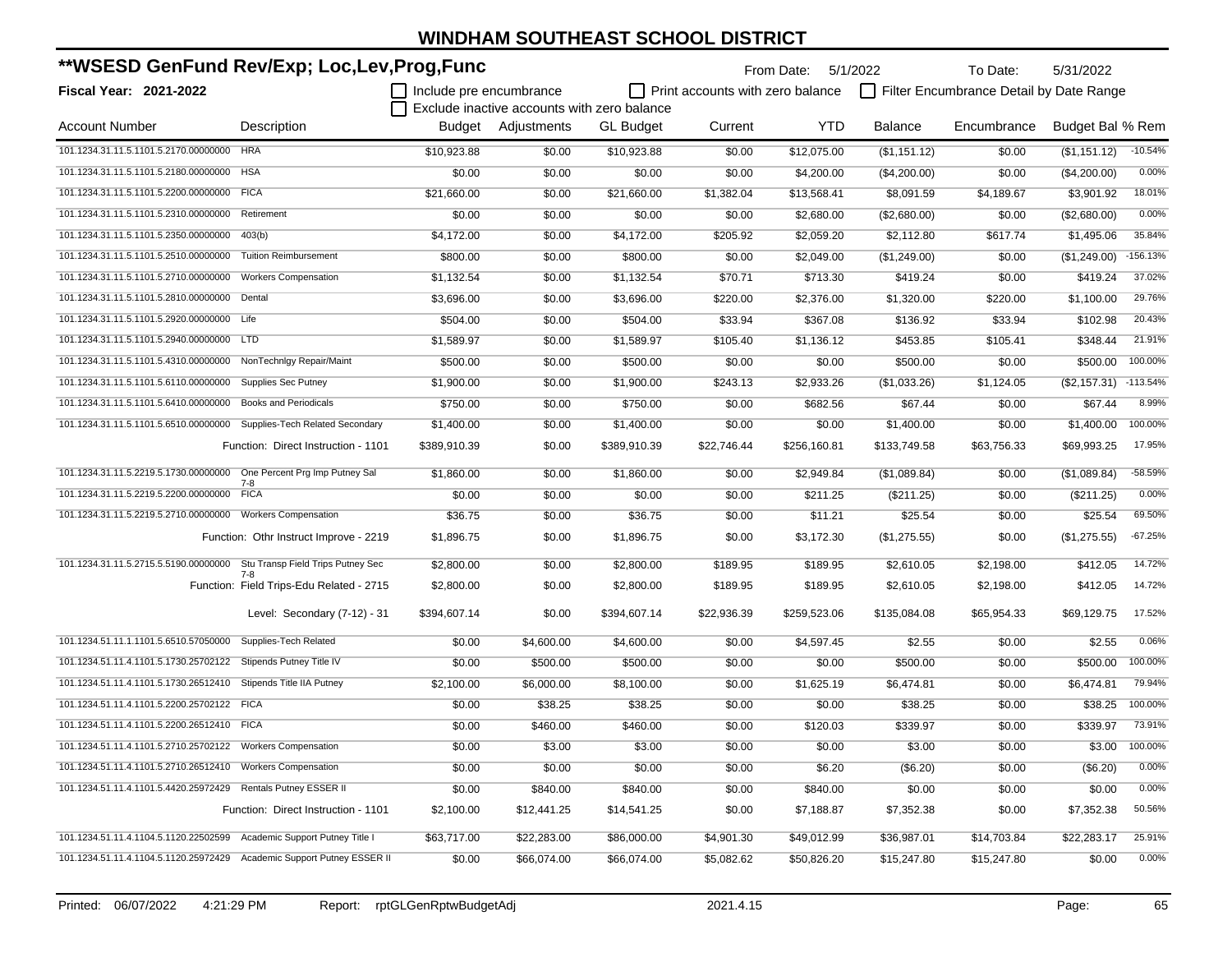| **WSESD GenFund Rev/Exp; Loc,Lev,Prog,Func                           |                                                       |                         |                                             |                  |                                         | From Date: 5/1/2022 |                | To Date:                                | 5/31/2022        |           |
|----------------------------------------------------------------------|-------------------------------------------------------|-------------------------|---------------------------------------------|------------------|-----------------------------------------|---------------------|----------------|-----------------------------------------|------------------|-----------|
| <b>Fiscal Year: 2021-2022</b>                                        |                                                       | Include pre encumbrance |                                             |                  | $\Box$ Print accounts with zero balance |                     |                | Filter Encumbrance Detail by Date Range |                  |           |
|                                                                      |                                                       |                         | Exclude inactive accounts with zero balance |                  |                                         |                     |                |                                         |                  |           |
| <b>Account Number</b>                                                | Description                                           |                         | Budget Adjustments                          | <b>GL Budget</b> | Current                                 | YTD                 | <b>Balance</b> | Encumbrance                             | Budget Bal % Rem |           |
| 101.1234.51.11.4.1104.5.2110.22502599                                | <b>Health Insurance</b>                               | \$7,592.00              | (\$1,000.00)                                | \$6,592.00       | \$787.94                                | \$8,962.80          | (\$2,370.80)   | \$787.94                                | (\$3,158.74)     | -47.92%   |
| 101.1234.51.11.4.1104.5.2110.25972429                                | Health Insurance                                      | \$0.00                  | \$17,646.60                                 | \$17,646.60      | \$1,764.66                              | \$15,881.94         | \$1,764.66     | \$1,764.66                              | \$0.00           | 0.00%     |
| 101.1234.51.11.4.1104.5.2170.22502599                                | <b>HRA</b>                                            | \$2,496.88              | (\$500.00)                                  | \$1,996.88       | \$0.00                                  | \$3,570.00          | (\$1,573.12)   | \$0.00                                  | (\$1,573.12)     | $-78.78%$ |
| 101.1234.51.11.4.1104.5.2170.25972429 HRA                            |                                                       | \$0.00                  | \$3,150.00                                  | \$3,150.00       | \$0.00                                  | \$3,150.00          | \$0.00         | \$0.00                                  | \$0.00           | 0.00%     |
| 101.1234.51.11.4.1104.5.2200.22502599 FICA                           |                                                       | \$4,874.00              | (\$258.93)                                  | \$4,615.07       | \$355.56                                | \$3,509.61          | \$1,105.46     | \$1,105.46                              | \$0.00           | 0.00%     |
| 101.1234.51.11.4.1104.5.2200.25972429 FICA                           |                                                       | \$0.00                  | \$4,731.55                                  | \$4,731.55       | \$356.98                                | \$3,597.91          | \$1,133.64     | \$1,133.64                              | \$0.00           | 0.00%     |
| 101.1234.51.11.4.1104.5.2320.22502599                                | VSTRS--OPEB                                           | \$12,743.00             | (\$2,708.71)                                | \$10,034.29      | \$3,712.94                              | \$9,030.93          | \$1,003.36     | \$0.00                                  | \$1,003.36       | 10.00%    |
| 101.1234.51.11.4.1104.5.2320.25972429                                | VSTRS--OPEB                                           | \$0.00                  | \$12,739.07                                 | \$12,739.07      | \$3,856.00                              | \$9,364.87          | \$3,374.20     | \$0.00                                  | \$3,374.20       | 26.49%    |
| 101.1234.51.11.4.1104.5.2350.22502599                                | 403(b)                                                | \$1,274.34              | (\$342.97)                                  | \$931.37         | \$98.04                                 | \$980.39            | (\$49.02)      | \$294.09                                | (\$343.11)       | $-36.84%$ |
| 101.1234.51.11.4.1104.5.2350.25972429                                | 403(b)                                                | \$0.00                  | \$1,219.90                                  | \$1,219.90       | \$101.66                                | \$914.94            | \$304.96       | \$304.96                                | \$0.00           | 0.00%     |
| 101.1234.51.11.4.1104.5.2710.22502599                                | <b>Workers Compensation</b>                           | \$254.87                | (\$83.79)                                   | \$171.08         | \$18.62                                 | \$189.70            | (\$18.62)      | \$0.00                                  | (\$18.62)        | $-10.88%$ |
| 101.1234.51.11.4.1104.5.2710.25972429                                | <b>Workers Compensation</b>                           | \$0.00                  | \$196.17                                    | \$196.17         | \$19.31                                 | \$196.17            | \$0.00         | \$0.00                                  | \$0.00           | 0.00%     |
| 101.1234.51.11.4.1104.5.2810.22502599                                | Dental                                                | \$1,344.00              | (\$126.00)                                  | \$1,218.00       | \$112.00                                | \$1,274.00          | (\$56.00)      | \$112.00                                | (\$168.00)       | $-13.79%$ |
| 101.1234.51.11.4.1104.5.2810.25972429                                | Dental                                                | \$0.00                  | \$1,400.00                                  | \$1,400.00       | \$140.00                                | \$1,260.00          | \$140.00       | \$140.00                                | \$0.00           | 0.00%     |
| 101.1234.51.11.4.1104.5.2920.22502599                                | Life                                                  | \$144.00                | (\$37.66)                                   | \$106.34         | \$8.86                                  | \$110.77            | (\$4.43)       | \$8.86                                  | (\$13.29)        | $-12.50%$ |
| 101.1234.51.11.4.1104.5.2920.25972429 Life                           |                                                       | \$0.00                  | \$101.85                                    | \$101.85         | \$9.70                                  | \$92.15             | \$9.70         | \$9.70                                  | \$0.00           | 0.00%     |
| 101.1234.51.11.4.1104.5.2940.22502599 LTD                            |                                                       | \$455.58                | (\$120.61)                                  | \$334.97         | \$28.04                                 | \$348.99            | (\$14.02)      | \$28.04                                 | $(\$42.06)$      | $-12.56%$ |
| 101.1234.51.11.4.1104.5.2940.25972429 LTD                            |                                                       | \$0.00                  | \$305.34                                    | \$305.34         | \$29.08                                 | \$276.26            | \$29.08        | \$29.08                                 | \$0.00           | 0.00%     |
|                                                                      | Function: Academic Support-Local Share - 1104         | \$94,895.67             | \$124,668.81                                | \$219,564.48     | \$21,383.31                             | \$162,550.62        | \$57,013.86    | \$35,670.07                             | \$21,343.79      | 9.72%     |
| 101.1234.51.11.4.2110.5.1720.25972429                                | Mental Health Social Worker Putney<br><b>ESSER II</b> | \$0.00                  | \$38,266.34                                 | \$38,266.34      | \$2,943.56                              | \$29,435.64         | \$8,830.70     | \$8,830.70                              | \$0.00           | 0.00%     |
| 101.1234.51.11.4.2110.5.2110.25972429                                | <b>Health Insurance</b>                               | \$0.00                  | \$3,185.23                                  | \$3,185.23       | \$318.52                                | \$2,866.71          | \$318.52       | \$318.52                                | \$0.00           | 0.00%     |
| 101.1234.51.11.4.2110.5.2170.25972429 HRA                            |                                                       | \$0.00                  | \$525.00                                    | \$525.00         | \$0.00                                  | \$525.00            | \$0.00         | \$0.00                                  | \$0.00           | 0.00%     |
| 101.1234.51.11.4.2110.5.2200.25972429 FICA                           |                                                       | \$0.00                  | \$2,873.70                                  | \$2,873.70       | \$219.78                                | \$2,203.56          | \$670.14       | \$670.14                                | \$0.00           | 0.00%     |
| 101.1234.51.11.4.2110.5.2710.25972429                                | <b>Workers Compensation</b>                           | \$0.00                  | \$114.82                                    | \$114.82         | \$11.19                                 | \$114.82            | \$0.00         | \$0.00                                  | \$0.00           | 0.00%     |
| 101.1234.51.11.4.2110.5.2810.25972429                                | Dental                                                | \$0.00                  | \$220.00                                    | \$220.00         | \$22.00                                 | \$198.00            | \$22.00        | \$22.00                                 | \$0.00           | 0.00%     |
| 101.1234.51.11.4.2110.5.2920.25972429 Life                           |                                                       | \$0.00                  | \$58.16                                     | \$58.16          | \$5.54                                  | \$52.62             | \$5.54         | \$5.54                                  | \$0.00           | 0.00%     |
| 101.1234.51.11.4.2110.5.2940.25972429 LTD                            |                                                       | \$0.00                  | \$176.82                                    | \$176.82         | \$16.84                                 | \$159.98            | \$16.84        | \$16.84                                 | \$0.00           | 0.00%     |
|                                                                      | Function: Attend/SocialWork Serv - 2110               | \$0.00                  | \$45,420.07                                 | \$45,420.07      | \$3,537.43                              | \$35,556.33         | \$9,863.74     | \$9,863.74                              | \$0.00           | 0.00%     |
| 101.1234.51.11.4.2213.5.1730.25972429    One Percent Stipends Putney | <b>ESSER II</b>                                       | \$0.00                  | \$2,384.32                                  | \$2,384.32       | \$0.00                                  | \$2,384.32          | \$0.00         | \$0.00                                  | \$0.00           | 0.00%     |
| 101.1234.51.11.4.2213.5.1730.26512410 Stipends Title IIA Putney PD   |                                                       | \$929.00                | (\$929.00)                                  | \$0.00           | \$0.00                                  | \$0.00              | \$0.00         | \$0.00                                  | \$0.00           | 0.00%     |
| 101.1234.51.11.4.2213.5.2200.25972429 FICA                           |                                                       | \$0.00                  | \$175.91                                    | \$175.91         | \$0.00                                  | \$175.91            | \$0.00         | \$0.00                                  | \$0.00           | 0.00%     |
| 101.1234.51.11.4.2213.5.2200.26512410 FICA                           |                                                       | \$71.00                 | (\$71.00)                                   | \$0.00           | \$0.00                                  | \$0.00              | \$0.00         | \$0.00                                  | \$0.00           | 0.00%     |
|                                                                      |                                                       | \$0.00                  | \$9.33                                      | \$9.33           | \$0.00                                  | \$9.33              | \$0.00         | \$0.00                                  | \$0.00           | 0.00%     |
|                                                                      | Function: Instruct Staff Train - 2213                 | \$1,000.00              | \$1,569.56                                  | \$2,569.56       | \$0.00                                  | \$2,569.56          | \$0.00         | \$0.00                                  | \$0.00           | 0.00%     |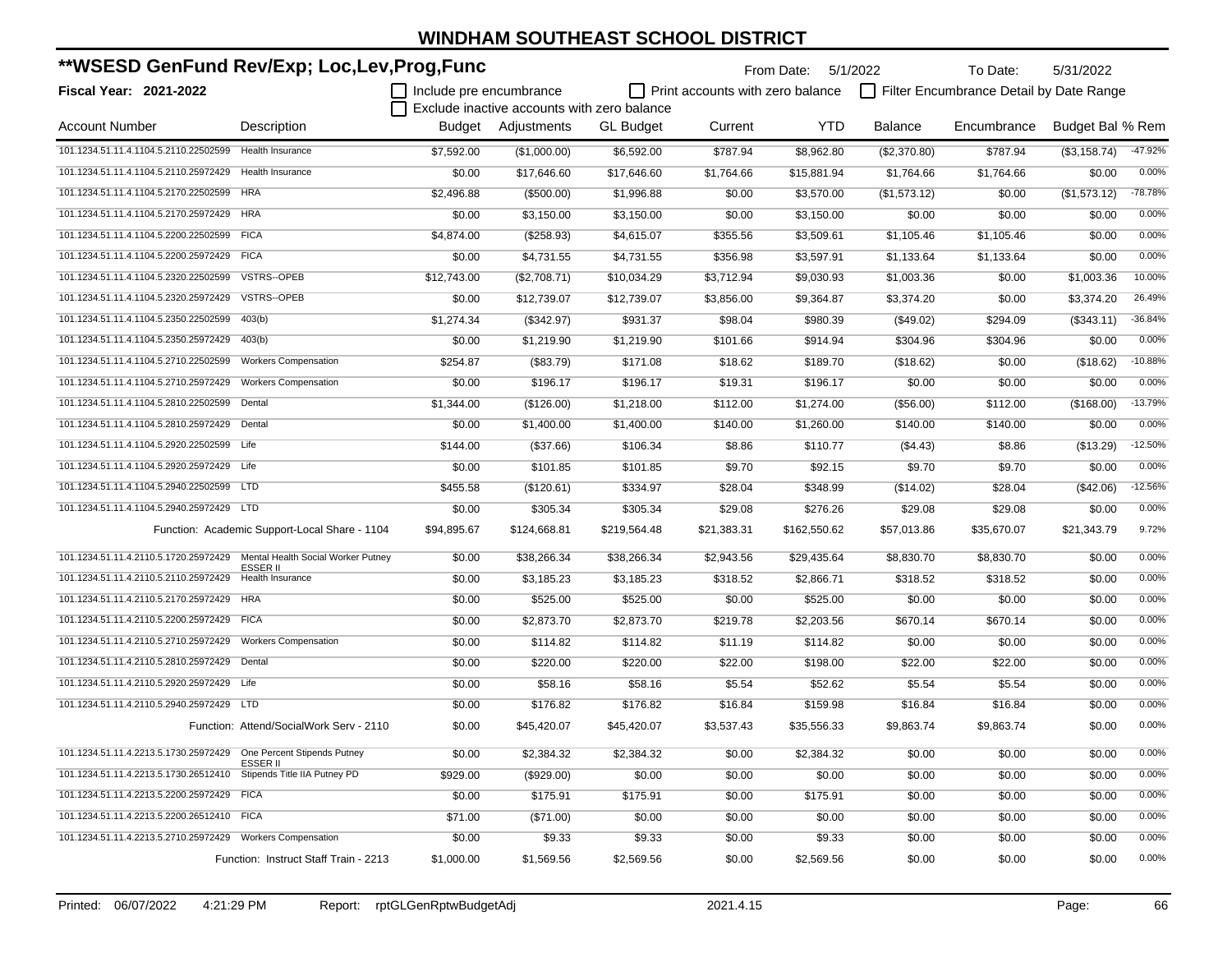| **WSESD GenFund Rev/Exp; Loc,Lev,Prog,Func                              |                                          |                         |                                             |                  | From Date: 5/1/2022              |              | To Date:       | 5/31/2022                               |                        |            |
|-------------------------------------------------------------------------|------------------------------------------|-------------------------|---------------------------------------------|------------------|----------------------------------|--------------|----------------|-----------------------------------------|------------------------|------------|
| <b>Fiscal Year: 2021-2022</b>                                           |                                          | Include pre encumbrance |                                             |                  | Print accounts with zero balance |              |                | Filter Encumbrance Detail by Date Range |                        |            |
|                                                                         |                                          |                         | Exclude inactive accounts with zero balance |                  |                                  |              |                |                                         |                        |            |
| <b>Account Number</b>                                                   | Description                              |                         | Budget Adjustments                          | <b>GL Budget</b> | Current                          | <b>YTD</b>   | <b>Balance</b> | Encumbrance                             | Budget Bal % Rem       |            |
| 101.1234.51.11.4.2610.5.4310.25902131 NonTechnIgy Repair/Maint ESSER    |                                          | \$0.00                  | \$1,905.02                                  | \$1,905.02       | \$0.00                           | \$1,905.02   | \$0.00         | \$0.00                                  | \$0.00                 | 0.00%      |
|                                                                         | Function: Operation of Buildings - 2610  | \$0.00                  | \$1,905.02                                  | \$1,905.02       | \$0.00                           | \$1,905.02   | \$0.00         | \$0.00                                  | \$0.00                 | 0.00%      |
| 101.1234.51.11.4.2999.5.1730.22502406  Family Engagement Stipend Putney |                                          | \$0.00                  | \$2,000.00                                  | \$2,000.00       | \$0.00                           | \$0.00       | \$2,000.00     | \$0.00                                  | \$2,000.00             | 100.00%    |
| 101.1234.51.11.4.2999.5.2200.22502406                                   | <b>FICA</b>                              | \$0.00                  | \$200.00                                    | \$200.00         | \$0.00                           | \$0.00       | \$200.00       | \$0.00                                  | \$200.00               | 100.00%    |
| 101.1234.51.11.4.2999.5.6110.22502406                                   | Supplies Family Engage Putney            | \$0.00                  | \$1,800.00                                  | \$1,800.00       | \$0.00                           | \$0.00       | \$1,800.00     | \$0.00                                  | \$1,800.00             | 100.00%    |
|                                                                         | Function: Family Engagement - 2999       | \$0.00                  | \$4,000.00                                  | \$4,000.00       | \$0.00                           | \$0.00       | \$4,000.00     | \$0.00                                  | \$4,000.00             | 100.00%    |
| 101.1234.51.11.5.1101.5.1110.00000000 Teachers Putney Distwide          |                                          | \$183,375.00            | \$0.00                                      | \$183,375.00     | \$13,115.00                      | \$131,150.00 | \$52,225.00    | \$39,345.00                             | \$12,880.00            | 7.02%      |
| 101.1234.51.11.5.1101.5.2110.00000000 Health Insurance                  |                                          | \$27,977.00             | \$0.00                                      | \$27,977.00      | \$2,437.00                       | \$24,927.82  | \$3,049.18     | \$2,437.00                              | \$612.18               | 2.19%      |
| 101.1234.51.11.5.1101.5.2170.00000000 HRA                               |                                          | \$6,242.21              | \$0.00                                      | \$6,242.21       | \$0.00                           | \$8,400.00   | (\$2,157.79)   | \$0.00                                  | (\$2,157.79)           | $-34.57%$  |
| 101.1234.51.11.5.1101.5.2200.00000000 FICA                              |                                          | \$14,028.00             | \$0.00                                      | \$14,028.00      | \$958.54                         | \$9,642.45   | \$4,385.55     | \$2,963.45                              | \$1,422.10             | 10.14%     |
| 101.1234.51.11.5.1101.5.2310.00000000                                   | Retirement                               | \$1,308.00              | \$0.00                                      | \$1,308.00       | \$0.00                           | \$2,680.00   | (\$1,372.00)   | \$0.00                                  | (\$1,372.00)           | $-104.89%$ |
| 101.1234.51.11.5.1101.5.2350.00000000                                   | 403(b)                                   | \$2,638.38              | \$0.00                                      | \$2,638.38       | \$180.84                         | \$982.56     | \$1,655.82     | \$542.48                                | \$1,113.34             | 42.20%     |
| 101.1234.51.11.5.1101.5.2510.00000000                                   | <b>Tuition Reimbursement</b>             | \$4,000.00              | \$0.00                                      | \$4,000.00       | \$425.00                         | \$3,326.00   | \$674.00       | \$0.00                                  | \$674.00               | 16.85%     |
| 101.1234.51.11.5.1101.5.2710.00000000                                   | <b>Workers Compensation</b>              | \$733.50                | \$0.00                                      | \$733.50         | \$49.84                          | \$506.26     | \$227.24       | \$0.00                                  | \$227.24               | 30.98%     |
| 101.1234.51.11.5.1101.5.2810.00000000                                   | Dental                                   | \$2,208.00              | \$0.00                                      | \$2,208.00       | \$176.00                         | \$1,882.00   | \$326.00       | \$176.00                                | \$150.00               | 6.79%      |
| 101.1234.51.11.5.1101.5.2920.00000000                                   | Life                                     | \$243.00                | \$0.00                                      | \$243.00         | \$24.22                          | \$249.14     | (\$6.14)       | \$24.22                                 | (\$30.36)              | $-12.49%$  |
| 101.1234.51.11.5.1101.5.2940.00000000 LTD                               |                                          | \$754.58                | \$0.00                                      | \$754.58         | \$75.02                          | \$773.83     | (\$19.25)      | \$75.02                                 | (\$94.27)              | $-12.49%$  |
| 101.1234.51.11.5.1101.5.3210.00000000                                   | <b>Professional Educational Services</b> | \$3,500.00              | \$0.00                                      | \$3,500.00       | \$0.00                           | \$1,706.25   | \$1,793.75     | \$0.00                                  | \$1,793.75             | 51.25%     |
| 101.1234.51.11.5.1101.5.4310.00000000                                   | NonTechnlgy Repair/Maint                 | \$500.00                | \$0.00                                      | \$500.00         | \$0.00                           | \$281.85     | \$218.15       | \$218.15                                | \$0.00                 | 0.00%      |
| 101.1234.51.11.5.1101.5.6110.00000000                                   | <b>Supplies DistWide Putney</b>          | \$4,800.00              | \$0.00                                      | \$4,800.00       | \$78.85                          | \$1,614.76   | \$3,185.24     | \$1,512.30                              | \$1,672.94             | 34.85%     |
| 101.1234.51.11.5.1101.5.6510.00000000 Supplies-Tech Related             |                                          | \$10,000.00             | \$0.00                                      | \$10,000.00      | \$128.36                         | \$6,814.89   | \$3,185.11     | \$167.48                                | \$3,017.63             | 30.18%     |
|                                                                         | Function: Direct Instruction - 1101      | \$262,307.67            | \$0.00                                      | \$262,307.67     | \$17,648.67                      | \$194,937.81 | \$67,369.86    | \$47,461.10                             | \$19,908.76            | 7.59%      |
| 101.1234.51.11.5.1104.5.1120.00000000 Academic Supp Putney Distwide     |                                          | \$40,929.00             | \$0.00                                      | \$40,929.00      | \$7,351.94                       | \$73,519.41  | (\$32,590.41)  | \$22,055.76                             | (\$54,646.17)          | $-133.51%$ |
| 101.1234.51.11.5.1104.5.2110.00000000 Health Insurance                  |                                          | \$7,627.00              | \$0.00                                      | \$7,627.00       | \$834.04                         | \$7,923.39   | (\$296.39)     | \$834.04                                | (\$1,130.43)           | $-14.82%$  |
| 101.1234.51.11.5.1104.5.2170.00000000 HRA                               |                                          | \$624.22                | \$0.00                                      | \$624.22         | \$0.00                           | \$2,205.00   | (\$1,580.78)   | \$0.00                                  | (\$1,580.78)           | $-253.24%$ |
| 101.1234.51.11.5.1104.5.2200.00000000 FICA                              |                                          | \$2,709.00              | \$0.00                                      | \$2,709.00       | \$546.30                         | \$5,472.13   | (\$2,763.13)   | \$1,671.14                              | (\$4,434.27)           | -163.69%   |
| 101.1234.51.11.5.1104.5.2310.00000000 Retirement                        |                                          | \$1,300.00              | \$0.00                                      | \$1,300.00       | \$0.00                           | \$0.00       | \$1,300.00     | \$0.00                                  | \$1,300.00             | 100.00%    |
| 101.1234.51.11.5.1104.5.2350.00000000 403(b)                            |                                          | \$318.58                | \$0.00                                      | \$318.58         | \$147.04                         | \$1,470.41   | (\$1,151.83)   | \$441.11                                | (\$1,592.94)           | -500.01%   |
| 101.1234.51.11.5.1104.5.2510.00000000 Tuition Reimbursement             |                                          | \$1,200.00              | \$0.00                                      | \$1,200.00       | \$450.00                         | \$3,677.00   | (\$2,477.00)   | \$0.00                                  | (\$2,477.00)           | $-206.42%$ |
| 101.1234.51.11.5.1104.5.2710.00000000 Workers Compensation              |                                          | \$141.65                | \$0.00                                      | \$141.65         | \$27.94                          | \$283.67     | (\$142.02)     | \$0.00                                  | (\$142.02)             | $-100.26%$ |
| 101.1234.51.11.5.1104.5.2810.00000000 Dental                            |                                          | \$501.00                | \$0.00                                      | \$501.00         | \$116.00                         | \$1,102.00   | (\$601.00)     | \$116.00                                | (\$717.00) -143.11%    |            |
| 101.1234.51.11.5.1104.5.2920.00000000 Life                              |                                          | \$49.50                 | \$0.00                                      | \$49.50          | \$13.30                          | \$132.99     | (\$83.49)      | \$13.30                                 | $(\$96.79)$            | $-195.54%$ |
| 101.1234.51.11.5.1104.5.2940.00000000 LTD                               |                                          | \$157.33                | \$0.00                                      | \$157.33         | \$42.04                          | \$420.41     | (\$263.08)     | \$42.04                                 | $($ \$305.12) -193.94% |            |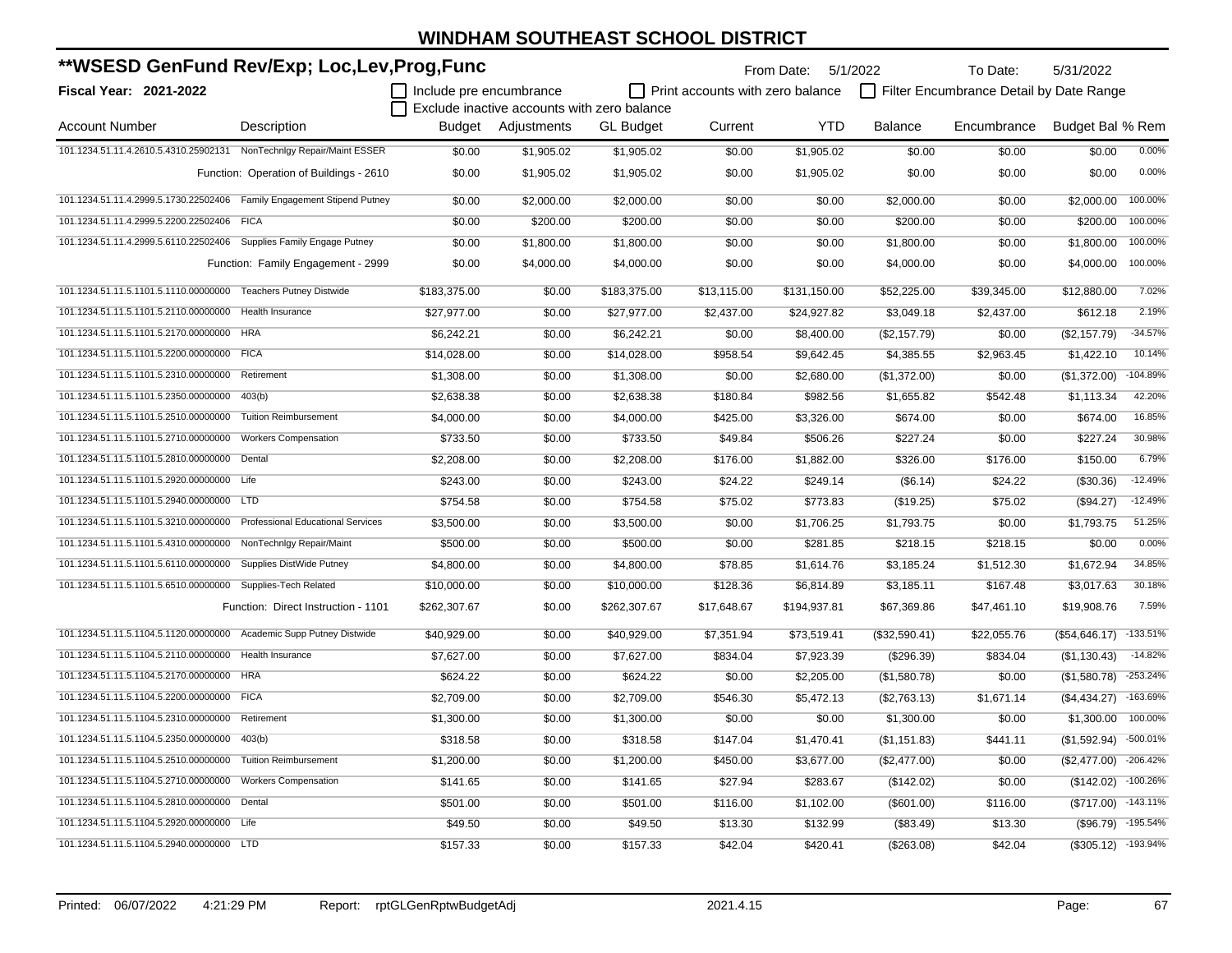| **WSESD GenFund Rev/Exp; Loc,Lev,Prog,Func                              |                                               |                         |                                             |                  | From Date: 5/1/2022              |             | To Date:       | 5/31/2022                               |                      |            |
|-------------------------------------------------------------------------|-----------------------------------------------|-------------------------|---------------------------------------------|------------------|----------------------------------|-------------|----------------|-----------------------------------------|----------------------|------------|
| <b>Fiscal Year: 2021-2022</b>                                           |                                               | Include pre encumbrance | Exclude inactive accounts with zero balance |                  | Print accounts with zero balance |             |                | Filter Encumbrance Detail by Date Range |                      |            |
| <b>Account Number</b>                                                   | Description                                   |                         | <b>Budget</b> Adjustments                   | <b>GL Budget</b> | Current                          | <b>YTD</b>  | <b>Balance</b> | Encumbrance                             | Budget Bal % Rem     |            |
| 101.1234.51.11.5.1104.5.6110.00000000                                   | Supplies Acad Supp Putney                     | \$500.00                | \$0.00                                      | \$500.00         | \$0.00                           | \$0.00      | \$500.00       | \$0.00                                  | \$500.00             | 100.00%    |
| 101.1234.51.11.5.1104.5.6410.00000000 Books and Periodicals             |                                               | \$400.00                | \$0.00                                      | \$400.00         | \$0.00                           | \$0.00      | \$400.00       | \$0.00                                  | \$400.00             | 100.00%    |
|                                                                         | Function: Academic Support-Local Share - 1104 | \$56,457.28             | \$0.00                                      | \$56,457.28      | \$9,528.60                       | \$96,206.41 | (\$39,749.13)  | \$25,173.39                             | $(\$64,922.52)$      | $-114.99%$ |
| 101.1234.51.11.5.2120.5.1110.00000000 Guidance Services Putney Distwide |                                               | \$72,581.55             | \$0.00                                      | \$72,581.55      | \$5,620.54                       | \$58,200.40 | \$14,381.15    | \$16,861.65                             | (\$2,480.50)         | $-3.42%$   |
| 101.1234.51.11.5.2120.5.2110.00000000 Health Insurance                  |                                               | \$14,410.00             | \$0.00                                      | \$14,410.00      | \$1,196.44                       | \$10,767.96 | \$3,642.04     | \$3,589.32                              | \$52.72              | 0.37%      |
| 101.1234.51.11.5.2120.5.2170.00000000 HRA                               |                                               | \$3,121.11              | \$0.00                                      | \$3,121.11       | \$0.00                           | \$4,462.50  | (\$1,341.39)   | \$0.00                                  | (\$1,341.39)         | $-42.98%$  |
| 101.1234.51.11.5.2120.5.2200.00000000 FICA                              |                                               | \$5,652.00              | \$0.00                                      | \$5,652.00       | \$407.36                         | \$4,080.84  | \$1,571.16     | \$1,222.07                              | \$349.09             | 6.18%      |
| 101.1234.51.11.5.2120.5.2310.00000000                                   | Retirement                                    | \$1,308.00              | \$0.00                                      | \$1,308.00       | \$0.00                           | \$1,340.00  | (\$32.00)      | \$0.00                                  | (\$32.00)            | $-2.45%$   |
| 101.1234.51.11.5.2120.5.2350.00000000                                   | 403(b)                                        | \$1,427.63              | \$0.00                                      | \$1,427.63       | \$112.42                         | \$1,124.20  | \$303.43       | \$337.24                                | (\$33.81)            | $-2.37%$   |
| 101.1234.51.11.5.2120.5.2510.00000000                                   | <b>Tuition Reimbursement</b>                  | \$1,500.00              | \$0.00                                      | \$1,500.00       | \$0.00                           | \$0.00      | \$1,500.00     | \$0.00                                  | \$1,500.00           | 100.00%    |
| 101.1234.51.11.5.2120.5.2710.00000000                                   | <b>Workers Compensation</b>                   | \$295.53                | \$0.00                                      | \$295.53         | \$21.36                          | \$223.36    | \$72.17        | \$0.00                                  | \$72.17              | 24.42%     |
| 101.1234.51.11.5.2120.5.2810.00000000 Dental                            |                                               | \$1,056.00              | \$0.00                                      | \$1,056.00       | \$88.00                          | \$836.00    | \$220.00       | \$264.00                                | (\$44.00)            | $-4.17%$   |
| 101.1234.51.11.5.2120.5.2920.00000000 Life                              |                                               | \$135.00                | \$0.00                                      | \$135.00         | \$10.38                          | \$103.46    | \$31.54        | \$31.14                                 | \$0.40               | 0.30%      |
| 101.1234.51.11.5.2120.5.2940.00000000 LTD                               |                                               | \$408.30                | \$0.00                                      | \$408.30         | \$32.14                          | \$321.40    | \$86.90        | \$96.44                                 | (\$9.54)             | $-2.34%$   |
| 101.1234.51.11.5.2120.5.3210.00000000 Professional Educational Services |                                               | \$900.00                | \$0.00                                      | \$900.00         | \$0.00                           | \$0.00      | \$900.00       | \$0.00                                  | \$900.00             | 100.00%    |
| 101.1234.51.11.5.2120.5.5810.00000000                                   | Travel                                        | \$500.00                | \$0.00                                      | \$500.00         | \$0.00                           | \$0.00      | \$500.00       | \$0.00                                  | \$500.00             | 100.00%    |
| 101.1234.51.11.5.2120.5.6110.00000000 Supplies Guidance Putney          |                                               | \$150.00                | \$0.00                                      | \$150.00         | \$49.92                          | \$316.07    | (\$166.07)     | \$0.00                                  | $($166.07)$ -110.71% |            |
| 101.1234.51.11.5.2120.5.6410.00000000 Books and Periodicals             |                                               | \$300.00                | \$0.00                                      | \$300.00         | \$0.00                           | \$56.23     | \$243.77       | \$0.00                                  | \$243.77             | 81.26%     |
|                                                                         | Function: Guidance Services - 2120            | \$103,745.12            | \$0.00                                      | \$103,745.12     | \$7,538.56                       | \$81,832.42 | \$21,912.70    | \$22,401.86                             | (\$489.16)           | $-0.47%$   |
| 101.1234.51.11.5.2131.5.1110.00000000 Nurse Putney                      |                                               | \$61,186.00             | \$0.00                                      | \$61,186.00      | \$5,998.42                       | \$58,652.46 | \$2,533.54     | \$15,497.72                             | (\$12,964.18)        | $-21.19%$  |
| 101.1234.51.11.5.2131.5.2110.00000000 Health Insurance                  |                                               | \$21,254.00             | \$0.00                                      | \$21,254.00      | \$1,764.66                       | \$19,411.26 | \$1,842.74     | \$1,764.66                              | \$78.08              | 0.37%      |
| 101.1234.51.11.5.2131.5.2170.00000000 HRA                               |                                               | \$3,121.11              | \$0.00                                      | \$3,121.11       | \$0.00                           | \$4,200.00  | (\$1,078.89)   | \$0.00                                  | (\$1,078.89)         | $-34.57%$  |
| 101.1234.51.11.5.2131.5.2200.00000000 FICA                              |                                               | \$4,681.00              | \$0.00                                      | \$4,681.00       | \$425.23                         | \$4,085.83  | \$595.17       | \$1,151.92                              | (\$556.75)           | $-11.89%$  |
| 101.1234.51.11.5.2131.5.2350.00000000                                   | 403(b)                                        | \$1,223.72              | \$0.00                                      | \$1,223.72       | \$94.14                          | \$941.40    | \$282.32       | \$282.40                                | (\$0.08)             | $-0.01%$   |
| 101.1234.51.11.5.2131.5.2510.00000000                                   | <b>Tuition Reimbursement</b>                  | \$725.00                | \$0.00                                      | \$725.00         | \$0.00                           | \$0.00      | \$725.00       | \$0.00                                  | \$725.00             | 100.00%    |
| 101.1234.51.11.5.2131.5.2710.00000000                                   | <b>Workers Compensation</b>                   | \$244.74                | \$0.00                                      | \$244.74         | \$22.79                          | \$226.48    | \$18.26        | \$0.00                                  | \$18.26              | 7.46%      |
| 101.1234.51.11.5.2131.5.2810.00000000 Dental                            |                                               | \$1,680.00              | \$0.00                                      | \$1,680.00       | \$140.00                         | \$1,540.00  | \$140.00       | \$140.00                                | \$0.00               | 0.00%      |
| 101.1234.51.11.5.2131.5.2920.00000000 Life                              |                                               | \$117.00                | \$0.00                                      | \$117.00         | \$9.00                           | \$106.25    | \$10.75        | \$9.00                                  | \$1.75               | 1.50%      |
| 101.1234.51.11.5.2131.5.2940.00000000 LTD                               |                                               | \$349.98                | \$0.00                                      | \$349.98         | \$26.92                          | \$320.40    | \$29.58        | \$26.92                                 | \$2.66               | 0.76%      |
| 101.1234.51.11.5.2131.5.3410.00000000 Other Professnl Services          |                                               | \$200.00                | \$0.00                                      | \$200.00         | \$0.00                           | \$417.00    | (\$217.00)     | \$0.00                                  | (\$217.00)           | $-108.50%$ |
| 101.1234.51.11.5.2131.5.5810.00000000                                   | Travel                                        | \$100.00                | \$0.00                                      | \$100.00         | \$0.00                           | \$0.00      | \$100.00       | \$0.00                                  | \$100.00             | 100.00%    |
| 101.1234.51.11.5.2131.5.6110.00000000                                   | <b>Supplies Nurse Putney</b>                  | \$2,000.00              | \$0.00                                      | \$2,000.00       | \$617.62                         | \$1,956.44  | \$43.56        | \$0.00                                  | \$43.56              | 2.18%      |
| 101.1234.51.11.5.2131.5.8110.00000000 Dues and Fees - Staff             |                                               | \$160.00                | \$0.00                                      | \$160.00         | \$0.00                           | \$0.00      | \$160.00       | \$0.00                                  | \$160.00             | 100.00%    |
|                                                                         | Function: Health Services - 2131              | \$97,042.55             | \$0.00                                      | \$97,042.55      | \$9,098.78                       | \$91,857.52 | \$5,185.03     | \$18,872.62                             | (\$13,687.59)        | $-14.10%$  |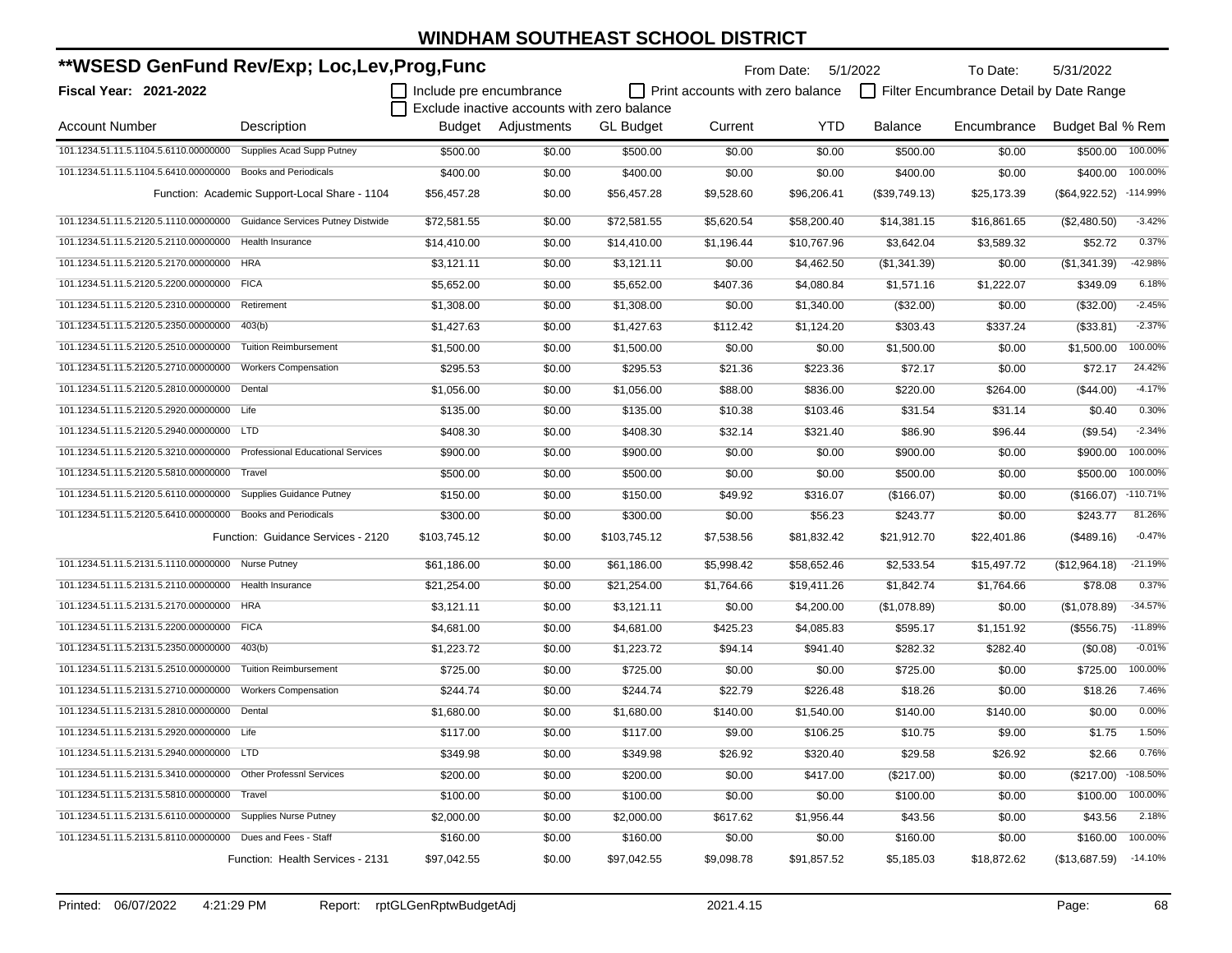| **WSESD GenFund Rev/Exp; Loc,Lev,Prog,Func                              |                                           |                         |                                             |                  |                                  | From Date: 5/1/2022 |                | To Date:                                | 5/31/2022        |            |
|-------------------------------------------------------------------------|-------------------------------------------|-------------------------|---------------------------------------------|------------------|----------------------------------|---------------------|----------------|-----------------------------------------|------------------|------------|
| <b>Fiscal Year: 2021-2022</b>                                           |                                           | Include pre encumbrance |                                             |                  | Print accounts with zero balance |                     |                | Filter Encumbrance Detail by Date Range |                  |            |
|                                                                         |                                           |                         | Exclude inactive accounts with zero balance |                  |                                  |                     |                |                                         |                  |            |
| <b>Account Number</b>                                                   | Description                               |                         | <b>Budget</b> Adiustments                   | <b>GL Budget</b> | Current                          | <b>YTD</b>          | <b>Balance</b> | Encumbrance                             | Budget Bal % Rem |            |
| 101.1234.51.11.5.2213.5.3210.00000000 Prof Edu Svcs Putney Distwide     |                                           | \$2,500.00              | \$0.00                                      | \$2,500.00       | \$0.00                           | \$0.00              | \$2,500.00     | \$0.00                                  | \$2,500.00       | 100.00%    |
| 101.1234.51.11.5.2213.5.3310.00000000 Emp Training/Develop              |                                           | \$1,000.00              | \$0.00                                      | \$1,000.00       | \$0.00                           | \$0.00              | \$1,000.00     | \$0.00                                  | \$1,000.00       | 100.00%    |
|                                                                         | Function: Instruct Staff Train - 2213     | \$3,500.00              | \$0.00                                      | \$3,500.00       | \$0.00                           | \$0.00              | \$3,500.00     | \$0.00                                  | \$3,500.00       | 100.00%    |
| 101.1234.51.11.5.2219.5.3210.00000000 Professional Educational Services |                                           | \$2,800.00              | \$0.00                                      | \$2,800.00       | \$0.00                           | \$612.00            | \$2,188.00     | \$0.00                                  | \$2,188.00       | 78.14%     |
| 101.1234.51.11.5.2219.5.3310.00000000 Emp Training/Develop              |                                           | \$6,458.00              | \$0.00                                      | \$6,458.00       | \$0.00                           | \$6,114.82          | \$343.18       | \$0.00                                  | \$343.18         | 5.31%      |
|                                                                         | Function: Othr Instruct Improve - 2219    | \$9,258.00              | \$0.00                                      | \$9,258.00       | \$0.00                           | \$6,726.82          | \$2,531.18     | \$0.00                                  | \$2,531.18       | 27.34%     |
| 101.1234.51.11.5.2220.5.1110.00000000                                   | <b>Library Putney Distwide</b>            | \$45,684.00             | \$0.00                                      | \$45,684.00      | \$3,710.11                       | \$35,198.41         | \$10,485.59    | \$10,376.00                             | \$109.59         | 0.24%      |
| 101.1234.51.11.5.2220.5.2110.00000000                                   | Health Insurance                          | \$0.00                  | \$0.00                                      | \$0.00           | \$1,411.74                       | \$16,234.98         | (\$16,234.98)  | \$1,411.74                              | (\$17,646.72)    | 0.00%      |
| 101.1234.51.11.5.2220.5.2170.00000000                                   | <b>HRA</b>                                | \$0.00                  | \$0.00                                      | \$0.00           | \$0.00                           | \$4,200.00          | (\$4,200.00)   | \$0.00                                  | (\$4,200.00)     | 0.00%      |
| 101.1234.51.11.5.2220.5.2200.00000000                                   | <b>FICA</b>                               | \$3,495.00              | \$0.00                                      | \$3,495.00       | \$232.23                         | \$2,095.88          | \$1,399.12     | \$729.80                                | \$669.32         | 19.15%     |
| 101.1234.51.11.5.2220.5.2310.00000000                                   | Retirement                                | \$1,308.00              | \$0.00                                      | \$1,308.00       | \$0.00                           | \$1,340.00          | (\$32.00)      | \$0.00                                  | (\$32.00)        | $-2.45%$   |
| 101.1234.51.11.5.2220.5.2510.00000000                                   | <b>Tuition Reimbursement</b>              | \$1,800.00              | \$0.00                                      | \$1,800.00       | \$0.00                           | \$1,958.89          | (\$158.89)     | \$0.00                                  | (\$158.89)       | $-8.83%$   |
| 101.1234.51.11.5.2220.5.2710.00000000                                   | <b>Workers Compensation</b>               | \$182.74                | \$0.00                                      | \$182.74         | \$14.10                          | \$135.81            | \$46.93        | \$0.00                                  | \$46.93          | 25.68%     |
| 101.1234.51.11.5.2220.5.2810.00000000 Dental                            |                                           | \$0.00                  | \$0.00                                      | \$0.00           | \$98.00                          | \$490.00            | (\$490.00)     | \$98.00                                 | (\$588.00)       | 0.00%      |
| 101.1234.51.11.5.2220.5.2920.00000000 Life                              |                                           | \$67.50                 | \$0.00                                      | \$67.50          | \$6.24                           | \$74.88             | (\$7.38)       | \$6.24                                  | (\$13.62)        | $-20.18%$  |
| 101.1234.51.11.5.2220.5.2940.00000000 LTD                               |                                           | \$231.80                | \$0.00                                      | \$231.80         | \$19.78                          | \$238.76            | (\$6.96)       | \$19.78                                 | (\$26.74)        | $-11.54%$  |
| 101.1234.51.11.5.2220.5.6110.00000000                                   | <b>Supplies Library Putney</b>            | \$500.00                | \$0.00                                      | \$500.00         | \$0.00                           | \$80.01             | \$419.99       | \$0.00                                  | \$419.99         | 84.00%     |
| 101.1234.51.11.5.2220.5.6410.00000000                                   | <b>Books and Periodicals</b>              | \$1,650.00              | \$0.00                                      | \$1,650.00       | \$418.02                         | \$2,635.31          | (\$985.31)     | \$0.00                                  | (\$985.31)       | $-59.72%$  |
| 101.1234.51.11.5.2220.5.6510.00000000                                   | Supplies-Tech Related                     | \$2,050.00              | \$0.00                                      | \$2,050.00       | \$0.00                           | \$942.58            | \$1,107.42     | \$0.00                                  | \$1,107.42       | 54.02%     |
|                                                                         | Function: Library/Media Services - 2220   | \$56,969.04             | \$0.00                                      | \$56,969.04      | \$5,910.22                       | \$65,625.51         | (\$8,656.47)   | \$12,641.56                             | (\$21,298.03)    | $-37.39%$  |
| 101.1234.51.11.5.2230.5.1720.00000000                                   | <b>Tech Support Staff Putney Distwide</b> | \$3,600.00              | \$0.00                                      | \$3,600.00       | \$2,075.00                       | \$5,337.50          | (\$1,737.50)   | \$437.50                                | (\$2,175.00)     | $-60.42%$  |
| 101.1234.51.11.5.2230.5.2200.00000000                                   | <b>FICA</b>                               | \$252.50                | \$0.00                                      | \$252.50         | \$158.74                         | \$408.33            | (\$155.83)     | \$15.30                                 | (\$171.13)       | $-67.77%$  |
| 101.1234.51.11.5.2230.5.2710.00000000                                   | <b>Workers Compensation</b>               | \$14.40                 | \$0.00                                      | \$14.40          | \$7.89                           | \$20.59             | (\$6.19)       | \$0.00                                  | (\$6.19)         | $-42.99%$  |
| 101.1234.51.11.5.2230.5.4320.00000000                                   | <b>Technigy Repair/Maint</b>              | \$750.00                | \$0.00                                      | \$750.00         | \$0.00                           | \$104.97            | \$645.03       | \$0.00                                  | \$645.03         | 86.00%     |
| 101.1234.51.11.5.2230.5.5310.00000000 Communications                    |                                           | \$1,500.00              | \$0.00                                      | \$1,500.00       | \$0.00                           | \$536.74            | \$963.26       | \$0.00                                  | \$963.26         | 64.22%     |
| 101.1234.51.11.5.2230.5.6110.00000000                                   | <b>Supplies Tech Putney</b>               | \$1,200.00              | \$0.00                                      | \$1,200.00       | \$609.08                         | \$9,226.71          | (\$8,026.71)   | \$0.00                                  | (\$8,026.71)     | $-668.89%$ |
| 101.1234.51.11.5.2230.5.6510.00000000 Supplies-Tech Related             |                                           | \$19,000.00             | \$0.00                                      | \$19,000.00      | \$0.00                           | \$9,512.02          | \$9,487.98     | \$1,099.00                              | \$8,388.98       | 44.15%     |
|                                                                         | Function: Technology fr Instruct - 2230   | \$26,316.90             | \$0.00                                      | \$26,316.90      | \$2,850.71                       | \$25,146.86         | \$1,170.04     | \$1,551.80                              | (\$381.76)       | $-1.45%$   |
| 101.1234.51.11.5.2410.5.1410.00000000 Principal Putney                  |                                           | \$107,350.00            | \$0.00                                      | \$107,350.00     | \$8,257.70                       | \$99,092.40         | \$8,257.60     | \$8,257.60                              | \$0.00           | 0.00%      |
| 101.1234.51.11.5.2410.5.1610.00000000 Admin Asst Putney                 |                                           | \$62,048.00             | \$0.00                                      | \$62,048.00      | \$4,894.31                       | \$47,464.45         | \$14,583.55    | \$13,715.43                             | \$868.12         | 1.40%      |
| 101.1234.51.11.5.2410.5.2110.00000000                                   | Health Insurance                          | \$21,254.00             | \$0.00                                      | \$21,254.00      | \$1,764.66                       | \$19,411.26         | \$1,842.74     | \$1,764.66                              | \$78.08          | 0.37%      |
| 101.1234.51.11.5.2410.5.2170.00000000                                   | <b>HRA</b>                                | \$3,121.11              | \$0.00                                      | \$3,121.11       | \$0.00                           | \$4,200.00          | (\$1,078.89)   | \$0.00                                  | (\$1,078.89)     | $-34.57%$  |
| 101.1234.51.11.5.2410.5.2200.00000000 FICA                              |                                           | \$13,241.00             | \$0.00                                      | \$13,241.00      | \$990.06                         | \$10,683.09         | \$2,557.91     | \$1,604.94                              | \$952.97         | 7.20%      |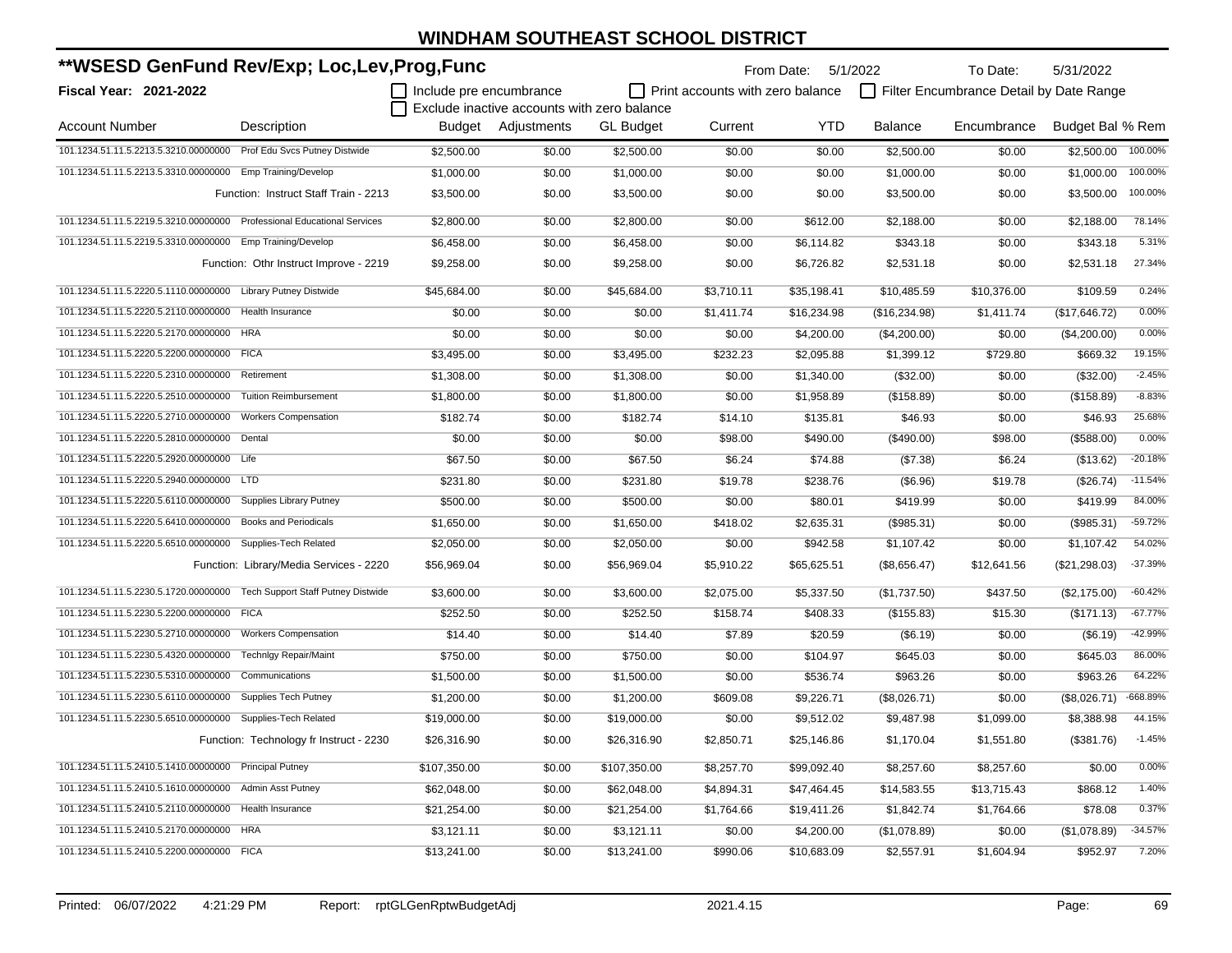| **WSESD GenFund Rev/Exp; Loc,Lev,Prog,Func                         |                                          |                         |                                             | From Date:       | 5/1/2022                         | To Date:     | 5/31/2022      |                                         |                  |            |
|--------------------------------------------------------------------|------------------------------------------|-------------------------|---------------------------------------------|------------------|----------------------------------|--------------|----------------|-----------------------------------------|------------------|------------|
| Fiscal Year: 2021-2022                                             |                                          | Include pre encumbrance |                                             |                  | Print accounts with zero balance |              |                | Filter Encumbrance Detail by Date Range |                  |            |
|                                                                    |                                          |                         | Exclude inactive accounts with zero balance |                  |                                  |              |                |                                         |                  |            |
| <b>Account Number</b>                                              | Description                              |                         | Budget Adjustments                          | <b>GL</b> Budget | Current                          | <b>YTD</b>   | <b>Balance</b> | Encumbrance                             | Budget Bal % Rem |            |
| 101.1234.51.11.5.2410.5.2310.00000000 Retirement                   |                                          | \$1,973.53              | \$0.00                                      | \$1,973.53       | \$133.82                         | \$1,226.58   | \$746.95       | \$334.55                                | \$412.40         | 20.90%     |
| 101.1234.51.11.5.2410.5.2350.00000000                              | 403(b)                                   | \$2,147.00              | \$0.00                                      | \$2,147.00       | \$165.16                         | \$3,981.92   | (\$1,834.92)   | \$10,165.16                             | (\$12,000.08)    | -558.92%   |
| 101.1234.51.11.5.2410.5.2510.00000000                              | <b>Tuition Reimbursement</b>             | \$2,000.00              | \$0.00                                      | \$2,000.00       | \$0.00                           | \$120.00     | \$1,880.00     | \$0.00                                  | \$1,880.00       | 94.00%     |
| 101.1234.51.11.5.2410.5.2710.00000000                              | <b>Workers Compensation</b>              | \$692.36                | \$0.00                                      | \$692.36         | \$49.98                          | \$568.24     | \$124.12       | \$0.00                                  | \$124.12         | 17.93%     |
| 101.1234.51.11.5.2410.5.2810.00000000                              | Dental                                   | \$1,680.00              | \$0.00                                      | \$1,680.00       | \$140.00                         | \$1,540.00   | \$140.00       | \$140.00                                | \$0.00           | 0.00%      |
| 101.1234.51.11.5.2410.5.2920.00000000 Life                         |                                          | \$279.00                | \$0.00                                      | \$279.00         | \$41.34                          | \$490.57     | (\$211.57)     | \$41.34                                 | (\$252.91)       | $-90.65%$  |
| 101.1234.51.11.5.2410.5.2940.00000000 LTD                          |                                          | \$851.69                | \$0.00                                      | \$851.69         | \$75.24                          | \$853.44     | (\$1.75)       | \$74.47                                 | (\$76.22)        | $-8.95%$   |
| 101.1234.51.11.5.2410.5.4430.00000000                              | Rentals-Computers/Related                | \$10,000.00             | \$0.00                                      | \$10,000.00      | \$755.89                         | \$8,221.03   | \$1,778.97     | \$0.00                                  | \$1,778.97       | 17.79%     |
| 101.1234.51.11.5.2410.5.5810.00000000 Travel                       |                                          | \$1,000.00              | \$0.00                                      | \$1,000.00       | \$0.00                           | \$55.22      | \$944.78       | \$0.00                                  | \$944.78         | 94.48%     |
| 101.1234.51.11.5.2410.5.6110.00000000                              | <b>Supplies Principal Putney</b>         | \$3,250.00              | \$0.00                                      | \$3,250.00       | \$329.96                         | \$2,018.38   | \$1,231.62     | \$0.00                                  | \$1,231.62       | 37.90%     |
| 101.1234.51.11.5.2410.5.6410.00000000                              | <b>Books and Periodicals</b>             | \$300.00                | \$0.00                                      | \$300.00         | \$0.00                           | \$42.95      | \$257.05       | \$0.00                                  | \$257.05         | 85.68%     |
| 101.1234.51.11.5.2410.5.8110.00000000 Dues and Fees - Staff        |                                          | \$750.00                | \$0.00                                      | \$750.00         | \$0.00                           | \$1,249.05   | (\$499.05)     | \$0.00                                  | (\$499.05)       | $-66.54%$  |
|                                                                    | Function: Office of the Principal - 2410 | \$231,937.69            | \$0.00                                      | \$231,937.69     | \$17,598.12                      | \$201,218.58 | \$30,719.11    | \$36,098.15                             | (\$5,379.04)     | $-2.32%$   |
| 101.1234.51.11.5.2610.5.1820.00000000                              | <b>Custodian Putney</b>                  | \$95,141.56             | \$0.00                                      | \$95,141.56      | \$7,776.34                       | \$88,806.08  | \$6,335.48     | \$7,866.48                              | (\$1,531.00)     | $-1.61%$   |
| 101.1234.51.11.5.2610.5.2110.00000000                              | Health Insurance                         | \$29,556.00             | \$0.00                                      | \$29,556.00      | \$2,399.50                       | \$26,721.63  | \$2,834.37     | \$2,399.50                              | \$434.87         | 1.47%      |
| 101.1234.51.11.5.2610.5.2170.00000000                              | <b>HRA</b>                               | \$6,539.46              | \$0.00                                      | \$6,539.46       | \$0.00                           | \$9,350.00   | (\$2,810.54)   | \$0.00                                  | (\$2,810.54)     | -42.98%    |
| 101.1234.51.11.5.2610.5.2200.00000000 FICA                         |                                          | \$7,683.00              | \$0.00                                      | \$7,683.00       | \$566.49                         | \$6,506.28   | \$1,176.72     | \$539.72                                | \$637.00         | 8.29%      |
| 101.1234.51.11.5.2610.5.2310.00000000                              | Retirement                               | \$5,184.64              | \$0.00                                      | \$5,184.64       | \$336.60                         | \$4,039.20   | \$1,145.44     | \$336.61                                | \$808.83         | 15.60%     |
| 101.1234.51.11.5.2610.5.2710.00000000                              | <b>Workers Compensation</b>              | \$3,344.40              | \$0.00                                      | \$3,344.40       | \$256.62                         | \$2,935.92   | \$408.48       | \$0.00                                  | \$408.48         | 12.21%     |
| 101.1234.51.11.5.2610.5.2810.00000000 Dental                       |                                          | \$1,056.00              | \$0.00                                      | \$1,056.00       | \$88.00                          | \$968.00     | \$88.00        | \$88.00                                 | \$0.00           | 0.00%      |
| 101.1234.51.11.5.2610.5.2920.00000000 Life                         |                                          | \$171.00                | \$0.00                                      | \$171.00         | \$13.16                          | \$157.92     | \$13.08        | \$13.16                                 | (\$0.08)         | $-0.05%$   |
| 101.1234.51.11.5.2610.5.2940.00000000 LTD                          |                                          | \$526.94                | \$0.00                                      | \$526.94         | \$40.54                          | \$486.48     | \$40.46        | \$40.54                                 | (\$0.08)         | $-0.02%$   |
| 101.1234.51.11.5.2610.5.3410.00000000 Other Professnl Services     |                                          | \$3,200.00              | \$0.00                                      | \$3,200.00       | \$655.00                         | \$3,287.00   | (\$87.00)      | \$2,213.00                              | (\$2,300.00)     | $-71.88%$  |
| 101.1234.51.11.5.2610.5.4110.00000000                              | <b>Utility Services</b>                  | \$3,200.00              | \$0.00                                      | \$3,200.00       | \$70.00                          | \$1,645.47   | \$1,554.53     | \$424.53                                | \$1,130.00       | 35.31%     |
| 101.1234.51.11.5.2610.5.4250.00000000                              | Trash & Recycling                        | \$3,800.00              | \$0.00                                      | \$3,800.00       | \$412.50                         | \$4,205.00   | $(\$405.00)$   | \$745.00                                | (\$1,150.00)     | $-30.26%$  |
| 101.1234.51.11.5.2610.5.4310.00000000 NonTechnlgy Repair/Maint     |                                          | \$65,000.00             | \$0.00                                      | \$65,000.00      | \$7,755.80                       | \$50,477.69  | \$14,522.31    | \$13,137.25                             | \$1,385.06       | 2.13%      |
| 101.1234.51.11.5.2610.5.4510.00000000 Construction Services Putney |                                          | \$50,000.00             | \$0.00                                      | \$50,000.00      | \$0.00                           | \$15,614.64  | \$34,385.36    | \$0.00                                  | \$34,385.36      | 68.77%     |
| 101.1234.51.11.5.2610.5.5210.00000000 Insurance (Not Emp Ben)      |                                          | \$9,400.00              | \$0.00                                      | \$9,400.00       | \$0.00                           | \$17,282.46  | (\$7,882.46)   | \$0.00                                  | (\$7,882.46)     | $-83.86%$  |
| 101.1234.51.11.5.2610.5.5310.00000000 Communications               |                                          | \$3,000.00              | \$0.00                                      | \$3,000.00       | \$28.23                          | \$4,042.84   | (\$1,042.84)   | \$317.16                                | (\$1,360.00)     | $-45.33%$  |
| 101.1234.51.11.5.2610.5.5360.00000000 Internet                     |                                          | \$1,500.00              | \$0.00                                      | \$1,500.00       | \$60.55                          | \$655.52     | \$844.48       | \$0.00                                  | \$844.48         | 56.30%     |
| 101.1234.51.11.5.2610.5.5810.00000000                              | Travel                                   | \$500.00                | \$0.00                                      | \$500.00         | \$0.00                           | \$0.00       | \$500.00       | \$0.00                                  | \$500.00         | 100.00%    |
| 101.1234.51.11.5.2610.5.6110.00000000                              | <b>Supplies Maint Putney</b>             | \$18,000.00             | \$0.00                                      | \$18,000.00      | \$875.25                         | \$30,298.05  | (\$12,298.05)  | \$8,126.74                              | $(\$20,424.79)$  | $-113.47%$ |
| 101.1234.51.11.5.2610.5.6220.00000000                              | Electricity                              | \$26,000.00             | \$0.00                                      | \$26,000.00      | \$2,350.30                       | \$26,029.42  | (\$29.42)      | \$1,470.58                              | (\$1,500.00)     | $-5.77%$   |
| 101.1234.51.11.5.2610.5.6230.00000000 Bottled Gas                  |                                          | \$1,100.00              | \$0.00                                      | \$1,100.00       | \$126.84                         | \$1,308.21   | (\$208.21)     | \$647.19                                | (\$855.40)       | $-77.76%$  |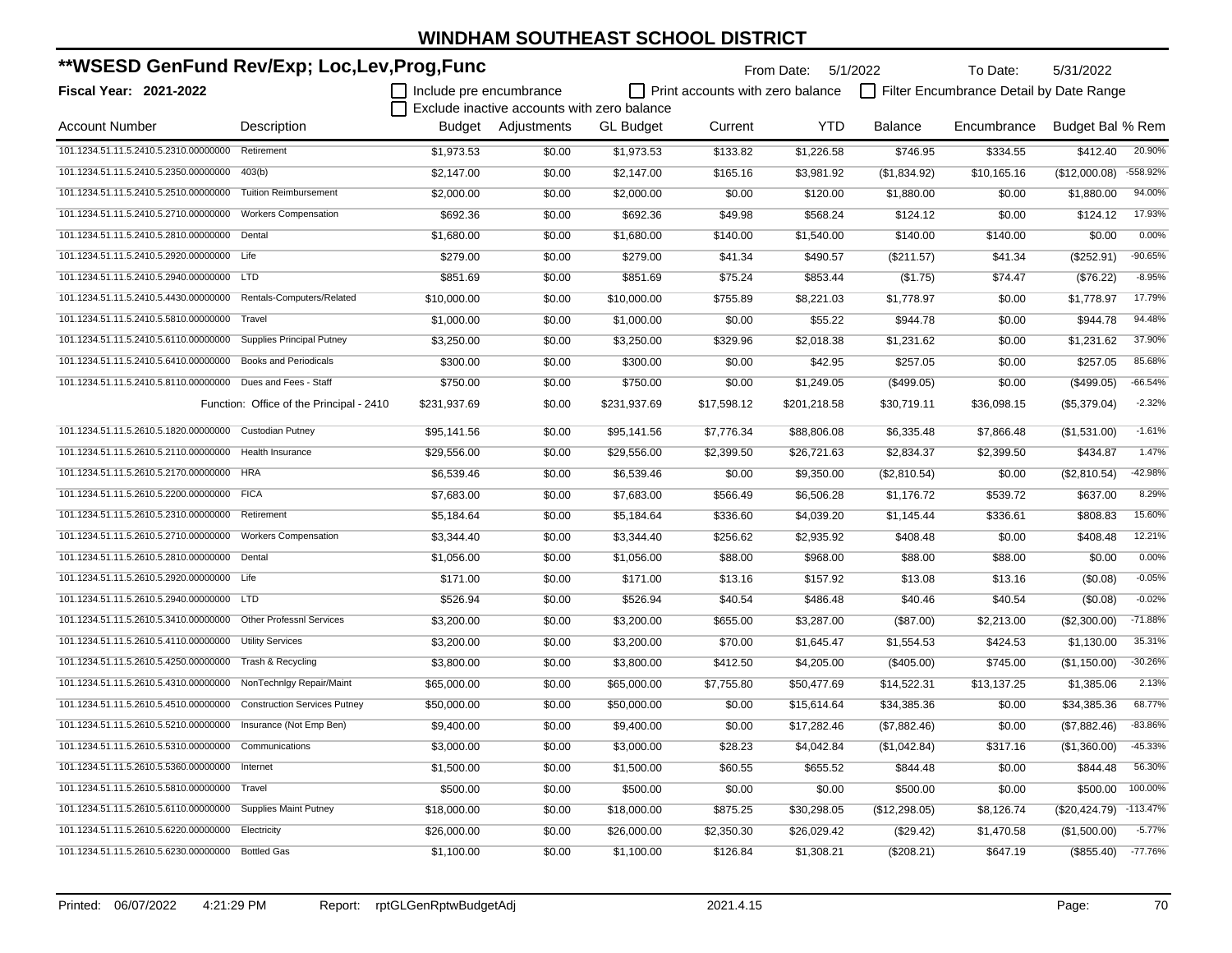| **WSESD GenFund Rev/Exp; Loc,Lev,Prog,Func                              |                                             |                         |                                             |                  | From Date: 5/1/2022                     |                | To Date:     | 5/31/2022                               |                  |            |
|-------------------------------------------------------------------------|---------------------------------------------|-------------------------|---------------------------------------------|------------------|-----------------------------------------|----------------|--------------|-----------------------------------------|------------------|------------|
| <b>Fiscal Year: 2021-2022</b>                                           |                                             | Include pre encumbrance |                                             |                  | $\Box$ Print accounts with zero balance |                |              | Filter Encumbrance Detail by Date Range |                  |            |
|                                                                         |                                             |                         | Exclude inactive accounts with zero balance |                  |                                         |                |              |                                         |                  |            |
| <b>Account Number</b>                                                   | Description                                 |                         | Budget Adjustments                          | <b>GL</b> Budget | Current                                 | <b>YTD</b>     | Balance      | Encumbrance                             | Budget Bal % Rem |            |
| 101.1234.51.11.5.2610.5.6240.00000000 Oil                               |                                             | \$8,000.00              | \$0.00                                      | \$8,000.00       | \$0.00                                  | \$9,300.62     | (\$1,300.62) | \$0.00                                  | (\$1,300.62)     | $-16.26%$  |
| 101.1234.51.11.5.2610.5.6270.00000000 Wood chips/pellets                |                                             | \$8,000.00              | \$0.00                                      | \$8,000.00       | \$0.00                                  | \$13,008.51    | (\$5,008.51) | \$0.00                                  | (\$5,008.51)     | $-62.61%$  |
|                                                                         | Function: Operation of Buildings - 2610     | \$349,903.00            | \$0.00                                      | \$349,903.00     | \$23,811.72                             | \$317,126.94   | \$32,776.06  | \$38,365.46                             | (\$5,589.40)     | $-1.60%$   |
| 101.1234.51.11.5.2630.5.4310.00000000 Repair/Maint Putney Grounds       |                                             | \$6,000.00              | \$0.00                                      | \$6,000.00       | \$153.60                                | \$8,812.35     | (\$2,812.35) | \$7,472.00                              | (\$10,284.35)    | $-171.41%$ |
|                                                                         | Function: Care and Upkeep of Grounds - 2630 | \$6,000.00              | \$0.00                                      | \$6,000.00       | \$153.60                                | \$8,812.35     | (\$2,812.35) | \$7,472.00                              | (\$10,284.35)    | $-171.41%$ |
| 101.1234.51.11.5.2711.5.5190.00000000 Stu Trans Field Trips Putney      |                                             | \$3,000.00              | \$0.00                                      | \$3,000.00       | \$0.00                                  | \$0.00         | \$3,000.00   | \$0.00                                  | \$3,000.00       | 100.00%    |
|                                                                         | Function: Resident Students - 2711          | \$3,000.00              | \$0.00                                      | \$3,000.00       | \$0.00                                  | \$0.00         | \$3,000.00   | \$0.00                                  | \$3,000.00       | 100.00%    |
| 101.1234.51.11.5.2715.5.5190.00000000 Stu Trans frm Other               |                                             | \$1,000.00              | \$0.00                                      | \$1,000.00       | \$0.00                                  | \$0.00         | \$1,000.00   | \$405.00                                | \$595.00         | 59.50%     |
|                                                                         | Function: Field Trips-Edu Related - 2715    | \$1,000.00              | \$0.00                                      | \$1,000.00       | \$0.00                                  | \$0.00         | \$1,000.00   | \$405.00                                | \$595.00         | 59.50%     |
| 101.1234.51.11.5.5020.5.8310.00000000 Redemption of Principal Putney    |                                             | \$77,500.00             | \$0.00                                      | \$77,500.00      | \$0.00                                  | \$72,000.00    | \$5,500.00   | \$0.00                                  | \$5,500.00       | 7.10%      |
| 101.1234.51.11.5.5020.5.8320.00000000 Interest on LT Debt               |                                             | \$30,499.00             | \$0.00                                      | \$30,499.00      | \$0.00                                  | \$30,499.09    | (\$0.09)     | \$0.00                                  | (\$0.09)         | 0.00%      |
|                                                                         | Function: Debt Serv-Cap Construct - 5020    | \$107,999.00            | \$0.00                                      | \$107,999.00     | \$0.00                                  | \$102,499.09   | \$5,499.91   | \$0.00                                  | \$5,499.91       | 5.09%      |
|                                                                         | Level: Location-wide excl pre-k - 51        | \$1,413,431.92          | \$190,004.71                                | \$1,603,436.63   | \$119,059.72                            | \$1,401,760.71 | \$201,675.92 | \$255,976.75                            | (\$54,300.83)    | $-3.39%$   |
|                                                                         | Program: Regular Education - 11             | \$2,914,690.01          | \$251,287.10                                | \$3,165,977.11   | \$218,825.58                            | \$2,525,869.38 | \$640,107.73 | \$498,219.86                            | \$141,887.87     | 4.48%      |
| 101.1234.51.12.5.1101.5.1750.00000000 Tech and Prof Staff Putney Summer |                                             | \$30,000.00             | \$0.00                                      | \$30,000.00      | \$0.00                                  | \$0.00         | \$30,000.00  | \$0.00                                  | \$30,000.00      | 100.00%    |
| 101.1234.51.12.5.1101.5.2200.00000000 FICA                              |                                             | \$3,547.00              | \$0.00                                      | \$3,547.00       | \$0.00                                  | \$0.00         | \$3,547.00   | \$0.00                                  | \$3,547.00       | 100.00%    |
| 101.1234.51.12.5.1101.5.2710.00000000 Workers Compensation              |                                             | \$185.47                | \$0.00                                      | \$185.47         | \$0.00                                  | \$0.00         | \$185.47     | \$0.00                                  | \$185.47         | 100.00%    |
| 101.1234.51.12.5.1101.5.3210.00000000 Professional Edu Services         |                                             | \$650.00                | \$0.00                                      | \$650.00         | \$0.00                                  | \$0.00         | \$650.00     | \$0.00                                  | \$650.00         | 100.00%    |
|                                                                         | Function: Direct Instruction - 1101         | \$34,382.47             | \$0.00                                      | \$34,382.47      | \$0.00                                  | \$0.00         | \$34,382.47  | \$0.00                                  | \$34,382.47      | 100.00%    |
| 101.1234.51.12.5.2711.5.1830.00000000 Bus Driver Putney Summer School   |                                             | \$2,500.00              | \$0.00                                      | \$2,500.00       | \$0.00                                  | \$0.00         | \$2,500.00   | \$0.00                                  | \$2,500.00       | 100.00%    |
| 101.1234.51.12.5.2711.5.2200.00000000 FICA                              |                                             | \$345.00                | \$0.00                                      | \$345.00         | \$0.00                                  | \$0.00         | \$345.00     | \$0.00                                  | \$345.00         | 100.00%    |
| 101.1234.51.12.5.2711.5.2710.00000000                                   | <b>Workers Compensation</b>                 | \$244.62                | \$0.00                                      | \$244.62         | \$0.00                                  | \$0.00         | \$244.62     | \$0.00                                  | \$244.62         | 100.00%    |
| 101.1234.51.12.5.2711.5.5190.00000000 Stu Transp Putney Summer          |                                             | \$500.00                | \$0.00                                      | \$500.00         | \$0.00                                  | \$0.00         | \$500.00     | \$0.00                                  | \$500.00         | 100.00%    |
|                                                                         | Function: Resident Students - 2711          | \$3,589.62              | \$0.00                                      | \$3,589.62       | \$0.00                                  | \$0.00         | \$3,589.62   | \$0.00                                  | \$3,589.62       | 100.00%    |
|                                                                         | Level: Location-wide excl pre-k - 51        | \$37,972.09             | \$0.00                                      | \$37,972.09      | \$0.00                                  | \$0.00         | \$37,972.09  | \$0.00                                  | \$37,972.09      | 100.00%    |
|                                                                         | Program: Academic Summer School - 12        | \$37,972.09             | \$0.00                                      | \$37,972.09      | \$0.00                                  | \$0.00         | \$37,972.09  | \$0.00                                  | \$37,972.09      | 100.00%    |
| 101.1234.11.14.5.1101.5.2710.00000000 Workers Compensation              |                                             | \$102.62                | \$0.00                                      | \$102.62         | \$0.00                                  | \$0.00         | \$102.62     | \$0.00                                  | \$102.62         | 100.00%    |
| 101.1234.11.14.5.1101.5.6110.00000000 Supplies After School Putney      |                                             | \$250.00                | \$0.00                                      | \$250.00         | \$0.00                                  | \$0.00         | \$250.00     | \$0.00                                  | \$250.00         | 100.00%    |
|                                                                         | Function: Direct Instruction - 1101         | \$352.62                | \$0.00                                      | \$352.62         | \$0.00                                  | \$0.00         | \$352.62     | \$0.00                                  | \$352.62         | 100.00%    |
|                                                                         | Level: Elementary (K-6) - 11                | \$352.62                | \$0.00                                      | \$352.62         | \$0.00                                  | \$0.00         | \$352.62     | \$0.00                                  | \$352.62         | 100.00%    |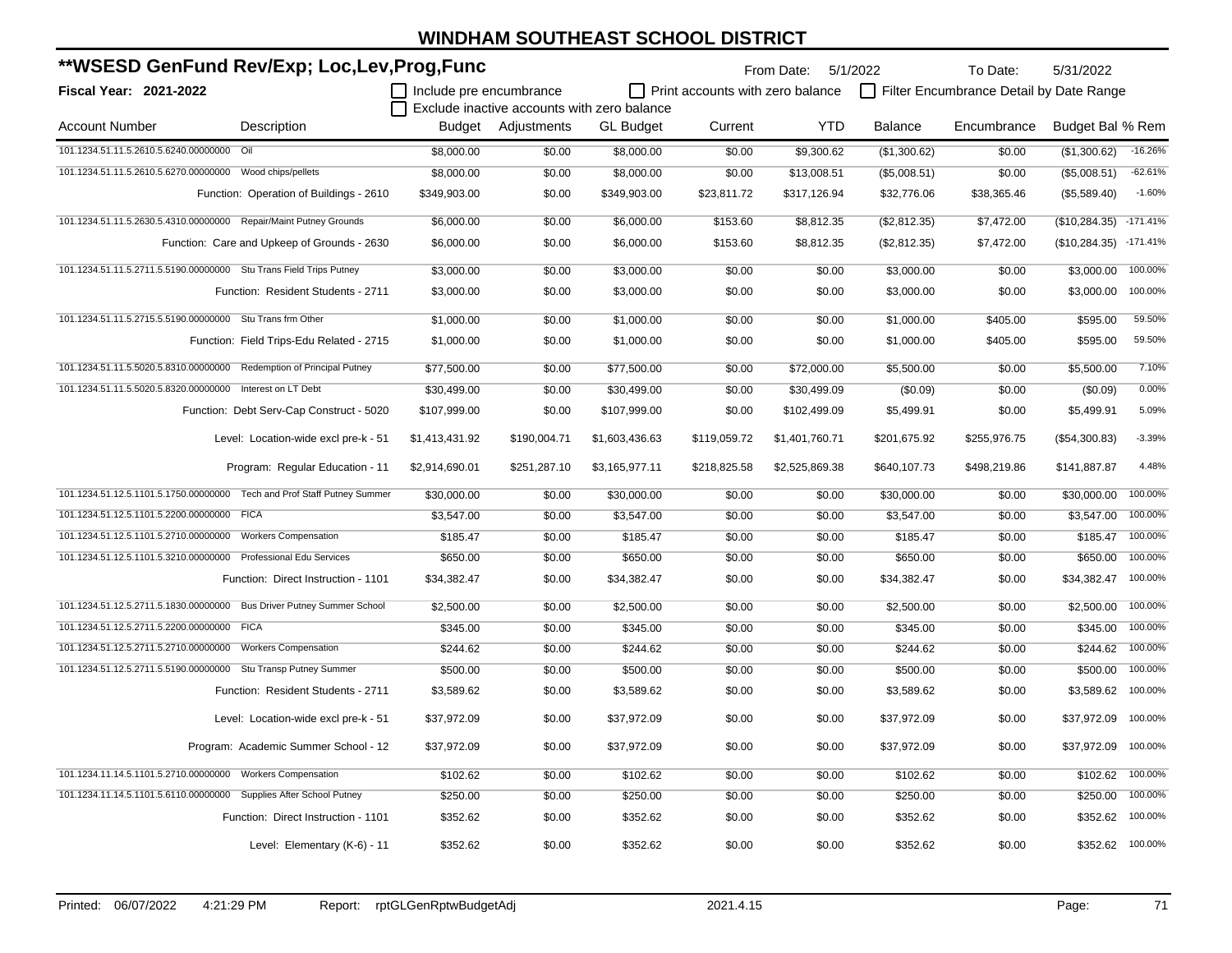| **WSESD GenFund Rev/Exp; Loc,Lev,Prog,Func                              |                                           |                         |                                             |                  | From Date:                              | 5/1/2022    | To Date:       | 5/31/2022                               |                  |           |
|-------------------------------------------------------------------------|-------------------------------------------|-------------------------|---------------------------------------------|------------------|-----------------------------------------|-------------|----------------|-----------------------------------------|------------------|-----------|
| Fiscal Year: 2021-2022                                                  |                                           | Include pre encumbrance |                                             |                  | $\Box$ Print accounts with zero balance |             |                | Filter Encumbrance Detail by Date Range |                  |           |
|                                                                         |                                           |                         | Exclude inactive accounts with zero balance |                  |                                         |             |                |                                         |                  |           |
| <b>Account Number</b>                                                   | Description                               | Budget                  | Adjustments                                 | <b>GL Budget</b> | Current                                 | <b>YTD</b>  | <b>Balance</b> | Encumbrance                             | Budget Bal % Rem |           |
| 101.1234.51.14.4.1101.5.1750.25972429 After School Putney ESSER II      |                                           | \$0.00                  | \$5,177.50                                  | \$5,177.50       | \$362.50                                | \$1,050.00  | \$4,127.50     | \$127.50                                | \$4,000.00       | 77.26%    |
| 101.1234.51.14.4.1101.5.2200.25972429                                   | <b>FICA</b>                               | \$0.00                  | \$388.32                                    | \$388.32         | \$26.75                                 | \$78.55     | \$309.77       | \$9.77                                  | \$300.00         | 77.26%    |
| 101.1234.51.14.4.1101.5.2710.25972429                                   | <b>Workers Compensation</b>               | \$0.00                  | \$3.99                                      | \$3.99           | \$1.38                                  | \$3.99      | \$0.00         | \$0.00                                  | \$0.00           | 0.00%     |
|                                                                         | Function: Direct Instruction - 1101       | \$0.00                  | \$5,569.81                                  | \$5,569.81       | \$390.63                                | \$1,132.54  | \$4,437.27     | \$137.27                                | \$4,300.00       | 77.20%    |
|                                                                         | Level: Location-wide excl pre-k - 51      | \$0.00                  | \$5,569.81                                  | \$5,569.81       | \$390.63                                | \$1,132.54  | \$4,437.27     | \$137.27                                | \$4,300.00       | 77.20%    |
|                                                                         | Program: Other After School Program - 14  | \$352.62                | \$5,569.81                                  | \$5,922.43       | \$390.63                                | \$1,132.54  | \$4,789.89     | \$137.27                                | \$4,652.62       | 78.56%    |
| 101.1234.51.15.5.3100.5.1840.00000000 Sustainability Coord              |                                           | \$23,000.00             | \$0.00                                      | \$23,000.00      | \$3,524.16                              | \$21,144.96 | \$1,855.04     | \$0.00                                  | \$1,855.04       | 8.07%     |
| 101.1234.51.15.5.3100.5.2110.00000000 Health Insurance                  |                                           | \$11,000.00             | \$0.00                                      | \$11,000.00      | \$2,021.48                              | \$11,118.14 | (\$118.14)     | \$0.00                                  | (\$118.14)       | $-1.07%$  |
| 101.1234.51.15.5.3100.5.2170.00000000 HRA                               |                                           | \$0.00                  | \$0.00                                      | \$0.00           | \$1,254.00                              | \$2,508.00  | (\$2,508.00)   | \$0.00                                  | (\$2,508.00)     | 0.00%     |
| 101.1234.51.15.5.3100.5.2200.00000000 FICA                              |                                           | \$1,760.00              | \$0.00                                      | \$1,760.00       | \$223.08                                | \$2,165.74  | (\$405.74)     | \$0.00                                  | (\$405.74)       | $-23.05%$ |
| 101.1234.51.15.5.3100.5.2310.00000000 Retirement                        |                                           | \$941.00                | \$0.00                                      | \$941.00         | \$167.40                                | \$1,590.30  | (\$649.30)     | \$0.00                                  | (\$649.30)       | $-69.00%$ |
| 101.1234.51.15.5.3100.5.2710.00000000 Workers Compensation              |                                           | \$765.90                | \$0.00                                      | \$765.90         | \$232.60                                | \$1,340.09  | (\$574.19)     | \$0.00                                  | (\$574.19)       | $-74.97%$ |
| 101.1234.51.15.5.3100.5.2810.00000000 Dental                            |                                           | \$0.00                  | \$0.00                                      | \$0.00           | \$44.80                                 | \$380.80    | (\$380.80)     | \$0.00                                  | (\$380.80)       | 0.00%     |
| 101.1234.51.15.5.3100.5.2920.00000000 Life                              |                                           | \$37.50                 | \$0.00                                      | \$37.50          | \$7.12                                  | \$67.64     | (\$30.14)      | \$0.00                                  | (\$30.14)        | $-80.37%$ |
| 101.1234.51.15.5.3100.5.2940.00000000 LTD                               |                                           | \$123.80                | \$0.00                                      | \$123.80         | \$20.16                                 | \$191.52    | (\$67.72)      | \$0.00                                  | (\$67.72)        | $-54.70%$ |
| 101.1234.51.15.5.3100.5.3210.00000000 Professional Educational Services |                                           | \$2,500.00              | \$0.00                                      | \$2,500.00       | \$0.00                                  | \$2,000.00  | \$500.00       | \$0.00                                  | \$500.00         | 20.00%    |
| 101.1234.51.15.5.3100.5.5910.00000000 Food Serv Support to SU Putney    |                                           | \$35,000.00             | \$0.00                                      | \$35,000.00      | \$2,916.00                              | \$32,084.00 | \$2,916.00     | \$2,916.00                              | \$0.00           | 0.00%     |
| 101.1234.51.15.5.3100.5.6110.00000000 Supplies Nutrition Putney         |                                           | \$1,500.00              | \$0.00                                      | \$1,500.00       | \$0.00                                  | \$0.00      | \$1,500.00     | \$1,000.00                              | \$500.00         | 33.33%    |
|                                                                         | Function: Food Services Operations - 3100 | \$76,628.20             | \$0.00                                      | \$76,628.20      | \$10,410.80                             | \$74,591.19 | \$2,037.01     | \$3,916.00                              | (\$1,878.99)     | $-2.45%$  |
|                                                                         | Level: Location-wide excl pre-k - 51      | \$76,628.20             | \$0.00                                      | \$76,628.20      | \$10,410.80                             | \$74,591.19 | \$2,037.01     | \$3,916.00                              | (\$1,878.99)     | $-2.45%$  |
|                                                                         | Program: Food Service - 15                | \$76,628.20             | \$0.00                                      | \$76,628.20      | \$10,410.80                             | \$74,591.19 | \$2,037.01     | \$3,916.00                              | (\$1,878.99)     | $-2.45%$  |
| 101.1234.31.91.5.1401.5.3210.00000000 Officials Putney Sec Ed 7-8       |                                           | \$0.00                  | \$0.00                                      | \$0.00           | \$0.00                                  | \$225.00    | (\$225.00)     | \$0.00                                  | (\$225.00)       | 0.00%     |
|                                                                         | Function: Athletics - 1401                | \$0.00                  | \$0.00                                      | \$0.00           | \$0.00                                  | \$225.00    | (\$225.00)     | \$0.00                                  | (\$225.00)       | 0.00%     |
|                                                                         | Level: Secondary (7-12) - 31              | \$0.00                  | \$0.00                                      | \$0.00           | \$0.00                                  | \$225.00    | (\$225.00)     | \$0.00                                  | (\$225.00)       | 0.00%     |
| 101.1234.51.91.5.1401.5.1790.00000000 Extracurricular Athletic Putney   |                                           | \$22,112.00             | \$0.00                                      | \$22,112.00      | \$2,474.00                              | \$7,512.00  | \$14,600.00    | \$0.00                                  | \$14,600.00      | 66.03%    |
| 101.1234.51.91.5.1401.5.2200.00000000 FICA                              |                                           | \$2,584.00              | \$0.00                                      | \$2,584.00       | \$183.82                                | \$556.18    | \$2,027.82     | \$0.00                                  | \$2,027.82       | 78.48%    |
| 101.1234.51.91.5.1401.5.2710.00000000 Workers Compensation              |                                           | \$135.09                | \$0.00                                      | \$135.09         | \$9.40                                  | \$29.04     | \$106.05       | \$0.00                                  | \$106.05         | 78.50%    |
|                                                                         | Function: Athletics - 1401                | \$24,831.09             | \$0.00                                      | \$24,831.09      | \$2,667.22                              | \$8,097.22  | \$16,733.87    | \$0.00                                  | \$16,733.87      | 67.39%    |
| 101.1234.51.91.5.2219.5.3210.00000000 Officials                         |                                           | \$1,000.00              | \$0.00                                      | \$1,000.00       | \$0.00                                  | \$0.00      | \$1,000.00     | \$0.00                                  | \$1,000.00       | 100.00%   |
|                                                                         | Function: Othr Instruct Improve - 2219    | \$1,000.00              | \$0.00                                      | \$1,000.00       | \$0.00                                  | \$0.00      | \$1,000.00     | \$0.00                                  | \$1,000.00       | 100.00%   |
|                                                                         | Level: Location-wide excl pre-k - 51      | \$25,831.09             | \$0.00                                      | \$25,831.09      | \$2,667.22                              | \$8,097.22  | \$17,733.87    | \$0.00                                  | \$17,733.87      | 68.65%    |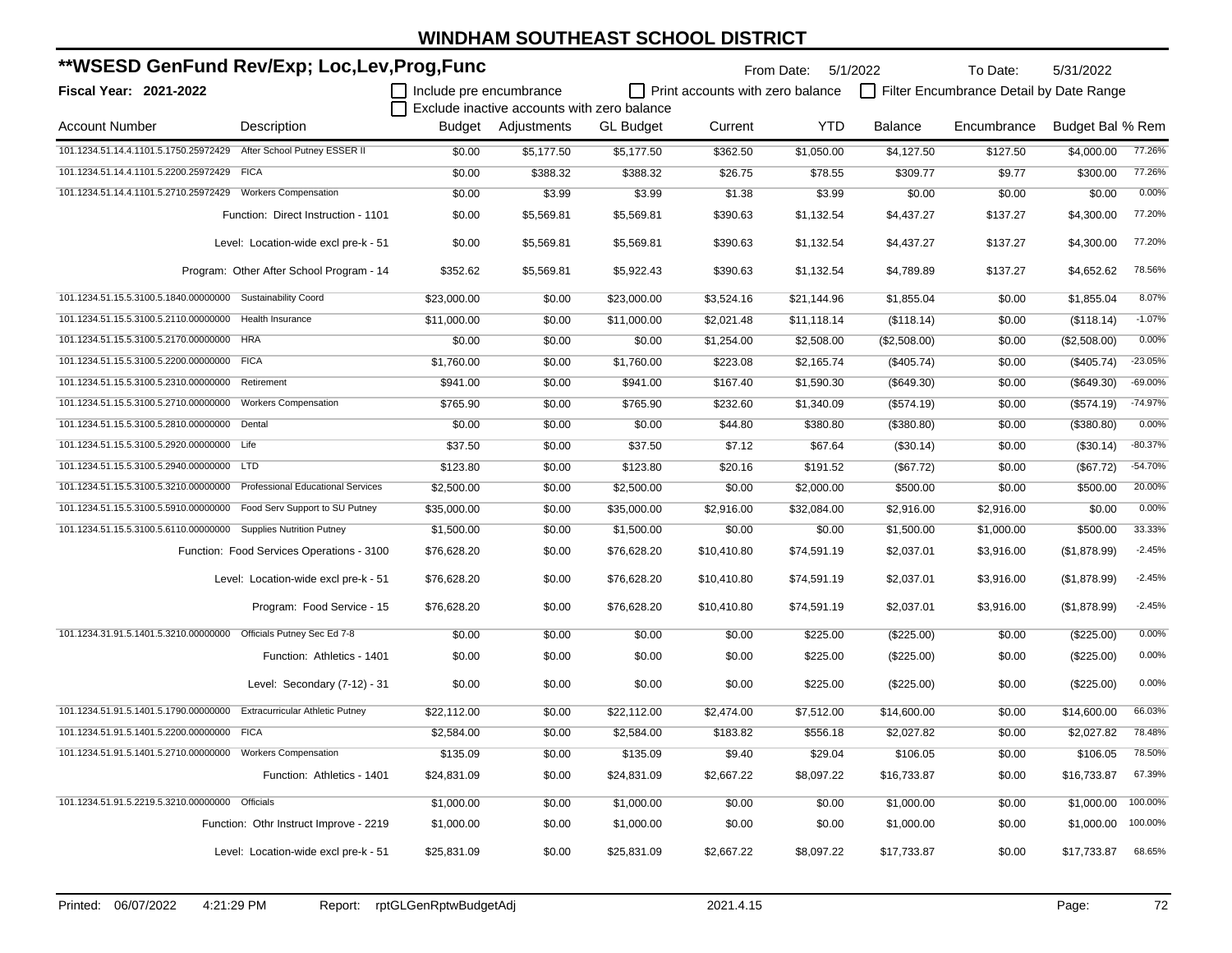| **WSESD GenFund Rev/Exp; Loc,Lev,Prog,Func |                                          |                         |              |                                             | From Date:                       | 5/1/2022       | To Date:     | 5/31/2022                               |                  |           |
|--------------------------------------------|------------------------------------------|-------------------------|--------------|---------------------------------------------|----------------------------------|----------------|--------------|-----------------------------------------|------------------|-----------|
| <b>Fiscal Year: 2021-2022</b>              |                                          | Include pre encumbrance |              | Exclude inactive accounts with zero balance | Print accounts with zero balance |                |              | Filter Encumbrance Detail by Date Range |                  |           |
| <b>Account Number</b>                      | Description                              | Budget                  | Adjustments  | <b>GL Budget</b>                            | Current                          | <b>YTD</b>     | Balance      | Encumbrance                             | Budget Bal % Rem |           |
|                                            | Program: Athletic Activities - 91        | \$25,831.09             | \$0.00       | \$25,831.09                                 | \$2,667.22                       | \$8,322.22     | \$17,508.87  | \$0.00                                  | \$17,508.87      | 67.78%    |
| 101.1234.51.92.5.1501.5.3210.00000000      | <b>Professional Educational Services</b> | \$3,500.00              | \$0.00       | \$3,500.00                                  | \$1,000.00                       | \$2,130.00     | \$1,370.00   | \$0.00                                  | \$1,370.00       | 39.14%    |
| 101.1234.51.92.5.1501.5.6110.00000000      | <b>Supplies Cocurricular Putney</b>      | \$500.00                | \$0.00       | \$500.00                                    | \$0.00                           | \$617.05       | (\$117.05)   | \$0.00                                  | (\$117.05)       | $-23.41%$ |
|                                            | Function: Co-Curricular - 1501           | \$4,000.00              | \$0.00       | \$4,000.00                                  | \$1,000.00                       | \$2,747.05     | \$1,252.95   | \$0.00                                  | \$1,252.95       | 31.32%    |
|                                            | Level: Location-wide excl pre-k - 51     | \$4,000.00              | \$0.00       | \$4,000.00                                  | \$1,000.00                       | \$2,747.05     | \$1,252.95   | \$0.00                                  | \$1,252.95       | 31.32%    |
|                                            | Program: NonAthletic Co-Curr Activ - 92  | \$4,000.00              | \$0.00       | \$4,000.00                                  | \$1,000.00                       | \$2,747.05     | \$1,252.95   | \$0.00                                  | \$1,252.95       | 31.32%    |
|                                            | Location: Putney Central School - 1234   | \$3,059,474.01          | \$256,856.91 | \$3,316,330.92                              | \$233,294.23                     | \$2,612,662.38 | \$703,668.54 | \$502,273.13                            | \$201,395.41     | 6.07%     |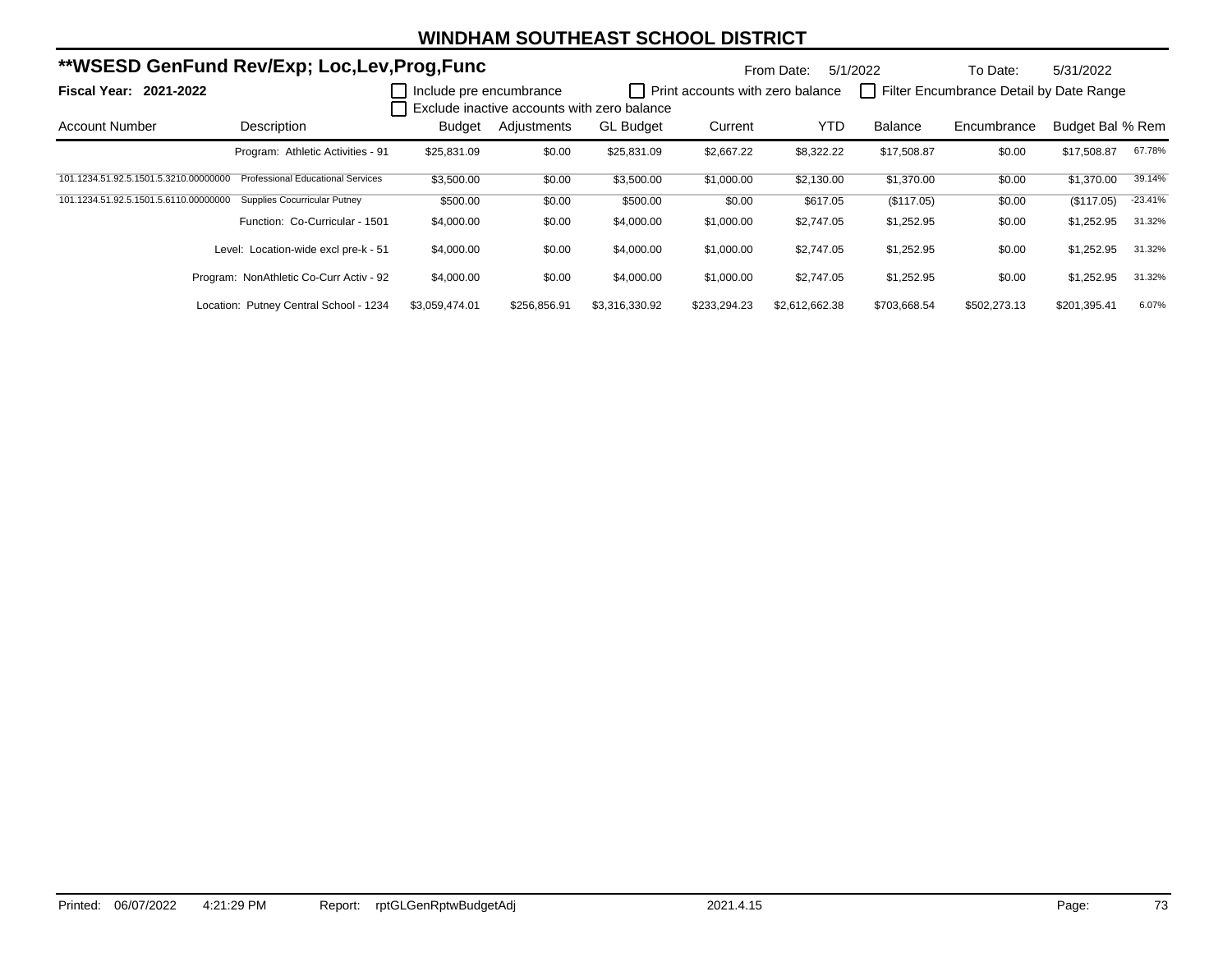| **WSESD GenFund Rev/Exp; Loc,Lev,Prog,Func                           |                                                               | From Date: 5/1/2022<br>To Date: |                                             |                  |                                         |              | 5/31/2022      |                                         |                  |           |
|----------------------------------------------------------------------|---------------------------------------------------------------|---------------------------------|---------------------------------------------|------------------|-----------------------------------------|--------------|----------------|-----------------------------------------|------------------|-----------|
| <b>Fiscal Year: 2021-2022</b>                                        |                                                               | Include pre encumbrance         |                                             |                  | $\Box$ Print accounts with zero balance |              |                | Filter Encumbrance Detail by Date Range |                  |           |
|                                                                      |                                                               |                                 | Exclude inactive accounts with zero balance |                  |                                         |              |                |                                         |                  |           |
| <b>Account Number</b>                                                | Description                                                   | Budget                          | Adjustments                                 | <b>GL Budget</b> | Current                                 | <b>YTD</b>   | <b>Balance</b> | Encumbrance                             | Budget Bal % Rem |           |
| 101.1367.31.11.4.1104.5.1120.22502599 Academic Supp BAMS Title I     |                                                               | \$104,300.00                    | \$21,500.00                                 | \$125,800.00     | \$8,023.10                              | \$80,230.96  | \$45,569.04    | \$24,069.14                             | \$21,499.90      | 17.09%    |
| 101.1367.31.11.4.1104.5.2110.22502599   Health Insurance             |                                                               | \$31.881.00                     | (\$12,265.63)                               | \$19,615.37      | \$2,647.00                              | \$27,793.48  | (\$8,178.11)   | \$2,647.00                              | (\$10,825.11)    | $-55.19%$ |
| 101.1367.31.11.4.1104.5.2170.22502599 HRA                            |                                                               | \$4,681.66                      | (\$1,000.00)                                | \$3,681.66       | \$0.00                                  | \$6,300.00   | (\$2,618.34)   | \$0.00                                  | (\$2,618.34)     | $-71.12%$ |
| 101.1367.31.11.4.1104.5.2200.22502599 FICA                           |                                                               | \$7,978.95                      | (\$587.96)                                  | \$7,390.99       | \$565.44                                | \$5,599.94   | \$1,791.05     | \$1,791.05                              | \$0.00           | 0.00%     |
| 101.1367.31.11.4.1104.5.2310.22502599                                | Retirement                                                    | \$0.00                          | \$1,340.00                                  | \$1,340.00       | \$0.00                                  | \$1,340.00   | \$0.00         | \$0.00                                  | \$0.00           | 0.00%     |
| 101.1367.31.11.4.1104.5.2320.22502599                                | <b>VSTRS--OPEB</b>                                            | \$20,860.00                     | (\$3,468.34)                                | \$17,391.66      | \$5,997.22                              | \$14,693.05  | \$2,698.61     | \$0.00                                  | \$2,698.61       | 15.52%    |
| 101.1367.31.11.4.1104.5.2350.22502599                                | 403(b)                                                        | \$2,086.00                      | (\$561.45)                                  | \$1,524.55       | \$160.48                                | \$1,604.79   | (\$80.24)      | \$481.40                                | (\$561.64)       | $-36.84%$ |
| 101.1367.31.11.4.1104.5.2510.22502599                                | <b>Tuition Reimbursement</b>                                  | \$2,500.00                      | (\$2,500.00)                                | \$0.00           | \$0.00                                  | \$0.00       | \$0.00         | \$0.00                                  | \$0.00           | 0.00%     |
| 101.1367.31.11.4.1104.5.2710.22502599                                | <b>Workers Compensation</b>                                   | \$576.49                        | (\$297.47)                                  | \$279.02         | \$30.49                                 | \$309.51     | (\$30.49)      | \$0.00                                  | (\$30.49)        | $-10.93%$ |
| 101.1367.31.11.4.1104.5.2810.22502599                                | Dental                                                        | \$2,520.00                      | (\$420.00)                                  | \$2,100.00       | \$210.00                                | \$2,205.00   | (\$105.00)     | \$210.00                                | (\$315.00)       | $-15.00%$ |
| 101.1367.31.11.4.1104.5.2920.22502599                                | Life                                                          | \$189.00                        | (\$28.71)                                   | \$160.29         | \$14.54                                 | \$167.56     | (\$7.27)       | \$14.54                                 | (\$21.81)        | $-13.61%$ |
| 101.1367.31.11.4.1104.5.2940.22502599 LTD                            |                                                               | \$596.61                        | (\$92.15)                                   | \$504.46         | \$45.88                                 | \$527.40     | (\$22.94)      | \$45.88                                 | (\$68.82)        | $-13.64%$ |
|                                                                      | Function: Academic Support-Local Share - 1104                 | \$178,169.71                    | \$1,618.29                                  | \$179,788.00     | \$17,694.15                             | \$140,771.69 | \$39,016.31    | \$29,259.01                             | \$9,757.30       | 5.43%     |
| 101.1367.31.11.4.2212.5.3310.25972429 Employee Training/Develop BAMS |                                                               | \$0.00                          | \$12,700.00                                 | \$12,700.00      | \$0.00                                  | \$12,700.00  | \$0.00         | \$0.00                                  | \$0.00           | 0.00%     |
|                                                                      | <b>ESSER II</b><br>Function: Instruct/CurriculmDevelop - 2212 | \$0.00                          | \$12,700.00                                 | \$12,700.00      | \$0.00                                  | \$12,700.00  | \$0.00         | \$0.00                                  | \$0.00           | 0.00%     |
| 101.1367.31.11.4.2213.5.1730.25972429                                | One Percent Stipends BAMS<br>ESSER II                         | \$0.00                          | \$6,899.81                                  | \$6,899.81       | \$0.00                                  | \$6,899.81   | \$0.00         | \$0.00                                  | \$0.00           | 0.00%     |
| 101.1367.31.11.4.2213.5.2200.25972429                                | <b>FICA</b>                                                   | \$0.00                          | \$500.50                                    | \$500.50         | \$0.00                                  | \$500.50     | \$0.00         | \$0.00                                  | \$0.00           | 0.00%     |
| 101.1367.31.11.4.2213.5.2710.25972429 Workers Compensation           |                                                               | \$0.00                          | \$81.38                                     | \$81.38          | \$0.00                                  | \$81.38      | \$0.00         | \$0.00                                  | \$0.00           | 0.00%     |
|                                                                      | Function: Instruct Staff Train - 2213                         | \$0.00                          | \$7,481.69                                  | \$7,481.69       | \$0.00                                  | \$7,481.69   | \$0.00         | \$0.00                                  | \$0.00           | 0.00%     |
| 101.1367.31.11.4.2219.5.1110.00000000 Instructional Coach            |                                                               | \$0.00                          | \$0.00                                      | \$0.00           | \$3,063.32                              | \$30,633.16  | (\$30,633.16)  | \$9,189.91                              | (\$39,823.07)    | 0.00%     |
| 101.1367.31.11.4.2219.5.1110.25972429 Instructional Coach ESSER II   |                                                               | \$0.00                          | \$39,822.93                                 | \$39,822.93      | \$3,063.30                              | \$30,633.04  | \$9,189.89     | \$9,189.89                              | \$0.00           | 0.00%     |
| 101.1367.31.11.4.2219.5.1730.25902131 One Percent BAMS ESSER         |                                                               | \$0.00                          | \$13,274.28                                 | \$13,274.28      | \$0.00                                  | \$13,274.28  | \$0.00         | \$0.00                                  | \$0.00           | 0.00%     |
| 101.1367.31.11.4.2219.5.2110.00000000 Health Insurance               |                                                               | \$0.00                          | \$0.00                                      | \$0.00           | \$492.46                                | \$4,678.37   | (\$4,678.37)   | \$492.46                                | (\$5,170.83)     | 0.00%     |
| 101.1367.31.11.4.2219.5.2110.25972429 Health Insurance               |                                                               | \$0.00                          | \$5,170.83                                  | \$5,170.83       | \$492.46                                | \$4,678.37   | \$492.46       | \$492.46                                | \$0.00           | 0.00%     |
| 101.1367.31.11.4.2219.5.2170.00000000 HRA                            |                                                               | \$0.00                          | \$0.00                                      | \$0.00           | \$0.00                                  | \$1,050.00   | (\$1,050.00)   | \$0.00                                  | (\$1,050.00)     | 0.00%     |
| 101.1367.31.11.4.2219.5.2170.25972429 HRA                            |                                                               | \$0.00                          | \$1,050.00                                  | \$1,050.00       | \$0.00                                  | \$1,050.00   | \$0.00         | \$0.00                                  | \$0.00           | 0.00%     |
| 101.1367.31.11.4.2219.5.2200.00000000 FICA                           |                                                               | \$0.00                          | \$0.00                                      | \$0.00           | \$217.57                                | \$2,157.46   | (\$2,157.46)   | \$684.05                                | (\$2,841.51)     | 0.00%     |
| 101.1367.31.11.4.2219.5.2200.25902131 FICA                           |                                                               | \$0.00                          | \$980.95                                    | \$980.95         | \$0.00                                  | \$980.95     | \$0.00         | \$0.00                                  | \$0.00           | 0.00%     |
| 101.1367.31.11.4.2219.5.2200.25972429 FICA                           |                                                               | \$0.00                          | \$2,841.47                                  | \$2,841.47       | \$217.57                                | \$2,157.43   | \$684.04       | \$684.04                                | \$0.00           | 0.00%     |
| 101.1367.31.11.4.2219.5.2320.25972429 VSTRS--OPEB                    |                                                               | \$0.00                          | \$7,788.89                                  | \$7,788.89       | \$2,234.35                              | \$5,554.54   | \$2,234.35     | \$0.00                                  | \$2,234.35       | 28.69%    |
| 101.1367.31.11.4.2219.5.2350.00000000                                | 403(b)                                                        | \$0.00                          | \$0.00                                      | \$0.00           | \$61.28                                 | \$612.76     | (\$612.76)     | \$183.81                                | (\$796.57)       | 0.00%     |
| 101.1367.31.11.4.2219.5.2350.25972429                                | 403(b)                                                        | \$0.00                          | \$796.43                                    | \$796.43         | \$61.26                                 | \$612.64     | \$183.79       | \$183.79                                | \$0.00           | 0.00%     |
| 101.1367.31.11.4.2219.5.2710.00000000 Workers Compensation           |                                                               | \$0.00                          | \$0.00                                      | \$0.00           | \$11.64                                 | \$119.47     | (\$119.47)     | \$0.00                                  | (\$119.47)       | 0.00%     |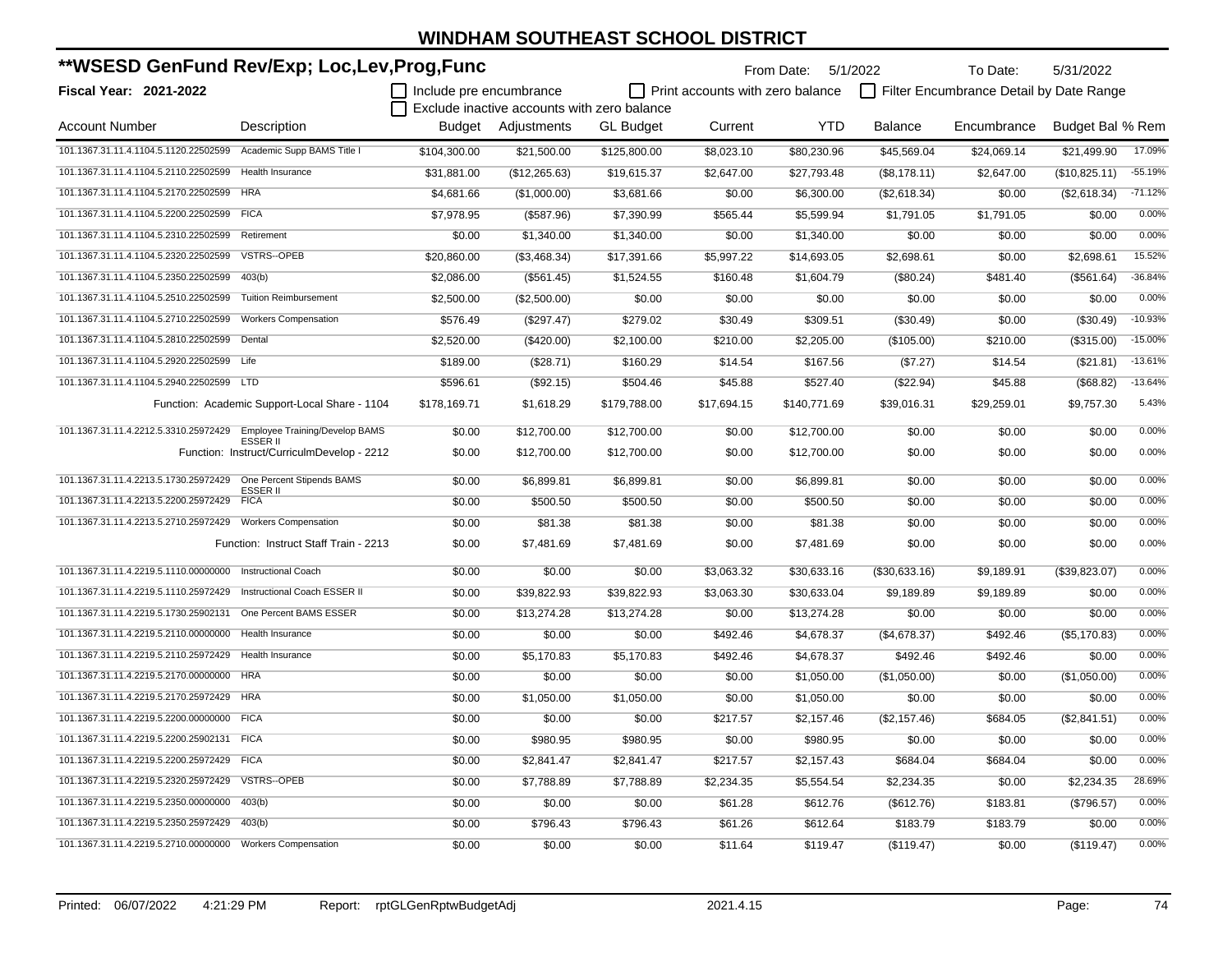| **WSESD GenFund Rev/Exp; Loc,Lev,Prog,Func                              |                                        |                         |                                             |                  |                                  | From Date: 5/1/2022 |                | To Date:                                | 5/31/2022        |           |
|-------------------------------------------------------------------------|----------------------------------------|-------------------------|---------------------------------------------|------------------|----------------------------------|---------------------|----------------|-----------------------------------------|------------------|-----------|
| <b>Fiscal Year: 2021-2022</b>                                           |                                        | Include pre encumbrance |                                             |                  | Print accounts with zero balance |                     |                | Filter Encumbrance Detail by Date Range |                  |           |
|                                                                         |                                        |                         | Exclude inactive accounts with zero balance |                  |                                  |                     |                |                                         |                  |           |
| <b>Account Number</b>                                                   | Description                            |                         | Budget Adjustments                          | <b>GL</b> Budget | Current                          | <b>YTD</b>          | <b>Balance</b> | Encumbrance                             | Budget Bal % Rem |           |
| 101.1367.31.11.4.2219.5.2710.25902131                                   | <b>Workers Compensation</b>            | \$0.00                  | \$50.68                                     | \$50.68          | \$0.00                           | \$50.68             | \$0.00         | \$0.00                                  | \$0.00           | 0.00%     |
| 101.1367.31.11.4.2219.5.2710.25972429                                   | <b>Workers Compensation</b>            | \$0.00                  | \$119.47                                    | \$119.47         | \$11.64                          | \$119.47            | \$0.00         | \$0.00                                  | \$0.00           | 0.00%     |
| 101.1367.31.11.4.2219.5.2810.00000000                                   | Dental                                 | \$0.00                  | \$0.00                                      | \$0.00           | \$70.00                          | \$665.00            | (\$665.00)     | \$70.00                                 | (\$735.00)       | 0.00%     |
| 101.1367.31.11.4.2219.5.2810.25972429 Dental                            |                                        | \$0.00                  | \$735.00                                    | \$735.00         | \$70.00                          | \$665.00            | \$70.00        | \$70.00                                 | \$0.00           | 0.00%     |
| 101.1367.31.11.4.2219.5.2920.00000000 Life                              |                                        | \$0.00                  | \$0.00                                      | \$0.00           | \$5.54                           | \$55.40             | (\$55.40)      | \$5.54                                  | (\$60.94)        | 0.00%     |
| 101.1367.31.11.4.2219.5.2920.25972429 Life                              |                                        | \$0.00                  | \$60.94                                     | \$60.94          | \$5.54                           | \$55.40             | \$5.54         | \$5.54                                  | \$0.00           | 0.00%     |
| 101.1367.31.11.4.2219.5.2940.00000000 LTD                               |                                        | \$0.00                  | \$0.00                                      | \$0.00           | \$17.52                          | \$175.20            | (\$175.20)     | \$17.52                                 | (\$192.72)       | 0.00%     |
| 101.1367.31.11.4.2219.5.2940.25972429 LTD                               |                                        | \$0.00                  | \$192.72                                    | \$192.72         | \$17.52                          | \$175.20            | \$17.52        | \$17.52                                 | \$0.00           | 0.00%     |
|                                                                         | Function: Othr Instruct Improve - 2219 | \$0.00                  | \$72,884.59                                 | \$72,884.59      | \$10,112.97                      | \$100,153.82        | (\$27,269.23)  | \$21,286.53                             | (\$48,555.76)    | $-66.62%$ |
| 101.1367.31.11.4.2999.5.1730.22502406 Family Engagement Stipend BAMS    |                                        | \$0.00                  | \$2,000.00                                  | \$2,000.00       | \$0.00                           | \$140.00            | \$1,860.00     | \$70.00                                 | \$1,790.00       | 89.50%    |
| 101.1367.31.11.4.2999.5.2200.22502406 FICA                              |                                        | \$0.00                  | \$200.00                                    | \$200.00         | \$0.00                           | \$9.87              | \$190.13       | \$0.00                                  | \$190.13         | 95.07%    |
| 101.1367.31.11.4.2999.5.2710.22502406                                   | <b>Workers Compensation</b>            | \$0.00                  | \$0.00                                      | \$0.00           | \$0.00                           | \$0.53              | (\$0.53)       | \$0.00                                  | (\$0.53)         | 0.00%     |
| 101.1367.31.11.4.2999.5.6110.22502406                                   | Supplies Family Engage BAMS            | \$0.00                  | \$1,800.00                                  | \$1,800.00       | \$155.46                         | \$155.46            | \$1,644.54     | \$0.00                                  | \$1,644.54       | 91.36%    |
|                                                                         | Function: Family Engagement - 2999     | \$0.00                  | \$4,000.00                                  | \$4,000.00       | \$155.46                         | \$305.86            | \$3,694.14     | \$70.00                                 | \$3,624.14       | 90.60%    |
| 101.1367.31.11.5.1101.5.1210.00000000 Paraeducator BAMS                 |                                        | \$101,163.19            | \$0.00                                      | \$101,163.19     | \$6,332.73                       | \$44,565.44         | \$56,597.75    | \$9,879.05                              | \$46,718.70      | 46.18%    |
| 101.1367.31.11.5.1101.5.1730.00000000                                   | Garden Coordinator                     | \$15,000.00             | \$0.00                                      | \$15,000.00      | \$0.00                           | \$0.00              | \$15,000.00    | \$0.00                                  | \$15,000.00      | 100.00%   |
| 101.1367.31.11.5.1101.5.1750.00000000                                   | Humanities Camp Stipends BAMS          | \$4,600.00              | \$0.00                                      | \$4,600.00       | \$0.00                           | \$2,400.00          | \$2,200.00     | \$0.00                                  | \$2,200.00       | 47.83%    |
| 101.1367.31.11.5.1101.5.2110.00000000                                   | <b>Health Insurance</b>                | \$48,754.00             | \$0.00                                      | \$48,754.00      | \$2,016.84                       | \$19,825.12         | \$28,928.88    | \$2,016.84                              | \$26,912.04      | 55.20%    |
| 101.1367.31.11.5.1101.5.2170.00000000                                   | <b>HRA</b>                             | \$9,869.73              | \$0.00                                      | \$9,869.73       | \$0.00                           | \$6,600.00          | \$3,269.73     | \$0.00                                  | \$3,269.73       | 33.13%    |
| 101.1367.31.11.5.1101.5.2200.00000000                                   | <b>FICA</b>                            | \$9,238.88              | \$0.00                                      | \$9,238.88       | \$466.16                         | \$3,365.25          | \$5,873.63     | \$731.67                                | \$5,141.96       | 55.66%    |
| 101.1367.31.11.5.1101.5.2310.00000000                                   | Retirement                             | \$3,704.84              | \$0.00                                      | \$3,704.84       | \$177.77                         | \$886.52            | \$2,818.32     | \$346.23                                | \$2,472.09       | 66.73%    |
| 101.1367.31.11.5.1101.5.2510.00000000                                   | <b>Tuition Reimbursement</b>           | \$1,100.00              | \$0.00                                      | \$1,100.00       | \$0.00                           | (\$50.00)           | \$1,150.00     | \$0.00                                  | \$1,150.00       | 104.55%   |
| 101.1367.31.11.5.1101.5.2710.00000000                                   | <b>Workers Compensation</b>            | \$483.05                | \$0.00                                      | \$483.05         | \$24.06                          | \$180.18            | \$302.87       | \$0.00                                  | \$302.87         | 62.70%    |
| 101.1367.31.11.5.1101.5.2810.00000000                                   | Dental                                 | \$2,112.00              | \$0.00                                      | \$2,112.00       | \$132.00                         | \$770.00            | \$1,342.00     | \$132.00                                | \$1,210.00       | 57.29%    |
| 101.1367.31.11.5.1101.5.2920.00000000 Life                              |                                        | \$99.00                 | \$0.00                                      | \$99.00          | \$7.62                           | \$60.98             | \$38.02        | \$7.62                                  | \$30.40          | 30.71%    |
| 101.1367.31.11.5.1101.5.2940.00000000 LTD                               |                                        | \$283.17                | \$0.00                                      | \$283.17         | \$36.23                          | \$240.20            | \$42.97        | \$36.56                                 | \$6.41           | 2.26%     |
| 101.1367.31.11.5.1101.5.3210.00000000 Professional Educational Services |                                        | \$3.000.00              | \$0.00                                      | \$3,000.00       | \$378.12                         | \$696.12            | \$2,303.88     | \$406.00                                | \$1.897.88       | 63.26%    |
| 101.1367.31.11.5.1101.5.5410.00000000 Advertising                       |                                        | \$0.00                  | \$0.00                                      | \$0.00           | \$823.25                         | \$823.25            | (\$823.25)     | \$364.80                                | (\$1,188.05)     | 0.00%     |
| 101.1367.31.11.5.1101.5.6110.00000000                                   | <b>Supplies BAMS</b>                   | \$7,700.00              | \$0.00                                      | \$7,700.00       | \$418.26                         | \$3,460.35          | \$4,239.65     | \$1,748.89                              | \$2,490.76       | 32.35%    |
| 101.1367.31.11.5.1101.5.6510.00000000                                   | Supplies-Tech Related BAMS             | \$40,000.00             | \$0.00                                      | \$40,000.00      | \$2,635.97                       | \$34,252.04         | \$5,747.96     | \$5,880.63                              | (\$132.67)       | $-0.33%$  |
| 101.1367.31.11.5.1101.5.8120.00000000                                   | Dues and Fees - Students               | \$0.00                  | \$0.00                                      | \$0.00           | \$0.00                           | \$967.50            | (\$967.50)     | \$526.00                                | (\$1,493.50)     | 0.00%     |
|                                                                         | Function: Direct Instruction - 1101    | \$247,107.86            | \$0.00                                      | \$247,107.86     | \$13,449.01                      | \$119,042.95        | \$128,064.91   | \$22,076.29                             | \$105,988.62     | 42.89%    |
| 101.1367.31.11.5.1102.5.1110.00000000 Teachers BAMS Art                 |                                        | \$64,477.00             | \$0.00                                      | \$64,477.00      | \$4.959.76                       | \$49.597.60         | \$14.879.40    | \$14,879.40                             | \$0.00           | 0.00%     |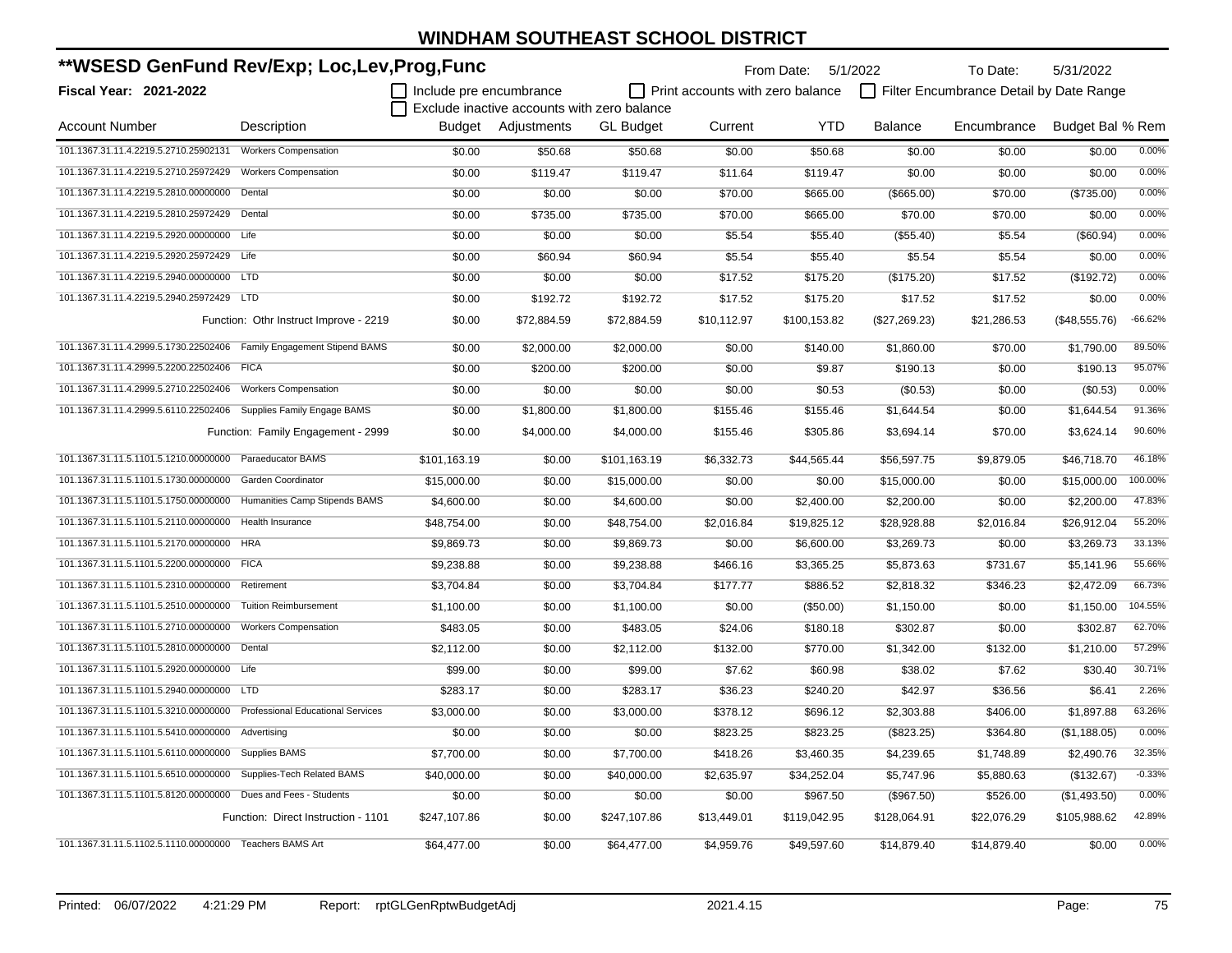| **WSESD GenFund Rev/Exp; Loc,Lev,Prog,Func                    |                                               |                         |                                             | From Date:       | 5/1/2022                         | To Date:     | 5/31/2022      |                                         |                  |            |
|---------------------------------------------------------------|-----------------------------------------------|-------------------------|---------------------------------------------|------------------|----------------------------------|--------------|----------------|-----------------------------------------|------------------|------------|
| <b>Fiscal Year: 2021-2022</b>                                 |                                               | Include pre encumbrance |                                             |                  | Print accounts with zero balance |              |                | Filter Encumbrance Detail by Date Range |                  |            |
|                                                               |                                               |                         | Exclude inactive accounts with zero balance |                  |                                  |              |                |                                         |                  |            |
| <b>Account Number</b>                                         | Description                                   |                         | Budget Adjustments                          | <b>GL Budget</b> | Current                          | YTD          | <b>Balance</b> | Encumbrance                             | Budget Bal % Rem |            |
| 101.1367.31.11.5.1102.5.2110.00000000                         | <b>Health Insurance</b>                       | \$14,410.00             | \$0.00                                      | \$14,410.00      | \$1.196.44                       | \$13,160.84  | \$1,249.16     | \$1,196.44                              | \$52.72          | 0.37%      |
| 101.1367.31.11.5.1102.5.2170.00000000                         | <b>HRA</b>                                    | \$6,242.22              | \$0.00                                      | \$6,242.22       | \$0.00                           | \$4,200.00   | \$2,042.22     | \$0.00                                  | \$2,042.22       | 32.72%     |
| 101.1367.31.11.5.1102.5.2200.00000000 FICA                    |                                               | \$4,932.00              | \$0.00                                      | \$4,932.00       | \$353.60                         | \$3,483.29   | \$1,448.71     | \$1,112.45                              | \$336.26         | 6.82%      |
| 101.1367.31.11.5.1102.5.2310.00000000                         | Retirement                                    | \$0.00                  | \$0.00                                      | \$0.00           | \$0.00                           | \$1,340.00   | (\$1,340.00)   | \$0.00                                  | (\$1,340.00)     | 0.00%      |
| 101.1367.31.11.5.1102.5.2350.00000000                         | 403(b)                                        | \$1,289.54              | \$0.00                                      | \$1,289.54       | \$99.20                          | \$992.00     | \$297.54       | \$297.59                                | (\$0.05)         | 0.00%      |
| 101.1367.31.11.5.1102.5.2510.00000000                         | <b>Tuition Reimbursement</b>                  | \$800.00                | \$0.00                                      | \$800.00         | (\$5.00)                         | \$1,609.00   | (\$809.00)     | \$0.00                                  | (\$809.00)       | $-101.13%$ |
| 101.1367.31.11.5.1102.5.2710.00000000                         | <b>Workers Compensation</b>                   | \$257.91                | \$0.00                                      | \$257.91         | \$18.85                          | \$191.47     | \$66.44        | \$0.00                                  | \$66.44          | 25.76%     |
| 101.1367.31.11.5.1102.5.2810.00000000                         | Dental                                        | \$528.00                | \$0.00                                      | \$528.00         | \$44.00                          | \$484.00     | \$44.00        | \$44.00                                 | \$0.00           | 0.00%      |
| 101.1367.31.11.5.1102.5.2920.00000000 Life                    |                                               | \$117.00                | \$0.00                                      | \$117.00         | \$9.00                           | \$108.00     | \$9.00         | \$9.00                                  | \$0.00           | 0.00%      |
| 101.1367.31.11.5.1102.5.2940.00000000 LTD                     |                                               | \$368.81                | \$0.00                                      | \$368.81         | \$28.36                          | \$337.64     | \$31.17        | \$28.36                                 | \$2.81           | 0.76%      |
| 101.1367.31.11.5.1102.5.6110.00000000 Supplies Art BAMS       |                                               | \$4,100.00              | \$0.00                                      | \$4,100.00       | \$70.45                          | \$2,142.48   | \$1,957.52     | \$626.09                                | \$1,331.43       | 32.47%     |
| 101.1367.31.11.5.1102.5.6410.00000000                         | <b>Books and Periodicals</b>                  | \$200.00                | \$0.00                                      | \$200.00         | \$0.00                           | \$0.00       | \$200.00       | \$0.00                                  | \$200.00         | 100.00%    |
| 101.1367.31.11.5.1102.5.6510.00000000 Supplies-Tech Related   |                                               | \$200.00                | \$0.00                                      | \$200.00         | \$0.00                           | \$0.00       | \$200.00       | \$0.00                                  | \$200.00         | 100.00%    |
|                                                               | Function: Art - 1102                          | \$97,922.48             | \$0.00                                      | \$97,922.48      | \$6,774.66                       | \$77,646.32  | \$20,276.16    | \$18,193.33                             | \$2,082.83       | 2.13%      |
| 101.1367.31.11.5.1104.5.1120.00000000                         | Academic Supp BAMS                            | \$155,388.00            | \$0.00                                      | \$155,388.00     | \$17,054.18                      | \$132,282.36 | \$23,105.64    | \$40,959.93                             | (\$17,854.29)    | $-11.49%$  |
| 101.1367.31.11.5.1104.5.2110.00000000                         | Health Insurance                              | \$31,760.00             | \$0.00                                      | \$31,760.00      | \$2,715.82                       | \$28,804.66  | \$2,955.34     | \$2,715.82                              | \$239.52         | 0.75%      |
| 101.1367.31.11.5.1104.5.2170.00000000 HRA                     |                                               | \$6,242.21              | \$0.00                                      | \$6,242.21       | \$0.00                           | \$7,350.00   | (\$1,107.79)   | \$0.00                                  | (S1.107.79)      | $-17.75%$  |
| 101.1367.31.11.5.1104.5.2200.00000000 FICA                    |                                               | \$11,887.18             | \$0.00                                      | \$11,887.18      | \$1,257.86                       | \$9,572.43   | \$2,314.75     | \$3,082.31                              | (\$767.56)       | $-6.46%$   |
| 101.1367.31.11.5.1104.5.2310.00000000                         | Retirement                                    | \$0.00                  | \$0.00                                      | \$0.00           | \$0.00                           | \$1,340.00   | (\$1,340.00)   | \$0.00                                  | (\$1,340.00)     | 0.00%      |
| 101.1367.31.11.5.1104.5.2350.00000000                         | 403(b)                                        | \$0.00                  | \$0.00                                      | \$0.00           | \$239.06                         | \$1,834.23   | (\$1,834.23)   | \$717.17                                | (\$2,551.40)     | 0.00%      |
| 101.1367.31.11.5.1104.5.2510.00000000                         | <b>Tuition Reimbursement</b>                  | \$1,500.00              | \$0.00                                      | \$1,500.00       | \$0.00                           | \$165.00     | \$1,335.00     | \$0.00                                  | \$1,335.00       | 89.00%     |
| 101.1367.31.11.5.1104.5.2710.00000000                         | <b>Workers Compensation</b>                   | \$462.26                | \$0.00                                      | \$462.26         | \$64.81                          | \$510.04     | (\$47.78)      | \$0.00                                  | (\$47.78)        | $-10.34%$  |
| 101.1367.31.11.5.1104.5.2810.00000000                         | Dental                                        | \$1,368.00              | \$0.00                                      | \$1,368.00       | \$202.00                         | \$2,151.00   | (\$783.00)     | \$202.00                                | (\$985.00)       | $-72.00%$  |
| 101.1367.31.11.5.1104.5.2920.00000000 Life                    |                                               | \$216.00                | \$0.00                                      | \$216.00         | \$22.16                          | \$248.59     | (\$32.59)      | \$22.16                                 | (\$54.75)        | $-25.35%$  |
| 101.1367.31.11.5.1104.5.2940.00000000 LTD                     |                                               | \$888.82                | \$0.00                                      | \$888.82         | \$68.38                          | \$764.81     | \$124.01       | \$68.38                                 | \$55.63          | 6.26%      |
| 101.1367.31.11.5.1104.5.6110.00000000 Supplies Acad Supp BAMS |                                               | \$1,600.00              | \$0.00                                      | \$1,600.00       | \$0.00                           | \$1,283.47   | \$316.53       | \$275.90                                | \$40.63          | 2.54%      |
| 101.1367.31.11.5.1104.5.6410.00000000 Books and Periodicals   |                                               | \$800.00                | \$0.00                                      | \$800.00         | \$613.13                         | \$833.02     | (\$33.02)      | \$0.00                                  | (\$33.02)        | $-4.13%$   |
|                                                               | Function: Academic Support-Local Share - 1104 | \$212,112.47            | \$0.00                                      | \$212,112.47     | \$22,237.40                      | \$187,139.61 | \$24,972.86    | \$48,043.67                             | (\$23,070.81)    | -10.88%    |
| 101.1367.31.11.5.1105.5.1110.00000000 Teachers BAMS English   |                                               | \$236,869.00            | \$0.00                                      | \$236,869.00     | \$18,454.30                      | \$189,543.00 | \$47,326.00    | \$55,363.00                             | (\$8,037.00)     | $-3.39%$   |
| 101.1367.31.11.5.1105.5.2110.00000000 Health Insurance        |                                               | \$28,927.00             | \$0.00                                      | \$28,927.00      | \$2,961.10                       | \$32,452.10  | (\$3,525.10)   | \$2,961.10                              | (\$6,486.20)     | $-22.42%$  |
| 101.1367.31.11.5.1105.5.2170.00000000 HRA                     |                                               | \$6,242.21              | \$0.00                                      | \$6,242.21       | \$0.00                           | \$8,400.00   | (\$2,157.79)   | \$0.00                                  | (\$2,157.79)     | $-34.57%$  |
| 101.1367.31.11.5.1105.5.2200.00000000 FICA                    |                                               | \$18,120.00             | \$0.00                                      | \$18,120.00      | \$1,356.01                       | \$13,900.17  | \$4,219.83     | \$4,179.55                              | \$40.28          | 0.22%      |
| 101.1367.31.11.5.1105.5.2310.00000000 Retirement              |                                               | \$2,600.00              | \$0.00                                      | \$2,600.00       | \$0.00                           | \$2,680.00   | (\$80.00)      | \$0.00                                  | (\$80.00)        | $-3.08%$   |
| 101.1367.31.11.5.1105.5.2510.00000000 Tuition Reimbursement   |                                               | \$7,200.00              | \$0.00                                      | \$7,200.00       | \$341.10                         | \$1,069.10   | \$6,130.90     | \$0.00                                  | \$6,130.90       | 85.15%     |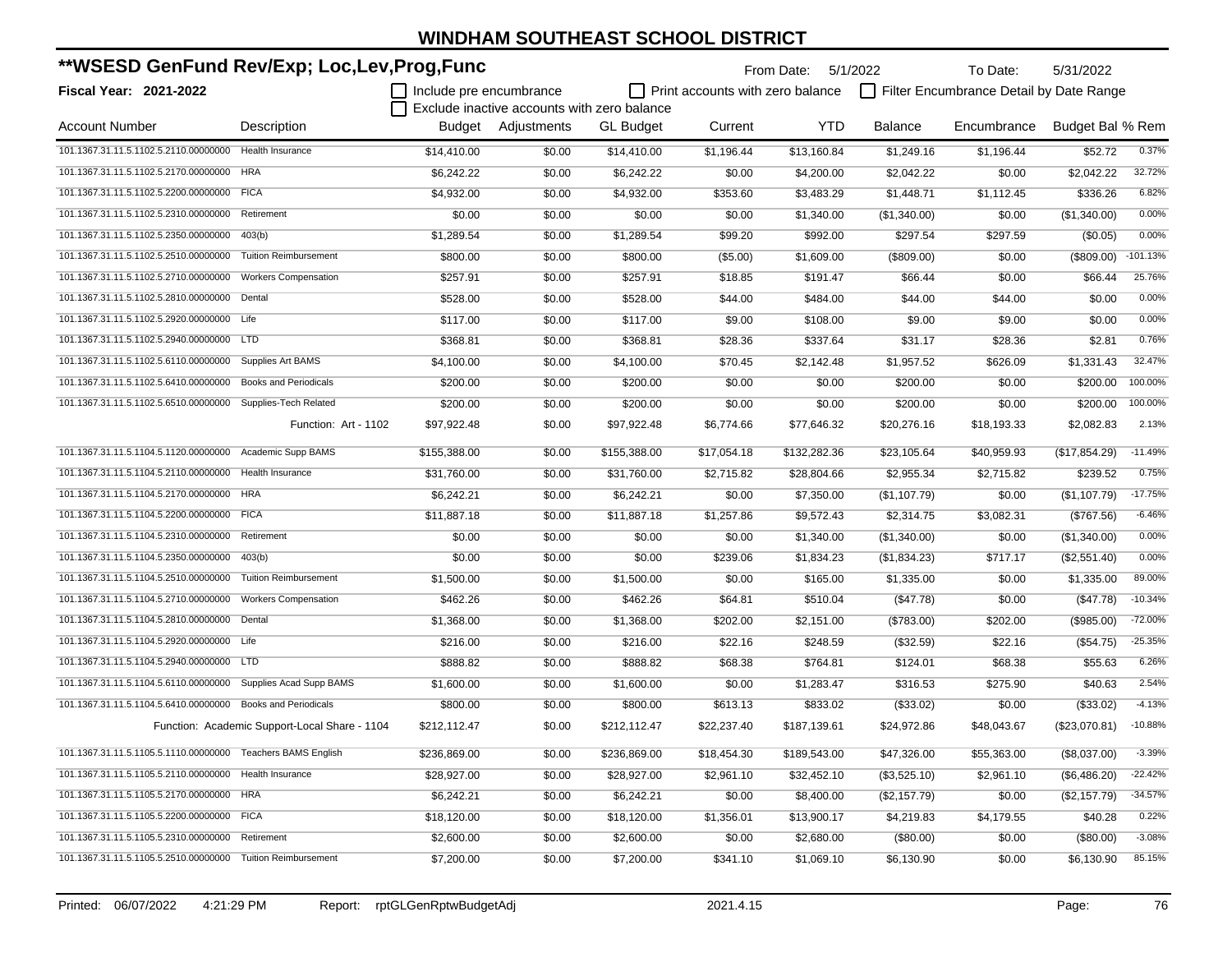| **WSESD GenFund Rev/Exp; Loc,Lev,Prog,Func                  |                                   |                         |                                             |                  |                                         | From Date: 5/1/2022 |                | To Date:                                | 5/31/2022        |           |
|-------------------------------------------------------------|-----------------------------------|-------------------------|---------------------------------------------|------------------|-----------------------------------------|---------------------|----------------|-----------------------------------------|------------------|-----------|
| <b>Fiscal Year: 2021-2022</b>                               |                                   | Include pre encumbrance |                                             |                  | $\Box$ Print accounts with zero balance |                     |                | Filter Encumbrance Detail by Date Range |                  |           |
|                                                             |                                   |                         | Exclude inactive accounts with zero balance |                  |                                         |                     |                |                                         |                  |           |
| <b>Account Number</b>                                       | Description                       |                         | Budget Adjustments                          | <b>GL Budget</b> | Current                                 | YTD                 | <b>Balance</b> | Encumbrance                             | Budget Bal % Rem |           |
| 101.1367.31.11.5.1105.5.2710.00000000                       | <b>Workers Compensation</b>       | \$947.48                | \$0.00                                      | \$947.48         | \$70.13                                 | \$732.37            | \$215.11       | \$0.00                                  | \$215.11         | 22.70%    |
| 101.1367.31.11.5.1105.5.2810.00000000                       | Dental                            | \$2,736.00              | \$0.00                                      | \$2,736.00       | \$272.00                                | \$3,024.00          | (\$288.00)     | \$272.00                                | (\$560.00)       | $-20.47%$ |
| 101.1367.31.11.5.1105.5.2920.00000000                       | Life                              | \$243.00                | \$0.00                                      | \$243.00         | \$34.60                                 | \$391.00            | (\$148.00)     | \$34.60                                 | (\$182.60)       | $-75.14%$ |
| 101.1367.31.11.5.1105.5.2940.00000000                       | <b>LTD</b>                        | \$747.04                | \$0.00                                      | \$747.04         | \$105.56                                | \$1,191.67          | (\$444.63)     | \$105.56                                | (\$550.19)       | $-73.65%$ |
| 101.1367.31.11.5.1105.5.6110.00000000                       | <b>Supplies English BAMS</b>      | \$3,500.00              | \$0.00                                      | \$3,500.00       | \$189.95                                | \$3,250.34          | \$249.66       | \$1,098.61                              | (\$848.95)       | $-24.26%$ |
| 101.1367.31.11.5.1105.5.6410.00000000                       | <b>Books and Periodicals</b>      | \$4,200.00              | \$0.00                                      | \$4,200.00       | \$0.00                                  | \$2,394.36          | \$1,805.64     | \$620.00                                | \$1,185.64       | 28.23%    |
| 101.1367.31.11.5.1105.5.6510.00000000                       | Supplies-Tech Related             | \$1,300.00              | \$0.00                                      | \$1,300.00       | \$0.00                                  | \$1,162.27          | \$137.73       | \$70.20                                 | \$67.53          | 5.19%     |
|                                                             | Function: English - 1105          | \$313,631.73            | \$0.00                                      | \$313,631.73     | \$23,784.75                             | \$260,190.38        | \$53,441.35    | \$64,704.62                             | (\$11,263.27)    | $-3.59%$  |
| 101.1367.31.11.5.1106.5.1110.00000000                       | Teachers BAMS Foreign Language    | \$49,811.00             | \$0.00                                      | \$49,811.00      | \$3,578.62                              | \$35,786.20         | \$14,024.80    | \$10,735.80                             | \$3,289.00       | 6.60%     |
| 101.1367.31.11.5.1106.5.2110.00000000                       | <b>Health Insurance</b>           | \$0.00                  | \$0.00                                      | \$0.00           | \$603.50                                | \$5,431.50          | (\$5,431.50)   | \$603.50                                | (\$6,035.00)     | 0.00%     |
| 101.1367.31.11.5.1106.5.2170.00000000                       | <b>HRA</b>                        | \$1,560.55              | \$0.00                                      | \$1,560.55       | \$0.00                                  | \$0.00              | \$1,560.55     | \$0.00                                  | \$1,560.55       | 100.00%   |
| 101.1367.31.11.5.1106.5.2180.00000000                       | <b>HSA</b>                        | \$0.00                  | \$0.00                                      | \$0.00           | \$0.00                                  | \$2,100.00          | (\$2,100.00)   | \$0.00                                  | (\$2,100.00)     | 0.00%     |
| 101.1367.31.11.5.1106.5.2200.00000000                       | <b>FICA</b>                       | \$3,811.00              | \$0.00                                      | \$3,811.00       | \$262.22                                | \$2,634.18          | \$1,176.82     | \$809.75                                | \$367.07         | 9.63%     |
| 101.1367.31.11.5.1106.5.2510.00000000                       | <b>Tuition Reimbursement</b>      | \$1,900.00              | \$0.00                                      | \$1,900.00       | \$0.00                                  | \$0.00              | \$1,900.00     | \$0.00                                  | \$1.900.00       | 100.00%   |
| 101.1367.31.11.5.1106.5.2710.00000000                       | <b>Workers Compensation</b>       | \$199.24                | \$0.00                                      | \$199.24         | \$13.60                                 | \$138.14            | \$61.10        | \$0.00                                  | \$61.10          | 30.67%    |
| 101.1367.31.11.5.1106.5.2810.00000000                       | Dental                            | \$0.00                  | \$0.00                                      | \$0.00           | \$44.00                                 | \$418.00            | (\$418.00)     | \$44.00                                 | (\$462.00)       | 0.00%     |
| 101.1367.31.11.5.1106.5.2920.00000000                       | Life                              | \$89.00                 | \$0.00                                      | \$89.00          | \$6.92                                  | \$65.74             | \$23.26        | \$6.92                                  | \$16.34          | 18.36%    |
| 101.1367.31.11.5.1106.5.2940.00000000 LTD                   |                                   | \$352.24                | \$0.00                                      | \$352.24         | \$20.46                                 | \$194.37            | \$157.87       | \$20.46                                 | \$137.41         | 39.01%    |
| 101.1367.31.11.5.1106.5.6110.00000000                       | Supplies Foreign Lang BAMS        | \$1,135.00              | \$0.00                                      | \$1,135.00       | \$0.00                                  | \$41.24             | \$1,093.76     | \$0.00                                  | \$1,093.76       | 96.37%    |
| 101.1367.31.11.5.1106.5.6410.00000000                       | <b>Books and Periodicals</b>      | \$750.00                | \$0.00                                      | \$750.00         | \$0.00                                  | \$100.97            | \$649.03       | \$0.00                                  | \$649.03         | 86.54%    |
| 101.1367.31.11.5.1106.5.6510.00000000 Supplies-Tech Related |                                   | \$720.00                | \$0.00                                      | \$720.00         | \$0.00                                  | \$998.00            | (\$278.00)     | \$0.00                                  | (\$278.00)       | $-38.61%$ |
|                                                             | Function: Foreign Language - 1106 | \$60,328.03             | \$0.00                                      | \$60,328.03      | \$4,529.32                              | \$47,908.34         | \$12,419.69    | \$12,220.43                             | \$199.26         | 0.33%     |
| 101.1367.31.11.5.1108.5.1110.00000000                       | Teachers BAMS Phys Ed             | \$139,186.00            | \$0.00                                      | \$139,186.00     | \$10,706.62                             | \$107,066.20        | \$32,119.80    | \$32,119.80                             | \$0.00           | 0.00%     |
| 101.1367.31.11.5.1108.5.2110.00000000                       | <b>Health Insurance</b>           | \$33,117.00             | \$0.00                                      | \$33,117.00      | \$637.06                                | \$10,791.50         | \$22,325.50    | \$637.06                                | \$21,688.44      | 65.49%    |
| 101.1367.31.11.5.1108.5.2170.00000000                       | <b>HRA</b>                        | \$6,242.22              | \$0.00                                      | \$6,242.22       | \$0.00                                  | \$4,200.00          | \$2,042.22     | \$0.00                                  | \$2,042.22       | 32.72%    |
| 101.1367.31.11.5.1108.5.2200.00000000                       | <b>FICA</b>                       | \$10,648.00             | \$0.00                                      | \$10,648.00      | \$811.23                                | \$7,959.48          | \$2,688.52     | \$2,429.95                              | \$258.57         | 2.43%     |
| 101.1367.31.11.5.1108.5.2350.00000000                       | 403(b)                            | \$2,783.72              | \$0.00                                      | \$2,783.72       | \$214.14                                | \$2,141.40          | \$642.32       | \$642.40                                | (\$0.08)         | 0.00%     |
| 101.1367.31.11.5.1108.5.2510.00000000 Tuition Reimbursement |                                   | \$2,500.00              | \$0.00                                      | \$2,500.00       | \$0.00                                  | \$1,935.00          | \$565.00       | \$0.00                                  | \$565.00         | 22.60%    |
| 101.1367.31.11.5.1108.5.2710.00000000 Workers Compensation  |                                   | \$556.74                | \$0.00                                      | \$556.74         | \$40.69                                 | \$413.31            | \$143.43       | \$0.00                                  | \$143.43         | 25.76%    |
| 101.1367.31.11.5.1108.5.2810.00000000 Dental                |                                   | \$2,112.00              | \$0.00                                      | \$2,112.00       | \$184.00                                | \$1,800.00          | \$312.00       | \$184.00                                | \$128.00         | 6.06%     |
| 101.1367.31.11.5.1108.5.2920.00000000 Life                  |                                   | \$252.00                | \$0.00                                      | \$252.00         | \$19.38                                 | \$232.56            | \$19.44        | \$19.38                                 | \$0.06           | 0.02%     |
| 101.1367.31.11.5.1108.5.2940.00000000 LTD                   |                                   | \$796.15                | \$0.00                                      | \$796.15         | \$61.24                                 | \$730.80            | \$65.35        | \$61.24                                 | \$4.11           | 0.52%     |
| 101.1367.31.11.5.1108.5.6110.00000000 Supplies Phys Ed BAMS |                                   | \$1,500.00              | \$0.00                                      | \$1,500.00       | \$0.00                                  | \$1,544.44          | (\$44.44)      | \$0.00                                  | (\$44.44)        | $-2.96%$  |
|                                                             | Function: Phys Ed - 1108          | \$199,693.83            | \$0.00                                      | \$199,693.83     | \$12,674.36                             | \$138,814.69        | \$60,879.14    | \$36,093.83                             | \$24,785.31      | 12.41%    |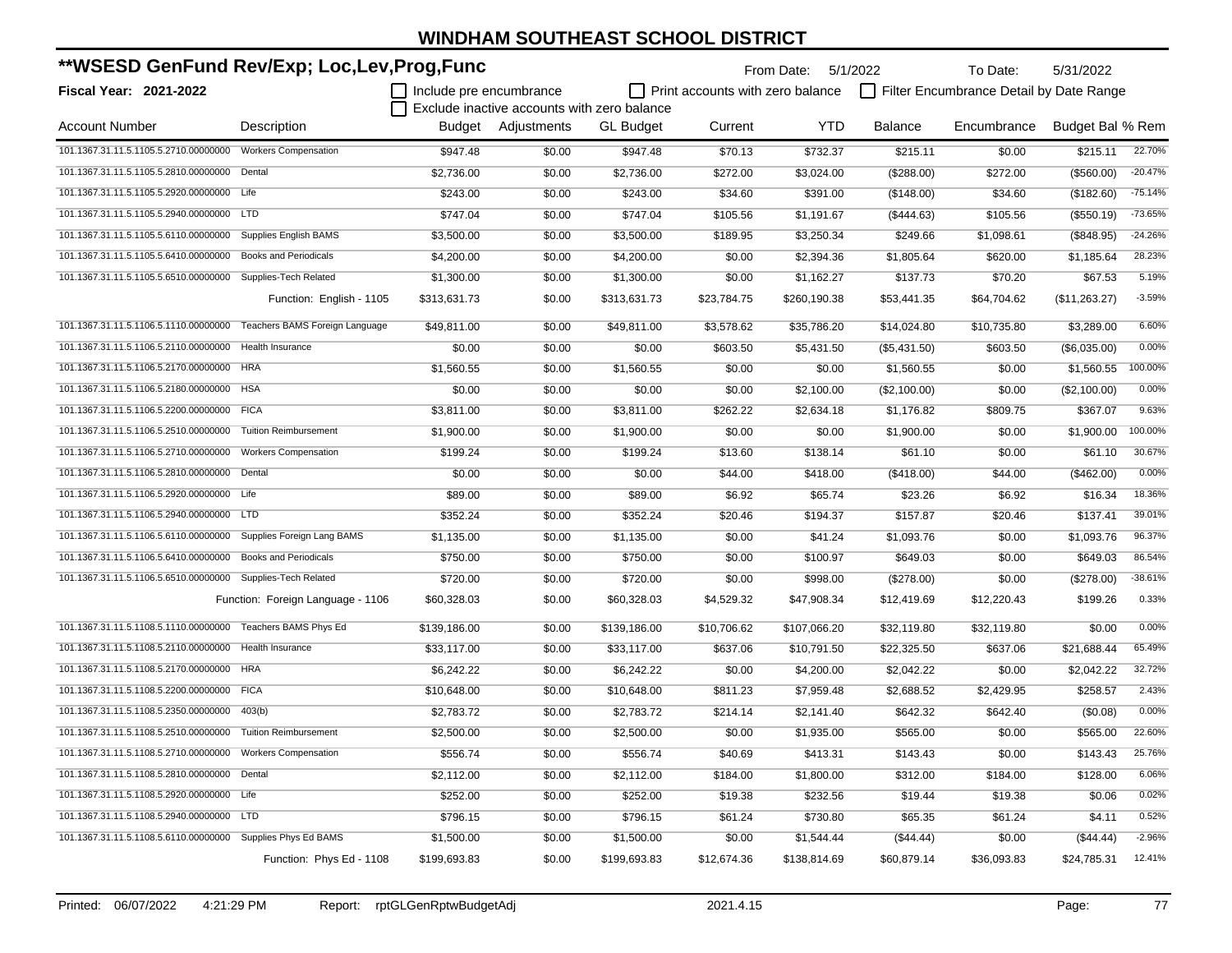| **WSESD GenFund Rev/Exp; Loc,Lev,Prog,Func                     |                                               |                         |                                             |                  | From Date:                              |              | 5/1/2022     | To Date:                                | 5/31/2022        |           |
|----------------------------------------------------------------|-----------------------------------------------|-------------------------|---------------------------------------------|------------------|-----------------------------------------|--------------|--------------|-----------------------------------------|------------------|-----------|
| <b>Fiscal Year: 2021-2022</b>                                  |                                               | Include pre encumbrance |                                             |                  | $\Box$ Print accounts with zero balance |              |              | Filter Encumbrance Detail by Date Range |                  |           |
|                                                                |                                               |                         | Exclude inactive accounts with zero balance |                  |                                         |              |              |                                         |                  |           |
| <b>Account Number</b>                                          | Description                                   |                         | Budget Adjustments                          | <b>GL Budget</b> | Current                                 | YTD          | Balance      | Encumbrance                             | Budget Bal % Rem |           |
| 101.1367.31.11.5.1109.5.1110.00000000                          | Teachers BAMS Fam and Cons<br>Science         | \$79,646.00             | \$0.00                                      | \$79,646.00      | \$6,126.62                              | \$61,381.00  | \$18,265.00  | \$18,379.80                             | (\$114.80)       | $-0.14%$  |
| 101.1367.31.11.5.1109.5.2110.00000000                          | Health Insurance                              | \$21,254.00             | \$0.00                                      | \$21,254.00      | \$1,764.66                              | \$19,411.26  | \$1,842.74   | \$1,764.66                              | \$78.08          | 0.37%     |
| 101.1367.31.11.5.1109.5.2170.00000000                          | <b>HRA</b>                                    | \$3,121.11              | \$0.00                                      | \$3,121.11       | \$0.00                                  | \$4,200.00   | (\$1,078.89) | \$0.00                                  | (\$1,078.89)     | $-34.57%$ |
| 101.1367.31.11.5.1109.5.2200.00000000 FICA                     |                                               | \$6,093.00              | \$0.00                                      | \$6,093.00       | \$432.77                                | \$4,289.69   | \$1,803.31   | \$1,369.19                              | \$434.12         | 7.12%     |
| 101.1367.31.11.5.1109.5.2350.00000000                          | 403(b)                                        | \$1,592.92              | \$0.00                                      | \$1,592.92       | \$122.54                                | \$1,225.40   | \$367.52     | \$367.60                                | (\$0.08)         | $-0.01%$  |
| 101.1367.31.11.5.1109.5.2510.00000000                          | <b>Tuition Reimbursement</b>                  | \$1,200.00              | \$0.00                                      | \$1,200.00       | \$0.00                                  | \$2,025.00   | (\$825.00)   | \$0.00                                  | (\$825.00)       | $-68.75%$ |
| 101.1367.31.11.5.1109.5.2710.00000000                          | <b>Workers Compensation</b>                   | \$318.58                | \$0.00                                      | \$318.58         | \$23.28                                 | \$236.94     | \$81.64      | \$0.00                                  | \$81.64          | 25.63%    |
| 101.1367.31.11.5.1109.5.2810.00000000                          | Dental                                        | \$1,680.00              | \$0.00                                      | \$1,680.00       | \$140.00                                | \$1,540.00   | \$140.00     | \$140.00                                | \$0.00           | 0.00%     |
| 101.1367.31.11.5.1109.5.2920.00000000 Life                     |                                               | \$144.00                | \$0.00                                      | \$144.00         | \$11.08                                 | \$132.96     | \$11.04      | \$11.08                                 | (\$0.04)         | $-0.03%$  |
| 101.1367.31.11.5.1109.5.2940.00000000 LTD                      |                                               | \$455.58                | \$0.00                                      | \$455.58         | \$35.04                                 | \$419.00     | \$36.58      | \$35.04                                 | \$1.54           | 0.34%     |
| 101.1367.31.11.5.1109.5.4310.00000000 NonTechnlgy Repair/Maint |                                               | \$300.00                | \$0.00                                      | \$300.00         | \$0.00                                  | \$0.00       | \$300.00     | \$0.00                                  | \$300.00         | 100.00%   |
| 101.1367.31.11.5.1109.5.6110.00000000                          | Supplies Family & Cons Science<br><b>BAMS</b> | \$4,000.00              | \$0.00                                      | \$4,000.00       | \$235.38                                | \$3,841.07   | \$158.93     | \$0.00                                  | \$158.93         | 3.97%     |
| 101.1367.31.11.5.1109.5.6410.00000000                          | <b>Books and Periodicals</b>                  | \$387.00                | \$0.00                                      | \$387.00         | \$0.00                                  | \$0.00       | \$387.00     | \$0.00                                  | \$387.00         | 100.00%   |
| 101.1367.31.11.5.1109.5.6510.00000000 Supplies-Tech Related    |                                               | \$3,100.00              | \$0.00                                      | \$3,100.00       | \$0.00                                  | \$0.00       | \$3,100.00   | \$0.00                                  | \$3.100.00       | 100.00%   |
|                                                                | Function: Family & Consumer Science - 1109    | \$123,292.19            | \$0.00                                      | \$123,292.19     | \$8,891.37                              | \$98,702.32  | \$24,589.87  | \$22,067.37                             | \$2,522.50       | 2.05%     |
| 101.1367.31.11.5.1110.5.1110.00000000 Teachers BAMS Tech Ed    |                                               | \$59,540.00             | \$0.00                                      | \$59.540.00      | \$4,580.00                              | \$45,800.00  | \$13,740.00  | \$13,740.00                             | \$0.00           | 0.00%     |
| 101.1367.31.11.5.1110.5.2110.00000000                          | Health Insurance                              | \$14.410.00             | \$0.00                                      | \$14,410.00      | \$1,196.44                              | \$13,160.84  | \$1,249.16   | \$1,196.44                              | \$52.72          | 0.37%     |
| 101.1367.31.11.5.1110.5.2170.00000000 HRA                      |                                               | \$3,121.11              | \$0.00                                      | \$3,121.11       | \$0.00                                  | \$4,200.00   | (\$1,078.89) | \$0.00                                  | (\$1,078.89)     | $-34.57%$ |
| 101.1367.31.11.5.1110.5.2200.00000000 FICA                     |                                               | \$4,923.00              | \$0.00                                      | \$4,923.00       | \$327.94                                | \$3,256.92   | \$1,666.08   | \$1,028.34                              | \$637.74         | 12.95%    |
| 101.1367.31.11.5.1110.5.2310.00000000                          | Retirement                                    | \$1,300.00              | \$0.00                                      | \$1,300.00       | \$0.00                                  | \$1,340.00   | (\$40.00)    | \$0.00                                  | $(\$40.00)$      | $-3.08%$  |
| 101.1367.31.11.5.1110.5.2350.00000000                          | 403(b)                                        | \$1,190.80              | \$0.00                                      | \$1,190.80       | \$91.60                                 | \$916.00     | \$274.80     | \$274.80                                | \$0.00           | 0.00%     |
| 101.1367.31.11.5.1110.5.2510.00000000                          | <b>Tuition Reimbursement</b>                  | \$1,000.00              | \$0.00                                      | \$1,000.00       | \$650.00                                | \$1,825.00   | (\$825.00)   | \$0.00                                  | (\$825.00)       | $-82.50%$ |
| 101.1367.31.11.5.1110.5.2710.00000000                          | <b>Workers Compensation</b>                   | \$257.40                | \$0.00                                      | \$257.40         | \$17.40                                 | \$176.76     | \$80.64      | \$0.00                                  | \$80.64          | 31.33%    |
| 101.1367.31.11.5.1110.5.2810.00000000                          | Dental                                        | \$1,056.00              | \$0.00                                      | \$1,056.00       | \$88.00                                 | \$968.00     | \$88.00      | \$88.00                                 | \$0.00           | 0.00%     |
| 101.1367.31.11.5.1110.5.2920.00000000 Life                     |                                               | \$108.00                | \$0.00                                      | \$108.00         | \$8.30                                  | \$99.60      | \$8.40       | \$8.30                                  | \$0.10           | 0.09%     |
| 101.1367.31.11.5.1110.5.2940.00000000 LTD                      |                                               | \$340.57                | \$0.00                                      | \$340.57         | \$26.20                                 | \$311.80     | \$28.77      | \$26.20                                 | \$2.57           | 0.75%     |
| 101.1367.31.11.5.1110.5.4310.00000000                          | NonTechnlgy Repair/Maint                      | \$50.00                 | \$0.00                                      | \$50.00          | \$0.00                                  | \$0.00       | \$50.00      | \$0.00                                  | \$50.00          | 100.00%   |
| 101.1367.31.11.5.1110.5.6110.00000000 Supplies Tech Ed BAMS    |                                               | \$3,890.00              | \$0.00                                      | \$3,890.00       | \$474.80                                | \$3,196.06   | \$693.94     | \$128.72                                | \$565.22         | 14.53%    |
|                                                                | Function: Tech Ed - 1110                      | \$91,186.88             | \$0.00                                      | \$91,186.88      | \$7,460.68                              | \$75,250.98  | \$15,935.90  | \$16,490.80                             | (\$554.90)       | $-0.61%$  |
| 101.1367.31.11.5.1111.5.1110.00000000 Teachers BAMS Math       |                                               | \$274,346.00            | \$0.00                                      | \$274,346.00     | \$21,349.16                             | \$213,491.60 | \$60,854.40  | \$64,047.40                             | ( \$3,193.00)    | $-1.16%$  |
| 101.1367.31.11.5.1111.5.2110.00000000 Health Insurance         |                                               | \$71,435.00             | \$0.00                                      | \$71,435.00      | \$5,931.04                              | \$65,241.44  | \$6,193.56   | \$5,931.04                              | \$262.52         | 0.37%     |
| 101.1367.31.11.5.1111.5.2170.00000000 HRA                      |                                               | \$10,923.88             | \$0.00                                      | \$10,923.88      | \$0.00                                  | \$14,700.00  | (\$3,776.12) | \$0.00                                  | (\$3,776.12)     | $-34.57%$ |
| 101.1367.31.11.5.1111.5.2200.00000000 FICA                     |                                               | \$20,987.00             | \$0.00                                      | \$20,987.00      | \$1,524.40                              | \$15,062.19  | \$5,924.81   | \$4,788.67                              | \$1,136.14       | 5.41%     |
| 101.1367.31.11.5.1111.5.2310.00000000 Retirement               |                                               | \$1,300.00              | \$0.00                                      | \$1,300.00       | \$0.00                                  | \$1,340.00   | $(\$40.00)$  | \$0.00                                  | (\$40.00)        | $-3.08%$  |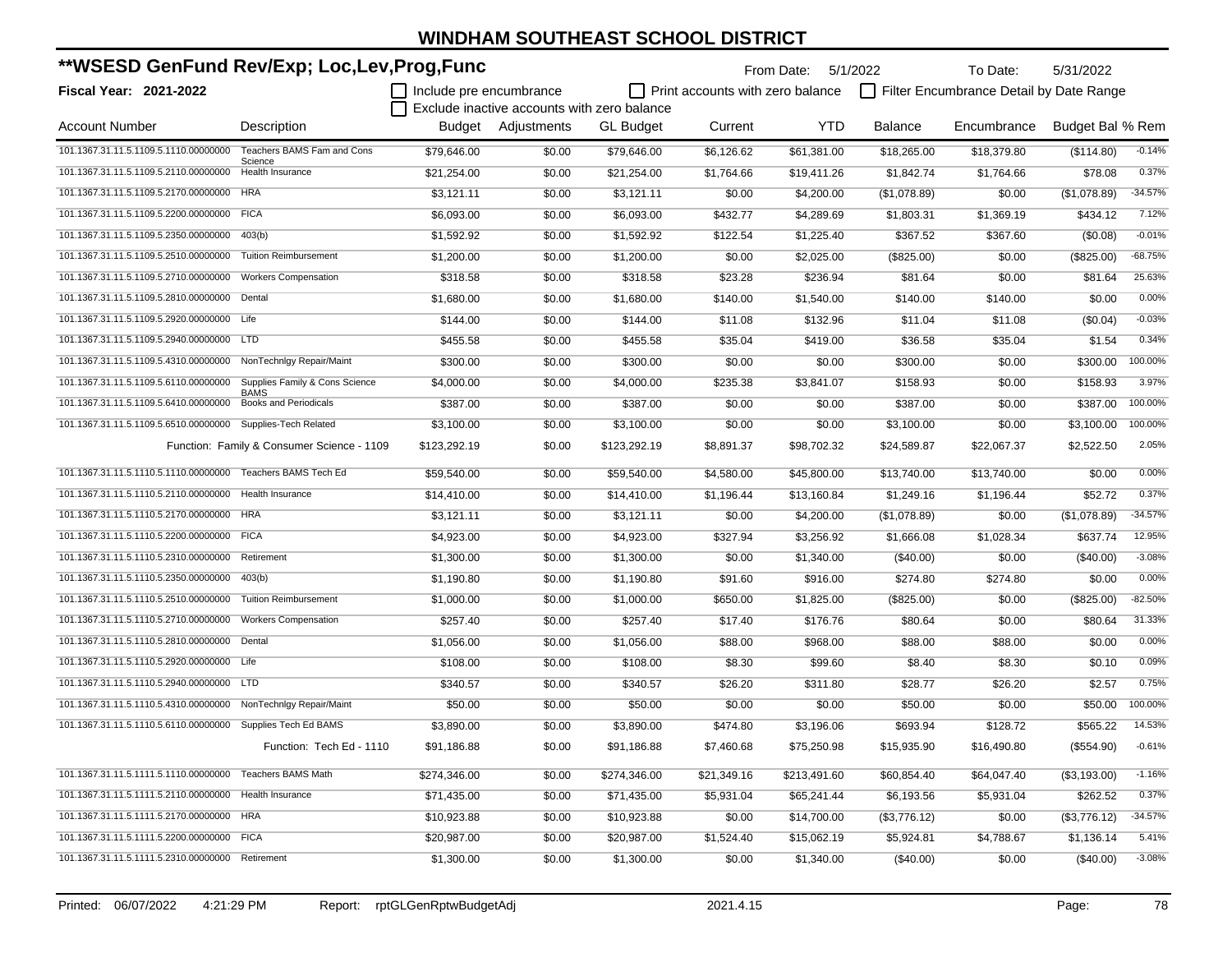| **WSESD GenFund Rev/Exp; Loc,Lev,Prog,Func                         |                              |                         |                                             | From Date:       | 5/1/2022                         | To Date:     | 5/31/2022      |                                         |                  |            |
|--------------------------------------------------------------------|------------------------------|-------------------------|---------------------------------------------|------------------|----------------------------------|--------------|----------------|-----------------------------------------|------------------|------------|
| Fiscal Year: 2021-2022                                             |                              | Include pre encumbrance |                                             |                  | Print accounts with zero balance |              |                | Filter Encumbrance Detail by Date Range |                  |            |
|                                                                    |                              |                         | Exclude inactive accounts with zero balance |                  |                                  |              |                |                                         |                  |            |
| Account Number                                                     | Description                  |                         | Budget Adjustments                          | <b>GL</b> Budget | Current                          | <b>YTD</b>   | <b>Balance</b> | Encumbrance                             | Budget Bal % Rem |            |
| 101.1367.31.11.5.1111.5.2350.00000000                              | 403(b)                       | \$4.294.14              | \$0.00                                      | \$4.294.14       | \$330.34                         | \$3,303.40   | \$990.74       | \$990.97                                | (\$0.23)         | $-0.01%$   |
| 101.1367.31.11.5.1111.5.2510.00000000                              | <b>Tuition Reimbursement</b> | \$4,500.00              | \$0.00                                      | \$4,500.00       | \$0.00                           | \$0.00       | \$4,500.00     | \$0.00                                  | \$4,500.00       | 100.00%    |
| 101.1367.31.11.5.1111.5.2710.00000000                              | <b>Workers Compensation</b>  | \$1,097.38              | \$0.00                                      | \$1,097.38       | \$81.13                          | \$824.10     | \$273.28       | \$0.00                                  | \$273.28         | 24.90%     |
| 101.1367.31.11.5.1111.5.2810.00000000                              | Dental                       | \$5,568.00              | \$0.00                                      | \$5,568.00       | \$464.00                         | \$5,104.00   | \$464.00       | \$464.00                                | \$0.00           | 0.00%      |
| 101.1367.31.11.5.1111.5.2920.00000000 Life                         |                              | \$108.00                | \$0.00                                      | \$108.00         | \$39.46                          | \$470.02     | (\$362.02)     | \$39.46                                 | $(\$401.48)$     | $-371.74%$ |
| 101.1367.31.11.5.1111.5.2940.00000000                              | <b>LTD</b>                   | \$341.14                | \$0.00                                      | \$341.14         | \$122.10                         | \$1,465.96   | (\$1,124.82)   | \$122.10                                | (\$1,246.92)     | -365.52%   |
| 101.1367.31.11.5.1111.5.5810.00000000 Travel                       |                              | \$500.00                | \$0.00                                      | \$500.00         | \$0.00                           | \$0.00       | \$500.00       | \$0.00                                  | \$500.00         | 100.00%    |
| 101.1367.31.11.5.1111.5.6110.00000000                              | Supplies Math BAMS           | \$3,500.00              | \$0.00                                      | \$3,500.00       | \$0.00                           | \$89.41      | \$3,410.59     | \$1,704.64                              | \$1,705.95       | 48.74%     |
| 101.1367.31.11.5.1111.5.6410.00000000 Books and Periodicals        |                              | \$500.00                | \$0.00                                      | \$500.00         | \$0.00                           | \$0.00       | \$500.00       | \$0.00                                  | \$500.00         | 100.00%    |
| 101.1367.31.11.5.1111.5.8110.00000000                              | Dues and Fees - Staff        | \$400.00                | \$0.00                                      | \$400.00         | \$0.00                           | \$0.00       | \$400.00       | \$0.00                                  | \$400.00         | 100.00%    |
| 101.1367.31.11.5.1111.5.8120.00000000 Dues and Fees - Students     |                              | \$400.00                | \$0.00                                      | \$400.00         | \$0.00                           | \$0.00       | \$400.00       | \$0.00                                  | \$400.00         | 100.00%    |
|                                                                    | Function: Math - 1111        | \$400,200.54            | \$0.00                                      | \$400,200.54     | \$29,841.63                      | \$321,092.12 | \$79,108.42    | \$78,088.28                             | \$1,020.14       | 0.25%      |
| 101.1367.31.11.5.1113.5.1110.00000000                              | <b>Teachers BAMS Science</b> | \$273,428.00            | \$0.00                                      | \$273,428.00     | \$17,165.32                      | \$171,653.20 | \$101.774.80   | \$51,495.80                             | \$50,279.00      | 18.39%     |
| 101.1367.31.11.5.1113.5.2110.00000000                              | Health Insurance             | \$54,250.00             | \$0.00                                      | \$54,250.00      | \$4,583.08                       | \$43,770.28  | \$10,479.72    | \$4,583.08                              | \$5.896.64       | 10.87%     |
| 101.1367.31.11.5.1113.5.2170.00000000                              | <b>HRA</b>                   | \$12,484.44             | \$0.00                                      | \$12,484.44      | \$0.00                           | \$15,225.00  | (\$2,740.56)   | \$0.00                                  | (\$2,740.56)     | $-21.95%$  |
| 101.1367.31.11.5.1113.5.2200.00000000 FICA                         |                              | \$20,917.00             | \$0.00                                      | \$20,917.00      | \$1,213.26                       | \$12,124.48  | \$8.792.52     | \$3,835.12                              | \$4,957.40       | 23.70%     |
| 101.1367.31.11.5.1113.5.2310.00000000                              | Retirement                   | \$0.00                  | \$0.00                                      | \$0.00           | \$0.00                           | \$4,020.00   | (\$4,020.00)   | \$0.00                                  | (\$4,020.00)     | 0.00%      |
| 101.1367.31.11.5.1113.5.2350.00000000                              | 403(b)                       | \$4,228.98              | \$0.00                                      | \$4,228.98       | \$180.08                         | \$1,800.80   | \$2,428.18     | \$540.20                                | \$1,887.98       | 44.64%     |
| 101.1367.31.11.5.1113.5.2510.00000000                              | <b>Tuition Reimbursement</b> | \$5,000.00              | \$0.00                                      | \$5,000.00       | \$0.00                           | \$903.35     | \$4,096.65     | \$0.00                                  | \$4,096.65       | 81.93%     |
| 101.1367.31.11.5.1113.5.2710.00000000                              | <b>Workers Compensation</b>  | \$1,093.71              | \$0.00                                      | \$1,093.71       | \$65.23                          | \$662.59     | \$431.12       | \$0.00                                  | \$431.12         | 39.42%     |
| 101.1367.31.11.5.1113.5.2810.00000000                              | Dental                       | \$5,472.00              | \$0.00                                      | \$5,472.00       | \$360.00                         | \$3,460.00   | \$2,012.00     | \$360.00                                | \$1,652.00       | 30.19%     |
| 101.1367.31.11.5.1113.5.2920.00000000 Life                         |                              | \$342.00                | \$0.00                                      | \$342.00         | \$31.82                          | \$326.85     | \$15.15        | \$31.82                                 | (\$16.67)        | $-4.87%$   |
| 101.1367.31.11.5.1113.5.2940.00000000 LTD                          |                              | \$1,071.67              | \$0.00                                      | \$1,071.67       | \$98.20                          | \$1,009.57   | \$62.10        | \$98.20                                 | (\$36.10)        | $-3.37%$   |
| 101.1367.31.11.5.1113.5.4310.00000000 NonTechnlgy Repair/Maint     |                              | \$200.00                | \$0.00                                      | \$200.00         | \$0.00                           | \$0.00       | \$200.00       | \$0.00                                  | \$200.00         | 100.00%    |
| 101.1367.31.11.5.1113.5.6110.00000000                              | Supplies Science BAMS        | \$8,100.00              | \$0.00                                      | \$8,100.00       | \$180.74                         | \$2,974.42   | \$5,125.58     | \$1,126.35                              | \$3,999.23       | 49.37%     |
| 101.1367.31.11.5.1113.5.6410.00000000                              | <b>Books and Periodicals</b> | \$1,600.00              | \$0.00                                      | \$1,600.00       | \$0.00                           | \$550.57     | \$1,049.43     | \$0.00                                  | \$1,049.43       | 65.59%     |
| 101.1367.31.11.5.1113.5.6510.00000000                              | Supplies-Tech Related        | \$1,200.00              | \$0.00                                      | \$1,200.00       | \$0.00                           | \$209.99     | \$990.01       | \$0.00                                  | \$990.01         | 82.50%     |
| 101.1367.31.11.5.1113.5.8110.00000000 Dues and Fees - Staff        |                              | \$300.00                | \$0.00                                      | \$300.00         | \$0.00                           | \$0.00       | \$300.00       | \$0.00                                  | \$300.00         | 100.00%    |
|                                                                    | Function: Science - 1113     | \$389,687.80            | \$0.00                                      | \$389,687.80     | \$23,877.73                      | \$258,691.10 | \$130,996.70   | \$62,070.57                             | \$68,926.13      | 17.69%     |
| 101.1367.31.11.5.1115.5.1110.00000000 Teachers BAMS Social Studies |                              | \$259,470.00            | \$0.00                                      | \$259,470.00     | \$20,618.18                      | \$211,077.94 | \$48,392.06    | \$61,854.46                             | (\$13,462.40)    | $-5.19%$   |
| 101.1367.31.11.5.1115.5.2110.00000000 Health Insurance             |                              | \$31,760.00             | \$0.00                                      | \$31,760.00      | \$4,725.76                       | \$42,814.69  | (\$11,054.69)  | \$4,725.76                              | (\$15,780.45)    | $-49.69%$  |
| 101.1367.31.11.5.1115.5.2170.00000000 HRA                          |                              | \$4,681.66              | \$0.00                                      | \$4,681.66       | \$0.00                           | \$11,550.00  | (\$6,868.34)   | \$0.00                                  | (\$6,868.34)     | $-146.71%$ |
| 101.1367.31.11.5.1115.5.2200.00000000 FICA                         |                              | \$20,952.00             | \$0.00                                      | \$20,952.00      | \$1,484.49                       | \$15,149.80  | \$5,802.20     | \$4,625.23                              | \$1,176.97       | 5.62%      |
| 101.1367.31.11.5.1115.5.2310.00000000 Retirement                   |                              | \$0.00                  | \$0.00                                      | \$0.00           | \$0.00                           | \$1,340.00   | (\$1,340.00)   | \$0.00                                  | (\$1,340.00)     | 0.00%      |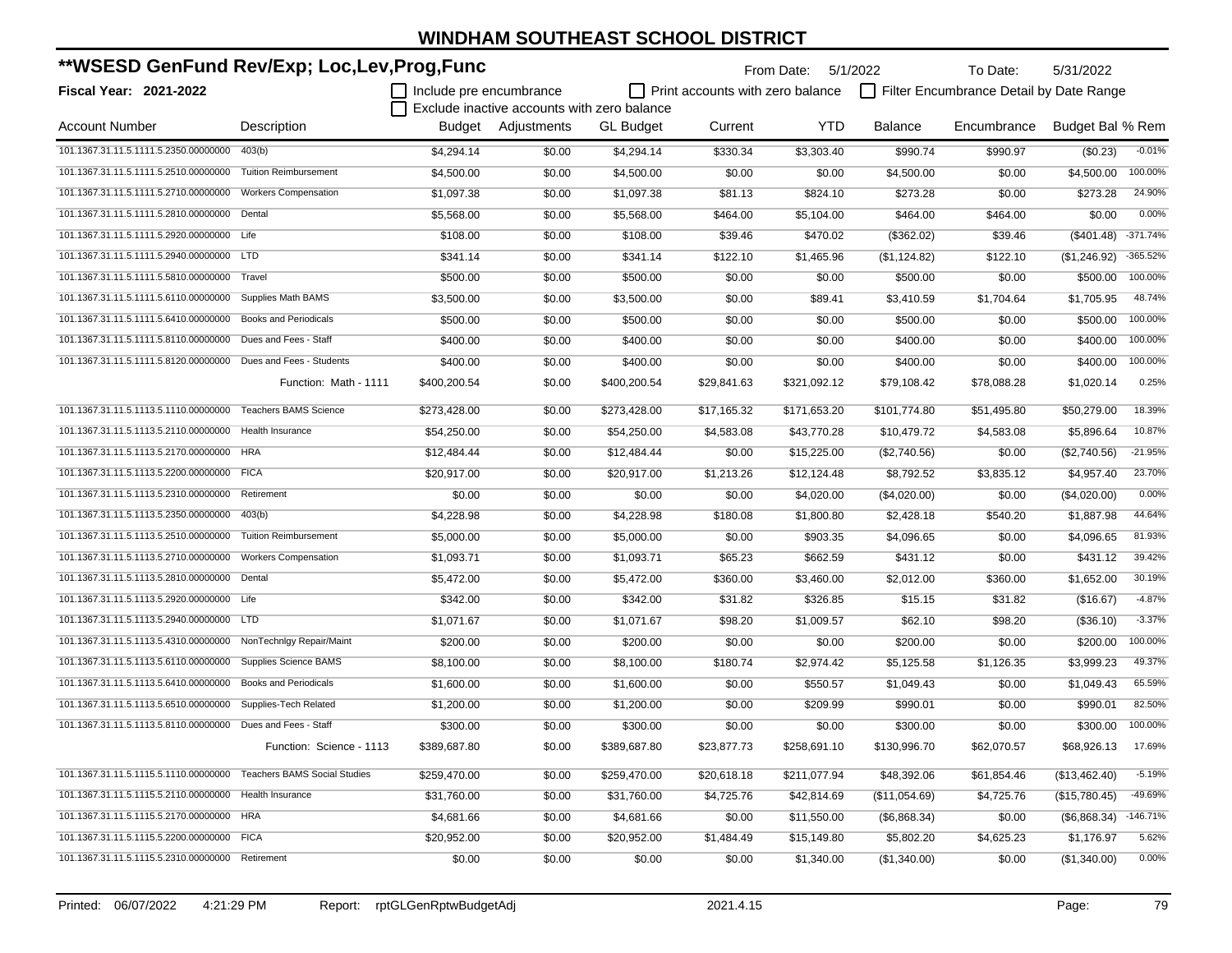| **WSESD GenFund Rev/Exp; Loc,Lev,Prog,Func                    |                                     |                         |                                             | From Date: 5/1/2022 |                                         | To Date:     | 5/31/2022      |                                         |                  |            |
|---------------------------------------------------------------|-------------------------------------|-------------------------|---------------------------------------------|---------------------|-----------------------------------------|--------------|----------------|-----------------------------------------|------------------|------------|
| <b>Fiscal Year: 2021-2022</b>                                 |                                     | Include pre encumbrance |                                             |                     | $\Box$ Print accounts with zero balance |              |                | Filter Encumbrance Detail by Date Range |                  |            |
|                                                               |                                     |                         | Exclude inactive accounts with zero balance |                     |                                         |              |                |                                         |                  |            |
| <b>Account Number</b>                                         | Description                         |                         | Budget Adjustments                          | <b>GL Budget</b>    | Current                                 | <b>YTD</b>   | <b>Balance</b> | Encumbrance                             | Budget Bal % Rem |            |
| 101.1367.31.11.5.1115.5.2350.00000000                         | 403(b)                              | \$5,427.70              | \$0.00                                      | \$5,427.70          | \$412.38                                | \$3,917.55   | \$1,510.15     | \$1,237.11                              | \$273.04         | 5.03%      |
| 101.1367.31.11.5.1115.5.2510.00000000                         | <b>Tuition Reimbursement</b>        | \$4,000.00              | \$0.00                                      | \$4,000.00          | \$330.00                                | \$1,491.75   | \$2,508.25     | \$0.00                                  | \$2,508.25       | 62.71%     |
| 101.1367.31.11.5.1115.5.2710.00000000                         | <b>Workers Compensation</b>         | \$1,095.54              | \$0.00                                      | \$1,095.54          | \$78.35                                 | \$814.80     | \$280.74       | \$0.00                                  | \$280.74         | 25.63%     |
| 101.1367.31.11.5.1115.5.2810.00000000                         | Dental                              | \$3,264.00              | \$0.00                                      | \$3,264.00          | \$508.00                                | \$5,324.79   | (\$2,060.79)   | \$508.00                                | (\$2,568.79)     | $-78.70%$  |
| 101.1367.31.11.5.1115.5.2920.00000000 Life                    |                                     | \$477.00                | \$0.00                                      | \$477.00            | \$38.08                                 | \$433.27     | \$43.73        | \$38.08                                 | \$5.65           | 1.18%      |
| 101.1367.31.11.5.1115.5.2940.00000000                         | <b>LTD</b>                          | \$1,468.72              | \$0.00                                      | \$1,468.72          | \$117.92                                | \$1,337.40   | \$131.32       | \$117.92                                | \$13.40          | 0.91%      |
| 101.1367.31.11.5.1115.5.6110.00000000                         | <b>Supplies Social Studies BAMS</b> | \$2,400.00              | \$0.00                                      | \$2,400.00          | \$0.00                                  | \$992.36     | \$1,407.64     | \$882.14                                | \$525.50         | 21.90%     |
| 101.1367.31.11.5.1115.5.6410.00000000                         | <b>Books and Periodicals</b>        | \$2,000.00              | \$0.00                                      | \$2,000.00          | \$0.00                                  | \$1,181.25   | \$818.75       | \$0.00                                  | \$818.75         | 40.94%     |
| 101.1367.31.11.5.1115.5.6510.00000000 Supplies-Tech Related   |                                     | \$4,700.00              | \$0.00                                      | \$4,700.00          | \$299.00                                | \$1,692.81   | \$3,007.19     | \$0.00                                  | \$3,007.19       | 63.98%     |
|                                                               | Function: Social Studies - 1115     | \$341,696.62            | \$0.00                                      | \$341,696.62        | \$28,612.16                             | \$299,118.41 | \$42,578.21    | \$73,988.70                             | $(\$31,410.49)$  | $-9.19%$   |
| 101.1367.31.11.5.1117.5.1710.00000000                         | Program Director BAMS BEAMS         | \$21,185.50             | \$0.00                                      | \$21,185.50         | \$1,629.66                              | \$19,555.73  | \$1,629.77     | \$1,629.67                              | \$0.10           | 0.00%      |
| 101.1367.31.11.5.1117.5.1730.00000000                         | Stipends BAMS BEAMS Instructors     | \$7,000.00              | \$0.00                                      | \$7,000.00          | \$0.00                                  | \$2,808.00   | \$4,192.00     | \$0.00                                  | \$4,192.00       | 59.89%     |
| 101.1367.31.11.5.1117.5.1750.00000000                         | Site Coordinator BAMS BEAMS         | \$10,000.00             | \$0.00                                      | \$10,000.00         | \$494.00                                | \$6,114.42   | \$3,885.58     | \$247.00                                | \$3,638.58       | 36.39%     |
| 101.1367.31.11.5.1117.5.2110.00000000 Health Insurance        |                                     | \$8,105.50              | \$0.00                                      | \$8,105.50          | \$658.04                                | \$7,328.09   | \$777.41       | \$658.04                                | \$119.37         | 1.47%      |
| 101.1367.31.11.5.1117.5.2170.00000000                         | <b>HRA</b>                          | \$3,269.73              | \$0.00                                      | \$3,269.73          | \$0.00                                  | \$5,450.00   | (\$2,180.27)   | \$0.00                                  | (\$2,180.27)     | $-66.68%$  |
| 101.1367.31.11.5.1117.5.2200.00000000 FICA                    |                                     | \$4,825.00              | \$0.00                                      | \$4,825.00          | \$154.54                                | \$2,051.80   | \$2,773.20     | \$134.15                                | \$2,639.05       | 54.70%     |
| 101.1367.31.11.5.1117.5.2310.00000000                         | Retirement                          | \$1,006.30              | \$0.00                                      | \$1,006.30          | \$77.40                                 | \$928.80     | \$77.50        | \$77.40                                 | \$0.10           | 0.01%      |
| 101.1367.31.11.5.1117.5.2510.00000000                         | <b>Tuition Reimbursement</b>        | \$750.00                | \$0.00                                      | \$750.00            | \$0.00                                  | \$75.00      | \$675.00       | \$0.00                                  | \$675.00         | 90.00%     |
| 101.1367.31.11.5.1117.5.2710.00000000                         | <b>Workers Compensation</b>         | \$252.29                | \$0.00                                      | \$252.29            | \$8.07                                  | \$110.59     | \$141.70       | \$0.00                                  | \$141.70         | 56.17%     |
| 101.1367.31.11.5.1117.5.2810.00000000 Dental                  |                                     | \$528.00                | \$0.00                                      | \$528.00            | \$22.00                                 | \$242.00     | \$286.00       | \$22.00                                 | \$264.00         | 50.00%     |
| 101.1367.31.11.5.1117.5.2920.00000000 Life                    |                                     | \$0.00                  | \$0.00                                      | \$0.00              | \$3.12                                  | \$37.44      | (\$37.44)      | \$3.12                                  | $(\$40.56)$      | 0.00%      |
| 101.1367.31.11.5.1117.5.2940.00000000 LTD                     |                                     | \$710.24                | \$0.00                                      | \$710.24            | \$9.32                                  | \$111.84     | \$598.40       | \$9.32                                  | \$589.08         | 82.94%     |
| 101.1367.31.11.5.1117.5.6110.00000000 Supplies BEAMS BAMS     |                                     | \$10,000.00             | \$0.00                                      | \$10,000.00         | \$271.57                                | \$2,789.02   | \$7,210.98     | \$0.00                                  | \$7,210.98       | 72.11%     |
| 101.1367.31.11.5.1117.5.6310.00000000 Food                    |                                     | \$2,000.00              | \$0.00                                      | \$2,000.00          | \$129.11                                | \$1,390.89   | \$609.11       | \$0.00                                  | \$609.11         | 30.46%     |
|                                                               | Function: BEAMS - 1117              | \$69,632.56             | \$0.00                                      | \$69,632.56         | \$3,456.83                              | \$48,993.62  | \$20,638.94    | \$2,780.70                              | \$17,858.24      | 25.65%     |
| 101.1367.31.11.5.2120.5.1110.00000000                         | <b>Guidance Services BAMS</b>       | \$153,085.64            | \$0.00                                      | \$153,085.64        | \$11,775.82                             | \$117,758.20 | \$35,327.44    | \$35,327.45                             | (\$0.01)         | 0.00%      |
| 101.1367.31.11.5.2120.5.1720.00000000 Clinician BAMS Guidance |                                     | \$36,814.05             | \$0.00                                      | \$36,814.05         | \$5,332.08                              | \$55,404.20  | (\$18,590.15)  | \$15,996.20                             | (\$34,586.35)    | -93.95%    |
| 101.1367.31.11.5.2120.5.2110.00000000 Health Insurance        |                                     | \$32,996.00             | \$0.00                                      | \$32,996.00         | \$1,588.42                              | \$17,472.62  | \$15,523.38    | \$1,588.42                              | \$13,934.96      | 42.23%     |
| 101.1367.31.11.5.2120.5.2170.00000000 HRA                     |                                     | \$7,802.77              | \$0.00                                      | \$7,802.77          | \$0.00                                  | \$3,150.00   | \$4,652.77     | \$0.00                                  | \$4,652.77       | 59.63%     |
| 101.1367.31.11.5.2120.5.2180.00000000 HSA                     |                                     | \$0.00                  | \$0.00                                      | \$0.00              | \$0.00                                  | \$2,100.00   | (\$2,100.00)   | \$0.00                                  | (\$2,100.00)     | 0.00%      |
| 101.1367.31.11.5.2120.5.2200.00000000 FICA                    |                                     | \$14,527.00             | \$0.00                                      | \$14,527.00         | \$1,276.76                              | \$12,854.52  | \$1,672.48     | \$3,893.42                              | (\$2,220.94)     | $-15.29%$  |
| 101.1367.31.11.5.2120.5.2310.00000000 Retirement              |                                     | \$1,300.00              | \$0.00                                      | \$1,300.00          | \$0.00                                  | \$2,680.00   | (\$1,380.00)   | \$0.00                                  | (\$1,380.00)     | $-106.15%$ |
| 101.1367.31.11.5.2120.5.2350.00000000 403(b)                  |                                     | \$3,061.71              | \$0.00                                      | \$3,061.71          | \$235.52                                | \$2,355.20   | \$706.51       | \$706.55                                | (\$0.04)         | 0.00%      |
| 101.1367.31.11.5.2120.5.2510.00000000 Tuition Reimbursement   |                                     | \$2,700.00              | \$0.00                                      | \$2,700.00          | \$198.00                                | \$777.93     | \$1,922.07     | \$0.00                                  | \$1,922.07       | 71.19%     |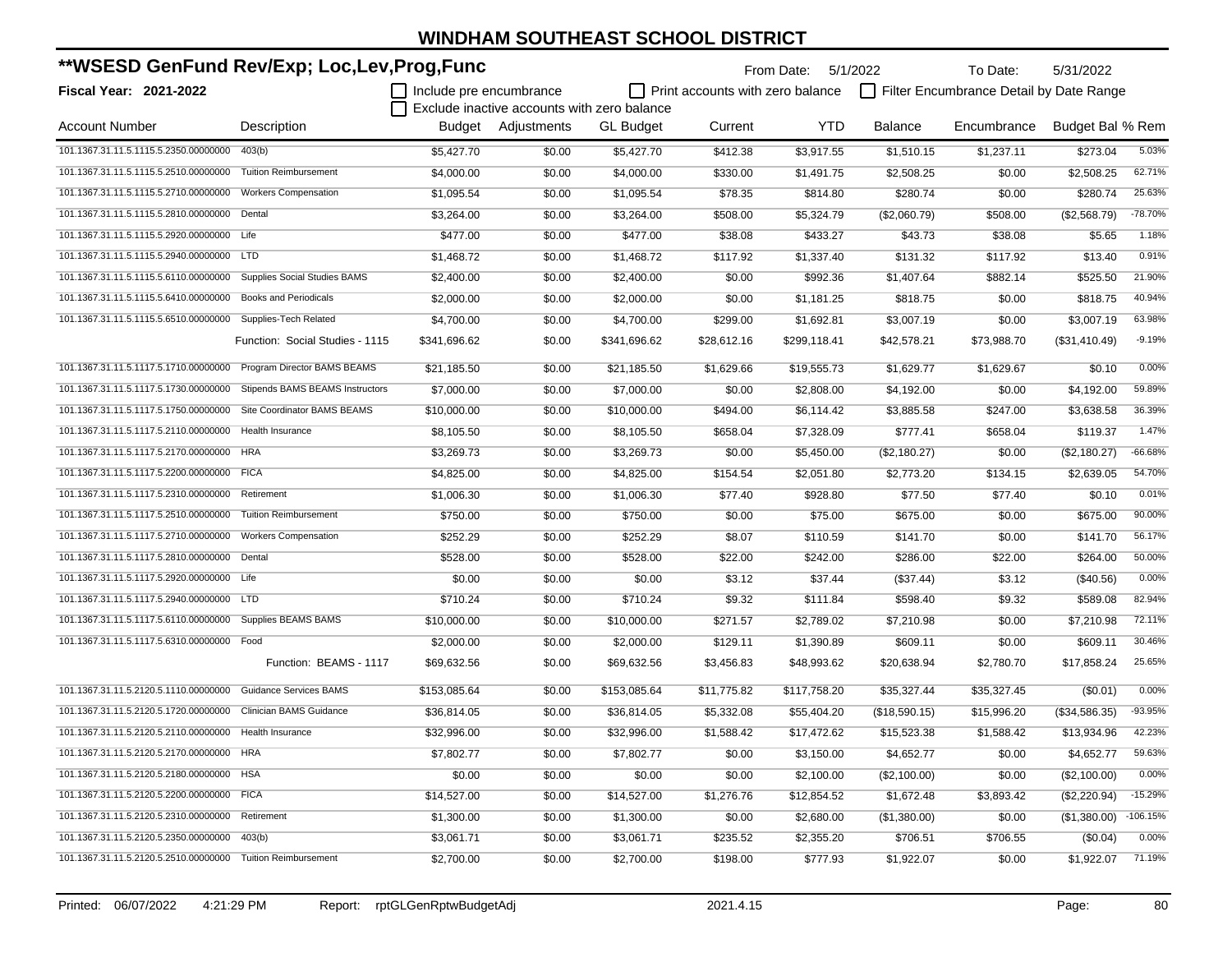| **WSESD GenFund Rev/Exp; Loc,Lev,Prog,Func                  |                                          |                         |                                             |                  |                                  | From Date: 5/1/2022 |              | To Date:                                | 5/31/2022                 |
|-------------------------------------------------------------|------------------------------------------|-------------------------|---------------------------------------------|------------------|----------------------------------|---------------------|--------------|-----------------------------------------|---------------------------|
| <b>Fiscal Year: 2021-2022</b>                               |                                          | Include pre encumbrance |                                             |                  | Print accounts with zero balance |                     |              | Filter Encumbrance Detail by Date Range |                           |
|                                                             |                                          |                         | Exclude inactive accounts with zero balance |                  |                                  |                     |              |                                         |                           |
| <b>Account Number</b>                                       | Description                              |                         | Budget Adjustments                          | <b>GL</b> Budget | Current                          | <b>YTD</b>          | Balance      | Encumbrance                             | Budget Bal % Rem          |
| 101.1367.31.11.5.2120.5.2710.00000000                       | <b>Workers Compensation</b>              | \$759.60                | \$0.00                                      | \$759.60         | \$65.01                          | \$668.69            | \$90.91      | \$0.00                                  | 11.97%<br>\$90.91         |
| 101.1367.31.11.5.2120.5.2810.00000000                       | Dental                                   | \$2,112.00              | \$0.00                                      | \$2,112.00       | \$220.00                         | \$2,244.00          | (\$132.00)   | \$220.00                                | $-16.67%$<br>(\$352.00)   |
| 101.1367.31.11.5.2120.5.2920.00000000 Life                  |                                          | \$207.00                | \$0.00                                      | \$207.00         | \$31.84                          | \$356.13            | (\$149.13)   | \$31.84                                 | $-87.43%$<br>(\$180.97)   |
| 101.1367.31.11.5.2120.5.2940.00000000 LTD                   |                                          | \$618.35                | \$0.00                                      | \$618.35         | \$97.86                          | \$1,093.67          | (\$475.32)   | \$97.86                                 | $-92.70%$<br>(\$573.18)   |
| 101.1367.31.11.5.2120.5.3210.00000000                       | <b>Professional Educational Services</b> | \$2,000.00              | \$0.00                                      | \$2,000.00       | \$0.00                           | \$0.00              | \$2,000.00   | \$0.00                                  | 100.00%<br>\$2,000.00     |
| 101.1367.31.11.5.2120.5.6110.00000000                       | Supplies Guidance BAMS                   | \$900.00                | \$0.00                                      | \$900.00         | \$26.99                          | \$363.63            | \$536.37     | \$170.84                                | 40.61%<br>\$365.53        |
| 101.1367.31.11.5.2120.5.8110.00000000                       | Dues and Fees - Staff                    | \$350.00                | \$0.00                                      | \$350.00         | \$348.00                         | \$487.00            | (\$137.00)   | \$0.00                                  | $-39.14%$<br>(\$137.00)   |
|                                                             | Function: Guidance Services - 2120       | \$259,234.12            | \$0.00                                      | \$259,234.12     | \$21,196.30                      | \$219,765.79        | \$39,468.33  | \$58,032.58                             | $-7.16%$<br>(\$18,564.25) |
| 101.1367.31.11.5.2219.5.1730.00000000                       | One Percent Prog Imprvmnt Salary         | \$16,000.00             | \$0.00                                      | \$16,000.00      | \$0.00                           | \$491.64            | \$15,508.36  | \$0.00                                  | 96.93%<br>\$15,508.36     |
| 101.1367.31.11.5.2219.5.2200.00000000                       | <b>BAMS</b><br><b>FICA</b>               | \$1,224.00              | \$0.00                                      | \$1,224.00       | \$0.00                           | \$33.47             | \$1,190.53   | \$0.00                                  | 97.27%<br>\$1,190.53      |
| 101.1367.31.11.5.2219.5.2710.00000000                       | <b>Workers Compensation</b>              | \$64.00                 | \$0.00                                      | \$64.00          | \$0.00                           | \$1.87              | \$62.13      | \$0.00                                  | 97.08%<br>\$62.13         |
| 101.1367.31.11.5.2219.5.3310.00000000                       | Emp Training/Develop                     | \$2,000.00              | \$0.00                                      | \$2,000.00       | \$0.00                           | \$0.00              | \$2,000.00   | \$0.00                                  | 100.00%<br>\$2,000.00     |
| 101.1367.31.11.5.2219.5.6110.00000000                       | Supplies Prog Improve BAMS               | \$5,000.00              | \$0.00                                      | \$5,000.00       | \$0.00                           | \$3,287.19          | \$1,712.81   | \$0.00                                  | 34.26%<br>\$1,712.81      |
|                                                             | Function: Othr Instruct Improve - 2219   | \$24,288.00             | \$0.00                                      | \$24,288.00      | \$0.00                           | \$3,814.17          | \$20,473.83  | \$0.00                                  | 84.30%<br>\$20,473.83     |
| 101.1367.31.11.5.2410.5.1410.00000000                       | <b>Principal BAMS</b>                    | \$215,343.00            | \$0.00                                      | \$215,343.00     | \$16,564.86                      | \$198,778.32        | \$16,564.68  | \$20,689.98                             | $-1.92%$<br>(\$4,125.30)  |
| 101.1367.31.11.5.2410.5.1610.00000000                       | <b>Admin Asst BAMS</b>                   | \$128,233.94            | \$0.00                                      | \$128,233.94     | \$9,567.85                       | \$108,410.25        | \$19,823.69  | \$19,524.76                             | 0.23%<br>\$298.93         |
| 101.1367.31.11.5.2410.5.2110.00000000                       | Health Insurance                         | \$75,051.00             | \$0.00                                      | \$75,051.00      | \$6,171.22                       | \$66,810.19         | \$8,240.81   | \$6,171.22                              | 2.76%<br>\$2,069.59       |
| 101.1367.31.11.5.2410.5.2170.00000000                       | <b>HRA</b>                               | \$11,146.81             | \$0.00                                      | \$11,146.81      | \$0.00                           | \$15,550.00         | (\$4,403.19) | \$0.00                                  | -39.50%<br>(\$4,403.19)   |
| 101.1367.31.11.5.2410.5.2200.00000000 FICA                  |                                          | \$26,284.00             | \$0.00                                      | \$26,284.00      | \$1,882.69                       | \$22,175.49         | \$4,108.51   | \$2,637.16                              | 5.60%<br>\$1,471.35       |
| 101.1367.31.11.5.2410.5.2310.00000000                       | Retirement                               | \$5,929.80              | \$0.00                                      | \$5,929.80       | \$454.48                         | \$4,961.73          | \$968.07     | \$923.74                                | 0.75%<br>\$44.33          |
| 101.1367.31.11.5.2410.5.2350.00000000                       | 403(b)                                   | \$9,840.00              | \$0.00                                      | \$9,840.00       | \$331.30                         | \$8,975.60          | \$864.40     | \$331.30                                | 5.42%<br>\$533.10         |
| 101.1367.31.11.5.2410.5.2510.00000000                       | <b>Tuition Reimbursement</b>             | \$3,800.00              | \$0.00                                      | \$3,800.00       | \$0.00                           | \$1,815.00          | \$1,985.00   | \$0.00                                  | 52.24%<br>\$1,985.00      |
| 101.1367.31.11.5.2410.5.2710.00000000                       | <b>Workers Compensation</b>              | \$1,374.31              | \$0.00                                      | \$1,374.31       | \$99.31                          | \$1,192.00          | \$182.31     | \$0.00                                  | 13.27%<br>\$182.31        |
| 101.1367.31.11.5.2410.5.2810.00000000                       | Dental                                   | \$4,416.00              | \$0.00                                      | \$4,416.00       | \$368.00                         | \$3,960.00          | \$456.00     | \$368.00                                | 1.99%<br>\$88.00          |
| 101.1367.31.11.5.2410.5.2920.00000000 Life                  |                                          | \$1,076.00              | \$0.00                                      | \$1,076.00       | \$86.28                          | \$1,017.91          | \$58.09      | \$86.28                                 | $-2.62%$<br>(\$28.19)     |
| 101.1367.31.11.5.2410.5.2940.00000000                       | <b>LTD</b>                               | \$1,945.83              | \$0.00                                      | \$1,945.83       | \$149.47                         | \$1,744.43          | \$201.40     | \$149.10                                | 2.69%<br>\$52.30          |
| 101.1367.31.11.5.2410.5.3210.00000000                       | <b>Professional Educational Services</b> | \$400.00                | \$0.00                                      | \$400.00         | \$0.00                           | \$0.00              | \$400.00     | \$0.00                                  | 100.00%<br>\$400.00       |
| 101.1367.31.11.5.2410.5.5310.00000000                       | Communications                           | \$1,800.00              | \$0.00                                      | \$1,800.00       | \$0.00                           | \$0.00              | \$1,800.00   | \$0.00                                  | 100.00%<br>\$1,800.00     |
| 101.1367.31.11.5.2410.5.5510.00000000                       | <b>Printing and Binding</b>              | \$2,000.00              | \$0.00                                      | \$2,000.00       | \$0.00                           | \$1,340.00          | \$660.00     | \$865.00                                | $-10.25%$<br>(\$205.00)   |
| 101.1367.31.11.5.2410.5.5810.00000000                       | Travel                                   | \$2,000.00              | \$0.00                                      | \$2,000.00       | \$170.08                         | \$1,177.69          | \$822.31     | \$0.00                                  | 41.12%<br>\$822.31        |
| 101.1367.31.11.5.2410.5.6110.00000000                       | <b>Supplies Principal BAMS</b>           | \$12,500.00             | \$0.00                                      | \$12,500.00      | \$275.11                         | \$6,384.50          | \$6,115.50   | \$332.51                                | 46.26%<br>\$5,782.99      |
| 101.1367.31.11.5.2410.5.8110.00000000 Dues and Fees - Staff |                                          | \$3,800.00              | \$0.00                                      | \$3,800.00       | \$0.00                           | \$3,415.03          | \$384.97     | \$0.00                                  | 10.13%<br>\$384.97        |
|                                                             | Function: Office of the Principal - 2410 | \$506,940.69            | \$0.00                                      | \$506,940.69     | \$36,120.65                      | \$447,708.14        | \$59,232.55  | \$52,079.05                             | 1.41%<br>\$7,153.50       |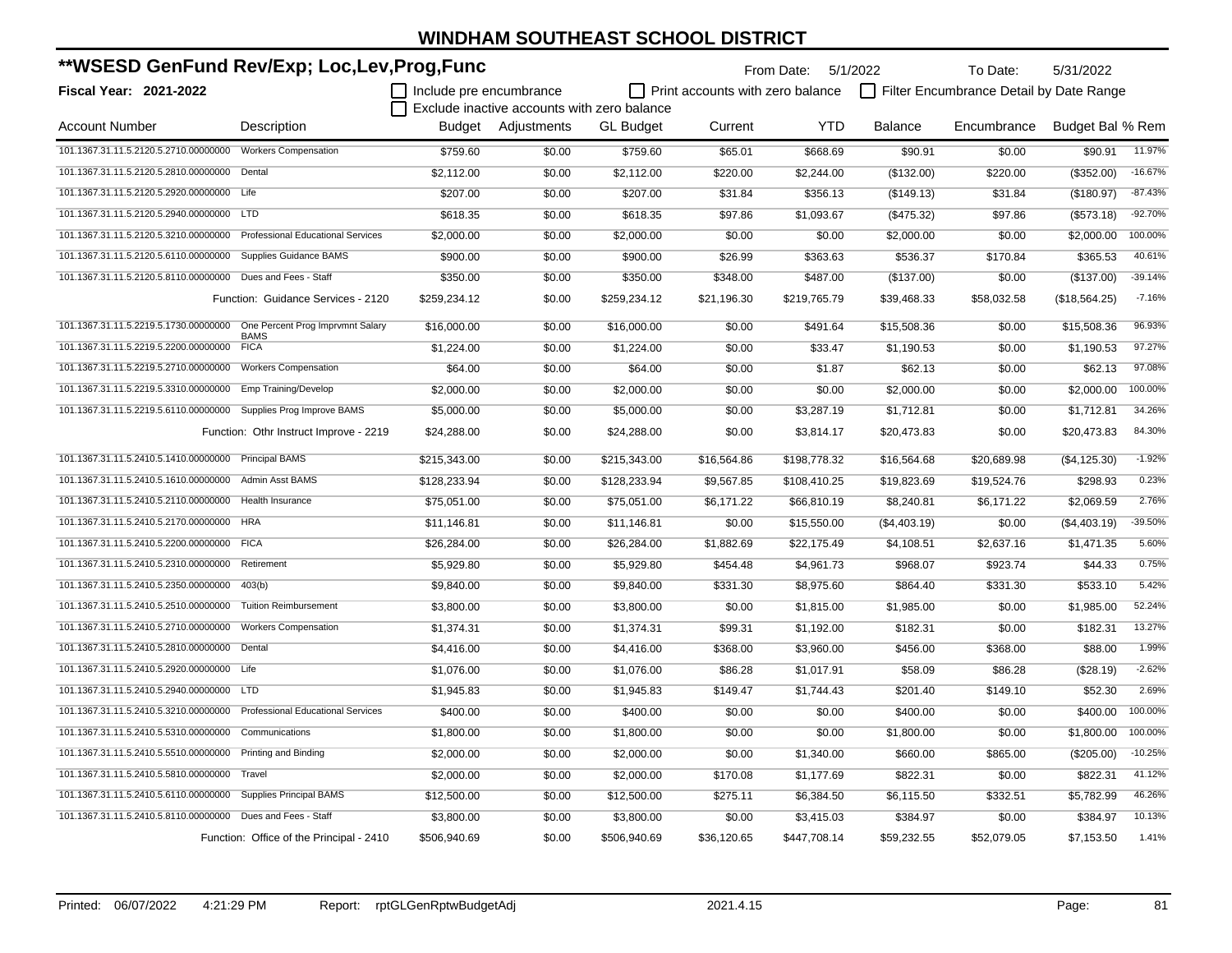| **WSESD GenFund Rev/Exp; Loc,Lev,Prog,Func                          |                                           |                         |                                             |                  |                                         | From Date: 5/1/2022 |                | To Date:                                | 5/31/2022        |            |
|---------------------------------------------------------------------|-------------------------------------------|-------------------------|---------------------------------------------|------------------|-----------------------------------------|---------------------|----------------|-----------------------------------------|------------------|------------|
| Fiscal Year: 2021-2022                                              |                                           | Include pre encumbrance |                                             |                  | $\Box$ Print accounts with zero balance |                     |                | Filter Encumbrance Detail by Date Range |                  |            |
|                                                                     |                                           |                         | Exclude inactive accounts with zero balance |                  |                                         |                     |                |                                         |                  |            |
| <b>Account Number</b>                                               | Description                               |                         | Budget Adjustments                          | <b>GL</b> Budget | Current                                 | <b>YTD</b>          | <b>Balance</b> | Encumbrance                             | Budget Bal % Rem |            |
| 101.1367.31.11.5.2715.5.1830.00000000 Bus Driver BAMS Field Trips   |                                           | \$2,000.00              | \$0.00                                      | \$2,000.00       | \$0.00                                  | \$0.00              | \$2,000.00     | \$0.00                                  | \$2,000.00       | 100.00%    |
| 101.1367.31.11.5.2715.5.4310.00000000 NonTechnlgy Repair/Maint      |                                           | \$3,000.00              | \$0.00                                      | \$3,000.00       | \$0.00                                  | \$438.18            | \$2,561.82     | \$0.00                                  | \$2,561.82       | 85.39%     |
| 101.1367.31.11.5.2715.5.5190.00000000                               | Stu Transp BAMS Field Trips               | \$2,000.00              | \$0.00                                      | \$2,000.00       | \$0.00                                  | \$1,016.00          | \$984.00       | \$7,167.00                              | (\$6,183.00)     | $-309.15%$ |
| 101.1367.31.11.5.2715.5.6260.00000000                               | Gasoline                                  | \$3,200.00              | \$0.00                                      | \$3,200.00       | \$53.65                                 | \$1,049.95          | \$2,150.05     | \$0.00                                  | \$2.150.05       | 67.19%     |
|                                                                     | Function: Field Trips-Edu Related - 2715  | \$10,200.00             | \$0.00                                      | \$10,200.00      | \$53.65                                 | \$2,504.13          | \$7,695.87     | \$7,167.00                              | \$528.87         | 5.19%      |
|                                                                     | Level: Secondary (7-12) - 31              | \$3,525,325.51          | \$98,684.57                                 | \$3,624,010.08   | \$270,923.08                            | \$2,867,796.13      | \$756,213.95   | \$624,712.76                            | \$131,501.19     | 3.63%      |
|                                                                     | Program: Regular Education - 11           | \$3,525,325.51          | \$98,684.57                                 | \$3,624,010.08   | \$270,923.08                            | \$2,867,796.13      | \$756,213.95   | \$624,712.76                            | \$131,501.19     | 3.63%      |
| 101.1367.31.12.4.1101.5.1730.25972429 Summer Salary ESSER II        |                                           | \$0.00                  | \$1,000.00                                  | \$1,000.00       | \$0.00                                  | \$1,000.00          | \$0.00         | \$0.00                                  | \$0.00           | 0.00%      |
| 101.1367.31.12.4.1101.5.2200.25972429 FICA                          |                                           | \$0.00                  | \$76.09                                     | \$76.09          | \$0.00                                  | \$76.09             | \$0.00         | \$0.00                                  | \$0.00           | 0.00%      |
| 101.1367.31.12.4.1101.5.2710.25972429                               | <b>Workers Compensation</b>               | \$0.00                  | \$3.80                                      | \$3.80           | \$0.00                                  | \$3.80              | \$0.00         | \$0.00                                  | \$0.00           | 0.00%      |
| 101.1367.31.12.5.1101.5.1730.00000000                               | Stipends BAMS Summer School               | \$4,000.00              | \$0.00                                      | \$4,000.00       | \$0.00                                  | \$0.00              | \$4,000.00     | \$0.00                                  | \$4,000.00       | 100.00%    |
| 101.1367.31.12.5.1101.5.1750.00000000                               | Summer School BAMS                        | \$17,500.00             | \$0.00                                      | \$17,500.00      | \$0.00                                  | \$0.00              | \$17,500.00    | \$0.00                                  | \$17,500.00      | 100.00%    |
| 101.1367.31.12.5.1101.5.2200.00000000 FICA                          |                                           | \$2,613.00              | \$0.00                                      | \$2,613.00       | \$0.00                                  | \$0.00              | \$2,613.00     | \$0.00                                  | \$2,613.00       | 100.00%    |
| 101.1367.31.12.5.1101.5.2710.00000000                               | <b>Workers Compensation</b>               | \$136.60                | \$0.00                                      | \$136.60         | \$0.00                                  | \$0.00              | \$136.60       | \$0.00                                  | \$136.60         | 100.00%    |
| 101.1367.31.12.5.1101.5.6110.00000000 Supplies Summer Sch BAMS      |                                           | \$2,000.00              | \$0.00                                      | \$2,000.00       | \$0.00                                  | \$0.00              | \$2,000.00     | \$0.00                                  | \$2,000.00       | 100.00%    |
|                                                                     | Function: Direct Instruction - 1101       | \$26,249.60             | \$1,079.89                                  | \$27,329.49      | \$0.00                                  | \$1,079.89          | \$26,249.60    | \$0.00                                  | \$26,249.60      | 96.05%     |
|                                                                     | Level: Secondary (7-12) - 31              | \$26,249.60             | \$1,079.89                                  | \$27,329.49      | \$0.00                                  | \$1,079.89          | \$26,249.60    | \$0.00                                  | \$26,249.60      | 96.05%     |
|                                                                     | Program: Academic Summer School - 12      | \$26,249.60             | \$1,079.89                                  | \$27,329.49      | \$0.00                                  | \$1,079.89          | \$26,249.60    | \$0.00                                  | \$26,249.60      | 96.05%     |
| 101.1367.31.13.4.1101.5.1750.26112124 21st Century Instructors BAMS |                                           | \$19,000.00             | \$0.00                                      | \$19,000.00      | \$1,020.50                              | \$11,992.50         | \$7,007.50     | \$903.50                                | \$6,104.00       | 32.13%     |
| 101.1367.31.13.4.1101.5.2200.26112124 FICA                          |                                           | \$1,696.52              | \$0.00                                      | \$1,696.52       | \$74.78                                 | \$879.69            | \$816.83       | \$64.63                                 | \$752.20         | 44.34%     |
| 101.1367.31.13.4.1101.5.2710.26112124 Workers Compensation          |                                           | \$114.42                | \$0.00                                      | \$114.42         | \$3.88                                  | \$46.42             | \$68.00        | \$0.00                                  | \$68.00          | 59.43%     |
|                                                                     | Function: Direct Instruction - 1101       | \$20,810.94             | \$0.00                                      | \$20,810.94      | \$1,099.16                              | \$12,918.61         | \$7,892.33     | \$968.13                                | \$6,924.20       | 33.27%     |
| 101.1367.31.13.4.2495.5.1710.26112124 21st Century Director BAMS    |                                           | \$21,185.50             | \$0.00                                      | \$21,185.50      | \$1,629.66                              | \$19,555.92         | \$1,629.58     | \$1,629.68                              | (S0.10)          | 0.00%      |
| 101.1367.31.13.4.2495.5.2110.26112124 Health Insurance              |                                           | \$8,105.50              | \$0.00                                      | \$8,105.50       | \$658.04                                | \$7,328.20          | \$777.30       | \$658.04                                | \$119.26         | 1.47%      |
| 101.1367.31.13.4.2495.5.2170.26112124 HRA                           |                                           | \$1,634.86              | \$0.00                                      | \$1,634.86       | \$0.00                                  | \$2,200.00          | (\$565.14)     | \$0.00                                  | (\$565.14)       | $-34.57%$  |
| 101.1367.31.13.4.2495.5.2200.26112124 FICA                          |                                           | \$1,621.00              | \$0.00                                      | \$1,621.00       | \$118.36                                | \$1,412.18          | \$208.82       | \$116.14                                | \$92.68          | 5.72%      |
| 101.1367.31.13.4.2495.5.2310.26112124 Retirement                    |                                           | \$1,006.32              | \$0.00                                      | \$1,006.32       | \$77.42                                 | \$929.04            | \$77.28        | \$77.42                                 | (\$0.14)         | $-0.01%$   |
| 101.1367.31.13.4.2495.5.2710.26112124 Workers Compensation          |                                           | \$84.74                 | \$0.00                                      | \$84.74          | \$6.19                                  | \$75.93             | \$8.81         | \$0.00                                  | \$8.81           | 10.40%     |
| 101.1367.31.13.4.2495.5.2810.26112124 Dental                        |                                           | \$0.00                  | \$0.00                                      | \$0.00           | \$22.00                                 | \$242.00            | (\$242.00)     | \$22.00                                 | (\$264.00)       | 0.00%      |
| 101.1367.31.13.4.2495.5.2920.26112124 Life                          |                                           | \$0.00                  | \$0.00                                      | \$0.00           | \$3.12                                  | \$37.44             | (\$37.44)      | \$3.12                                  | (\$40.56)        | 0.00%      |
| 101.1367.31.13.4.2495.5.2940.26112124 LTD                           |                                           | \$0.00                  | \$0.00                                      | \$0.00           | \$9.32                                  | \$111.84            | (\$111.84)     | \$9.32                                  | (\$121.16)       | 0.00%      |
|                                                                     | Function: Administration of Grants - 2495 | \$33,637.92             | \$0.00                                      | \$33,637.92      | \$2,524.11                              | \$31,892.55         | \$1,745.37     | \$2,515.72                              | (\$770.35)       | $-2.29%$   |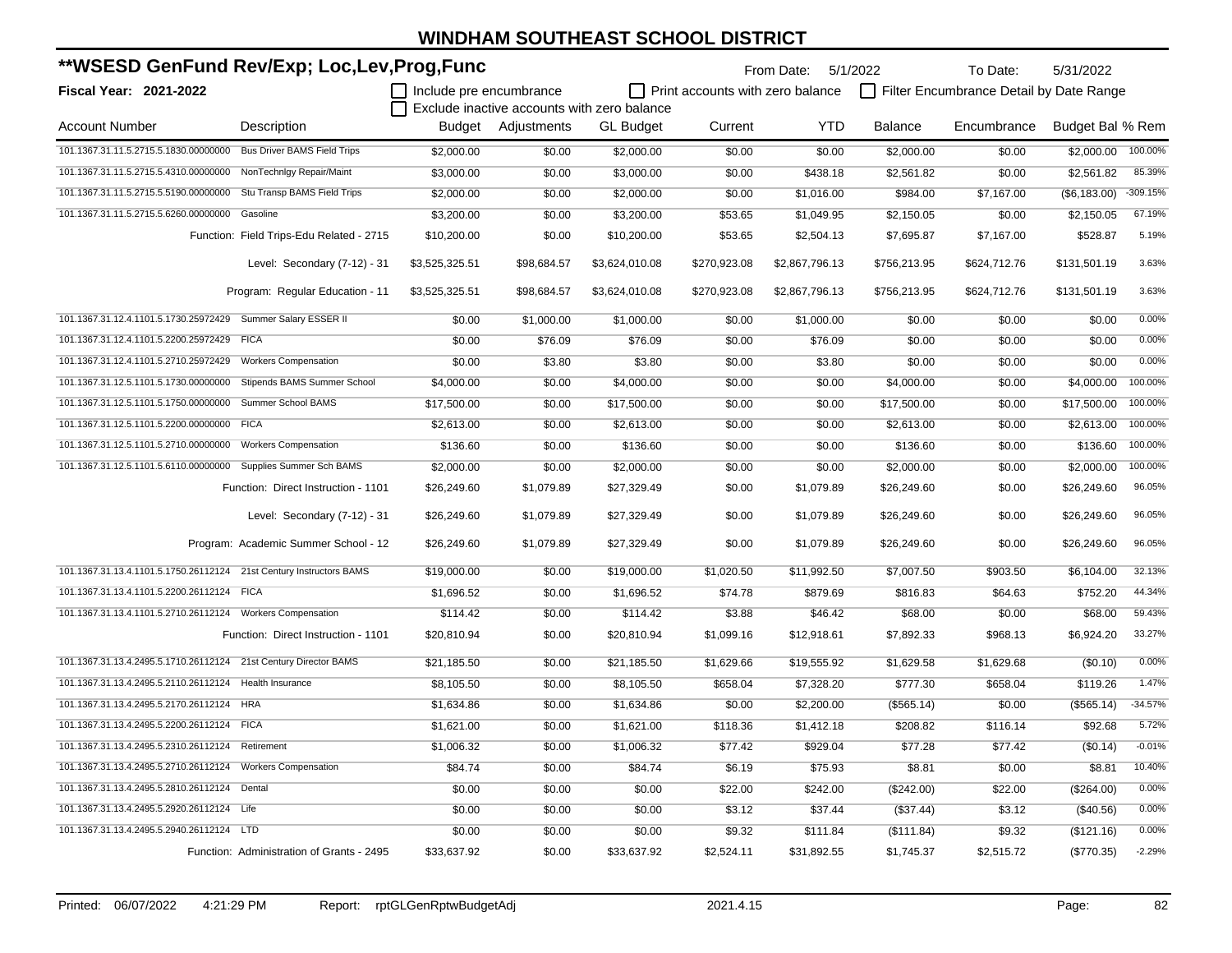|                                       | **WSESD GenFund Rev/Exp; Loc,Lev,Prog,Func      |                         |              | From Date:                                  | 5/1/2022                         | To Date:       | 5/31/2022    |                                         |                  |        |
|---------------------------------------|-------------------------------------------------|-------------------------|--------------|---------------------------------------------|----------------------------------|----------------|--------------|-----------------------------------------|------------------|--------|
| <b>Fiscal Year: 2021-2022</b>         |                                                 | Include pre encumbrance |              | Exclude inactive accounts with zero balance | Print accounts with zero balance |                |              | Filter Encumbrance Detail by Date Range |                  |        |
| <b>Account Number</b>                 | Description                                     | Budget                  | Adjustments  | <b>GL Budget</b>                            | Current                          | <b>YTD</b>     | Balance      | Encumbrance                             | Budget Bal % Rem |        |
|                                       | Level: Secondary (7-12) - 31                    | \$54,448.86             | \$0.00       | \$54,448.86                                 | \$3,623.27                       | \$44,811.16    | \$9,637.70   | \$3,483.85                              | \$6,153.85       | 11.30% |
|                                       | Program: 21st Century Program - 13              | \$54,448.86             | \$0.00       | \$54,448.86                                 | \$3,623.27                       | \$44,811.16    | \$9,637.70   | \$3,483.85                              | \$6,153.85       | 11.30% |
| 101.1367.31.14.4.1101.5.1750.25972429 | After School BAMS ESSER II                      | \$0.00                  | \$25,690.00  | \$25,690.00                                 | \$2,118.75                       | \$19,080.00    | \$6,610.00   | \$1,610.00                              | \$5,000.00       | 19.46% |
| 101.1367.31.14.4.1101.5.2200.25972429 | <b>FICA</b>                                     | \$0.00                  | \$2,253.08   | \$2,253.08                                  | \$156.36                         | \$1,412.70     | \$840.38     | \$140.38                                | \$700.00         | 31.07% |
| 101.1367.31.14.4.1101.5.2710.25972429 | <b>Workers Compensation</b>                     | \$0.00                  | \$18.80      | \$18.80                                     | \$8.05                           | \$18.80        | \$0.00       | \$0.00                                  | \$0.00           | 0.00%  |
|                                       | Function: Direct Instruction - 1101             | \$0.00                  | \$27,961.88  | \$27,961.88                                 | \$2,283.16                       | \$20,511.50    | \$7,450.38   | \$1,750.38                              | \$5,700.00       | 20.38% |
|                                       | Level: Secondary (7-12) - 31                    | \$0.00                  | \$27,961.88  | \$27,961.88                                 | \$2,283.16                       | \$20,511.50    | \$7,450.38   | \$1,750.38                              | \$5,700.00       | 20.38% |
|                                       | Program: Other After School Program - 14        | \$0.00                  | \$27,961.88  | \$27,961.88                                 | \$2,283.16                       | \$20,511.50    | \$7,450.38   | \$1,750.38                              | \$5,700.00       | 20.38% |
|                                       | Location: Brattleboro Area Middle School - 1367 | \$3,606,023.97          | \$127,726.34 | \$3,733,750.31                              | \$276,829.51                     | \$2,934,198.68 | \$799,551.63 | \$629,946.99                            | \$169,604.64     | 4.54%  |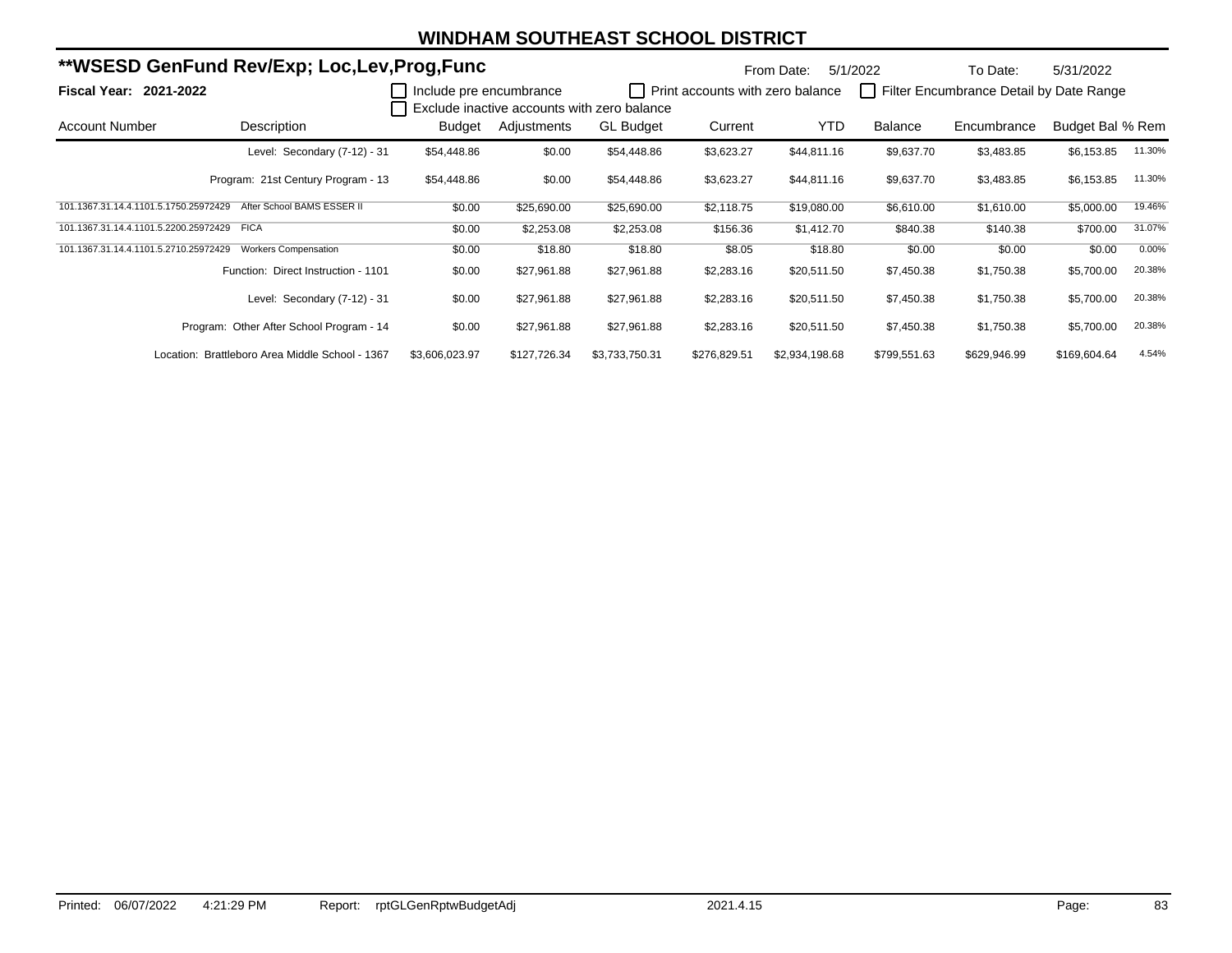| **WSESD GenFund Rev/Exp; Loc,Lev,Prog,Func                            |                                         |                         |                                             |                  | From Date: 5/1/2022                     |             | To Date:       | 5/31/2022                               |                  |           |
|-----------------------------------------------------------------------|-----------------------------------------|-------------------------|---------------------------------------------|------------------|-----------------------------------------|-------------|----------------|-----------------------------------------|------------------|-----------|
| Fiscal Year: 2021-2022                                                |                                         | Include pre encumbrance |                                             |                  | $\Box$ Print accounts with zero balance |             |                | Filter Encumbrance Detail by Date Range |                  |           |
|                                                                       |                                         |                         | Exclude inactive accounts with zero balance |                  |                                         |             |                |                                         |                  |           |
| <b>Account Number</b>                                                 | Description                             | Budget                  | Adjustments                                 | <b>GL Budget</b> | Current                                 | <b>YTD</b>  | <b>Balance</b> | Encumbrance                             | Budget Bal % Rem |           |
| 101.1383.01.11.4.1101.5.6110.CRRSA021 Supplies Classroom CCRSA        |                                         | \$0.00                  | \$1,908.17                                  | \$1,908.17       | \$0.00                                  | \$1,908.17  | \$0.00         | \$0.00                                  | \$0.00           | 0.00%     |
| 101.1383.01.11.4.1101.5.6120.CRRSA021 Supplies Outdoor CCRSA          |                                         | \$0.00                  | \$1,109.90                                  | \$1,109.90       | \$0.00                                  | \$1,109.90  | \$0.00         | \$0.00                                  | \$0.00           | 0.00%     |
| 101.1383.01.11.5.1101.5.1110.00000000 Teachers Oak Grove PreK         |                                         | \$68,527.00             | \$0.00                                      | \$68,527.00      | \$5,079.00                              | \$53,290.00 | \$15,237.00    | \$15,237.00                             | \$0.00           | 0.00%     |
| 101.1383.01.11.5.1101.5.1210.00000000                                 | Paraeducator Oak Grove PreK             | \$23,991.32             | \$0.00                                      | \$23,991.32      | \$1,653.18                              | \$17,799.11 | \$6,192.21     | \$4,959.52                              | \$1,232.69       | 5.14%     |
| 101.1383.01.11.5.1101.5.2110.00000000                                 | <b>Health Insurance</b>                 | \$3,500.00              | \$0.00                                      | \$3,500.00       | \$0.00                                  | \$0.00      | \$3,500.00     | \$0.00                                  | \$3,500.00       | 100.00%   |
| 101.1383.01.11.5.1101.5.2170.00000000                                 | <b>HRA</b>                              | \$3,121.11              | \$0.00                                      | \$3,121.11       | \$0.00                                  | \$0.00      | \$3,121.11     | \$0.00                                  | \$3,121.11       | 100.00%   |
| 101.1383.01.11.5.1101.5.2200.00000000 FICA                            |                                         | \$7,077.00              | \$0.00                                      | \$7,077.00       | \$515.16                                | \$5,439.85  | \$1,637.15     | \$1,545.19                              | \$91.96          | 1.30%     |
| 101.1383.01.11.5.1101.5.2310.00000000                                 | Retirement                              | \$1,020.84              | \$0.00                                      | \$1,020.84       | \$78.52                                 | \$793.94    | \$226.90       | \$235.57                                | (\$8.67)         | $-0.85%$  |
| 101.1383.01.11.5.1101.5.2350.00000000 403(b)                          |                                         | \$1.320.54              | \$0.00                                      | \$1,320.54       | \$101.58                                | \$1.015.80  | \$304.74       | \$304.74                                | \$0.00           | 0.00%     |
| 101.1383.01.11.5.1101.5.2710.00000000                                 | <b>Workers Compensation</b>             | \$370.08                | \$0.00                                      | \$370.08         | \$25.58                                 | \$274.92    | \$95.16        | \$0.00                                  | \$95.16          | 25.71%    |
| 101.1383.01.11.5.1101.5.2810.00000000 Dental                          |                                         | \$1,680.00              | \$0.00                                      | \$1,680.00       | \$140.00                                | \$1,540.00  | \$140.00       | \$140.00                                | \$0.00           | 0.00%     |
| 101.1383.01.11.5.1101.5.2920.00000000 Life                            |                                         | \$171.00                | \$0.00                                      | \$171.00         | \$13.16                                 | \$156.17    | \$14.83        | \$13.16                                 | \$1.67           | 0.98%     |
| 101.1383.01.11.5.1101.5.2940.00000000 LTD                             |                                         | \$500.60                | \$0.00                                      | \$500.60         | \$38.52                                 | \$458.78    | \$41.82        | \$38.52                                 | \$3.30           | 0.66%     |
| 101.1383.01.11.5.1101.5.5810.00000000 Travel                          |                                         | \$200.00                | \$0.00                                      | \$200.00         | \$0.00                                  | \$0.00      | \$200.00       | \$0.00                                  | \$200.00         | 100.00%   |
| 101.1383.01.11.5.1101.5.6110.00000000 Supplies PreK Oak Grove         |                                         | \$2,600.00              | \$0.00                                      | \$2,600.00       | \$0.00                                  | \$2,023.12  | \$576.88       | \$528.69                                | \$48.19          | 1.85%     |
| 101.1383.01.11.8.1101.5.1730.41000796 Stipends ARPA                   |                                         | \$0.00                  | \$3,260.00                                  | \$3,260.00       | \$178.75                                | \$1,090.00  | \$2,170.00     | \$171.25                                | \$1,998.75       | 61.31%    |
| 101.1383.01.11.8.1101.5.2200.41000796 FICA                            |                                         | \$0.00                  | \$1,000.00                                  | \$1,000.00       | \$13.68                                 | \$83.41     | \$916.59       | \$13.10                                 | \$903.49         | 90.35%    |
| 101.1383.01.11.8.1101.5.2710.41000796 Workers Compensation            |                                         | \$0.00                  | \$0.00                                      | \$0.00           | \$0.68                                  | \$4.15      | (\$4.15)       | \$0.00                                  | (\$4.15)         | 0.00%     |
|                                                                       | Function: Direct Instruction - 1101     | \$114,079.49            | \$7,278.07                                  | \$121,357.56     | \$7,837.81                              | \$86,987.32 | \$34,370.24    | \$23,186.74                             | \$11,183.50      | 9.22%     |
| 101.1383.01.11.8.2610.5.4310.41000796 NonTechnIgy Repair/Maint ARPA   |                                         | \$0.00                  | \$5,820.00                                  | \$5,820.00       | \$0.00                                  | \$0.00      | \$5,820.00     | \$0.00                                  | \$5,820.00       | 100.00%   |
|                                                                       | Function: Operation of Buildings - 2610 | \$0.00                  | \$5,820.00                                  | \$5,820.00       | \$0.00                                  | \$0.00      | \$5,820.00     | \$0.00                                  | \$5,820.00       | 100.00%   |
|                                                                       | Level: PreKindergarten - 01             | \$114,079.49            | \$13,098.07                                 | \$127,177.56     | \$7,837.81                              | \$86,987.32 | \$40,190.24    | \$23,186.74                             | \$17,003.50      | 13.37%    |
| 101.1383.11.11.4.1101.5.3210.25972429                                 | Prof Educational Svcs ESSER II          | \$0.00                  | \$11,600.00                                 | \$11,600.00      | \$6,960.00                              | \$11,600.00 | \$0.00         | \$0.00                                  | \$0.00           | 0.00%     |
| 101.1383.11.11.4.1101.5.6110.25902131                                 | General Supplies Oak Grove              | \$0.00                  | \$2,258.35                                  | \$2,258.35       | \$0.00                                  | \$2,258.35  | \$0.00         | \$0.00                                  | \$0.00           | 0.00%     |
| 101.1383.11.11.4.1101.5.6510.25902131                                 | ESSER<br>Supplies-Tech Related OG ESSER | \$0.00                  | \$5,000.00                                  | \$5,000.00       | \$0.00                                  | \$5,000.00  | \$0.00         | \$0.00                                  | \$0.00           | 0.00%     |
|                                                                       | Function: Direct Instruction - 1101     | \$0.00                  | \$18,858.35                                 | \$18,858.35      | \$6,960.00                              | \$18,858.35 | \$0.00         | \$0.00                                  | \$0.00           | 0.00%     |
| 101.1383.11.11.4.1104.5.1120.22502599 Academic Supp Oak Grove Title I |                                         | \$74,023.00             | \$3,577.00                                  | \$77,600.00      | \$5,540.34                              | \$55,403.40 | \$22,196.60    | \$16,620.98                             | \$5,575.62       | 7.19%     |
| 101.1383.11.11.4.1104.5.2110.22502599                                 | Health Insurance                        | \$14,410.00             | (\$950.05)                                  | \$13,459.95      | \$1,196.44                              | \$12,263.51 | \$1,196.44     | \$1,196.44                              | \$0.00           | 0.00%     |
| 101.1383.11.11.4.1104.5.2170.22502599                                 | <b>HRA</b>                              | \$3,121.11              | \$1,603.89                                  | \$4,725.00       | \$0.00                                  | \$4,725.00  | \$0.00         | \$0.00                                  | \$0.00           | 0.00%     |
| 101.1383.11.11.4.1104.5.2200.22502599                                 | <b>FICA</b>                             | \$6,819.00              | (\$1,718.95)                                | \$5,100.05       | \$397.96                                | \$3,845.93  | \$1,254.12     | \$1,242.69                              | \$11.43          | 0.22%     |
| 101.1383.11.11.4.1104.5.2310.22502599                                 | Retirement                              | \$1,308.00              | (\$1,308.00)                                | \$0.00           | \$0.00                                  | \$0.00      | \$0.00         | \$0.00                                  | \$0.00           | 0.00%     |
| 101.1383.11.11.4.1104.5.2320.22502599                                 | <b>VSTRS--OPEB</b>                      | \$10,804.60             | (\$3,948.32)                                | \$6,856.28       | \$4,320.26                              | \$10,183.29 | (\$3,327.01)   | \$0.00                                  | (\$3,327.01)     | $-48.53%$ |
| 101.1383.11.11.4.1104.5.2350.22502599                                 | 403(b)                                  | \$720.24                | \$720.17                                    | \$1,440.41       | \$110.80                                | \$1,108.00  | \$332.41       | \$332.41                                | \$0.00           | 0.00%     |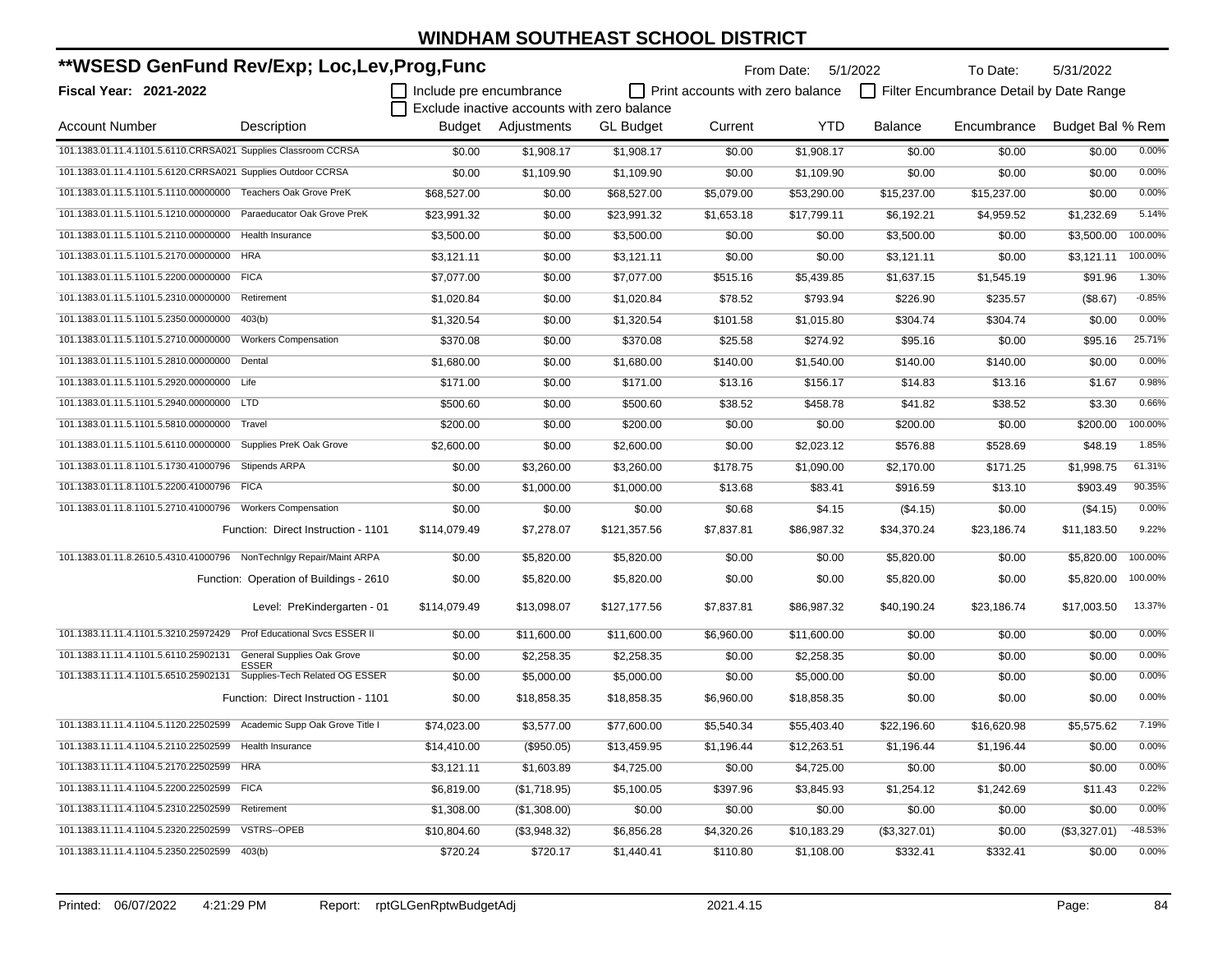| **WSESD GenFund Rev/Exp; Loc,Lev,Prog,Func                              |                                               |              |                                             | From Date:       | 5/1/2022                         | To Date:    | 5/31/2022      |                                         |                  |           |
|-------------------------------------------------------------------------|-----------------------------------------------|--------------|---------------------------------------------|------------------|----------------------------------|-------------|----------------|-----------------------------------------|------------------|-----------|
| Fiscal Year: 2021-2022                                                  |                                               |              | Include pre encumbrance                     |                  | Print accounts with zero balance |             |                | Filter Encumbrance Detail by Date Range |                  |           |
|                                                                         |                                               |              | Exclude inactive accounts with zero balance |                  |                                  |             |                |                                         |                  |           |
| Account Number                                                          | Description                                   |              | Budget Adjustments                          | <b>GL</b> Budget | Current                          | <b>YTD</b>  | <b>Balance</b> | Encumbrance                             | Budget Bal % Rem |           |
| 101.1383.11.11.4.1104.5.2510.22502599                                   | <b>Tuition Reimbursement</b>                  | \$1,224.00   | (\$1,224.00)                                | \$0.00           | \$0.00                           | \$0.00      | \$0.00         | \$0.00                                  | \$0.00           | 0.00%     |
| 101.1383.11.11.4.1104.5.2710.22502599                                   | <b>Workers Compensation</b>                   | \$356.57     | (\$164.06)                                  | \$192.51         | \$21.05                          | \$213.56    | (\$21.05)      | \$0.00                                  | (\$21.05)        | $-10.93%$ |
| 101.1383.11.11.4.1104.5.2810.22502599 Dental                            |                                               | \$1,056.00   | (\$66.00)                                   | \$990.00         | \$88.00                          | \$902.00    | \$88.00        | \$88.00                                 | \$0.00           | 0.00%     |
| 101.1383.11.11.4.1104.5.2920.22502599 Life                              |                                               | \$234.00     | (\$109.42)                                  | \$124.58         | \$10.38                          | \$114.20    | \$10.38        | \$10.38                                 | \$0.00           | 0.00%     |
| 101.1383.11.11.4.1104.5.2940.22502599 LTD                               |                                               | \$715.89     | (\$333.67)                                  | \$382.22         | \$31.70                          | \$350.52    | \$31.70        | \$31.70                                 | \$0.00           | 0.00%     |
| 101.1383.11.11.4.1104.5.6110.22502599 Supplies Title I Oak Grove        |                                               | \$0.00       | \$0.00                                      | \$0.00           | \$0.00                           | \$546.25    | (\$546.25)     | \$0.00                                  | (\$546.25)       | 0.00%     |
|                                                                         | Function: Academic Support-Local Share - 1104 | \$114,792.41 | (\$3,921.41)                                | \$110,871.00     | \$11.716.93                      | \$89.655.66 | \$21,215.34    | \$19,522.60                             | \$1,692.74       | 1.53%     |
| 101.1383.11.11.4.2110.5.1720.25972429 Mental Health Social Worker OG    | ESSER II                                      | \$0.00       | \$10,921.06                                 | \$10,921.06      | \$840.08                         | \$8,400.80  | \$2,520.26     | \$2,520.26                              | \$0.00           | 0.00%     |
| 101.1383.11.11.4.2110.5.2200.25972429                                   | <b>FICA</b>                                   | \$0.00       | \$835.39                                    | \$835.39         | \$64.26                          | \$642.60    | \$192.79       | \$192.79                                | \$0.00           | 0.00%     |
| 101.1383.11.11.4.2110.5.2310.25972429 Retirement                        |                                               | \$0.00       | \$268.00                                    | \$268.00         | \$0.00                           | \$268.00    | \$0.00         | \$0.00                                  | \$0.00           | 0.00%     |
| 101.1383.11.11.4.2110.5.2320.25972429                                   | VSTRS--OPEB                                   | \$0.00       | \$6,466.33                                  | \$6,466.33       | \$1,877.87                       | \$4,666.33  | \$1,800.00     | \$0.00                                  | \$1,800.00       | 27.84%    |
| 101.1383.11.11.4.2110.5.2710.25972429 Workers Compensation              |                                               | \$0.00       | \$32.41                                     | \$32.41          | \$3.19                           | \$32.41     | \$0.00         | \$0.00                                  | \$0.00           | 0.00%     |
| 101.1383.11.11.4.2110.5.2920.25972429 Life                              |                                               | \$0.00       | \$17.01                                     | \$17.01          | \$1.62                           | \$15.39     | \$1.62         | \$1.62                                  | \$0.00           | 0.00%     |
| 101.1383.11.11.4.2110.5.2940.25972429 LTD                               |                                               | \$0.00       | \$50.40                                     | \$50.40          | \$4.80                           | \$45.60     | \$4.80         | \$4.80                                  | \$0.00           | 0.00%     |
|                                                                         | Function: Attend/SocialWork Serv - 2110       | \$0.00       | \$18,590.60                                 | \$18,590.60      | \$2,791.82                       | \$14,071.13 | \$4,519.47     | \$2,719.47                              | \$1,800.00       | 9.68%     |
| 101.1383.11.11.4.2212.5.3210.25972429    Prof Educ Services OG ESSER II |                                               | \$0.00       | \$7,280.00                                  | \$7,280.00       | \$7,280.00                       | \$7,280.00  | \$0.00         | \$0.00                                  | \$0.00           | 0.00%     |
|                                                                         | Function: Instruct/CurriculmDevelop - 2212    | \$0.00       | \$7,280.00                                  | \$7,280.00       | \$7,280.00                       | \$7,280.00  | \$0.00         | \$0.00                                  | \$0.00           | 0.00%     |
| 101.1383.11.11.4.2213.5.1730.25972429  One Percent Stipends OG ESSER II |                                               | \$0.00       | \$5,388.41                                  | \$5,388.41       | \$0.00                           | \$5,388.41  | \$0.00         | \$0.00                                  | \$0.00           | 0.00%     |
| 101.1383.11.11.4.2213.5.2200.25972429 FICA                              |                                               | \$0.00       | \$393.78                                    | \$393.78         | \$0.00                           | \$393.78    | \$0.00         | \$0.00                                  | \$0.00           | 0.00%     |
| 101.1383.11.11.4.2213.5.2710.25972429 Workers Compensation              |                                               | \$0.00       | \$21.06                                     | \$21.06          | \$0.00                           | \$21.06     | \$0.00         | \$0.00                                  | \$0.00           | 0.00%     |
|                                                                         | Function: Instruct Staff Train - 2213         | \$0.00       | \$5,803.25                                  | \$5,803.25       | \$0.00                           | \$5,803.25  | \$0.00         | \$0.00                                  | \$0.00           | 0.00%     |
| 101.1383.11.11.4.2219.5.1110.25972429                                   | Instructional Coach Oak Grove<br>ESSER II     | \$0.00       | \$61,623.40                                 | \$61,623.40      | \$4,580.00                       | \$47,883.40 | \$13,740.00    | \$13,740.00                             | \$0.00           | 0.00%     |
| 101.1383.11.11.4.2219.5.2200.25972429                                   | <b>FICA</b>                                   | \$0.00       | \$4,715.90                                  | \$4,715.90       | \$350.52                         | \$3,664.62  | \$1,051.28     | \$1,051.28                              | \$0.00           | 0.00%     |
| 101.1383.11.11.4.2219.5.2310.25972429                                   | Retirement                                    | \$0.00       | \$1,340.00                                  | \$1,340.00       | \$0.00                           | \$1,340.00  | \$0.00         | \$0.00                                  | \$0.00           | 0.00%     |
| 101.1383.11.11.4.2219.5.2320.25972429 VSTRS--OPEB                       |                                               | \$0.00       | \$9,480.90                                  | \$9,480.90       | \$3,474.83                       | \$6,080.90  | \$3,400.00     | \$0.00                                  | \$3,400.00       | 35.86%    |
| 101.1383.11.11.4.2219.5.2710.25972429                                   | <b>Workers Compensation</b>                   | \$0.00       | \$185.09                                    | \$185.09         | \$17.40                          | \$185.09    | \$0.00         | \$0.00                                  | \$0.00           | 0.00%     |
| 101.1383.11.11.4.2219.5.2920.25972429 Life                              |                                               | \$0.00       | \$87.15                                     | \$87.15          | \$8.30                           | \$78.85     | \$8.30         | \$8.30                                  | \$0.00           | 0.00%     |
| 101.1383.11.11.4.2219.5.2940.25972429 LTD                               |                                               | \$0.00       | \$275.10                                    | \$275.10         | \$26.20                          | \$248.90    | \$26.20        | \$26.20                                 | \$0.00           | 0.00%     |
|                                                                         | Function: Othr Instruct Improve - 2219        | \$0.00       | \$77,707.54                                 | \$77,707.54      | \$8,457.25                       | \$59,481.76 | \$18,225.78    | \$14,825.78                             | \$3,400.00       | 4.38%     |
| 101.1383.11.11.4.2999.5.1730.22502406    Family Engagement Stipend Oak  |                                               | \$0.00       | \$1,000.00                                  | \$1,000.00       | \$0.00                           | \$0.00      | \$1,000.00     | \$0.00                                  | \$1,000.00       | 100.00%   |
| 101.1383.11.11.4.2999.5.2200.22502406                                   | Grove<br><b>FICA</b>                          | \$0.00       | \$100.00                                    | \$100.00         | \$0.00                           | \$0.00      | \$100.00       | \$0.00                                  | \$100.00         | 100.00%   |
| 101.1383.11.11.4.2999.5.6110.22502406 Supplies Family Engage Oak Grove  |                                               | \$0.00       | \$1,900.00                                  | \$1,900.00       | \$71.98                          | \$1,123.01  | \$776.99       | \$471.80                                | \$305.19         | 16.06%    |
|                                                                         | Function: Family Engagement - 2999            | \$0.00       | \$3,000.00                                  | \$3,000.00       | \$71.98                          | \$1,123.01  | \$1,876.99     | \$471.80                                | \$1,405.19       | 46.84%    |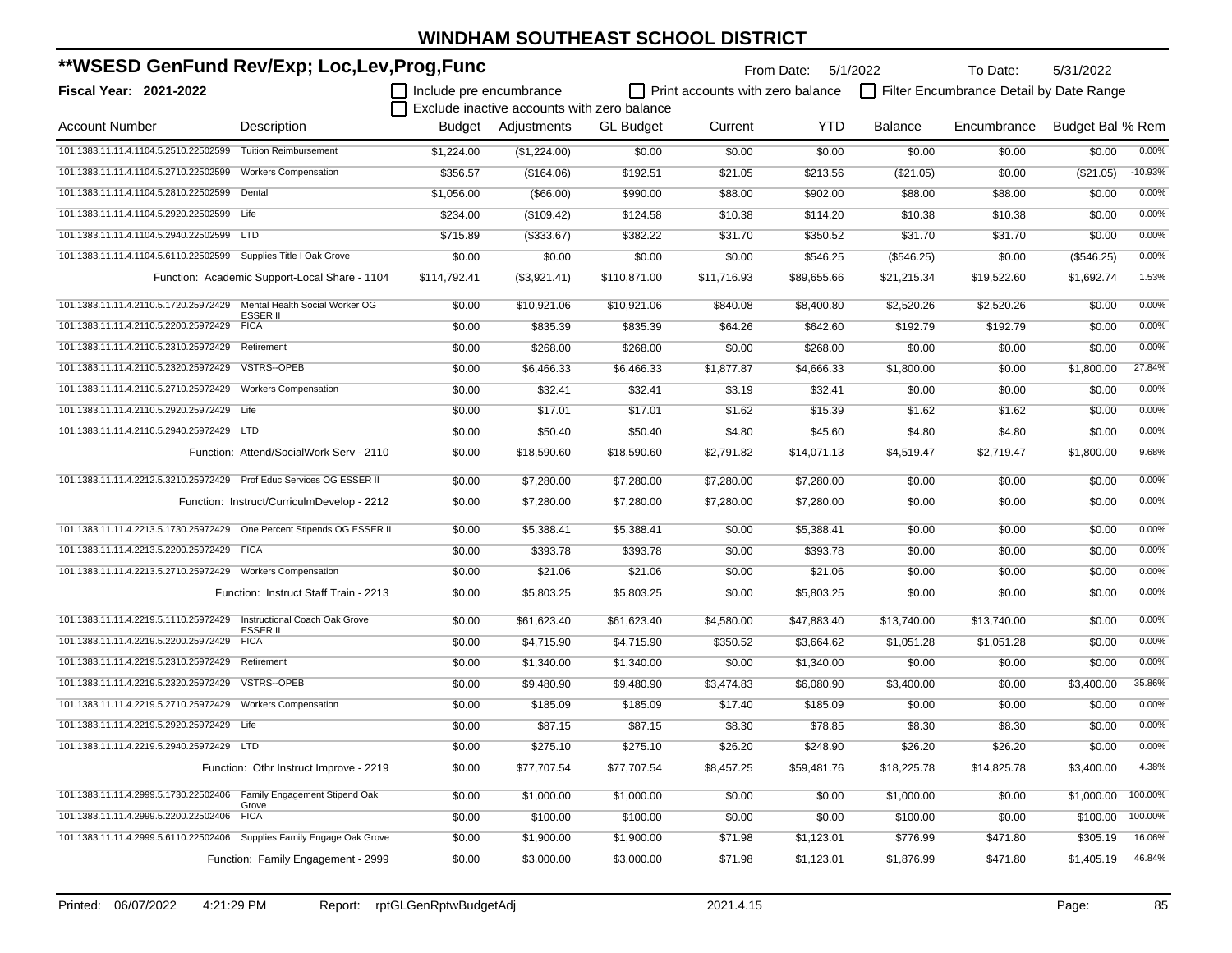| **WSESD GenFund Rev/Exp; Loc,Lev,Prog,Func                           |                                               |                         |                                             |                  |                                         | From Date: 5/1/2022 |                | To Date:                                | 5/31/2022        |           |
|----------------------------------------------------------------------|-----------------------------------------------|-------------------------|---------------------------------------------|------------------|-----------------------------------------|---------------------|----------------|-----------------------------------------|------------------|-----------|
| <b>Fiscal Year: 2021-2022</b>                                        |                                               | Include pre encumbrance |                                             |                  | $\Box$ Print accounts with zero balance |                     |                | Filter Encumbrance Detail by Date Range |                  |           |
|                                                                      |                                               |                         | Exclude inactive accounts with zero balance |                  |                                         |                     |                |                                         |                  |           |
| <b>Account Number</b>                                                | Description                                   |                         | Budget Adjustments                          | <b>GL Budget</b> | Current                                 | <b>YTD</b>          | <b>Balance</b> | Encumbrance                             | Budget Bal % Rem |           |
| 101.1383.11.11.5.1101.5.1110.00000000 Teachers Oak Grove Elem Ed     |                                               | \$477,981.40            | \$0.00                                      | \$477,981.40     | \$34,715.14                             | \$347,151.36        | \$130,830.04   | \$104,145.04                            | \$26,685.00      | 5.58%     |
| 101.1383.11.11.5.1101.5.1210.00000000 Paraeducator Oak Grove Elem Ed |                                               | \$153,692.60            | \$0.00                                      | \$153,692.60     | \$8,495.70                              | \$92,501.53         | \$61,191.07    | \$25,487.07                             | \$35,704.00      | 23.23%    |
| 101.1383.11.11.5.1101.5.2110.00000000 Health Insurance               |                                               | \$178.854.00            | \$0.00                                      | \$178,854.00     | \$11,407.66                             | \$138,821.78        | \$40,032.22    | \$11,890.46                             | \$28.141.76      | 15.73%    |
| 101.1383.11.11.5.1101.5.2170.00000000 HRA                            |                                               | \$30,170.68             | \$0.00                                      | \$30,170.68      | \$0.00                                  | \$39,420.00         | (\$9,249.32)   | \$0.00                                  | (\$9,249.32)     | $-30.66%$ |
| 101.1383.11.11.5.1101.5.2180.00000000 HSA                            |                                               | \$0.00                  | \$0.00                                      | \$0.00           | \$0.00                                  | \$2,200.00          | (\$2,200.00)   | \$0.00                                  | (\$2,200.00)     | 0.00%     |
| 101.1383.11.11.5.1101.5.2200.00000000 FICA                           |                                               | \$46,178.12             | \$0.00                                      | \$46,178.12      | \$3,083.20                              | \$31,059.18         | \$15,118.94    | \$9,681.28                              | \$5,437.66       | 11.78%    |
| 101.1383.11.11.5.1101.5.2310.00000000 Retirement                     |                                               | \$5,693.90              | \$0.00                                      | \$5,693.90       | \$306.88                                | \$8,860.73          | (\$3,166.83)   | \$920.63                                | (\$4,087.46)     | $-71.79%$ |
| 101.1383.11.11.5.1101.5.2350.00000000                                | 403(b)                                        | \$7.941.77              | \$0.00                                      | \$7,941.77       | \$559.96                                | \$5,384.86          | \$2,556.91     | \$1,679.84                              | \$877.07         | 11.04%    |
| 101.1383.11.11.5.1101.5.2510.00000000 Tuition Reimbursement          |                                               | \$7,500.00              | \$0.00                                      | \$7,500.00       | \$0.00                                  | \$6,041.90          | \$1,458.10     | \$0.00                                  | \$1,458.10       | 19.44%    |
| 101.1383.11.11.5.1101.5.2710.00000000 Workers Compensation           |                                               | \$2,418.89              | \$0.00                                      | \$2,418.89       | \$164.20                                | \$1,697.13          | \$721.76       | \$0.00                                  | \$721.76         | 29.84%    |
| 101.1383.11.11.5.1101.5.2810.00000000 Dental                         |                                               | \$10,320.00             | \$0.00                                      | \$10,320.00      | \$853.60                                | \$9,627.20          | \$692.80       | \$888.80                                | (\$196.00)       | $-1.90%$  |
| 101.1383.11.11.5.1101.5.2920.00000000 Life                           |                                               | \$1,143.00              | \$0.00                                      | \$1,143.00       | \$81.86                                 | \$960.97            | \$182.03       | \$89.06                                 | \$92.97          | 8.13%     |
| 101.1383.11.11.5.1101.5.2940.00000000 LTD                            |                                               | \$3,422.02              | \$0.00                                      | \$3,422.02       | \$247.14                                | \$2,892.88          | \$529.14       | \$268.66                                | \$260.48         | 7.61%     |
| 101.1383.11.11.5.1101.5.4320.00000000 Technlgy Repair/Maint          |                                               | \$1,500.00              | \$0.00                                      | \$1,500.00       | \$0.00                                  | \$0.00              | \$1,500.00     | \$0.00                                  | \$1,500.00       | 100.00%   |
| 101.1383.11.11.5.1101.5.4430.00000000 Rentals-Computers/Related      |                                               | \$7,000.00              | \$0.00                                      | \$7,000.00       | \$634.54                                | \$7,527.25          | (\$527.25)     | \$0.00                                  | (\$527.25)       | $-7.53%$  |
| 101.1383.11.11.5.1101.5.5410.00000000 Advertising                    |                                               | \$0.00                  | \$0.00                                      | \$0.00           | \$0.00                                  | \$0.00              | \$0.00         | \$74.80                                 | (\$74.80)        | 0.00%     |
| 101.1383.11.11.5.1101.5.6110.00000000                                | Supplies Elem Oak Grove                       | \$20,000.00             | \$0.00                                      | \$20,000.00      | \$264.31                                | \$19,138.66         | \$861.34       | \$654.50                                | \$206.84         | 1.03%     |
| 101.1383.11.11.5.1101.5.6410.00000000 Books and Periodicals          |                                               | \$4,000.00              | \$0.00                                      | \$4,000.00       | \$0.00                                  | \$6,179.61          | (\$2,179.61)   | \$0.00                                  | (\$2,179.61)     | $-54.49%$ |
| 101.1383.11.11.5.1101.5.6510.00000000                                | Supplies-Tech Related                         | \$24,500.00             | \$0.00                                      | \$24,500.00      | \$370.00                                | \$23,852.55         | \$647.45       | \$118.00                                | \$529.45         | 2.16%     |
|                                                                      | Function: Direct Instruction - 1101           | \$982,316.38            | \$0.00                                      | \$982,316.38     | \$61,184.19                             | \$743,317.59        | \$238,998.79   | \$155,898.14                            | \$83,100.65      | 8.46%     |
| 101.1383.11.11.5.1102.5.6110.00000000 Supplies Art Oak Grove         |                                               | \$2,500.00              | \$0.00                                      | \$2,500.00       | \$0.00                                  | \$1,404.77          | \$1,095.23     | \$0.00                                  | \$1.095.23       | 43.81%    |
|                                                                      | Function: Art - 1102                          | \$2,500.00              | \$0.00                                      | \$2,500.00       | \$0.00                                  | \$1,404.77          | \$1,095.23     | \$0.00                                  | \$1.095.23       | 43.81%    |
| 101.1383.11.11.5.1104.5.1120.00000000 Academic Supp Oak Grove        |                                               | \$130,626.56            | \$0.00                                      | \$130,626.56     | \$12,087.82                             | \$120,878.20        | \$9,748.36     | \$45,263.36                             | (\$35,515.00)    | $-27.19%$ |
| 101.1383.11.11.5.1104.5.2110.00000000 Health Insurance               |                                               | \$42,508.00             | \$0.00                                      | \$42,508.00      | \$2,749.58                              | \$29,172.87         | \$13,335.13    | \$2,749.58                              | \$10,585.55      | 24.90%    |
| 101.1383.11.11.5.1104.5.2170.00000000 HRA                            |                                               | \$6,242.22              | \$0.00                                      | \$6,242.22       | \$0.00                                  | \$7,875.00          | (\$1,632.78)   | \$0.00                                  | (\$1,632.78)     | $-26.16%$ |
| 101.1383.11.11.5.1104.5.2200.00000000 FICA                           |                                               | \$8,683.00              | \$0.00                                      | \$8,683.00       | \$864.40                                | \$8,567.10          | \$115.90       | \$3,391.50                              | (\$3,275.60)     | $-37.72%$ |
| 101.1383.11.11.5.1104.5.2350.00000000 403(b)                         |                                               | \$2,270.15              | \$0.00                                      | \$2,270.15       | \$241.76                                | \$2,417.60          | (\$147.45)     | \$725.27                                | (\$872.72)       | $-38.44%$ |
| 101.1383.11.11.5.1104.5.2510.00000000 Tuition Reimbursement          |                                               | \$1,200.00              | \$0.00                                      | \$1,200.00       | \$0.00                                  | \$1,569.00          | (\$369.00)     | \$0.00                                  | (\$369.00)       | $-30.75%$ |
| 101.1383.11.11.5.1104.5.2710.00000000 Workers Compensation           |                                               | \$454.03                | \$0.00                                      | \$454.03         | \$45.93                                 | \$466.85            | (\$12.82)      | \$0.00                                  | (\$12.82)        | $-2.82%$  |
| 101.1383.11.11.5.1104.5.2810.00000000 Dental                         |                                               | \$1,680.00              | \$0.00                                      | \$1,680.00       | \$280.00                                | \$2,866.00          | (\$1,186.00)   | \$280.00                                | (\$1,466.00)     | $-87.26%$ |
| 101.1383.11.11.5.1104.5.2920.00000000 Life                           |                                               | \$144.00                | \$0.00                                      | \$144.00         | \$22.16                                 | \$248.58            | (\$104.58)     | \$22.16                                 | (\$126.74)       | $-88.01%$ |
| 101.1383.11.11.5.1104.5.2940.00000000 LTD                            |                                               | \$443.27                | \$0.00                                      | \$443.27         | \$69.14                                 | \$774.08            | (\$330.81)     | \$69.14                                 | (\$399.95)       | $-90.23%$ |
|                                                                      | Function: Academic Support-Local Share - 1104 | \$194,251.23            | \$0.00                                      | \$194,251.23     | \$16,360.79                             | \$174,835.28        | \$19,415.95    | \$52,501.01                             | (\$33,085.06)    | $-17.03%$ |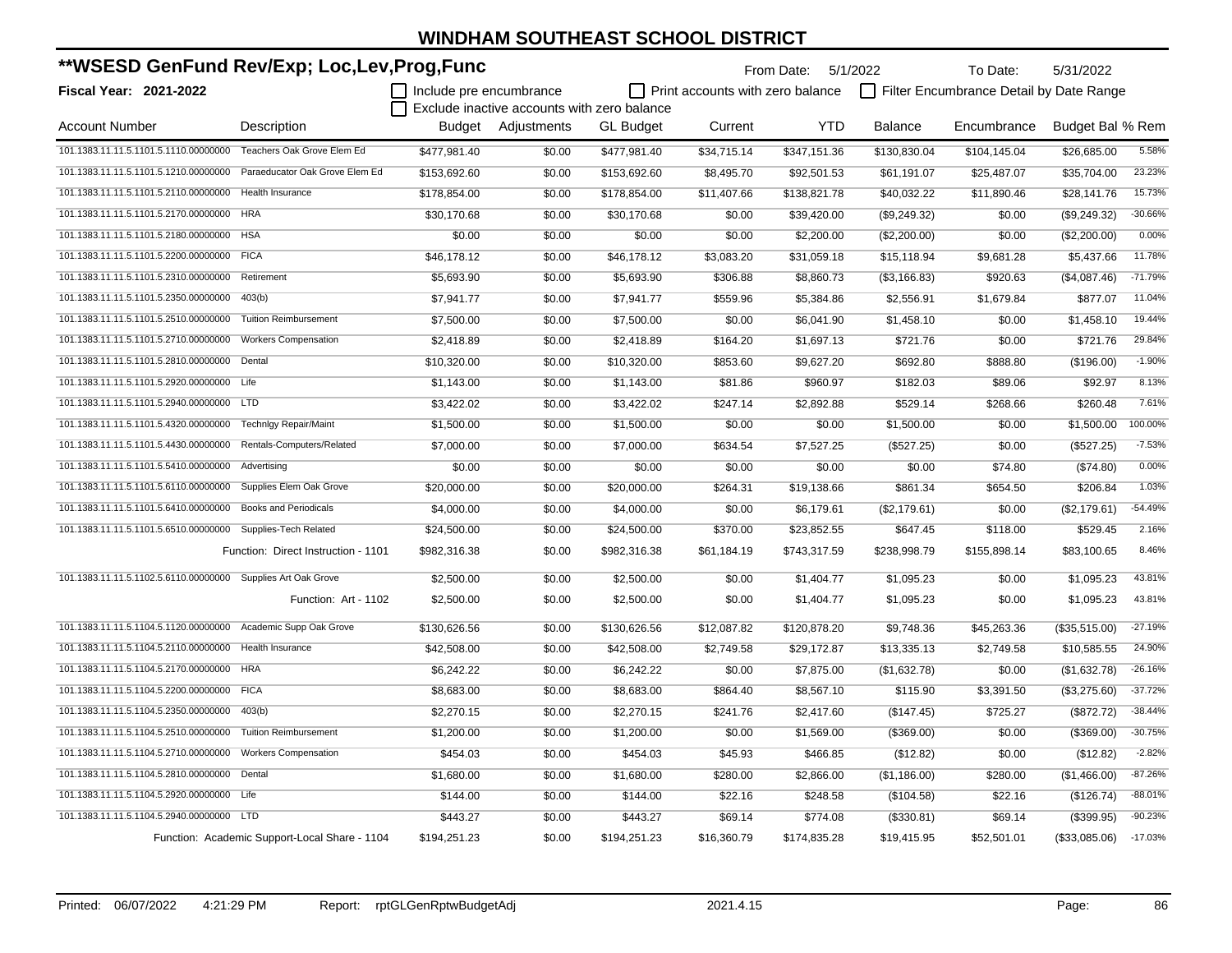| **WSESD GenFund Rev/Exp; Loc,Lev,Prog,Func                              |                                   | From Date: 5/1/2022<br>To Date: |                                             |                  |                                  |             | 5/31/2022      |                                         |                          |           |
|-------------------------------------------------------------------------|-----------------------------------|---------------------------------|---------------------------------------------|------------------|----------------------------------|-------------|----------------|-----------------------------------------|--------------------------|-----------|
| Fiscal Year: 2021-2022                                                  |                                   | Include pre encumbrance         |                                             |                  | Print accounts with zero balance |             |                | Filter Encumbrance Detail by Date Range |                          |           |
|                                                                         |                                   |                                 | Exclude inactive accounts with zero balance |                  |                                  |             |                |                                         |                          |           |
| <b>Account Number</b>                                                   | Description                       |                                 | Budget Adjustments                          | <b>GL Budget</b> | Current                          | YTD         | <b>Balance</b> | Encumbrance                             | Budget Bal % Rem         |           |
| 101.1383.11.11.5.1106.5.1110.00000000                                   | Teachers Oak Grove Foreign        | \$15,929.20                     | \$0.00                                      | \$15,929.20      | \$867.58                         | \$10,007.66 | \$5,921.54     | \$867.58                                | \$5,053.96               | 31.73%    |
| 101.1383.11.11.5.1106.5.2110.00000000                                   | Language<br>Health Insurance      | \$4,250.80                      | \$0.00                                      | \$4,250.80       | \$0.00                           | \$2,356.92  | \$1,893.88     | \$0.00                                  | \$1,893.88               | 44.55%    |
| 101.1383.11.11.5.1106.5.2170.00000000                                   | <b>HRA</b>                        | \$624.22                        | \$0.00                                      | \$624.22         | \$0.00                           | \$630.00    | (\$5.78)       | \$0.00                                  | (\$5.78)                 | $-0.93%$  |
| 101.1383.11.11.5.1106.5.2200.00000000 FICA                              |                                   | \$1,219.00                      | \$0.00                                      | \$1,219.00       | \$66.36                          | \$731.66    | \$487.34       | \$66.36                                 | \$420.98                 | 34.53%    |
| 101.1383.11.11.5.1106.5.2350.00000000                                   | 403(b)                            | \$318.58                        | \$0.00                                      | \$318.58         | \$0.00                           | \$147.00    | \$171.58       | \$0.00                                  | \$171.58                 | 53.86%    |
| 101.1383.11.11.5.1106.5.2510.00000000                                   | <b>Tuition Reimbursement</b>      | \$127.50                        | \$0.00                                      | \$127.50         | \$0.00                           | \$0.00      | \$127.50       | \$0.00                                  | \$127.50                 | 100.00%   |
| 101.1383.11.11.5.1106.5.2710.00000000                                   | <b>Workers Compensation</b>       | \$63.72                         | \$0.00                                      | \$63.72          | \$3.30                           | \$38.78     | \$24.94        | \$0.00                                  | \$24.94                  | 39.14%    |
| 101.1383.11.11.5.1106.5.2810.00000000 Dental                            |                                   | \$336.00                        | \$0.00                                      | \$336.00         | \$0.00                           | \$185.60    | \$150.40       | \$0.00                                  | \$150.40                 | 44.76%    |
| 101.1383.11.11.5.1106.5.2920.00000000 Life                              |                                   | \$24.00                         | \$0.00                                      | \$24.00          | \$0.28                           | \$18.32     | \$5.68         | \$0.28                                  | \$5.40                   | 22.50%    |
| 101.1383.11.11.5.1106.5.2940.00000000 LTD                               |                                   | \$87.41                         | \$0.00                                      | \$87.41          | \$4.96                           | \$65.64     | \$21.77        | \$4.96                                  | \$16.81                  | 19.23%    |
|                                                                         | Function: Foreign Language - 1106 | \$22,980.43                     | \$0.00                                      | \$22,980.43      | \$942.48                         | \$14,181.58 | \$8,798.85     | \$939.18                                | \$7,859.67               | 34.20%    |
| 101.1383.11.11.5.1112.5.1110.00000000 Teachers Oak Grove Music          |                                   | \$28.899.60                     | \$0.00                                      | \$28,899.60      | \$3,680.32                       | \$40,377.45 | (\$11,477.85)  | \$12,333.57                             | (\$23,811.42)            | $-82.39%$ |
| 101.1383.11.11.5.1112.5.2110.00000000 Health Insurance                  |                                   | \$7,673.00                      | \$0.00                                      | \$7,673.00       | \$0.00                           | \$0.00      | \$7,673.00     | \$0.00                                  | \$7,673.00               | 100.00%   |
| 101.1383.11.11.5.1112.5.2170.00000000 HRA                               |                                   | \$0.00                          | \$0.00                                      | \$0.00           | \$0.00                           | \$1,050.00  | (\$1,050.00)   | \$0.00                                  | (\$1,050.00)             | 0.00%     |
| 101.1383.11.11.5.1112.5.2200.00000000 FICA                              |                                   | \$2,211.00                      | \$0.00                                      | \$2,211.00       | \$281.62                         | \$3,089.55  | (\$878.55)     | \$943.58                                | (\$1,822.13)             | $-82.41%$ |
| 101.1383.11.11.5.1112.5.2310.00000000                                   | Retirement                        | \$872.00                        | \$0.00                                      | \$872.00         | \$0.00                           | \$0.00      | \$872.00       | \$0.00                                  | \$872.00                 | 100.00%   |
| 101.1383.11.11.5.1112.5.2350.00000000                                   | 403(b)                            | \$0.00                          | \$0.00                                      | \$0.00           | \$73.60                          | \$807.51    | (\$807.51)     | \$246.67                                | (\$1,054.18)             | 0.00%     |
| 101.1383.11.11.5.1112.5.2510.00000000                                   | <b>Tuition Reimbursement</b>      | \$2,280.00                      | \$0.00                                      | \$2,280.00       | \$0.00                           | \$1,229.40  | \$1,050.60     | \$0.00                                  | \$1,050.60               | 46.08%    |
| 101.1383.11.11.5.1112.5.2710.00000000                                   | <b>Workers Compensation</b>       | \$115.60                        | \$0.00                                      | \$115.60         | \$13.99                          | \$155.83    | $(\$40.23)$    | \$0.00                                  | $(\$40.23)$              | $-34.80%$ |
| 101.1383.11.11.5.1112.5.2810.00000000                                   | Dental                            | \$528.00                        | \$0.00                                      | \$528.00         | \$0.00                           | \$0.00      | \$528.00       | \$0.00                                  | \$528.00                 | 100.00%   |
| 101.1383.11.11.5.1112.5.2920.00000000 Life                              |                                   | \$54.00                         | \$0.00                                      | \$54.00          | \$7.62                           | \$72.39     | (\$18.39)      | \$7.62                                  | (\$26.01)                | $-48.17%$ |
| 101.1383.11.11.5.1112.5.2940.00000000 LTD                               |                                   | \$165.31                        | \$0.00                                      | \$165.31         | \$21.05                          | \$220.97    | (\$55.66)      | \$23.52                                 | (\$79.18)                | -47.90%   |
| 101.1383.11.11.5.1112.5.3210.00000000 Professional Educational Services |                                   | \$250.00                        | \$0.00                                      | \$250.00         | \$0.00                           | \$0.00      | \$250.00       | \$0.00                                  | \$250.00                 | 100.00%   |
| 101.1383.11.11.5.1112.5.6110.00000000                                   | Supplies Music Oak Grove          | \$2,500.00                      | \$0.00                                      | \$2,500.00       | \$0.00                           | \$423.35    | \$2,076.65     | \$1,990.00                              | \$86.65                  | 3.47%     |
| 101.1383.11.11.5.1112.5.6410.00000000 Books and Periodicals             |                                   | \$275.00                        | \$0.00                                      | \$275.00         | \$0.00                           | \$0.00      | \$275.00       | \$0.00                                  | \$275.00                 | 100.00%   |
|                                                                         | Function: Music - 1112            | \$45,823.51                     | \$0.00                                      | \$45,823.51      | \$4,078.20                       | \$47,426.45 | (\$1,602.94)   | \$15,544.96                             | (\$17,147.90)            | $-37.42%$ |
| 101.1383.11.11.5.2110.5.1720.00000000 Social Work Oak Grove             |                                   | \$61,000.00                     | \$0.00                                      | \$61,000.00      | \$4,825.92                       | \$48,259.20 | \$12,740.80    | \$14,477.80                             | (\$1,737.00)             | $-2.85%$  |
| 101.1383.11.11.5.2110.5.2110.00000000 Health Insurance                  |                                   | \$7,563.00                      | \$0.00                                      | \$7,563.00       | \$663.86                         | \$7,392.94  | \$170.06       | \$663.86                                | (\$493.80)               | $-6.53%$  |
| 101.1383.11.11.5.2110.5.2170.00000000 HRA                               |                                   | \$1,560.55                      | \$0.00                                      | \$1,560.55       | \$0.00                           | \$0.00      | \$1,560.55     | \$0.00                                  | \$1,560.55 100.00%       |           |
| 101.1383.11.11.5.2110.5.2180.00000000 HSA                               |                                   | \$0.00                          | \$0.00                                      | \$0.00           | \$0.00                           | \$2,200.00  | (\$2,200.00)   | \$0.00                                  | (\$2,200.00)             | 0.00%     |
| 101.1383.11.11.5.2110.5.2200.00000000 FICA                              |                                   | \$1,912.50                      | \$0.00                                      | \$1,912.50       | \$357.22                         | \$3,539.83  | (\$1,627.33)   | \$1,093.13                              | $($2,720.46)$ -142.25%   |           |
| 101.1383.11.11.5.2110.5.2310.00000000 Retirement                        |                                   | \$1,100.00                      | \$0.00                                      | \$1,100.00       | \$229.24                         | \$2,314.02  | (\$1,214.02)   | \$687.70                                | $($ \$1,901.72) -172.88% |           |
| 101.1383.11.11.5.2110.5.2510.00000000 Tuition Reimbursement             |                                   | \$0.00                          | \$0.00                                      | \$0.00           | \$0.00                           | \$352.62    | (\$352.62)     | \$0.00                                  | (\$352.62)               | 0.00%     |
| 101.1383.11.11.5.2110.5.2710.00000000 Workers Compensation              |                                   | \$100.00                        | \$0.00                                      | \$100.00         | \$18.34                          | \$186.29    | (\$86.29)      | \$0.00                                  | (\$86.29)                | $-86.29%$ |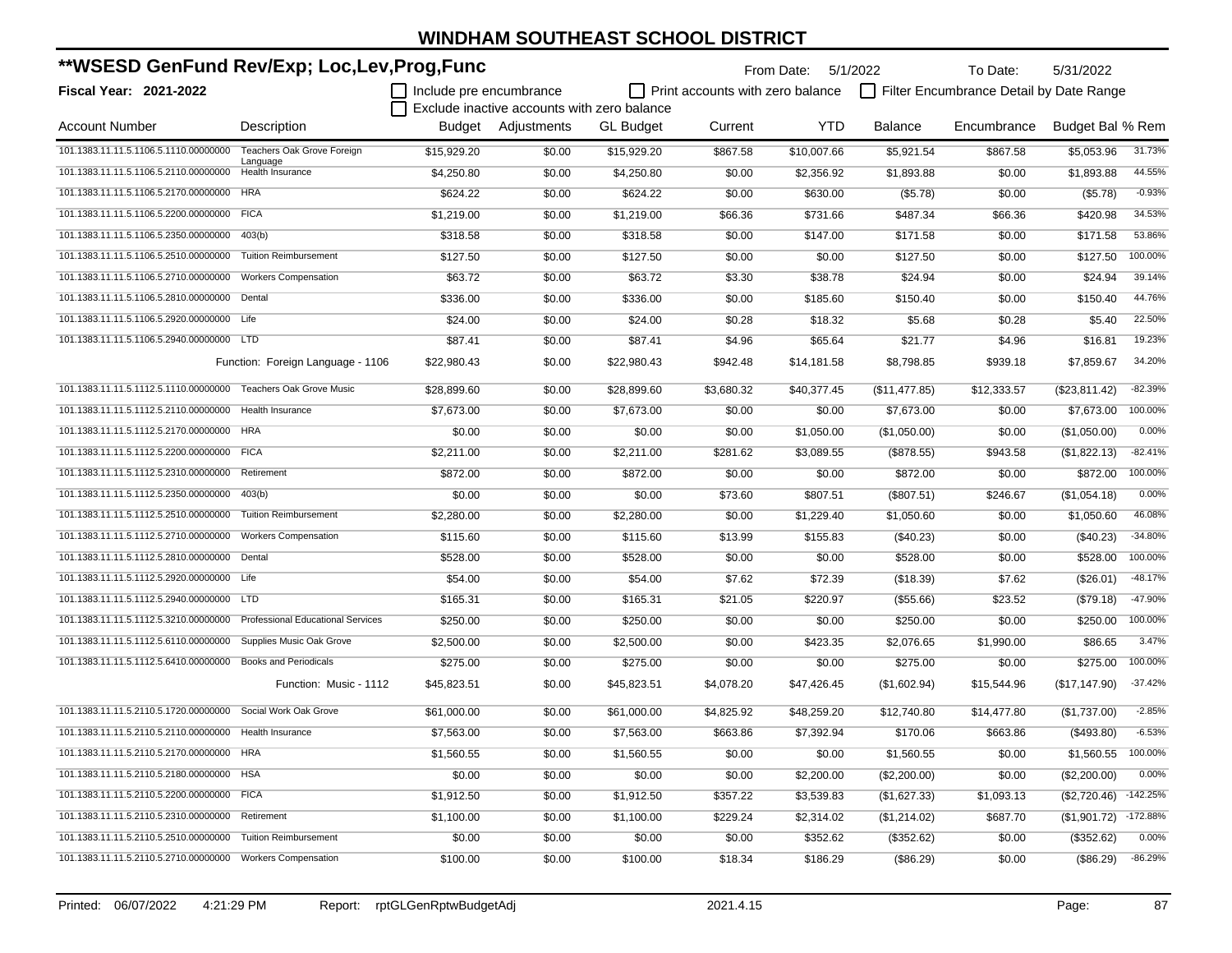| **WSESD GenFund Rev/Exp; Loc,Lev,Prog,Func                              |                                         |                         |                                             |                  |            | From Date: 5/1/2022                     |                | To Date:                                | 5/31/2022        |            |
|-------------------------------------------------------------------------|-----------------------------------------|-------------------------|---------------------------------------------|------------------|------------|-----------------------------------------|----------------|-----------------------------------------|------------------|------------|
| <b>Fiscal Year: 2021-2022</b>                                           |                                         | Include pre encumbrance |                                             |                  |            | $\Box$ Print accounts with zero balance |                | Filter Encumbrance Detail by Date Range |                  |            |
|                                                                         |                                         |                         | Exclude inactive accounts with zero balance |                  |            |                                         |                |                                         |                  |            |
| <b>Account Number</b>                                                   | Description                             |                         | Budget Adjustments                          | <b>GL Budget</b> | Current    | <b>YTD</b>                              | <b>Balance</b> | Encumbrance                             | Budget Bal % Rem |            |
| 101.1383.11.11.5.2110.5.2810.00000000 Dental                            |                                         | \$528.00                | \$0.00                                      | \$528.00         | \$44.00    | \$484.00                                | \$44.00        | \$44.00                                 | \$0.00           | 0.00%      |
| 101.1383.11.11.5.2110.5.2920.00000000 Life                              |                                         | \$90.00                 | \$0.00                                      | \$90.00          | \$9.00     | \$101.10                                | (\$11.10)      | \$9.00                                  | (\$20.10)        | $-22.33%$  |
| 101.1383.11.11.5.2110.5.2940.00000000 LTD                               |                                         | \$270.00                | \$0.00                                      | \$270.00         | \$27.60    | \$325.48                                | (\$55.48)      | \$27.60                                 | ( \$83.08)       | $-30.77%$  |
| 101.1383.11.11.5.2110.5.5310.00000000 Communications                    |                                         | \$0.00                  | \$0.00                                      | \$0.00           | \$40.45    | \$425.92                                | (\$425.92)     | \$414.07                                | (\$839.99)       | 0.00%      |
|                                                                         | Function: Attend/SocialWork Serv - 2110 | \$74,124.05             | \$0.00                                      | \$74,124.05      | \$6,215.63 | \$65,581.40                             | \$8,542.65     | \$17,417.16                             | (\$8,874.51)     | $-11.97%$  |
| 101.1383.11.11.5.2120.5.1110.00000000 Guidance Services Oak Grove       |                                         | \$79.646.00             | \$0.00                                      | \$79.646.00      | \$6,126.62 | \$61,266.20                             | \$18,379.80    | \$18,379.80                             | \$0.00           | 0.00%      |
| 101.1383.11.11.5.2120.5.2110.00000000 Health Insurance                  |                                         | \$21,254.00             | \$0.00                                      | \$21,254.00      | \$1,764.66 | \$19,411.26                             | \$1,842.74     | \$1,764.66                              | \$78.08          | 0.37%      |
| 101.1383.11.11.5.2120.5.2170.00000000 HRA                               |                                         | \$3,121.11              | \$0.00                                      | \$3,121.11       | \$0.00     | \$4,200.00                              | (\$1,078.89)   | \$0.00                                  | (\$1,078.89)     | $-34.57%$  |
| 101.1383.11.11.5.2120.5.2200.00000000 FICA                              |                                         | \$6,093.00              | \$0.00                                      | \$6,093.00       | \$437.62   | \$4,355.19                              | \$1,737.81     | \$1,374.99                              | \$362.82         | 5.95%      |
| 101.1383.11.11.5.2120.5.2310.00000000 Retirement                        |                                         | \$900.00                | \$0.00                                      | \$900.00         | \$0.00     | \$0.00                                  | \$900.00       | \$0.00                                  | \$900.00         | 100.00%    |
| 101.1383.11.11.5.2120.5.2510.00000000                                   | <b>Tuition Reimbursement</b>            | \$960.00                | \$0.00                                      | \$960.00         | \$0.00     | \$0.00                                  | \$960.00       | \$0.00                                  | \$960.00         | 100.00%    |
| 101.1383.11.11.5.2120.5.2710.00000000                                   | <b>Workers Compensation</b>             | \$318.58                | \$0.00                                      | \$318.58         | \$23.28    | \$236.48                                | \$82.10        | \$0.00                                  | \$82.10          | 25.77%     |
| 101.1383.11.11.5.2120.5.2810.00000000 Dental                            |                                         | \$1,056.00              | \$0.00                                      | \$1,056.00       | \$140.00   | \$1,540.00                              | ( \$484.00)    | \$140.00                                | (\$624.00)       | -59.09%    |
| 101.1383.11.11.5.2120.5.2920.00000000 Life                              |                                         | \$144.00                | \$0.00                                      | \$144.00         | \$11.08    | \$132.96                                | \$11.04        | \$11.08                                 | (\$0.04)         | $-0.03%$   |
| 101.1383.11.11.5.2120.5.2940.00000000 LTD                               |                                         | \$455.58                | \$0.00                                      | \$455.58         | \$35.04    | \$419.00                                | \$36.58        | \$35.04                                 | \$1.54           | 0.34%      |
| 101.1383.11.11.5.2120.5.3210.00000000 Professional Educational Services |                                         | \$300.00                | \$0.00                                      | \$300.00         | \$0.00     | \$1,200.00                              | (\$900.00)     | \$0.00                                  | $(\$900.00)$     | -300.00%   |
| 101.1383.11.11.5.2120.5.6110.00000000 Supplies Guidance Oak Grove       |                                         | \$250.00                | \$0.00                                      | \$250.00         | \$0.00     | \$705.70                                | (\$455.70)     | \$0.00                                  | (\$455.70)       | $-182.28%$ |
|                                                                         | Function: Guidance Services - 2120      | \$114,498.27            | \$0.00                                      | \$114,498.27     | \$8,538.30 | \$93,466.79                             | \$21,031.48    | \$21,705.57                             | (\$674.09)       | $-0.59%$   |
| 101.1383.11.11.5.2131.5.1110.00000000 Nurse Oak Grove                   |                                         | \$59,144.00             | \$0.00                                      | \$59,144.00      | \$4,549.54 | \$49,170.20                             | \$9,973.80     | \$13,863.90                             | (\$3,890.10)     | $-6.58%$   |
| 101.1383.11.11.5.2131.5.2110.00000000                                   | Health Insurance                        | \$14,410.00             | \$0.00                                      | \$14,410.00      | \$1,196.44 | \$13,160.84                             | \$1,249.16     | \$1,196.44                              | \$52.72          | 0.37%      |
| 101.1383.11.11.5.2131.5.2170.00000000 HRA                               |                                         | \$3,121.11              | \$0.00                                      | \$3,121.11       | \$0.00     | \$4,200.00                              | (\$1,078.89)   | \$0.00                                  | (\$1,078.89)     | $-34.57%$  |
| 101.1383.11.11.5.2131.5.2200.00000000 FICA                              |                                         | \$4,525.00              | \$0.00                                      | \$4,525.00       | \$325.62   | \$3,526.30                              | \$998.70       | \$1,038.17                              | (\$39.47)        | $-0.87%$   |
| 101.1383.11.11.5.2131.5.2510.00000000 Tuition Reimbursement             |                                         | \$465.00                | \$0.00                                      | \$465.00         | \$0.00     | \$0.00                                  | \$465.00       | \$0.00                                  | \$465.00         | 100.00%    |
| 101.1383.11.11.5.2131.5.2710.00000000 Workers Compensation              |                                         | \$236.58                | \$0.00                                      | \$236.58         | \$17.29    | \$189.87                                | \$46.71        | \$0.00                                  | \$46.71          | 19.74%     |
| 101.1383.11.11.5.2131.5.2810.00000000 Dental                            |                                         | \$528.00                | \$0.00                                      | \$528.00         | \$44.00    | \$484.00                                | \$44.00        | \$44.00                                 | \$0.00           | 0.00%      |
| 101.1383.11.11.5.2131.5.2920.00000000 Life                              |                                         | \$108.00                | \$0.00                                      | \$108.00         | \$8.30     | \$99.60                                 | \$8.40         | \$8.30                                  | \$0.10           | 0.09%      |
| 101.1383.11.11.5.2131.5.2940.00000000 LTD                               |                                         | \$338.30                | \$0.00                                      | \$338.30         | \$26.02    | \$311.12                                | \$27.18        | \$26.02                                 | \$1.16           | 0.34%      |
| 101.1383.11.11.5.2131.5.6110.00000000 Supplies Nurse Oak Grove          |                                         | \$900.00                | \$0.00                                      | \$900.00         | \$0.00     | \$472.34                                | \$427.66       | \$0.00                                  | \$427.66         | 47.52%     |
|                                                                         | Function: Health Services - 2131        | \$83,775.99             | \$0.00                                      | \$83,775.99      | \$6,167.21 | \$71,614.27                             | \$12,161.72    | \$16,176.83                             | (\$4,015.11)     | $-4.79%$   |
| 101.1383.11.11.5.2190.5.1720.00000000 Behavior Interventionist          |                                         | \$73,118.00             | \$0.00                                      | \$73,118.00      | \$5,624.46 | \$56,244.60                             | \$16,873.40    | \$16,873.40                             | \$0.00           | 0.00%      |
| 101.1383.11.11.5.2190.5.2110.00000000 Health Insurance                  |                                         | \$14,410.00             | \$0.00                                      | \$14,410.00      | \$1,316.08 | \$14,656.29                             | (\$246.29)     | \$1,316.08                              | (\$1,562.37)     | $-10.84%$  |
| 101.1383.11.11.5.2190.5.2170.00000000                                   | <b>HRA</b>                              | \$3,121.11              | \$0.00                                      | \$3,121.11       | \$0.00     | \$4,400.00                              | (\$1,278.89)   | \$0.00                                  | (\$1,278.89)     | -40.98%    |
| 101.1383.11.11.5.2190.5.2200.00000000 FICA                              |                                         | \$5,594.00              | \$0.00                                      | \$5,594.00       | \$395.54   | \$3,943.69                              | \$1,650.31     | \$1,256.08                              | \$394.23         | 7.05%      |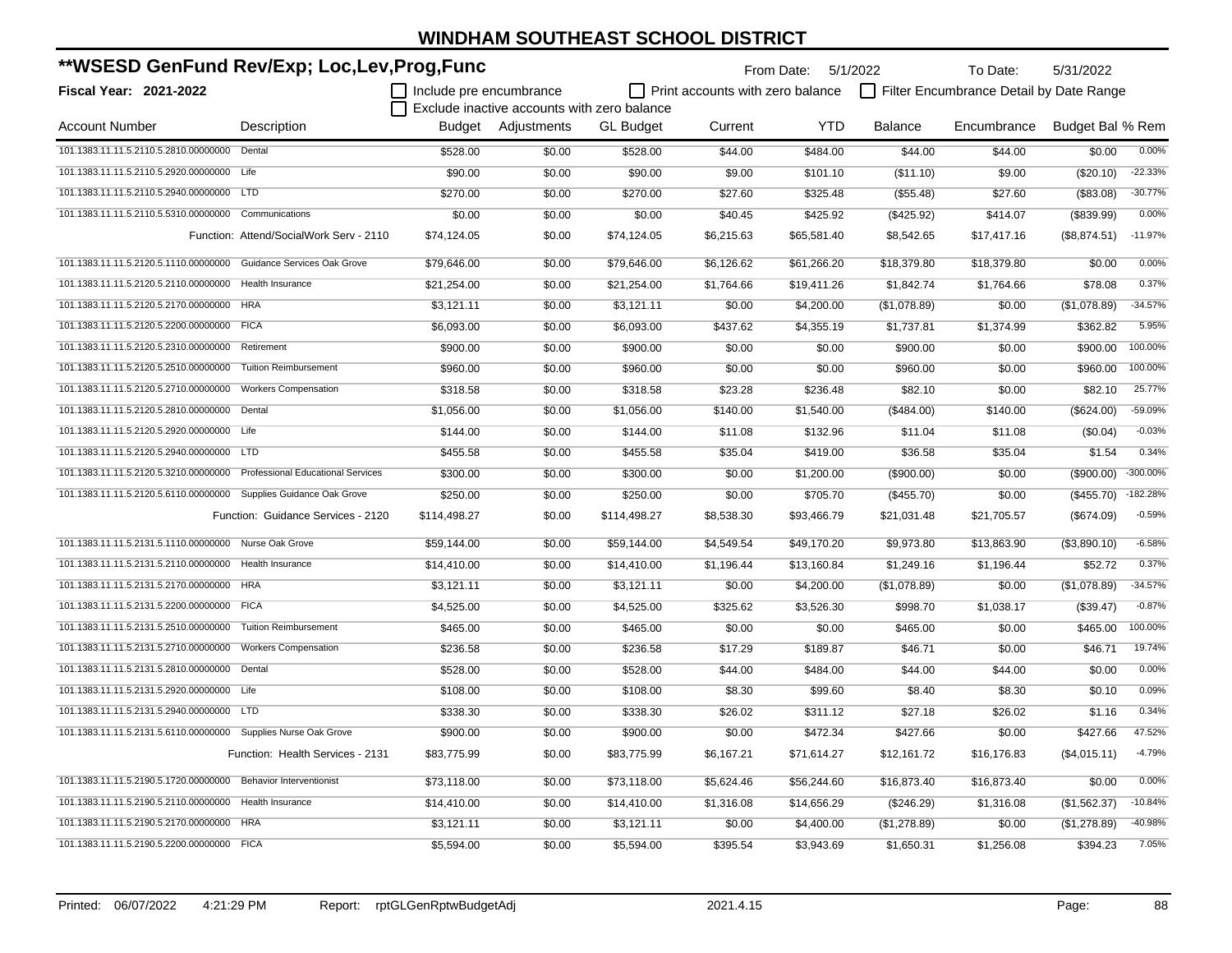| **WSESD GenFund Rev/Exp; Loc,Lev,Prog,Func                             |                                         |                         |                                             |                  | From Date: 5/1/2022              |             | To Date:    | 5/31/2022                               |                  |           |
|------------------------------------------------------------------------|-----------------------------------------|-------------------------|---------------------------------------------|------------------|----------------------------------|-------------|-------------|-----------------------------------------|------------------|-----------|
| <b>Fiscal Year: 2021-2022</b>                                          |                                         | Include pre encumbrance |                                             |                  | Print accounts with zero balance |             |             | Filter Encumbrance Detail by Date Range |                  |           |
|                                                                        |                                         |                         | Exclude inactive accounts with zero balance |                  |                                  |             |             |                                         |                  |           |
| <b>Account Number</b>                                                  | Description                             |                         | Budget Adjustments                          | <b>GL Budget</b> | Current                          | <b>YTD</b>  | Balance     | Encumbrance                             | Budget Bal % Rem |           |
| 101.1383.11.11.5.2190.5.2310.00000000 Retirement                       |                                         | \$3,473.11              | \$0.00                                      | \$3,473.11       | \$267.16                         | \$2,698.90  | \$774.21    | \$801.48                                | (\$27.27)        | $-0.79%$  |
| 101.1383.11.11.5.2190.5.2510.00000000 Tuition Reimbursement            |                                         | \$683.40                | \$0.00                                      | \$683.40         | \$0.00                           | \$429.00    | \$254.40    | \$0.00                                  | \$254.40         | 37.23%    |
| 101.1383.11.11.5.2190.5.2710.00000000 Workers Compensation             |                                         | \$292.47                | \$0.00                                      | \$292.47         | \$21.37                          | \$217.09    | \$75.38     | \$0.00                                  | \$75.38          | 25.77%    |
| 101.1383.11.11.5.2190.5.2810.00000000 Dental                           |                                         | \$1,056.00              | \$0.00                                      | \$1,056.00       | \$44.00                          | \$572.00    | \$484.00    | \$44.00                                 | \$440.00         | 41.67%    |
| 101.1383.11.11.5.2190.5.2920.00000000 Life                             |                                         | \$135.00                | \$0.00                                      | \$135.00         | \$10.38                          | \$124.56    | \$10.44     | \$10.38                                 | \$0.06           | 0.04%     |
| 101.1383.11.11.5.2190.5.2940.00000000 LTD                              |                                         | \$418.23                | \$0.00                                      | \$418.23         | \$32.18                          | \$384.28    | \$33.95     | \$32.18                                 | \$1.77           | 0.42%     |
|                                                                        | Function: Othr Support Serv-Stu - 2190  | \$102,301.32            | \$0.00                                      | \$102,301.32     | \$7,711.17                       | \$83,670.41 | \$18,630.91 | \$20,333.60                             | (\$1,702.69)     | $-1.66%$  |
| 101.1383.11.11.5.2219.5.1730.00000000 One Percent Prgrm Improve Salary |                                         | \$3.500.00              | \$0.00                                      | \$3.500.00       | \$754.41                         | \$2.475.15  | \$1.024.85  | \$0.00                                  | \$1.024.85       | 29.28%    |
| 101.1383.11.11.5.2219.5.1760.00000000                                  | Oak Grove<br><b>Teacher Leader</b>      | \$2,800.00              | \$0.00                                      | \$2,800.00       | \$0.00                           | \$0.00      | \$2,800.00  | \$0.00                                  | \$2,800.00       | 100.00%   |
| 101.1383.11.11.5.2219.5.2200.00000000 FICA                             |                                         | \$482.00                | \$0.00                                      | \$482.00         | \$56.01                          | \$182.83    | \$299.17    | \$0.00                                  | \$299.17         | 62.07%    |
| 101.1383.11.11.5.2219.5.2710.00000000                                  | <b>Workers Compensation</b>             | \$25.20                 | \$0.00                                      | \$25.20          | \$2.87                           | \$9.41      | \$15.79     | \$0.00                                  | \$15.79          | 62.66%    |
| 101.1383.11.11.5.2219.5.3310.00000000 Emp Training/Develop             |                                         | \$10,000.00             | \$0.00                                      | \$10,000.00      | \$46.54                          | \$5,653.37  | \$4,346.63  | \$0.00                                  | \$4,346.63       | 43.47%    |
|                                                                        | Function: Othr Instruct Improve - 2219  | \$16,807.20             | \$0.00                                      | \$16,807.20      | \$859.83                         | \$8,320.76  | \$8,486.44  | \$0.00                                  | \$8,486.44       | 50.49%    |
| 101.1383.11.11.5.2220.5.1110.00000000 Library Oak Grove                |                                         | \$38,686.20             | \$0.00                                      | \$38,686.20      | \$2,596.20                       | \$27,462.00 | \$11,224.20 | \$7,788.60                              | \$3,435.60       | 8.88%     |
| 101.1383.11.11.5.2220.5.2110.00000000                                  | Health Insurance                        | \$7,673.00              | \$0.00                                      | \$7,673.00       | \$0.00                           | \$0.00      | \$7,673.00  | \$0.00                                  | \$7,673.00       | 100.00%   |
| 101.1383.11.11.5.2220.5.2170.00000000                                  | <b>HRA</b>                              | \$1,560.55              | \$0.00                                      | \$1,560.55       | \$0.00                           | \$0.00      | \$1,560.55  | \$0.00                                  | \$1,560.55       | 100.00%   |
| 101.1383.11.11.5.2220.5.2200.00000000                                  | <b>FICA</b>                             | \$2,959.00              | \$0.00                                      | \$2,959.00       | \$198.60                         | \$2,100.75  | \$858.25    | \$595.82                                | \$262.43         | 8.87%     |
| 101.1383.11.11.5.2220.5.2350.00000000                                  | 403(b)                                  | \$0.00                  | \$0.00                                      | \$0.00           | \$51.92                          | \$519.20    | (\$519.20)  | \$155.77                                | (\$674.97)       | 0.00%     |
| 101.1383.11.11.5.2220.5.2510.00000000                                  | <b>Tuition Reimbursement</b>            | \$250.00                | \$0.00                                      | \$250.00         | \$0.00                           | \$0.00      | \$250.00    | \$0.00                                  | \$250.00         | 100.00%   |
| 101.1383.11.11.5.2220.5.2710.00000000                                  | <b>Workers Compensation</b>             | \$154.74                | \$0.00                                      | \$154.74         | \$9.87                           | \$106.24    | \$48.50     | \$0.00                                  | \$48.50          | 31.34%    |
| 101.1383.11.11.5.2220.5.2920.00000000                                  | Life                                    | \$72.00                 | \$0.00                                      | \$72.00          | \$4.84                           | \$47.94     | \$24.06     | \$4.84                                  | \$19.22          | 26.69%    |
| 101.1383.11.11.5.2220.5.2940.00000000                                  | <b>LTD</b>                              | \$221.29                | \$0.00                                      | \$221.29         | \$14.86                          | \$148.37    | \$72.92     | \$14.86                                 | \$58.06          | 26.24%    |
| 101.1383.11.11.5.2220.5.4310.00000000                                  | NonTechnlgy Repair/Maint                | \$500.00                | \$0.00                                      | \$500.00         | \$0.00                           | \$0.00      | \$500.00    | \$0.00                                  | \$500.00         | 100.00%   |
| 101.1383.11.11.5.2220.5.5360.00000000                                  | Internet                                | \$1,000.00              | \$0.00                                      | \$1,000.00       | \$39.79                          | \$429.95    | \$570.05    | \$0.00                                  | \$570.05         | 57.01%    |
| 101.1383.11.11.5.2220.5.6110.00000000 Supplies Library Oak Grove       |                                         | \$1,000.00              | \$0.00                                      | \$1,000.00       | \$0.00                           | \$852.24    | \$147.76    | \$0.00                                  | \$147.76         | 14.78%    |
| 101.1383.11.11.5.2220.5.6410.00000000                                  | <b>Books and Periodicals</b>            | \$3,000.00              | \$0.00                                      | \$3,000.00       | \$0.00                           | \$2,860.14  | \$139.86    | \$0.00                                  | \$139.86         | 4.66%     |
| 101.1383.11.11.5.2220.5.6510.00000000 Tech-Related Supplies            |                                         | \$3,000.00              | \$0.00                                      | \$3,000.00       | \$1,158.98                       | \$2,148.02  | \$851.98    | \$0.00                                  | \$851.98         | 28.40%    |
|                                                                        | Function: Library/Media Services - 2220 | \$60,076.78             | \$0.00                                      | \$60,076.78      | \$4,075.06                       | \$36,674.85 | \$23,401.93 | \$8,559.89                              | \$14,842.04      | 24.71%    |
| 101.1383.11.11.5.2230.5.1720.00000000 Tech Integration Oak Grove       |                                         | \$24,626.80             | \$0.00                                      | \$24,626.80      | \$1,894.36                       | \$18,943.60 | \$5,683.20  | \$5,683.11                              | \$0.09           | 0.00%     |
| 101.1383.11.11.5.2230.5.2110.00000000 Health Insurance                 |                                         | \$3,069.20              | \$0.00                                      | \$3,069.20       | \$280.30                         | \$3,121.58  | (\$52.38)   | \$280.30                                | (\$332.68)       | $-10.84%$ |
| 101.1383.11.11.5.2230.5.2170.00000000 HRA                              |                                         | \$653.95                | \$0.00                                      | \$653.95         | \$0.00                           | \$880.00    | (\$226.05)  | \$0.00                                  | (\$226.05)       | $-34.57%$ |
| 101.1383.11.11.5.2230.5.2200.00000000 FICA                             |                                         | \$1,883.95              | \$0.00                                      | \$1,883.95       | \$142.10                         | \$1,424.59  | \$459.36    | \$431.94                                | \$27.42          | 1.46%     |
| 101.1383.11.11.5.2230.5.2310.00000000 Retirement                       |                                         | \$1,169.77              | \$0.00                                      | \$1,169.77       | \$89.98                          | \$899.80    | \$269.97    | \$269.94                                | \$0.03           | 0.00%     |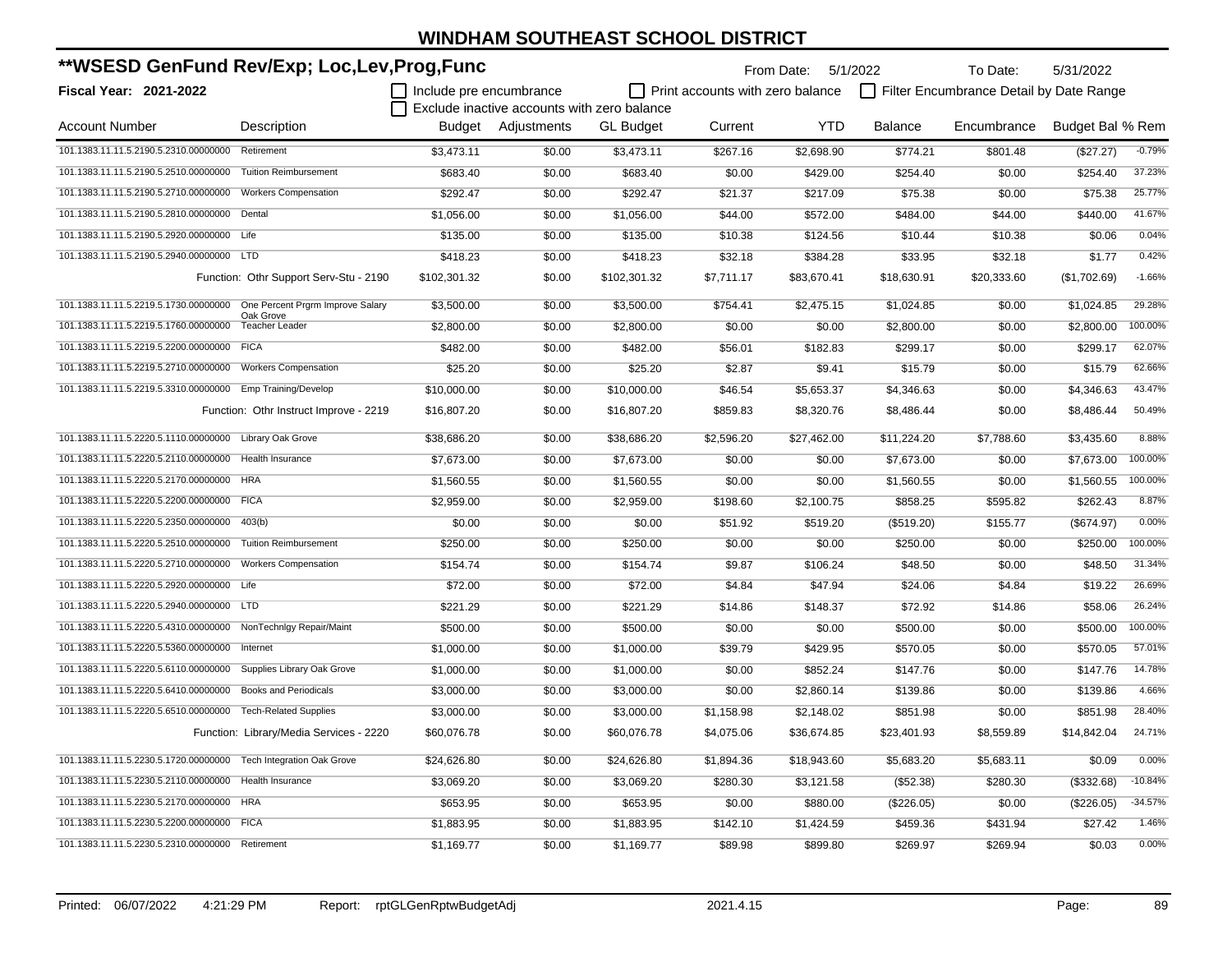| **WSESD GenFund Rev/Exp; Loc,Lev,Prog,Func                            |                                          |                         |                                                                   |                  |                                         | From Date:   | 5/1/2022       | To Date:                                | 5/31/2022        |           |
|-----------------------------------------------------------------------|------------------------------------------|-------------------------|-------------------------------------------------------------------|------------------|-----------------------------------------|--------------|----------------|-----------------------------------------|------------------|-----------|
| <b>Fiscal Year: 2021-2022</b>                                         |                                          | Include pre encumbrance |                                                                   |                  | $\Box$ Print accounts with zero balance |              |                | Filter Encumbrance Detail by Date Range |                  |           |
| <b>Account Number</b>                                                 | Description                              |                         | Exclude inactive accounts with zero balance<br>Budget Adjustments | <b>GL Budget</b> |                                         | YTD          | <b>Balance</b> | Encumbrance                             | Budget Bal % Rem |           |
|                                                                       |                                          |                         |                                                                   |                  | Current                                 |              |                |                                         |                  |           |
| 101.1383.11.11.5.2230.5.2710.00000000                                 | <b>Workers Compensation</b>              | \$98.51                 | \$0.00                                                            | \$98.51          | \$7.20                                  | \$73.14      | \$25.37        | \$0.00                                  | \$25.37          | 25.75%    |
| 101.1383.11.11.5.2230.5.2810.00000000                                 | Dental                                   | \$211.20                | \$0.00                                                            | \$211.20         | \$17.60                                 | \$193.60     | \$17.60        | \$17.60                                 | \$0.00           | 0.00%     |
| 101.1383.11.11.5.2230.5.2920.00000000                                 | Life                                     | \$117.00                | \$0.00                                                            | \$117.00         | \$3.60                                  | \$42.50      | \$74.50        | \$3.60                                  | \$70.90          | 60.60%    |
| 101.1383.11.11.5.2230.5.2940.00000000                                 | <b>LTD</b>                               | \$352.16                | \$0.00                                                            | \$352.16         | \$10.84                                 | \$129.44     | \$222.72       | \$10.84                                 | \$211.88         | 60.17%    |
|                                                                       | Function: Technology fr Instruct - 2230  | \$32,182.54             | \$0.00                                                            | \$32,182.54      | \$2,445.98                              | \$25,708.25  | \$6,474.29     | \$6,697.33                              | $(\$223.04)$     | $-0.69%$  |
| 101.1383.11.11.5.2410.5.1410.00000000                                 | <b>Principal Oak Grove</b>               | \$97,803.00             | \$0.00                                                            | \$97,803.00      | \$7,632.92                              | \$91,470.04  | \$6,332.96     | \$7,632.96                              | (\$1,300.00)     | $-1.33%$  |
| 101.1383.11.11.5.2410.5.1610.00000000                                 | Admin Asst Oak Grove                     | \$44,022.00             | \$0.00                                                            | \$44,022.00      | \$3,233.60                              | \$33,336.00  | \$10,686.00    | \$9,560.27                              | \$1,125.73       | 2.56%     |
| 101.1383.11.11.5.2410.5.2110.00000000                                 | <b>Health Insurance</b>                  | \$23,884.00             | \$0.00                                                            | \$23,884.00      | \$2,512.52                              | \$24,460.85  | (\$576.85)     | \$2,512.52                              | (\$3,089.37)     | $-12.93%$ |
| 101.1383.11.11.5.2410.5.2170.00000000                                 | HRA                                      | \$4,830.28              | \$0.00                                                            | \$4,830.28       | \$0.00                                  | \$7,550.00   | (\$2,719.72)   | \$0.00                                  | (\$2,719.72)     | $-56.31%$ |
| 101.1383.11.11.5.2410.5.2200.00000000 FICA                            |                                          | \$10,850.00             | \$0.00                                                            | \$10,850.00      | \$794.34                                | \$9,199.02   | \$1,650.98     | \$1,285.78                              | \$365.20         | 3.37%     |
| 101.1383.11.11.5.2410.5.2310.00000000                                 | Retirement                               | \$1,996.05              | \$0.00                                                            | \$1,996.05       | \$153.60                                | \$1,551.70   | \$444.35       | \$457.60                                | (\$13.25)        | $-0.66%$  |
| 101.1383.11.11.5.2410.5.2350.00000000                                 | 403(b)                                   | \$3,000.00              | \$0.00                                                            | \$3,000.00       | \$152.66                                | \$3,829.42   | (\$829.42)     | \$152.66                                | (\$982.08)       | $-32.74%$ |
| 101.1383.11.11.5.2410.5.2510.00000000                                 | <b>Tuition Reimbursement</b>             | \$1,200.00              | \$0.00                                                            | \$1,200.00       | \$0.00                                  | \$545.00     | \$655.00       | \$0.00                                  | \$655.00         | 54.58%    |
| 101.1383.11.11.5.2410.5.2710.00000000                                 | <b>Workers Compensation</b>              | \$567.30                | \$0.00                                                            | \$567.30         | \$41.30                                 | \$484.06     | \$83.24        | \$0.00                                  | \$83.24          | 14.67%    |
| 101.1383.11.11.5.2410.5.2810.00000000                                 | Dental                                   | \$1,056.00              | \$0.00                                                            | \$1,056.00       | \$132.00                                | \$1,188.00   | (\$132.00)     | \$132.00                                | (\$264.00)       | $-25.00%$ |
| 101.1383.11.11.5.2410.5.2920.00000000                                 | Life                                     | \$261.00                | \$0.00                                                            | \$261.00         | \$37.64                                 | \$447.28     | (\$186.28)     | \$37.64                                 | $(\$223.92)$     | $-85.79%$ |
| 101.1383.11.11.5.2410.5.2940.00000000                                 | <b>LTD</b>                               | \$798.66                | \$0.00                                                            | \$798.66         | \$62.16                                 | \$744.12     | \$54.54        | \$61.77                                 | (\$7.23)         | $-0.91%$  |
| 101.1383.11.11.5.2410.5.6110.00000000                                 | Supplies Principal Oak Grove             | \$1,000.00              | \$0.00                                                            | \$1,000.00       | \$19.98                                 | \$1,016.78   | (\$16.78)      | \$0.00                                  | (\$16.78)        | $-1.68%$  |
| 101.1383.11.11.5.2410.5.8110.00000000                                 | Dues and Fees - Staff                    | \$1,000.00              | \$0.00                                                            | \$1,000.00       | \$0.00                                  | \$924.00     | \$76.00        | \$0.00                                  | \$76.00          | 7.60%     |
|                                                                       | Function: Office of the Principal - 2410 | \$192,268.29            | \$0.00                                                            | \$192,268.29     | \$14,772.72                             | \$176,746.27 | \$15,522.02    | \$21,833.20                             | (\$6,311.18)     | $-3.28%$  |
| 101.1383.11.11.5.2610.5.1820.00000000                                 | Custodian Oak Grove                      | \$99,979.56             | \$0.00                                                            | \$99,979.56      | \$7,779.96                              | \$92,039.43  | \$7,940.13     | \$7,779.83                              | \$160.30         | 0.16%     |
| 101.1383.11.11.5.2610.5.2110.00000000                                 | Health Insurance                         | \$32,543.00             | \$0.00                                                            | \$32,543.00      | \$700.76                                | \$7,803.89   | \$24,739.11    | \$700.76                                | \$24,038.35      | 73.87%    |
| 101.1383.11.11.5.2610.5.2170.00000000 HRA                             |                                          | \$4,904.59              | \$0.00                                                            | \$4,904.59       | \$0.00                                  | \$4,400.00   | \$504.59       | \$0.00                                  | \$504.59         | 10.29%    |
| 101.1383.11.11.5.2610.5.2200.00000000                                 | <b>FICA</b>                              | \$8,420.00              | \$0.00                                                            | \$8,420.00       | \$587.83                                | \$6,967.94   | \$1,452.06     | \$587.83                                | \$864.23         | 10.26%    |
| 101.1383.11.11.5.2610.5.2310.00000000                                 | Retirement                               | \$4,425.42              | \$0.00                                                            | \$4,425.42       | \$369.54                                | \$4,373.27   | \$52.15        | \$369.54                                | (\$317.39)       | $-7.17%$  |
| 101.1383.11.11.5.2610.5.2710.00000000                                 | <b>Workers Compensation</b>              | \$3,664.98              | \$0.00                                                            | \$3,664.98       | \$256.74                                | \$3,042.64   | \$622.34       | \$0.00                                  | \$622.34         | 16.98%    |
| 101.1383.11.11.5.2610.5.2810.00000000                                 | Dental                                   | \$1,056.00              | \$0.00                                                            | \$1,056.00       | \$88.00                                 | \$968.00     | \$88.00        | \$88.00                                 | \$0.00           | 0.00%     |
| 101.1383.11.11.5.2610.5.2920.00000000 Life                            |                                          | \$216.00                | \$0.00                                                            | \$216.00         | \$13.98                                 | \$165.64     | \$50.36        | \$14.11                                 | \$36.25          | 16.78%    |
| 101.1383.11.11.5.2610.5.2940.00000000 LTD                             |                                          | \$648.22                | \$0.00                                                            | \$648.22         | \$44.50                                 | \$526.64     | \$121.58       | \$44.50                                 | \$77.08          | 11.89%    |
| 101.1383.11.11.5.2610.5.4120.00000000 Water & Sewer                   |                                          | \$4,500.00              | \$0.00                                                            | \$4,500.00       | \$1,112.42                              | \$3,427.46   | \$1,072.54     | \$0.00                                  | \$1,072.54       | 23.83%    |
| 101.1383.11.11.5.2610.5.4220.00000000 Snow Plowing and Sanding        |                                          | \$9,000.00              | \$0.00                                                            | \$9,000.00       | \$0.00                                  | \$8,398.85   | \$601.15       | \$0.00                                  | \$601.15         | 6.68%     |
| 101.1383.11.11.5.2610.5.4250.00000000                                 | Trash & Recycling                        | \$6,000.00              | \$0.00                                                            | \$6,000.00       | \$549.00                                | \$6,134.10   | (\$134.10)     | \$514.90                                | (\$649.00)       | $-10.82%$ |
| 101.1383.11.11.5.2610.5.4310.00000000                                 | NonTechnlgy Repair/Maint                 | \$58,500.00             | \$0.00                                                            | \$58,500.00      | \$2,531.86                              | \$76,794.24  | (\$18,294.24)  | \$9,259.60                              | (\$27,553.84)    | $-47.10%$ |
| 101.1383.11.11.5.2610.5.4510.00000000 Construction Services Oak Grove |                                          | \$70,000.00             | \$0.00                                                            | \$70,000.00      | \$0.00                                  | \$27,508.57  | \$42,491.43    | \$13,027.20                             | \$29,464.23      | 42.09%    |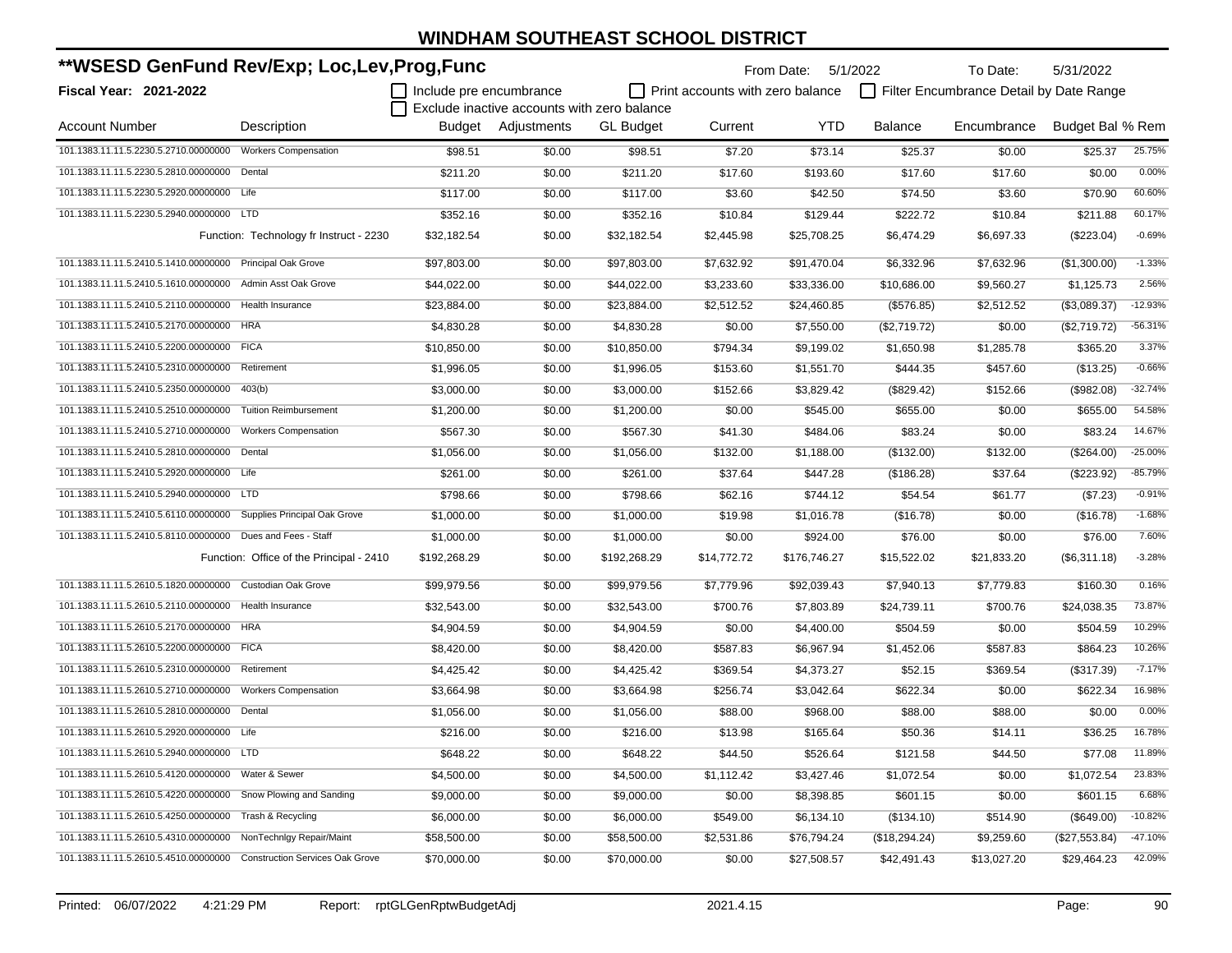| **WSESD GenFund Rev/Exp; Loc,Lev,Prog,Func                             |                                          |                         |                                             |                  | From Date:                       | 5/1/2022       | To Date:       | 5/31/2022                               |                  |            |
|------------------------------------------------------------------------|------------------------------------------|-------------------------|---------------------------------------------|------------------|----------------------------------|----------------|----------------|-----------------------------------------|------------------|------------|
| <b>Fiscal Year: 2021-2022</b>                                          |                                          | Include pre encumbrance |                                             |                  | Print accounts with zero balance |                |                | Filter Encumbrance Detail by Date Range |                  |            |
|                                                                        |                                          |                         | Exclude inactive accounts with zero balance |                  |                                  |                |                |                                         |                  |            |
| <b>Account Number</b>                                                  | Description                              | Budget                  | Adjustments                                 | <b>GL Budget</b> | Current                          | <b>YTD</b>     | <b>Balance</b> | Encumbrance                             | Budget Bal % Rem |            |
| 101.1383.11.11.5.2610.5.5310.00000000                                  | Communications                           | \$8,600.00              | \$0.00                                      | \$8,600.00       | \$332.55                         | \$6,285.36     | \$2,314.64     | \$386.81                                | \$1,927.83       | 22.42%     |
| 101.1383.11.11.5.2610.5.6110.00000000                                  | Supplies Maint Oak Grove                 | \$24,000.00             | \$0.00                                      | \$24,000.00      | \$969.93                         | \$20,502.59    | \$3,497.41     | \$1,748.48                              | \$1,748.93       | 7.29%      |
| 101.1383.11.11.5.2610.5.6220.00000000                                  | Electricity                              | \$7,000.00              | \$0.00                                      | \$7,000.00       | \$0.00                           | \$6,907.04     | \$92.96        | \$92.96                                 | \$0.00           | 0.00%      |
| 101.1383.11.11.5.2610.5.6240.00000000 Oil                              |                                          | \$17,000.00             | \$0.00                                      | \$17,000.00      | \$0.00                           | \$34,334.43    | (\$17,334.43)  | \$550.57                                | (\$17,885.00)    | $-105.21%$ |
| 101.1383.11.11.5.2610.5.6290.00000000 Net Metered Electricity          |                                          | \$8,000.00              | \$0.00                                      | \$8,000.00       | \$0.00                           | \$7,178.55     | \$821.45       | \$3,337.02                              | (\$2,515.57)     | $-31.44%$  |
|                                                                        | Function: Operation of Buildings - 2610  | \$368,457.77            | \$0.00                                      | \$368,457.77     | \$15,337.07                      | \$317,758.64   | \$50,699.13    | \$38,502.11                             | \$12,197.02      | 3.31%      |
| 101.1383.11.11.5.2715.5.5190.00000000 Stu Transp Oak Grove Field Trips |                                          | \$3,000.00              | \$0.00                                      | \$3,000.00       | \$1,316.00                       | \$1,316.00     | \$1.684.00     | \$254.00                                | \$1.430.00       | 47.67%     |
|                                                                        | Function: Field Trips-Edu Related - 2715 | \$3,000.00              | \$0.00                                      | \$3,000.00       | \$1,316.00                       | \$1,316.00     | \$1,684.00     | \$254.00                                | \$1,430.00       | 47.67%     |
|                                                                        | Level: Elementary (K-6) - 11             | \$2,410,156.17          | \$127,318.33                                | \$2,537,474.50   | \$187,282.61                     | \$2,058,296.47 | \$479,178.03   | \$413,902.63                            | \$65,275.40      | 2.57%      |
|                                                                        | Program: Regular Education - 11          | \$2,524,235.66          | \$140,416.40                                | \$2,664,652.06   | \$195,120.42                     | \$2,145,283.79 | \$519,368.27   | \$437,089.37                            | \$82,278.90      | 3.09%      |
| 101.1383.11.14.5.1101.5.1750.00000000                                  | After School Program Oak Grove           | \$12,000.00             | \$0.00                                      | \$12,000.00      | \$1,873.25                       | \$11,810.50    | \$189.50       | \$420.00                                | (\$230.50)       | $-1.92%$   |
| 101.1383.11.14.5.1101.5.2200.00000000 FICA                             |                                          | \$918.00                | \$0.00                                      | \$918.00         | \$140.91                         | \$881.91       | \$36.09        | \$32.13                                 | \$3.96           | 0.43%      |
| 101.1383.11.14.5.1101.5.2710.00000000                                  | <b>Workers Compensation</b>              | \$48.00                 | \$0.00                                      | \$48.00          | \$7.12                           | \$45.38        | \$2.62         | \$0.00                                  | \$2.62           | 5.46%      |
| 101.1383.11.14.5.1101.5.6110.00000000                                  | Supplies After School                    | \$0.00                  | \$0.00                                      | \$0.00           | \$104.12                         | \$211.86       | (\$211.86)     | \$0.00                                  | (S211.86)        | 0.00%      |
|                                                                        | Function: Direct Instruction - 1101      | \$12,966.00             | \$0.00                                      | \$12,966.00      | \$2,125.40                       | \$12,949.65    | \$16.35        | \$452.13                                | (\$435.78)       | $-3.36%$   |
|                                                                        | Level: Elementary (K-6) - 11             | \$12,966.00             | \$0.00                                      | \$12,966.00      | \$2,125.40                       | \$12,949.65    | \$16.35        | \$452.13                                | (\$435.78)       | $-3.36%$   |
|                                                                        | Program: Other After School Program - 14 | \$12,966.00             | \$0.00                                      | \$12,966.00      | \$2,125.40                       | \$12,949.65    | \$16.35        | \$452.13                                | (\$435.78)       | $-3.36%$   |
| 101.1383.11.92.5.1501.5.3210.00000000 Winter Sports Oak Grove          |                                          | \$3,500.00              | \$0.00                                      | \$3,500.00       | \$0.00                           | \$1,189.07     | \$2,310.93     | \$0.00                                  | \$2,310.93       | 66.03%     |
|                                                                        | Function: Co-Curricular - 1501           | \$3,500.00              | \$0.00                                      | \$3,500.00       | \$0.00                           | \$1,189.07     | \$2,310.93     | \$0.00                                  | \$2,310.93       | 66.03%     |
|                                                                        | Level: Elementary (K-6) - 11             | \$3,500.00              | \$0.00                                      | \$3,500.00       | \$0.00                           | \$1,189.07     | \$2,310.93     | \$0.00                                  | \$2.310.93       | 66.03%     |
|                                                                        | Program: NonAthletic Co-Curr Activ - 92  | \$3,500.00              | \$0.00                                      | \$3,500.00       | \$0.00                           | \$1,189.07     | \$2,310.93     | \$0.00                                  | \$2,310.93       | 66.03%     |
|                                                                        | Location: Oak Grove School - 1383        | \$2,540,701.66          | \$140,416.40                                | \$2,681,118.06   | \$197,245.82                     | \$2,159,422.51 | \$521,695.55   | \$437,541.50                            | \$84,154.05      | 3.14%      |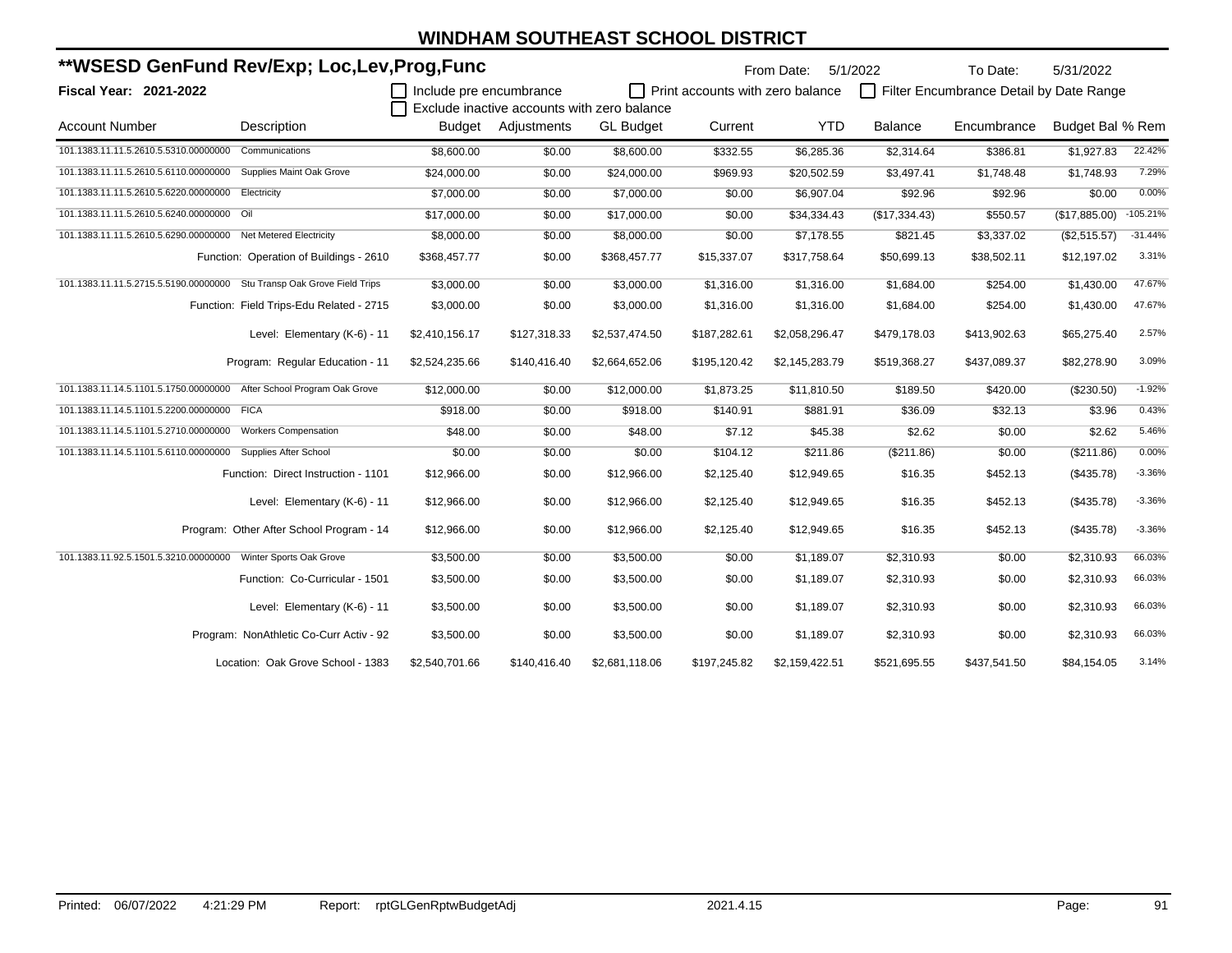| **WSESD GenFund Rev/Exp; Loc,Lev,Prog,Func                             |                                                |                         |                                             |                  |                                  | From Date: 5/1/2022 |                | To Date:                                | 5/31/2022        |            |
|------------------------------------------------------------------------|------------------------------------------------|-------------------------|---------------------------------------------|------------------|----------------------------------|---------------------|----------------|-----------------------------------------|------------------|------------|
| <b>Fiscal Year: 2021-2022</b>                                          |                                                | Include pre encumbrance |                                             |                  | Print accounts with zero balance |                     |                | Filter Encumbrance Detail by Date Range |                  |            |
|                                                                        |                                                |                         | Exclude inactive accounts with zero balance |                  |                                  |                     |                |                                         |                  |            |
| <b>Account Number</b>                                                  | Description                                    |                         | Budget Adjustments                          | <b>GL</b> Budget | Current                          | <b>YTD</b>          | <b>Balance</b> | Encumbrance                             | Budget Bal % Rem |            |
| 101.1385.11.11.4.1101.5.6510.25902131                                  | Supplies-Tech Related Green St<br><b>ESSER</b> | \$0.00                  | \$7,465.50                                  | \$7,465.50       | \$0.00                           | \$7,465.50          | \$0.00         | \$0.00                                  | \$0.00           | 0.00%      |
|                                                                        | Function: Direct Instruction - 1101            | \$0.00                  | \$7,465.50                                  | \$7,465.50       | \$0.00                           | \$7,465.50          | \$0.00         | \$0.00                                  | \$0.00           | 0.00%      |
| 101.1385.11.11.4.1104.5.1120.22502599 Academic Supp Green Title I      |                                                | \$143,522.56            | \$22,877.44                                 | \$166,400.00     | \$10,790.92                      | \$107,909.20        | \$58,490.80    | \$32,372.80                             | \$26,118.00      | 15.70%     |
| 101.1385.11.11.4.1104.5.1120.25972429 Acad Support Green St ESSER II   |                                                | \$0.00                  | \$52,387.46                                 | \$52,387.46      | \$3,501.30                       | \$40,165.86         | \$12,221.60    | \$12,221.60                             | \$0.00           | 0.00%      |
| 101.1385.11.11.4.1104.5.2110.22502599                                  | <b>Health Insurance</b>                        | \$35,664.00             | (\$4,000.00)                                | \$31,664.00      | \$3,529.32                       | \$35,822.59         | (\$4, 158.59)  | \$3,529.32                              | (\$7,687.91)     | $-24.28%$  |
| 101.1385.11.11.4.1104.5.2110.25972429                                  | Health Insurance                               | \$0.00                  | \$6,370.60                                  | \$6,370.60       | \$637.06                         | \$5,733.54          | \$637.06       | \$637.06                                | \$0.00           | 0.00%      |
| 101.1385.11.11.4.1104.5.2170.22502599                                  | <b>HRA</b>                                     | \$6,242.22              | (\$2,000.52)                                | \$4,241.70       | \$0.00                           | \$9,660.00          | (\$5,418.30)   | \$0.00                                  | $(\$5,418.30)$   | $-127.74%$ |
| 101.1385.11.11.4.1104.5.2170.25972429 HRA                              |                                                | \$0.00                  | \$1,575.00                                  | \$1,575.00       | \$0.00                           | \$1,575.00          | \$0.00         | \$0.00                                  | \$0.00           | 0.00%      |
| 101.1385.11.11.4.1104.5.2200.22502599 FICA                             |                                                | \$12,780.48             | (\$2,782.34)                                | \$9,998.14       | \$758.30                         | \$7,588.82          | \$2,409.32     | \$2,409.32                              | \$0.00           | 0.00%      |
| 101.1385.11.11.4.1104.5.2200.25972429 FICA                             |                                                | \$0.00                  | \$3,854.08                                  | \$3,854.08       | \$252.32                         | \$2,932.95          | \$921.13       | \$921.13                                | \$0.00           | 0.00%      |
| 101.1385.11.11.4.1104.5.2310.25972429                                  | Retirement                                     | \$0.00                  | \$1,340.00                                  | \$1,340.00       | \$0.00                           | \$1,340.00          | \$0.00         | \$0.00                                  | \$0.00           | 0.00%      |
| 101.1385.11.11.4.1104.5.2320.22502599                                  | <b>VSTRS--OPEB</b>                             | \$28,704.00             | (\$8,291.00)                                | \$20,413.00      | \$8,186.86                       | \$19,882.67         | \$530.33       | \$0.00                                  | \$530.33         | 2.60%      |
| 101.1385.11.11.4.1104.5.2320.25972429                                  | VSTRS--OPEB                                    | \$0.00                  | \$10,596.26                                 | \$10,596.26      | \$3,090.77                       | \$7,506.26          | \$3,090.00     | \$0.00                                  | \$3,090.00       | 29.16%     |
| 101.1385.11.11.4.1104.5.2350.22502599                                  | 403(b)                                         | \$2,870.45              | (\$877.28)                                  | \$1,993.17       | \$215.82                         | \$2,101.08          | (\$107.91)     | \$647.46                                | (\$755.37)       | $-37.90%$  |
| 101.1385.11.11.4.1104.5.2510.22502599                                  | <b>Tuition Reimbursement</b>                   | \$0.00                  | \$0.00                                      | \$0.00           | \$200.00                         | \$1,158.00          | (\$1,158.00)   | \$0.00                                  | (\$1,158.00)     | 0.00%      |
| 101.1385.11.11.4.1104.5.2710.22502599                                  | <b>Workers Compensation</b>                    | \$636.09                | (\$375.67)                                  | \$260.42         | \$41.01                          | \$416.68            | (\$156.26)     | \$0.00                                  | (\$156.26)       | $-60.00%$  |
| 101.1385.11.11.4.1104.5.2710.25972429                                  | <b>Workers Compensation</b>                    | \$0.00                  | \$155.07                                    | \$155.07         | \$13.30                          | \$155.07            | \$0.00         | \$0.00                                  | \$0.00           | 0.00%      |
| 101.1385.11.11.4.1104.5.2810.22502599 Dental                           |                                                | \$3,072.00              | (\$1,186.00)                                | \$1,886.00       | \$184.00                         | \$1,978.00          | (\$92.00)      | \$184.00                                | (\$276.00)       | $-14.63%$  |
| 101.1385.11.11.4.1104.5.2810.25972429 Dental                           |                                                | \$0.00                  | \$440.00                                    | \$440.00         | \$44.00                          | \$396.00            | \$44.00        | \$44.00                                 | \$0.00           | 0.00%      |
| 101.1385.11.11.4.1104.5.2920.22502599 Life                             |                                                | \$270.00                | (\$62.34)                                   | \$207.66         | \$20.08                          | \$217.70            | (\$10.04)      | \$20.08                                 | (\$30.12)        | $-14.50%$  |
| 101.1385.11.11.4.1104.5.2920.25972429 Life                             |                                                | \$0.00                  | \$80.01                                     | \$80.01          | \$7.62                           | \$72.39             | \$7.62         | \$7.62                                  | \$0.00           | 0.00%      |
| 101.1385.11.11.4.1104.5.2940.22502599                                  | <b>LTD</b>                                     | \$1,784.62              | (\$1,144.71)                                | \$639.91         | \$61.74                          | \$670.78            | (\$30.87)      | \$61.74                                 | (\$92.61)        | $-14.47%$  |
| 101.1385.11.11.4.1104.5.2940.25972429 LTD                              |                                                | \$0.00                  | \$241.38                                    | \$241.38         | \$20.03                          | \$218.08            | \$23.30        | \$23.30                                 | \$0.00           | 0.00%      |
| 101.1385.11.11.4.1104.5.6110.22502599                                  | Supplies Title I Green St                      | \$0.00                  | \$0.00                                      | \$0.00           | \$0.00                           | \$1,559.70          | (\$1,559.70)   | \$0.00                                  | (\$1,559.70)     | 0.00%      |
|                                                                        | Function: Academic Support-Local Share - 1104  | \$235,546.42            | \$79,197.44                                 | \$314,743.86     | \$31,554.45                      | \$249,060.37        | \$65,683.49    | \$53,079.43                             | \$12,604.06      | 4.00%      |
| 101.1385.11.11.4.2213.5.1730.25972429  One Percent Stipends Green St   |                                                | \$0.00                  | \$8,972.43                                  | \$8,972.43       | \$0.00                           | \$8,972.43          | \$0.00         | \$0.00                                  | \$0.00           | 0.00%      |
| 101.1385.11.11.4.2213.5.2200.25972429                                  | ESSER II<br><b>FICA</b>                        | \$0.00                  | \$671.50                                    | \$671.50         | \$0.00                           | \$671.50            | \$0.00         | \$0.00                                  | \$0.00           | 0.00%      |
| 101.1385.11.11.4.2213.5.2710.25972429                                  | <b>Workers Compensation</b>                    | \$0.00                  | \$34.98                                     | \$34.98          | \$0.00                           | \$34.98             | \$0.00         | \$0.00                                  | \$0.00           | 0.00%      |
|                                                                        | Function: Instruct Staff Train - 2213          | \$0.00                  | \$9,678.91                                  | \$9,678.91       | \$0.00                           | \$9,678.91          | \$0.00         | \$0.00                                  | \$0.00           | 0.00%      |
| 101.1385.11.11.4.2999.5.1730.22502406  Family Engagement Stipend Green |                                                | \$0.00                  | \$2,000.00                                  | \$2,000.00       | \$0.00                           | \$0.00              | \$2,000.00     | \$455.00                                | \$1,545.00       | 77.25%     |
| 101.1385.11.11.4.2999.5.2200.22502406                                  | <b>FICA</b>                                    | \$0.00                  | \$200.00                                    | \$200.00         | \$0.00                           | \$0.00              | \$200.00       | \$0.00                                  | \$200.00         | 100.00%    |
| 101.1385.11.11.4.2999.5.6110.22502406 Supplies Family Engage Green St  |                                                | \$0.00                  | \$1,800.00                                  | \$1,800.00       | \$1,650.00                       | \$1,650.00          | \$150.00       | \$301.25                                | (\$151.25)       | $-8.40%$   |
|                                                                        | Function: Family Engagement - 2999             | \$0.00                  | \$4,000.00                                  | \$4,000.00       | \$1,650.00                       | \$1,650.00          | \$2,350.00     | \$756.25                                | \$1,593.75       | 39.84%     |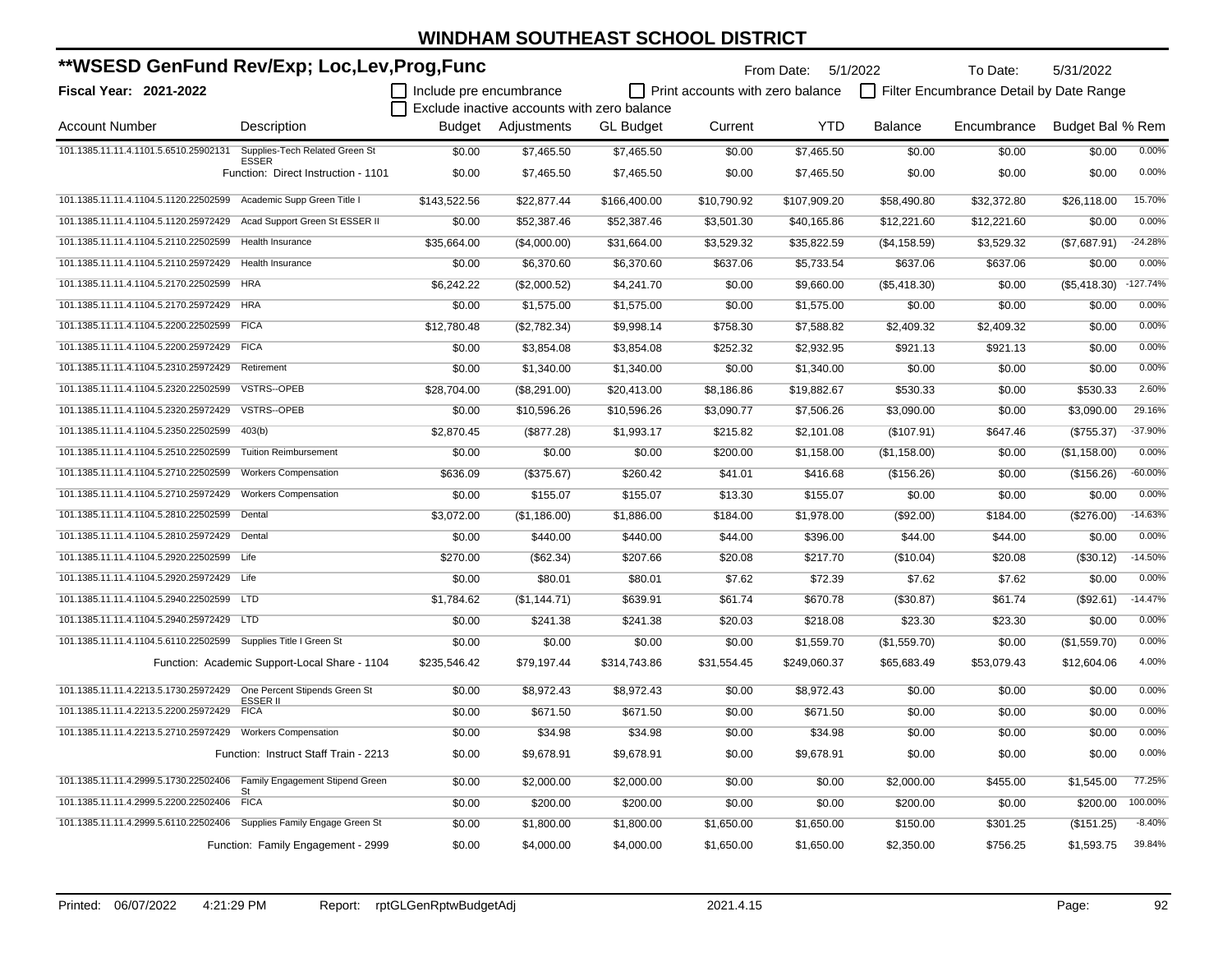| **WSESD GenFund Rev/Exp; Loc,Lev,Prog,Func                  |                                               |                         |                                             |                  |                                         | From Date: 5/1/2022 |                | To Date:                                | 5/31/2022        |           |
|-------------------------------------------------------------|-----------------------------------------------|-------------------------|---------------------------------------------|------------------|-----------------------------------------|---------------------|----------------|-----------------------------------------|------------------|-----------|
| Fiscal Year: 2021-2022                                      |                                               | Include pre encumbrance | Exclude inactive accounts with zero balance |                  | $\Box$ Print accounts with zero balance |                     |                | Filter Encumbrance Detail by Date Range |                  |           |
| <b>Account Number</b>                                       | Description                                   |                         | Budget Adjustments                          | <b>GL Budget</b> | Current                                 | YTD                 | <b>Balance</b> | Encumbrance                             | Budget Bal % Rem |           |
| 101.1385.11.11.5.1101.5.1110.00000000                       | Teachers Green Elem Ed                        | \$961,351.00            | \$0.00                                      | \$961,351.00     | \$76,696.08                             | \$779,223.72        | \$182,127.28   | \$208,938.82                            | (\$26,811.54)    | $-2.79%$  |
| 101.1385.11.11.5.1101.5.1210.00000000                       | Paraeducator Green Elem Ed                    | \$304,322.09            | \$0.00                                      | \$304,322.09     | \$20,668.84                             | \$208,206.82        | \$96,115.27    | \$66,384.48                             | \$29,730.79      | 9.77%     |
| 101.1385.11.11.5.1101.5.2110.00000000                       | <b>Health Insurance</b>                       | \$305,508.00            | \$0.00                                      | \$305,508.00     | \$22,586.32                             | \$245,839.16        | \$59,668.84    | \$22,586.32                             | \$37,082.52      | 12.14%    |
| 101.1385.11.11.5.1101.5.2170.00000000                       | <b>HRA</b>                                    | \$58,074.83             | \$0.00                                      | \$58,074.83      | \$0.00                                  | \$70,575.00         | (\$12,500.17)  | \$0.00                                  | (\$12,500.17)    | $-21.52%$ |
| 101.1385.11.11.5.1101.5.2180.00000000                       | <b>HSA</b>                                    | \$0.00                  | \$0.00                                      | \$0.00           | \$0.00                                  | \$6,300.00          | (\$6,300.00)   | \$0.00                                  | (\$6,300.00)     | 0.00%     |
| 101.1385.11.11.5.1101.5.2200.00000000 FICA                  |                                               | \$99,148.07             | \$0.00                                      | \$99,148.07      | \$7,049.12                              | \$71,238.59         | \$27,909.48    | \$20,648.84                             | \$7,260.64       | 7.32%     |
| 101.1385.11.11.5.1101.5.2310.00000000                       | Retirement                                    | \$13,046.18             | \$0.00                                      | \$13,046.18      | \$855.79                                | \$22,043.33         | (\$8,997.15)   | \$2,560.51                              | (\$11,557.66)    | $-88.59%$ |
| 101.1385.11.11.5.1101.5.2350.00000000                       | 403(b)                                        | \$14,245.98             | \$0.00                                      | \$14,245.98      | \$1,140.52                              | \$11,054.15         | \$3,191.83     | \$3,178.59                              | \$13.24          | 0.09%     |
| 101.1385.11.11.5.1101.5.2510.00000000                       | <b>Tuition Reimbursement</b>                  | \$14,000.00             | \$0.00                                      | \$14,000.00      | \$0.00                                  | \$14,755.90         | (\$755.90)     | \$0.00                                  | (\$755.90)       | $-5.40%$  |
| 101.1385.11.11.5.1101.5.2710.00000000                       | <b>Workers Compensation</b>                   | \$5,184.21              | \$0.00                                      | \$5,184.21       | \$369.99                                | \$3,810.84          | \$1,373.37     | \$0.00                                  | \$1,373.37       | 26.49%    |
| 101.1385.11.11.5.1101.5.2810.00000000                       | Dental                                        | \$22,646.00             | \$0.00                                      | \$22,646.00      | \$1,808.00                              | \$19,124.00         | \$3,522.00     | \$1,764.00                              | \$1,758.00       | 7.76%     |
| 101.1385.11.11.5.1101.5.2920.00000000 Life                  |                                               | \$2,430.00              | \$0.00                                      | \$2,430.00       | \$171.70                                | \$2,041.99          | \$388.01       | \$163.40                                | \$224.61         | 9.24%     |
| 101.1385.11.11.5.1101.5.2940.00000000                       | LTD                                           | \$7,357.23              | \$0.00                                      | \$7,357.23       | \$535.94                                | \$6,350.28          | \$1,006.95     | \$512.63                                | \$494.32         | 6.72%     |
| 101.1385.11.11.5.1101.5.3210.00000000                       | <b>Professional Educational Services</b>      | \$3,000.00              | \$0.00                                      | \$3,000.00       | \$1,307.00                              | \$2,646.21          | \$353.79       | \$0.00                                  | \$353.79         | 11.79%    |
| 101.1385.11.11.5.1101.5.4320.00000000                       | <b>Technigy Repair/Maint</b>                  | \$2,000.00              | \$0.00                                      | \$2,000.00       | \$0.00                                  | \$0.00              | \$2,000.00     | \$0.00                                  | \$2,000.00       | 100.00%   |
| 101.1385.11.11.5.1101.5.4430.00000000                       | Rentals-Computers/Related                     | \$6,000.00              | \$0.00                                      | \$6,000.00       | \$966.19                                | \$10,171.64         | (\$4,171.64)   | \$0.00                                  | (\$4,171.64)     | $-69.53%$ |
| 101.1385.11.11.5.1101.5.5410.00000000                       | Advertising                                   | \$0.00                  | \$0.00                                      | \$0.00           | \$0.00                                  | \$363.00            | (\$363.00)     | \$0.00                                  | (\$363.00)       | 0.00%     |
| 101.1385.11.11.5.1101.5.6110.00000000                       | Supplies Elem Green St                        | \$36,500.00             | \$0.00                                      | \$36,500.00      | \$1,605.73                              | \$24,766.46         | \$11,733.54    | \$2,926.78                              | \$8,806.76       | 24.13%    |
| 101.1385.11.11.5.1101.5.6410.00000000                       | Books and Periodicals                         | \$18,000.00             | \$0.00                                      | \$18,000.00      | \$2,761.49                              | \$21,722.18         | (\$3,722.18)   | \$0.00                                  | (\$3,722.18)     | $-20.68%$ |
| 101.1385.11.11.5.1101.5.6510.00000000 Supplies-Tech Related |                                               | \$56,000.00             | \$0.00                                      | \$56,000.00      | \$1,459.95                              | \$38,210.45         | \$17,789.55    | \$19,009.00                             | (\$1,219.45)     | $-2.18%$  |
|                                                             | Function: Direct Instruction - 1101           | \$1,928,813.59          | \$0.00                                      | \$1,928,813.59   | \$139,982.66                            | \$1,558,443.72      | \$370,369.87   | \$348,673.37                            | \$21,696.50      | 1.12%     |
| 101.1385.11.11.5.1102.5.6110.00000000 Supplies Art Green St |                                               | \$3,500.00              | \$0.00                                      | \$3,500.00       | \$365.74                                | \$1,813.40          | \$1,686.60     | \$1,375.85                              | \$310.75         | 8.88%     |
|                                                             | Function: Art - 1102                          | \$3,500.00              | \$0.00                                      | \$3,500.00       | \$365.74                                | \$1,813.40          | \$1,686.60     | \$1,375.85                              | \$310.75         | 8.88%     |
| 101.1385.11.11.5.1104.5.1120.00000000                       | Academic Supp Green St                        | \$204,159.00            | \$0.00                                      | \$204,159.00     | \$17,698.66                             | \$176,986.59        | \$27,172.41    | \$51,175.32                             | (\$24,002.91)    | $-11.76%$ |
| 101.1385.11.11.5.1104.5.2110.00000000                       | Health Insurance                              | \$42,508.00             | \$0.00                                      | \$42,508.00      | \$5,293.98                              | \$57,704.39         | (\$15,196.39)  | \$5,293.98                              | (\$20,490.37)    | $-48.20%$ |
| 101.1385.11.11.5.1104.5.2170.00000000 HRA                   |                                               | \$7,022.50              | \$0.00                                      | \$7,022.50       | \$0.00                                  | \$12,915.00         | (\$5,892.50)   | \$0.00                                  | (\$5,892.50)     | $-83.91%$ |
| 101.1385.11.11.5.1104.5.2200.00000000 FICA                  |                                               | \$13,353.00             | \$0.00                                      | \$13,353.00      | \$1,259.79                              | \$12,449.76         | \$903.24       | \$3,806.77                              | (\$2,903.53)     | $-21.74%$ |
| 101.1385.11.11.5.1104.5.2350.00000000 403(b)                |                                               | \$3,491.00              | \$0.00                                      | \$3,491.00       | \$334.76                                | \$3,347.60          | \$143.40       | \$1,004.29                              | (\$860.89)       | $-24.66%$ |
| 101.1385.11.11.5.1104.5.2510.00000000 Tuition Reimbursement |                                               | \$500.00                | \$0.00                                      | \$500.00         | \$0.00                                  | \$383.90            | \$116.10       | \$0.00                                  | \$116.10         | 23.22%    |
| 101.1385.11.11.5.1104.5.2710.00000000 Workers Compensation  |                                               | \$636.20                | \$0.00                                      | \$636.20         | \$67.25                                 | \$683.03            | (\$46.83)      | \$0.00                                  | (\$46.83)        | $-7.36%$  |
| 101.1385.11.11.5.1104.5.2810.00000000 Dental                |                                               | \$3,782.00              | \$0.00                                      | \$3,782.00       | \$420.00                                | \$4,578.00          | (\$796.00)     | \$420.00                                | (\$1,216.00)     | $-32.15%$ |
| 101.1385.11.11.5.1104.5.2920.00000000 Life                  |                                               | \$277.50                | \$0.00                                      | \$277.50         | \$31.16                                 | \$366.03            | (\$88.53)      | \$31.16                                 | (\$119.69)       | $-43.13%$ |
| 101.1385.11.11.5.1104.5.2940.00000000 LTD                   |                                               | \$1,008.36              | \$0.00                                      | \$1,008.36       | \$95.74                                 | \$1,136.44          | (\$128.08)     | \$95.74                                 | (\$223.82)       | $-22.20%$ |
|                                                             | Function: Academic Support-Local Share - 1104 | \$276,737.56            | \$0.00                                      | \$276,737.56     | \$25,201.34                             | \$270,550.74        | \$6,186.82     | \$61,827.26                             | (\$55,640.44)    | $-20.11%$ |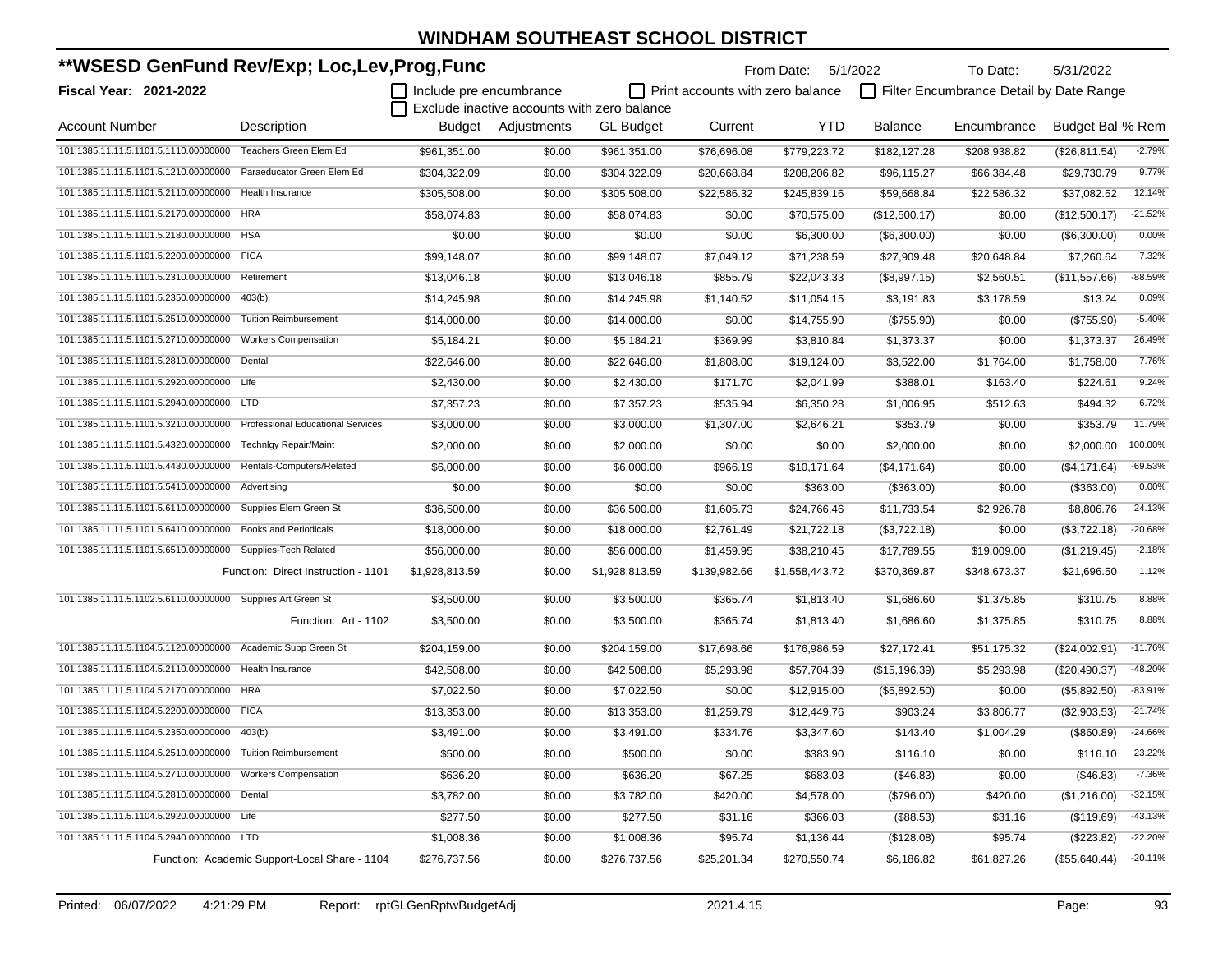| **WSESD GenFund Rev/Exp; Loc,Lev,Prog,Func                            |                                          |                         |                                             |                  |                                  | From Date: 5/1/2022 |                | To Date:                                | 5/31/2022        |           |
|-----------------------------------------------------------------------|------------------------------------------|-------------------------|---------------------------------------------|------------------|----------------------------------|---------------------|----------------|-----------------------------------------|------------------|-----------|
| Fiscal Year: 2021-2022                                                |                                          | Include pre encumbrance |                                             |                  | Print accounts with zero balance |                     |                | Filter Encumbrance Detail by Date Range |                  |           |
|                                                                       |                                          |                         | Exclude inactive accounts with zero balance |                  |                                  |                     |                |                                         |                  |           |
| <b>Account Number</b>                                                 | Description                              |                         | Budget Adjustments                          | <b>GL Budget</b> | Current                          | <b>YTD</b>          | <b>Balance</b> | Encumbrance                             | Budget Bal % Rem |           |
| 101.1385.11.11.5.1106.5.1110.00000000 Teachers Green Foreign Language |                                          | \$65,716.80             | \$0.00                                      | \$65,716.80      | \$4,901.30                       | \$51,013.00         | \$14,703.80    | \$14,703.80                             | \$0.00           | 0.00%     |
| 101.1385.11.11.5.1106.5.2200.00000000 FICA                            |                                          | \$5,027.00              | \$0.00                                      | \$5,027.00       | \$375.64                         | \$3,908.30          | \$1,118.70     | \$1,125.54                              | (\$6.84)         | $-0.14%$  |
| 101.1385.11.11.5.1106.5.2350.00000000 403(b)                          |                                          | \$0.00                  | \$0.00                                      | \$0.00           | \$98.02                          | \$980.20            | (\$980.20)     | \$294.07                                | (\$1,274.27)     | 0.00%     |
| 101.1385.11.11.5.1106.5.2510.00000000                                 | <b>Tuition Reimbursement</b>             | \$637.50                | \$0.00                                      | \$637.50         | \$0.00                           | \$0.00              | \$637.50       | \$0.00                                  | \$637.50         | 100.00%   |
| 101.1385.11.11.5.1106.5.2710.00000000 Workers Compensation            |                                          | \$262.87                | \$0.00                                      | \$262.87         | \$18.62                          | \$197.16            | \$65.71        | \$0.00                                  | \$65.71          | 25.00%    |
| 101.1385.11.11.5.1106.5.2920.00000000 Life                            |                                          | \$117.00                | \$0.00                                      | \$117.00         | \$9.00                           | \$108.00            | \$9.00         | \$9.00                                  | \$0.00           | 0.00%     |
| 101.1385.11.11.5.1106.5.2940.00000000 LTD                             |                                          | \$364.46                | \$0.00                                      | \$364.46         | \$28.04                          | \$335.28            | \$29.18        | \$28.04                                 | \$1.14           | 0.31%     |
| 101.1385.11.11.5.1106.5.6110.00000000 Supplies Foreign Lang Green St  |                                          | \$1,000.00              | \$0.00                                      | \$1,000.00       | \$125.41                         | \$799.68            | \$200.32       | \$6.80                                  | \$193.52         | 19.35%    |
| 101.1385.11.11.5.1106.5.6410.00000000 Books and Periodicals           |                                          | \$350.00                | \$0.00                                      | \$350.00         | \$0.00                           | \$0.00              | \$350.00       | \$0.00                                  | \$350.00         | 100.00%   |
|                                                                       | Function: Foreign Language - 1106        | \$73,475.63             | \$0.00                                      | \$73,475.63      | \$5,556.03                       | \$57,341.62         | \$16,134.01    | \$16,167.25                             | (\$33.24)        | $-0.05%$  |
| 101.1385.11.11.5.1112.5.1110.00000000                                 | <b>Teachers Green Music</b>              | \$67,718.00             | \$0.00                                      | \$67,718.00      | \$3,578.62                       | \$37,869.60         | \$29,848.40    | \$10,987.27                             | \$18,861.13      | 27.85%    |
| 101.1385.11.11.5.1112.5.2110.00000000                                 | Health Insurance                         | \$21,254.00             | \$0.00                                      | \$21,254.00      | \$0.00                           | \$0.00              | \$21,254.00    | \$0.00                                  | \$21,254.00      | 100.00%   |
| 101.1385.11.11.5.1112.5.2170.00000000                                 | <b>HRA</b>                               | \$3,121.11              | \$0.00                                      | \$3,121.11       | \$0.00                           | \$1,050.00          | \$2,071.11     | \$0.00                                  | \$2,071.11       | 66.36%    |
| 101.1385.11.11.5.1112.5.2200.00000000                                 | <b>FICA</b>                              | \$5,180.00              | \$0.00                                      | \$5,180.00       | \$273.76                         | \$2,837.26          | \$2,342.74     | \$840.53                                | \$1,502.21       | 29.00%    |
| 101.1385.11.11.5.1112.5.2310.00000000                                 | Retirement                               | \$872.00                | \$0.00                                      | \$872.00         | \$0.00                           | \$1,340.00          | (\$468.00)     | \$0.00                                  | (\$468.00)       | $-53.67%$ |
| 101.1385.11.11.5.1112.5.2510.00000000                                 | <b>Tuition Reimbursement</b>             | \$2,280.00              | \$0.00                                      | \$2,280.00       | \$0.00                           | \$0.00              | \$2,280.00     | \$0.00                                  | \$2,280.00       | 100.00%   |
| 101.1385.11.11.5.1112.5.2710.00000000                                 | <b>Workers Compensation</b>              | \$270.87                | \$0.00                                      | \$270.87         | \$13.60                          | \$146.48            | \$124.39       | \$0.00                                  | \$124.39         | 45.92%    |
| 101.1385.11.11.5.1112.5.2810.00000000                                 | Dental                                   | \$1,680.00              | \$0.00                                      | \$1,680.00       | \$0.00                           | \$0.00              | \$1,680.00     | \$0.00                                  | \$1,680.00       | 100.00%   |
| 101.1385.11.11.5.1112.5.2920.00000000 Life                            |                                          | \$126.00                | \$0.00                                      | \$126.00         | \$6.92                           | \$65.74             | \$60.26        | \$6.92                                  | \$53.34          | 42.33%    |
| 101.1385.11.11.5.1112.5.2940.00000000 LTD                             |                                          | \$387.35                | \$0.00                                      | \$387.35         | \$20.46                          | \$194.37            | \$192.98       | \$20.94                                 | \$172.04         | 44.41%    |
| 101.1385.11.11.5.1112.5.3210.00000000                                 | <b>Professional Educational Services</b> | \$250.00                | \$0.00                                      | \$250.00         | \$0.00                           | \$0.00              | \$250.00       | \$0.00                                  | \$250.00         | 100.00%   |
| 101.1385.11.11.5.1112.5.6110.00000000                                 | Supplies Music Green St                  | \$4,025.00              | \$0.00                                      | \$4,025.00       | \$248.91                         | \$943.69            | \$3,081.31     | \$3,156.64                              | (\$75.33)        | $-1.87%$  |
| 101.1385.11.11.5.1112.5.6410.00000000 Books and Periodicals           |                                          | \$275.00                | \$0.00                                      | \$275.00         | \$0.00                           | \$0.00              | \$275.00       | \$0.00                                  | \$275.00         | 100.00%   |
|                                                                       | Function: Music - 1112                   | \$107.439.33            | \$0.00                                      | \$107,439.33     | \$4,142.27                       | \$44,447.14         | \$62,992.19    | \$15,012.30                             | \$47,979.89      | 44.66%    |
| 101.1385.11.11.5.2110.5.1720.00000000                                 | Social Work Green St                     | \$98,651.00             | \$0.00                                      | \$98,651.00      | \$4,415.72                       | \$43,802.32         | \$54,848.68    | \$13,247.18                             | \$41,601.50      | 42.17%    |
| 101.1385.11.11.5.2110.5.2200.00000000 FICA                            |                                          | \$4,181.00              | \$0.00                                      | \$4,181.00       | \$337.86                         | \$3,351.46          | \$829.54       | \$1,013.47                              | ( \$183.93)      | $-4.40%$  |
| 101.1385.11.11.5.2110.5.2310.00000000                                 | Retirement                               | \$2,595.92              | \$0.00                                      | \$2,595.92       | \$209.74                         | \$2,098.97          | \$496.95       | \$629.23                                | (\$132.28)       | $-5.10%$  |
| 101.1385.11.11.5.2110.5.2510.00000000                                 | <b>Tuition Reimbursement</b>             | \$960.00                | \$0.00                                      | \$960.00         | \$0.00                           | \$4,098.00          | (\$3,138.00)   | \$0.00                                  | (\$3,138.00)     | -326.88%  |
| 101.1385.11.11.5.2110.5.2710.00000000 Workers Compensation            |                                          | \$218.60                | \$0.00                                      | \$218.60         | \$16.78                          | \$169.06            | \$49.54        | \$0.00                                  | \$49.54          | 22.66%    |
| 101.1385.11.11.5.2110.5.2920.00000000 Life                            |                                          | \$99.00                 | \$0.00                                      | \$99.00          | \$8.30                           | \$97.90             | \$1.10         | \$8.30                                  | (\$7.20)         | $-7.27%$  |
| 101.1385.11.11.5.2110.5.2940.00000000 LTD                             |                                          | \$312.60                | \$0.00                                      | \$312.60         | \$25.26                          | \$292.60            | \$20.00        | \$25.26                                 | (\$5.26)         | $-1.68%$  |
| 101.1385.11.11.5.2110.5.5310.00000000 Communications                  |                                          | \$0.00                  | \$0.00                                      | \$0.00           | \$50.45                          | \$540.31            | (\$540.31)     | \$71.69                                 | (\$612.00)       | 0.00%     |
|                                                                       | Function: Attend/SocialWork Serv - 2110  | \$107,018.12            | \$0.00                                      | \$107,018.12     | \$5,064.11                       | \$54,450.62         | \$52,567.50    | \$14,995.13                             | \$37,572.37      | 35.11%    |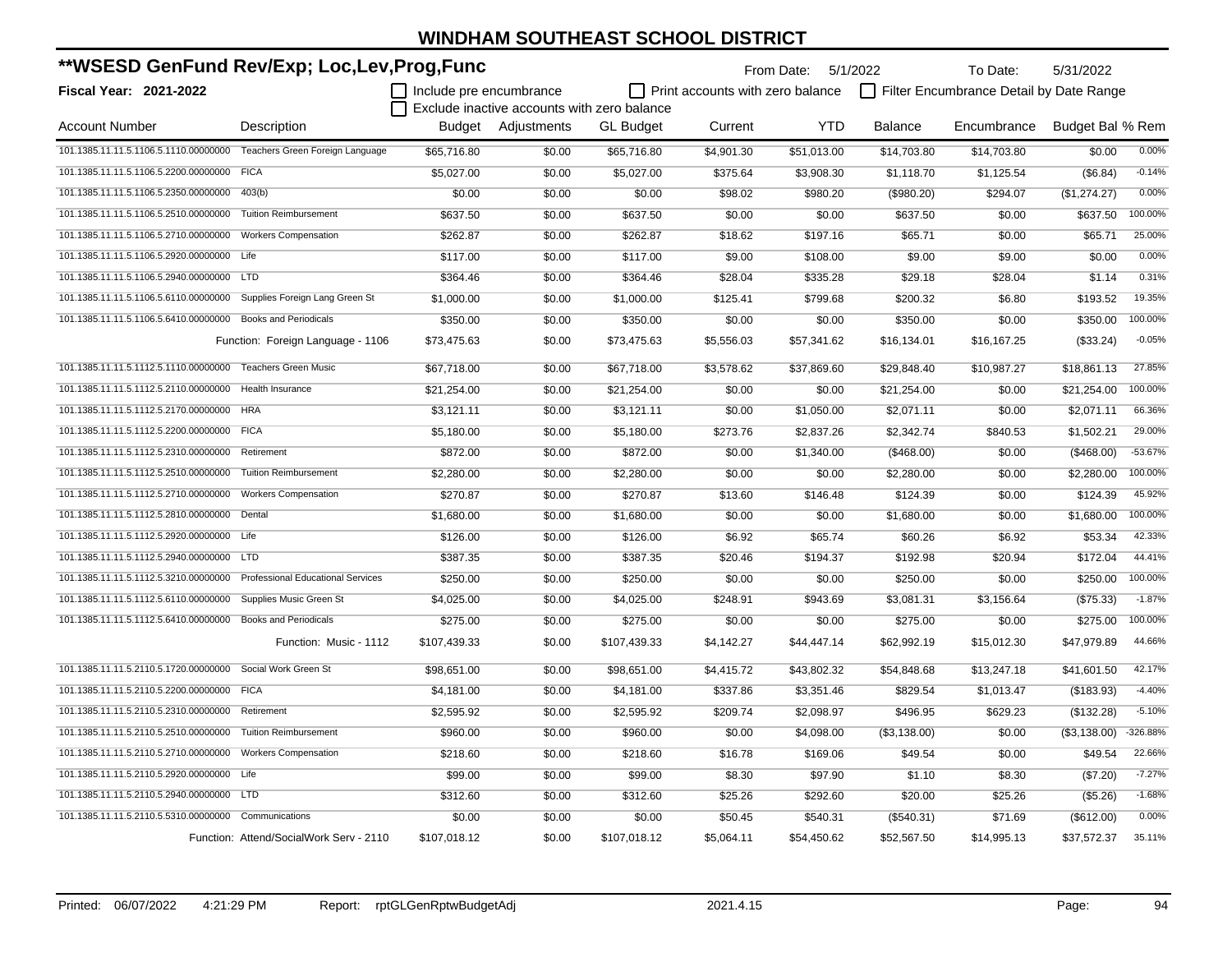| **WSESD GenFund Rev/Exp; Loc,Lev,Prog,Func                             |                                          |                         |                                             |                  | From Date: 5/1/2022                     |              | To Date:       | 5/31/2022                               |                  |            |
|------------------------------------------------------------------------|------------------------------------------|-------------------------|---------------------------------------------|------------------|-----------------------------------------|--------------|----------------|-----------------------------------------|------------------|------------|
| Fiscal Year: 2021-2022                                                 |                                          | Include pre encumbrance |                                             |                  | $\Box$ Print accounts with zero balance |              |                | Filter Encumbrance Detail by Date Range |                  |            |
|                                                                        |                                          |                         | Exclude inactive accounts with zero balance |                  |                                         |              |                |                                         |                  |            |
| <b>Account Number</b>                                                  | Description                              | Budget                  | Adjustments                                 | <b>GL Budget</b> | Current                                 | <b>YTD</b>   | <b>Balance</b> | Encumbrance                             | Budget Bal % Rem |            |
| 101.1385.11.11.5.2120.5.1110.00000000 Guidance Services Green St       |                                          | \$79.646.00             | \$0.00                                      | \$79,646.00      | \$10,706.62                             | \$107,066.20 | (\$27,420.20)  | \$32,119.80                             | (\$59,540.00)    | $-74.76%$  |
| 101.1385.11.11.5.2120.5.2110.00000000                                  | <b>Health Insurance</b>                  | \$10,627.00             | \$0.00                                      | \$10,627.00      | \$637.06                                | \$5,733.54   | \$4,893.46     | \$637.06                                | \$4,256.40       | 40.05%     |
| 101.1385.11.11.5.2120.5.2170.00000000 HRA                              |                                          | \$0.00                  | \$0.00                                      | \$0.00           | \$0.00                                  | \$1,600.00   | (\$1,600.00)   | \$0.00                                  | (\$1,600.00)     | 0.00%      |
| 101.1385.11.11.5.2120.5.2200.00000000 FICA                             |                                          | \$6,093.00              | \$0.00                                      | \$6,093.00       | \$805.39                                | \$8,081.59   | (\$1,988.59)   | \$2,443.65                              | (\$4,432.24)     | $-72.74%$  |
| 101.1385.11.11.5.2120.5.2310.00000000                                  | Retirement                               | \$1,000.00              | \$0.00                                      | \$1,000.00       | \$0.00                                  | \$1,340.00   | (\$340.00)     | \$0.00                                  | (\$340.00)       | $-34.00%$  |
| 101.1385.11.11.5.2120.5.2350.00000000                                  | 403(b)                                   | \$0.00                  | \$0.00                                      | \$0.00           | \$214.14                                | \$2,095.60   | (\$2,095.60)   | \$642.40                                | (\$2,738.00)     | 0.00%      |
| 101.1385.11.11.5.2120.5.2510.00000000                                  | <b>Tuition Reimbursement</b>             | \$960.00                | \$0.00                                      | \$960.00         | \$89.00                                 | \$328.99     | \$631.01       | \$0.00                                  | \$631.01         | 65.73%     |
| 101.1385.11.11.5.2120.5.2710.00000000                                  | <b>Workers Compensation</b>              | \$318.58                | \$0.00                                      | \$318.58         | \$40.69                                 | \$413.31     | (\$94.73)      | \$0.00                                  | (\$94.73)        | $-29.74%$  |
| 101.1385.11.11.5.2120.5.2810.00000000                                  | Dental                                   | \$0.00                  | \$0.00                                      | \$0.00           | \$44.00                                 | \$396.00     | (\$396.00)     | \$44.00                                 | (\$440.00)       | 0.00%      |
| 101.1385.11.11.5.2120.5.2920.00000000 Life                             |                                          | \$112.50                | \$0.00                                      | \$112.50         | \$19.38                                 | \$211.81     | (\$99.31)      | \$19.38                                 | (\$118.69)       | $-105.50%$ |
| 101.1385.11.11.5.2120.5.2940.00000000 LTD                              |                                          | \$416.57                | \$0.00                                      | \$416.57         | \$61.24                                 | \$667.90     | (\$251.33)     | \$61.24                                 | (\$312.57)       | $-75.03%$  |
| 101.1385.11.11.5.2120.5.3210.00000000                                  | <b>Professional Educational Services</b> | \$350.00                | \$0.00                                      | \$350.00         | \$0.00                                  | \$0.00       | \$350.00       | \$0.00                                  | \$350.00         | 100.00%    |
| 101.1385.11.11.5.2120.5.6110.00000000 General Supplies Green Guidance  |                                          | \$250.00                | \$0.00                                      | \$250.00         | \$0.00                                  | \$1,384.17   | (\$1,134.17)   | \$0.00                                  | (\$1,134.17)     | -453.67%   |
|                                                                        | Function: Guidance Services - 2120       | \$99,773.65             | \$0.00                                      | \$99,773.65      | \$12,617.52                             | \$129,319.11 | (\$29,545.46)  | \$35,967.53                             | (\$65,512.99)    | $-65.66%$  |
| 101.1385.11.11.5.2131.5.1110.00000000 Nurse Green St                   |                                          | \$79,646.00             | \$0.00                                      | \$79,646.00      | \$6,514.16                              | \$71,126.94  | \$8,519.06     | \$19,025.70                             | (\$10,506.64)    | $-13.19%$  |
| 101.1385.11.11.5.2131.5.2110.00000000 Health Insurance                 |                                          | \$21,254.00             | \$0.00                                      | \$21,254.00      | \$1,764.66                              | \$19,411.26  | \$1,842.74     | \$1,764.66                              | \$78.08          | 0.37%      |
| 101.1385.11.11.5.2131.5.2170.00000000 HRA                              |                                          | \$3,121.11              | \$0.00                                      | \$3,121.11       | \$0.00                                  | \$4,200.00   | (\$1,078.89)   | \$0.00                                  | (\$1,078.89)     | $-34.57%$  |
| 101.1385.11.11.5.2131.5.2200.00000000 FICA                             |                                          | \$6,093.00              | \$0.00                                      | \$6,093.00       | \$459.61                                | \$5,018.85   | \$1,074.15     | \$1,416.74                              | (\$342.59)       | $-5.62%$   |
| 101.1385.11.11.5.2131.5.2350.00000000 403(b)                           |                                          | \$1,592.92              | \$0.00                                      | \$1,592.92       | \$122.54                                | \$1,225.40   | \$367.52       | \$367.60                                | (\$0.08)         | $-0.01%$   |
| 101.1385.11.11.5.2131.5.2510.00000000 Tuition Reimbursement            |                                          | \$465.00                | \$0.00                                      | \$465.00         | \$0.00                                  | \$0.00       | \$465.00       | \$0.00                                  | \$465.00         | 100.00%    |
| 101.1385.11.11.5.2131.5.2710.00000000 Workers Compensation             |                                          | \$318.58                | \$0.00                                      | \$318.58         | \$24.75                                 | \$274.80     | \$43.78        | \$0.00                                  | \$43.78          | 13.74%     |
| 101.1385.11.11.5.2131.5.2810.00000000 Dental                           |                                          | \$1,056.00              | \$0.00                                      | \$1,056.00       | \$140.00                                | \$1,540.00   | (\$484.00)     | \$140.00                                | (\$624.00)       | -59.09%    |
| 101.1385.11.11.5.2131.5.2920.00000000 Life                             |                                          | \$144.00                | \$0.00                                      | \$144.00         | \$11.08                                 | \$132.96     | \$11.04        | \$11.08                                 | (\$0.04)         | $-0.03%$   |
| 101.1385.11.11.5.2131.5.2940.00000000 LTD                              |                                          | \$455.58                | \$0.00                                      | \$455.58         | \$35.04                                 | \$419.00     | \$36.58        | \$35.04                                 | \$1.54           | 0.34%      |
| 101.1385.11.11.5.2131.5.6110.00000000                                  | Gen Supplies Green Nurse                 | \$900.00                | \$0.00                                      | \$900.00         | \$0.00                                  | \$378.81     | \$521.19       | \$0.00                                  | \$521.19         | 57.91%     |
|                                                                        | Function: Health Services - 2131         | \$115,046.19            | \$0.00                                      | \$115,046.19     | \$9,071.84                              | \$103,728.02 | \$11,318.17    | \$22,760.82                             | (\$11,442.65)    | $-9.95%$   |
| 101.1385.11.11.5.2219.5.1730.00000000 One Percent Prgrm Imprvmnt Green |                                          | \$9,600.00              | \$0.00                                      | \$9,600.00       | \$0.00                                  | \$5,653.86   | \$3,946.14     | \$0.00                                  | \$3,946.14       | 41.11%     |
| 101.1385.11.11.5.2219.5.1760.00000000                                  | Salarv<br><b>Teacher Leader</b>          | \$20,000.00             | \$0.00                                      | \$20,000.00      | \$10,000.00                             | \$20,000.00  | \$0.00         | \$0.00                                  | \$0.00           | 0.00%      |
| 101.1385.11.11.5.2219.5.2200.00000000 FICA                             |                                          | \$2,035.00              | \$0.00                                      | \$2,035.00       | \$740.88                                | \$1,897.56   | \$137.44       | \$0.00                                  | \$137.44         | 6.75%      |
| 101.1385.11.11.5.2219.5.2710.00000000                                  | <b>Workers Compensation</b>              | \$106.40                | \$0.00                                      | \$106.40         | \$38.00                                 | \$99.53      | \$6.87         | \$0.00                                  | \$6.87           | 6.46%      |
| 101.1385.11.11.5.2219.5.3310.00000000 Emp Training/Develop             |                                          | \$18,000.00             | \$0.00                                      | \$18,000.00      | \$0.00                                  | \$12,692.76  | \$5,307.24     | \$3,780.62                              | \$1,526.62       | 8.48%      |
|                                                                        | Function: Othr Instruct Improve - 2219   | \$49,741.40             | \$0.00                                      | \$49,741.40      | \$10,778.88                             | \$40,343.71  | \$9,397.69     | \$3,780.62                              | \$5,617.07       | 11.29%     |
| 101.1385.11.11.5.2220.5.1110.00000000 Library Green ST                 |                                          | \$69,317.00             | \$0.00                                      | \$69.317.00      | \$0.00                                  | \$12,181.38  | \$57.135.62    | \$3.897.79                              | \$53,237.83      | 76.80%     |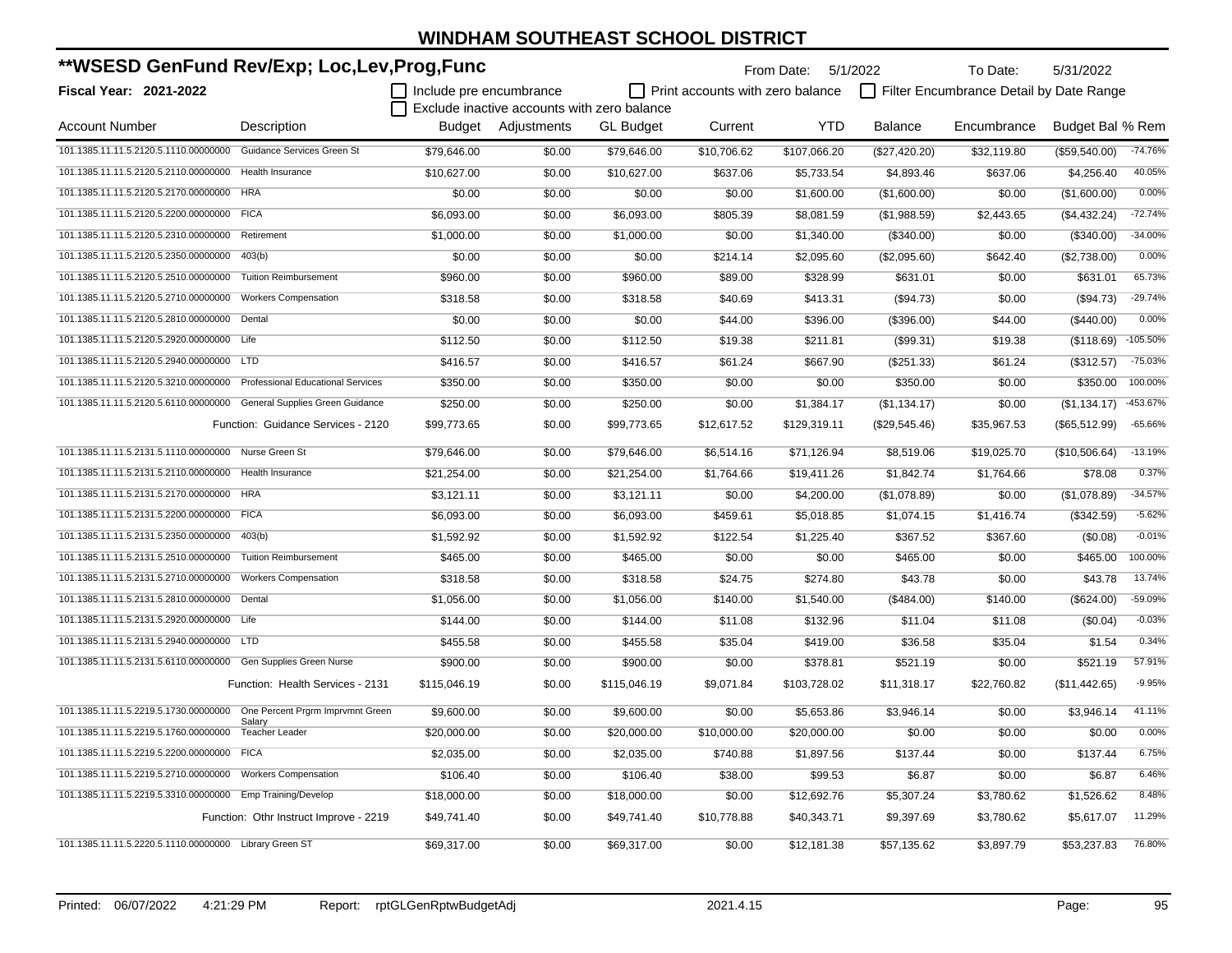| **WSESD GenFund Rev/Exp; Loc,Lev,Prog,Func                  |                                         |                         |                                             | From Date: 5/1/2022 |                                  | To Date:    | 5/31/2022      |                                         |                  |            |
|-------------------------------------------------------------|-----------------------------------------|-------------------------|---------------------------------------------|---------------------|----------------------------------|-------------|----------------|-----------------------------------------|------------------|------------|
| <b>Fiscal Year: 2021-2022</b>                               |                                         | Include pre encumbrance |                                             |                     | Print accounts with zero balance |             |                | Filter Encumbrance Detail by Date Range |                  |            |
|                                                             |                                         |                         | Exclude inactive accounts with zero balance |                     |                                  |             |                |                                         |                  |            |
| Account Number                                              | Description                             |                         | Budget Adjustments                          | <b>GL Budget</b>    | Current                          | <b>YTD</b>  | <b>Balance</b> | Encumbrance                             | Budget Bal % Rem |            |
| 101.1385.11.11.5.2220.5.2110.00000000                       | <b>Health Insurance</b>                 | \$7,673.00              | \$0.00                                      | \$7.673.00          | \$0.00                           | \$3,529.32  | \$4,143.68     | \$0.00                                  | \$4,143.68       | 54.00%     |
| 101.1385.11.11.5.2220.5.2170.00000000                       | <b>HRA</b>                              | \$1,560.55              | \$0.00                                      | \$1,560.55          | \$0.00                           | \$1,050.00  | \$510.55       | \$0.00                                  | \$510.55         | 32.72%     |
| 101.1385.11.11.5.2220.5.2200.00000000                       | <b>FICA</b>                             | \$5,303.00              | \$0.00                                      | \$5,303.00          | \$0.00                           | \$846.50    | \$4,456.50     | \$144.28                                | \$4,312.22       | 81.32%     |
| 101.1385.11.11.5.2220.5.2310.00000000                       | Retirement                              | \$1,308.00              | \$0.00                                      | \$1,308.00          | \$0.00                           | \$1,340.00  | (\$32.00)      | \$0.00                                  | (\$32.00)        | $-2.45%$   |
| 101.1385.11.11.5.2220.5.2350.00000000                       | 403(b)                                  | \$1,386.34              | \$0.00                                      | \$1,386.34          | \$0.00                           | \$243.59    | \$1,142.75     | \$0.00                                  | \$1,142.75       | 82.43%     |
| 101.1385.11.11.5.2220.5.2510.00000000                       | <b>Tuition Reimbursement</b>            | \$1,000.00              | \$0.00                                      | \$1,000.00          | \$0.00                           | \$0.00      | \$1,000.00     | \$0.00                                  | \$1,000.00       | 100.00%    |
| 101.1385.11.11.5.2220.5.2710.00000000                       | <b>Workers Compensation</b>             | \$277.27                | \$0.00                                      | \$277.27            | \$0.00                           | \$46.78     | \$230.49       | \$0.00                                  | \$230.49         | 83.13%     |
| 101.1385.11.11.5.2220.5.2810.00000000                       | Dental                                  | \$528.00                | \$0.00                                      | \$528.00            | \$0.00                           | \$280.00    | \$248.00       | \$0.00                                  | \$248.00         | 46.97%     |
| 101.1385.11.11.5.2220.5.2920.00000000 Life                  |                                         | \$97.50                 | \$0.00                                      | \$97.50             | \$0.00                           | \$18.00     | \$79.50        | \$0.00                                  | \$79.50          | 81.54%     |
| 101.1385.11.11.5.2220.5.2940.00000000 LTD                   |                                         | \$352.49                | \$0.00                                      | \$352.49            | \$0.00                           | \$55.50     | \$296.99       | \$0.00                                  | \$296.99         | 84.25%     |
| 101.1385.11.11.5.2220.5.4320.00000000                       | Technigy Repair/Maint                   | \$500.00                | \$0.00                                      | \$500.00            | \$0.00                           | \$0.00      | \$500.00       | \$0.00                                  | \$500.00         | 100.00%    |
| 101.1385.11.11.5.2220.5.5360.00000000                       | Internet                                | \$2,500.00              | \$0.00                                      | \$2,500.00          | \$77.85                          | \$840.83    | \$1,659.17     | \$0.00                                  | \$1,659.17       | 66.37%     |
| 101.1385.11.11.5.2220.5.6110.00000000                       | Gen Supplies Green Library              | \$4,000.00              | \$0.00                                      | \$4,000.00          | \$456.17                         | \$3,071.50  | \$928.50       | \$818.51                                | \$109.99         | 2.75%      |
| 101.1385.11.11.5.2220.5.6410.00000000                       | <b>Books and Periodicals</b>            | \$8,000.00              | \$0.00                                      | \$8,000.00          | \$0.00                           | \$446.02    | \$7,553.98     | \$4,570.40                              | \$2,983.58       | 37.29%     |
| 101.1385.11.11.5.2220.5.6510.00000000                       | Supplies-Tech Related                   | \$2,000.00              | \$0.00                                      | \$2,000.00          | \$0.00                           | \$6,146.26  | (\$4,146.26)   | \$0.00                                  | (\$4,146.26)     | -207.31%   |
|                                                             | Function: Library/Media Services - 2220 | \$105,803.15            | \$0.00                                      | \$105,803.15        | \$534.02                         | \$30,095.68 | \$75,707.47    | \$9,430.98                              | \$66,276.49      | 62.64%     |
| 101.1385.11.11.5.2230.5.1720.00000000                       | <b>Tech Integration Green St</b>        | \$36,940.20             | \$0.00                                      | \$36,940.20         | \$2,841.56                       | \$28,415.60 | \$8,524.60     | \$8,524.69                              | (\$0.09)         | 0.00%      |
| 101.1385.11.11.5.2230.5.2110.00000000                       | Health Insurance                        | \$4,603.80              | \$0.00                                      | \$4,603.80          | \$420.46                         | \$4,682.31  | (\$78.51)      | \$420.46                                | (\$498.97)       | $-10.84%$  |
| 101.1385.11.11.5.2230.5.2170.00000000                       | <b>HRA</b>                              | \$980.92                | \$0.00                                      | \$980.92            | \$0.00                           | \$1,320.00  | (\$339.08)     | \$0.00                                  | (\$339.08)       | $-34.57%$  |
| 101.1385.11.11.5.2230.5.2200.00000000                       | <b>FICA</b>                             | \$2,825.93              | \$0.00                                      | \$2,825.93          | \$213.14                         | \$2,127.99  | \$697.94       | \$647.90                                | \$50.04          | 1.77%      |
| 101.1385.11.11.5.2230.5.2310.00000000                       | Retirement                              | \$1,754.66              | \$0.00                                      | \$1,754.66          | \$134.98                         | \$1,372.78  | \$381.88       | \$404.93                                | (\$23.05)        | $-1.31%$   |
| 101.1385.11.11.5.2230.5.2710.00000000                       | <b>Workers Compensation</b>             | \$147.76                | \$0.00                                      | \$147.76            | \$10.80                          | \$109.70    | \$38.06        | \$0.00                                  | \$38.06          | 25.76%     |
| 101.1385.11.11.5.2230.5.2810.00000000                       | Dental                                  | \$316.80                | \$0.00                                      | \$316.80            | \$26.40                          | \$290.40    | \$26.40        | \$26.40                                 | \$0.00           | 0.00%      |
| 101.1385.11.11.5.2230.5.2920.00000000 Life                  |                                         | \$45.00                 | \$0.00                                      | \$45.00             | \$5.40                           | \$63.75     | (\$18.75)      | \$5.40                                  | (\$24.15)        | $-53.67%$  |
| 101.1385.11.11.5.2230.5.2940.00000000 LTD                   |                                         | \$140.47                | \$0.00                                      | \$140.47            | \$16.24                          | \$193.96    | (\$53.49)      | \$16.24                                 | (\$69.73)        | -49.64%    |
|                                                             | Function: Technology fr Instruct - 2230 | \$47,755.54             | \$0.00                                      | \$47,755.54         | \$3,668.98                       | \$38,576.49 | \$9,179.05     | \$10,046.02                             | (\$866.97)       | $-1.82%$   |
| 101.1385.11.11.5.2410.5.1410.00000000 Principal Green ST    |                                         | \$110,077.00            | \$0.00                                      | \$110,077.00        | \$8,333.34                       | \$95,901.47 | \$14,175.53    | \$8,333.26                              | \$5,842.27       | 5.31%      |
| 101.1385.11.11.5.2410.5.1610.00000000 Admin Asst Green St   |                                         | \$85,781.68             | \$0.00                                      | \$85.781.68         | \$6,434.31                       | \$67,066.93 | \$18,714.75    | \$18,767.37                             | (\$52.62)        | $-0.06%$   |
| 101.1385.11.11.5.2410.5.2110.00000000 Health Insurance      |                                         | \$50,810.00             | \$0.00                                      | \$50,810.00         | \$3,036.56                       | \$35,077.42 | \$15,732.58    | \$3,036.56                              | \$12,696.02      | 24.99%     |
| 101.1385.11.11.5.2410.5.2170.00000000 HRA                   |                                         | \$9,660.56              | \$0.00                                      | \$9,660.56          | \$0.00                           | \$10,900.00 | (\$1,239.44)   | \$0.00                                  | (\$1,239.44)     | $-12.83%$  |
| 101.1385.11.11.5.2410.5.2200.00000000 FICA                  |                                         | \$15,130.00             | \$0.00                                      | \$15,130.00         | \$1,093.48                       | \$12,062.26 | \$3,067.74     | \$2,030.61                              | \$1,037.13       | 6.85%      |
| 101.1385.11.11.5.2410.5.2310.00000000                       | Retirement                              | \$3,898.79              | \$0.00                                      | \$3,898.79          | \$305.63                         | \$3,168.77  | \$730.02       | \$889.54                                | (\$159.52)       | $-4.09%$   |
| 101.1385.11.11.5.2410.5.2350.00000000 403(b)                |                                         | \$2,201.54              | \$0.00                                      | \$2,201.54          | \$195.25                         | \$4,204.14  | (\$2,002.60)   | \$248.11                                | (\$2,250.71)     | $-102.23%$ |
| 101.1385.11.11.5.2410.5.2510.00000000 Tuition Reimbursement |                                         | \$3,000.00              | \$0.00                                      | \$3,000.00          | \$0.00                           | \$545.00    | \$2,455.00     | \$0.00                                  | \$2,455.00       | 81.83%     |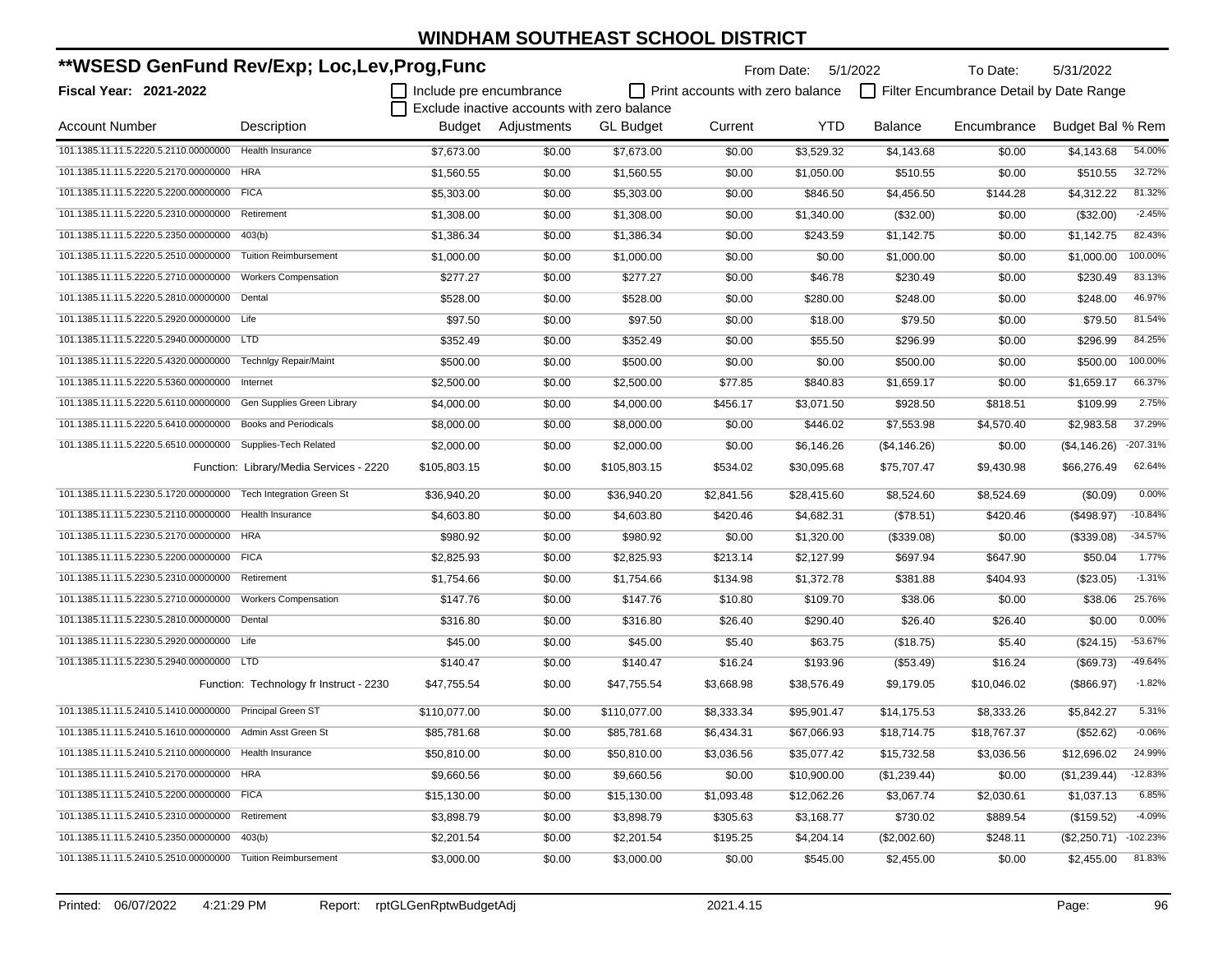| **WSESD GenFund Rev/Exp; Loc,Lev,Prog,Func                          |                                          |                           |                                             | From Date:       | 5/1/2022                                | To Date:     | 5/31/2022      |                                         |                  |            |
|---------------------------------------------------------------------|------------------------------------------|---------------------------|---------------------------------------------|------------------|-----------------------------------------|--------------|----------------|-----------------------------------------|------------------|------------|
| <b>Fiscal Year: 2021-2022</b>                                       |                                          | I Include pre encumbrance |                                             |                  | $\Box$ Print accounts with zero balance |              |                | Filter Encumbrance Detail by Date Range |                  |            |
|                                                                     |                                          |                           | Exclude inactive accounts with zero balance |                  |                                         |              |                |                                         |                  |            |
| Account Number                                                      | Description                              |                           | Budget Adjustments                          | <b>GL</b> Budget | Current                                 | <b>YTD</b>   | <b>Balance</b> | Encumbrance                             | Budget Bal % Rem |            |
| 101.1385.11.11.5.2410.5.2710.00000000                               | <b>Workers Compensation</b>              | \$791.09                  | \$0.00                                      | \$791.09         | \$56.12                                 | \$630.84     | \$160.25       | \$0.00                                  | \$160.25         | 20.26%     |
| 101.1385.11.11.5.2410.5.2810.00000000                               | Dental                                   | \$2,736.00                | \$0.00                                      | \$2,736.00       | \$132.00                                | \$1,478.00   | \$1,258.00     | \$132.00                                | \$1,126.00       | 41.15%     |
| 101.1385.11.11.5.2410.5.2920.00000000 Life                          |                                          | \$360.00                  | \$0.00                                      | \$360.00         | \$43.16                                 | \$501.46     | (\$141.46)     | \$43.16                                 | (\$184.62)       | $-51.28%$  |
| 101.1385.11.11.5.2410.5.2940.00000000                               | <b>LTD</b>                               | \$1,099.13                | \$0.00                                      | \$1,099.13       | \$84.47                                 | \$996.42     | \$102.71       | \$82.55                                 | \$20.16          | 1.83%      |
| 101.1385.11.11.5.2410.5.5810.00000000 Travel                        |                                          | \$0.00                    | \$0.00                                      | \$0.00           | \$0.00                                  | \$412.91     | (\$412.91)     | \$0.00                                  | (\$412.91)       | 0.00%      |
| 101.1385.11.11.5.2410.5.6110.00000000                               | General Supplies Green Principal         | \$3,500.00                | \$0.00                                      | \$3,500.00       | \$118.37                                | \$2,176.50   | \$1,323.50     | \$634.00                                | \$689.50         | 19.70%     |
| 101.1385.11.11.5.2410.5.8110.00000000 Dues and Fees - Staff         |                                          | \$1,200.00                | \$0.00                                      | \$1,200.00       | \$0.00                                  | \$239.00     | \$961.00       | \$0.00                                  | \$961.00         | 80.08%     |
|                                                                     | Function: Office of the Principal - 2410 | \$290,245.79              | \$0.00                                      | \$290,245.79     | \$19,832.69                             | \$235,361.12 | \$54,884.67    | \$34,197.16                             | \$20,687.51      | 7.13%      |
| 101.1385.11.11.5.2610.5.1820.00000000                               | Custodian Green St                       | \$102,196.38              | \$0.00                                      | \$102,196.38     | \$11,061.58                             | \$102,810.27 | (\$613.89)     | \$10,570.87                             | (\$11,184.76)    | $-10.94%$  |
| 101.1385.11.11.5.2610.5.2110.00000000                               | Health Insurance                         | \$21,977.00               | \$0.00                                      | \$21,977.00      | \$2,641.90                              | \$28,118.04  | (\$6,141.04)   | \$2,641.90                              | (\$8,782.94)     | $-39.96%$  |
| 101.1385.11.11.5.2610.5.2170.00000000                               | <b>HRA</b>                               | \$6,539.45                | \$0.00                                      | \$6,539.45       | \$0.00                                  | \$7,700.00   | (\$1,160.55)   | \$0.00                                  | (\$1,160.55)     | $-17.75%$  |
| 101.1385.11.11.5.2610.5.2200.00000000                               | <b>FICA</b>                              | \$8,140.00                | \$0.00                                      | \$8,140.00       | \$808.26                                | \$7,504.56   | \$635.44       | \$673.88                                | (\$38.44)        | $-0.47%$   |
| 101.1385.11.11.5.2610.5.2310.00000000                               | Retirement                               | \$3,879.93                | \$0.00                                      | \$3,879.93       | \$525.43                                | \$4,925.10   | (\$1,045.17)   | \$442.01                                | (\$1,487.18)     | -38.33%    |
| 101.1385.11.11.5.2610.5.2710.00000000                               | <b>Workers Compensation</b>              | \$3,543.10                | \$0.00                                      | \$3,543.10       | \$365.03                                | \$3,398.26   | \$144.84       | \$0.00                                  | \$144.84         | 4.09%      |
| 101.1385.11.11.5.2610.5.2810.00000000                               | Dental                                   | \$1,056.00                | \$0.00                                      | \$1,056.00       | \$88.00                                 | \$946.00     | \$110.00       | \$88.00                                 | \$22.00          | 2.08%      |
| 101.1385.11.11.5.2610.5.2920.00000000 Life                          |                                          | \$162.00                  | \$0.00                                      | \$162.00         | \$9.44                                  | \$147.97     | \$14.03        | \$9.18                                  | \$4.85           | 2.99%      |
| 101.1385.11.11.5.2610.5.2940.00000000 LTD                           |                                          | \$467.23                  | \$0.00                                      | \$467.23         | \$63.27                                 | \$593.13     | (\$125.90)     | \$53.22                                 | (\$179.12)       | -38.34%    |
| 101.1385.11.11.5.2610.5.4120.00000000                               | Water & Sewer                            | \$6,750.00                | \$0.00                                      | \$6,750.00       | \$1,630.52                              | \$4,620.96   | \$2,129.04     | \$0.00                                  | \$2,129.04       | 31.54%     |
| 101.1385.11.11.5.2610.5.4220.00000000                               | Snow Plowing and Sanding                 | \$43,000.00               | \$0.00                                      | \$43,000.00      | \$0.00                                  | \$24,655.00  | \$18,345.00    | \$0.00                                  | \$18,345.00      | 42.66%     |
| 101.1385.11.11.5.2610.5.4250.00000000                               | Trash & Recycling                        | \$9,000.00                | \$0.00                                      | \$9,000.00       | \$601.00                                | \$6,001.25   | \$2,998.75     | \$1,030.75                              | \$1,968.00       | 21.87%     |
| 101.1385.11.11.5.2610.5.4310.00000000                               | NonTechnigy Repair/Maint                 | \$70,000.00               | \$0.00                                      | \$70,000.00      | \$3,393.50                              | \$78,836.36  | (\$8,836.36)   | \$14,341.28                             | (\$23,177.64)    | $-33.11%$  |
| 101.1385.11.11.5.2610.5.4510.00000000                               | <b>Construction Services Green St</b>    | \$105,000.00              | \$0.00                                      | \$105,000.00     | \$0.00                                  | \$12,580.63  | \$92,419.37    | \$7,320.00                              | \$85,099.37      | 81.05%     |
| 101.1385.11.11.5.2610.5.5310.00000000                               | Communications                           | \$4,500.00                | \$0.00                                      | \$4,500.00       | \$1,205.62                              | \$4,407.20   | \$92.80        | \$1,217.50                              | (\$1,124.70)     | $-24.99%$  |
| 101.1385.11.11.5.2610.5.6110.00000000                               | General Supplies Green ST<br>Custodial   | \$18,000.00               | \$0.00                                      | \$18,000.00      | \$1,718.72                              | \$29,902.36  | (\$11,902.36)  | \$3,201.37                              | (\$15,103.73)    | $-83.91%$  |
| 101.1385.11.11.5.2610.5.6220.00000000                               | Electricity                              | \$4,000.00                | \$0.00                                      | \$4,000.00       | \$0.00                                  | \$12,861.29  | (\$8,861.29)   | \$2,138.71                              | (\$11,000.00)    | $-275.00%$ |
| 101.1385.11.11.5.2610.5.6230.00000000                               | <b>Bottled Gas</b>                       | \$5,500.00                | \$0.00                                      | \$5,500.00       | \$489.94                                | \$8.687.75   | (\$3,187.75)   | \$3,312.25                              | (\$6,500.00)     | $-118.18%$ |
| 101.1385.11.11.5.2610.5.6270.00000000                               | Wood chips/pellets                       | \$11,000.00               | \$0.00                                      | \$11,000.00      | \$0.00                                  | \$13,328.06  | (\$2,328.06)   | \$0.00                                  | (\$2,328.06)     | $-21.16%$  |
| 101.1385.11.11.5.2610.5.6290.00000000 Net Metered Electricity       |                                          | \$11,000.00               | \$0.00                                      | \$11,000.00      | \$0.00                                  | \$8,445.34   | \$2,554.66     | \$2,514.15                              | \$40.51          | 0.37%      |
|                                                                     | Function: Operation of Buildings - 2610  | \$435,711.09              | \$0.00                                      | \$435,711.09     | \$24,602.21                             | \$360,469.53 | \$75,241.56    | \$49,555.07                             | \$25.686.49      | 5.90%      |
| 101.1385.11.11.5.2715.5.5190.00000000 Student Transp Green ST Field | Trips                                    | \$7,000.00                | \$0.00                                      | \$7,000.00       | \$541.08                                | \$1,821.08   | \$5,178.92     | \$2,317.95                              | \$2,860.97       | 40.87%     |
|                                                                     | Function: Field Trips-Edu Related - 2715 | \$7,000.00                | \$0.00                                      | \$7,000.00       | \$541.08                                | \$1,821.08   | \$5,178.92     | \$2,317.95                              | \$2,860.97       | 40.87%     |
| 101.1385.11.11.7.1101.5.1730.37910000 Early Learning NIC Stipend    |                                          | \$0.00                    | \$0.00                                      | \$0.00           | \$0.00                                  | \$0.00       | \$0.00         | \$1,710.00                              | (\$1,710.00)     | 0.00%      |
| 101.1385.11.11.7.1101.5.2200.37910000 FICA                          |                                          | \$0.00                    | \$0.00                                      | \$0.00           | \$0.00                                  | \$0.00       | \$0.00         | \$124.45                                | (\$124.45)       | 0.00%      |
|                                                                     | Function: Direct Instruction - 1101      | \$0.00                    | \$0.00                                      | \$0.00           | \$0.00                                  | \$0.00       | \$0.00         | \$1,834.45                              | (\$1,834.45)     | 0.00%      |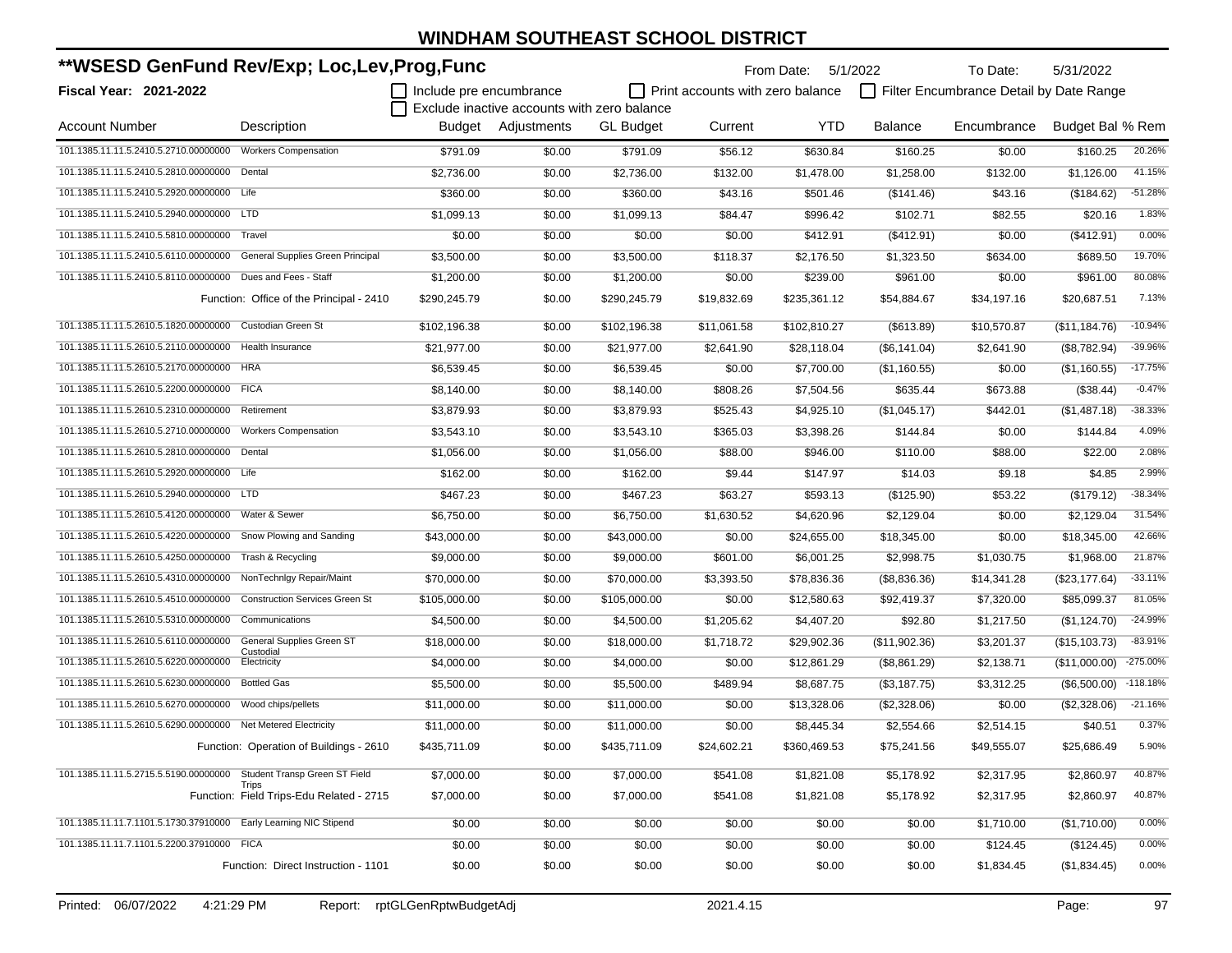|                                            | **WSESD GenFund Rev/Exp; Loc,Lev,Prog,Func |                           |              |                                             |                                  | From Date:     | 5/1/2022       | To Date:                                | 5/31/2022        |         |
|--------------------------------------------|--------------------------------------------|---------------------------|--------------|---------------------------------------------|----------------------------------|----------------|----------------|-----------------------------------------|------------------|---------|
| <b>Fiscal Year: 2021-2022</b>              |                                            | I Include pre encumbrance |              |                                             | Print accounts with zero balance |                | $\Box$         | Filter Encumbrance Detail by Date Range |                  |         |
|                                            |                                            |                           |              | Exclude inactive accounts with zero balance |                                  |                |                |                                         |                  |         |
| <b>Account Number</b>                      | Description                                | Budget                    | Adjustments  | <b>GL Budget</b>                            | Current                          | YTD            | <b>Balance</b> | Encumbrance                             | Budget Bal % Rem |         |
|                                            | Level: Elementary (K-6) - 11               | \$3,883,607.46            | \$100,341.85 | \$3,983,949.31                              | \$295,163.82                     | \$3,194,616.76 | \$789,332.55   | \$681,777.44                            | \$107,555.11     | 2.70%   |
|                                            | Program: Regular Education - 11            | \$3,883,607.46            | \$100,341.85 | \$3,983,949.31                              | \$295,163.82                     | \$3,194,616.76 | \$789,332.55   | \$681,777.44                            | \$107,555.11     | 2.70%   |
| 101.1385.11.14.5.1101.5.1750.00000000      | After School Program Green St              | \$61,540.00               | \$0.00       | \$61,540.00                                 | \$1,363.75                       | \$6,403.75     | \$55,136.25    | \$663.75                                | \$54,472.50      | 88.52%  |
| 101.1385.11.14.5.1101.5.2200.00000000 FICA |                                            | \$4,708.00                | \$0.00       | \$4,708.00                                  | \$102.46                         | \$488.02       | \$4,219.98     | \$50.37                                 | \$4,169.61       | 88.56%  |
| 101.1385.11.14.5.1101.5.2710.00000000      | <b>Workers Compensation</b>                | \$246.16                  | \$0.00       | \$246.16                                    | \$5.18                           | \$24.68        | \$221.48       | \$0.00                                  | \$221.48         | 89.97%  |
| 101.1385.11.14.5.1101.5.3210.00000000      | <b>Professional Educational Services</b>   | \$0.00                    | \$0.00       | \$0.00                                      | \$0.00                           | \$1,750.00     | (\$1,750.00)   | \$0.00                                  | (\$1,750.00)     | 0.00%   |
| 101.1385.11.14.5.1101.5.6110.00000000      | Supplies After Sch Green St                | \$3,000.00                | \$0.00       | \$3,000.00                                  | \$0.00                           | \$0.00         | \$3,000.00     | \$0.00                                  | \$3,000.00       | 100.00% |
|                                            | Function: Direct Instruction - 1101        | \$69,494.16               | \$0.00       | \$69,494.16                                 | \$1,471.39                       | \$8,666.45     | \$60,827.71    | \$714.12                                | \$60,113.59      | 86.50%  |
|                                            | Level: Elementary (K-6) - 11               | \$69,494.16               | \$0.00       | \$69,494.16                                 | \$1,471.39                       | \$8,666.45     | \$60,827.71    | \$714.12                                | \$60,113.59      | 86.50%  |
|                                            | Program: Other After School Program - 14   | \$69,494.16               | \$0.00       | \$69,494.16                                 | \$1,471.39                       | \$8,666.45     | \$60,827.71    | \$714.12                                | \$60,113.59      | 86.50%  |
| 101.1385.11.92.5.1501.5.3210.00000000      | Winter Sports Green St                     | \$7,000.00                | \$0.00       | \$7,000.00                                  | \$0.00                           | \$5,283.00     | \$1,717.00     | \$0.00                                  | \$1,717.00       | 24.53%  |
|                                            | Function: Co-Curricular - 1501             | \$7,000.00                | \$0.00       | \$7,000.00                                  | \$0.00                           | \$5,283.00     | \$1,717.00     | \$0.00                                  | \$1,717.00       | 24.53%  |
|                                            | Level: Elementary (K-6) - 11               | \$7,000.00                | \$0.00       | \$7,000.00                                  | \$0.00                           | \$5,283.00     | \$1,717.00     | \$0.00                                  | \$1,717.00       | 24.53%  |
|                                            | Program: NonAthletic Co-Curr Activ - 92    | \$7,000.00                | \$0.00       | \$7,000.00                                  | \$0.00                           | \$5,283.00     | \$1,717.00     | \$0.00                                  | \$1,717.00       | 24.53%  |
|                                            | Location: Green Street School - 1385       | \$3,960,101.62            | \$100,341.85 | \$4,060,443.47                              | \$296,635.21                     | \$3,208,566.21 | \$851,877.26   | \$682,491.56                            | \$169,385.70     | 4.17%   |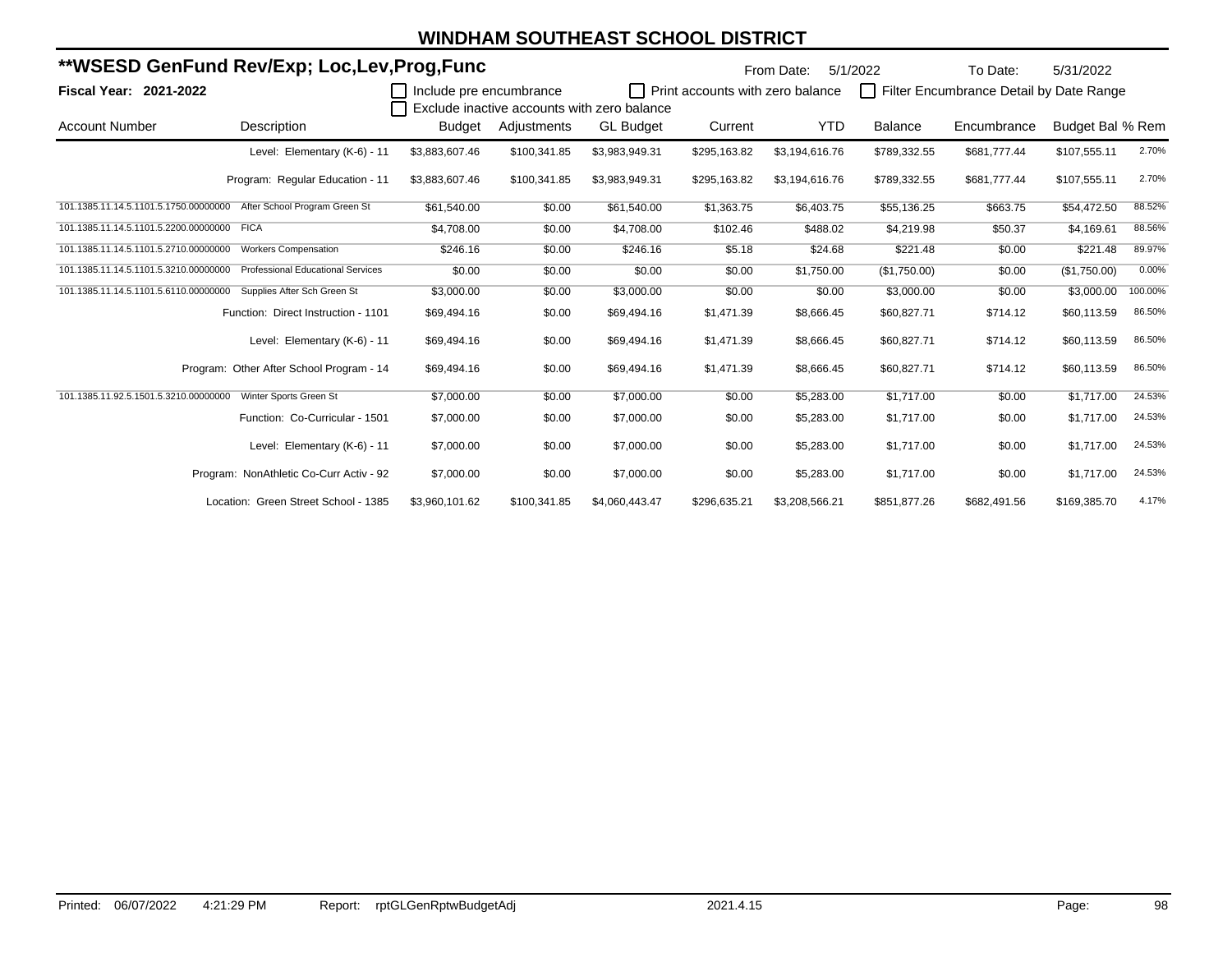| **WSESD GenFund Rev/Exp; Loc,Lev,Prog,Func                           |                                            |                         |                                             | From Date:       | 5/1/2022                         | To Date:    | 5/31/2022      |                                         |                  |            |
|----------------------------------------------------------------------|--------------------------------------------|-------------------------|---------------------------------------------|------------------|----------------------------------|-------------|----------------|-----------------------------------------|------------------|------------|
| <b>Fiscal Year: 2021-2022</b>                                        |                                            | Include pre encumbrance |                                             |                  | Print accounts with zero balance |             |                | Filter Encumbrance Detail by Date Range |                  |            |
|                                                                      |                                            |                         | Exclude inactive accounts with zero balance |                  |                                  |             |                |                                         |                  |            |
| <b>Account Number</b>                                                | Description                                |                         | Budget Adjustments                          | <b>GL Budget</b> | Current                          | <b>YTD</b>  | <b>Balance</b> | Encumbrance                             | Budget Bal % Rem |            |
| 101.3096.51.11.2.2190.5.1730.25552354                                | <b>Stipends Tobacco</b>                    | \$0.00                  | \$6,350.00                                  | \$6,350.00       | \$0.00                           | \$2,500.00  | \$3,850.00     | \$0.00                                  | \$3,850.00       | 60.63%     |
| 101.3096.51.11.2.2190.5.2200.25552354 FICA                           |                                            | \$0.00                  | \$450.00                                    | \$450.00         | \$0.00                           | \$191.25    | \$258.75       | \$0.00                                  | \$258.75         | 57.50%     |
| 101.3096.51.11.2.2190.5.2710.25552354                                | <b>Workers Compensation</b>                | \$0.00                  | \$0.00                                      | \$0.00           | \$0.00                           | \$9.50      | (\$9.50)       | \$0.00                                  | (\$9.50)         | 0.00%      |
|                                                                      | Function: Othr Support Serv-Stu - 2190     | \$0.00                  | \$6,800.00                                  | \$6,800.00       | \$0.00                           | \$2,700.75  | \$4,099.25     | \$0.00                                  | \$4,099.25       | 60.28%     |
| 101.3096.51.11.4.1101.5.1730.25972429                                | Stipends                                   | \$0.00                  | \$1,267.00                                  | \$1,267.00       | \$12,675.00                      | \$12,675.00 | (\$11,408.00)  | \$0.00                                  | (\$11,408.00)    | -900.39%   |
| 101.3096.51.11.4.1101.5.2200.25972429 FICA                           |                                            | \$0.00                  | \$942.48                                    | \$942.48         | \$942.48                         | \$942.48    | \$0.00         | \$0.00                                  | \$0.00           | 0.00%      |
| 101.3096.51.11.4.1101.5.2710.25972429                                | <b>Workers Compensation</b>                | \$0.00                  | \$48.17                                     | \$48.17          | \$48.17                          | \$48.17     | \$0.00         | \$0.00                                  | \$0.00           | 0.00%      |
| 101.3096.51.11.4.1101.5.6110.47922001                                | Supplies SRSA                              | \$0.00                  | \$8,572.14                                  | \$8,572.14       | \$0.00                           | \$8,572.14  | \$0.00         | \$0.00                                  | \$0.00           | 0.00%      |
| 101.3096.51.11.4.1101.5.6410.25972429                                | Books and Periodicals ESSER                | \$0.00                  | \$2,846.00                                  | \$2,846.00       | \$0.00                           | \$0.00      | \$2,846.00     | \$2,846.00                              | \$0.00           | 0.00%      |
| 101.3096.51.11.4.1101.5.6510.25902131                                | Supplies-Tech Related                      | \$0.00                  | \$649.90                                    | \$649.90         | \$64.99                          | \$714.89    | (\$64.99)      | \$0.00                                  | (\$64.99)        | $-10.00%$  |
| 101.3096.51.11.4.1101.5.6510.25972429                                | Supplies-Tech Related ESSER II             | \$0.00                  | \$2,885.64                                  | \$2,885.64       | \$0.00                           | \$1,894.65  | \$990.99       | \$0.00                                  | \$990.99         | 34.34%     |
|                                                                      | Function: Direct Instruction - 1101        | \$0.00                  | \$17,211.33                                 | \$17,211.33      | \$13,730.64                      | \$24,847.33 | (\$7,636.00)   | \$2,846.00                              | (\$10,482.00)    | $-60.90%$  |
| 101.3096.51.11.4.2131.5.1110.25902131                                | <b>COVID Coordinator</b>                   | \$0.00                  | \$6,772.00                                  | \$6,772.00       | \$0.00                           | \$6,772.00  | \$0.00         | \$0.00                                  | \$0.00           | 0.00%      |
| 101.3096.51.11.4.2131.5.2200.25902131                                | <b>FICA</b>                                | \$0.00                  | \$518.05                                    | \$518.05         | \$0.00                           | \$518.05    | \$0.00         | \$0.00                                  | \$0.00           | 0.00%      |
| 101.3096.51.11.4.2131.5.2710.25902131 Workers Compensation           |                                            | \$0.00                  | \$26.58                                     | \$26.58          | \$0.00                           | \$26.58     | \$0.00         | \$0.00                                  | \$0.00           | 0.00%      |
|                                                                      | Function: Health Services - 2131           | \$0.00                  | \$7,316.63                                  | \$7,316.63       | \$0.00                           | \$7,316.63  | \$0.00         | \$0.00                                  | \$0.00           | 0.00%      |
| 101.3096.51.11.4.2190.5.5310.26042434    Communications ARP Homeless |                                            | \$0.00                  | \$900.00                                    | \$900.00         | \$50.45                          | \$125.41    | \$774.59       | \$99.59                                 | \$675.00         | 75.00%     |
|                                                                      | Function: Othr Support Serv-Stu - 2190     | \$0.00                  | \$900.00                                    | \$900.00         | \$50.45                          | \$125.41    | \$774.59       | \$99.59                                 | \$675.00         | 75.00%     |
| 101.3096.51.11.5.2290.5.1730.00000000                                | <b>Stipends Diversity</b>                  | \$50,000.00             | \$0.00                                      | \$50,000.00      | \$24,375.00                      | \$51,013.23 | (\$1,013.23)   | \$0.00                                  | (\$1,013.23)     | $-2.03%$   |
| 101.3096.51.11.5.2290.5.1830.00000000                                | <b>Diversity Bus Driver</b>                | \$0.00                  | \$0.00                                      | \$0.00           | \$0.00                           | \$150.00    | (\$150.00)     | \$0.00                                  | (\$150.00)       | 0.00%      |
| 101.3096.51.11.5.2290.5.2200.00000000 FICA                           |                                            | \$3,328.00              | \$0.00                                      | \$3,328.00       | \$1,798.92                       | \$3,786.43  | (\$458.43)     | \$0.00                                  | (\$458.43)       | $-13.77%$  |
| 101.3096.51.11.5.2290.5.2310.00000000                                | Retirement                                 | \$1,131.40              | \$0.00                                      | \$1,131.40       | \$0.00                           | \$0.00      | \$1,131.40     | \$0.00                                  | \$1,131.40       | 100.00%    |
| 101.3096.51.11.5.2290.5.2710.00000000                                | <b>Workers Compensation</b>                | \$174.00                | \$0.00                                      | \$174.00         | \$92.63                          | \$199.30    | $(\$25.30)$    | \$0.00                                  | $(\$25.30)$      | $-14.54%$  |
| 101.3096.51.11.5.2290.5.3210.00000000                                | Professional Edu Services                  | \$23,600.00             | \$0.00                                      | \$23,600.00      | \$8,362.00                       | \$9,031.95  | \$14,568.05    | \$0.00                                  | \$14,568.05      | 61.73%     |
| 101.3096.51.11.5.2290.5.5190.00000000                                | Stu Trans Purchased-Diversity              | \$14.000.00             | \$0.00                                      | \$14,000.00      | \$4,721.00                       | \$4,721.00  | \$9,279.00     | \$4,140.00                              | \$5,139.00       | 36.71%     |
| 101.3096.51.11.5.2290.5.5810.00000000                                | Travel                                     | \$10,000.00             | \$0.00                                      | \$10,000.00      | \$1,750.00                       | \$5,836.38  | \$4,163.62     | \$0.00                                  | \$4,163.62       | 41.64%     |
| 101.3096.51.11.5.2290.5.6110.00000000 Supplies Diversity             |                                            | \$11,000.00             | \$0.00                                      | \$11,000.00      | \$1,290.13                       | \$1,965.34  | \$9,034.66     | \$6,306.60                              | \$2.728.06       | 24.80%     |
|                                                                      | Function: Othr Supp Srv-Instrct Stf - 2290 | \$113,233.40            | \$0.00                                      | \$113,233.40     | \$42,389.68                      | \$76,703.63 | \$36,529.77    | \$10,446.60                             | \$26,083.17      | 23.03%     |
| 101.3096.51.11.5.2311.5.1610.00000000                                | <b>Board Recorder WSESD</b>                | \$0.00                  | \$0.00                                      | \$0.00           | \$600.00                         | \$6,881.25  | (\$6,881.25)   | \$600.00                                | (\$7,481.25)     | 0.00%      |
| 101.3096.51.11.5.2311.5.1910.00000000 School Board WSESD             |                                            | \$42,000.00             | \$0.00                                      | \$42,000.00      | \$407.70                         | \$43,264.90 | (\$1,264.90)   | \$407.60                                | (\$1,672.50)     | $-3.98%$   |
| 101.3096.51.11.5.2311.5.2200.00000000 FICA                           |                                            | \$3,213.00              | \$0.00                                      | \$3,213.00       | \$77.10                          | \$3,836.28  | (\$623.28)     | \$77.09                                 | (\$700.37)       | $-21.80%$  |
| 101.3096.51.11.5.2311.5.2710.00000000                                | <b>Workers Compensation</b>                | \$168.00                | \$0.00                                      | \$168.00         | \$3.83                           | \$199.07    | (\$31.07)      | \$0.00                                  | (\$31.07)        | $-18.49%$  |
| 101.3096.51.11.5.2311.5.3210.00000000 Professional Edu Services      |                                            | \$500.00                | \$0.00                                      | \$500.00         | \$75.00                          | \$1,275.00  | (\$775.00)     | \$0.00                                  | $(\$775.00)$     | $-155.00%$ |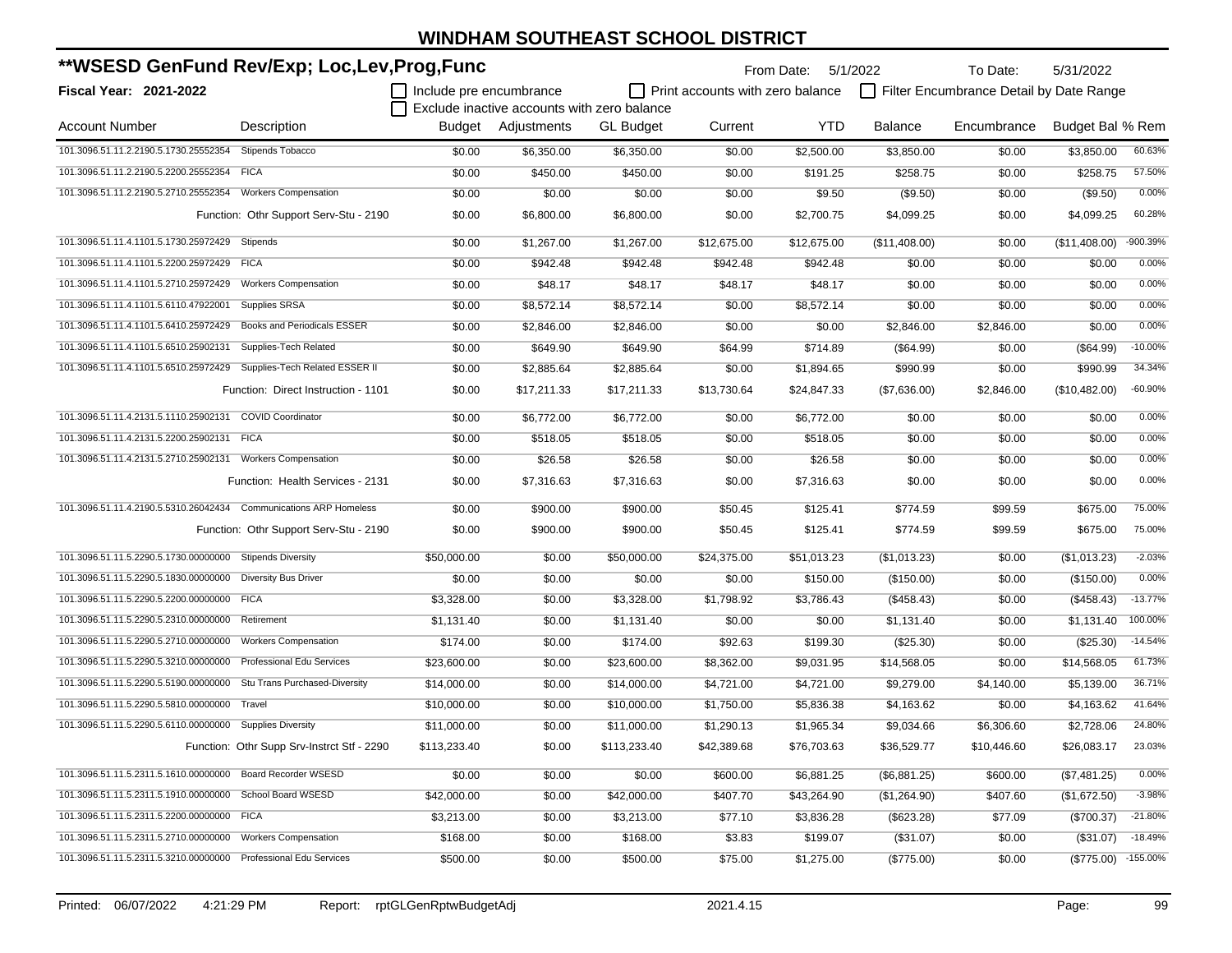| **WSESD GenFund Rev/Exp; Loc,Lev,Prog,Func                            |                                               |                         |                                             |                  | From Date: 5/1/2022              |                | To Date:      | 5/31/2022                               |                  |            |
|-----------------------------------------------------------------------|-----------------------------------------------|-------------------------|---------------------------------------------|------------------|----------------------------------|----------------|---------------|-----------------------------------------|------------------|------------|
| Fiscal Year: 2021-2022                                                |                                               | Include pre encumbrance |                                             |                  | Print accounts with zero balance |                |               | Filter Encumbrance Detail by Date Range |                  |            |
|                                                                       |                                               |                         | Exclude inactive accounts with zero balance |                  |                                  |                |               |                                         |                  |            |
| <b>Account Number</b>                                                 | Description                                   | Budget                  | Adjustments                                 | <b>GL Budget</b> | Current                          | <b>YTD</b>     | Balance       | Encumbrance                             | Budget Bal % Rem |            |
| 101.3096.51.11.5.2311.5.3410.00000000 Other Professnl Services        |                                               | \$28,000.00             | \$0.00                                      | \$28,000.00      | \$27,733.45                      | \$73,726.45    | (\$45,726.45) | \$0.00                                  | (\$45,726.45)    | $-163.31%$ |
| 101.3096.51.11.5.2311.5.5410.00000000 Advertising                     |                                               | \$0.00                  | \$0.00                                      | \$0.00           | \$0.00                           | \$266.50       | (\$266.50)    | \$0.00                                  | (\$266.50)       | 0.00%      |
| 101.3096.51.11.5.2311.5.5510.00000000 Printing and Binding            |                                               | \$14,200.00             | \$0.00                                      | \$14,200.00      | \$0.00                           | \$8,317.66     | \$5,882.34    | \$0.00                                  | \$5,882.34       | 41.42%     |
| 101.3096.51.11.5.2311.5.5810.00000000 Travel                          |                                               | \$325.00                | \$0.00                                      | \$325.00         | \$0.00                           | \$0.00         | \$325.00      | \$0.00                                  | \$325.00         | 100.00%    |
| 101.3096.51.11.5.2311.5.6110.00000000 Supplies School Board           |                                               | \$4,400.00              | \$0.00                                      | \$4,400.00       | \$0.00                           | \$5,881.42     | (\$1,481.42)  | \$0.00                                  | (\$1,481.42)     | $-33.67%$  |
| 101.3096.51.11.5.2311.5.8110.00000000 Dues and Fees - Staff           |                                               | \$11,000.00             | \$0.00                                      | \$11,000.00      | \$0.00                           | \$0.00         | \$11,000.00   | \$0.00                                  | \$11,000.00      | 100.00%    |
|                                                                       | Function: Board of Education - 2311           | \$103,806.00            | \$0.00                                      | \$103,806.00     | \$28,897.08                      | \$143,648.53   | (\$39,842.53) | \$1,084.69                              | (\$40,927.22)    | $-39.43%$  |
| 101.3096.51.11.5.2590.5.5930.00000000                                 | SU Instruct Admin IT Assess<br>WSESD          | \$2,468,999.00          | \$0.00                                      | \$2,468,999.00   | \$205,249.73                     | \$2,263,749.30 | \$205,249.70  | \$205,249.73                            | (S0.03)          | 0.00%      |
|                                                                       | Function: SU Assessments - 2590               | \$2,468,999.00          | \$0.00                                      | \$2,468,999.00   | \$205,249.73                     | \$2,263,749.30 | \$205,249.70  | \$205,249.73                            | (\$0.03)         | 0.00%      |
| 101.3096.51.11.5.2591.5.5930.00000000                                 | <b>WSESD Transport Assess To Fm</b><br>School | \$658,377.00            | \$0.00                                      | \$658,377.00     | \$54,866.45                      | \$603,510.50   | \$54,866.50   | \$54,866.45                             | \$0.05           | 0.00%      |
|                                                                       | Function: SU Assessments - 2591               | \$658,377.00            | \$0.00                                      | \$658,377.00     | \$54,866.45                      | \$603,510.50   | \$54,866.50   | \$54,866.45                             | \$0.05           | 0.00%      |
|                                                                       | Level: Location-wide excl pre-k - 51          | \$3,344,415.40          | \$32,227.96                                 | \$3,376,643.36   | \$345,184.03                     | \$3,122,602.08 | \$254,041.28  | \$274,593.06                            | (\$20,551.78)    | $-0.61%$   |
|                                                                       | Program: Regular Education - 11               | \$3,344,415.40          | \$32,227.96                                 | \$3,376,643.36   | \$345,184.03                     | \$3,122,602.08 | \$254,041.28  | \$274,593.06                            | (\$20,551.78)    | $-0.61%$   |
| 101.3096.51.12.4.1101.5.1730.25902131                                 | Stipends Summer School ESSER                  | \$0.00                  | \$12,832.25                                 | \$12,832.25      | \$0.00                           | \$12,832.25    | \$0.00        | \$0.00                                  | \$0.00           | 0.00%      |
| 101.3096.51.12.4.1101.5.1730.25972429                                 | Stipends                                      | \$0.00                  | \$157,315.50                                | \$157,315.50     | \$0.00                           | \$105,597.50   | \$51,718.00   | \$0.00                                  | \$51,718.00      | 32.88%     |
| 101.3096.51.12.4.1101.5.2200.25902131                                 | <b>FICA</b>                                   | \$0.00                  | \$963.65                                    | \$963.65         | \$0.00                           | \$963.65       | \$0.00        | \$0.00                                  | \$0.00           | 0.00%      |
| 101.3096.51.12.4.1101.5.2200.25972429                                 | <b>FICA</b>                                   | \$0.00                  | \$7,963.45                                  | \$7,963.45       | \$0.00                           | \$7,963.45     | \$0.00        | \$0.00                                  | \$0.00           | 0.00%      |
| 101.3096.51.12.4.1101.5.2710.25902131                                 | <b>Workers Compensation</b>                   | \$0.00                  | \$473.36                                    | \$473.36         | \$0.00                           | \$473.36       | \$0.00        | \$0.00                                  | \$0.00           | 0.00%      |
| 101.3096.51.12.4.1101.5.3210.25972429                                 | Professional Educ Svcs ESSER II               | \$0.00                  | \$30,000.00                                 | \$30,000.00      | \$0.00                           | \$0.00         | \$30,000.00   | \$0.00                                  | \$30,000.00      | 100.00%    |
|                                                                       | Function: Direct Instruction - 1101           | \$0.00                  | \$209,548.21                                | \$209,548.21     | \$0.00                           | \$127,830.21   | \$81,718.00   | \$0.00                                  | \$81,718.00      | 39.00%     |
| 101.3096.51.12.4.2711.5.5190.25972429 Transportation                  |                                               | \$0.00                  | \$25,000.00                                 | \$25,000.00      | \$0.00                           | \$0.00         | \$25,000.00   | \$0.00                                  | \$25,000.00      | 100.00%    |
|                                                                       | Function: Resident Students - 2711            | \$0.00                  | \$25,000.00                                 | \$25,000.00      | \$0.00                           | \$0.00         | \$25,000.00   | \$0.00                                  | \$25,000.00      | 100.00%    |
|                                                                       | Level: Location-wide excl pre-k - 51          | \$0.00                  | \$234,548.21                                | \$234,548.21     | \$0.00                           | \$127,830.21   | \$106,718.00  | \$0.00                                  | \$106,718.00     | 45.50%     |
|                                                                       | Program: Academic Summer School - 12          | \$0.00                  | \$234,548.21                                | \$234,548.21     | \$0.00                           | \$127,830.21   | \$106,718.00  | \$0.00                                  | \$106,718.00     | 45.50%     |
| 101.3096.51.14.4.1101.5.6110.25972429 Supplies ESSER II               |                                               | \$0.00                  | \$10,872.79                                 | \$10,872.79      | \$928.94                         | \$5,872.79     | \$5,000.00    | \$0.00                                  | \$5,000.00       | 45.99%     |
|                                                                       | Function: Direct Instruction - 1101           | \$0.00                  | \$10,872.79                                 | \$10,872.79      | \$928.94                         | \$5,872.79     | \$5,000.00    | \$0.00                                  | \$5,000.00       | 45.99%     |
|                                                                       | Level: Location-wide excl pre-k - 51          | \$0.00                  | \$10,872.79                                 | \$10,872.79      | \$928.94                         | \$5,872.79     | \$5,000.00    | \$0.00                                  | \$5,000.00       | 45.99%     |
|                                                                       | Program: Other After School Program - 14      | \$0.00                  | \$10,872.79                                 | \$10,872.79      | \$928.94                         | \$5,872.79     | \$5,000.00    | \$0.00                                  | \$5,000.00       | 45.99%     |
| 101.3096.01.22.5.2590.5.5930.00000000 Essential Early Ed Assess WSESD |                                               | \$649,161.00            | \$0.00                                      | \$649,161.00     | \$54,481.18                      | \$594,679.80   | \$54,481.20   | \$54,481.18                             | \$0.02           | 0.00%      |
|                                                                       | Function: SU Assessments - 2590               | \$649,161.00            | \$0.00                                      | \$649,161.00     | \$54,481.18                      | \$594,679.80   | \$54,481.20   | \$54,481.18                             | \$0.02           | 0.00%      |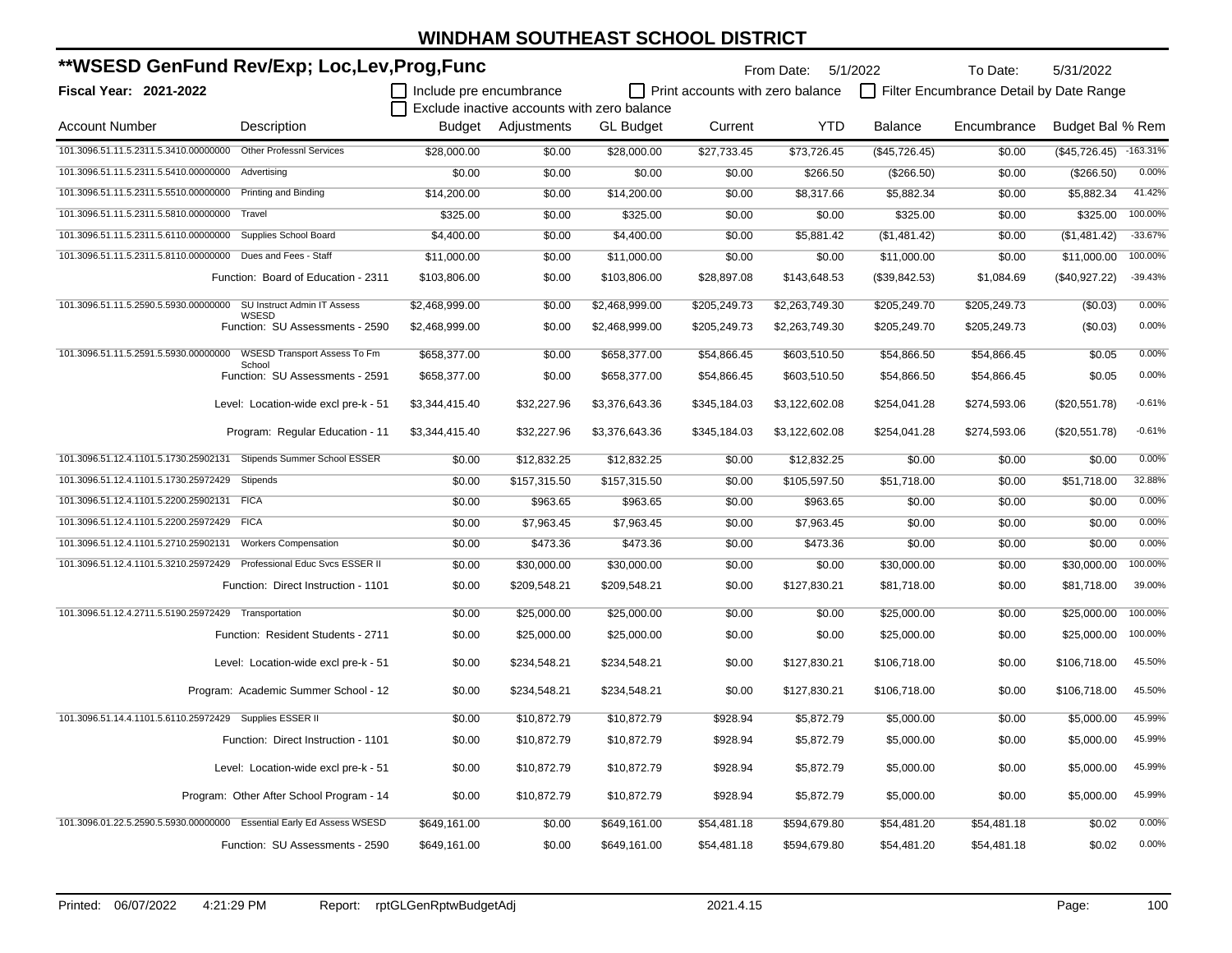| **WSESD GenFund Rev/Exp; Loc,Lev,Prog,Func |                                                          |                         |              | From Date:                                  | 5/1/2022                         | To Date:       | 5/31/2022    |                                         |                  |       |
|--------------------------------------------|----------------------------------------------------------|-------------------------|--------------|---------------------------------------------|----------------------------------|----------------|--------------|-----------------------------------------|------------------|-------|
| <b>Fiscal Year: 2021-2022</b>              |                                                          | Include pre encumbrance |              |                                             | Print accounts with zero balance |                |              | Filter Encumbrance Detail by Date Range |                  |       |
|                                            |                                                          |                         |              | Exclude inactive accounts with zero balance |                                  |                |              |                                         |                  |       |
| <b>Account Number</b>                      | Description                                              | Budget                  | Adjustments  | <b>GL Budget</b>                            | Current                          | YTD            | Balance      | Encumbrance                             | Budget Bal % Rem |       |
|                                            | Level: PreKindergarten - 01                              | \$649,161.00            | \$0.00       | \$649,161.00                                | \$54,481.18                      | \$594,679.80   | \$54,481.20  | \$54,481.18                             | \$0.02           | 0.00% |
| 101.3096.11.22.5.2590.5.5930.00000000      | Special Ed Assess Elementary<br>WSESD                    | \$2,642,493.00          | \$0.00       | \$2,642,493.00                              | \$217,794.45                     | \$2,424,698.50 | \$217,794.50 | \$217,794.45                            | \$0.05           | 0.00% |
|                                            | Function: SU Assessments - 2590                          | \$2,642,493.00          | \$0.00       | \$2,642,493.00                              | \$217,794.45                     | \$2,424,698.50 | \$217,794.50 | \$217,794.45                            | \$0.05           | 0.00% |
|                                            | Level: Elementary (K-6) - 11                             | \$2,642,493.00          | \$0.00       | \$2,642,493.00                              | \$217,794.45                     | \$2,424,698.50 | \$217,794.50 | \$217,794.45                            | \$0.05           | 0.00% |
| 101.3096.31.22.5.2590.5.5930.00000000      | Special Ed Assess Secondary<br>WSESD                     | \$1,945,479.00          | \$0.00       | \$1,945,479.00                              | \$162,977.36                     | \$1,782,501.60 | \$162,977.40 | \$162,977.36                            | \$0.04           | 0.00% |
|                                            | Function: SU Assessments - 2590                          | \$1,945,479.00          | \$0.00       | \$1,945,479.00                              | \$162,977.36                     | \$1,782,501.60 | \$162,977.40 | \$162,977.36                            | \$0.04           | 0.00% |
|                                            | Level: Secondary (7-12) - 31                             | \$1,945,479.00          | \$0.00       | \$1,945,479.00                              | \$162,977.36                     | \$1,782,501.60 | \$162,977.40 | \$162,977.36                            | \$0.04           | 0.00% |
|                                            | Program: PreK-12 Sp Ed Ineli for Reim - 22               | \$5,237,133.00          | \$0.00       | \$5,237,133.00                              | \$435,252.99                     | \$4,801,879.90 | \$435,253.10 | \$435,252.99                            | \$0.11           | 0.00% |
|                                            | Location: WSESD District Wide Programs & Services - 3096 | \$8,581,548.40          | \$277,648.96 | \$8,859,197.36                              | \$781,365.96                     | \$8,058,184.98 | \$801,012.38 | \$709,846.05                            | \$91,166.33      | 1.03% |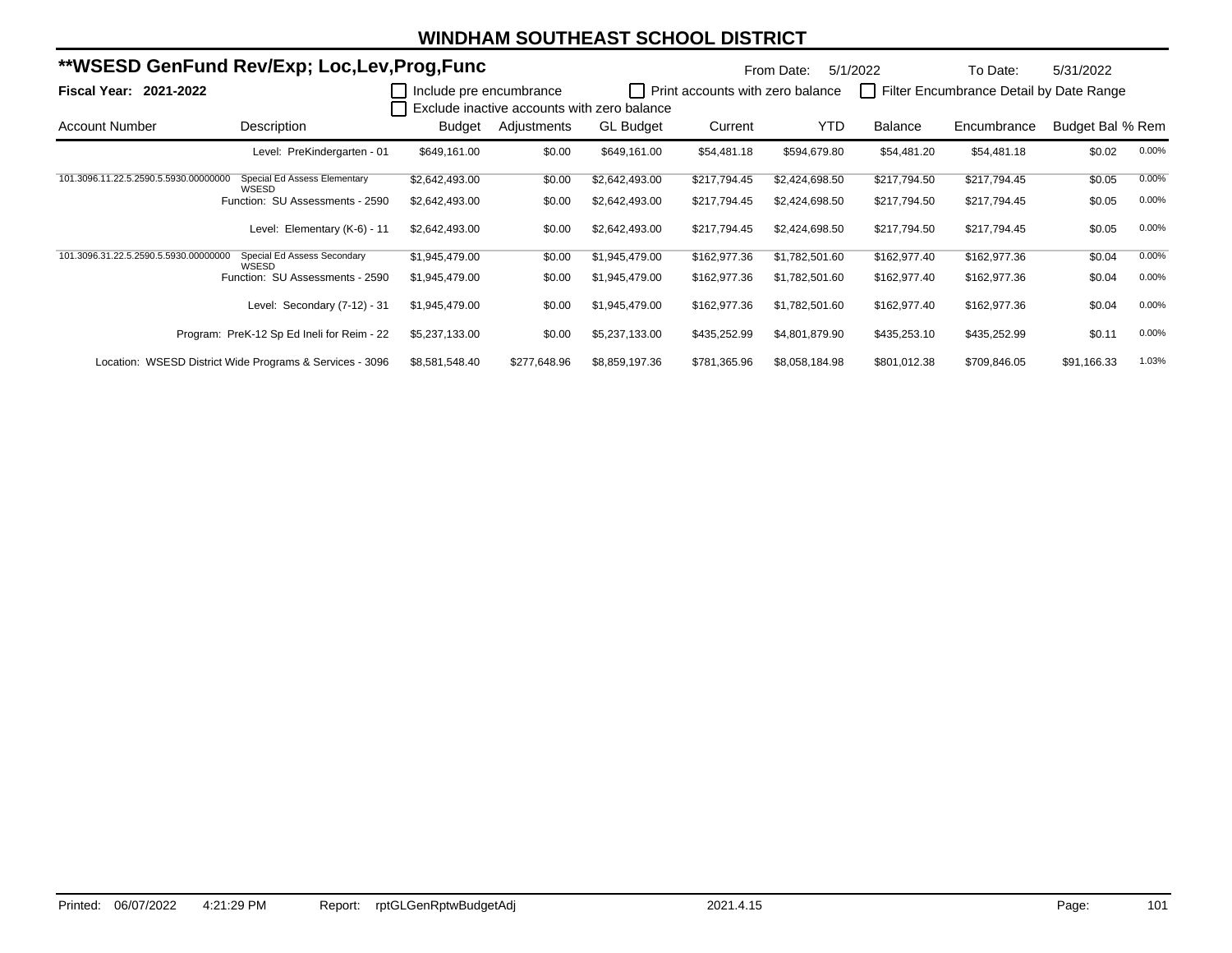| **WSESD GenFund Rev/Exp; Loc,Lev,Prog,Func                              |                                                               |                                |                                             |                  |                                         | From Date: 5/1/2022 |                | To Date:                                | 5/31/2022        |           |
|-------------------------------------------------------------------------|---------------------------------------------------------------|--------------------------------|---------------------------------------------|------------------|-----------------------------------------|---------------------|----------------|-----------------------------------------|------------------|-----------|
| Fiscal Year: 2021-2022                                                  |                                                               | $\Box$ Include pre encumbrance | Exclude inactive accounts with zero balance |                  | $\Box$ Print accounts with zero balance |                     |                | Filter Encumbrance Detail by Date Range |                  |           |
| <b>Account Number</b>                                                   | Description                                                   | Budget                         | Adjustments                                 | <b>GL Budget</b> | Current                                 | <b>YTD</b>          | <b>Balance</b> | Encumbrance                             | Budget Bal % Rem |           |
| 101.5014.31.31.3.1301.5.6110.33162012 General Supplies ECE              |                                                               | \$0.00                         | \$7,000.00                                  | \$7,000.00       | \$0.00                                  | \$5,821.56          | \$1,178.44     | \$0.00                                  | \$1,178.44       | 16.83%    |
| 101.5014.31.31.3.1301.5.6120.33162012 General Supplies Electrical       |                                                               | \$0.00                         | \$46,335.00                                 | \$46,335.00      | \$0.00                                  | \$43,092.81         | \$3,242.19     | \$0.00                                  | \$3,242.19       | 7.00%     |
| 101.5014.31.31.3.1301.5.7360.33162012 Equipment                         |                                                               | \$0.00                         | \$34,613.00                                 | \$34,613.00      | \$0.00                                  | \$0.00              | \$34,613.00    | \$0.00                                  | \$34,613.00      | 100.00%   |
|                                                                         | Function: Vocational Education - 1301                         | \$0.00                         | \$87,948.00                                 | \$87,948.00      | \$0.00                                  | \$48,914.37         | \$39,033.63    | \$0.00                                  | \$39,033.63      | 44.38%    |
| 101.5014.31.31.3.2230.5.6510.33162012 Supplies Tech-Related             |                                                               | \$0.00                         | \$37,500.00                                 | \$37,500.00      | \$0.00                                  | \$36,452.00         | \$1,048.00     | \$0.00                                  | \$1.048.00       | 2.79%     |
| 101.5014.31.31.3.2230.5.7340.33302001                                   | Tech-Related Hardware Tech Ed                                 | \$24,997.00                    | \$0.00                                      | \$24,997.00      | \$0.00                                  | \$0.00              | \$24,997.00    | \$0.00                                  | \$24,997.00      | 100.00%   |
|                                                                         | <b>Equip Grant</b><br>Function: Technology fr Instruct - 2230 | \$24,997.00                    | \$37,500.00                                 | \$62,497.00      | \$0.00                                  | \$36,452.00         | \$26,045.00    | \$0.00                                  | \$26,045.00      | 41.67%    |
| 101.5014.31.31.4.1301.5.3210.43182112 Professional Educational Services |                                                               | \$0.00                         | \$4,500.00                                  | \$4,500.00       | \$0.00                                  | \$0.00              | \$4,500.00     | \$0.00                                  | \$4,500.00       | 100.00%   |
| 101.5014.31.31.4.1301.5.3230.43182112 Industry Recognizd Credent WRCC   |                                                               | \$13,000.00                    | (\$13,000.00)                               | \$0.00           | \$0.00                                  | \$0.00              | \$0.00         | \$0.00                                  | \$0.00           | 0.00%     |
| 101.5014.31.31.4.1301.5.6110.43182112                                   | Voc Ed<br>Supplies                                            | \$0.00                         | \$126,819.92                                | \$126,819.92     | \$4,367.15                              | \$4,367.15          | \$122,452.77   | \$114,559.89                            | \$7,892.88       | 6.22%     |
| 101.5014.31.31.4.1301.5.6110.45912132 Supplies GEER                     |                                                               | \$0.00                         | \$12,868.07                                 | \$12,868.07      | \$0.00                                  | \$500.00            | \$12,368.07    | \$0.00                                  | \$12,368.07      | 96.11%    |
| 101.5014.31.31.4.1301.5.7360.43182112 Equipment                         |                                                               | \$0.00                         | \$33,604.13                                 | \$33,604.13      | \$0.00                                  | \$0.00              | \$33,604.13    | \$17,519.87                             | \$16,084.26      | 47.86%    |
|                                                                         | Function: Vocational Education - 1301                         | \$13,000.00                    | \$164,792.12                                | \$177,792.12     | \$4,367.15                              | \$4,867.15          | \$172,924.97   | \$132,079.76                            | \$40,845.21      | 22.97%    |
| 101.5014.31.31.4.2120.5.3210.45912132 Professional Edu Services GEER    |                                                               | \$0.00                         | \$36,525.00                                 | \$36,525.00      | \$4,000.00                              | \$15,538.00         | \$20,987.00    | \$15,690.75                             | \$5,296.25       | 14.50%    |
|                                                                         | Function: Guidance Services - 2120                            | \$0.00                         | \$36,525.00                                 | \$36,525.00      | \$4,000.00                              | \$15,538.00         | \$20,987.00    | \$15,690.75                             | \$5,296.25       | 14.50%    |
| 101.5014.31.31.4.2212.5.1730.43182112 Stipends Perkins Curriculum       | Alignment                                                     | \$13.981.90                    | (\$1,921.90)                                | \$12,060.00      | \$0.00                                  | \$12,060.00         | \$0.00         | \$1,980.00                              | (\$1,980.00)     | $-16.42%$ |
| 101.5014.31.31.4.2212.5.1730.45912132 Stipends GEER                     |                                                               | \$0.00                         | \$10,000.00                                 | \$10,000.00      | \$0.00                                  | \$9,010.00          | \$990.00       | \$0.00                                  | \$990.00         | 9.90%     |
| 101.5014.31.31.4.2212.5.2200.43182112 FICA                              |                                                               | \$1,070.00                     | (\$156.59)                                  | \$913.41         | \$0.00                                  | \$894.76            | \$18.65        | \$151.47                                | (\$132.82)       | $-14.54%$ |
| 101.5014.31.31.4.2212.5.2200.45912132 FICA                              |                                                               | \$0.00                         | \$755.00                                    | \$755.00         | \$0.00                                  | \$678.63            | \$76.37        | \$0.00                                  | \$76.37          | 10.12%    |
| 101.5014.31.31.4.2212.5.2710.43182112 Workers Compensation              |                                                               | \$55.93                        | (\$27.95)                                   | \$27.98          | \$0.00                                  | \$46.63             | (\$18.65)      | \$0.00                                  | (\$18.65)        | $-66.65%$ |
| 101.5014.31.31.4.2212.5.2710.45912132 Workers Compensation              |                                                               | \$0.00                         | \$0.00                                      | \$0.00           | \$0.00                                  | \$34.84             | (\$34.84)      | \$0.00                                  | (\$34.84)        | 0.00%     |
| 101.5014.31.31.4.2212.5.3310.43182112 Emp Training/Develop              |                                                               | \$0.00                         | \$4,934.85                                  | \$4,934.85       | \$0.00                                  | \$4,251.90          | \$682.95       | \$0.00                                  | \$682.95         | 13.84%    |
|                                                                         | Function: Instruct/CurriculmDevelop - 2212                    | \$15,107.83                    | \$13,583.41                                 | \$28,691.24      | \$0.00                                  | \$26,976.76         | \$1,714.48     | \$2,131.47                              | (\$416.99)       | $-1.45%$  |
| 101.5014.31.31.4.2219.5.3210.43182112 Professional Educational Services |                                                               | \$18,000.00                    | (\$18,000.00)                               | \$0.00           | \$0.00                                  | \$682.95            | (\$682.95)     | \$0.00                                  | (\$682.95)       | 0.00%     |
| 101.5014.31.31.4.2219.5.5810.43182112 Travel                            |                                                               | \$0.00                         | \$5,652.27                                  | \$5,652.27       | \$0.00                                  | \$5,652.27          | \$0.00         | \$0.00                                  | \$0.00           | 0.00%     |
| 101.5014.31.31.4.2219.5.7320.45912132 Vehicles GEER                     |                                                               | \$0.00                         | \$25,000.00                                 | \$25,000.00      | \$0.00                                  | \$0.00              | \$25,000.00    | \$0.00                                  | \$25,000.00      | 100.00%   |
|                                                                         | Function: Othr Instruct Improve - 2219                        | \$18,000.00                    | \$12,652.27                                 | \$30,652.27      | \$0.00                                  | \$6,335.22          | \$24,317.05    | \$0.00                                  | \$24,317.05      | 79.33%    |
| 101.5014.31.31.4.2230.5.6110.43182112 Supplies Perkins                  |                                                               | \$0.00                         | \$24,400.00                                 | \$24,400.00      | \$8,100.00                              | \$8,100.00          | \$16,300.00    | \$12,198.67                             | \$4,101.33       | 16.81%    |
| 101.5014.31.31.4.2230.5.6510.45912132 Supplies-Tech Related GEER        |                                                               | \$0.00                         | \$28,516.09                                 | \$28,516.09      | \$0.00                                  | \$1,268.99          | \$27,247.10    | \$25,639.82                             | \$1,607.28       | 5.64%     |
| 101.5014.31.31.4.2230.5.7340.43182112 Tech-Related Hardware             |                                                               | \$5,000.00                     | (\$5,000.00)                                | \$0.00           | \$0.00                                  | \$0.00              | \$0.00         | \$0.00                                  | \$0.00           | 0.00%     |
|                                                                         | Function: Technology fr Instruct - 2230                       | \$5,000.00                     | \$47,916.09                                 | \$52,916.09      | \$8,100.00                              | \$9,368.99          | \$43,547.10    | \$37,838.49                             | \$5,708.61       | 10.79%    |
| 101.5014.31.31.4.2240.5.6110.43182112 Supplies                          |                                                               | \$0.00                         | \$9,336.00                                  | \$9,336.00       | \$0.00                                  | \$4,668.00          | \$4,668.00     | \$0.00                                  | \$4,668.00       | 50.00%    |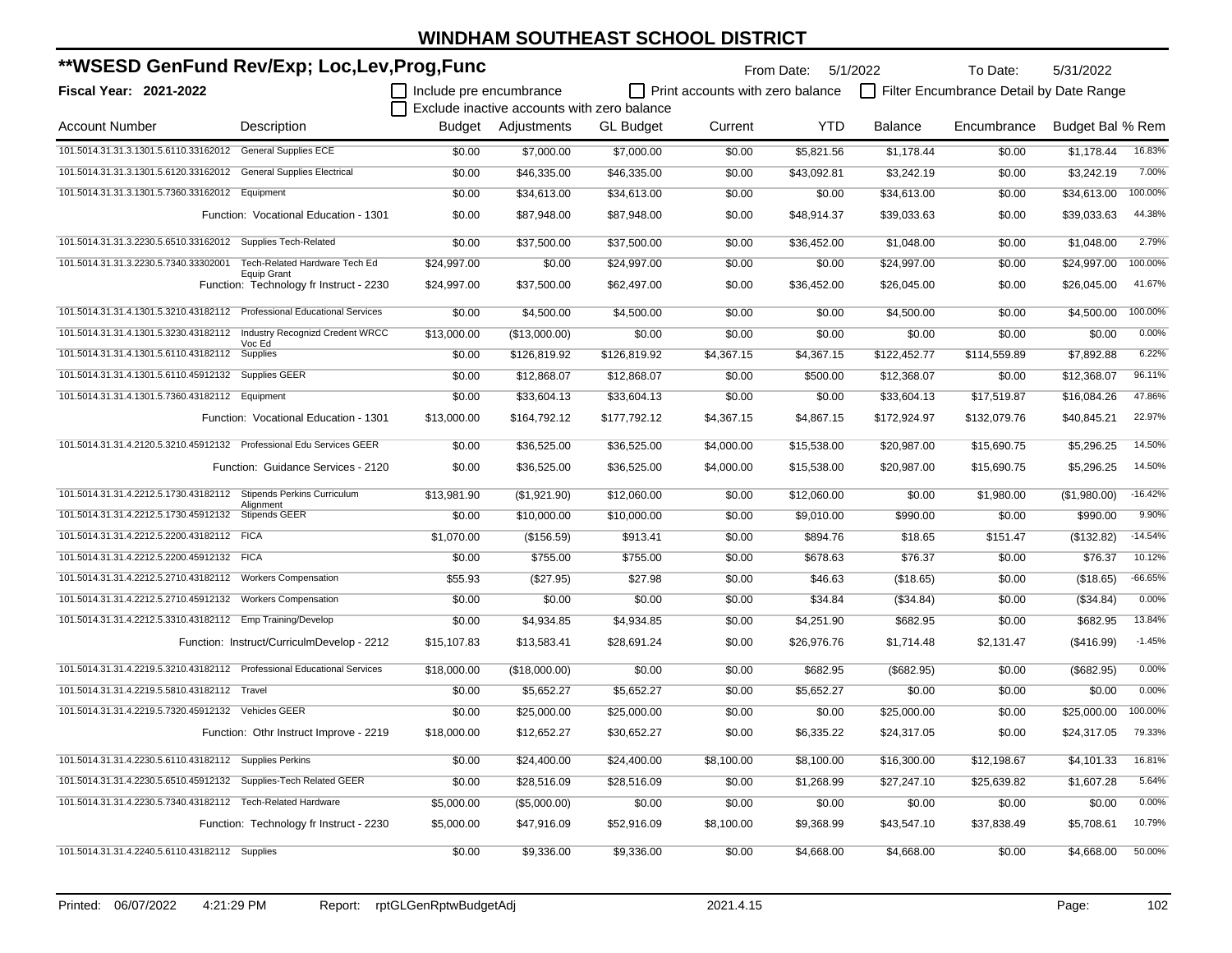| **WSESD GenFund Rev/Exp; Loc,Lev,Prog,Func                       |                                              |                         |                                             |                  |                                  | From Date: 5/1/2022 |                | To Date:                                | 5/31/2022        |           |
|------------------------------------------------------------------|----------------------------------------------|-------------------------|---------------------------------------------|------------------|----------------------------------|---------------------|----------------|-----------------------------------------|------------------|-----------|
| <b>Fiscal Year: 2021-2022</b>                                    |                                              | Include pre encumbrance | Exclude inactive accounts with zero balance |                  | Print accounts with zero balance |                     |                | Filter Encumbrance Detail by Date Range |                  |           |
| <b>Account Number</b>                                            | Description                                  |                         | <b>Budget</b> Adiustments                   | <b>GL Budget</b> | Current                          | <b>YTD</b>          | <b>Balance</b> | Encumbrance                             | Budget Bal % Rem |           |
|                                                                  | Function: Academic Stu Assessment - 2240     | \$0.00                  | \$9,336.00                                  | \$9,336.00       | \$0.00                           | \$4,668.00          | \$4,668.00     | \$0.00                                  | \$4,668.00       | 50.00%    |
| 101.5014.31.31.4.2290.5.1110.43182112  Outreach Coordinator WRCC |                                              | \$31.440.50             | (\$31,440.50)                               | \$0.00           | \$0.00                           | \$0.00              | \$0.00         | \$0.00                                  | \$0.00           | 0.00%     |
| 101.5014.31.31.4.2290.5.2110.43182112 Health Insurance           |                                              | \$11,863.00             | (\$11,863.00)                               | \$0.00           | \$0.00                           | \$0.00              | \$0.00         | \$0.00                                  | \$0.00           | 0.00%     |
| 101.5014.31.31.4.2290.5.2170.43182112 HRA                        |                                              | \$3,121.11              | (\$3,121.11)                                | \$0.00           | \$0.00                           | \$0.00              | \$0.00         | \$0.00                                  | \$0.00           | 0.00%     |
| 101.5014.31.31.4.2290.5.2200.43182112 FICA                       |                                              | \$2,405.00              | (\$2,405.00)                                | \$0.00           | \$0.00                           | \$0.00              | \$0.00         | \$0.00                                  | \$0.00           | 0.00%     |
| 101.5014.31.31.4.2290.5.2310.43182112 Retirement                 |                                              | \$650.00                | (\$650.00)                                  | \$0.00           | \$0.00                           | \$0.00              | \$0.00         | \$0.00                                  | \$0.00           | 0.00%     |
| 101.5014.31.31.4.2290.5.2510.43182112 Tuition Reimbursement      |                                              | \$1,000.00              | (\$1,000.00)                                | \$0.00           | \$0.00                           | \$0.00              | \$0.00         | \$0.00                                  | \$0.00           | 0.00%     |
| 101.5014.31.31.4.2290.5.2710.43182112 Workers Compensation       |                                              | \$125.76                | (\$125.76)                                  | \$0.00           | \$0.00                           | \$0.00              | \$0.00         | \$0.00                                  | \$0.00           | 0.00%     |
| 101.5014.31.31.4.2290.5.2810.43182112 Dental                     |                                              | \$1,056.00              | (\$1,056.00)                                | \$0.00           | \$0.00                           | \$0.00              | \$0.00         | \$0.00                                  | \$0.00           | 0.00%     |
| 101.5014.31.31.4.2290.5.2920.43182112 Life                       |                                              | \$63.00                 | (\$63.00)                                   | \$0.00           | \$0.00                           | \$0.00              | \$0.00         | \$0.00                                  | \$0.00           | 0.00%     |
| 101.5014.31.31.4.2290.5.2940.43182112 LTD                        |                                              | \$179.84                | (\$179.84)                                  | \$0.00           | \$0.00                           | \$0.00              | \$0.00         | \$0.00                                  | \$0.00           | 0.00%     |
|                                                                  | Function: Othr Supp Srv-Instrct Stf - 2290   | \$51,904.21             | (\$51,904.21)                               | \$0.00           | \$0.00                           | \$0.00              | \$0.00         | \$0.00                                  | \$0.00           | 0.00%     |
| 101.5014.31.31.4.5510.5.8990.43182112 Consortium Fees            |                                              | \$0.00                  | \$15,390.32                                 | \$15,390.32      | \$0.00                           | \$14,090.32         | \$1,300.00     | \$0.00                                  | \$1,300.00       | 8.45%     |
|                                                                  | Function: Subgrant to member distrcts - 5510 | \$0.00                  | \$15,390.32                                 | \$15,390.32      | \$0.00                           | \$14,090.32         | \$1,300.00     | \$0.00                                  | \$1,300.00       | 8.45%     |
| 101.5014.31.31.5.1301.5.1110.00000000 Teachers WRCC Voc Ed       |                                              | \$164,956.00            | \$0.00                                      | \$164,956.00     | \$14,493.60                      | \$144,936.00        | \$20,020.00    | \$43,481.00                             | (\$23,461.00)    | $-14.22%$ |
| 101.5014.31.31.5.1301.5.1310.00000000 Substitutes WRCC Voc Ed    |                                              | \$20,000.00             | \$0.00                                      | \$20,000.00      | \$275.00                         | \$6,641.50          | \$13,358.50    | \$330.00                                | \$13,028.50      | 65.14%    |
| 101.5014.31.31.5.1301.5.2110.00000000 Health Insurance           |                                              | \$35,664.00             | \$0.00                                      | \$35,664.00      | \$5,293.98                       | \$52,999.80         | (\$17,335.80)  | \$5,293.98                              | (\$22,629.78)    | $-63.45%$ |
| 101.5014.31.31.5.1301.5.2170.00000000                            | <b>HRA</b>                                   | \$9,363.33              | \$0.00                                      | \$9,363.33       | \$0.00                           | \$12,600.00         | (\$3,236.67)   | \$0.00                                  | (\$3,236.67)     | $-34.57%$ |
| 101.5014.31.31.5.1301.5.2200.00000000                            | <b>FICA</b>                                  | \$16,575.00             | \$0.00                                      | \$16,575.00      | \$1,029.63                       | \$10,746.80         | \$5,828.20     | \$3,251.38                              | \$2,576.82       | 15.55%    |
| 101.5014.31.31.5.1301.5.2310.00000000                            | Retirement                                   | \$2,600.00              | \$0.00                                      | \$2,600.00       | \$0.00                           | \$2,680.00          | (\$80.00)      | \$0.00                                  | $(\$80.00)$      | $-3.08%$  |
| 101.5014.31.31.5.1301.5.2350.00000000                            | 403(b)                                       | \$1,029.12              | \$0.00                                      | \$1,029.12       | \$139.88                         | \$425.06            | \$604.06       | \$594.83                                | \$9.23           | 0.90%     |
| 101.5014.31.31.5.1301.5.2510.00000000                            | <b>Tuition Reimbursement</b>                 | \$3,537.00              | \$0.00                                      | \$3,537.00       | \$387.35                         | \$2,049.00          | \$1,488.00     | \$0.00                                  | \$1,488.00       | 42.07%    |
| 101.5014.31.31.5.1301.5.2710.00000000                            | <b>Workers Compensation</b>                  | \$866.69                | \$0.00                                      | \$866.69         | \$56.13                          | \$585.29            | \$281.40       | \$0.00                                  | \$281.40         | 32.47%    |
| 101.5014.31.31.5.1301.5.2810.00000000 Dental                     |                                              | \$3,444.00              | \$0.00                                      | \$3,444.00       | \$368.00                         | \$3,768.00          | (\$324.00)     | \$368.00                                | (\$692.00)       | $-20.09%$ |
| 101.5014.31.31.5.1301.5.2920.00000000 Life                       |                                              | \$504.00                | \$0.00                                      | \$504.00         | \$27.00                          | \$296.30            | \$207.70       | \$27.00                                 | \$180.70         | 35.85%    |
| 101.5014.31.31.5.1301.5.2940.00000000 LTD                        |                                              | \$1,523.10              | \$0.00                                      | \$1,523.10       | \$82.90                          | \$906.26            | \$616.84       | \$82.90                                 | \$533.94         | 35.06%    |
| 101.5014.31.31.5.1301.5.6110.00000000 Supplies Voc Ed WRCC       |                                              | \$10,500.00             | \$0.00                                      | \$10,500.00      | \$0.00                           | \$3,532.16          | \$6,967.84     | \$1,099.65                              | \$5,868.19       | 55.89%    |
| 101.5014.31.31.5.1301.5.6410.00000000                            | <b>Books and Periodicals</b>                 | \$2,450.00              | \$0.00                                      | \$2,450.00       | \$0.00                           | \$304.32            | \$2,145.68     | \$0.00                                  | \$2,145.68       | 87.58%    |
| 101.5014.31.31.5.1301.5.6510.00000000                            | Supplies-Tech Related                        | \$26,500.00             | \$0.00                                      | \$26,500.00      | \$0.00                           | \$6,294.60          | \$20,205.40    | \$0.00                                  | \$20,205.40      | 76.25%    |
|                                                                  | Function: Vocational Education - 1301        | \$299,512.24            | \$0.00                                      | \$299,512.24     | \$22,153.47                      | \$248,765.09        | \$50,747.15    | \$54,528.74                             | (\$3,781.59)     | $-1.26%$  |
| 101.5014.31.31.5.1310.5.1110.00000000                            | Teachers WRCC Forest and Nat<br>Res          | \$57,992.00             | \$0.00                                      | \$57,992.00      | \$4,460.92                       | \$44,609.20         | \$13,382.80    | \$13,382.80                             | \$0.00           | 0.00%     |
| 101.5014.31.31.5.1310.5.1210.00000000                            | Paraeducator WRCC Forest and<br>Nat Res      | \$26,585.97             | \$0.00                                      | \$26,585.97      | \$943.16                         | \$18,210.24         | \$8,375.73     | \$2,094.60                              | \$6,281.13       | 23.63%    |
| 101.5014.31.31.5.1310.5.2110.00000000                            | Health Insurance                             | \$30,621.00             | \$0.00                                      | \$30,621.00      | \$1,196.44                       | \$25,184.97         | \$5,436.03     | \$1,196.44                              | \$4,239.59       | 13.85%    |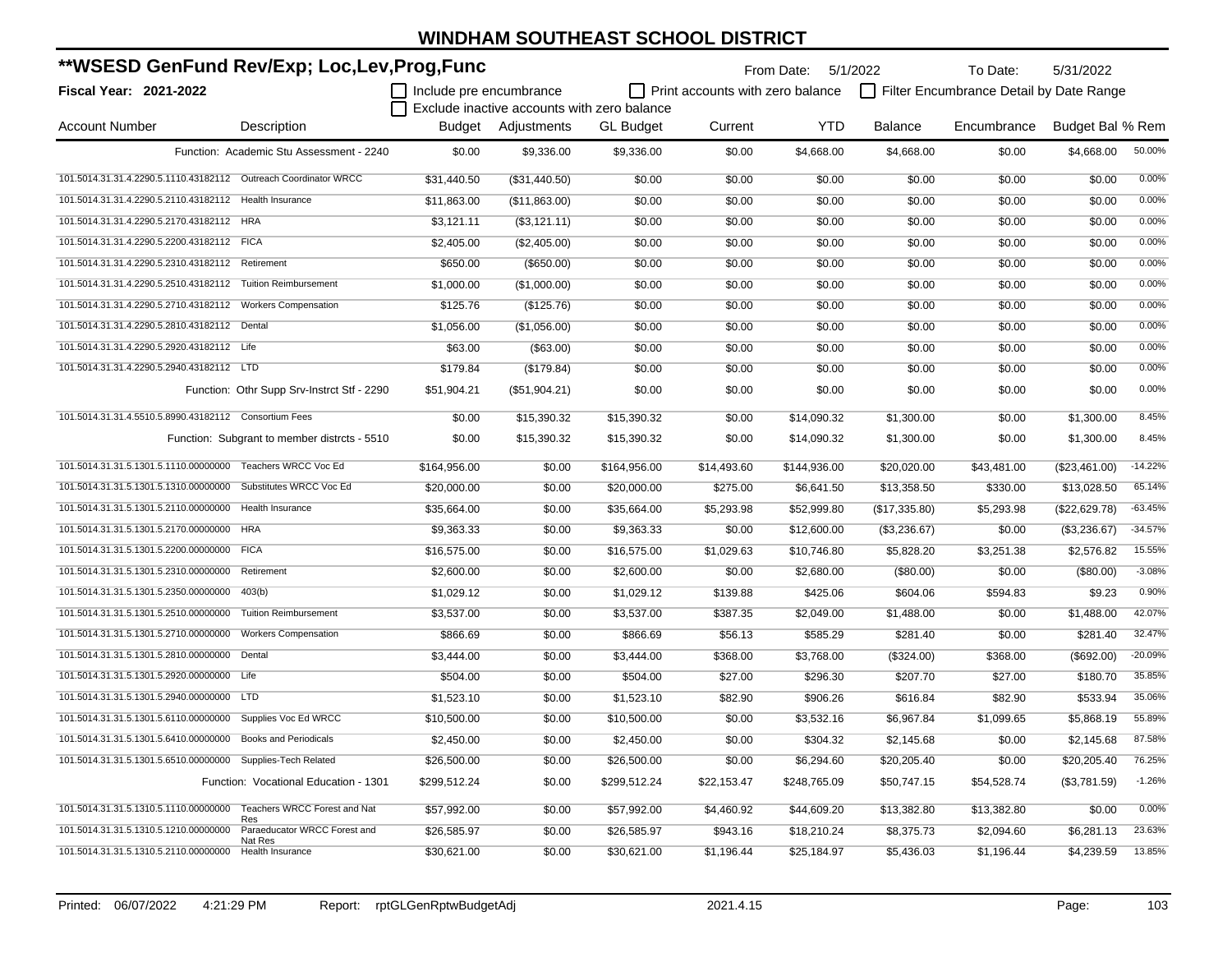| **WSESD GenFund Rev/Exp; Loc,Lev,Prog,Func                       |                                                |                         |                                             |                  | From Date: 5/1/2022                     |              | To Date:       | 5/31/2022                               |                  |           |
|------------------------------------------------------------------|------------------------------------------------|-------------------------|---------------------------------------------|------------------|-----------------------------------------|--------------|----------------|-----------------------------------------|------------------|-----------|
| <b>Fiscal Year: 2021-2022</b>                                    |                                                | Include pre encumbrance |                                             |                  | $\Box$ Print accounts with zero balance |              |                | Filter Encumbrance Detail by Date Range |                  |           |
|                                                                  |                                                |                         | Exclude inactive accounts with zero balance |                  |                                         |              |                |                                         |                  |           |
| <b>Account Number</b>                                            | Description                                    |                         | Budget Adjustments                          | <b>GL Budget</b> | Current                                 | <b>YTD</b>   | <b>Balance</b> | Encumbrance                             | Budget Bal % Rem |           |
| 101.5014.31.31.5.1310.5.2170.00000000 HRA                        |                                                | \$6,390.84              | \$0.00                                      | \$6,390.84       | \$0.00                                  | \$6,400.00   | (\$9.16)       | \$0.00                                  | (\$9.16)         | $-0.14%$  |
| 101.5014.31.31.5.1310.5.2200.00000000 FICA                       |                                                | \$6,477.00              | \$0.00                                      | \$6,477.00       | \$390.84                                | \$4,329.14   | \$2,147.86     | \$1,073.17                              | \$1,074.69       | 16.59%    |
| 101.5014.31.31.5.1310.5.2310.00000000 Retirement                 |                                                | \$1,258.08              | \$0.00                                      | \$1,258.08       | \$0.00                                  | \$2,152.92   | (\$894.84)     | \$0.00                                  | (\$894.84)       | $-71.13%$ |
| 101.5014.31.31.5.1310.5.2350.00000000                            | 403(b)                                         | \$1,159.84              | \$0.00                                      | \$1,159.84       | \$89.22                                 | \$892.20     | \$267.64       | \$267.66                                | (\$0.02)         | 0.00%     |
| 101.5014.31.31.5.1310.5.2510.00000000 Tuition Reimbursement      |                                                | \$3,575.00              | \$0.00                                      | \$3,575.00       | \$250.00                                | \$250.00     | \$3,325.00     | \$0.00                                  | \$3,325.00       | 93.01%    |
| 101.5014.31.31.5.1310.5.2710.00000000                            | <b>Workers Compensation</b>                    | \$338.71                | \$0.00                                      | \$338.71         | \$20.53                                 | \$242.58     | \$96.13        | \$0.00                                  | \$96.13          | 28.38%    |
| 101.5014.31.31.5.1310.5.2810.00000000                            | Dental                                         | \$1,584.00              | \$0.00                                      | \$1,584.00       | \$88.00                                 | \$1,864.00   | (\$280.00)     | \$88.00                                 | (\$368.00)       | $-23.23%$ |
| 101.5014.31.31.5.1310.5.2920.00000000 Life                       |                                                | \$162.00                | \$0.00                                      | \$162.00         | \$8.30                                  | \$141.20     | \$20.80        | \$8.30                                  | \$12.50          | 7.72%     |
| 101.5014.31.31.5.1310.5.2940.00000000 LTD                        |                                                | \$483.21                | \$0.00                                      | \$483.21         | \$25.52                                 | \$436.96     | \$46.25        | \$25.52                                 | \$20.73          | 4.29%     |
| 101.5014.31.31.5.1310.5.3230.00000000                            | <b>Industry Recongnized Credential</b>         | \$4,000.00              | \$0.00                                      | \$4,000.00       | \$0.00                                  | \$79.00      | \$3,921.00     | \$4,600.00                              | (\$679.00)       | $-16.98%$ |
| 101.5014.31.31.5.1310.5.6110.00000000                            | Supplies Forest & Nat Resources<br><b>WRCC</b> | \$4,800.00              | \$0.00                                      | \$4,800.00       | \$897.79                                | \$4,932.11   | (\$132.11)     | \$613.90                                | (\$746.01)       | $-15.54%$ |
| 101.5014.31.31.5.1310.5.6410.00000000                            | <b>Books and Periodicals</b>                   | \$250.00                | \$0.00                                      | \$250.00         | \$0.00                                  | \$0.00       | \$250.00       | \$0.00                                  | \$250.00         | 100.00%   |
| 101.5014.31.31.5.1310.5.8120.00000000                            | Dues and Fees - Students                       | \$3,000.00              | \$0.00                                      | \$3,000.00       | \$0.00                                  | \$360.00     | \$2,640.00     | \$0.00                                  | \$2,640.00       | 88.00%    |
|                                                                  | Function: Forest & Nat Resources - 1310        | \$148,677.65            | \$0.00                                      | \$148,677.65     | \$8,370.72                              | \$110,084.52 | \$38,593.13    | \$23,350.39                             | \$15,242.74      | 10.25%    |
| 101.5014.31.31.5.1325.5.2710.00000000 Workers Compensation       |                                                | \$147.47                | \$0.00                                      | \$147.47         | \$0.00                                  | \$0.00       | \$147.47       | \$0.00                                  | \$147.47         | 100.00%   |
|                                                                  | Function: Performing Arts Acting - 1325        | \$147.47                | \$0.00                                      | \$147.47         | \$0.00                                  | \$0.00       | \$147.47       | \$0.00                                  | \$147.47         | 100.00%   |
| 101.5014.31.31.5.1327.5.1110.00000000                            | <b>Teachers WRCC Dance Performing</b>          | \$39,626.00             | \$0.00                                      | \$39,626.00      | \$0.00                                  | \$0.00       | \$39,626.00    | \$0.00                                  | \$39,626.00      | 100.00%   |
| 101.5014.31.31.5.1327.5.2200.00000000                            | Arts<br><b>FICA</b>                            | \$4,440.00              | \$0.00                                      | \$4,440.00       | \$0.00                                  | \$0.00       | \$4,440.00     | \$0.00                                  | \$4,440.00       | 100.00%   |
| 101.5014.31.31.5.1327.5.2510.00000000                            | <b>Tuition Reimbursement</b>                   | \$1,324.00              | \$0.00                                      | \$1,324.00       | \$0.00                                  | \$0.00       | \$1,324.00     | \$0.00                                  | \$1,324.00       | 100.00%   |
| 101.5014.31.31.5.1327.5.2710.00000000                            | <b>Workers Compensation</b>                    | \$232.16                | \$0.00                                      | \$232.16         | \$0.00                                  | \$0.00       | \$232.16       | \$0.00                                  | \$232.16         | 100.00%   |
| 101.5014.31.31.5.1327.5.2920.00000000                            | Life                                           | \$108.00                | \$0.00                                      | \$108.00         | \$0.00                                  | \$0.00       | \$108.00       | \$0.00                                  | \$108.00         | 100.00%   |
| 101.5014.31.31.5.1327.5.2940.00000000                            | LTD <sub></sub>                                | \$331.99                | \$0.00                                      | \$331.99         | \$0.00                                  | \$0.00       | \$331.99       | \$0.00                                  | \$331.99         | 100.00%   |
| 101.5014.31.31.5.1327.5.6110.00000000 Supplies Dance WRCC        |                                                | \$15,330.00             | \$0.00                                      | \$15,330.00      | \$0.00                                  | \$0.00       | \$15,330.00    | \$0.00                                  | \$15,330.00      | 100.00%   |
|                                                                  | Function: Performing Arts Dance - 1327         | \$61,392.15             | \$0.00                                      | \$61,392.15      | \$0.00                                  | \$0.00       | \$61,392.15    | \$0.00                                  | \$61,392.15      | 100.00%   |
| 101.5014.31.31.5.1330.5.1110.00000000 Health Careers Salary WRCC |                                                | \$134,020.83            | \$0.00                                      | \$134,020.83     | \$5,994.08                              | \$58,365.80  | \$75,655.03    | \$17,367.20                             | \$58,287.83      | 43.49%    |
| 101.5014.31.31.5.1330.5.2110.00000000                            | Health Insurance                               | \$23,794.41             | \$0.00                                      | \$23,794.41      | \$0.00                                  | \$0.00       | \$23,794.41    | \$0.00                                  | \$23,794.41      | 100.00%   |
| 101.5014.31.31.5.1330.5.2170.00000000 HRA                        |                                                | \$7,802.77              | \$0.00                                      | \$7,802.77       | \$0.00                                  | \$0.00       | \$7,802.77     | \$0.00                                  | \$7,802.77       | 100.00%   |
| 101.5014.31.31.5.1330.5.2200.00000000 FICA                       |                                                | \$9,294.00              | \$0.00                                      | \$9,294.00       | \$459.29                                | \$4,471.83   | \$4,822.17     | \$1,329.33                              | \$3,492.84       | 37.58%    |
| 101.5014.31.31.5.1330.5.2350.00000000                            | 403(b)                                         | \$980.42                | \$0.00                                      | \$980.42         | \$56.94                                 | \$56.94      | \$923.48       | \$341.64                                | \$581.84         | 59.35%    |
| 101.5014.31.31.5.1330.5.2510.00000000 Tuition Reimbursement      |                                                | \$900.00                | \$0.00                                      | \$900.00         | \$0.00                                  | \$0.00       | \$900.00       | \$0.00                                  | \$900.00         | 100.00%   |
| 101.5014.31.31.5.1330.5.2710.00000000 Workers Compensation       |                                                | \$485.95                | \$0.00                                      | \$485.95         | \$22.78                                 | \$225.22     | \$260.73       | \$0.00                                  | \$260.73         | 53.65%    |
| 101.5014.31.31.5.1330.5.2810.00000000 Dental                     |                                                | \$840.00                | \$0.00                                      | \$840.00         | \$0.00                                  | \$0.00       | \$840.00       | \$0.00                                  | \$840.00         | 100.00%   |
| 101.5014.31.31.5.1330.5.2920.00000000 Life                       |                                                | \$190.50                | \$0.00                                      | \$190.50         | \$10.38                                 | \$98.61      | \$91.89        | \$10.38                                 | \$81.51          | 42.79%    |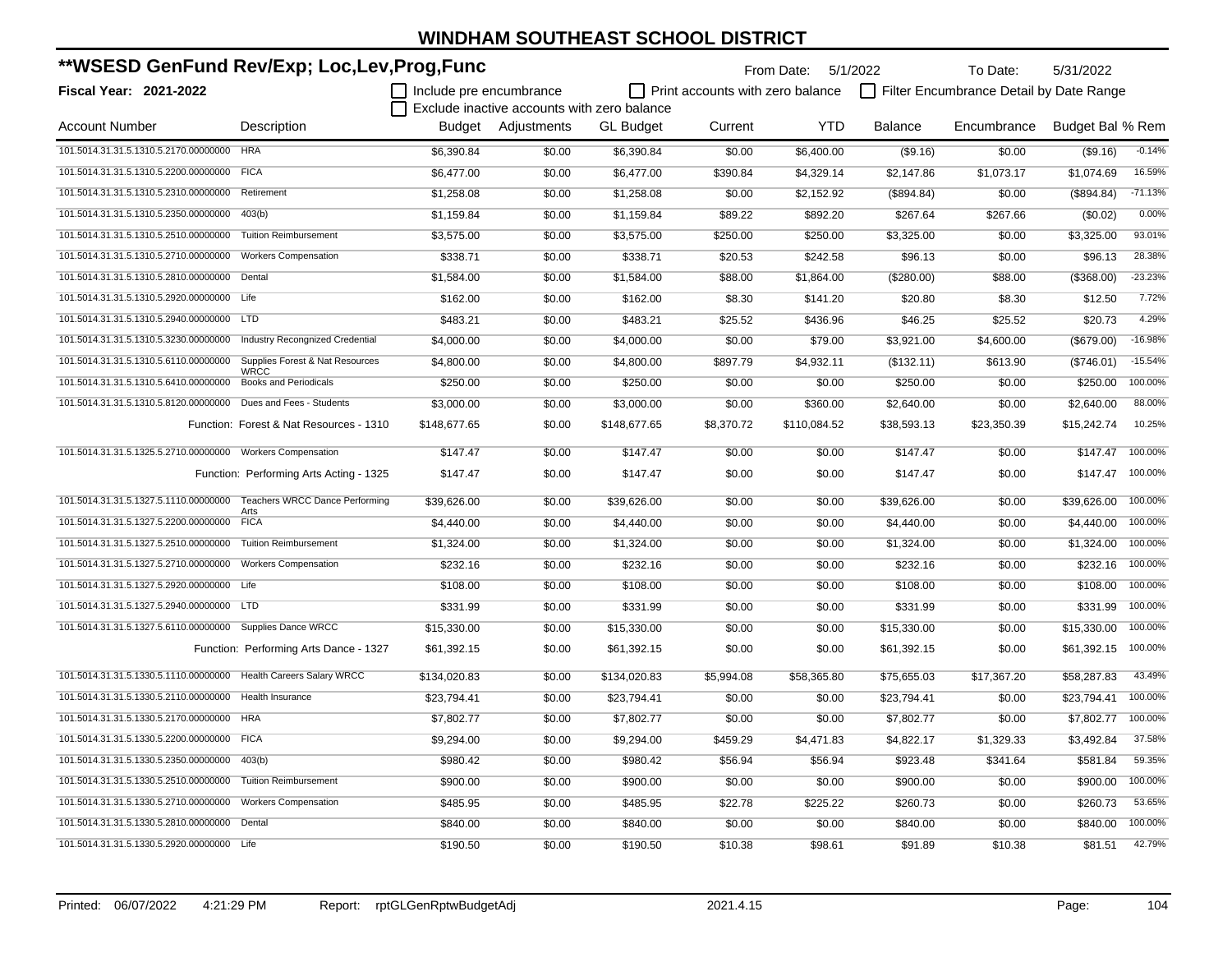| **WSESD GenFund Rev/Exp; Loc,Lev,Prog,Func                          |                                             |                         |                                             |                  |                                         | From Date: 5/1/2022 |                 | To Date:                                | 5/31/2022        |           |
|---------------------------------------------------------------------|---------------------------------------------|-------------------------|---------------------------------------------|------------------|-----------------------------------------|---------------------|-----------------|-----------------------------------------|------------------|-----------|
| <b>Fiscal Year: 2021-2022</b>                                       |                                             | Include pre encumbrance |                                             |                  | $\Box$ Print accounts with zero balance |                     |                 | Filter Encumbrance Detail by Date Range |                  |           |
|                                                                     |                                             |                         | Exclude inactive accounts with zero balance |                  |                                         |                     |                 |                                         |                  |           |
| <b>Account Number</b>                                               | Description                                 | Budget                  | Adjustments                                 | <b>GL Budget</b> | Current                                 | <b>YTD</b>          | <b>Balance</b>  | Encumbrance                             | Budget Bal % Rem |           |
| 101.5014.31.31.5.1330.5.2940.00000000 LTD                           |                                             | \$637.10                | \$0.00                                      | \$637.10         | \$32.58                                 | \$309.51            | \$327.59        | \$32.58                                 | \$295.01         | 46.31%    |
| 101.5014.31.31.5.1330.5.3210.00000000                               | <b>Professional Educational Services</b>    | \$5.000.00              | \$0.00                                      | \$5,000.00       | \$0.00                                  | \$0.00              | \$5,000.00      | \$0.00                                  | \$5,000.00       | 100.00%   |
| 101.5014.31.31.5.1330.5.3230.00000000                               | <b>Industry Recongnized Credential</b>      | \$1,900.00              | \$0.00                                      | \$1,900.00       | \$0.00                                  | \$829.89            | \$1,070.11      | \$945.00                                | \$125.11         | 6.58%     |
| 101.5014.31.31.5.1330.5.6110.00000000                               | Supplies Medical Human Svcs                 | \$13,756.00             | \$0.00                                      | \$13,756.00      | \$80.12                                 | \$3,040.63          | \$10,715.37     | \$0.00                                  | \$10,715.37      | 77.90%    |
| 101.5014.31.31.5.1330.5.6410.00000000                               | <b>WRCC</b><br><b>Books and Periodicals</b> | \$1,700.00              | \$0.00                                      | \$1,700.00       | \$0.00                                  | \$2,810.96          | (\$1,110.96)    | \$0.00                                  | (\$1,110.96)     | $-65.35%$ |
| 101.5014.31.31.5.1330.5.6510.00000000                               | Supplies-Tech Related                       | \$2,200.00              | \$0.00                                      | \$2,200.00       | \$0.00                                  | \$64.06             | \$2,135.94      | \$3,270.85                              | (\$1,134.91)     | $-51.59%$ |
| 101.5014.31.31.5.1330.5.8120.00000000                               | Dues and Fees - Students                    | \$300.00                | \$0.00                                      | \$300.00         | \$0.00                                  | \$0.00              | \$300.00        | \$0.00                                  | \$300.00         | 100.00%   |
|                                                                     | Function: Medical Human Services - 1330     | \$203,801.98            | \$0.00                                      | \$203,801.98     | \$6,656.17                              | \$70,273.45         | \$133,528.53    | \$23,296.98                             | \$110,231.55     | 54.09%    |
| 101.5014.31.31.5.1331.5.1110.00000000                               | <b>Teachers WRCC Biomedical</b>             | \$0.00                  | \$0.00                                      | \$0.00           | \$5,466.30                              | \$54,663.00         | (\$54,663.00)   | \$16,399.00                             | (\$71,062.00)    | 0.00%     |
| 101.5014.31.31.5.1331.5.2110.00000000                               | Health Insurance                            | \$0.00                  | \$0.00                                      | \$0.00           | \$1,196.44                              | \$11,669.12         | (\$11,669.12)   | \$1,196.44                              | (\$12,865.56)    | 0.00%     |
| 101.5014.31.31.5.1331.5.2170.00000000                               | <b>HRA</b>                                  | \$0.00                  | \$0.00                                      | \$0.00           | \$0.00                                  | \$3,764.25          | (\$3,764.25)    | \$0.00                                  | (\$3,764.25)     | 0.00%     |
| 101.5014.31.31.5.1331.5.2200.00000000 FICA                          |                                             | \$0.00                  | \$0.00                                      | \$0.00           | \$381.34                                | \$3,922.26          | (\$3,922.26)    | \$1,217.69                              | (\$5,139.95)     | 0.00%     |
| 101.5014.31.31.5.1331.5.2310.00000000                               | Retirement                                  | \$0.00                  | \$0.00                                      | \$0.00           | \$0.00                                  | \$1,340.00          | (\$1,340.00)    | \$0.00                                  | (\$1,340.00)     | 0.00%     |
| 101.5014.31.31.5.1331.5.2510.00000000                               | <b>Tuition Reimbursement</b>                | \$0.00                  | \$0.00                                      | \$0.00           | \$0.00                                  | \$2,049.00          | (\$2,049.00)    | \$0.00                                  | (\$2,049.00)     | 0.00%     |
| 101.5014.31.31.5.1331.5.2710.00000000                               | <b>Workers Compensation</b>                 | \$0.00                  | \$0.00                                      | \$0.00           | \$20.77                                 | \$210.99            | (\$210.99)      | \$0.00                                  | (\$210.99)       | 0.00%     |
| 101.5014.31.31.5.1331.5.2810.00000000                               | Dental                                      | \$0.00                  | \$0.00                                      | \$0.00           | \$88.00                                 | \$880.44            | (\$880.44)      | \$88.00                                 | (\$968.44)       | 0.00%     |
| 101.5014.31.31.5.1331.5.2920.00000000                               | Life                                        | \$0.00                  | \$0.00                                      | \$0.00           | \$10.38                                 | \$110.69            | (\$110.69)      | \$10.38                                 | (\$121.07)       | 0.00%     |
| 101.5014.31.31.5.1331.5.2940.00000000 LTD                           |                                             | \$0.00                  | \$0.00                                      | \$0.00           | \$31.26                                 | \$323.33            | (\$323.33)      | \$31.26                                 | (\$354.59)       | 0.00%     |
|                                                                     | Function: Biomedical - 1331                 | \$0.00                  | \$0.00                                      | \$0.00           | \$7,194.49                              | \$78,933.08         | (\$78,933.08)   | \$18,942.77                             | (\$97,875.85)    | 0.00%     |
| 101.5014.31.31.5.1332.5.1110.00000000                               | Teachers WRCC Human Body                    | \$0.00                  | \$0.00                                      | \$0.00           | \$2,729.30                              | \$27,293.00         | $(\$27,293.00)$ | \$8,187.89                              | (\$35,480.89)    | 0.00%     |
| 101.5014.31.31.5.1332.5.2110.00000000                               | System<br>Health Insurance                  | \$0.00                  | \$0.00                                      | \$0.00           | \$882.32                                | \$10,452.51         | (\$10,452.51)   | \$882.32                                | (\$11,334.83)    | 0.00%     |
| 101.5014.31.31.5.1332.5.2170.00000000                               | <b>HRA</b>                                  | \$0.00                  | \$0.00                                      | \$0.00           | \$0.00                                  | \$2,100.00          | (\$2,100.00)    | \$0.00                                  | (\$2,100.00)     | 0.00%     |
| 101.5014.31.31.5.1332.5.2200.00000000 FICA                          |                                             | \$0.00                  | \$0.00                                      | \$0.00           | \$191.98                                | \$1,916.21          | (\$1,916.21)    | \$609.56                                | (\$2,525.77)     | 0.00%     |
| 101.5014.31.31.5.1332.5.2350.00000000                               | 403(b)                                      | \$0.00                  | \$0.00                                      | \$0.00           | \$54.58                                 | \$545.80            | (\$545.80)      | \$163.75                                | (\$709.55)       | 0.00%     |
| 101.5014.31.31.5.1332.5.2710.00000000                               | <b>Workers Compensation</b>                 | \$0.00                  | \$0.00                                      | \$0.00           | \$10.37                                 | \$105.35            | (\$105.35)      | \$0.00                                  | (\$105.35)       | 0.00%     |
| 101.5014.31.31.5.1332.5.2810.00000000                               | Dental                                      | \$0.00                  | \$0.00                                      | \$0.00           | \$70.00                                 | \$741.71            | (\$741.71)      | \$70.00                                 | (\$811.71)       | 0.00%     |
| 101.5014.31.31.5.1332.5.2920.00000000 Life                          |                                             | \$0.00                  | \$0.00                                      | \$0.00           | \$5.18                                  | \$55.43             | (\$55.43)       | \$5.18                                  | (\$60.61)        | 0.00%     |
| 101.5014.31.31.5.1332.5.2940.00000000                               | <b>LTD</b>                                  | \$0.00                  | \$0.00                                      | \$0.00           | \$15.60                                 | \$180.72            | (\$180.72)      | \$15.60                                 | (\$196.32)       | 0.00%     |
| 101.5014.31.31.5.1332.5.6110.00000000                               | Supplies Human Body System                  | \$0.00                  | \$0.00                                      | \$0.00           | (\$304.63)                              | \$445.37            | $(\$445.37)$    | \$553.24                                | (\$998.61)       | 0.00%     |
| 101.5014.31.31.5.1332.5.6410.00000000                               | <b>WRCC</b><br><b>Books and Periodicals</b> | \$0.00                  | \$0.00                                      | \$0.00           | \$569.72                                | \$569.72            | (\$569.72)      | \$0.00                                  | (\$569.72)       | 0.00%     |
|                                                                     | Function: Human Body System - 1332          | \$0.00                  | \$0.00                                      | \$0.00           | \$4,224.42                              | \$44,405.82         | (\$44,405.82)   | \$10,487.54                             | (\$54,893.36)    | 0.00%     |
| 101.5014.31.31.5.1341.5.1110.00000000 Teachers WRCC Early Childhood |                                             | \$62,832.00             | \$0.00                                      | \$62,832.00      | \$4,833.24                              | \$48,332.40         | \$14,499.60     | \$14,499.60                             | \$0.00           | 0.00%     |
| 101.5014.31.31.5.1341.5.2110.00000000 Health Insurance              |                                             | \$21,254.00             | \$0.00                                      | \$21,254.00      | \$1,196.44                              | \$13,032.88         | \$8,221.12      | \$1,196.44                              | \$7,024.68       | 33.05%    |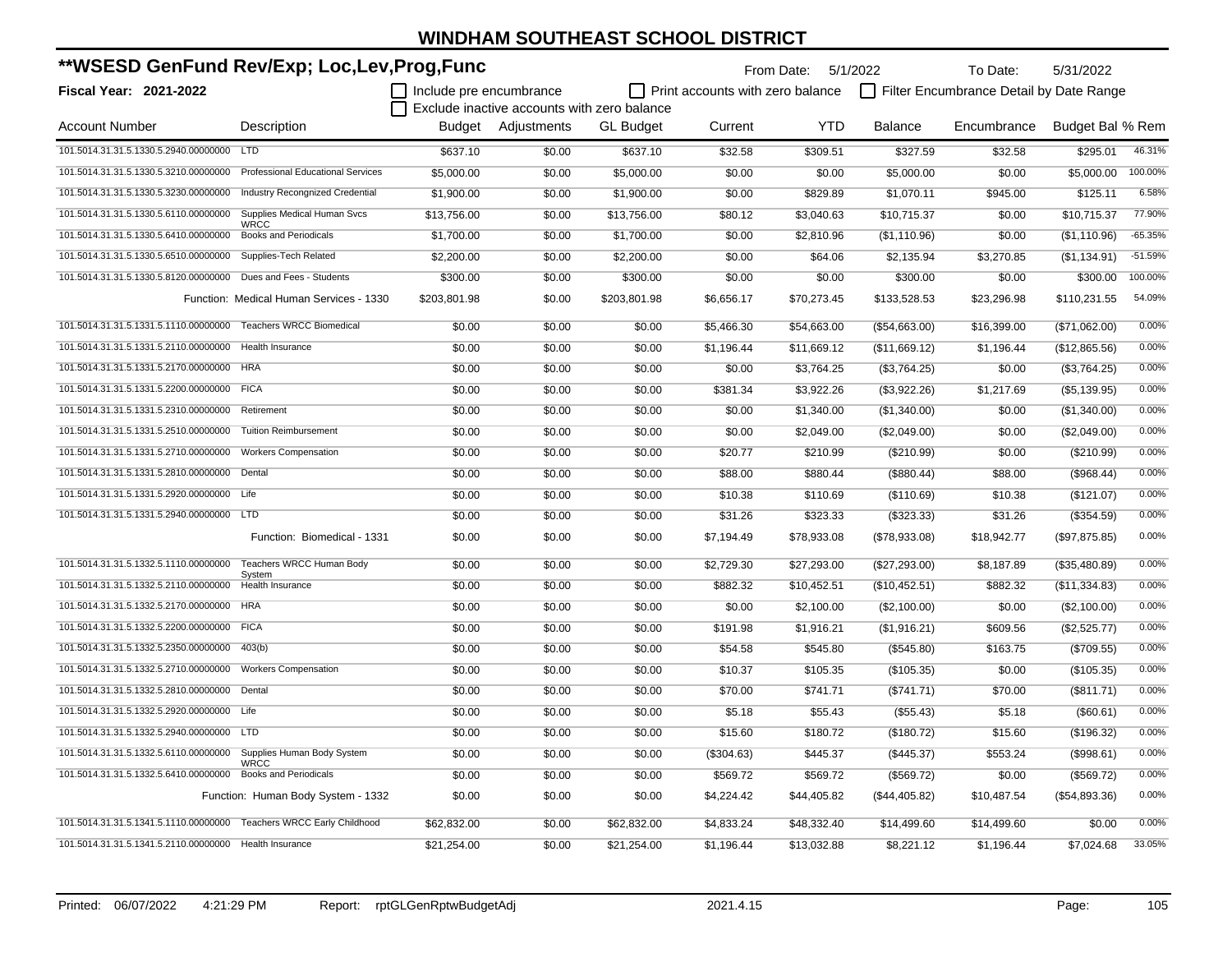| **WSESD GenFund Rev/Exp; Loc,Lev,Prog,Func                           |                                                    |                         |                                             |                  | From Date:                       | 5/1/2022    | To Date:     | 5/31/2022                               |                  |           |
|----------------------------------------------------------------------|----------------------------------------------------|-------------------------|---------------------------------------------|------------------|----------------------------------|-------------|--------------|-----------------------------------------|------------------|-----------|
| <b>Fiscal Year: 2021-2022</b>                                        |                                                    | Include pre encumbrance |                                             |                  | Print accounts with zero balance |             |              | Filter Encumbrance Detail by Date Range |                  |           |
|                                                                      |                                                    |                         | Exclude inactive accounts with zero balance |                  |                                  |             |              |                                         |                  |           |
| <b>Account Number</b>                                                | Description                                        |                         | Budget Adjustments                          | <b>GL Budget</b> | Current                          | <b>YTD</b>  | Balance      | Encumbrance                             | Budget Bal % Rem |           |
| 101.5014.31.31.5.1341.5.2170.00000000                                | <b>HRA</b>                                         | \$3,121.11              | \$0.00                                      | \$3,121.11       | \$0.00                           | \$4,200.00  | (\$1,078.89) | \$0.00                                  | (\$1,078.89)     | $-34.57%$ |
| 101.5014.31.31.5.1341.5.2200.00000000 FICA                           |                                                    | \$4,807.00              | \$0.00                                      | \$4,807.00       | \$347.32                         | \$3,464.49  | \$1,342.51   | \$1,086.79                              | \$255.72         | 5.32%     |
| 101.5014.31.31.5.1341.5.2310.00000000                                | Retirement                                         | \$0.00                  | \$0.00                                      | \$0.00           | \$0.00                           | \$1,340.00  | (\$1,340.00) | \$0.00                                  | (\$1,340.00)     | 0.00%     |
| 101.5014.31.31.5.1341.5.2350.00000000                                | 403(b)                                             | \$2,513.28              | \$0.00                                      | \$2,513.28       | \$96.66                          | \$966.60    | \$1,546.68   | \$289.99                                | \$1,256.69       | 50.00%    |
| 101.5014.31.31.5.1341.5.2510.00000000                                | <b>Tuition Reimbursement</b>                       | \$0.00                  | \$0.00                                      | \$0.00           | \$0.00                           | \$1.617.00  | (\$1,617.00) | \$0.00                                  | (\$1,617.00)     | 0.00%     |
| 101.5014.31.31.5.1341.5.2710.00000000                                | <b>Workers Compensation</b>                        | \$251.33                | \$0.00                                      | \$251.33         | \$18.37                          | \$186.59    | \$64.74      | \$0.00                                  | \$64.74          | 25.76%    |
| 101.5014.31.31.5.1341.5.2810.00000000                                | Dental                                             | \$1,680.00              | \$0.00                                      | \$1,680.00       | \$88.00                          | \$811.79    | \$868.21     | \$88.00                                 | \$780.21         | 46.44%    |
| 101.5014.31.31.5.1341.5.2920.00000000 Life                           |                                                    | \$117.00                | \$0.00                                      | \$117.00         | \$9.00                           | \$87.26     | \$29.74      | \$9.00                                  | \$20.74          | 17.73%    |
| 101.5014.31.31.5.1341.5.2940.00000000 LTD                            |                                                    | \$359.40                | \$0.00                                      | \$359.40         | \$27.64                          | \$276.41    | \$82.99      | \$27.64                                 | \$55.35          | 15.40%    |
| 101.5014.31.31.5.1341.5.3230.00000000                                | <b>Industry Recongnized Credential</b>             | \$1,500.00              | \$0.00                                      | \$1,500.00       | \$0.00                           | \$520.00    | \$980.00     | \$945.00                                | \$35.00          | 2.33%     |
| 101.5014.31.31.5.1341.5.6110.00000000                                | Early Ed<br>Supplies Early Childhood WRCC          | \$3,500.00              | \$0.00                                      | \$3,500.00       | \$126.00                         | \$1,247.12  | \$2,252.88   | \$0.00                                  | \$2,252.88       | 64.37%    |
| 101.5014.31.31.5.1341.5.6410.00000000 Books and Periodicals Early Ed |                                                    | \$1,500.00              | \$0.00                                      | \$1,500.00       | \$0.00                           | \$2,010.97  | (\$510.97)   | \$0.00                                  | (\$510.97)       | $-34.06%$ |
|                                                                      | Function: Early Childhood - 1341                   | \$103,435.12            | \$0.00                                      | \$103,435.12     | \$6,742.67                       | \$78,093.51 | \$25,341.61  | \$18.142.46                             | \$7,199.15       | 6.96%     |
| 101.5014.31.31.5.1356.5.1110.00000000                                | <b>Teachers WRCC Business</b>                      | \$79,646.00             | \$0.00                                      | \$79.646.00      | \$4,464.70                       | \$44,647.00 | \$34,999.00  | \$13,394.00                             | \$21,605.00      | 27.13%    |
| 101.5014.31.31.5.1356.5.2110.00000000                                | Health Insurance                                   | \$7,673.00              | \$0.00                                      | \$7,673.00       | \$0.00                           | \$0.00      | \$7,673.00   | \$0.00                                  | \$7,673.00       | 100.00%   |
| 101.5014.31.31.5.1356.5.2170.00000000 HRA                            |                                                    | \$1,560.55              | \$0.00                                      | \$1,560.55       | \$0.00                           | \$0.00      | \$1,560.55   | \$0.00                                  | \$1,560.55       | 100.00%   |
| 101.5014.31.31.5.1356.5.2200.00000000 FICA                           |                                                    | \$6,093.00              | \$0.00                                      | \$6,093.00       | \$341.64                         | \$3,416.47  | \$2,676.53   | \$1,024.75                              | \$1,651.78       | 27.11%    |
| 101.5014.31.31.5.1356.5.2310.00000000 Retirement                     |                                                    | \$0.00                  | \$0.00                                      | \$0.00           | \$0.00                           | \$1,340.00  | (\$1,340.00) | \$0.00                                  | (\$1,340.00)     | 0.00%     |
| 101.5014.31.31.5.1356.5.2350.00000000                                | 403(b)                                             | \$1,592.92              | \$0.00                                      | \$1,592.92       | \$0.00                           | \$0.00      | \$1,592.92   | \$0.00                                  | \$1,592.92       | 100.00%   |
| 101.5014.31.31.5.1356.5.2510.00000000                                | <b>Tuition Reimbursement</b>                       | \$2,804.00              | \$0.00                                      | \$2,804.00       | \$0.00                           | \$2,049.00  | \$755.00     | \$0.00                                  | \$755.00         | 26.93%    |
| 101.5014.31.31.5.1356.5.2710.00000000                                | <b>Workers Compensation</b>                        | \$318.58                | \$0.00                                      | \$318.58         | \$16.97                          | \$172.37    | \$146.21     | \$0.00                                  | \$146.21         | 45.89%    |
| 101.5014.31.31.5.1356.5.2810.00000000 Dental                         |                                                    | \$1,056.00              | \$0.00                                      | \$1,056.00       | \$140.00                         | \$1,260.00  | (\$204.00)   | \$140.00                                | (\$344.00)       | $-32.58%$ |
| 101.5014.31.31.5.1356.5.2920.00000000 Life                           |                                                    | \$144.00                | \$0.00                                      | \$144.00         | \$8.30                           | \$78.85     | \$65.15      | \$8.30                                  | \$56.85          | 39.48%    |
| 101.5014.31.31.5.1356.5.2940.00000000                                | <b>LTD</b>                                         | \$455.58                | \$0.00                                      | \$455.58         | \$25.54                          | \$242.63    | \$212.95     | \$25.54                                 | \$187.41         | 41.14%    |
| 101.5014.31.31.5.1356.5.3230.00000000                                | <b>Industry Recongnized Credential</b>             | \$1,000.00              | \$0.00                                      | \$1,000.00       | \$0.00                           | \$250.00    | \$750.00     | \$0.00                                  | \$750.00         | 75.00%    |
| 101.5014.31.31.5.1356.5.6110.00000000                                | <b>Supplies Business WRCC</b>                      | \$3,000.00              | \$0.00                                      | \$3,000.00       | \$0.00                           | \$4,325.52  | (\$1,325.52) | \$604.79                                | (\$1,930.31)     | $-64.34%$ |
| 101.5014.31.31.5.1356.5.6410.00000000                                | <b>Books and Periodicals</b>                       | \$1,000.00              | \$0.00                                      | \$1,000.00       | \$1,474.21                       | \$1,718.21  | (\$718.21)   | \$0.00                                  | (\$718.21)       | $-71.82%$ |
| 101.5014.31.31.5.1356.5.6510.00000000                                | Supplies-Tech Related                              | \$1,100.00              | \$0.00                                      | \$1,100.00       | \$0.00                           | \$0.00      | \$1,100.00   | \$0.00                                  | \$1.100.00       | 100.00%   |
| 101.5014.31.31.5.1356.5.8110.00000000 Dues and Fees - Staff          |                                                    | \$1,840.00              | \$0.00                                      | \$1,840.00       | \$0.00                           | \$0.00      | \$1,840.00   | \$0.00                                  | \$1,840.00       | 100.00%   |
| 101.5014.31.31.5.1356.5.8120.00000000 Dues and Fees - Students       |                                                    | \$3,000.00              | \$0.00                                      | \$3,000.00       | \$0.00                           | \$108.00    | \$2,892.00   | \$0.00                                  | \$2,892.00       | 96.40%    |
|                                                                      | Function: Business Management/International - 1356 | \$112,283.63            | \$0.00                                      | \$112,283.63     | \$6,471.36                       | \$59,608.05 | \$52,675.58  | \$15,197.38                             | \$37,478.20      | 33.38%    |
| 101.5014.31.31.5.1363.5.1110.00000000 Teachers WRCC Automotive       |                                                    | \$58,041.00             | \$0.00                                      | \$58,041.00      | \$4,464.70                       | \$44,647.00 | \$13,394.00  | \$13,394.00                             | \$0.00           | 0.00%     |
| 101.5014.31.31.5.1363.5.2110.00000000 Health Insurance               |                                                    | \$11,863.00             | \$0.00                                      | \$11,863.00      | \$637.06                         | \$7,007.66  | \$4,855.34   | \$637.06                                | \$4,218.28       | 35.56%    |
| 101.5014.31.31.5.1363.5.2170.00000000 HRA                            |                                                    | \$3,121.10              | \$0.00                                      | \$3,121.10       | \$0.00                           | \$2,100.00  | \$1,021.10   | \$0.00                                  | \$1,021.10       | 32.72%    |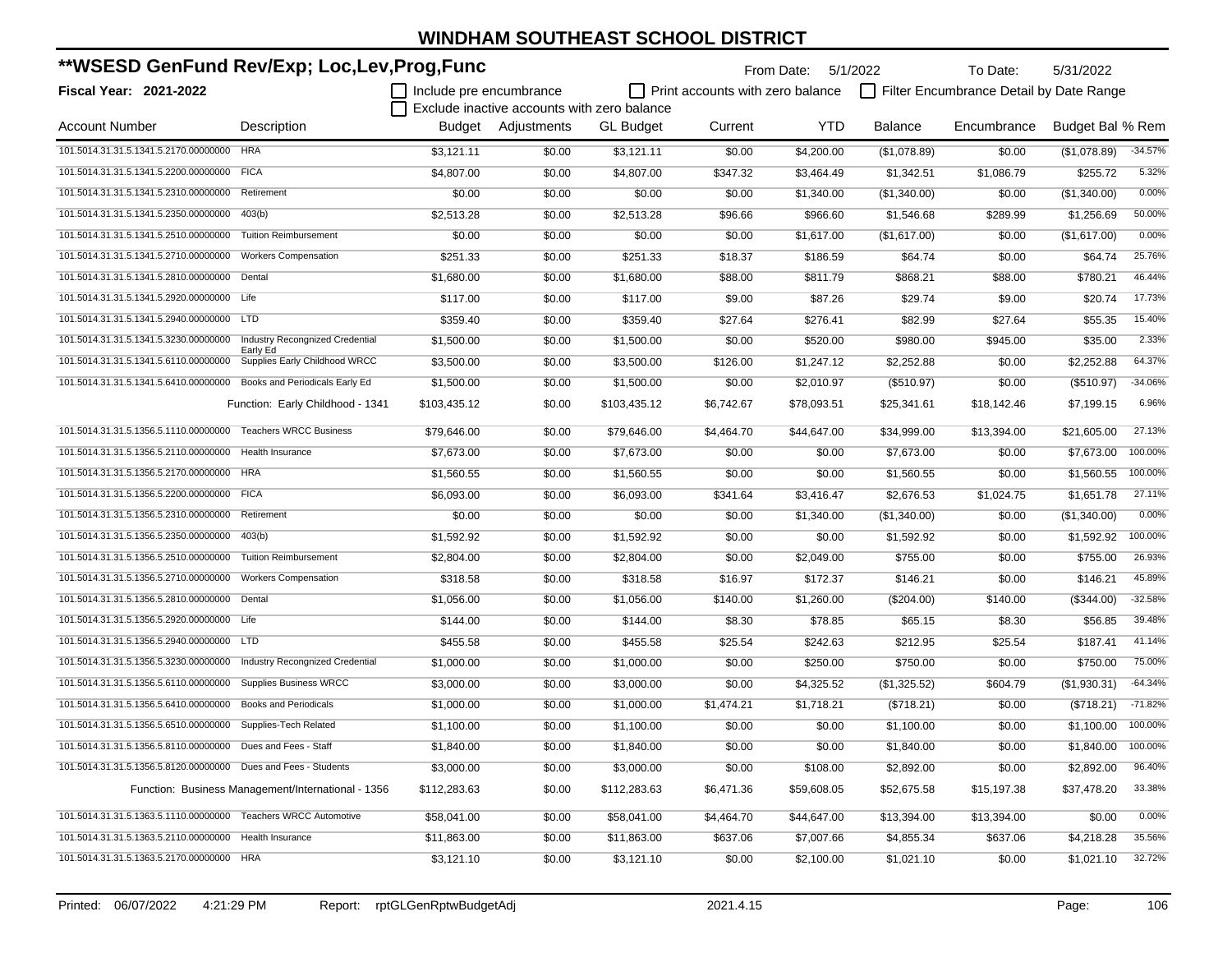| **WSESD GenFund Rev/Exp; Loc,Lev,Prog,Func                        |                                                    |                         |                                             |                  |                                         | From Date:  | 5/1/2022       | To Date:                                | 5/31/2022        |             |
|-------------------------------------------------------------------|----------------------------------------------------|-------------------------|---------------------------------------------|------------------|-----------------------------------------|-------------|----------------|-----------------------------------------|------------------|-------------|
| <b>Fiscal Year: 2021-2022</b>                                     |                                                    | Include pre encumbrance |                                             |                  | $\Box$ Print accounts with zero balance |             |                | Filter Encumbrance Detail by Date Range |                  |             |
|                                                                   |                                                    |                         | Exclude inactive accounts with zero balance |                  |                                         |             |                |                                         |                  |             |
| <b>Account Number</b>                                             | Description                                        |                         | Budget Adjustments                          | <b>GL Budget</b> | Current                                 | YTD         | <b>Balance</b> | Encumbrance                             | Budget Bal % Rem |             |
| 101.5014.31.31.5.1363.5.2200.00000000                             | <b>FICA</b>                                        | \$4,440.00              | \$0.00                                      | \$4.440.00       | \$329.46                                | \$3,282.64  | \$1,157.36     | \$1,012.55                              | \$144.81         | 3.26%       |
| 101.5014.31.31.5.1363.5.2310.00000000                             | Retirement                                         | \$1,245.93              | \$0.00                                      | \$1,245.93       | \$0.00                                  | \$0.00      | \$1,245.93     | \$0.00                                  | \$1,245.93       | 100.00%     |
| 101.5014.31.31.5.1363.5.2350.00000000                             | 403(b)                                             | \$1,160.82              | \$0.00                                      | \$1,160.82       | \$89.30                                 | \$893.00    | \$267.82       | \$267.89                                | (\$0.07)         | $-0.01%$    |
| 101.5014.31.31.5.1363.5.2510.00000000                             | <b>Tuition Reimbursement</b>                       | \$893.00                | \$0.00                                      | \$893.00         | \$0.00                                  | \$0.00      | \$893.00       | \$0.00                                  | \$893.00         | 100.00%     |
| 101.5014.31.31.5.1363.5.2710.00000000                             | <b>Workers Compensation</b>                        | \$232.16                | \$0.00                                      | \$232.16         | \$16.97                                 | \$172.37    | \$59.79        | \$0.00                                  | \$59.79          | 25.75%      |
| 101.5014.31.31.5.1363.5.2810.00000000                             | Dental                                             | \$1,056.00              | \$0.00                                      | \$1,056.00       | \$88.00                                 | \$968.00    | \$88.00        | \$88.00                                 | \$0.00           | 0.00%       |
| 101.5014.31.31.5.1363.5.2920.00000000 Life                        |                                                    | \$162.00                | \$0.00                                      | \$162.00         | \$8.30                                  | \$99.60     | \$62.40        | \$8.30                                  | \$54.10          | 33.40%      |
| 101.5014.31.31.5.1363.5.2940.00000000 LTD                         |                                                    | \$482.03                | \$0.00                                      | \$482.03         | \$25.54                                 | \$303.92    | \$178.11       | \$25.54                                 | \$152.57         | 31.65%      |
| 101.5014.31.31.5.1363.5.3230.00000000                             | <b>Industry Recongnized Credential</b>             | \$950.00                | \$0.00                                      | \$950.00         | \$675.00                                | \$1,024.00  | (\$74.00)      | \$0.00                                  | (\$74.00)        | $-7.79%$    |
| 101.5014.31.31.5.1363.5.6110.00000000                             | <b>Supplies Auto WRCC</b>                          | \$7,250.00              | \$0.00                                      | \$7,250.00       | (\$158.39)                              | \$7,325.86  | (\$75.86)      | \$3,992.89                              | (\$4,068.75)     | $-56.12%$   |
| 101.5014.31.31.5.1363.5.6410.00000000                             | <b>Books and Periodicals</b>                       | \$3,500.00              | \$0.00                                      | \$3,500.00       | \$0.00                                  | \$0.00      | \$3.500.00     | \$0.00                                  | \$3.500.00       | 100.00%     |
| 101.5014.31.31.5.1363.5.6510.00000000                             | Supplies-Tech Related                              | \$250.00                | \$0.00                                      | \$250.00         | \$0.00                                  | \$500.00    | (\$250.00)     | \$0.00                                  | (\$250.00)       | $-100.00\%$ |
| 101.5014.31.31.5.1363.5.8110.00000000                             | Dues and Fees - Staff                              | \$750.00                | \$0.00                                      | \$750.00         | \$0.00                                  | \$0.00      | \$750.00       | \$0.00                                  | \$750.00         | 100.00%     |
|                                                                   | Function: Automotive - 1363                        | \$95,397.04             | \$0.00                                      | \$95,397.04      | \$6,175.94                              | \$68,324.05 | \$27,072.99    | \$19,426.23                             | \$7,646.76       | 8.02%       |
| 101.5014.31.31.5.1368.5.1110.00000000                             | <b>Teachers WRCC Construction</b>                  | \$58,041.00             | \$0.00                                      | \$58,041.00      | \$4,609.96                              | \$45,010.15 | \$13,030.85    | \$13,185.11                             | (\$154.26)       | $-0.27%$    |
| 101.5014.31.31.5.1368.5.2110.00000000                             | Trades<br>Health Insurance                         | \$7,673.00              | \$0.00                                      | \$7,673.00       | \$637.06                                | \$7,007.66  | \$665.34       | \$637.06                                | \$28.28          | 0.37%       |
| 101.5014.31.31.5.1368.5.2170.00000000                             | <b>HRA</b>                                         | \$1,560.55              | \$0.00                                      | \$1,560.55       | \$0.00                                  | \$3,150.00  | (\$1,589.45)   | \$0.00                                  | (\$1,589.45)     | $-101.85%$  |
| 101.5014.31.31.5.1368.5.2200.00000000 FICA                        |                                                    | \$4,440.14              | \$0.00                                      | \$4,440.14       | \$340.54                                | \$3,311.48  | \$1,128.66     | \$996.56                                | \$132.10         | 2.98%       |
| 101.5014.31.31.5.1368.5.2310.00000000                             | Retirement                                         | \$1,300.00              | \$0.00                                      | \$1,300.00       | \$0.00                                  | \$1,340.00  | $(\$40.00)$    | \$0.00                                  | $(\$40.00)$      | $-3.08%$    |
| 101.5014.31.31.5.1368.5.2510.00000000                             | <b>Tuition Reimbursement</b>                       | \$1,200.00              | \$0.00                                      | \$1,200.00       | \$0.00                                  | \$2,049.00  | (\$849.00)     | \$0.00                                  | (\$849.00)       | $-70.75%$   |
| 101.5014.31.31.5.1368.5.2710.00000000                             | <b>Workers Compensation</b>                        | \$232.17                | \$0.00                                      | \$232.17         | \$17.52                                 | \$173.74    | \$58.43        | \$0.00                                  | \$58.43          | 25.17%      |
| 101.5014.31.31.5.1368.5.2810.00000000 Dental                      |                                                    | \$528.00                | \$0.00                                      | \$528.00         | \$44.00                                 | \$484.00    | \$44.00        | \$44.00                                 | \$0.00           | 0.00%       |
| 101.5014.31.31.5.1368.5.2920.00000000                             | Life                                               | \$108.00                | \$0.00                                      | \$108.00         | \$8.30                                  | \$99.60     | \$8.40         | \$8.30                                  | \$0.10           | 0.09%       |
| 101.5014.31.31.5.1368.5.2940.00000000 LTD                         |                                                    | \$331.99                | \$0.00                                      | \$331.99         | \$26.36                                 | \$305.97    | \$26.02        | \$25.14                                 | \$0.88           | 0.27%       |
| 101.5014.31.31.5.1368.5.3230.00000000                             | <b>Industry Recongnized Credential</b>             | \$1,000.00              | \$0.00                                      | \$1,000.00       | \$0.00                                  | \$138.97    | \$861.03       | \$0.00                                  | \$861.03         | 86.10%      |
| 101.5014.31.31.5.1368.5.6110.00000000                             | <b>Supplies Construction Trades</b><br><b>WRCC</b> | \$17.500.00             | \$0.00                                      | \$17,500.00      | \$1,638.50                              | \$13,965.10 | \$3.534.90     | \$7,102.19                              | (\$3,567.29)     | $-20.38%$   |
| 101.5014.31.31.5.1368.5.6410.00000000                             | <b>Books and Periodicals</b>                       | \$780.00                | \$0.00                                      | \$780.00         | \$0.00                                  | \$1,338.21  | (\$558.21)     | \$0.00                                  | (\$558.21)       | $-71.57%$   |
| 101.5014.31.31.5.1368.5.8120.00000000 Dues and Fees - Students    |                                                    | \$600.00                | \$0.00                                      | \$600.00         | \$0.00                                  | \$0.00      | \$600.00       | \$0.00                                  | \$600.00         | 100.00%     |
|                                                                   | Function: Construction Trades - 1368               | \$95,294.85             | \$0.00                                      | \$95,294.85      | \$7,322.24                              | \$78,373.88 | \$16,920.97    | \$21,998.36                             | (\$5,077.39)     | $-5.33%$    |
| 101.5014.31.31.5.1369.5.1110.00000000 Teachers WRCC Fire Services |                                                    | \$19,240.00             | \$0.00                                      | \$19,240.00      | \$1,810.00                              | \$17,230.00 | \$2,010.00     | \$1,675.00                              | \$335.00         | 1.74%       |
| 101.5014.31.31.5.1369.5.2200.00000000 FICA                        |                                                    | \$1,472.00              | \$0.00                                      | \$1,472.00       | \$138.47                                | \$1,318.16  | \$153.84       | \$74.59                                 | \$79.25          | 5.38%       |
| 101.5014.31.31.5.1369.5.2710.00000000                             | <b>Workers Compensation</b>                        | \$76.96                 | \$0.00                                      | \$76.96          | \$6.88                                  | \$66.31     | \$10.65        | \$0.00                                  | \$10.65          | 13.84%      |
| 101.5014.31.31.5.1369.5.6110.00000000                             | Supplies Fire Services WRCC                        | \$1,500.00              | \$0.00                                      | \$1,500.00       | \$0.00                                  | \$526.61    | \$973.39       | \$0.00                                  | \$973.39         | 64.89%      |
| 101.5014.31.31.5.1369.5.6410.00000000 Books and Periodicals       |                                                    | \$1,000.00              | \$0.00                                      | \$1,000.00       | \$0.00                                  | \$0.00      | \$1,000.00     | \$0.00                                  | \$1,000.00       | 100.00%     |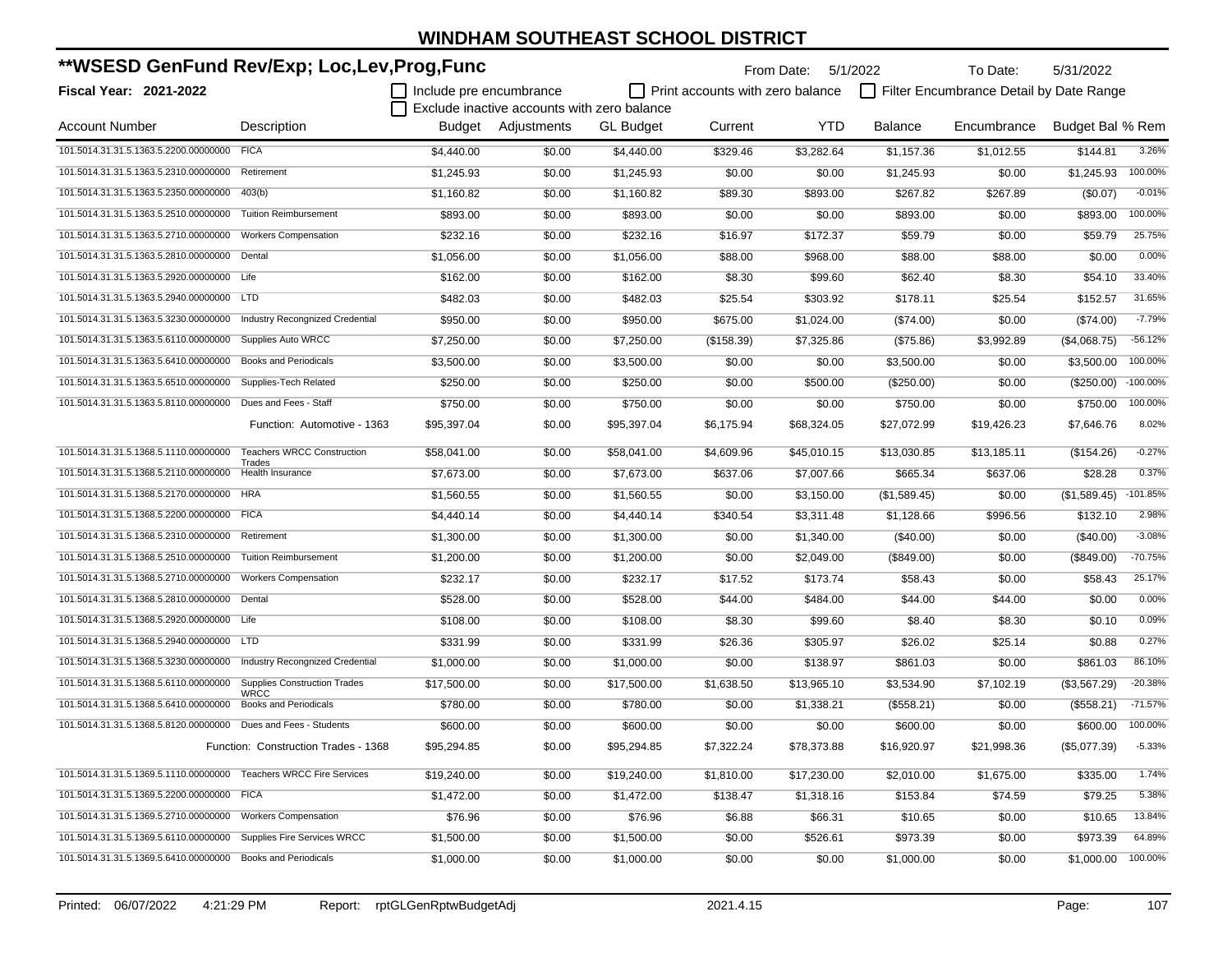| **WSESD GenFund Rev/Exp; Loc,Lev,Prog,Func                              |                                          |                         |                                             |                  | From Date: 5/1/2022              |             | To Date:       | 5/31/2022                               |                  |            |
|-------------------------------------------------------------------------|------------------------------------------|-------------------------|---------------------------------------------|------------------|----------------------------------|-------------|----------------|-----------------------------------------|------------------|------------|
| Fiscal Year: 2021-2022                                                  |                                          | Include pre encumbrance |                                             |                  | Print accounts with zero balance |             |                | Filter Encumbrance Detail by Date Range |                  |            |
|                                                                         |                                          |                         | Exclude inactive accounts with zero balance |                  |                                  |             |                |                                         |                  |            |
| <b>Account Number</b>                                                   | Description                              |                         | Budget Adjustments                          | <b>GL Budget</b> | Current                          | <b>YTD</b>  | <b>Balance</b> | Encumbrance                             | Budget Bal % Rem |            |
| 101.5014.31.31.5.1369.5.8120.00000000 Dues and Fees - Students          |                                          | \$100.00                | \$0.00                                      | \$100.00         | \$0.00                           | \$0.00      | \$100.00       | \$0.00                                  | \$100.00         | 100.00%    |
|                                                                         | Function: Fire Service - 1369            | \$23,388.96             | \$0.00                                      | \$23,388.96      | \$1,955.35                       | \$19,141.08 | \$4,247.88     | \$1,749.59                              | \$2,498.29       | 10.68%     |
| 101.5014.31.31.5.1373.5.1110.00000000                                   | Teachers WRCC Electronics &<br>Photonics | \$60,000.00             | \$0.00                                      | \$60,000.00      | \$4,207.76                       | \$42,077.60 | \$17,922.40    | \$12,623.40                             | \$5.299.00       | 8.83%      |
| 101.5014.31.31.5.1373.5.2110.00000000                                   | <b>Health Insurance</b>                  | \$14,410.00             | \$0.00                                      | \$14,410.00      | \$1,196.44                       | \$10,767.96 | \$3,642.04     | \$1,196.44                              | \$2,445.60       | 16.97%     |
| 101.5014.31.31.5.1373.5.2170.00000000 HRA                               |                                          | \$3,121.11              | \$0.00                                      | \$3,121.11       | \$0.00                           | \$5,250.00  | (\$2,128.89)   | \$0.00                                  | (\$2,128.89)     | $-68.21%$  |
| 101.5014.31.31.5.1373.5.2200.00000000 FICA                              |                                          | \$6,093.00              | \$0.00                                      | \$6,093.00       | \$299.16                         | \$3,014.41  | \$3,078.59     | \$942.96                                | \$2,135.63       | 35.05%     |
| 101.5014.31.31.5.1373.5.2310.00000000 Retirement                        |                                          | \$0.00                  | \$0.00                                      | \$0.00           | \$0.00                           | \$1,340.00  | (\$1,340.00)   | \$0.00                                  | (\$1,340.00)     | 0.00%      |
| 101.5014.31.31.5.1373.5.2350.00000000                                   | 403(b)                                   | \$1,592.92              | \$0.00                                      | \$1,592.92       | \$0.00                           | \$0.00      | \$1,592.92     | \$0.00                                  | \$1,592.92       | 100.00%    |
| 101.5014.31.31.5.1373.5.2510.00000000                                   | <b>Tuition Reimbursement</b>             | \$892.78                | \$0.00                                      | \$892.78         | \$0.00                           | \$1,919.00  | (\$1,026.22)   | \$0.00                                  | (\$1,026.22)     | $-114.95%$ |
| 101.5014.31.31.5.1373.5.2710.00000000                                   | <b>Workers Compensation</b>              | \$318.58                | \$0.00                                      | \$318.58         | \$15.99                          | \$162.43    | \$156.15       | \$0.00                                  | \$156.15         | 49.01%     |
| 101.5014.31.31.5.1373.5.2810.00000000 Dental                            |                                          | \$1,056.00              | \$0.00                                      | \$1,056.00       | \$88.00                          | \$792.00    | \$264.00       | \$88.00                                 | \$176.00         | 16.67%     |
| 101.5014.31.31.5.1373.5.2920.00000000 Life                              |                                          | \$144.00                | \$0.00                                      | \$144.00         | \$7.62                           | \$72.39     | \$71.61        | \$7.62                                  | \$63.99          | 44.44%     |
| 101.5014.31.31.5.1373.5.2940.00000000 LTD                               |                                          | \$455.58                | \$0.00                                      | \$455.58         | \$24.06                          | \$228.57    | \$227.01       | \$24.06                                 | \$202.95         | 44.55%     |
| 101.5014.31.31.5.1373.5.3230.00000000 Industry Recongnized Credential   |                                          | \$200.00                | \$0.00                                      | \$200.00         | \$0.00                           | \$0.00      | \$200.00       | \$0.00                                  | \$200.00         | 100.00%    |
| 101.5014.31.31.5.1373.5.6110.00000000 Supplies Elect & Photonics WRCC   |                                          | \$7,500.00              | \$0.00                                      | \$7,500.00       | \$1,281.88                       | \$8,984.41  | (\$1,484.41)   | \$1,379.07                              | (\$2,863.48)     | $-38.18%$  |
| 101.5014.31.31.5.1373.5.6410.00000000 Books and Periodicals             |                                          | \$300.00                | \$0.00                                      | \$300.00         | \$0.00                           | \$483.16    | (\$183.16)     | \$0.00                                  | (\$183.16)       | $-61.05%$  |
|                                                                         | Function: Electronics & Photonics - 1373 | \$96,083.97             | \$0.00                                      | \$96,083.97      | \$7,120.91                       | \$75,091.93 | \$20,992.04    | \$16,261.55                             | \$4,730.49       | 4.92%      |
| 101.5014.31.31.5.1380.5.1110.00000000                                   | <b>Teachers WRCC Law Enforcement</b>     | \$14,706.45             | \$0.00                                      | \$14,706.45      | \$0.00                           | \$0.00      | \$14,706.45    | \$0.00                                  | \$14,706.45      | 100.00%    |
| 101.5014.31.31.5.1380.5.2200.00000000 FICA                              |                                          | \$1,125.00              | \$0.00                                      | \$1,125.00       | \$0.00                           | \$0.00      | \$1,125.00     | \$0.00                                  | \$1,125.00       | 100.00%    |
| 101.5014.31.31.5.1380.5.2510.00000000                                   | <b>Tuition Reimbursement</b>             | \$1,200.00              | \$0.00                                      | \$1,200.00       | \$0.00                           | \$0.00      | \$1,200.00     | \$0.00                                  | \$1,200.00       | 100.00%    |
| 101.5014.31.31.5.1380.5.2710.00000000                                   | <b>Workers Compensation</b>              | \$58.83                 | \$0.00                                      | \$58.83          | \$0.00                           | \$0.00      | \$58.83        | \$0.00                                  | \$58.83          | 100.00%    |
| 101.5014.31.31.5.1380.5.2920.00000000 Life                              |                                          | \$21.00                 | \$0.00                                      | \$21.00          | \$0.00                           | \$0.00      | \$21.00        | \$0.00                                  | \$21.00          | 100.00%    |
| 101.5014.31.31.5.1380.5.3210.00000000 Professional Educational Services |                                          | \$1.200.00              | \$0.00                                      | \$1,200.00       | \$0.00                           | \$0.00      | \$1,200.00     | \$0.00                                  | \$1,200.00       | 100.00%    |
| 101.5014.31.31.5.1380.5.6110.00000000 Supplies Law Enforcement WRCC     |                                          | \$1,500.00              | \$0.00                                      | \$1,500.00       | \$0.00                           | \$0.00      | \$1,500.00     | \$0.00                                  | \$1,500.00       | 100.00%    |
| 101.5014.31.31.5.1380.5.6410.00000000 Books and Periodicals             |                                          | \$500.00                | \$0.00                                      | \$500.00         | \$0.00                           | \$0.00      | \$500.00       | \$0.00                                  | \$500.00         | 100.00%    |
| 101.5014.31.31.5.1380.5.8120.00000000 Dues and Fees - Students          |                                          | \$1,250.00              | \$0.00                                      | \$1,250.00       | \$0.00                           | \$0.00      | \$1,250.00     | \$0.00                                  | \$1,250.00       | 100.00%    |
|                                                                         | Function: Law Enforcement - 1380         | \$21,561.28             | \$0.00                                      | \$21,561.28      | \$0.00                           | \$0.00      | \$21,561.28    | \$0.00                                  | \$21,561.28      | 100.00%    |
| 101.5014.31.31.5.1381.5.1110.00000000 Teachers WRCC Culinary Arts       |                                          | \$49,811.00             | \$0.00                                      | \$49,811.00      | \$3,954.62                       | \$39,546.20 | \$10,264.80    | \$11,863.80                             | (\$1,599.00)     | $-3.21%$   |
| 101.5014.31.31.5.1381.5.1210.00000000 Paraeducator WRCC Culinary Arts   |                                          | \$28,378.78             | \$0.00                                      | \$28,378.78      | \$0.00                           | \$7,677.18  | \$20,701.60    | \$0.00                                  | \$20,701.60      | 72.95%     |
| 101.5014.31.31.5.1381.5.2110.00000000 Health Insurance                  |                                          | \$23,042.00             | \$0.00                                      | \$23,042.00      | \$1,764.66                       | \$25,686.89 | (\$2,644.89)   | \$1,764.66                              | (\$4,409.55)     | $-19.14%$  |
| 101.5014.31.31.5.1381.5.2170.00000000 HRA                               |                                          | \$0.00                  | \$0.00                                      | \$0.00           | \$0.00                           | \$7,500.00  | (\$7,500.00)   | \$0.00                                  | (\$7,500.00)     | 0.00%      |
| 101.5014.31.31.5.1381.5.2200.00000000 FICA                              |                                          | \$5,982.00              | \$0.00                                      | \$5,982.00       | \$249.78                         | \$3,157.02  | \$2,824.98     | \$854.83                                | \$1,970.15       | 32.93%     |
| 101.5014.31.31.5.1381.5.2310.00000000 Retirement                        |                                          | \$1,347.99              | \$0.00                                      | \$1,347.99       | \$0.00                           | \$1,704.64  | (\$356.65)     | \$0.00                                  | (\$356.65)       | $-26.46%$  |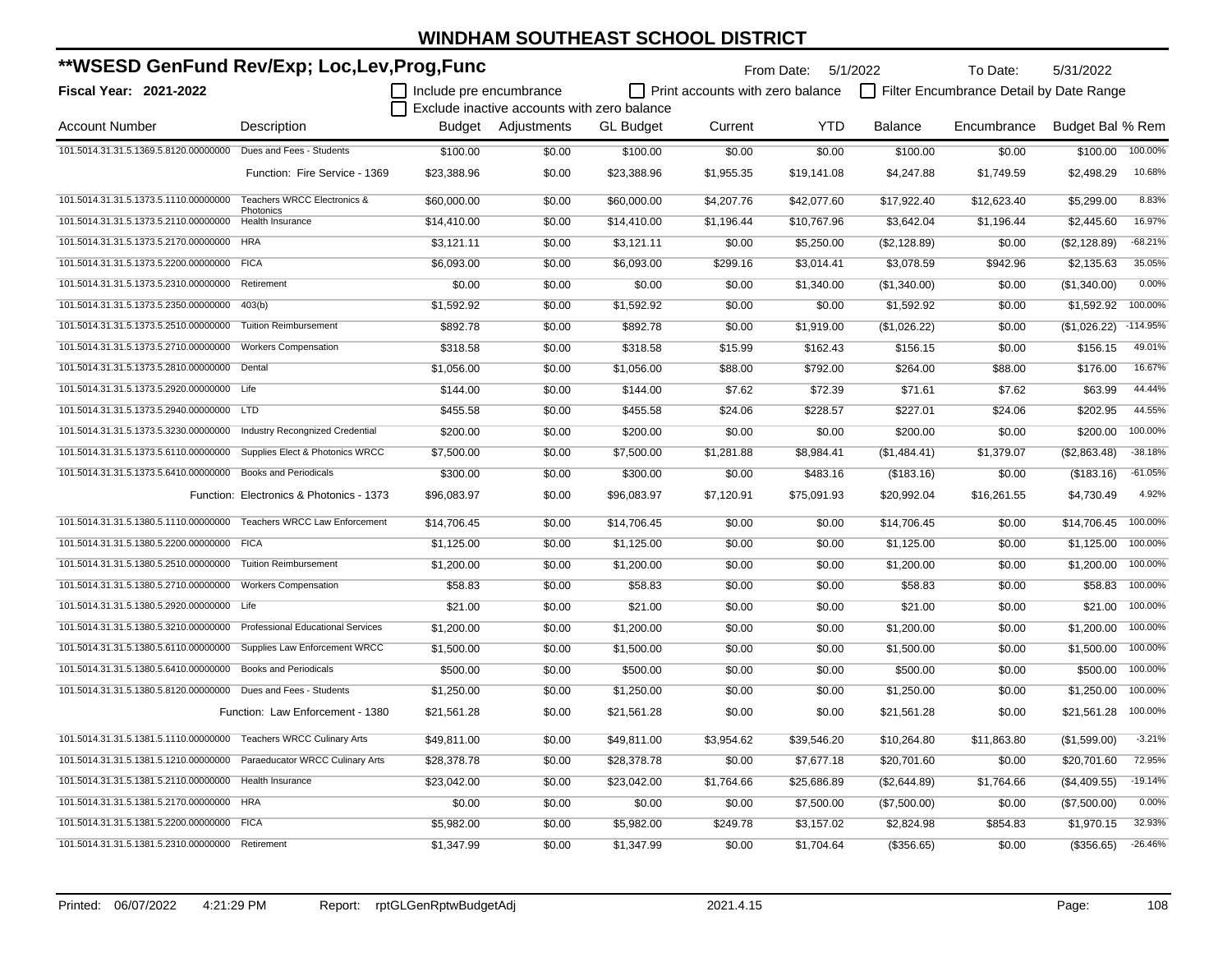| **WSESD GenFund Rev/Exp; Loc,Lev,Prog,Func                            |                                   |                         |                                             | From Date:       | 5/1/2022                         | To Date:    | 5/31/2022      |                                         |                  |           |
|-----------------------------------------------------------------------|-----------------------------------|-------------------------|---------------------------------------------|------------------|----------------------------------|-------------|----------------|-----------------------------------------|------------------|-----------|
| Fiscal Year: 2021-2022                                                |                                   | Include pre encumbrance |                                             |                  | Print accounts with zero balance |             |                | Filter Encumbrance Detail by Date Range |                  |           |
|                                                                       |                                   |                         | Exclude inactive accounts with zero balance |                  |                                  |             |                |                                         |                  |           |
| Account Number                                                        | Description                       |                         | Budget Adjustments                          | <b>GL</b> Budget | Current                          | <b>YTD</b>  | <b>Balance</b> | Encumbrance                             | Budget Bal % Rem |           |
| 101.5014.31.31.5.1381.5.2510.00000000                                 | <b>Tuition Reimbursement</b>      | \$893.00                | \$0.00                                      | \$893.00         | \$0.00                           | \$317.00    | \$576.00       | \$0.00                                  | \$576.00         | 64.50%    |
| 101.5014.31.31.5.1381.5.2710.00000000                                 | <b>Workers Compensation</b>       | \$312.76                | \$0.00                                      | \$312.76         | \$15.03                          | \$182.85    | \$129.91       | \$0.00                                  | \$129.91         | 41.54%    |
| 101.5014.31.31.5.1381.5.2810.00000000 Dental                          |                                   | \$528.00                | \$0.00                                      | \$528.00         | \$0.00                           | \$120.31    | \$407.69       | \$0.00                                  | \$407.69         | 77.21%    |
| 101.5014.31.31.5.1381.5.2920.00000000 Life                            |                                   | \$144.00                | \$0.00                                      | \$144.00         | \$7.62                           | \$100.88    | \$43.12        | \$7.62                                  | \$35.50          | 24.65%    |
| 101.5014.31.31.5.1381.5.2940.00000000 LTD                             |                                   | \$447.25                | \$0.00                                      | \$447.25         | \$22.62                          | \$311.56    | \$135.69       | \$22.62                                 | \$113.07         | 25.28%    |
| 101.5014.31.31.5.1381.5.6110.00000000                                 | <b>Supplies Culinary WRCC</b>     | \$14,804.00             | \$0.00                                      | \$14,804.00      | \$395.14                         | \$4,685.71  | \$10,118.29    | \$228.07                                | \$9.890.22       | 66.81%    |
| 101.5014.31.31.5.1381.5.6410.00000000                                 | <b>Books and Periodicals</b>      | \$500.00                | \$0.00                                      | \$500.00         | \$0.00                           | \$0.00      | \$500.00       | \$0.00                                  | \$500.00         | 100.00%   |
| 101.5014.31.31.5.1381.5.6510.00000000                                 | Supplies-Tech Related             | \$250.00                | \$0.00                                      | \$250.00         | \$0.00                           | \$0.00      | \$250.00       | \$0.00                                  | \$250.00         | 100.00%   |
|                                                                       | Function: Culinary Arts - 1381    | \$126,440.78            | \$0.00                                      | \$126,440.78     | \$6,409.47                       | \$90,990.24 | \$35,450.54    | \$14,741.60                             | \$20,708.94      | 16.38%    |
| 101.5014.31.31.5.1387.5.1110.00000000                                 | <b>Teachers WRCC Digital Edit</b> | \$41,566.80             | \$0.00                                      | \$41,566.80      | \$4,580.00                       | \$45,800.00 | (\$4,233.20)   | \$13,740.00                             | (\$17,973.20)    | $-43.24%$ |
| 101.5014.31.31.5.1387.5.2110.00000000                                 | <b>Health Insurance</b>           | \$0.00                  | \$0.00                                      | \$0.00           | \$603.50                         | \$3,017.50  | (\$3,017.50)   | \$603.50                                | (\$3,621.00)     | 0.00%     |
| 101.5014.31.31.5.1387.5.2180.00000000 HSA                             |                                   | \$0.00                  | \$0.00                                      | \$0.00           | \$0.00                           | \$2,100.00  | (\$2,100.00)   | \$0.00                                  | (\$2,100.00)     | 0.00%     |
| 101.5014.31.31.5.1387.5.2200.00000000 FICA                            |                                   | \$3,180.00              | \$0.00                                      | \$3,180.00       | \$335.52                         | \$3,432.71  | (\$252.71)     | \$1,036.26                              | (\$1,288.97)     | $-40.53%$ |
| 101.5014.31.31.5.1387.5.2310.00000000 Retirement                      |                                   | \$0.00                  | \$0.00                                      | \$0.00           | \$0.00                           | \$1,340.00  | (\$1,340.00)   | \$0.00                                  | (\$1,340.00)     | 0.00%     |
| 101.5014.31.31.5.1387.5.2710.00000000                                 | <b>Workers Compensation</b>       | \$166.27                | \$0.00                                      | \$166.27         | \$17.40                          | \$176.76    | (\$10.49)      | \$0.00                                  | (\$10.49)        | $-6.31%$  |
| 101.5014.31.31.5.1387.5.2810.00000000 Dental                          |                                   | \$0.00                  | \$0.00                                      | \$0.00           | \$44.00                          | \$220.00    | $(\$220.00)$   | \$44.00                                 | (\$264.00)       | 0.00%     |
| 101.5014.31.31.5.1387.5.2920.00000000 Life                            |                                   | \$72.00                 | \$0.00                                      | \$72.00          | \$8.30                           | \$92.70     | (\$20.70)      | \$8.30                                  | $(\$29.00)$      | $-40.28%$ |
| 101.5014.31.31.5.1387.5.2940.00000000 LTD                             |                                   | \$228.18                | \$0.00                                      | \$228.18         | \$26.20                          | \$295.36    | (\$67.18)      | \$26.20                                 | (\$93.38)        | $-40.92%$ |
| 101.5014.31.31.5.1387.5.4310.00000000                                 | NonTechnigy Repair/Maint          | \$500.00                | \$0.00                                      | \$500.00         | \$0.00                           | \$0.00      | \$500.00       | \$0.00                                  | \$500.00         | 100.00%   |
| 101.5014.31.31.5.1387.5.6110.00000000                                 | Supplies Digital Edit WRCC        | \$5,500.00              | \$0.00                                      | \$5,500.00       | \$719.86                         | \$6,855.97  | (\$1,355.97)   | \$0.00                                  | (\$1,355.97)     | $-24.65%$ |
| 101.5014.31.31.5.1387.5.8110.00000000                                 | Dues and Fees - Staff             | \$1,000.00              | \$0.00                                      | \$1,000.00       | \$0.00                           | \$0.00      | \$1,000.00     | \$0.00                                  | \$1,000.00       | 100.00%   |
|                                                                       | Function: Digital Edit - 1387     | \$52,213.25             | \$0.00                                      | \$52,213.25      | \$6,334.78                       | \$63,331.00 | (\$11, 117.75) | \$15,458.26                             | $(\$26,576.01)$  | -50.90%   |
| 101.5014.31.31.5.1388.5.1110.00000000                                 | Teachers WRCC Machine Design      | \$54,748.00             | \$0.00                                      | \$54,748.00      | \$4,211.38                       | \$42,113.80 | \$12,634.20    | \$12,634.20                             | \$0.00           | 0.00%     |
| 101.5014.31.31.5.1388.5.2110.00000000                                 | Health Insurance                  | \$19,130.00             | \$0.00                                      | \$19,130.00      | \$1,764.66                       | \$19,127.58 | \$2.42         | \$1,764.66                              | (\$1,762.24)     | $-9.21%$  |
| 101.5014.31.31.5.1388.5.2170.00000000 HRA                             |                                   | \$3,121.11              | \$0.00                                      | \$3,121.11       | \$0.00                           | \$4,200.00  | (\$1,078.89)   | \$0.00                                  | (\$1,078.89)     | $-34.57%$ |
| 101.5014.31.31.5.1388.5.2200.00000000 FICA                            |                                   | \$4,188.00              | \$0.00                                      | \$4,188.00       | \$288.66                         | \$2,866.89  | \$1,321.11     | \$933.00                                | \$388.11         | 9.27%     |
| 101.5014.31.31.5.1388.5.2310.00000000                                 | Retirement                        | \$0.00                  | \$0.00                                      | \$0.00           | \$0.00                           | \$1,340.00  | (\$1,340.00)   | \$0.00                                  | (\$1,340.00)     | 0.00%     |
| 101.5014.31.31.5.1388.5.2350.00000000 403(b)                          |                                   | \$0.00                  | \$0.00                                      | \$0.00           | \$84.22                          | \$842.20    | (\$842.20)     | \$252.68                                | (\$1,094.88)     | 0.00%     |
| 101.5014.31.31.5.1388.5.2510.00000000 Tuition Reimbursement           |                                   | \$893.00                | \$0.00                                      | \$893.00         | \$0.00                           | \$0.00      | \$893.00       | \$0.00                                  | \$893.00         | 100.00%   |
| 101.5014.31.31.5.1388.5.2710.00000000 Workers Compensation            |                                   | \$218.99                | \$0.00                                      | \$218.99         | \$16.00                          | \$162.54    | \$56.45        | \$0.00                                  | \$56.45          | 25.78%    |
| 101.5014.31.31.5.1388.5.2810.00000000 Dental                          |                                   | \$1,680.00              | \$0.00                                      | \$1,680.00       | \$140.00                         | \$1,540.00  | \$140.00       | \$140.00                                | \$0.00           | 0.00%     |
| 101.5014.31.31.5.1388.5.2920.00000000 Life                            |                                   | \$99.00                 | \$0.00                                      | \$99.00          | \$7.62                           | \$91.44     | \$7.56         | \$7.62                                  | (\$0.06)         | $-0.06%$  |
| 101.5014.31.31.5.1388.5.2940.00000000 LTD                             |                                   | \$313.16                | \$0.00                                      | \$313.16         | \$24.08                          | \$286.48    | \$26.68        | \$24.08                                 | \$2.60           | 0.83%     |
| 101.5014.31.31.5.1388.5.3230.00000000 Industry Recongnized Credential |                                   | \$150.00                | \$0.00                                      | \$150.00         | \$0.00                           | \$99.00     | \$51.00        | \$0.00                                  | \$51.00          | 34.00%    |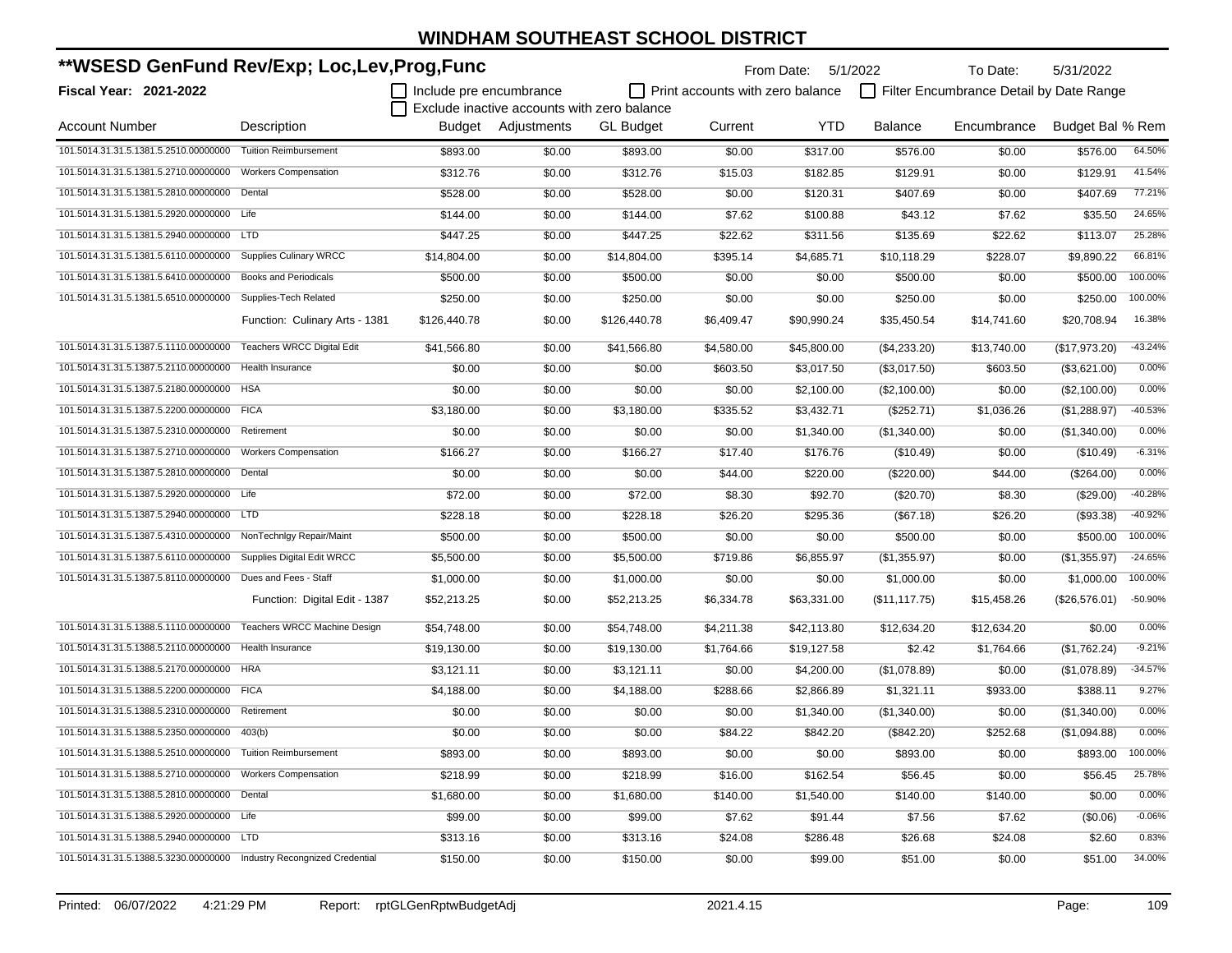| **WSESD GenFund Rev/Exp; Loc,Lev,Prog,Func                              |                                    |                         |                                             | From Date: 5/1/2022<br>To Date:<br>5/31/2022 |                                  |              |                |                                         |                          |            |
|-------------------------------------------------------------------------|------------------------------------|-------------------------|---------------------------------------------|----------------------------------------------|----------------------------------|--------------|----------------|-----------------------------------------|--------------------------|------------|
| Fiscal Year: 2021-2022                                                  |                                    | Include pre encumbrance |                                             |                                              | Print accounts with zero balance |              |                | Filter Encumbrance Detail by Date Range |                          |            |
|                                                                         |                                    |                         | Exclude inactive accounts with zero balance |                                              |                                  |              |                |                                         |                          |            |
| <b>Account Number</b>                                                   | Description                        |                         | Budget Adjustments                          | <b>GL Budget</b>                             | Current                          | <b>YTD</b>   | <b>Balance</b> | Encumbrance                             | Budget Bal % Rem         |            |
| 101.5014.31.31.5.1388.5.6110.00000000                                   | Supplies Machine Design WRCC       | \$5,000.00              | \$0.00                                      | \$5,000.00                                   | \$1,013.70                       | \$3,156.22   | \$1,843.78     | \$7,945.21                              | $($ \$6,101.43) -122.03% |            |
| 101.5014.31.31.5.1388.5.6410.00000000                                   | <b>Books and Periodicals</b>       | \$750.00                | \$0.00                                      | \$750.00                                     | \$0.00                           | \$0.00       | \$750.00       | \$0.00                                  | \$750.00                 | 100.00%    |
| 101.5014.31.31.5.1388.5.8110.00000000                                   | Dues and Fees - Staff              | \$5,000.00              | \$0.00                                      | \$5,000.00                                   | \$0.00                           | \$0.00       | \$5,000.00     | \$0.00                                  | \$5,000.00               | 100.00%    |
| 101.5014.31.31.5.1388.5.8120.00000000                                   | Dues and Fees - Students           | \$400.00                | \$0.00                                      | \$400.00                                     | \$0.00                           | \$0.00       | \$400.00       | \$0.00                                  | \$400.00                 | 100.00%    |
|                                                                         | Function: Machine Design - 1388    | \$95,691.26             | \$0.00                                      | \$95,691.26                                  | \$7,550.32                       | \$75,826.15  | \$19,865.11    | \$23,701.45                             | (\$3,836.34)             | $-4.01%$   |
| 101.5014.31.31.5.1392.5.1110.00000000 Teachers WRCC Coop Ed             |                                    | \$32,623.72             | \$0.00                                      | \$32,623.72                                  | \$2,509.52                       | \$25,095.20  | \$7,528.52     | \$7,528.52                              | \$0.00                   | 0.00%      |
| 101.5014.31.31.5.1392.5.2200.00000000                                   | <b>FICA</b>                        | \$2,496.00              | \$0.00                                      | \$2,496.00                                   | \$191.98                         | \$1,919.80   | \$576.20       | \$575.94                                | \$0.26                   | 0.01%      |
| 101.5014.31.31.5.1392.5.2510.00000000 Tuition Reimbursement             |                                    | \$950.00                | \$0.00                                      | \$950.00                                     | \$0.00                           | \$0.00       | \$950.00       | \$0.00                                  | \$950.00                 | 100.00%    |
| 101.5014.31.31.5.1392.5.2710.00000000 Workers Compensation              |                                    | \$130.49                | \$0.00                                      | \$130.49                                     | \$9.54                           | \$96.90      | \$33.59        | \$0.00                                  | \$33.59                  | 25.74%     |
| 101.5014.31.31.5.1392.5.2920.00000000 Life                              |                                    | \$63.00                 | \$0.00                                      | \$63.00                                      | \$0.00                           | \$0.00       | \$63.00        | \$0.00                                  | \$63.00                  | 100.00%    |
| 101.5014.31.31.5.1392.5.2940.00000000 LTD                               |                                    | \$186.61                | \$0.00                                      | \$186.61                                     | \$0.00                           | \$0.00       | \$186.61       | \$0.00                                  | \$186.61                 | 100.00%    |
| 101.5014.31.31.5.1392.5.6110.00000000 Supplies Coop Ed WRCC             |                                    | \$500.00                | \$0.00                                      | \$500.00                                     | \$0.00                           | \$48.97      | \$451.03       | \$0.00                                  | \$451.03                 | 90.21%     |
|                                                                         | Function: Coop Ed - 1392           | \$36,949.82             | \$0.00                                      | \$36,949.82                                  | \$2,711.04                       | \$27,160.87  | \$9,788.95     | \$8,104.46                              | \$1,684.49               | 4.56%      |
| 101.5014.31.31.5.1501.5.1790.00000000 Extracurricular Non Athletic WRCC |                                    | \$7,700.00              | \$0.00                                      | \$7,700.00                                   | \$0.00                           | \$0.00       | \$7,700.00     | \$0.00                                  | \$7.700.00               | 100.00%    |
| 101.5014.31.31.5.1501.5.2200.00000000                                   | <b>FICA</b>                        | \$1,647.00              | \$0.00                                      | \$1,647.00                                   | \$0.00                           | \$0.00       | \$1,647.00     | \$0.00                                  | \$1,647.00               | 100.00%    |
| 101.5014.31.31.5.1501.5.2710.00000000 Workers Compensation              |                                    | \$86.14                 | \$0.00                                      | \$86.14                                      | \$0.00                           | \$0.00       | \$86.14        | \$0.00                                  | \$86.14                  | 100.00%    |
|                                                                         | Function: Co-Curricular - 1501     | \$9,433.14              | \$0.00                                      | \$9,433.14                                   | \$0.00                           | \$0.00       | \$9,433.14     | \$0.00                                  | \$9,433.14               | 100.00%    |
| 101.5014.31.31.5.2120.5.1110.00000000                                   | <b>Guidance Services WRCC</b>      | \$88,255.74             | \$0.00                                      | \$88,255.74                                  | \$9,207.40                       | \$92,074.00  | (\$3,818.26)   | \$27,622.23                             | (\$31,440.49)            | $-35.62%$  |
| 101.5014.31.31.5.2120.5.2110.00000000                                   | Health Insurance                   | \$14,410.00             | \$0.00                                      | \$14,410.00                                  | \$1,196.44                       | \$18,605.06  | (\$4,195.06)   | \$1,196.44                              | (\$5,391.50)             | $-37.41%$  |
| 101.5014.31.31.5.2120.5.2170.00000000                                   | <b>HRA</b>                         | \$3,121.11              | \$0.00                                      | \$3,121.11                                   | \$0.00                           | \$7,975.00   | (\$4,853.89)   | \$0.00                                  | (\$4,853.89)             | $-155.52%$ |
| 101.5014.31.31.5.2120.5.2200.00000000                                   | <b>FICA</b>                        | \$6,752.00              | \$0.00                                      | \$6,752.00                                   | \$681.04                         | \$6,416.93   | \$335.07       | \$2,087.06                              | (\$1,751.99)             | $-25.95%$  |
| 101.5014.31.31.5.2120.5.2350.00000000                                   | 403(b)                             | \$1,765.11              | \$0.00                                      | \$1,765.11                                   | \$184.16                         | \$1,841.60   | (\$76.49)      | \$552.46                                | (\$628.95)               | $-35.63%$  |
| 101.5014.31.31.5.2120.5.2510.00000000                                   | <b>Tuition Reimbursement</b>       | \$450.00                | \$0.00                                      | \$450.00                                     | \$0.00                           | \$0.00       | \$450.00       | \$0.00                                  | \$450.00                 | 100.00%    |
| 101.5014.31.31.5.2120.5.2710.00000000                                   | <b>Workers Compensation</b>        | \$353.02                | \$0.00                                      | \$353.02                                     | \$34.99                          | \$355.41     | (\$2.39)       | \$0.00                                  | (\$2.39)                 | $-0.68%$   |
| 101.5014.31.31.5.2120.5.2810.00000000 Dental                            |                                    | \$1,056.00              | \$0.00                                      | \$1,056.00                                   | \$110.00                         | \$1,342.00   | (\$286.00)     | \$110.00                                | (\$396.00)               | $-37.50%$  |
| 101.5014.31.31.5.2120.5.2920.00000000 Life                              |                                    | \$162.00                | \$0.00                                      | \$162.00                                     | \$17.30                          | \$207.93     | (\$45.93)      | \$17.30                                 | (\$63.23)                | -39.03%    |
| 101.5014.31.31.5.2120.5.2940.00000000 LTD                               |                                    | \$504.82                | \$0.00                                      | \$504.82                                     | \$52.68                          | \$629.12     | (\$124.30)     | \$52.68                                 | (\$176.98)               | $-35.06%$  |
| 101.5014.31.31.5.2120.5.5310.00000000 Communications                    |                                    | \$5,500.00              | \$0.00                                      | \$5,500.00                                   | \$1,480.00                       | \$1,480.00   | \$4,020.00     | \$0.00                                  | \$4,020.00               | 73.09%     |
| 101.5014.31.31.5.2120.5.6110.00000000 Supplies Guidance WRCC            |                                    | \$1,500.00              | \$0.00                                      | \$1,500.00                                   | \$0.00                           | \$1,976.98   | (\$476.98)     | \$0.00                                  | (\$476.98)               | $-31.80%$  |
|                                                                         | Function: Guidance Services - 2120 | \$123,829.80            | \$0.00                                      | \$123,829.80                                 | \$12,964.01                      | \$132,904.03 | (\$9,074.23)   | \$31,638.17                             | (\$40,712.40)            | $-32.88%$  |
| 101.5014.31.31.5.2219.5.1730.00000000                                   | One Percent Program Improve        | \$7,000.00              | \$0.00                                      | \$7,000.00                                   | \$0.00                           | \$0.00       | \$7,000.00     | \$0.00                                  | \$7,000.00               | 100.00%    |
| 101.5014.31.31.5.2219.5.2200.00000000                                   | Salary<br><b>FICA</b>              | \$536.00                | \$0.00                                      | \$536.00                                     | \$0.00                           | \$0.00       | \$536.00       | \$0.00                                  | \$536.00                 | 100.00%    |
| 101.5014.31.31.5.2219.5.2710.00000000 Workers Compensation              |                                    | \$28.00                 | \$0.00                                      | \$28.00                                      | \$0.00                           | \$0.00       | \$28.00        | \$0.00                                  | \$28.00                  | 100.00%    |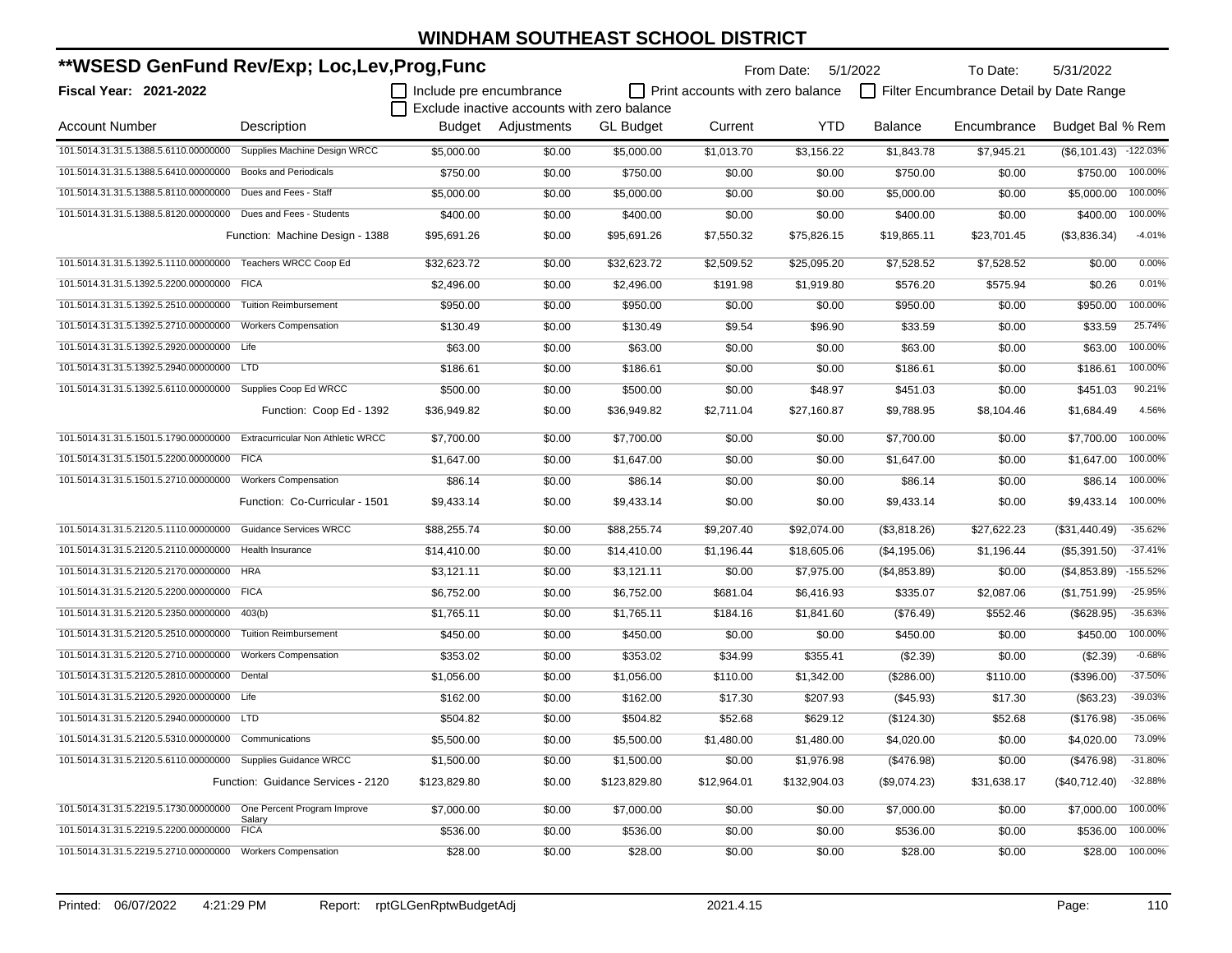| **WSESD GenFund Rev/Exp; Loc,Lev,Prog,Func                   |                                                |                                             |                    |                                  | 5/31/2022   |                                         |               |             |                      |           |
|--------------------------------------------------------------|------------------------------------------------|---------------------------------------------|--------------------|----------------------------------|-------------|-----------------------------------------|---------------|-------------|----------------------|-----------|
| Fiscal Year: 2021-2022                                       | Include pre encumbrance                        | Exclude inactive accounts with zero balance |                    | Print accounts with zero balance |             | Filter Encumbrance Detail by Date Range |               |             |                      |           |
| <b>Account Number</b>                                        | Description                                    |                                             | Budget Adjustments | <b>GL Budget</b>                 | Current     | <b>YTD</b>                              | Balance       | Encumbrance | Budget Bal % Rem     |           |
| 101.5014.31.31.5.2219.5.3310.00000000                        | Emp Training/Develop                           | \$5,000.00                                  | \$0.00             | \$5,000.00                       | \$0.00      | \$0.00                                  | \$5,000.00    | \$0.00      | \$5,000.00           | 100.00%   |
| 101.5014.31.31.5.2219.5.6110.00000000                        | General Supplies Prog Improve                  | \$3,500.00                                  | \$0.00             | \$3,500.00                       | \$0.00      | \$0.00                                  | \$3,500.00    | \$0.00      | \$3,500.00           | 100.00%   |
|                                                              | WRCC<br>Function: Othr Instruct Improve - 2219 | \$16,064.00                                 | \$0.00             | \$16,064.00                      | \$0.00      | \$0.00                                  | \$16,064.00   | \$0.00      | \$16,064.00          | 100.00%   |
| 101.5014.31.31.5.2410.5.1410.00000000                        | <b>Principal WRCC</b>                          | \$103,286.00                                | \$0.00             | \$103,286.00                     | \$8,092.92  | \$97,115.04                             | \$6,170.96    | \$10,108.46 | (\$3,937.50)         | $-3.81%$  |
| 101.5014.31.31.5.2410.5.1610.00000000                        | <b>Admin Asst WRCC</b>                         | \$100,726.90                                | \$0.00             | \$100,726.90                     | \$7,797.62  | \$88,294.12                             | \$12,432.78   | \$13,075.09 | (\$642.31)           | $-0.64%$  |
| 101.5014.31.31.5.2410.5.2110.00000000                        | Health Insurance                               | \$37,465.00                                 | \$0.00             | \$37,465.00                      | \$5,021.88  | \$52,155.41                             | (\$14,690.41) | \$5,021.88  | (\$19,712.29)        | $-52.62%$ |
| 101.5014.31.31.5.2410.5.2170.00000000                        | <b>HRA</b>                                     | \$7,951.39                                  | \$0.00             | \$7,951.39                       | \$0.00      | \$11,900.00                             | (\$3,948.61)  | \$0.00      | (\$3,948.61)         | -49.66%   |
| 101.5014.31.31.5.2410.5.2200.00000000                        | <b>FICA</b>                                    | \$16,519.00                                 | \$0.00             | \$16,519.00                      | \$1,134.89  | \$13,339.94                             | \$3,179.06    | \$1,534.76  | \$1,644.30           | 9.95%     |
| 101.5014.31.31.5.2410.5.2310.00000000                        | Retirement                                     | \$4,778.07                                  | \$0.00             | \$4,778.07                       | \$125.34    | \$1,253.40                              | \$3,524.67    | \$376.02    | \$3,148.65           | 65.90%    |
| 101.5014.31.31.5.2410.5.2350.00000000                        | 403(b)                                         | \$4,358.70                                  | \$0.00             | \$4,358.70                       | \$497.20    | \$7,966.40                              | (\$3,607.70)  | \$497.20    | (\$4,104.90)         | $-94.18%$ |
| 101.5014.31.31.5.2410.5.2510.00000000                        | <b>Tuition Reimbursement</b>                   | \$4,100.00                                  | \$0.00             | \$4,100.00                       | \$0.00      | \$72.73                                 | \$4,027.27    | \$0.00      | \$4,027.27           | 98.23%    |
| 101.5014.31.31.5.2410.5.2710.00000000                        | <b>Workers Compensation</b>                    | \$863.73                                    | \$0.00             | \$863.73                         | \$60.38     | \$719.36                                | \$144.37      | \$0.00      | \$144.37             | 16.71%    |
| 101.5014.31.31.5.2410.5.2810.00000000                        | Dental                                         | \$2,208.00                                  | \$0.00             | \$2,208.00                       | \$184.00    | \$2,024.00                              | \$184.00      | \$184.00    | \$0.00               | 0.00%     |
| 101.5014.31.31.5.2410.5.2920.00000000 Life                   |                                                | \$693.00                                    | \$0.00             | \$693.00                         | \$48.26     | \$565.85                                | \$127.15      | \$48.26     | \$78.89              | 11.38%    |
| 101.5014.31.31.5.2410.5.2940.00000000 LTD                    |                                                | \$1,151.88                                  | \$0.00             | \$1,151.88                       | \$90.90     | \$1,053.05                              | \$98.83       | \$90.91     | \$7.92               | 0.69%     |
| 101.5014.31.31.5.2410.5.3210.00000000                        | <b>Professional Educational Services</b>       | \$3,000.00                                  | \$0.00             | \$3,000.00                       | \$535.00    | \$2,369.00                              | \$631.00      | \$0.00      | \$631.00             | 21.03%    |
| 101.5014.31.31.5.2410.5.4310.00000000                        | NonTechnlgy Repair/Maint                       | \$25,000.00                                 | \$0.00             | \$25,000.00                      | \$158.39    | \$12,590.33                             | \$12,409.67   | \$0.00      | \$12,409.67          | 49.64%    |
| 101.5014.31.31.5.2410.5.4430.00000000                        | Rentals-Computers/Related                      | \$5,000.00                                  | \$0.00             | \$5,000.00                       | \$0.00      | \$0.00                                  | \$5,000.00    | \$0.00      | \$5,000.00           | 100.00%   |
| 101.5014.31.31.5.2410.5.5310.00000000                        | Communications                                 | \$2,500.00                                  | \$0.00             | \$2,500.00                       | \$0.00      | \$1,097.25                              | \$1,402.75    | \$0.00      | \$1,402.75           | 56.11%    |
| 101.5014.31.31.5.2410.5.5410.00000000                        | Advertising                                    | \$20,000.00                                 | \$0.00             | \$20,000.00                      | \$2,497.10  | \$8,218.60                              | \$11,781.40   | \$0.00      | \$11,781.40          | 58.91%    |
| 101.5014.31.31.5.2410.5.5510.00000000                        | Printing and Binding                           | \$6,000.00                                  | \$0.00             | \$6,000.00                       | \$0.00      | \$3,247.23                              | \$2,752.77    | \$0.00      | \$2,752.77           | 45.88%    |
| 101.5014.31.31.5.2410.5.5810.00000000                        | Travel                                         | \$7,000.00                                  | \$0.00             | \$7,000.00                       | \$1,048.67  | \$6,689.79                              | \$310.21      | \$0.00      | \$310.21             | 4.43%     |
| 101.5014.31.31.5.2410.5.6110.00000000 Supplies Director WRCC |                                                | \$15,200.00                                 | \$0.00             | \$15,200.00                      | \$986.34    | \$10,671.52                             | \$4,528.48    | \$4,153.24  | \$375.24             | 2.47%     |
| 101.5014.31.31.5.2410.5.8110.00000000                        | Dues and Fees - Staff                          | \$1,500.00                                  | \$0.00             | \$1,500.00                       | \$395.00    | \$1,226.00                              | \$274.00      | \$0.00      | \$274.00             | 18.27%    |
| 101.5014.31.31.5.2410.5.8120.00000000                        | Dues and Fees - Students                       | \$3,000.00                                  | \$0.00             | \$3,000.00                       | \$0.00      | \$1,133.00                              | \$1,867.00    | \$0.00      | \$1,867.00           | 62.23%    |
|                                                              | Function: Office of the Principal - 2410       | \$372,301.67                                | \$0.00             | \$372,301.67                     | \$28,673.89 | \$323,702.02                            | \$48,599.65   | \$35,089.82 | \$13,509.83          | 3.63%     |
|                                                              |                                                | \$850.00                                    | \$0.00             | \$850.00                         | \$1,020.00  | \$3,390.00                              | (\$2,540.00)  | \$1,380.00  | (\$3,920.00)         | -461.18%  |
| 101.5014.31.31.5.2713.5.2200.00000000 FICA                   |                                                | \$65.00                                     | \$0.00             | \$65.00                          | \$78.04     | \$259.35                                | (\$194.35)    | \$76.89     | $($271.24)$ -417.29% |           |
| 101.5014.31.31.5.2713.5.2710.00000000 Workers Compensation   |                                                | \$46.16                                     | \$0.00             | \$46.16                          | \$53.96     | \$179.33                                | (\$133.17)    | \$0.00      | $($133.17)$ -288.50% |           |
| 101.5014.31.31.5.2713.5.2920.00000000 Life                   |                                                | \$37.50                                     | \$0.00             | \$37.50                          | \$0.00      | \$0.00                                  | \$37.50       | \$0.00      | \$37.50              | 100.00%   |
| 101.5014.31.31.5.2713.5.2940.00000000 LTD                    |                                                | \$114.61                                    | \$0.00             | \$114.61                         | \$0.00      | \$0.00                                  | \$114.61      | \$0.00      | \$114.61             | 100.00%   |
| 101.5014.31.31.5.2713.5.5190.00000000 Stu Trans frm Other    |                                                | \$3,000.00                                  | \$0.00             | \$3,000.00                       | \$0.00      | \$0.00                                  | \$3,000.00    | \$0.00      | \$3,000.00           | 100.00%   |
| 101.5014.31.31.5.2713.5.6260.00000000                        | Gasoline                                       | \$5,000.00                                  | \$0.00             | \$5,000.00                       | \$355.14    | \$2,368.71                              | \$2,631.29    | \$0.00      | \$2,631.29           | 52.63%    |
|                                                              | Function: Resident Tech - 2713                 | \$9,113.27                                  | \$0.00             | \$9,113.27                       | \$1,507.14  | \$6,197.39                              | \$2,915.88    | \$1,456.89  | \$1,458.99           | 16.01%    |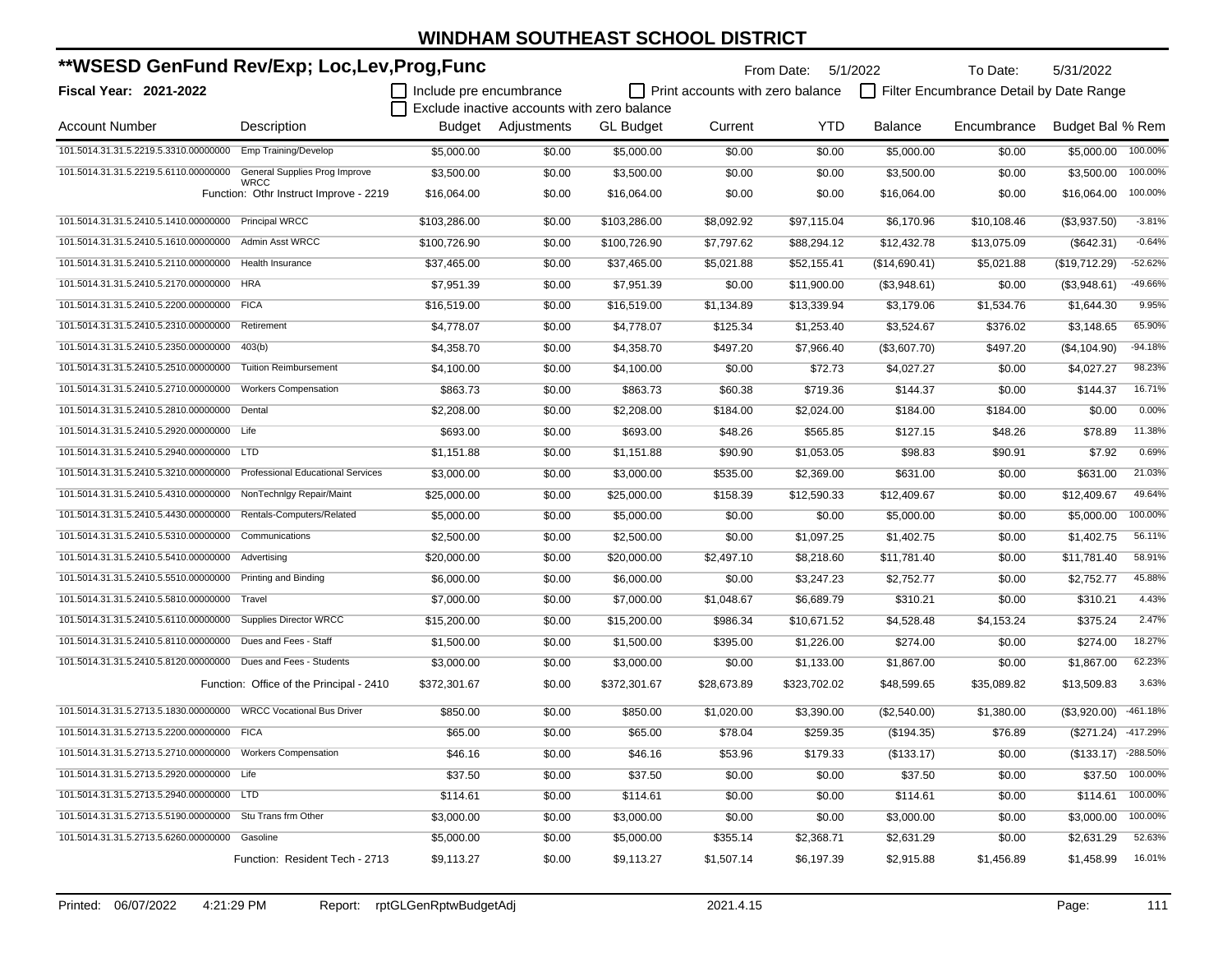| **WSESD GenFund Rev/Exp; Loc,Lev,Prog,Func                            |                         |                    |                                                                 | 5/31/2022<br>From Date:<br>5/1/2022<br>To Date: |                                         |                |              |                  |           |  |
|-----------------------------------------------------------------------|-------------------------|--------------------|-----------------------------------------------------------------|-------------------------------------------------|-----------------------------------------|----------------|--------------|------------------|-----------|--|
| Fiscal Year: 2021-2022                                                | Include pre encumbrance |                    |                                                                 | Print accounts with zero balance                | Filter Encumbrance Detail by Date Range |                |              |                  |           |  |
| <b>Account Number</b><br>Description                                  |                         | Budget Adjustments | Exclude inactive accounts with zero balance<br><b>GL Budget</b> | Current                                         | <b>YTD</b>                              | <b>Balance</b> | Encumbrance  | Budget Bal % Rem |           |  |
| 101.5014.31.31.5.2715.5.5190.00000000 Stu Trans frm Other             | \$1,000.00              | \$0.00             | \$1,000.00                                                      | \$1,878.00                                      | \$1,878.00                              | (\$878.00)     | \$0.00       | (\$878.00)       | $-87.80%$ |  |
| Function: Field Trips-Edu Related - 2715                              | \$1,000.00              | \$0.00             | \$1,000.00                                                      | \$1,878.00                                      | \$1,878.00                              | (\$878.00)     | \$0.00       | (\$878.00)       | $-87.80%$ |  |
| 101.5014.31.31.7.1301.5.1730.37902001 NH Perkins Stipends             | \$9,720.00              | \$0.00             | \$9,720.00                                                      | \$0.00                                          | \$12,480.00                             | (\$2,760.00)   | \$0.00       | (\$2,760.00)     | $-28.40%$ |  |
| 101.5014.31.31.7.1301.5.2200.37902001<br><b>FICA</b>                  | \$744.00                | \$0.00             | \$744.00                                                        | \$0.00                                          | \$944.02                                | $(\$200.02)$   | \$0.00       | (\$200.02)       | $-26.88%$ |  |
| 101.5014.31.31.7.1301.5.2710.37902001<br><b>Workers Compensation</b>  | \$38.88                 | \$0.00             | \$38.88                                                         | \$0.00                                          | \$47.42                                 | (\$8.54)       | \$0.00       | (\$8.54)         | $-21.97%$ |  |
| 101.5014.31.31.7.1301.5.3310.37902001<br>Emp Training/Develop         | \$6,000.00              | \$0.00             | \$6,000.00                                                      | \$0.00                                          | \$0.00                                  | \$6,000.00     | \$0.00       | \$6,000.00       | 100.00%   |  |
| 101.5014.31.31.7.1301.5.5810.37902001<br>Travel                       | \$6,000.00              | \$0.00             | \$6,000.00                                                      | \$0.00                                          | \$0.00                                  | \$6,000.00     | \$0.00       | \$6,000.00       | 100.00%   |  |
| 101.5014.31.31.7.1301.5.6410.37902001<br><b>Books and Periodicals</b> | \$0.00                  | \$0.00             | \$0.00                                                          | \$0.00                                          | \$2,067.72                              | (\$2,067.72)   | \$0.00       | (\$2,067.72)     | 0.00%     |  |
| Function: Vocational Education - 1301                                 | \$22,502.88             | \$0.00             | \$22,502.88                                                     | \$0.00                                          | \$15,539.16                             | \$6,963.72     | \$0.00       | \$6,963.72       | 30.95%    |  |
| 101.5014.31.31.8.2230.5.7360.43182112   Equipment Perkins             | \$28,000.00             | (\$28,000.00)      | \$0.00                                                          | \$0.00                                          | \$0.00                                  | \$0.00         | \$0.00       | \$0.00           | 0.00%     |  |
| Function: Technology fr Instruct - 2230                               | \$28,000.00             | (\$28,000.00)      | \$0.00                                                          | \$0.00                                          | \$0.00                                  | \$0.00         | \$0.00       | \$0.00           | 0.00%     |  |
| Level: Secondary (7-12) - 31                                          | \$2,282,525.25          | \$345,739.00       | \$2,628,264.25                                                  | \$168,883.54                                    | \$1,835,834.13                          | \$792,430.12   | \$541,313.11 | \$251,117.01     | 9.55%     |  |
| Program: Vocational Regular - 31                                      | \$2,282,525.25          | \$345,739.00       | \$2,628,264.25                                                  | \$168,883.54                                    | \$1,835,834.13                          | \$792,430.12   | \$541,313.11 | \$251,117.01     | 9.55%     |  |
| 101.5014.41.60.3.1601.5.7360.37222026 Equipment                       | \$0.00                  | \$11,166.00        | \$11,166.00                                                     | \$0.00                                          | \$0.00                                  | \$11,166.00    | \$10,896.27  | \$269.73         | 2.42%     |  |
| Function: Adult Education - 1601                                      | \$0.00                  | \$11,166.00        | \$11,166.00                                                     | \$0.00                                          | \$0.00                                  | \$11,166.00    | \$10,896.27  | \$269.73         | 2.42%     |  |
| 101.5014.41.60.3.2212.5.1730.37222026 Stipends                        | \$0.00                  | \$3,600.00         | \$3,600.00                                                      | \$0.00                                          | \$0.00                                  | \$3,600.00     | \$0.00       | \$3,600.00       | 100.00%   |  |
| Function: Instruct/CurriculmDevelop - 2212                            | \$0.00                  | \$3,600.00         | \$3,600.00                                                      | \$0.00                                          | \$0.00                                  | \$3,600.00     | \$0.00       | \$3,600.00       | 100.00%   |  |
| 101.5014.41.60.5.1601.5.1710.00000000 Adult Ed Coord                  | \$28,061.00             | \$0.00             | \$28,061.00                                                     | \$2,509.58                                      | \$25,095.80                             | \$2,965.20     | \$7,528.83   | (\$4,563.63)     | $-16.26%$ |  |
| 101.5014.41.60.5.1601.5.2110.00000000 Health Insurance                | \$3,836.50              | \$0.00             | \$3,836.50                                                      | \$0.00                                          | \$0.00                                  | \$3,836.50     | \$0.00       | \$3,836.50       | 100.00%   |  |
| 101.5014.41.60.5.1601.5.2170.00000000 HRA                             | \$1,560.55              | \$0.00             | \$1,560.55                                                      | \$0.00                                          | \$1,050.00                              | \$510.55       | \$0.00       | \$510.55         | 32.72%    |  |
| 101.5014.41.60.5.1601.5.2200.00000000 FICA                            | \$2,146.67              | \$0.00             | \$2,146.67                                                      | \$191.98                                        | \$1,918.44                              | \$228.23       | \$575.95     | (\$347.72)       | $-16.20%$ |  |
| 101.5014.41.60.5.1601.5.2510.00000000<br><b>Tuition Reimbursement</b> | \$750.00                | \$0.00             | \$750.00                                                        | \$0.00                                          | \$0.00                                  | \$750.00       | \$0.00       | \$750.00         | 100.00%   |  |
| 101.5014.41.60.5.1601.5.2710.00000000<br><b>Workers Compensation</b>  | \$112.25                | \$0.00             | \$112.25                                                        | \$9.54                                          | \$96.90                                 | \$15.35        | \$0.00       | \$15.35          | 13.67%    |  |
| 101.5014.41.60.5.1601.5.2810.00000000 Dental                          | \$264.00                | \$0.00             | \$264.00                                                        | \$0.00                                          | \$0.00                                  | \$264.00       | \$0.00       | \$264.00         | 100.00%   |  |
| 101.5014.41.60.5.1601.5.2920.00000000 Life                            | \$65.00                 | \$0.00             | \$65.00                                                         | \$0.00                                          | \$0.00                                  | \$65.00        | \$0.00       | \$65.00          | 100.00%   |  |
| 101.5014.41.60.5.1601.5.2940.00000000 LTD                             | \$85.00                 | \$0.00             | \$85.00                                                         | \$0.00                                          | \$0.00                                  | \$85.00        | \$0.00       | \$85.00          | 100.00%   |  |
| 101.5014.41.60.5.1601.5.5510.00000000 Printing and Binding            | \$1,000.00              | \$0.00             | \$1,000.00                                                      | \$0.00                                          | \$0.00                                  | \$1,000.00     | \$0.00       | \$1,000.00       | 100.00%   |  |
| 101.5014.41.60.5.1601.5.5810.00000000 Travel                          | \$1,000.00              | \$0.00             | \$1,000.00                                                      | \$0.00                                          | \$0.00                                  | \$1,000.00     | \$0.00       | \$1,000.00       | 100.00%   |  |
| 101.5014.41.60.5.1601.5.6110.00000000 Supplies Adult Ed WRCC          | \$2,000.00              | \$0.00             | \$2,000.00                                                      | \$697.75                                        | \$2,116.58                              | (\$116.58)     | \$0.00       | (\$116.58)       | $-5.83%$  |  |
| Function: Adult Education - 1601                                      | \$40,880.97             | \$0.00             | \$40,880.97                                                     | \$3,408.85                                      | \$30,277.72                             | \$10,603.25    | \$8,104.78   | \$2,498.47       | 6.11%     |  |
| Level: Prgm for Adult/Continuing - 41                                 | \$40,880.97             | \$14,766.00        | \$55,646.97                                                     | \$3,408.85                                      | \$30,277.72                             | \$25,369.25    | \$19,001.05  | \$6,368.20       | 11.44%    |  |
| Program: Adult/Continuing Ed - 60                                     | \$40,880.97             | \$14,766.00        | \$55,646.97                                                     | \$3,408.85                                      | \$30,277.72                             | \$25,369.25    | \$19,001.05  | \$6,368.20       | 11.44%    |  |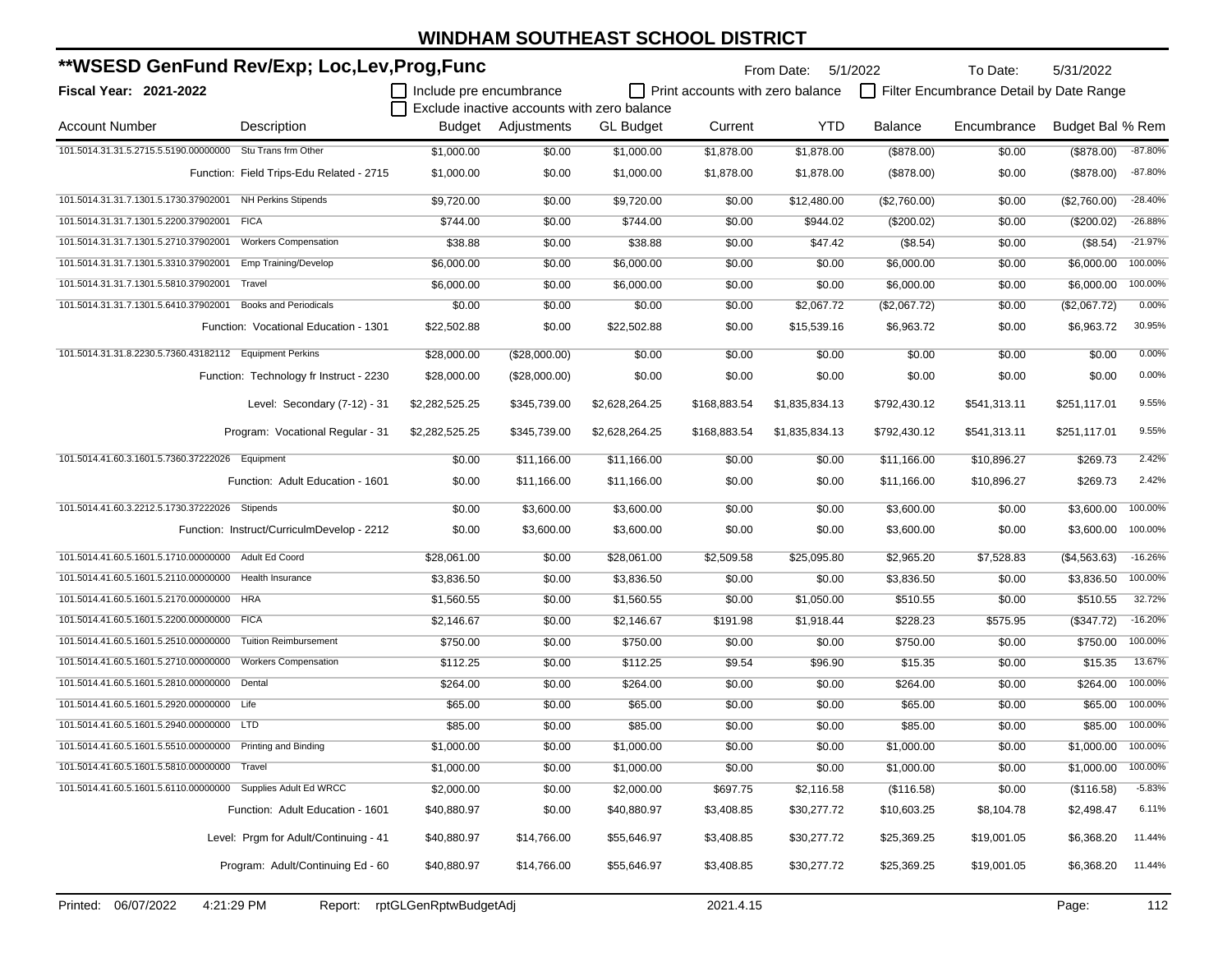| **WSESD GenFund Rev/Exp; Loc,Lev,Prog,Func |  |                                                 |                                                                        |              |                  |              | From Date:     | 5/1/2022                                                                               | To Date:     | 5/31/2022        |       |
|--------------------------------------------|--|-------------------------------------------------|------------------------------------------------------------------------|--------------|------------------|--------------|----------------|----------------------------------------------------------------------------------------|--------------|------------------|-------|
| Fiscal Year: 2021-2022                     |  |                                                 | Include pre encumbrance<br>Exclude inactive accounts with zero balance |              |                  |              |                | $\Box$ Print accounts with zero balance $\Box$ Filter Encumbrance Detail by Date Range |              |                  |       |
|                                            |  |                                                 |                                                                        |              |                  |              |                |                                                                                        |              |                  |       |
| <b>Account Number</b>                      |  | Description                                     | <b>Budget</b>                                                          | Adiustments  | <b>GL Budget</b> | Current      | YTD            | Balance                                                                                | Encumbrance  | Budget Bal % Rem |       |
|                                            |  | Location: Windham Regional Career Center - 5014 | \$2,323,406,22                                                         | \$360,505,00 | \$2 683 911 22   | \$172 292 39 | \$1 866 111 85 | \$817 799 37                                                                           | \$560 314 16 | \$257 485 21     | 9.59% |